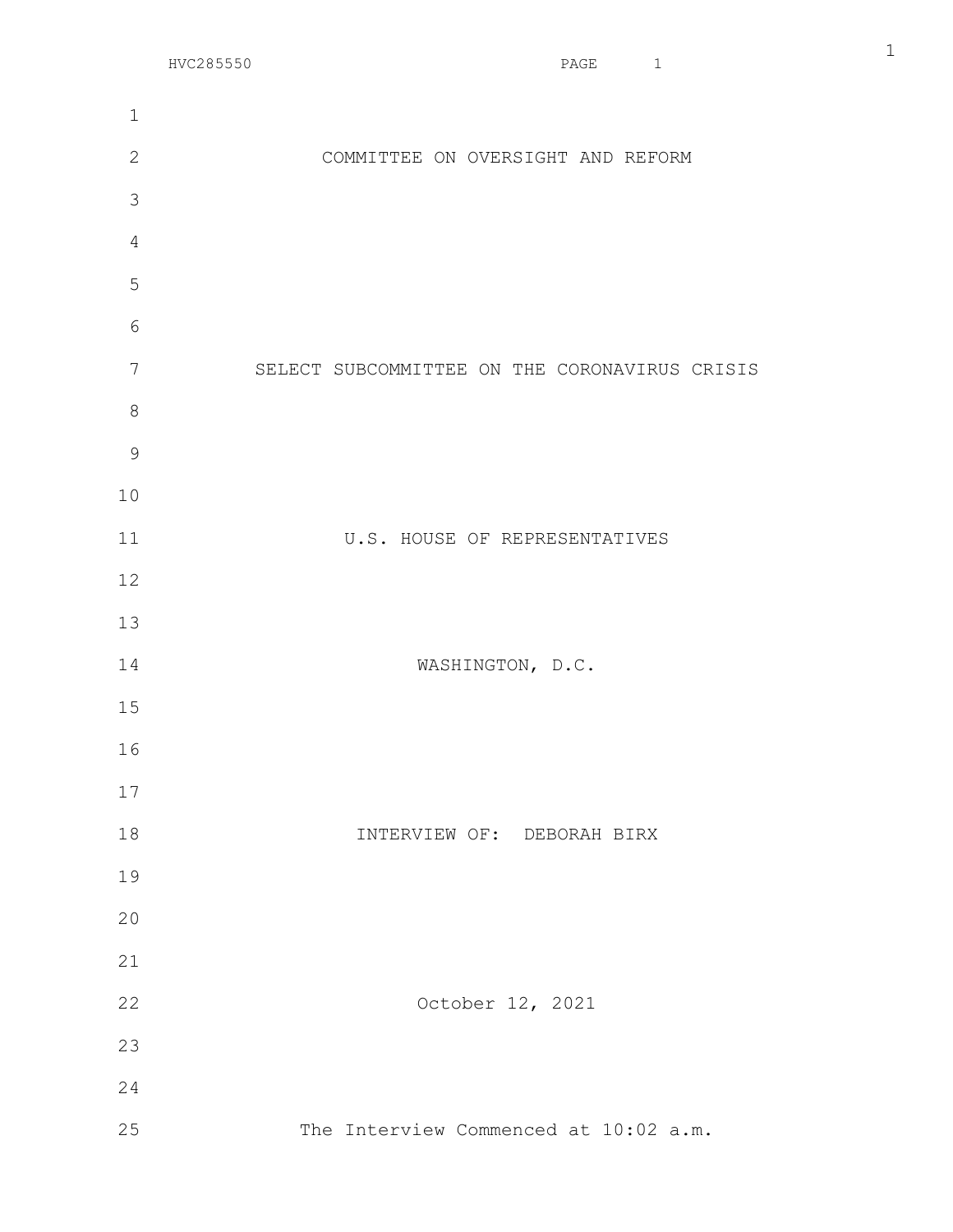| 26 | Appearances.                                          |
|----|-------------------------------------------------------|
| 27 | For the SELECT SUBCOMMITTEE ON THE CORONAVIRUS CRISIS |
| 28 | DIEGO DIAZ, Majority Counsel                          |
| 29 | PETER RECHTER, Majority Counsel                       |
| 30 | BETH MUELLER, Majority Chief Investigative            |
| 31 | Counsel                                               |
| 32 | JENNIFER GASPAR, Majority Chief Counsel               |
| 33 | JIM JORDAN                                            |
| 34 | MITCH BENZINE, Minority Senior Policy Counsel         |
| 35 | CARLTON DAVIS, Minority Counsel                       |
| 36 | ASHLEY CALLEN, Minority Staff                         |
| 37 |                                                       |
| 38 | ROBERT TROUT, ESQ., Schertler Onorato Mead &          |
| 39 | Sears                                                 |
| 40 | TARA TIGHE, ESQ., Schertler Onorato Mead &            |
| 41 | Sears                                                 |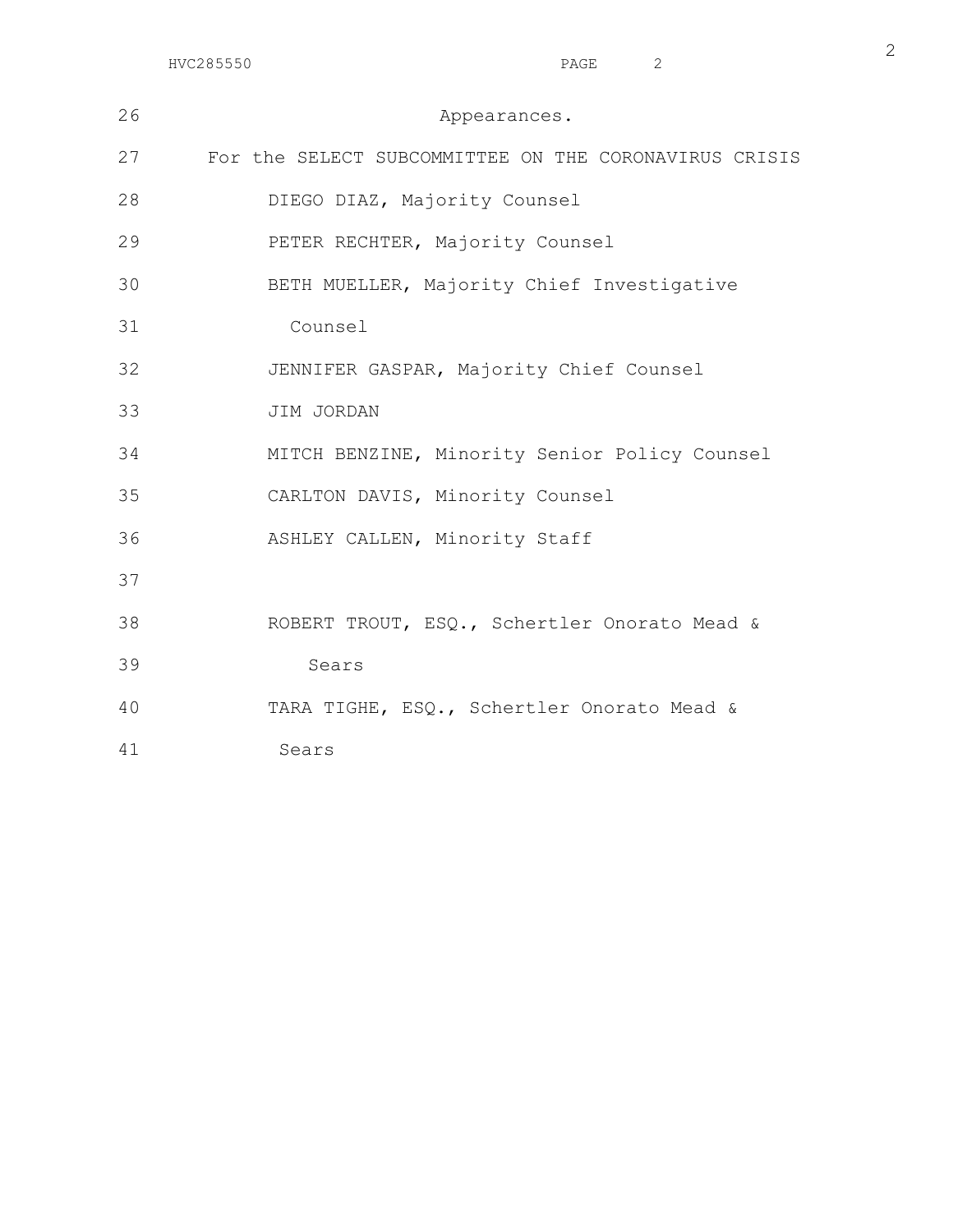42 Exhibits

| 43 | Exhibit No.<br>Page No. |                                      |     |  |
|----|-------------------------|--------------------------------------|-----|--|
| 44 | 1                       | Chart representing White House       |     |  |
| 45 |                         | situation room                       | 22  |  |
| 46 | $\overline{2}$          | White House coronavirus task         |     |  |
| 47 |                         | force agendas                        | 32  |  |
| 48 |                         | 3 COVID-19 Core Org Chart            | 38  |  |
| 49 | $4\overline{ }$         | COVID Operations Group Agenda,       |     |  |
| 50 |                         | dated July 20, 2020                  | 38  |  |
| 51 |                         | 5 China Virus Huddle,                |     |  |
| 52 |                         | January 4, 2020                      | 38  |  |
| 53 | 6                       | 15 days to slow the spread           |     |  |
| 54 |                         | document                             | 112 |  |
| 55 |                         | 7 Excerpt from CDC website           | 128 |  |
| 56 | 8                       | Excerpt from CDC website titled      |     |  |
| 57 |                         | Recommendations                      | 139 |  |
| 58 | 9                       | Email with attached draft            | 139 |  |
| 59 |                         | 10 Guidelines for Opening Up America |     |  |
| 60 |                         | Again                                | 147 |  |
| 61 |                         | 11 Tweets from President Trump       | 151 |  |
| 62 |                         | 12 Email dated April 26              | 153 |  |
| 63 |                         | 13 Drafts of CDC guidance            | 153 |  |
| 64 |                         | 14 Email dated April 24              | 158 |  |
| 65 |                         | 15 Alternative planning document     | 165 |  |
|    |                         |                                      |     |  |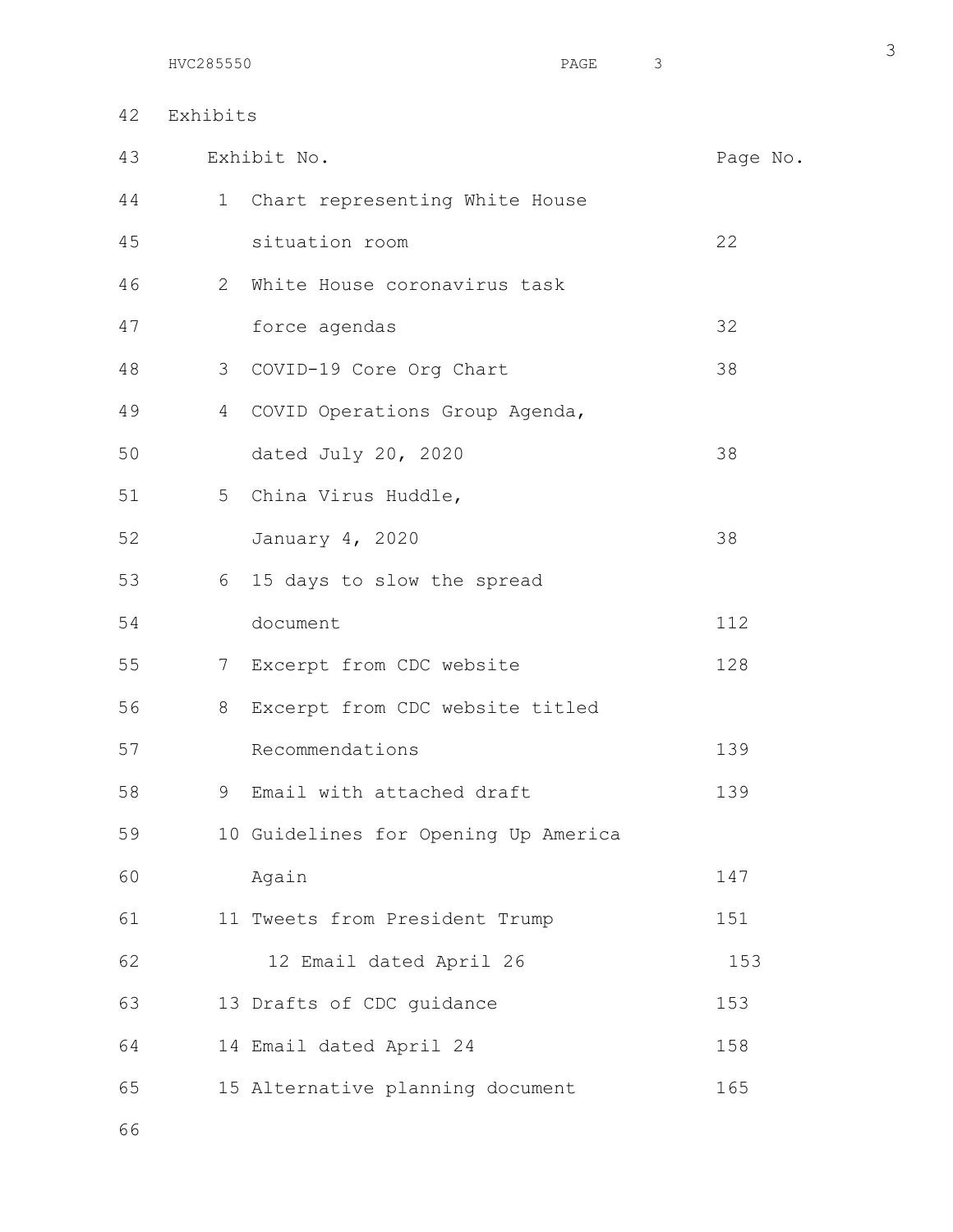|    | HVC285550<br>PAGE                      | 4 |          |
|----|----------------------------------------|---|----------|
| 67 | Exhibit No.                            |   | Page No. |
| 68 |                                        |   |          |
| 69 | 16 Op-ed released by Vice President    |   |          |
| 70 | Pence                                  |   | 190      |
| 71 | 17 Task force reports for the State of |   |          |
| 72 | Georgia between June 23rd, 2020 and    |   |          |
| 73 | January 17, 2021                       |   | 202      |
| 74 |                                        |   |          |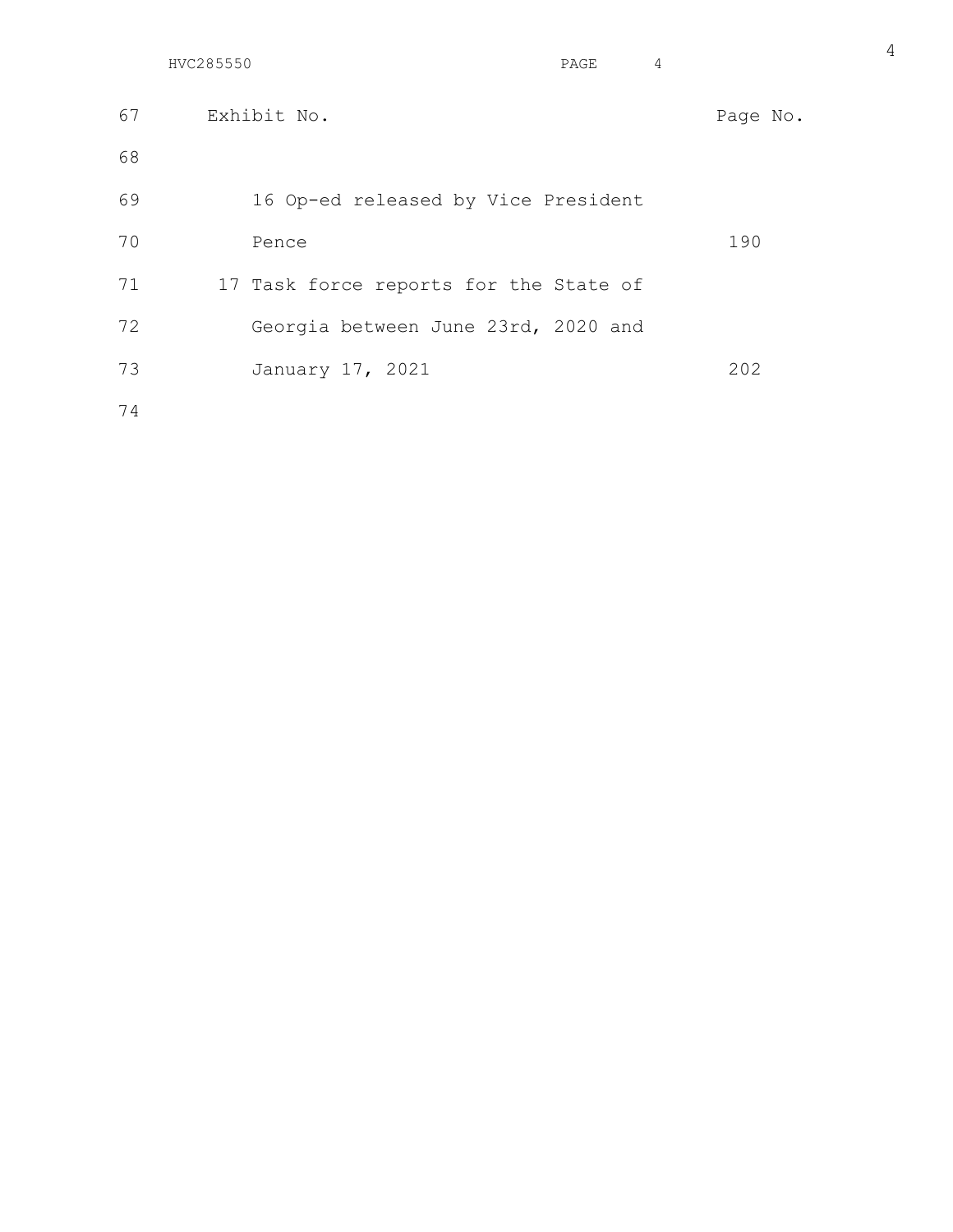| 75 | PROCEEDINGS                                             |
|----|---------------------------------------------------------|
| 76 | (10:02 a.m.)                                            |
| 77 | Ms. Gaspar. Good morning. Let's go on the record.       |
| 78 | It's Tuesday, October 12 at 10:02 a.m. This is a        |
| 79 | transcribed interview of Deborah Birx conducted by the  |
| 80 | House Select Subcommittee on the Coronavirus Crisis.    |
| 81 | This interview was requested by Congressman Jim Clyburn |
| 82 | as part of the committee's oversight of the federal     |
| 83 | government's response to the coronavirus pandemic.      |
| 84 | I would like to ask the witness to state her full name  |
| 85 | and spell her last name for the record.                 |
| 86 | The Witness. Deborah L. Birx. B-I-R-X.                  |
| 87 | Ms. Gaspar. Dr. Birx, my name is Jennifer Gaspar.       |
| 88 | I'm chief counsel for the Select Subcommittee Majority  |
| 89 | staff. I want to thank you for coming in today for this |
| 90 | interview. We recognize that you are here voluntarily   |
| 91 | and we sincerely appreciate that.                       |
| 92 | Under the committee's rules, you are allowed to have    |
| 93 | an attorney present to advise you during the interview. |
| 94 | Do you have an attorney present with you today?         |
| 95 | The Witness. Yes.                                       |
| 96 | Ms. Gaspar. Will counsel state their name.              |
| 97 | Mr. Trout. Robert Trout of the firm of Schertler        |
| 98 | Onorato Mead & Sears in Washington, DC.                 |
| 99 | Ms. Tighe. Tara Tighe, also with Schertler Onorato      |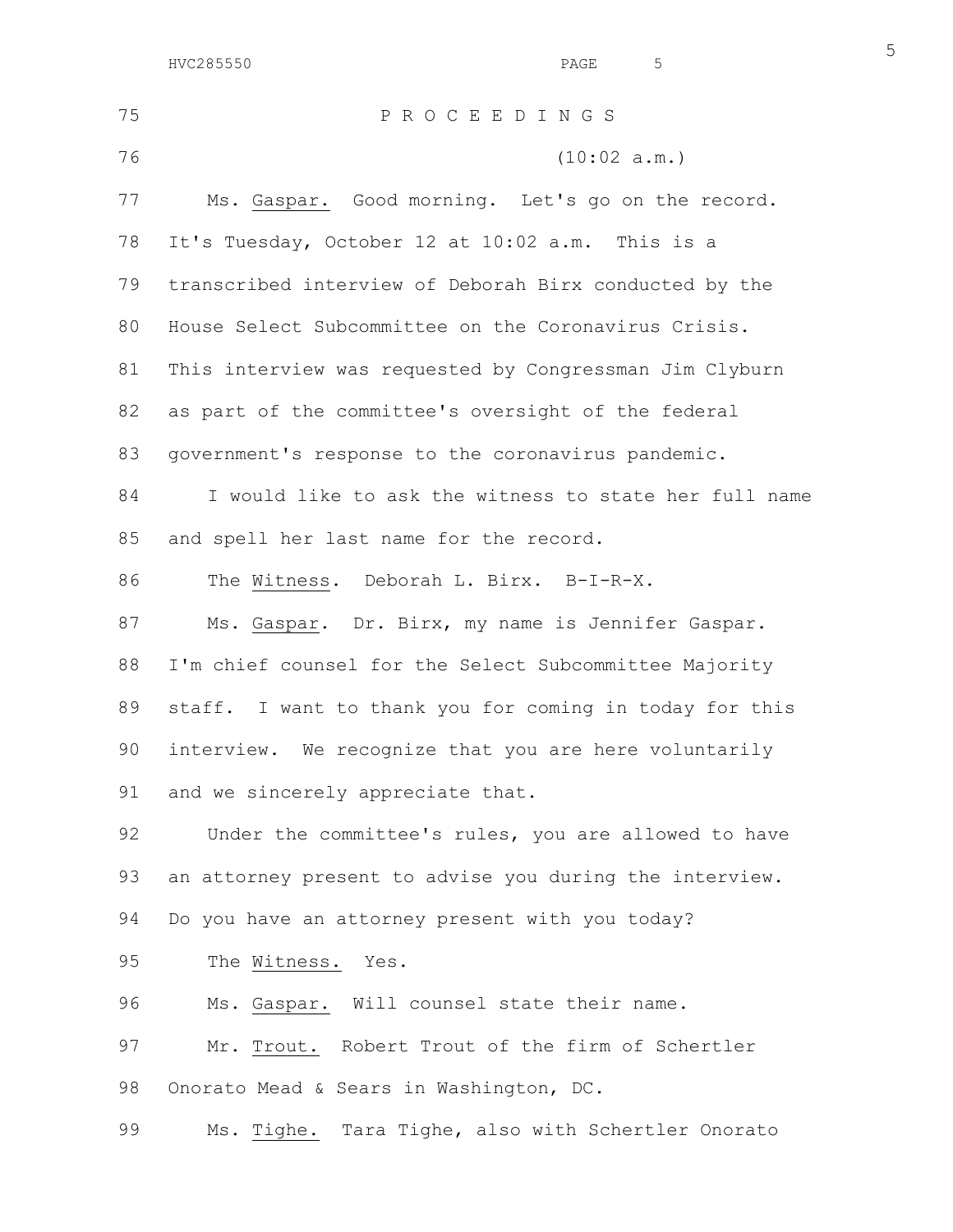100 Mead & Sears. 101 Ms. Gaspar. Thank you. Can I have everyone else in 102 the room please introduce themselves for the record. 103 Ms. Callen. Ashley Callen with the Republican 104 staff. 105 Mr. Davis. Carlton Davis with the Republican staff. 106 Mr. Jordan. Jim Jordan. 107 Mr. Benzine. Mitch Benzine with the Republican staff. 108 Mr. Rechter. Pete Rechter, Majority counsel. 109 Mr. Diaz. Diego Diaz, Majority counsel. 110 Ms. Mueller. Beth Mueller, Majority counsel. 111 Ms. Gaspar. Dr. Birx, I'm going to go over some 112 ground rules that will structure our interview today. So 113 first the structure of the interview itself. The way 114 this interview will proceed is as follows. 115 The Majority and Minority staffs will alternate asking 116 you questions one hour per side per round until each side 117 is finished with their questioning. The Majority staff 118 will begin and proceed for an hour and the Minority staff

119 will then have an hour to ask questions and we'll go back 120 and forth like that until both sides have no more 121 questions.

122 In this case, we've planned on two days of questioning 123 and approximately six hours on the record each day. Our 124 general practice is that if we're in the middle of a line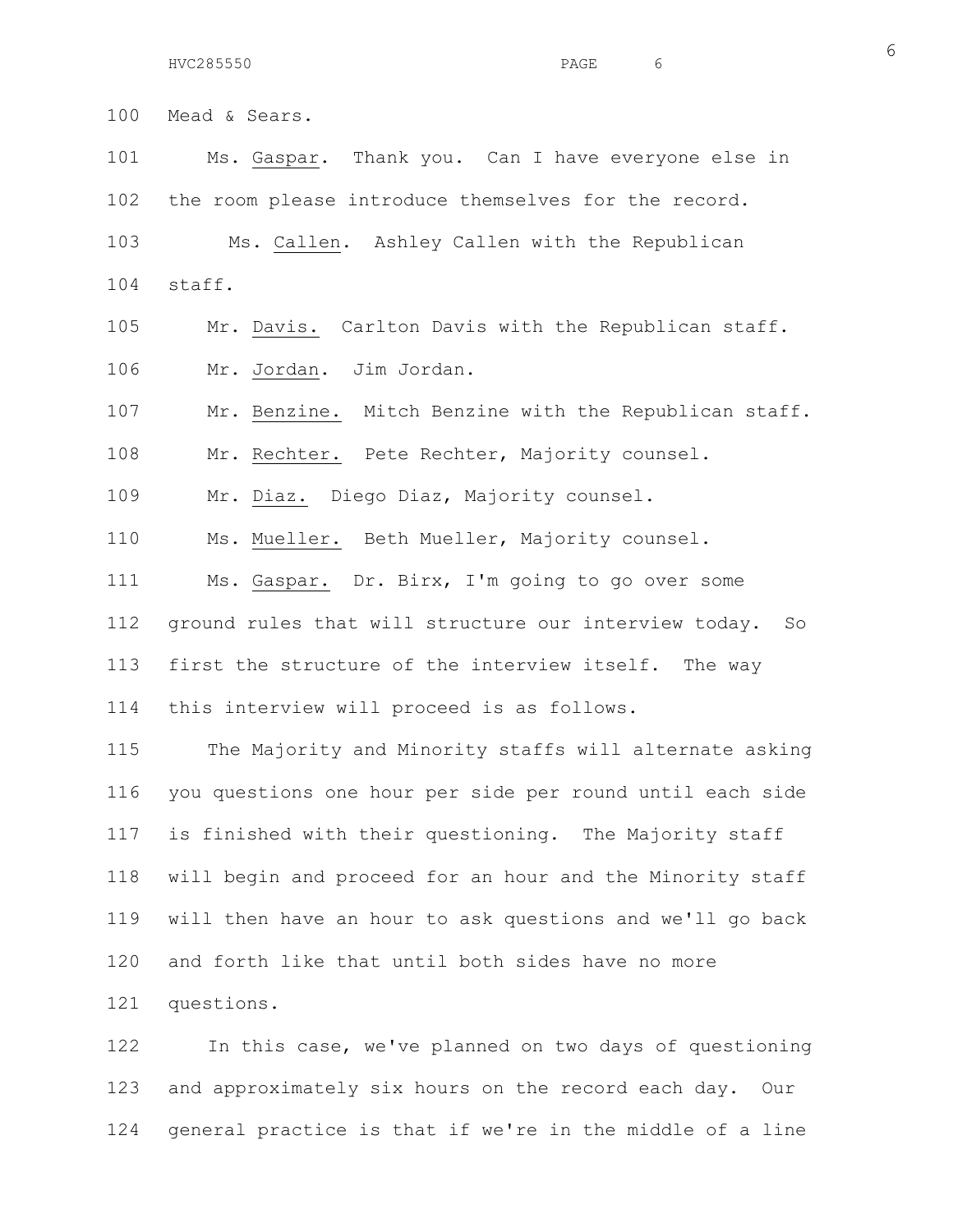125 of questioning and we've reached an hour, one side might 126 end a few minutes earlier, go a few minutes over to wrap 127 up a particular topic.

128 In this interview while one individual might lead the 129 questioning, additional staff may ask questions from time 130 to time. There is a court reporter in the room taking 131 down everything I say and everything you say to make a 132 written record of the interview. In order for the record 133 to be clear, please wait until I finish each question 134 before you answer. I will likewise wait until you finish 135 your response before asking you the next question. The 136 court reporter cannot record nonverbal answers such as 137 shaking your head, so it's important that you answer each 138 question with an audible verbal response.

139 Do you understand?

140 The Witness. Yes.

141 Ms. Gaspar. We want you to answer our questions in 142 the most complete and most truthful manner possible. So 143 we're going to take our time. If you have any questions 144 or do not understand any of the questions, please let us 145 know. We'll be happy to clarify or rephrase.

146 Do you understand.

147 The Witness. Yes.

148 Ms. Gaspar. If I ask you about conversations or 149 events in the past and you are unable to recall the exact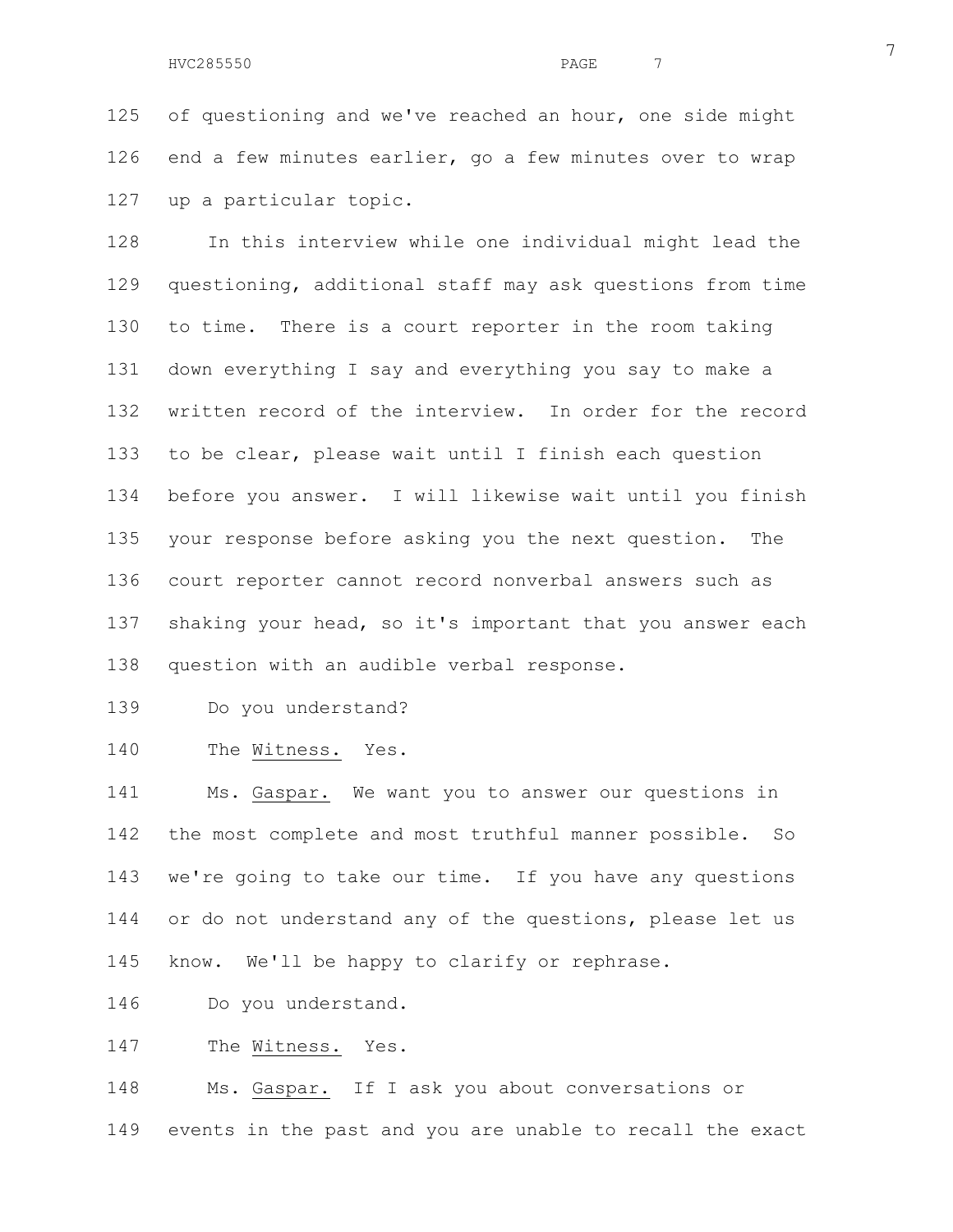150 words or details, you should testify to the substance of 151 those conversations or events to the best of your 152 recollection. If you recall only a part of a 153 conversation or event, you should give us your best 154 recollection of those events or parts of conversations 155 that you do recall.

- 156 Do you understand?
- 157 The Witness. Yes.

158 Ms. Gaspar. If you need to take a break, please let 159 us know. We are happy to accommodate you. Ordinarily we 160 will take a five-minute break at the end of each hour of 161 questioning, but if you need a break at anytime, let us 162 know. We would just ask if there is a question pending, 163 you complete your response before we take that break.

- 164 Do you understand?
- 165 The Witness. Yes.

166 Ms. Gaspar. Next I want to talk about false 167 testimony. So you are here voluntarily and we are not 168 going to swear you in under oath; however, you are 169 required by law to answer questions from Congress 170 truthfully. This law applies regardless of whether 171 questions are posed by staff or by members.

172 Do you understand?

173 The Witness. Yes.

174 Ms. Gaspar. If at any time you knowingly make false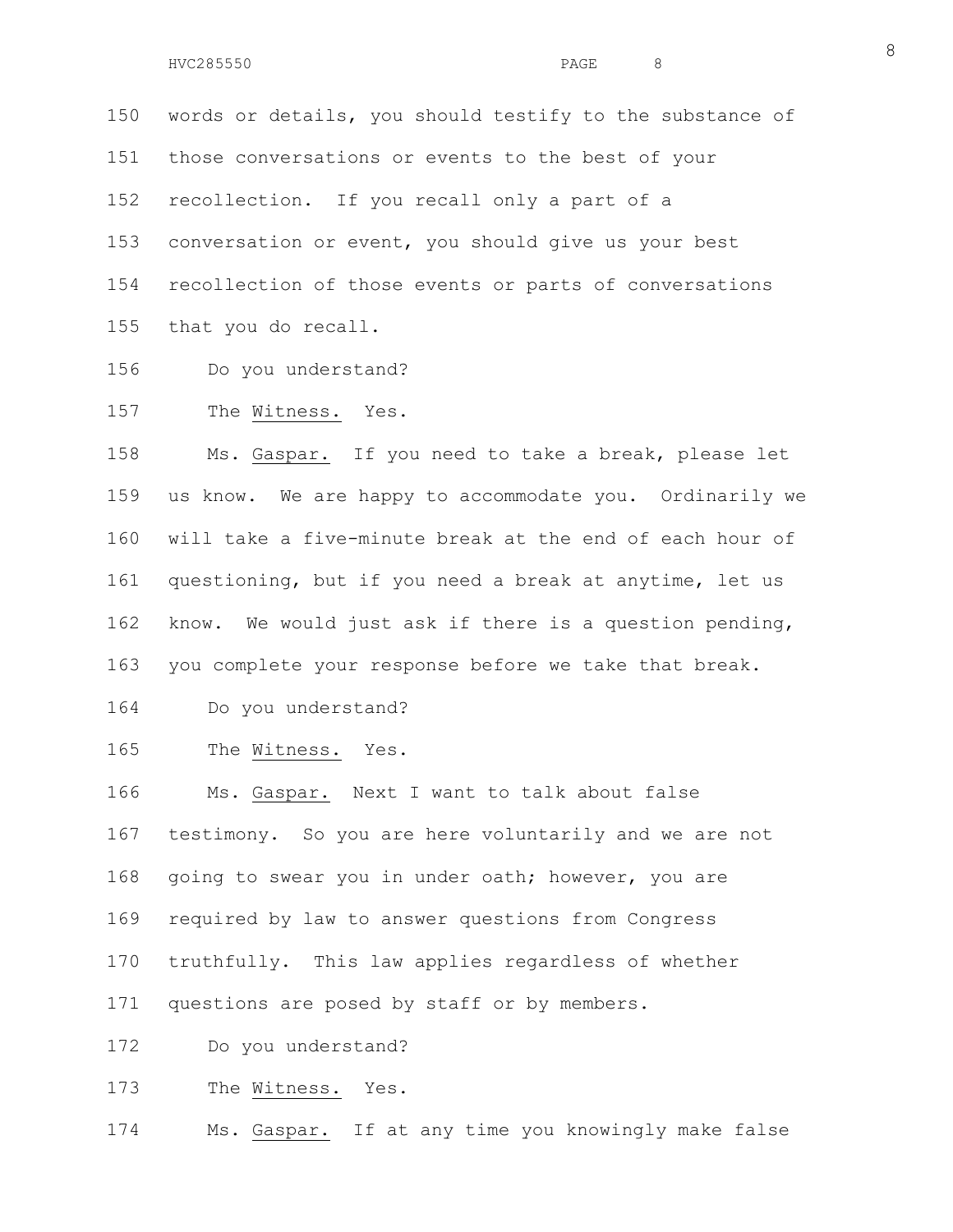175 statements, you could be subject to criminal prosecution. 176 Do you understand?

177 THE WITNESS: Yes.

178 Ms. Gaspar. Is there any reason you are unable to 179 provide truthful answers in today's interview?

180 The Witness. No.

181 Ms. Gaspar. Finally, I would like to talk about 182 privilege. The Select Subcommittee follows the rules of 183 the Committee on Oversight and Reform. Please note that 184 if you wish to assert a privilege over any statement 185 today, that assertion must comply with the rules of the 186 Committee on Oversight and Reform. Committee 187 Rule 16C1 states, "For the chair to consider assertions 188 of privilege over testimony or statements, witnesses or 189 entities must clearly state the specific privilege being 190 asserted and the reason for that assertion on or before 191 the scheduled date of testimony or appearance."

192 Do you understand?

193 Mr. Trout. Yes. Let me address that. We 194 have -- staff has given us some topics that they expect 195 to question Dr. Birx about. We have discussed those with 196 the White House. I think the staff was aware that we 197 were going to be doing that and specifically invited us 198 to do that in order to anticipate issues of executive 199 privilege.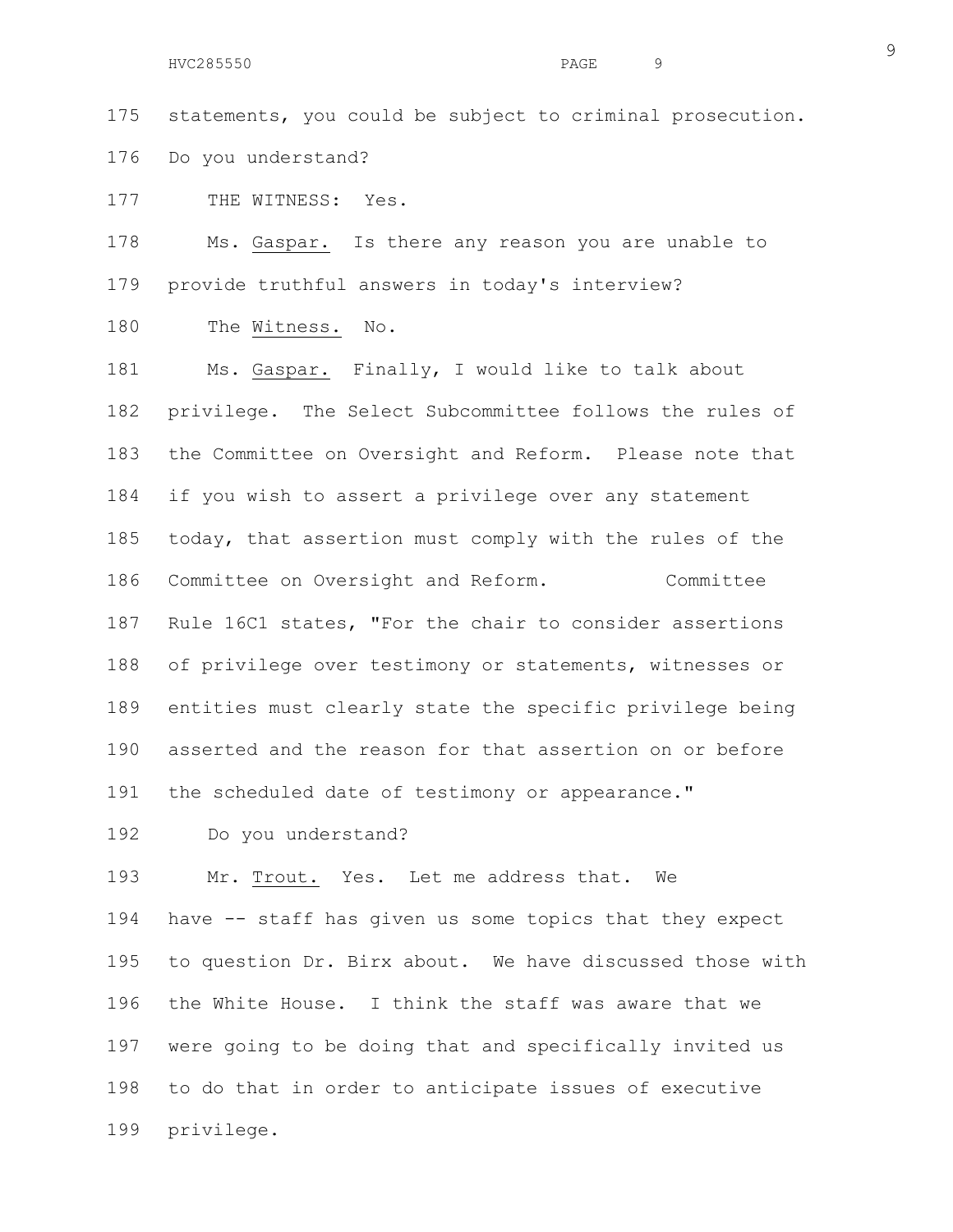200 We have been in touch with the White House, including 201 representatives of the Trump administration, to sort 202 through issues of executive privilege and we have 203 received guidance. I think there's general agreement 204 about the guidance that we've gotten about what Dr. Birx 205 should not discuss on grounds of executive privilege. 206 Ms. Gaspar. So just to clarify that for the record, 207 to the extent that questioning goes into areas that 208 you've received guidance not to answer, we just ask that 209 you state the basis of the objection on the record. 210 Mr. Trout. Sure. I will tell you generally that to 211 the extent that she has specific conversations with 212 either President Trump or senior advisers to the 213 president such as Jared Kushner or Mark Meadows, the 214 chief of staff, or other similar situated senior 215 advisers, the guidance that we have received is that we 216 should defer answering questions about specific 217 conversations with those individuals. 218 Ms. Gaspar. Understood. Thank you for clarifying.

219 And I think we will address any issues to the extent they 220 come up as we go through our questions.

221 Mr. Trout. Sure.

222 Ms. Gaspar. Dr. Birx, do you have any other questions 223 before we begin?

224 THE WITNESS: No.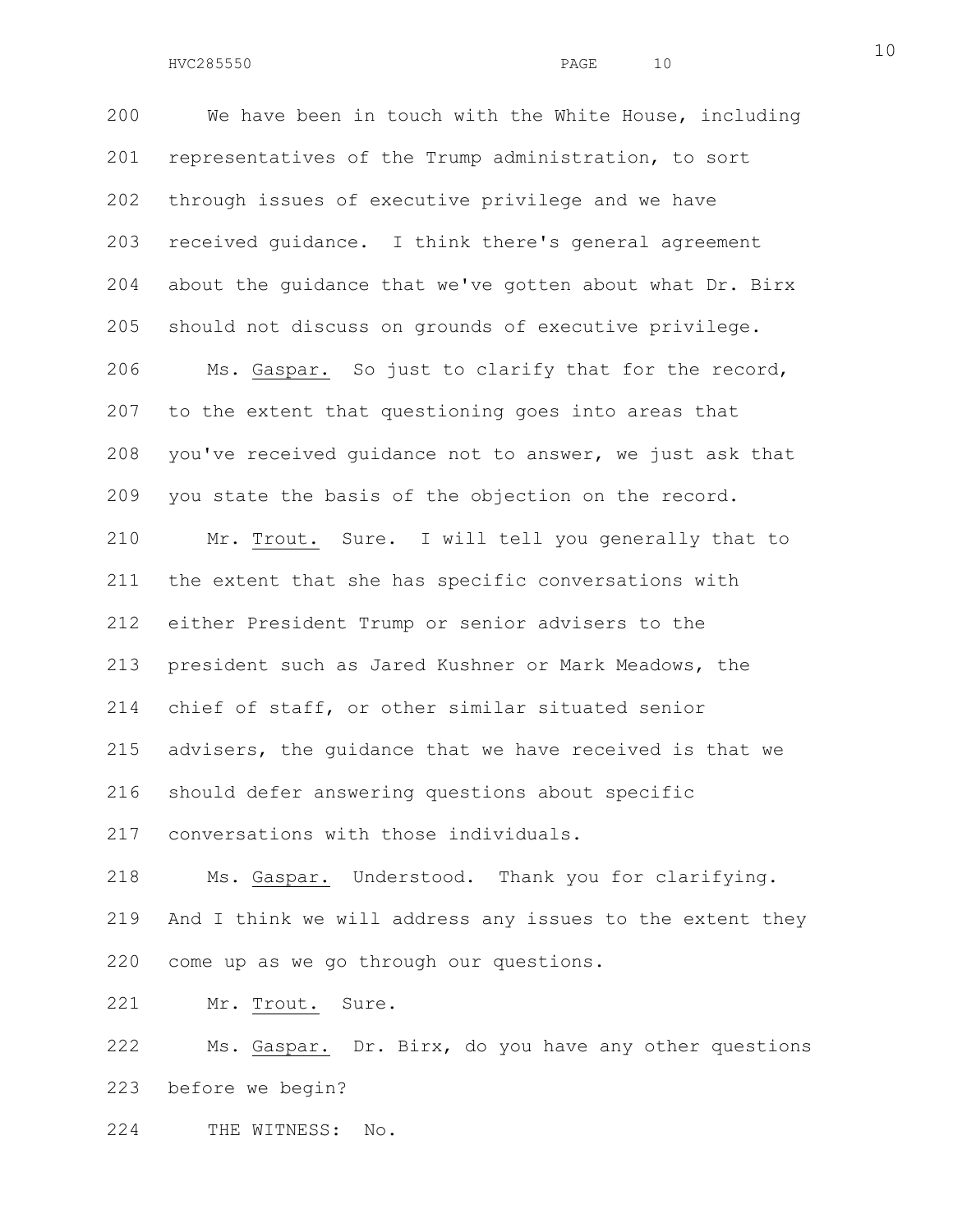225 BY MS. GASPAR.

226 Q To start off, I want to talk a little bit 227 about your background. I understand that before you 228 became the White House task force coordinator, you were 229 running PEPFAR, the President's emergency plan for AIDS 230 relief; is that correct?

231 A Correct.

232 Q How long were you in that role?

233 A Seven years nearly.

234 Q Can you tell us a little bit about what that 235 role entailed and specifically what you were doing most 236 immediately before you came to the White House?

237 A So if I can, I'd like to frame that in that I 238 was a federal employee for the last 40 years.

239 Twenty-nine of those as an active duty army soldier and 240 11 as a civil servant. I had worked on HIV, TB, and 241 malaria and global pandemics for force protection in the 242 military and then at CDC related to PEPFAR. So I've been 243 with PEPFAR since about -- for 18 years since its 244 beginning.

245 And PEPFAR is the translation of U.S. taxpayer dollars 246 in our commitment to serve others globally. And 247 originally was very much lifesaving and then it became 248 clear that we could actually change the course of the 249 HIV/TB pandemic in Sub-Saharan Africa and throughout the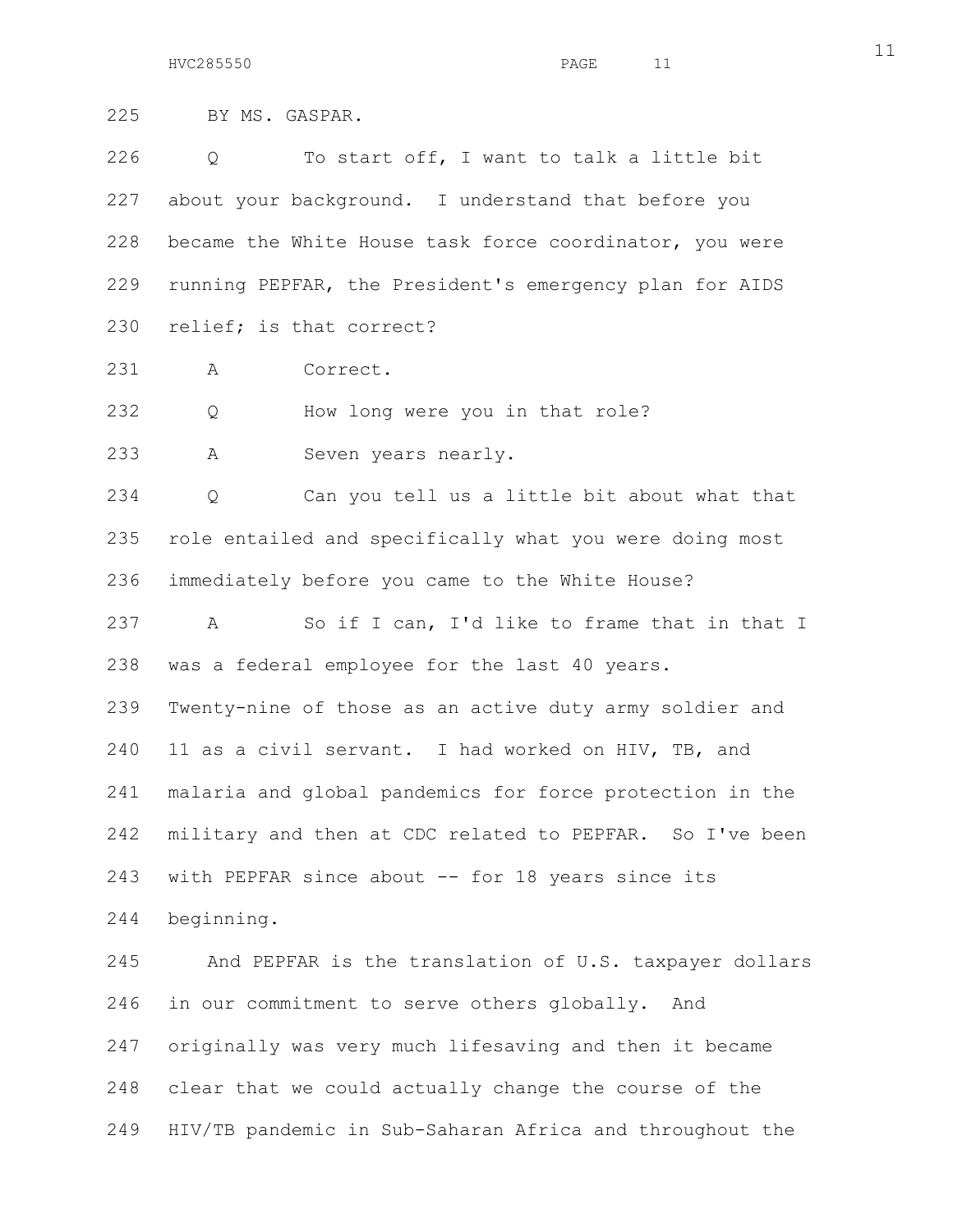250 world. And so for the last seven years, we were very 251 much focused on using data to increase accountability and 252 transparency and really change the course of the 253 pandemic.

254 The privilege of that program is it was always 255 bipartisan, and so I was able to always brief, and all of 256 our meetings were with both Democrats and Republicans 257 both in the appropriation and authorizing committee. So 258 that's my experience with the legislature, is really very 259 much a bipartisan experience where we together as 260 American people and U.S. taxpayer dollars and 261 presidential administrations and the Congress work 262 together to actually change the course of both HIV and 263 HIV/TB throughout the world.

264 Q Just specifically, what were you working on 265 most immediately, let's say, January-February 2020? 266 A So annually we have a comprehensive meeting

267 where we bring together all the ministers of health, 268 senior host country officials, community -- community 269 members impacted by HIV and community members on very 270 much interested in human rights on the continent and 271 throughout Asia, particularly LGBT rights. And together 272 with the agencies, USAID, CDC, Peace Corps, DoD, and 273 Treasury mostly, we meet with together to actually go 274 over all of the results from the last year, look at our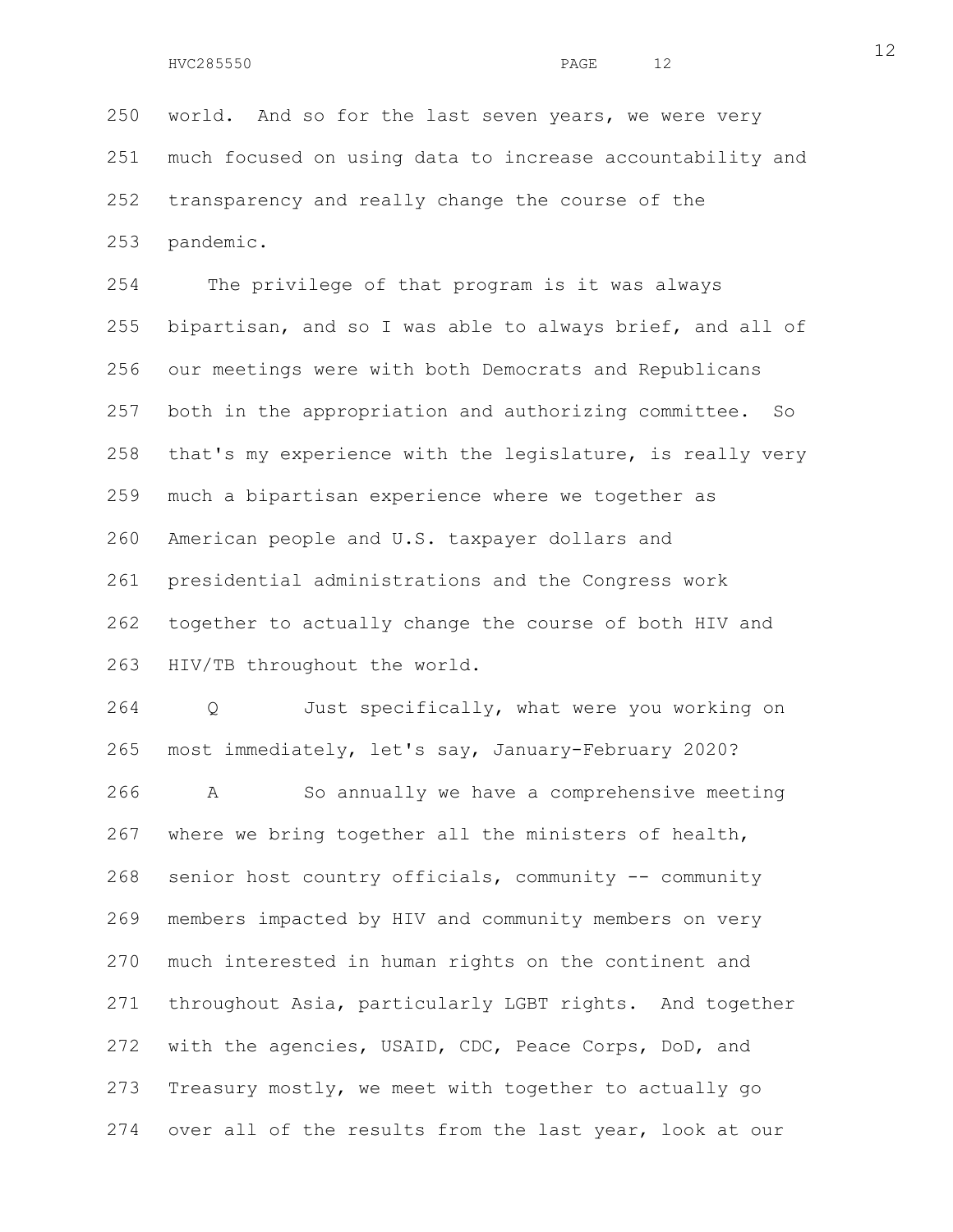275 programmatic gaps, and then move forward with programming 276 that everybody concurs on; ministries of health and the 277 host government, but equally the voice at the table of 278 the community.

279 And that's what's allowed us to have that kind of 280 joint planning. Global Fund is also there as well as 281 UNAIDS and WHO. We include all of our multilateral 282 partners. And so it's very much an opportunity to both 283 be very transparent and hold ourselves accountable for 284 our accomplishments, but also be very clear on what the 285 gaps are and what needs to be done.

286 Because of my devotion to that program, and to make it 287 clear, even though I was in a political position, I was 288 detailed from my home agency of CDC. And so I came in as 289 a technical person to PEPFAR and my agreement with the 290 White House was I would only come to the White House if I 291 could maintain my dual hat providing oversight to PEPFAR 292 as well as the response coordinator.

293 Q I see. Well, thank you for taking me to my 294 next topic, which is how you came to join the White House 295 coronavirus task force. So who originally reached out to 296 you about that?

297 A So from the beginning, I was working on the 298 Africa response obviously because I was very worried 299 about HIV and the co-infection of COVID in HIV because of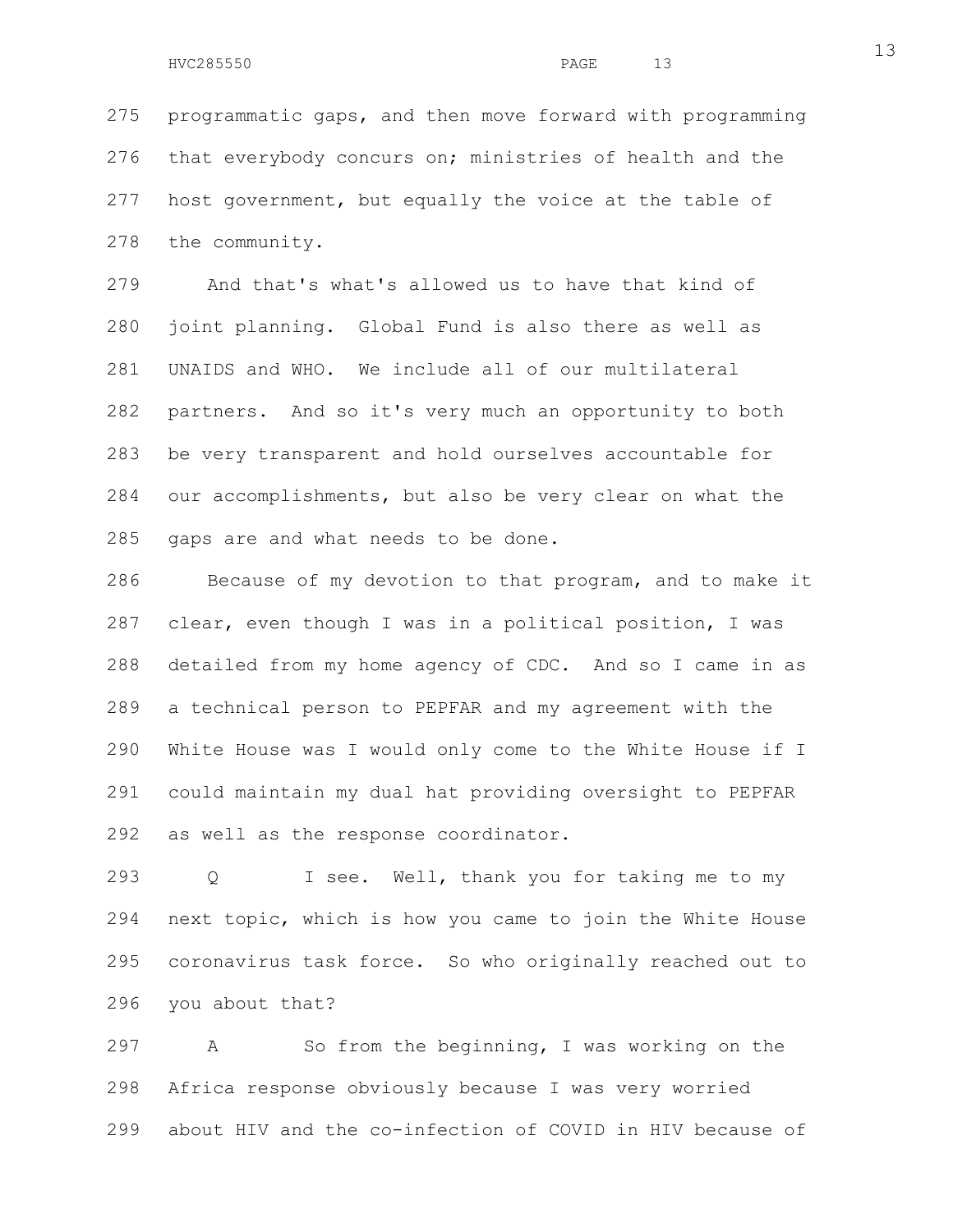300 the immunodeficiency associated with HIV. So I was in 301 communication with Yen Pottinger, Y-E-N, and Matt 302 Pottinger because I'd known them for a very long time and 303 we were talking about the pandemic from the beginning. 304 Because both Matt and I had experienced the SARS 305 pandemic.

306 Q So they reached out to you about the role or 307 just generally speaking?

308 A No. Reached out to me about what I was 309 seeing globally, what I thought this was going to become, 310 and we were communicating primarily around what we were 311 seeing globally on the pandemic. And more about the 312 global response than specifically the White House 313 response.

314 Q But Matt Pottinger eventually started working 315 on the White House response; is that correct?

316 A I think he was on the original task force. 317 Q So when did the conversations shift into the 318 possibility of you taking on a role?

319 A The end of January, they were looking for 320 someone to talk to the American people about the pandemic 321 and what was being done. I turned them down.

322 Q And this -- the proposal only came from Matt 323 Pottinger at that point?

324 A Correct.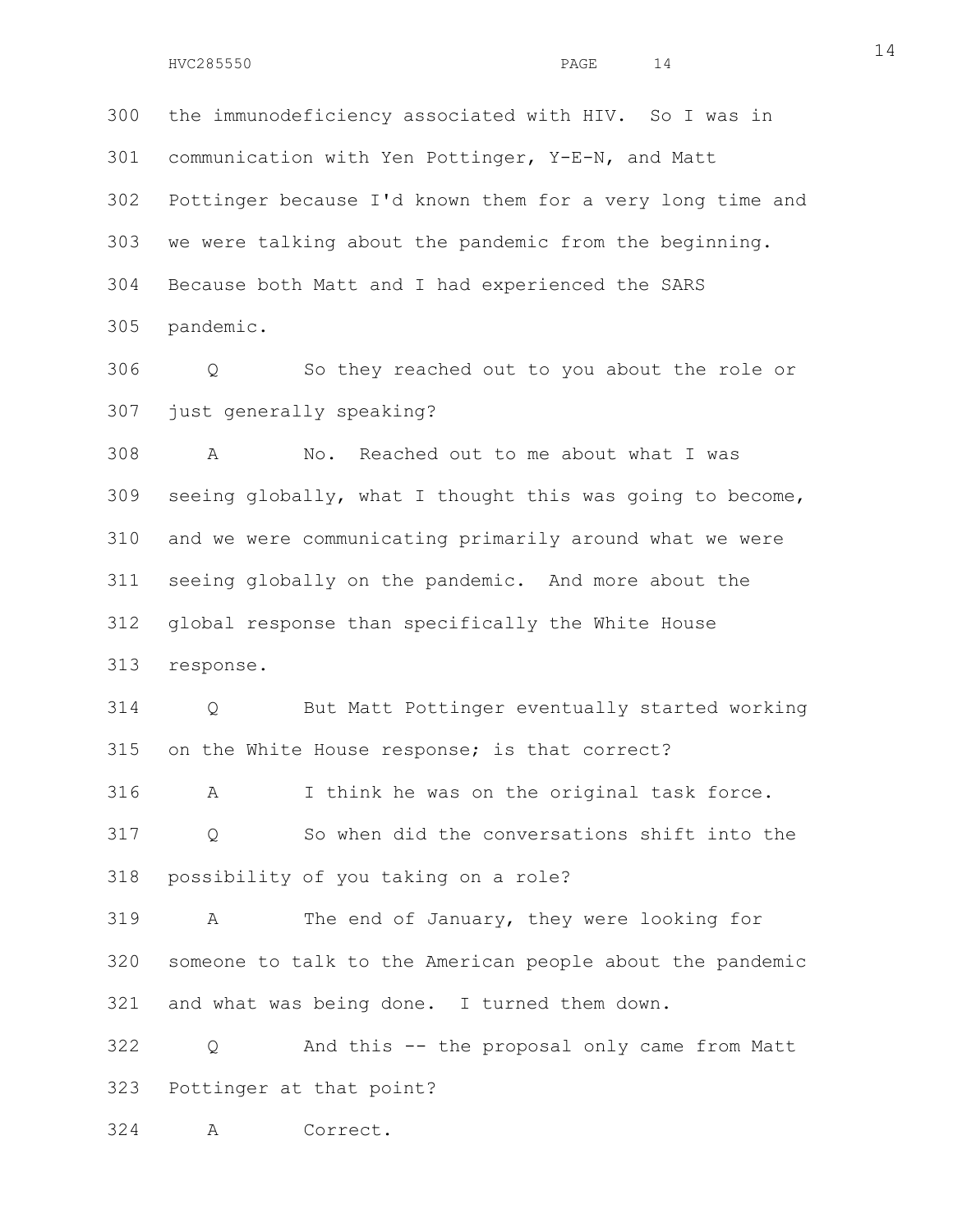15

325 Q You turned him down at the end of January? 326 A Correct. 327 Q What happened after that? 328 A We stayed in communication about the pandemic 329 and what I was seeing. And I was providing him my 330 insights, which included both global insights as well as 331 insights related to the United States and its response. 332 Q So did he raise the possibility again, or how 333 did that come up? 334 A He raised it multiple times, and I kept 335 saying no. 336 Q Did anyone else reach out to you other than 337 Matt Pottinger? 338 A No. 339 Q What made you change your mind? 340 A I could see that the American response was 341 very much focused on containment. I believe that the 342 virus was already widespread in the United States. I 343 felt that asymptomatic spread was being missed, I could 344 see that clearly on the Diamond Princess. And so he 345 basically -- Matt Pottinger is a marine in the marine 346 reserves and so he basically said you owe it to the 347 United States and this is a mission that you need to 348 take. And I said you could add my name to the list and 349 the rest just happened from there.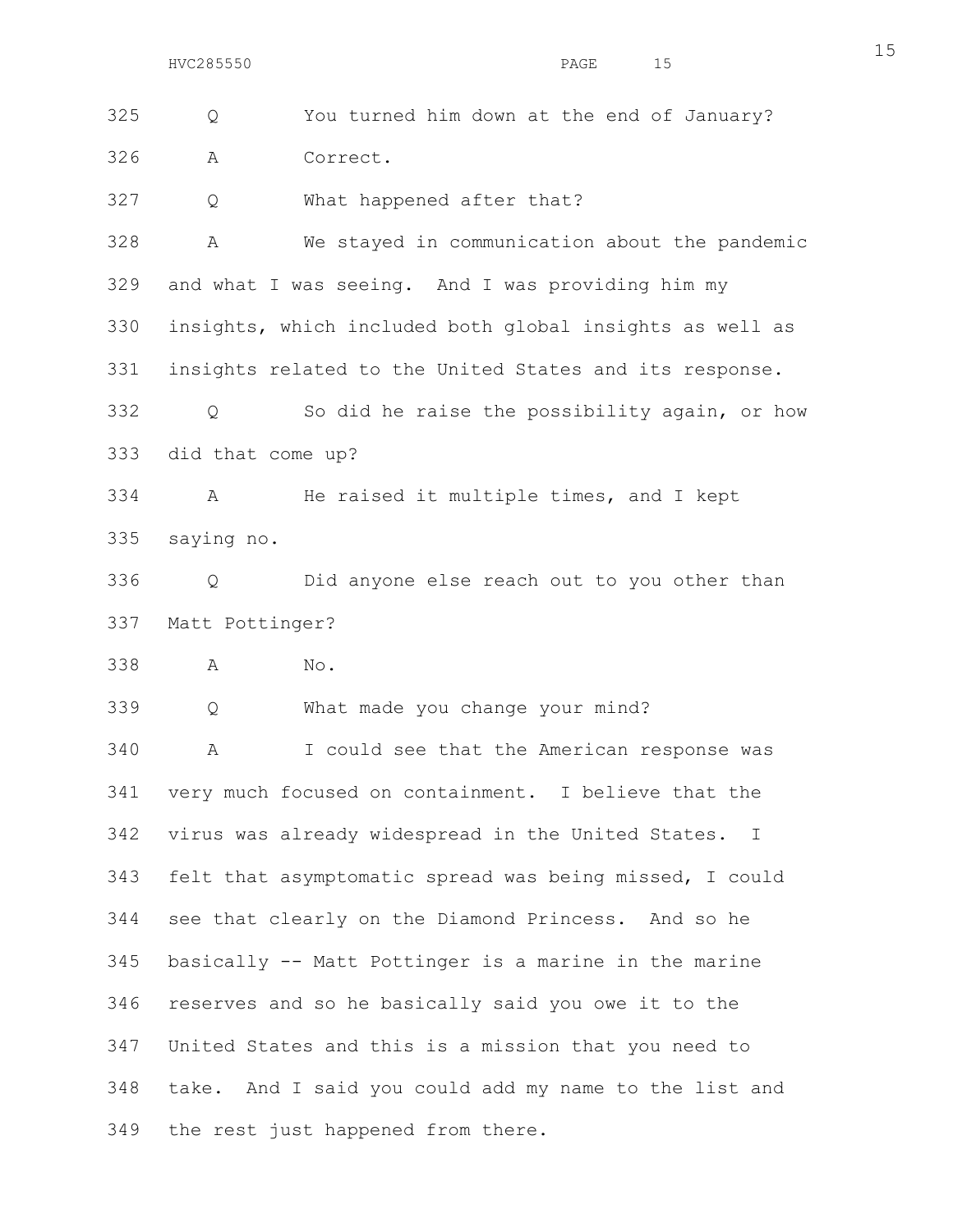350 Q Did anyone else reach out to you before you 351 agreed to take on the role?

352 A A person from the State Department that 353 worked for the secretary.

354 Q What did you expect -- well, let me ask this 355 way. What did he tell you about what the role would be? 356 A Actually, no one told me what the role would 357 be precisely. No, no one told me precisely what the role 358 would be.

359 Q What did you expect it to be?

360 A I thought that what they probably were 361 interested in -- and this is just me speculating -- is 362 that they knew that I had combatted multiple pandemics on 363 the continent, particularly from avian flu -- in 364 preparation for avian flu to Ebola to of course the 365 underlying pandemics of HIV, TB, and malaria, and 366 understood that I -- I understood how important the 367 intersection of community and federal and local 368 government processes were, and that those had to move in 369 unity, that you can't tackle the pandemics without deep 370 community engagement and deep community understanding. 371 And I think he felt that that was critical to the 372 response in the U.S. And he also knew that I was very 373 intent on testing and that I felt there was widespread 374 asymptomatic spread that was not being seen just like it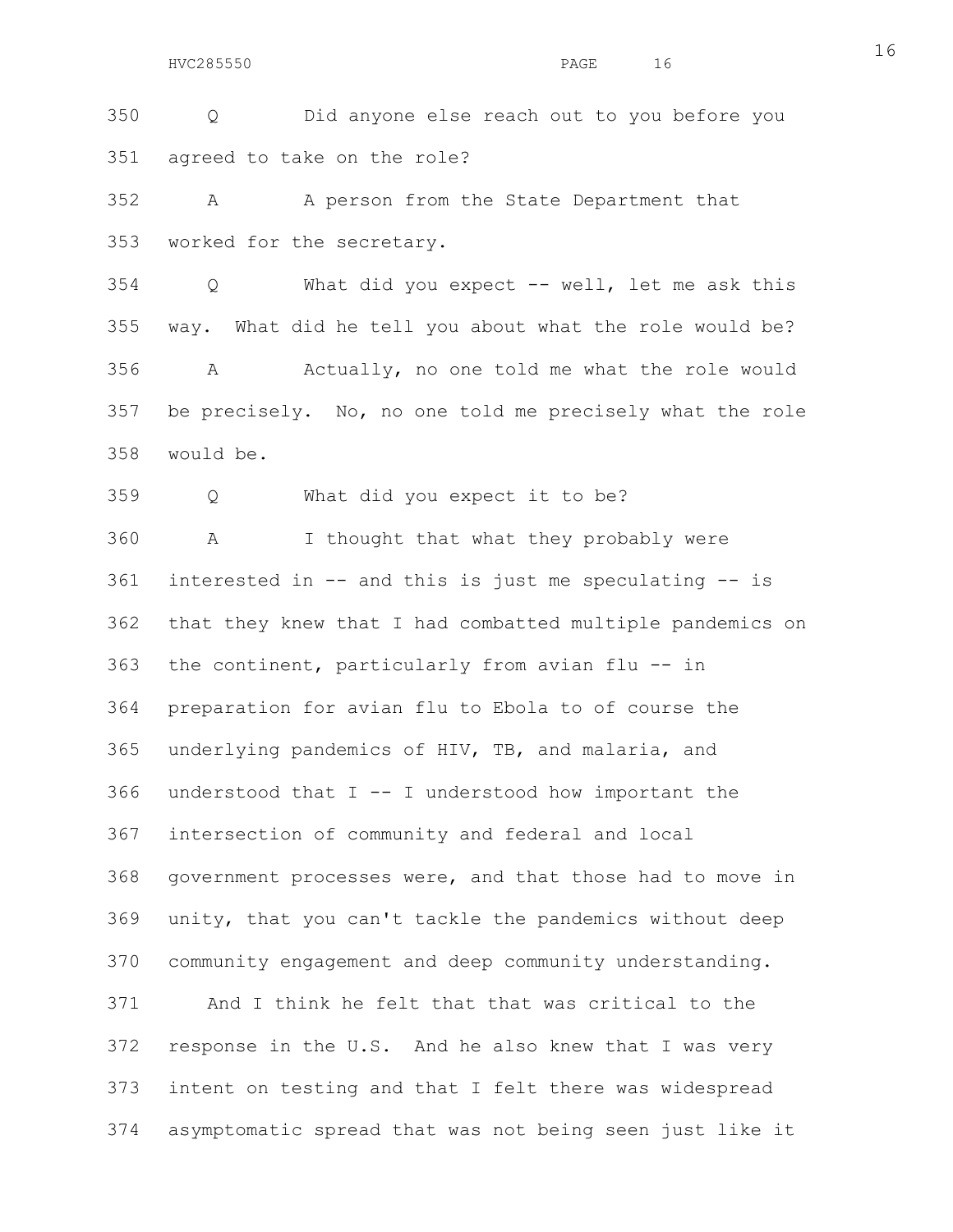375 wasn't seen because it wasn't -- most of the crew on the 376 Diamond Princess were most likely infected, but they were 377 never tested because they didn't have symptoms.

378 So I felt that a significant part of the transmission 379 was occurring from people who were in the community but 380 didn't realize they were infected, which is what we see 381 all the time in other viral diseases.

382 Q So you've touched on this a little bit, but 383 what did you see as the most immediate ways in which you 384 could contribute once you started?

385 A I wrote primarily that we needed to get the 386 diagnostic private sector completely engaged and 387 immediately increase testing and access to testing. We 388 needed a comprehensive communication plan to the American 389 people so that they understood the behavioral changes 390 that would be necessary to combat the pandemic. So it 391 was a lot about communication. And then also the science 392 around treatment and vaccines. I wanted to see where 393 that was, how it could be pushed to be more rapidly 394 available to the American people.

395 Q So focusing now on when you actually took on 396 the role. So you were the coordinator. I think at times 397 that may have been confused as being the manager or the 398 director, but it's not. Is that a fair statement? 399 A I think for everybody on the task force, they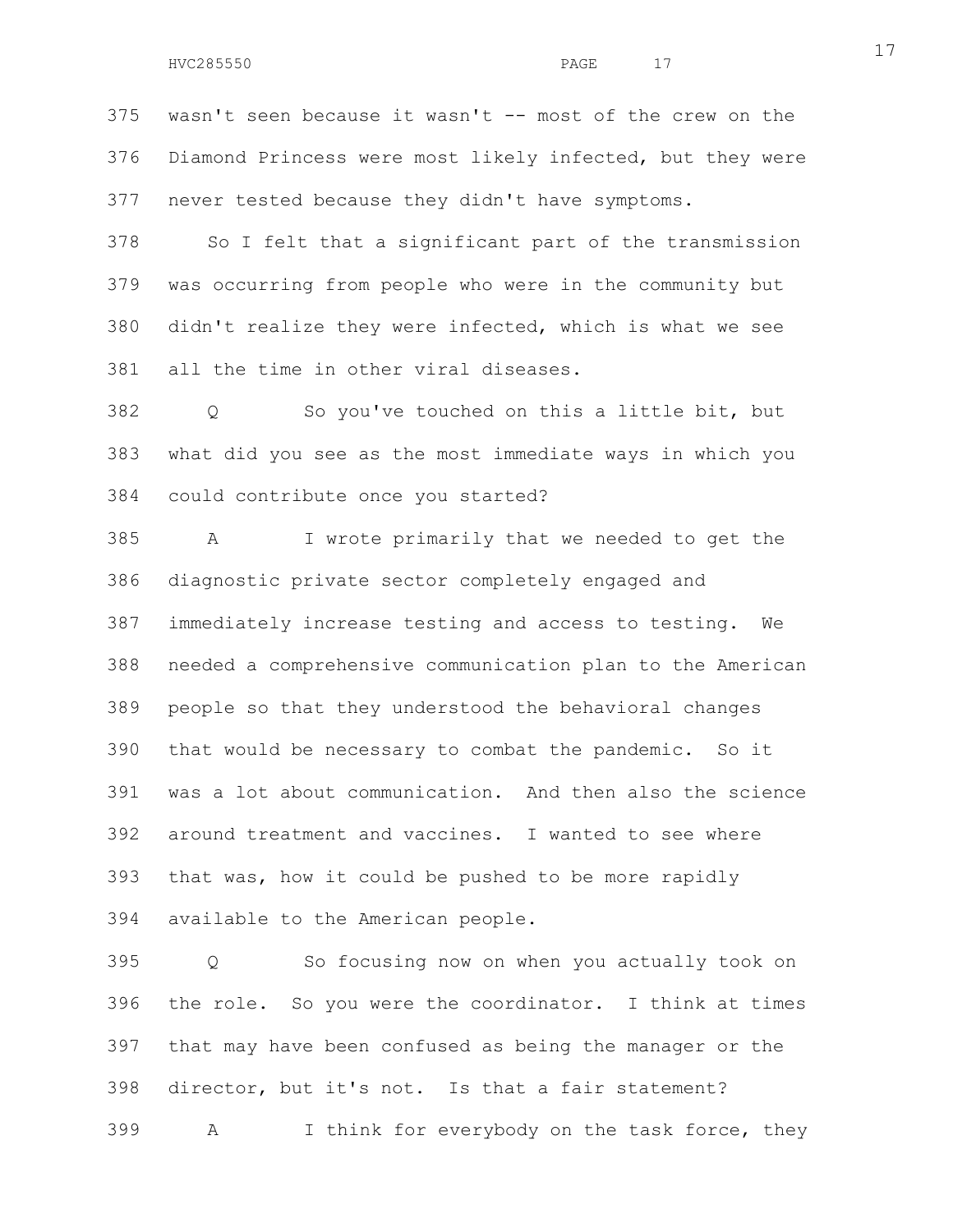400 knew that the vice president was in charge of the task 401 force.

402 Q Understood. So how would you describe your 403 role in terms of your responsibilities within the task 404 force?

405 A I think I served three purposes. One, to 406 bring the agencies and the physicians across the agencies 407 together, because that was the experience I had in 408 PEPFAR. We were much more powerful when the whole of 409 government was working in consensus, and that requires 410 everybody agreeing to what the pandemic is and isn't, 411 which requires data.

412 So the other big part I knew of my job was going to be 413 assembling the data in a way that people could understand 414 it in a clear way. Because oftentimes data is presented 415 in a way that people can't understand it. And I 416 really -- I think it's incredibly important that everyone 417 understands the data because then it's actionable, and 418 you can't make decisions if you don't understand the 419 data.

420 So I knew I would have a role in the data piece as 421 well as helping to coordinate across the agencies. And 422 then I think the third big piece, just because of my 423 specific knowledge in that area, was the laboratory 424 platforms and the assays because I knew those laboratory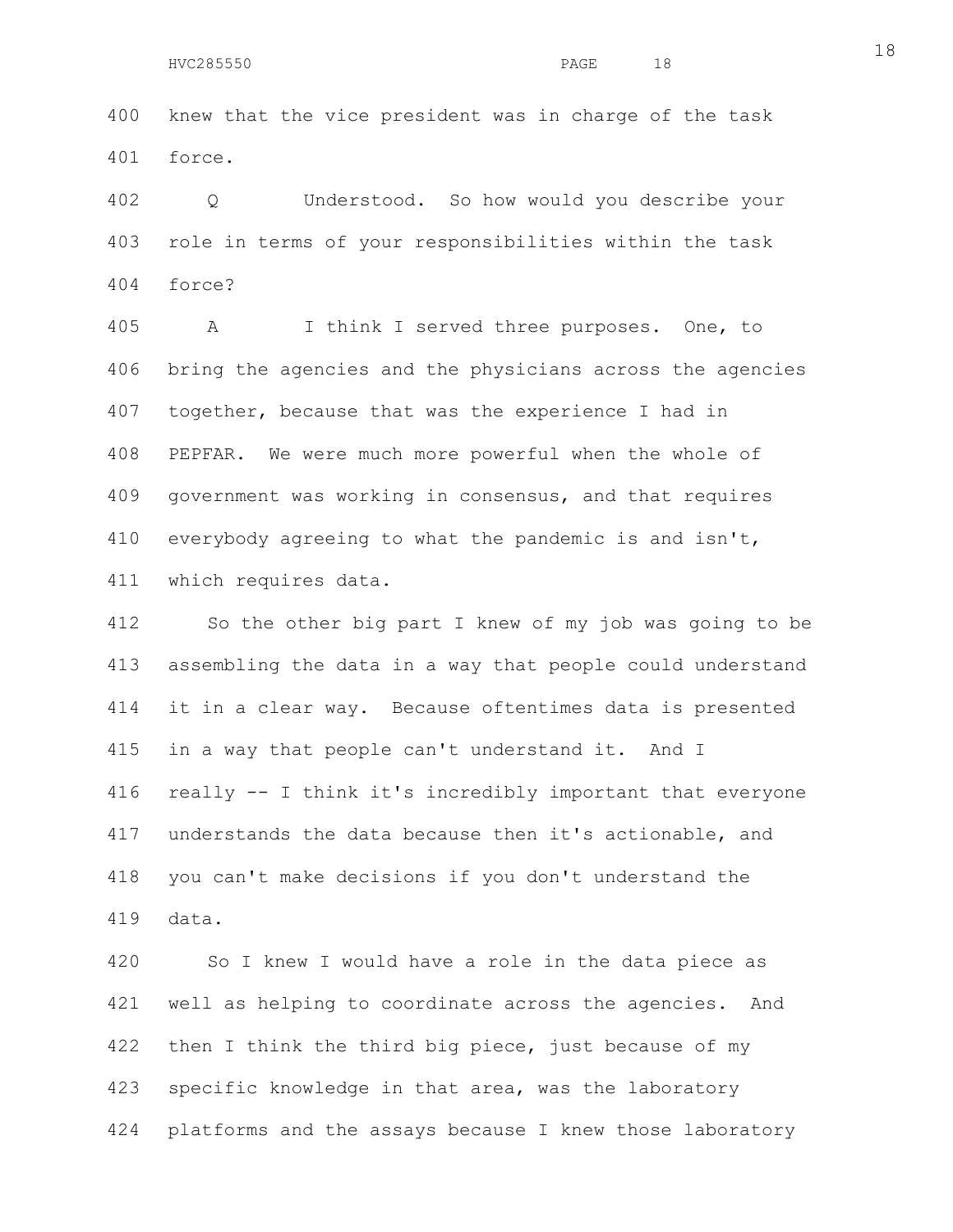425 platforms were the same laboratory platforms that we had 426 used for the last 25 years in HIV for viral load 427 detection. So I knew where those platforms were globally 428 because the United States had bought them. And so those 429 really became the institutional platforms for the COVID 430 laboratory response globally.

431 Q I'm sorry, what do you mean by knew where 432 they were?

433 A So there's the test and then there's the 434 equipment that the tests run on. So the platforms are 435 the equipment.

436 Q Sure.

437 A So developing new equipment would have taken 438 many months. Developing new assays can be done in days, 439 and then manufactured in days to weeks, not months. And 440 so because I understood -- spent my time in the military 441 actually working with teams developing these RNA tests. 442 So I had a deep knowledge of RNA nucleic acid testing. 443 Q So we will speak about each of those areas in 444 more depth, but I want to just take a moment and get a 445 better understanding of what it meant to be a member of 446 the task force and who specifically you worked with most 447 closely.

448 So there were quite a few members named over time. 449 Did different named members have different levels of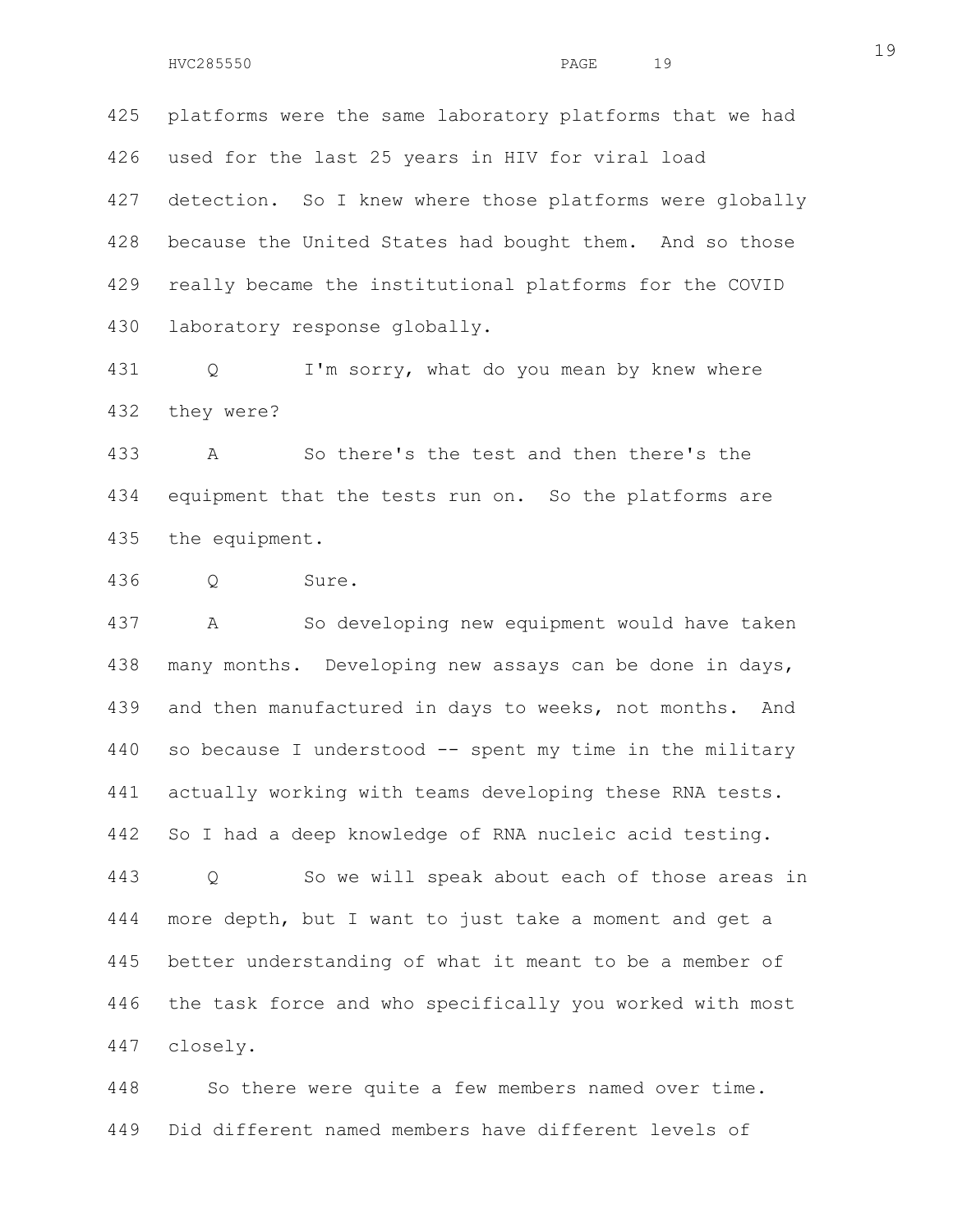HVC285550 PAGE 20

450 engagement?

451 A The original significant members always were 452 highly engaged. There were additional membership added 453 in May, and those were added really based on people's 454 recommendations on the task force of where we felt that 455 there was still knowledge gaps, three to four months into 456 the pandemic, in the pandemic response.

457 Q So when you say the original significant 458 members, there's quite a lengthy list and I don't want to 459 make this a memory test, but I want to get your sense of 460 who was sort of the core group to the extent there was 461 one.

462 A So because of COVID precautions, there were a 463 significant number of people that were in the other 464 situation room, and so I don't really know them. But 465 around the table was myself, Dr. Fauci, Dr. Redfield, 466 Dr. Hahn, Dr. Carson, Jerome Adams, Brett Giroir, Pete 467 Gaynor from FEMA. Polowczky was mostly there for supply 468 chain and then that became Stanford, I'm just going 469 around the table, Mnuchin and Alex Azar.

470 Ms. Gaspar. Let's mark Exhibit 1.

471 **Interpreteral Exhibit No. 1 was identified** 

472 for the record.]

473 Ms. Gaspar. It seems to be a chart of the table that 474 you are referring to. And once you get a copy of it --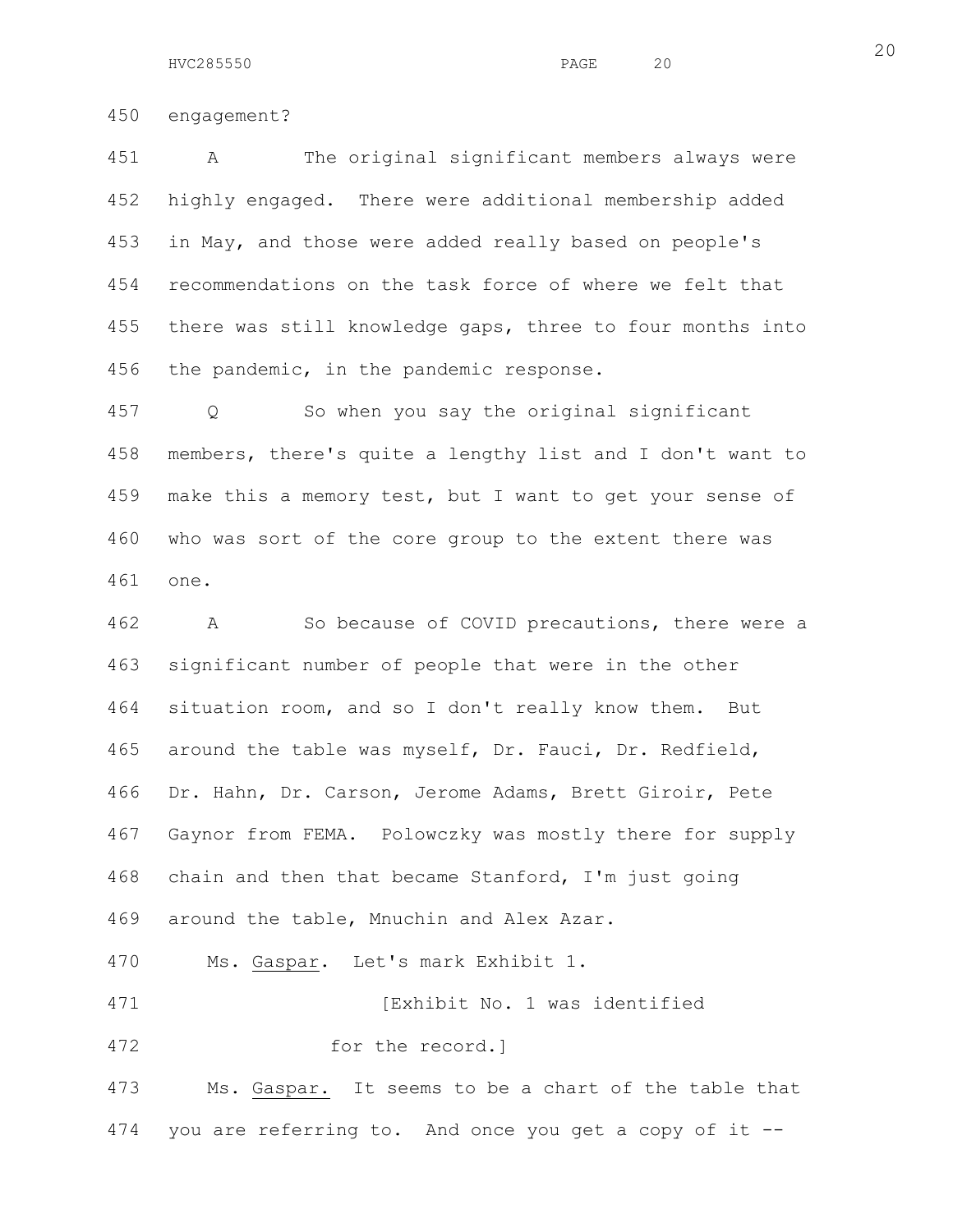475 BY MS. GASPAR.

476 Q Please take a look and let me know if this is 477 what you're talking about generally. This document, 478 which has been marked as Exhibit 1, is a White House 479 situation room, I believe is what WHSR stands for, JFK 480 conference room West Wing. The date is March 18, 2020. 481 It seems to be representing a 9:00 a.m. meeting. 482 I don't want to focus on this particular meeting in 483 any specific way. I just want to get a sense of whether 484 you've seen this type of document before and this appears 485 to be what you were just describing to us.

486 A I've seen this document, but I can't tell you 487 that these specific people were in these chairs on that 488 day.

489 Q Sure. Generally speaking, does it seem like 490 a typical setup for a meeting in the early months? 491 A I think so. Veteran Affairs was often on the 492 telephone. Secretary Mnuchin was almost always on the 493 telephone or in person and it doesn't look like he's 494 represented here and he was often --

495 Q There seems to be --

496 A -- physically present.

497 Q Understood. There seems to be a space at the 498 top for VTC participants. So I think that allows the 499 possibility for others on what I assume is a screen; does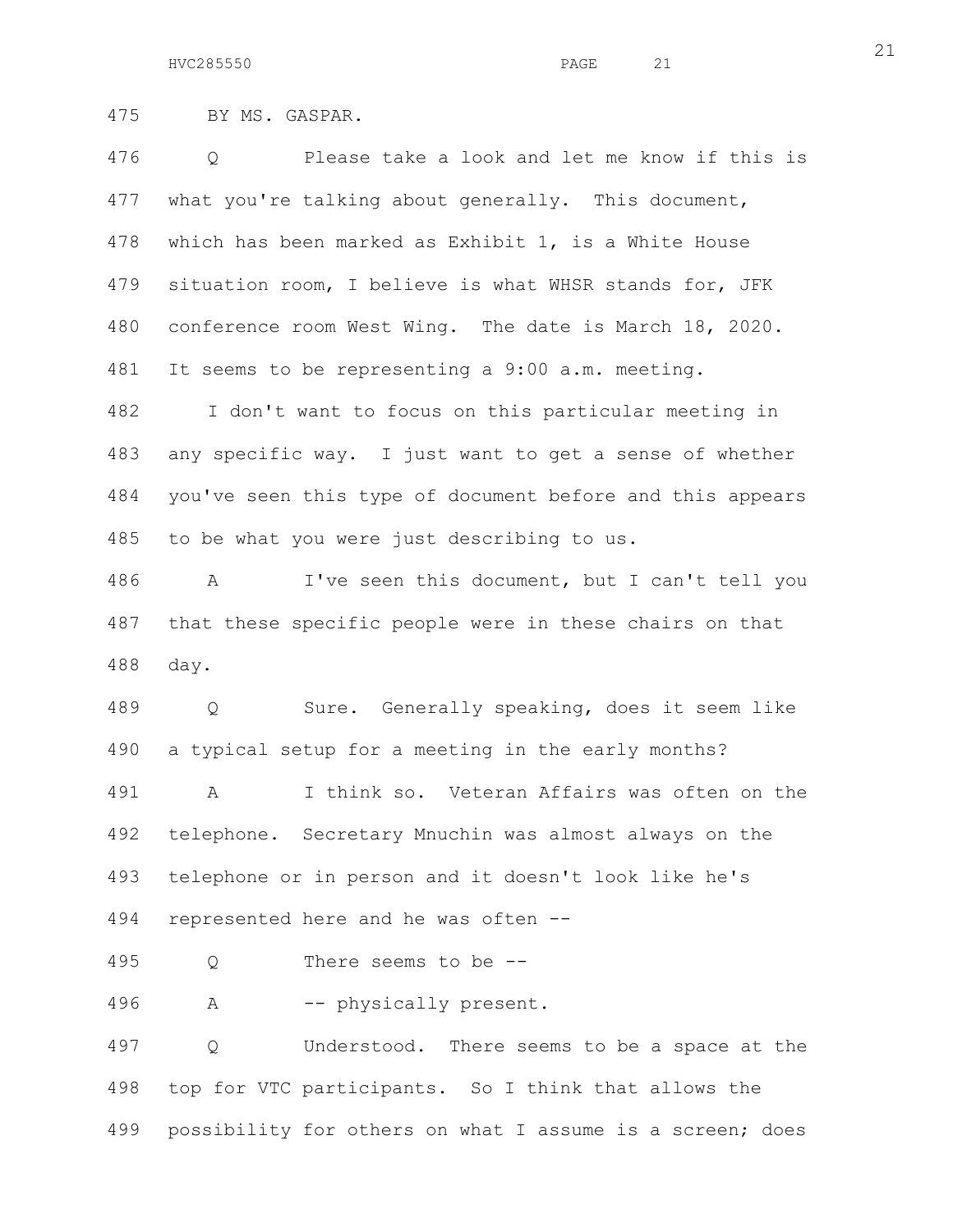HVC285550 PAGE 22

500 that sound right?

501 A The screen wasn't ever used, I don't think, 502 unless FEMA was off site, because they were the only ones 503 who had a secure sit room option, I think.

504 Q There seemed to be some staff listed on this 505 list as well. So I just want to briefly touch on which 506 staff were most consistently engaged in the task force's 507 work either on this list or otherwise.

508 A That's a complicated question.

509 Q Well, let's break it down.

510 A Okay. Of the people on this list, and I'm 511 just thinking of routine task force meetings, Doug 512 Hoelscher from IGA was nearly always present as well as 513 Keith Kellogg, Olivia Troye, through July, Katie Miller 514 or Devin O'Malley. Marc Short was present most of the 515 time. Bob Kadlec was often in the accessory room.

516 Now, some of these other individuals I didn't really 517 know. I mean, remember I only knew Matt Pottinger in the 518 White House and a little bit of Joe Grogan from the work 519 we had done outside of the White House. Russ Vought was 520 often there as well as the people around the table. Mark 521 Meadows and Jared Kushner were not always present. Chris 522 Liddell was not always present. And I don't remember 523 ever seeing Dan Scavino or Hope Hicks. Kellyanne Conway 524 was often present.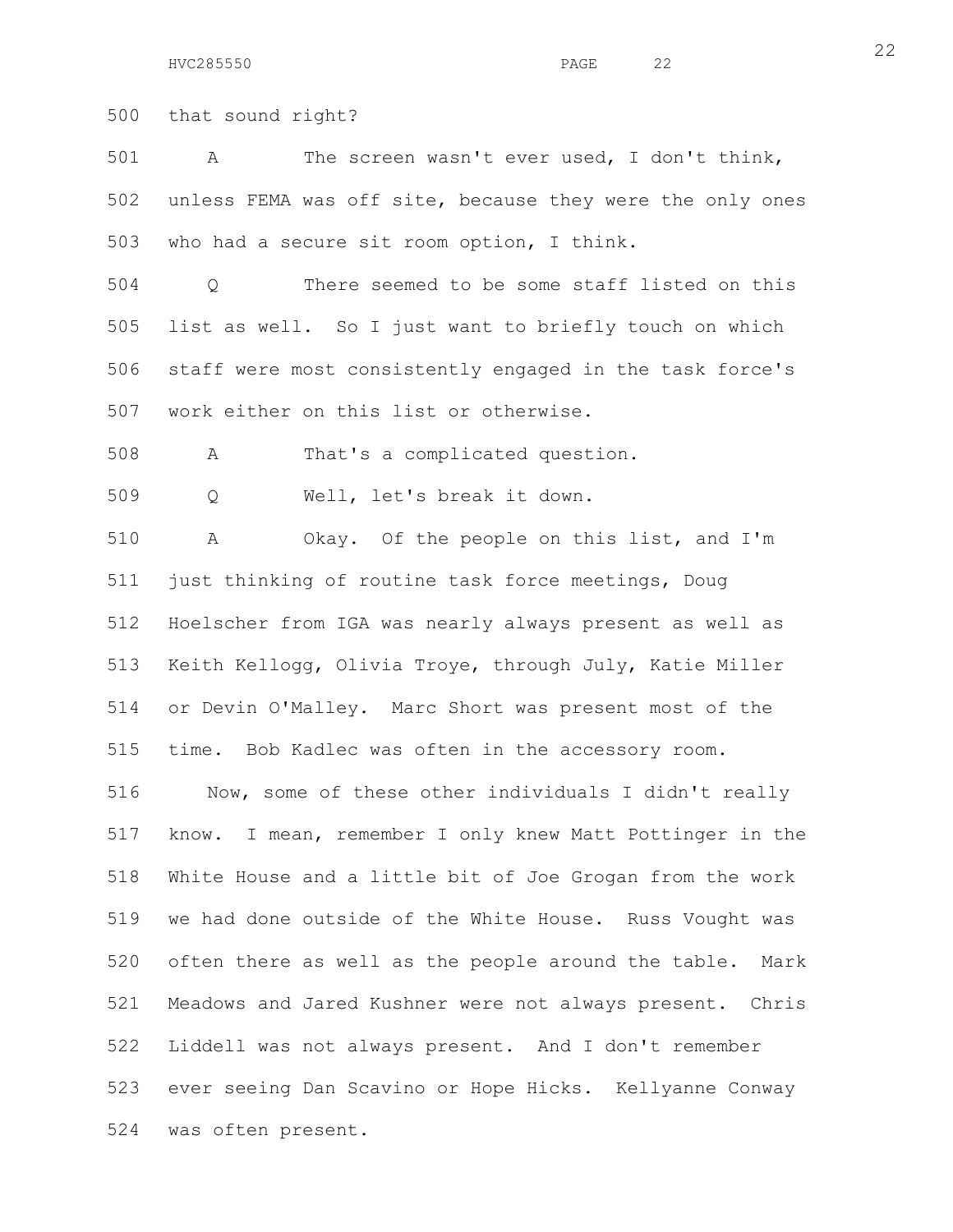525 Q Going back to the members. I understand that 526 different members had different areas of focus either 527 based on their expertise or, for example, I understand 528 that Admiral Giroir was eventually named the testing czar 529 so to speak. Were there other sort of core functions 530 delegated in that way?

531 A Well, Seema Verma was the lead not only on 532 CMS, but very much in our nursing home and long-term care 533 facility engagement. Bob Redfield, who is not on this 534 picture and I don't know why, was at all of the task 535 force meetings. He was very much focused on obviously 536 CDC guidance and policy, and Steve Hahn very much on our 537 therapeutic and vaccines. So I mean, they were respected 538 as subject matter experts for their personal expertise as 539 well as their agency's expertise.

540 Q Were there anything like subgroups or working 541 groups, or did you always meet as sort of the full task 542 force whoever was available?

543 A The only time that we created subgroups that 544 I can remember was during the reopening America and 545 making sure that we had comprehensive guidance for each 546 of the areas that matched the bullet points that were in 547 the opening of America safely guidance from the middle of 548 April. That's the only time that there were specific 549 subgroups created out of the task force.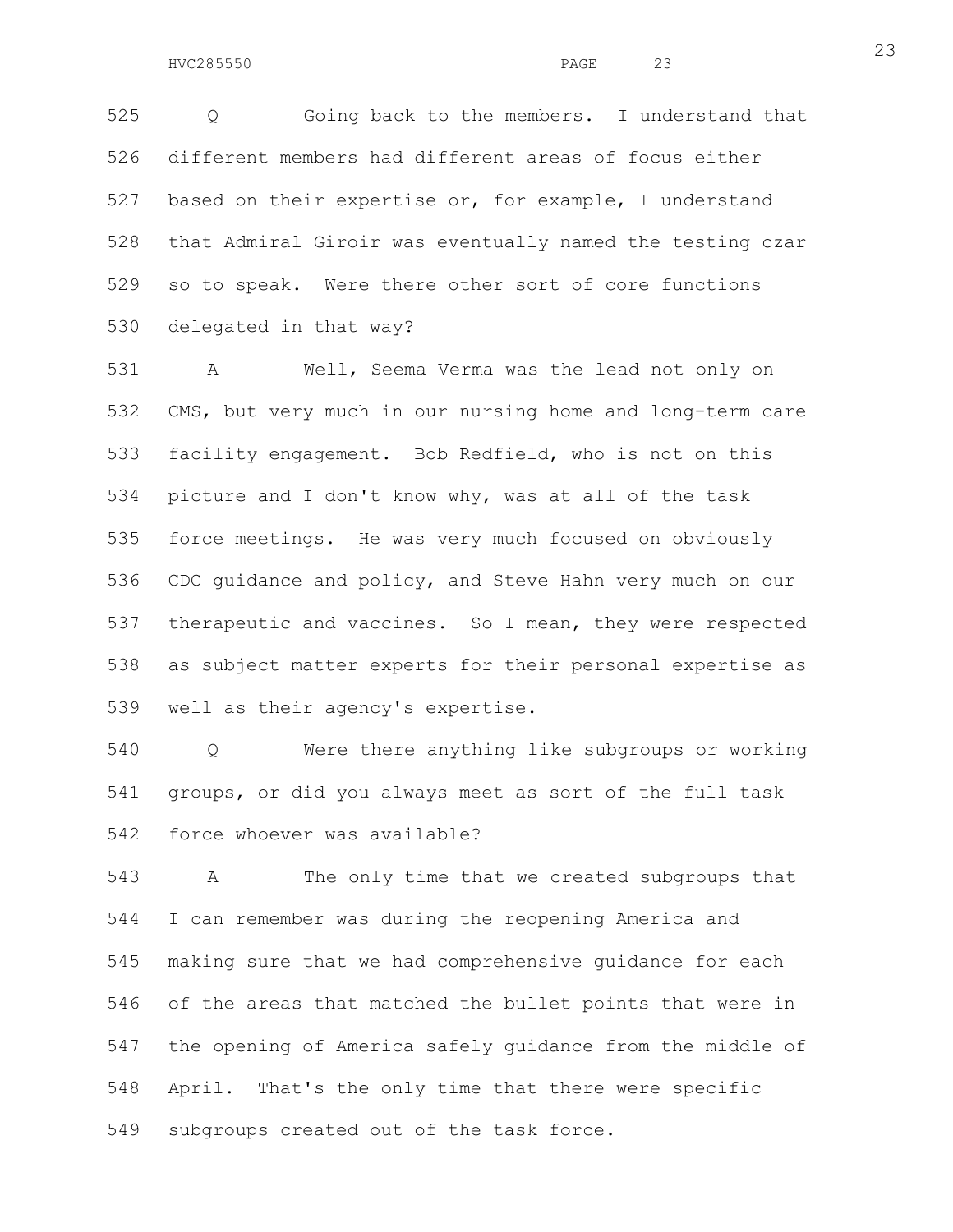550 Q We will go back to that. For now, I'd be 551 interested in getting an understanding of which staff you 552 worked with most directly. I understand that you had two 553 staff working with you directly; is that correct? 554 A I had one staff person who was 555 administrative. 556 Q Okay. Who was that? 557 A Tyler Ann McGuffee. 558 Q Was she already in the White House and 559 assigned to you? 560 A No, she was assigned to me probably a week or 561 week-and-a-half in. 562 Q And she did administrative work, you said? 563 A (Nodding head). Yes. 564 Q And then I understand you brought somebody on 565 as well; is that correct? 566 A When I realized how little data there was 567 available, I knew we had to immediately create a data 568 task force. Because my senior epidemiologist and data 569 person from PEPFAR had created all of the data that we 570 had in Sub-Saharan Africa so that we could see every 571 client down to the site at which they were served, all at 572 that time 14 million people on treatment, we could see 573 quarterly how they were doing.

574 I knew that she had the capacity to help me either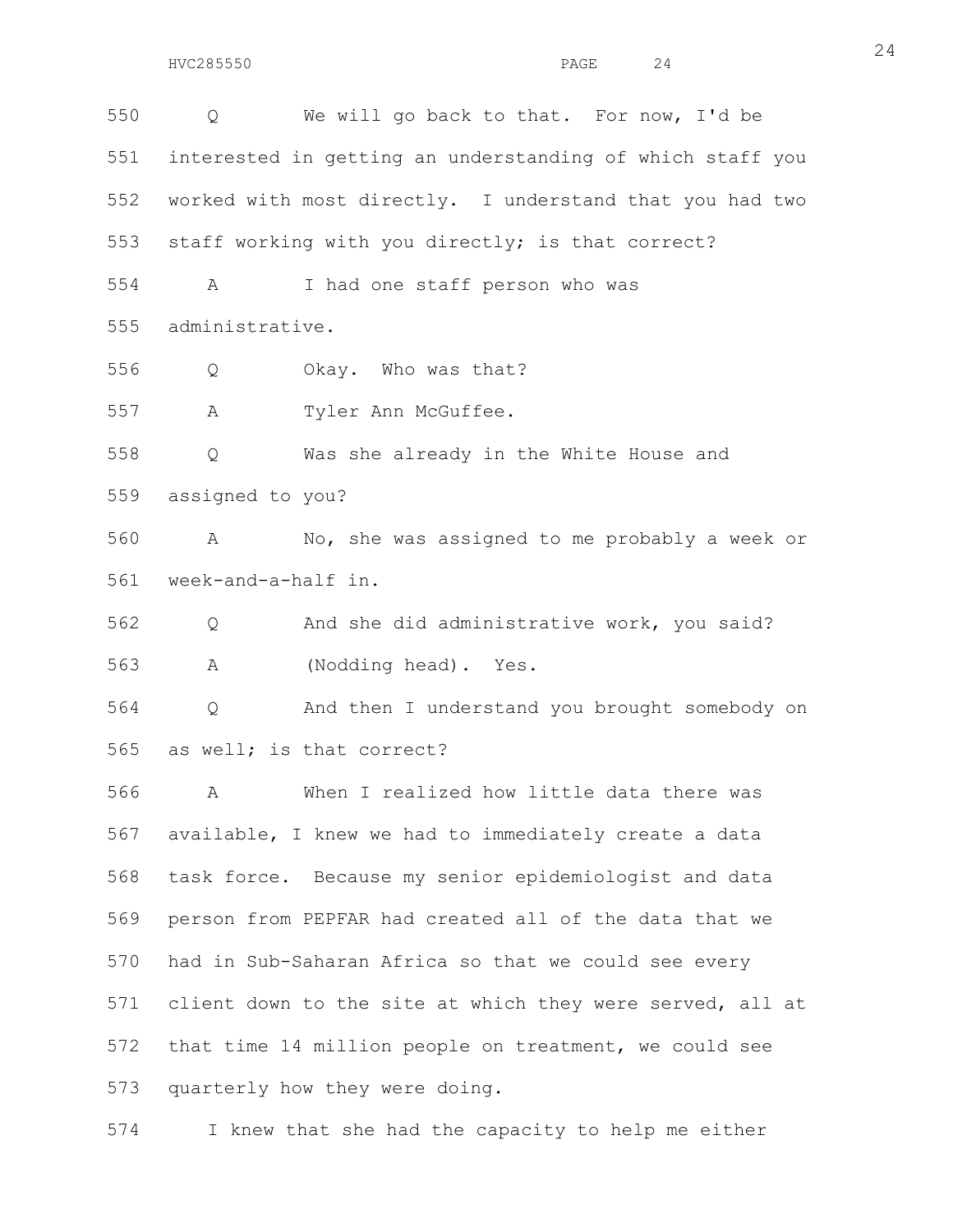575 find what data or start new data streams that we would 576 need to really make this very invisible pandemic visible 577 both to us and to the American people. And so Daniel 578 Gaspar from OMB contacted me and said he would help and 579 Irum Zaidi from PEPFAR State agreed to come and help. 580 Q I see. So there's both of those individuals. 581 Did they both work with you full time? 582 A Yes. 583 Q And mostly or entirely on data? 584 A Correct. 585 Q When did they start working with you, 586 roughly? 587 A When they came back from Africa. So I had to 588 leave the PEPFAR meeting a week early. They came back a 589 week later. So they came probably that -- sometime 590 during that second week. Bob Redfield also felt it was 591 really important to have a direct liaison to the CDC at 592 all times who understood the emergency operations 593 centers. So he brought Steve Redd to me. 594 Q Sorry, what's that name? 595 A Steve Redd, R-E-D-D. So he was there from 596 the CDC. And then Chuck Vitek also sensed that we needed 597 support. And again, these are all PEPFAR people. So 598 Chuck Vitek came from the CDC to help. And then Daniel 599 Gastfriend knew that U.S. Digital Service -- who I didn't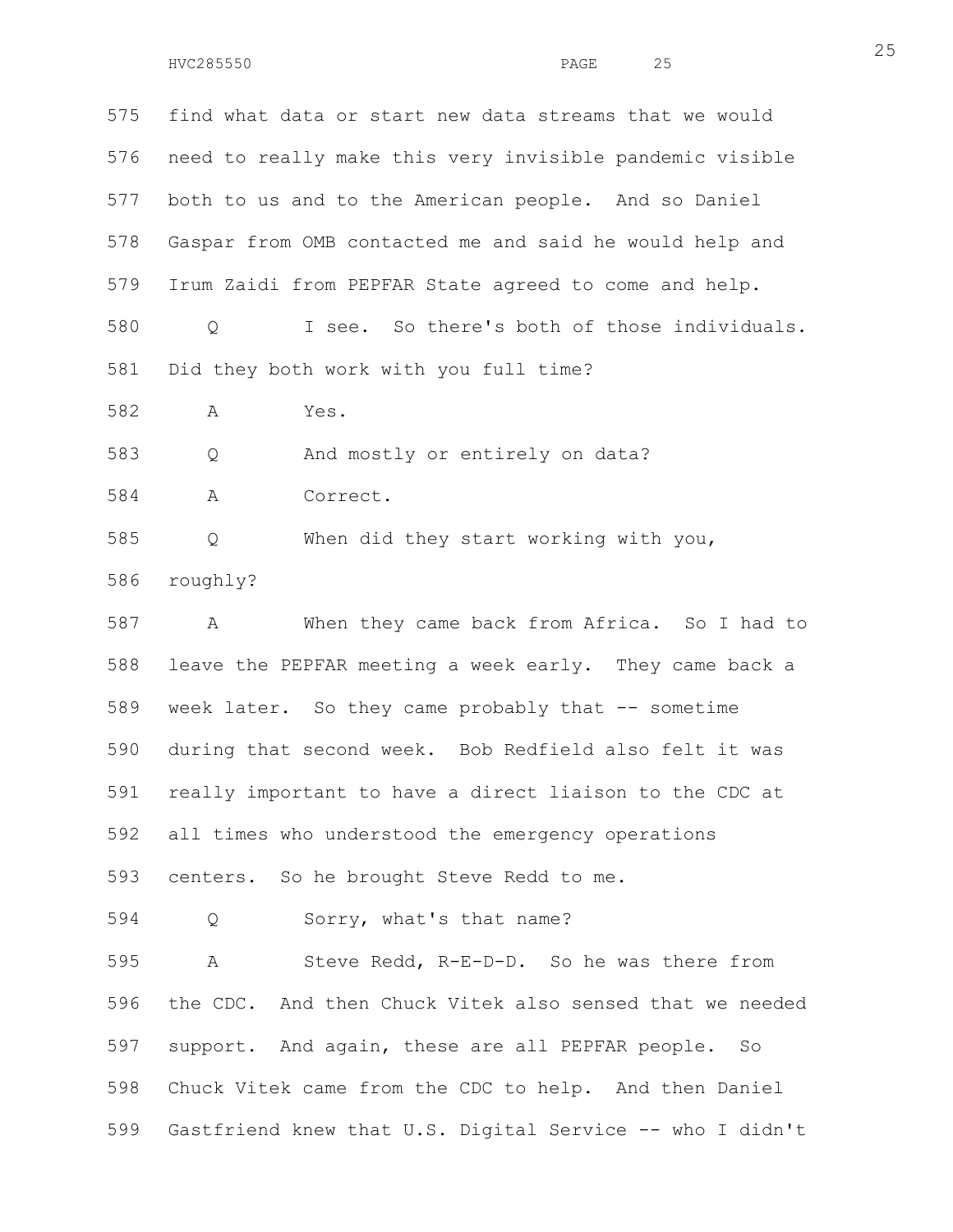600 know well -- and he brought on Amy Gleason from the U.S. 601 Digital Service. And that was the data team that then 602 worked with the agencies to create the integrated 603 database.

604 Q What is the integrated database? 605 A So that was the database that we utilized to 606 write the governors' reports that I utilized to write the 607 daily reports. So there was a daily summary report 608 written of the epidemic every morning before about 6:30, 609 and then there was the weekly governors' report written 610 for the states, and an additional summary kind of 611 four-pager that we created in the July timeframe, kind of 612 an executive daily summary of exactly the state of the 613 epidemic at a glance. So if you were executive, you 614 could look at it and tell precisely what was occurring in 615 that moment across the United States.

616 Q I understand that the governors' report 617 started in June; is that correct?

618 A The end of June, correct.

619 Q And then the additional summaries you just 620 referenced you said started in July.

621 A The daily report started on a daily basis 622 probably the second to third week of March. I wrote 623 every other day or every third day on the state of the 624 global pandemic and what I knew of the United States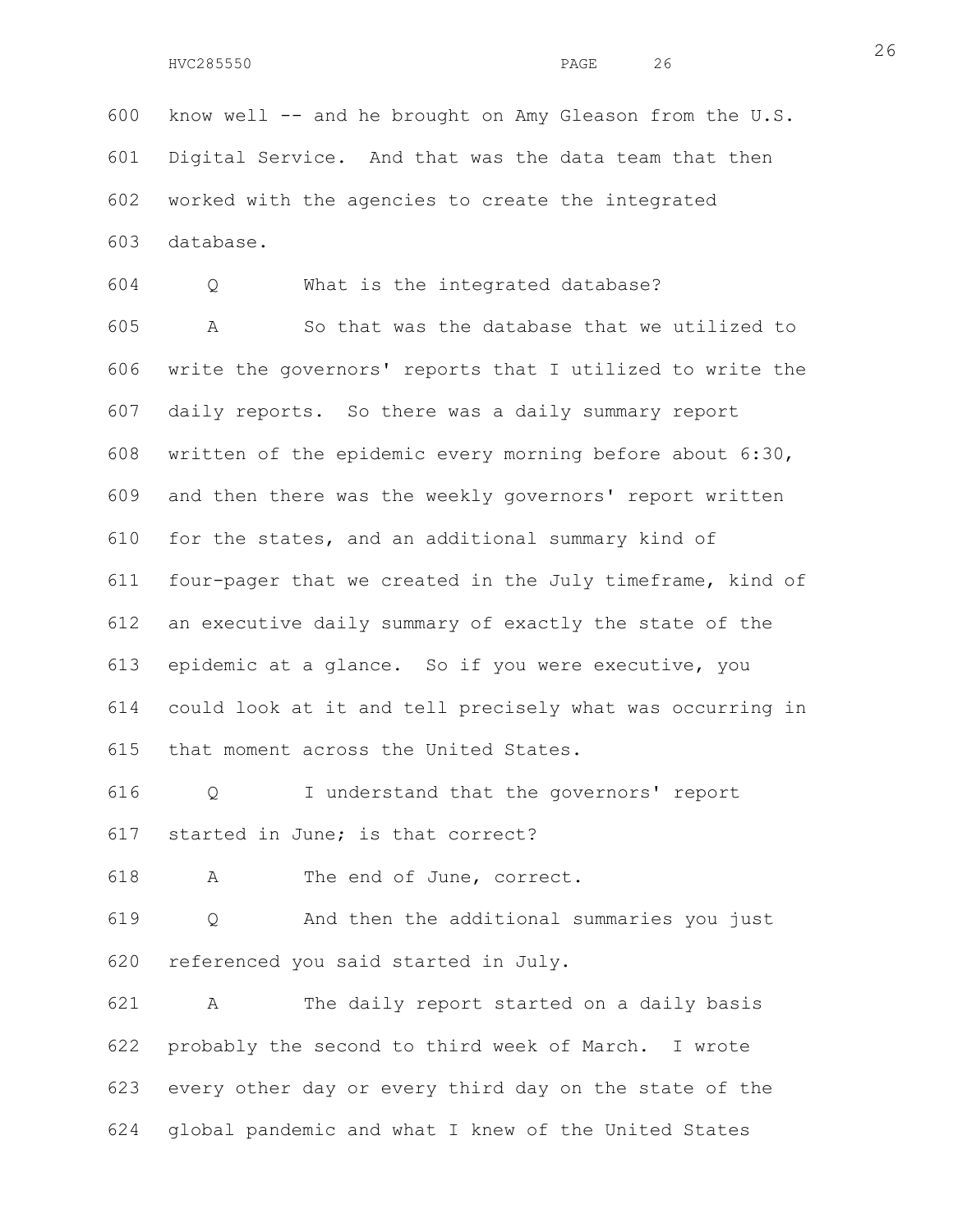625 those first two weeks, and then we were able to assemble 626 enough data to really write a summary daily report. And 627 that continued until January 19th.

628 Q Before the integrated database was created, 629 where were you getting your data?

630 A So the primary data that I had that created a 631 picture of who was most vulnerable to the pandemic all 632 came from my international colleagues. And so I was 633 getting data and I really -- every time I talk about I 634 have to thank them because they were in the midst of 635 their own pretty significant overwhelming community 636 spread.

637 And from Italy to South Korea to China to Japan, 638 people were providing me data almost on a daily basis so 639 that I could see a true picture of who was most 640 vulnerable to this new coronavirus. And so the data that 641 we put out to the American public was about comorbidities 642 and age all came from my global colleagues.

643 Q I see. What other kinds of data did you 644 include in those reports?

645 A The daily reports included a summary. Once 646 we were able to get up the additional data, it included 647 an analysis of the cases down to both the metro and rural 648 county level. It included -- and I didn't obviously 649 include all of that. I mean, there were probably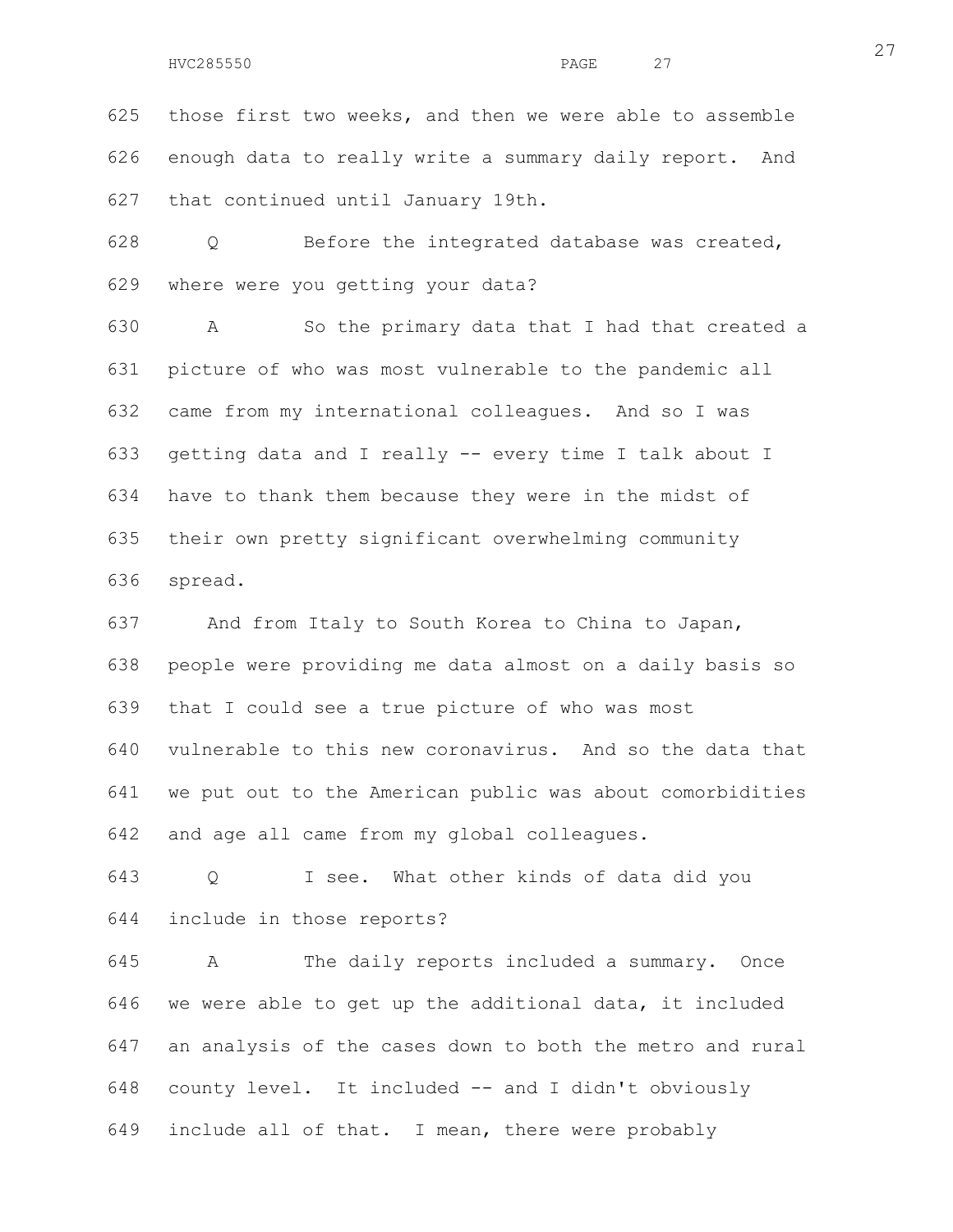650 3,000 -- somewhere between 1,000 and 3,000 pictures of 651 the United States created overnight. I saw probably 5 or 652 600 of them.

653 And that included test positivity across the country 654 down to the level cases across the United States down to 655 the county level and metro level. And the metro levels 656 were important. We used the CBSAs because it included 657 both the bedroom communities as well as the city proper 658 so that we could really see the spread in those areas. 659 It included eventually all of the hospitalizations, 660 the new admissions, both to the hospital as well as to 661 the ICUs so that we could track that. And by July, we 662 were getting full reporting on PPE supplies down to the 663 hospital level, as well as fatalities. But the 664 fatalities data, obviously, states were focused on 665 combating their pandemic. And so sometimes the fatality

666 data was delayed by a week or two.

667 Q So going back to the daily reports, I think I 668 may have seen you refer to these before in interviews as 669 daily reports to senior leaders. Would that be referring 670 to the same thing that we're talking about?

671 A Yeah. We go to every member of the task 672 force and any senior leader that requested to see it 673 within the White House.

674 Q Was there a regular distribution list --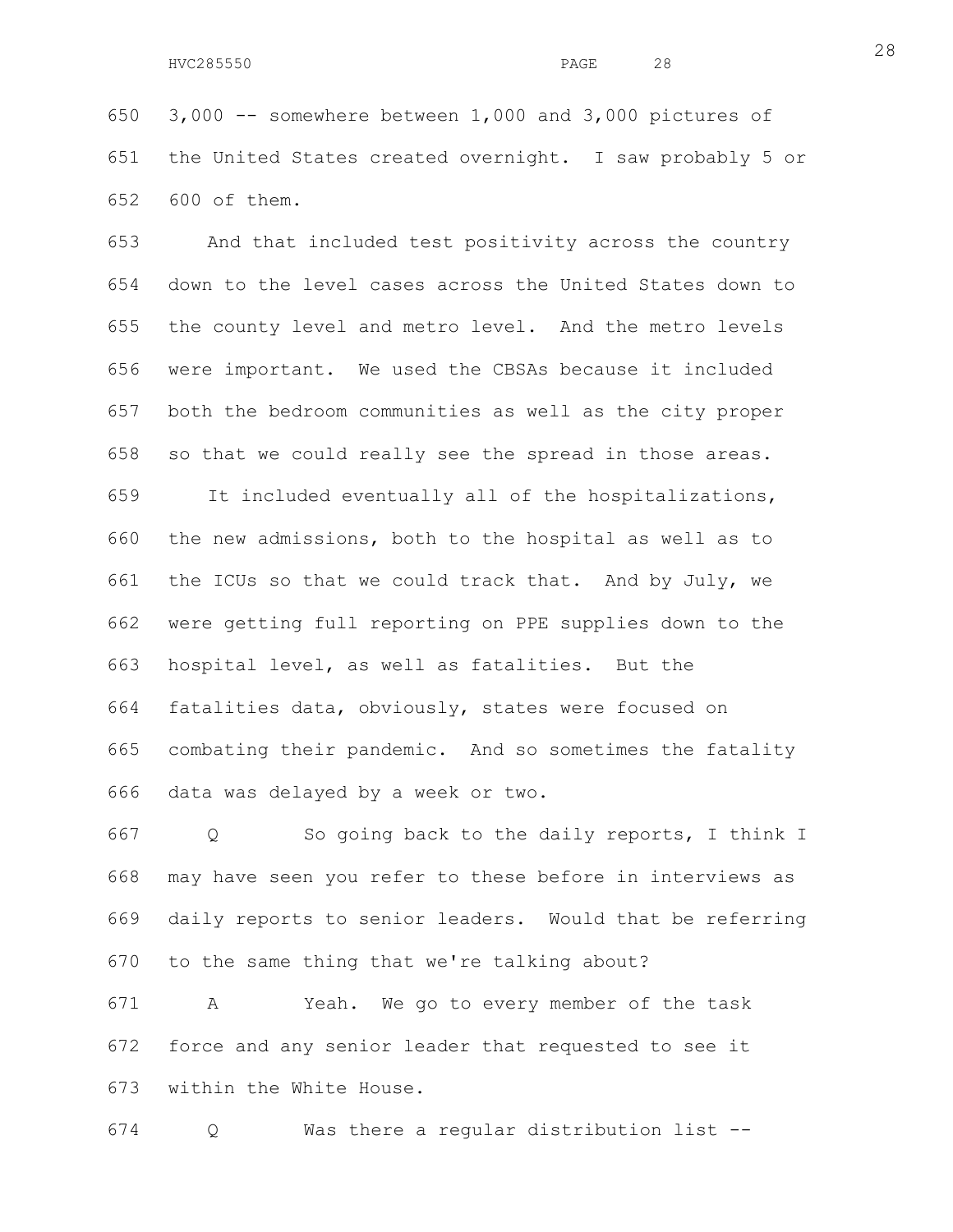| 675 | Α | Correct.                                                    |
|-----|---|-------------------------------------------------------------|
| 676 | Q | -- of task force members plus others?                       |
| 677 | Α | Yes, correct.                                               |
| 678 | Q | Who else received it?                                       |
| 679 | A | Well, they technically, by this list, were on               |
| 680 |   | the task force. So I think the only one that isn't on       |
| 681 |   | this -- so like when John Fleming came to the White House   |
| 682 |   | as another physician, I also sent it to him and then it     |
| 683 |   | went to all the task force members.                         |
| 684 | Q | I want to pause on this conversation to talk                |
| 685 |   | a little bit about the recordkeeping. So I understand       |
| 686 |   | that when you left the White House, you took a number of    |
| 687 |   | records -- copies of records; is that correct?              |
| 688 | A | I took copies of my daily report --                         |
| 689 | Q | Okay.                                                       |
| 690 | A | -- the governors' report, the daily executive               |
| 691 |   | summary report. Again, copies.                              |
| 692 | Q | Understood. Anything else?                                  |
| 693 | A | I had copies of my -- not incoming emails,                  |
| 694 |   | but my sent emails. And then I never brought it into the    |
| 695 |   | White House, but if states gave me information about        |
| 696 |   | tribal nations or -- I mean, these are publicly             |
| 697 |   | available -- but their pamphlets, their background, their   |
| 698 |   | COVID dashboards they may have printed out for me.<br>Those |
| 699 |   | were at home to begin with from the trips. I never          |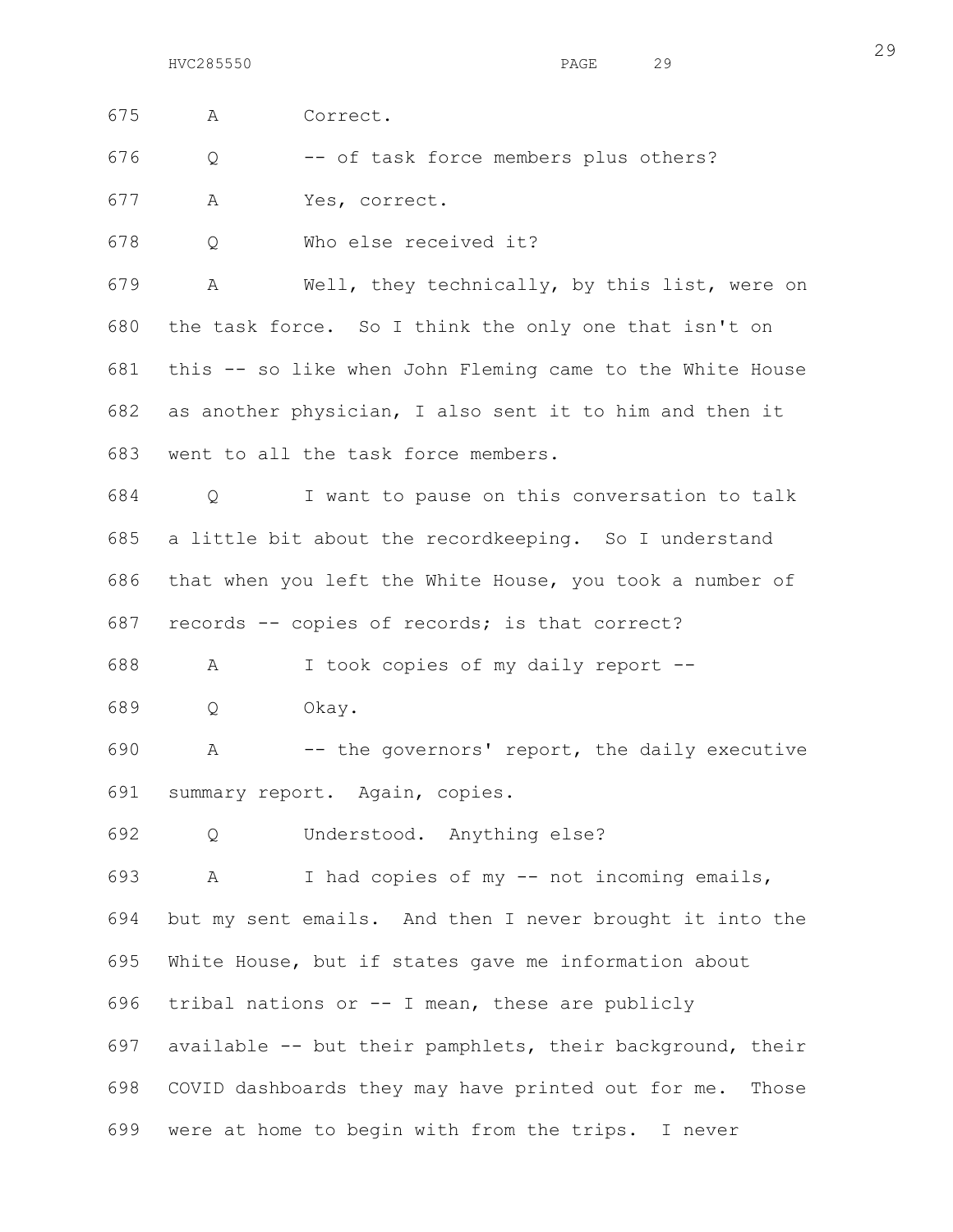HVC285550 PAGE 30

700 brought them in. 701 Q Did you take handwritten notes or other 702 notes? Would those have been included? 703 A I took three notebooks of handwritten notes. 704 Q I understand that those documents have been 705 turned over to the National Archives; is that correct? 706 A They have 100 percent of the documents to my 707 knowledge. 708 Q Do you still have copies of those documents? 709 A I have no copies. 710 **Interval I** Exhibit No. 2 was identified 711 for the record. 712 BY MS. GASPAR. 713 Q Turning back to task force meetings. So we 714 have here -- this is going to be Exhibit 2. So let's 715 take a second and hand this out. But I will briefly 716 describe what I understand it to be while you flip 717 through it. 718 So we have assembled a collection of what appear to be 719 copies of White House coronavirus task force agendas that 720 we have received. 721 There are quite a number of them and we cannot 722 represent that this is a complete list. We do not know 723 if this contains every single agenda. And in some cases, 724 it does appear to have copies of multiple agendas from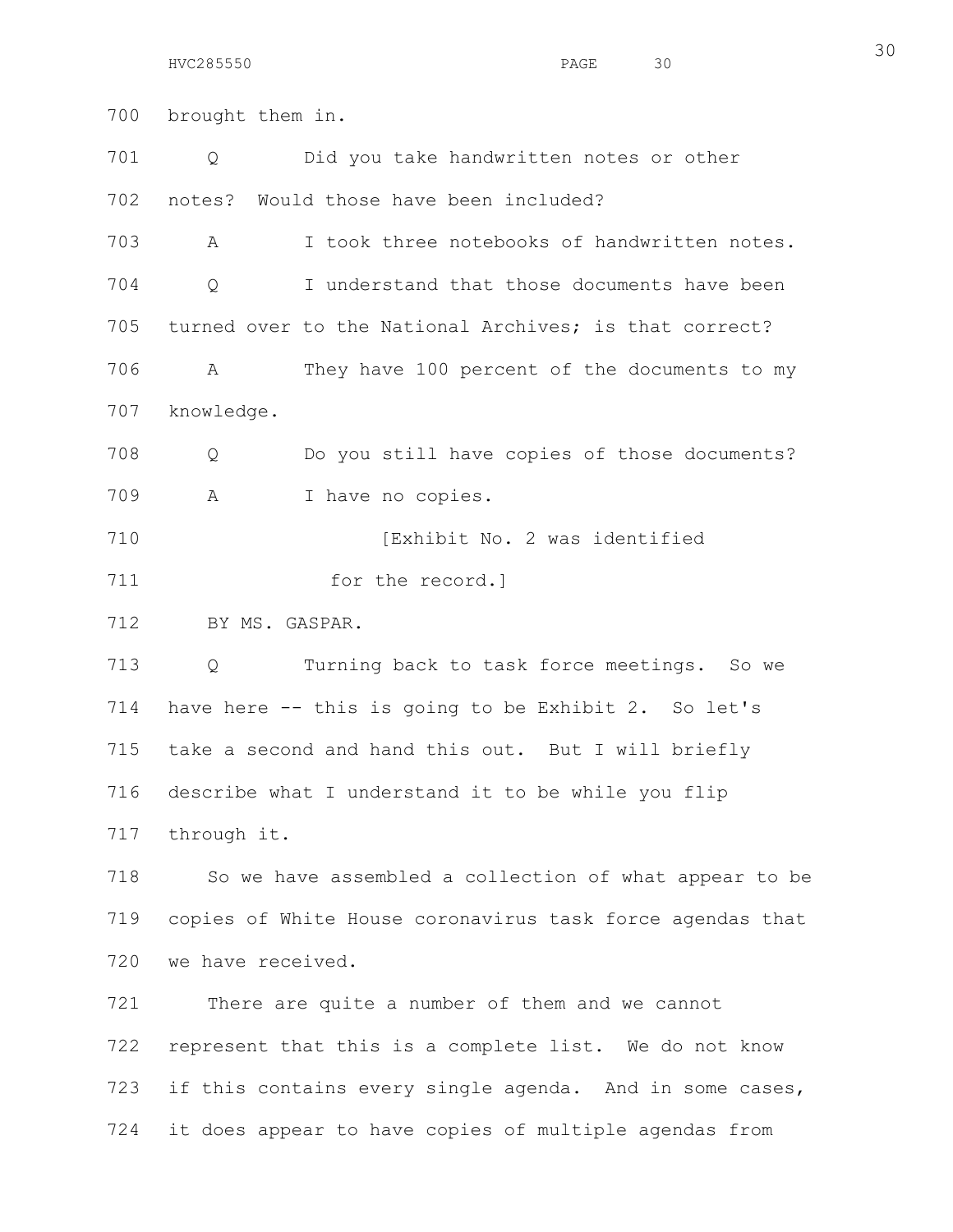725 the same day as well as days when there were two meetings 726 on one day.

727 There is a table of contents that we put together at 728 the front. So this was assembled by our staff just as an 729 easy reference. There are also page numbers that we have 730 added to the top of the page, but they are assembled in 731 chronological order. And there are also, you will see 732 some handwritten notes on this document. They come from 733 a number of custodians. These are the only copies we 734 have, so I mostly want you to disregard the handwritten 735 notes. It's just what we have to work with here. 736 So just looking at this at a high level, do these look 737 familiar? Do they appear to be agendas for task force 738 meetings that you attended?

739 A They do.

740 Q Okay. I'm going to just suggest that you 741 keep this at hand because I think this will be a helpful 742 collection of documents.

743 A I don't know if it includes all of them, but 744 what's here looks like agendas.

745 Q Correct. And we do not know that this 746 includes all of them. So for meetings themselves, apart 747 from these agendas, were materials generally distributed? 748 A I'm sorry, I'm still just taken aback  $749$  by  $-$  qo ahead.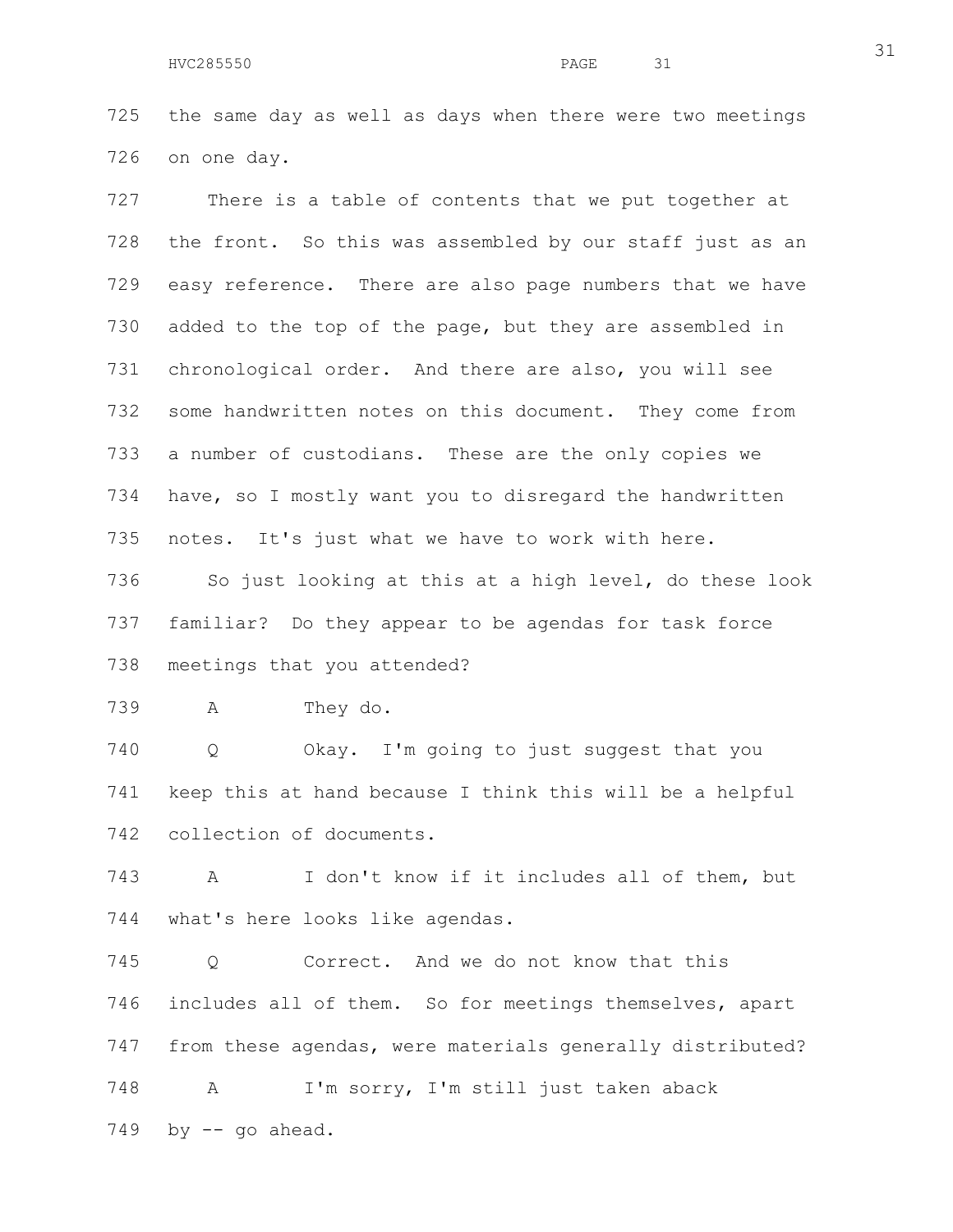HVC285550 PAGE 32

750 Q Were materials distributed at White House 751 task force meetings?

752 A Yes. So my daily report was distributed 753 electronically as well as in paper form. An update on 754 testing was distributed, often by Brett Giroir and update 755 on supplies by General Milosevic.

756 And then if there was any policy position, that would 757 have been distributed. And when I say policy position, I 758 mean policy positions that would have gone to the 759 President, such as the no-sail orders and the flights 760 from China and Europe.

761 Q Were minutes taken of the meetings?

762 A I have no idea.

763 Q Did you take notes at meetings?

764 A Yes.

765 Q Would those notes be included in your

766 notebooks?

767 A Yes. They may also be on my agendas.

768 Q How are decisions made? And maybe this might 769 be a very general question. But how are decisions made 770 by the task force?

771 A That's a complicated question. So maybe ask 772 me an example and I'll be able to go through it.

773 Q We will have quite a few examples. I think 774 what I'm trying to understand right now is whether anyone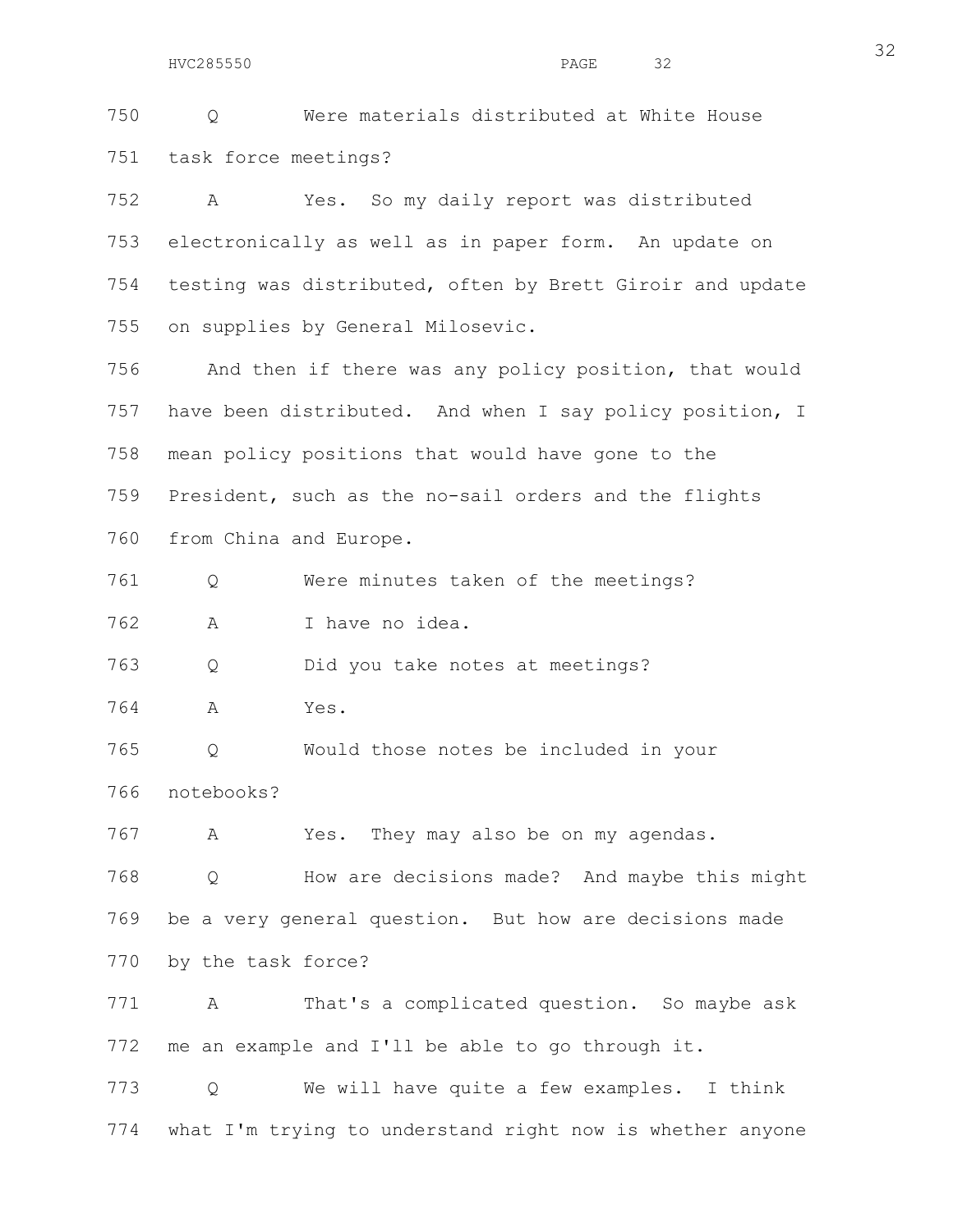775 other than let's say the Vice President had 776 decisionmaking authority at any level. 777 A I think the individual agencies had 778 decisionmaking authority over their individual elements 779 that would have not naturally come to the White House. 780 And what do I mean by that. If CMS believed that 781 nursing homes needed to increase their infection control 782 standards or oversight, that would come to the task force 783 as Seema making that statement, but not a discussion of 784 that statement. 785 So there wasn't direct -- I mean, no one questioned

786 the agency's specific roles and responsibilities, if that 787 makes sense. Any decision that had to go to the 788 President went to the Vice President and the Vice 789 President most of the time, I would say almost all the 790 time took it to President.

791 Q How often did you meet with the Vice 792 President?

793 A It was variable. Certainly, I mean, you can 794 see from this list, obviously I was meeting with him 795 daily because we were meeting daily in task force and for 796 press briefings. If I had requested a specific meeting 797 over a specific topic, I follow chain of command so I'm 798 not the kind of person who is constantly asking for 799 high-level engagement. If something needed to come to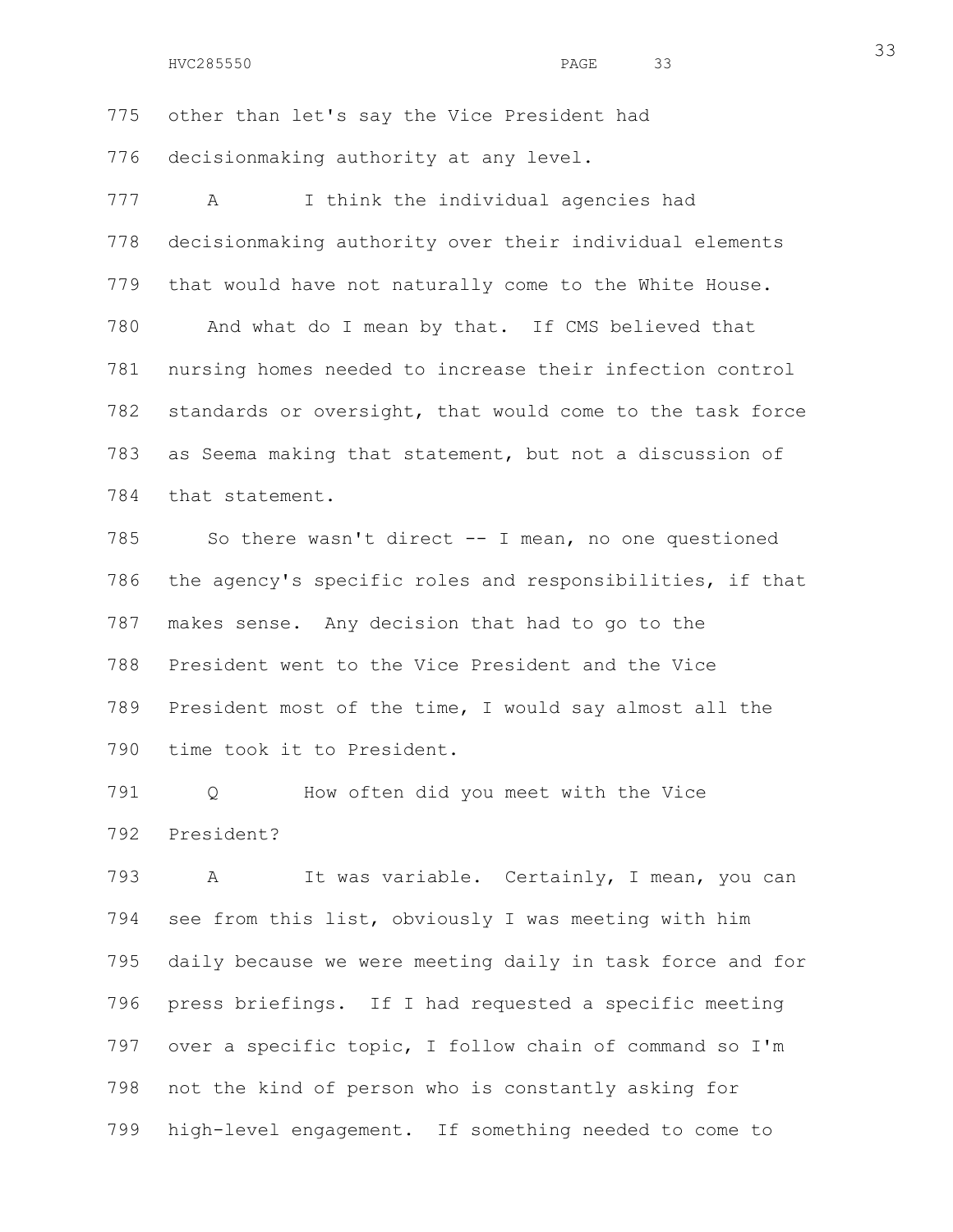HVC285550 PAGE 34

800 the Vice President I took it to the Vice President 801 through Marc Short. But I wouldn't say that there were 802 hundreds of meetings outside of the task force.

803 Q If you wanted to meet with him you would go 804 to Marc Short?

805 A Correct.

806 Q What about the President, how often did you 807 meet with the President?

808 A The task force would meet with the President 809 if there were specific agendas that the Vice President 810 felt rose to that level and needed to engage the 811 President.

812 Q Did you ever meet with him one on one? 813 A No.

814 Q What was the frequency? So focusing on the 815 March-April period, what was the frequency of your 816 meetings with the President?

817 A There was so many policy pieces, I would 818 imagine the task force met with the President -- I can't 819 recall precisely, maybe three to four times a week in the 820 March-April timeframe.

821 Q And so going back to Exhibit 1 and that 822 seating chart we talked about the task force members and 823 staff, there were quite a few people. So when you say 824 that the task force met with him was there sort of a core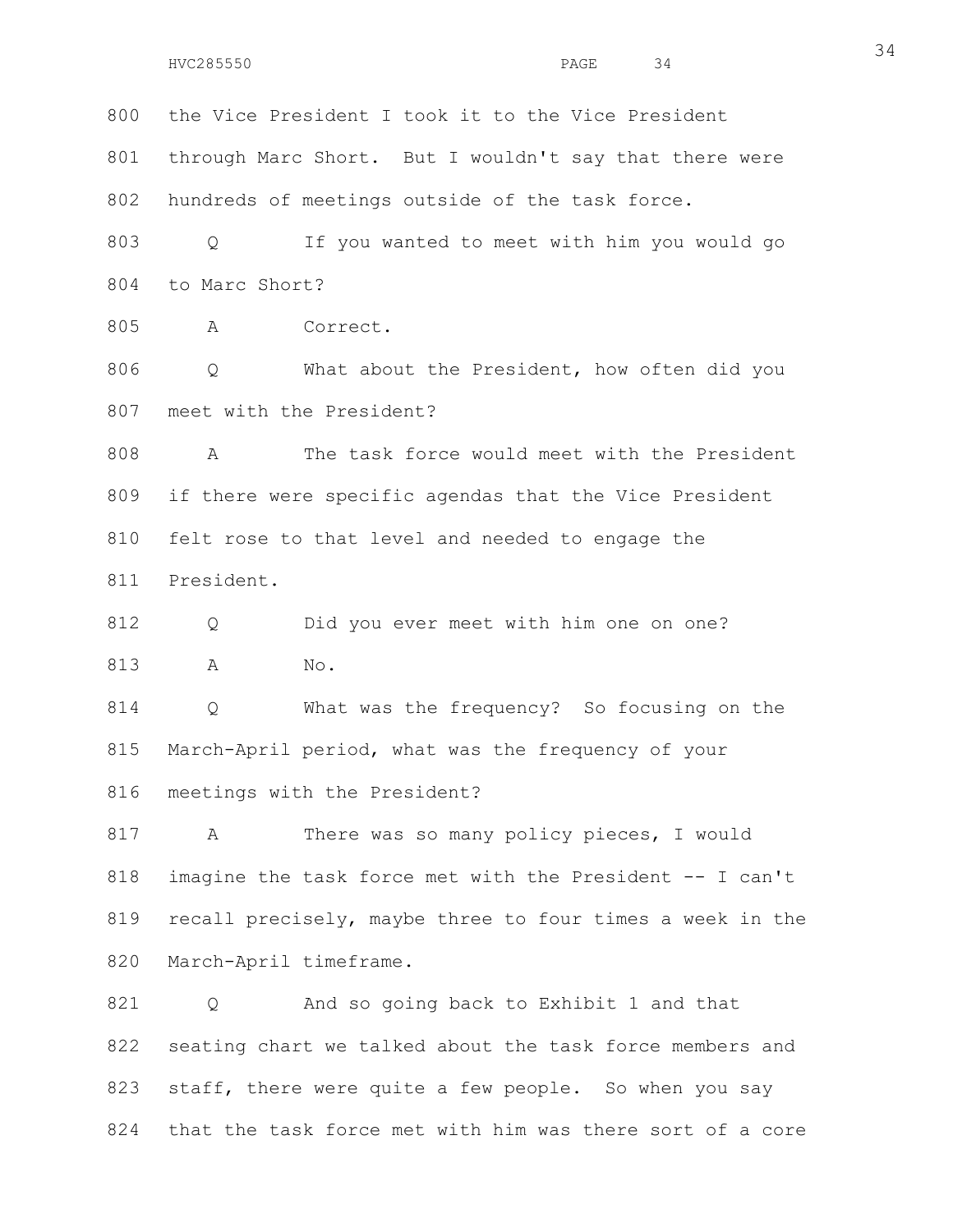825 group? Was it the doctors? How did that generally work? 826 A It depended on what critical topic of that 827 day was. But I would say often it would have been the 828 Secretary, Seema, Bob, Steve, and myself.

829 Q Did that change over time?

830 A Not in the March-April timeframe.

831 Q After March-April did the frequency of the 832 meetings change?

833 A Yes.

834 Q How so?

835 A I would say the meetings were very -- we had 836 worked through I believe a lot of the core policy pieces. 837 We were into opening up America again policy. I would 838 say that the frequency went to very much specific topic 839 areas, whether it was therapeutics or testing or 840 vaccines. And maybe once to twice a week the same basic 841 group of individuals.

842 Q And how about the frequency of meetings with 843 the Vice President? Did that change?

844 A Well, the frequency of task force changed 845 over time, and therefore the frequency of meetings would 846 have changed over time.

847 Q Okay. I want to show you another document 848 we'll mark this as Exhibit 3 and it will be followed in 849 short order by 4 and 5 so maybe let's distribute all of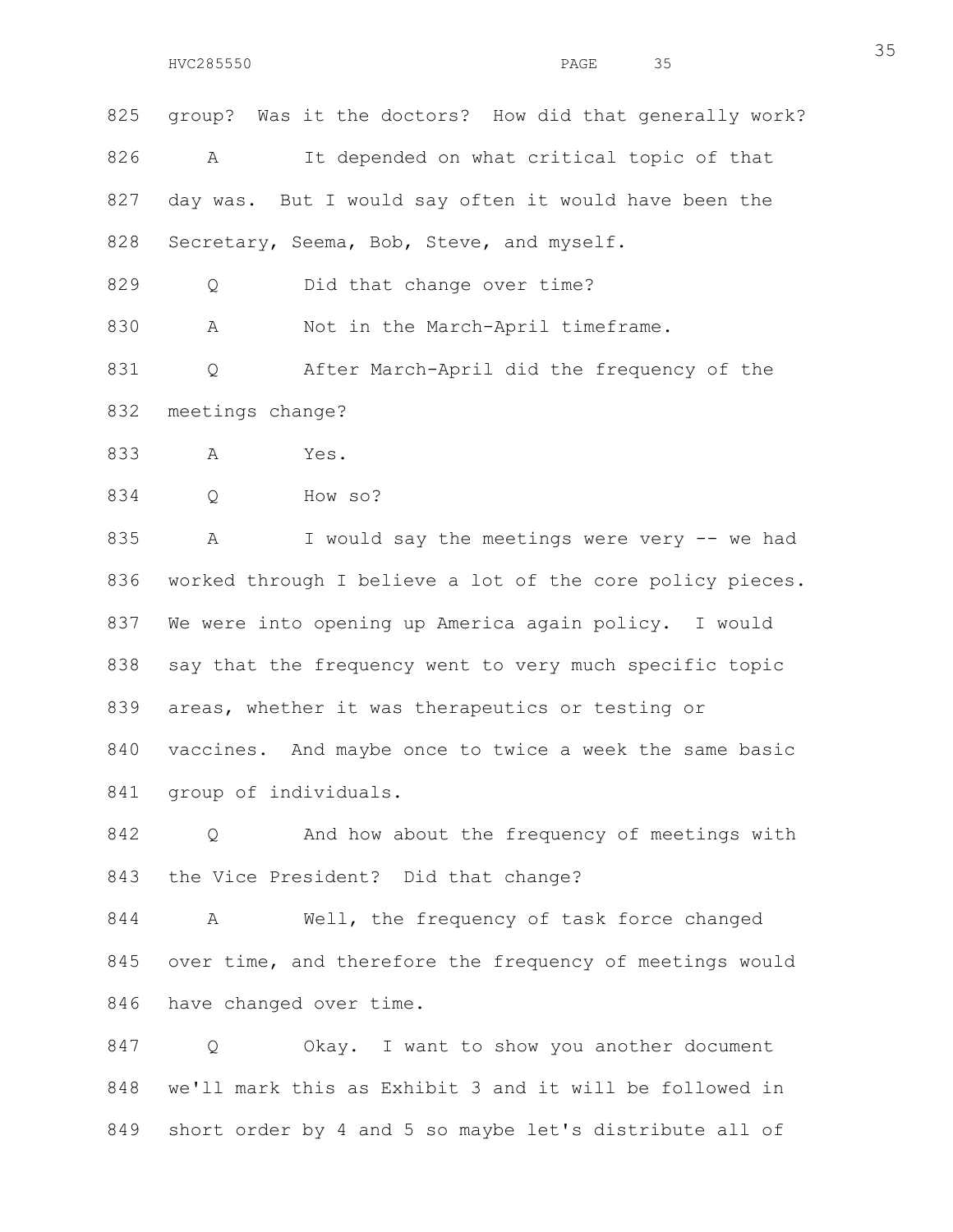850 this together.

851 [Exhibit Nos. 3, 4, and 5 were

852 identified for the record.

853 The Witness. I've never seen it all assembled this 854 way.

855 Ms. Gaspar. I'm not sure it has been.

856 BY MS. GASPAR:

857 Q So the first document we're going to 858 distribute, this will be Exhibit 3, is a document titled 859 "COVID-19 Core Org Chart." It appears to be an 860 organizational chart. Your name is on it, as well as 861 quite a few other names under the heading Core Group, and 862 the list includes Adam Boehler, Jared Kushner, Chris 863 Liddell, yourself, Marc Short, Brad Smith, Hope Hicks and 864 Derek Lyons, and then there are a number of others named 865 below under different functions.

866 We received this document from the National Archives, 867 and I'm wondering if you could just tell me, first of 868 all, do you recognize this apart from the handwriting?

869 A Not really.

870 Q Do you know what this could refer to? 871 A There was a series I believe -- and I'm 872 speculating -- in the April and May timeframe there was a 873 real effort I think by Chris Liddell to create more order 874 across subgroups, but I don't remember this and I don't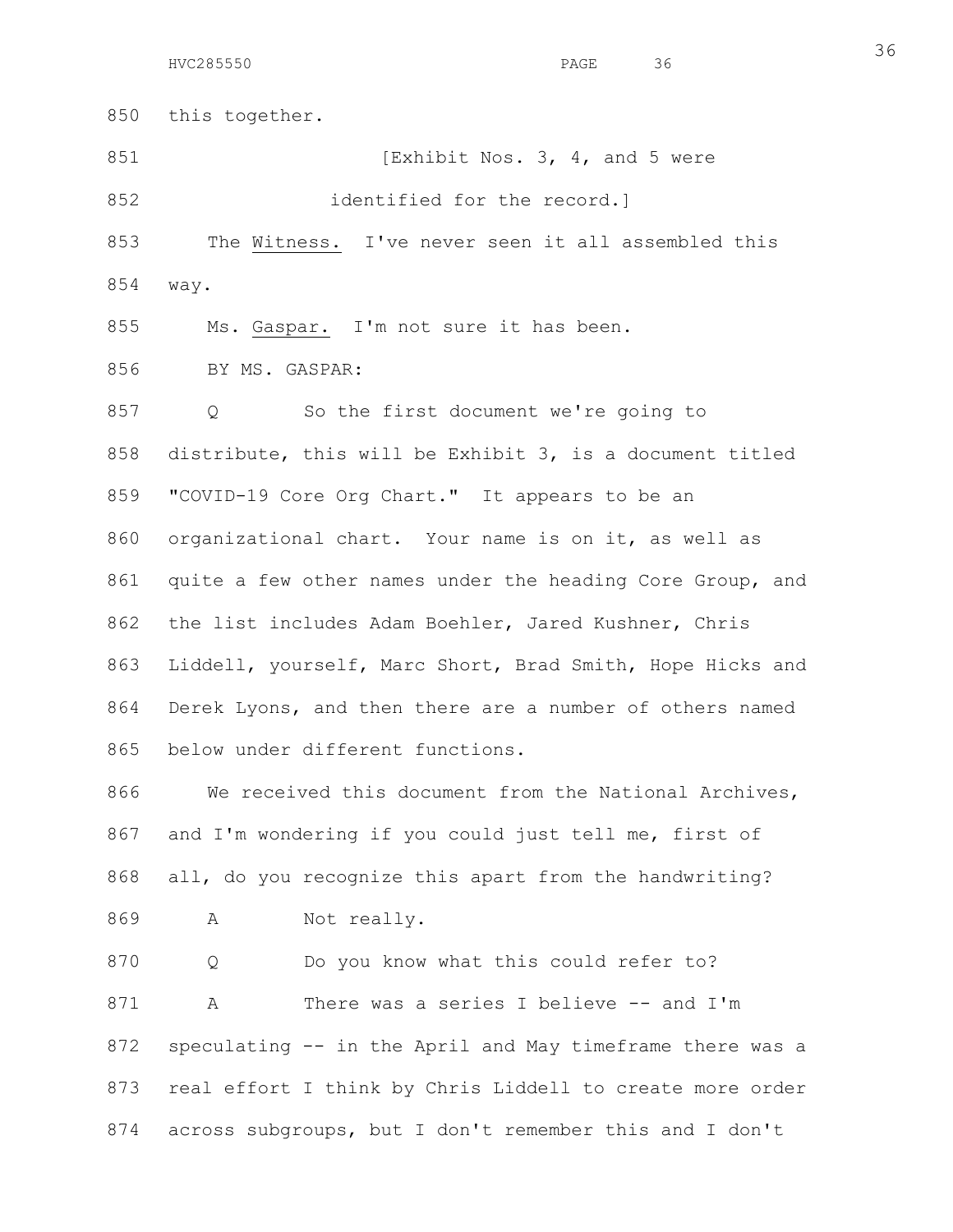875 remember it ever being implemented.

876 Q I see. And I'll note it doesn't have a date 877 on it although it does have the name Slaoui, which 878 indicates to me that it likely was created after that --879 A But I don't even know who O'Neill is. So 880 that's why I don't know.

881 Q Well, let's look, actually, there's another 882 document that may or may not refer -- two more documents 883 that may or may not refer to the same group, so let's 884 mark these as Exhibits 4 and 5. One of these is -- they 885 both appear to be meeting agendas. The first one is 886 titled COVID Operations Group Agenda. It's dated July 887 20, 2020. And the second is titled China Virus Huddle, 888 dated January 4, 2020, although I think the 889 context indicates that that's just a typo. It should 890 actually be 2021.

891 So I don't want to focus on these specific dates or 892 necessarily these specific agendas, but do these two 893 agendas look familiar to you?

894 Mr. Davis. Can you tell me which one is 4 and which 895 is 5?

896 BY MS. GASPAR:

897 Q Sure. The earlier one, July 20, will be 4. 898 And the January 4 one will be 5?

899 A Yes. This was a operation group created in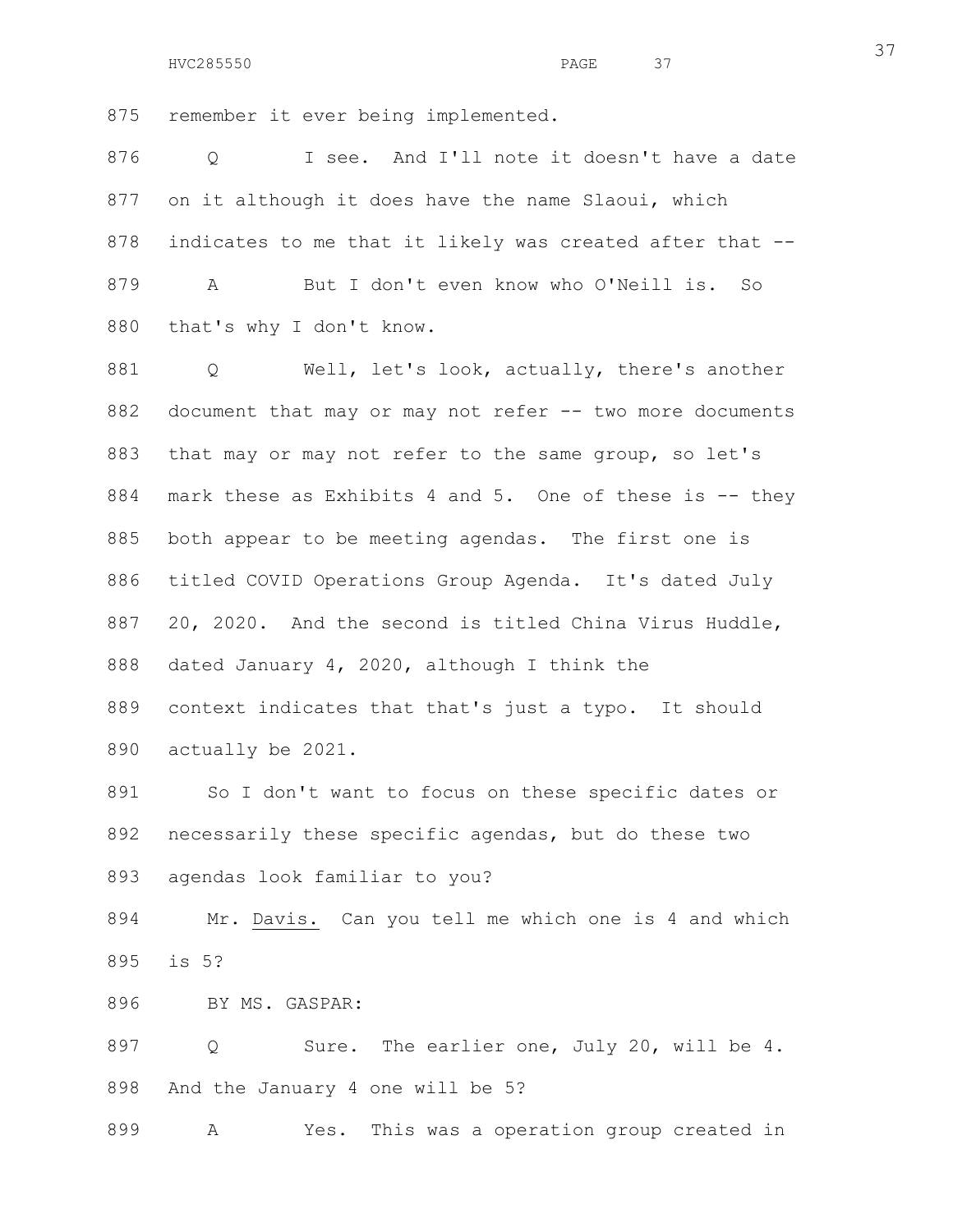HVC285550 PAGE 38

900 July to respond and ensure complete response to the 901 summer surge.

902 Q Who created it?

903 A I believe it was created by Jared Kushner. 904 Q Who participated in it other than yourself 905 and Mr. Kushner?

906 A Well, Adam Boehler is on the list, Brad 907 Smith, Paul Mango from HHS, representing HHS. Originally 908 the State Department spokesperson came over to help with 909 communications and then was replaced by -- she went back 910 to the State Department -- by Brian Morgenstern and Brad 911 Smith, whose name is here. And Quellie whose name is 912 over here.

913 Q On Exhibit 3?

914 A Yes.

915 Q So how did this group differ from the task 916 force itself?

917 A So this was more about specific

918 operationalization of ensuring coordination of all the 919 operational elements as well as the policy pieces. So 920 task force very much focused on coordination, ensuring 921 coordination of policies -- this is my 922 understanding -- as well as comprehensive information

923 exchange on this date of the pandemic.

924 And this was ensuring that all of those elements were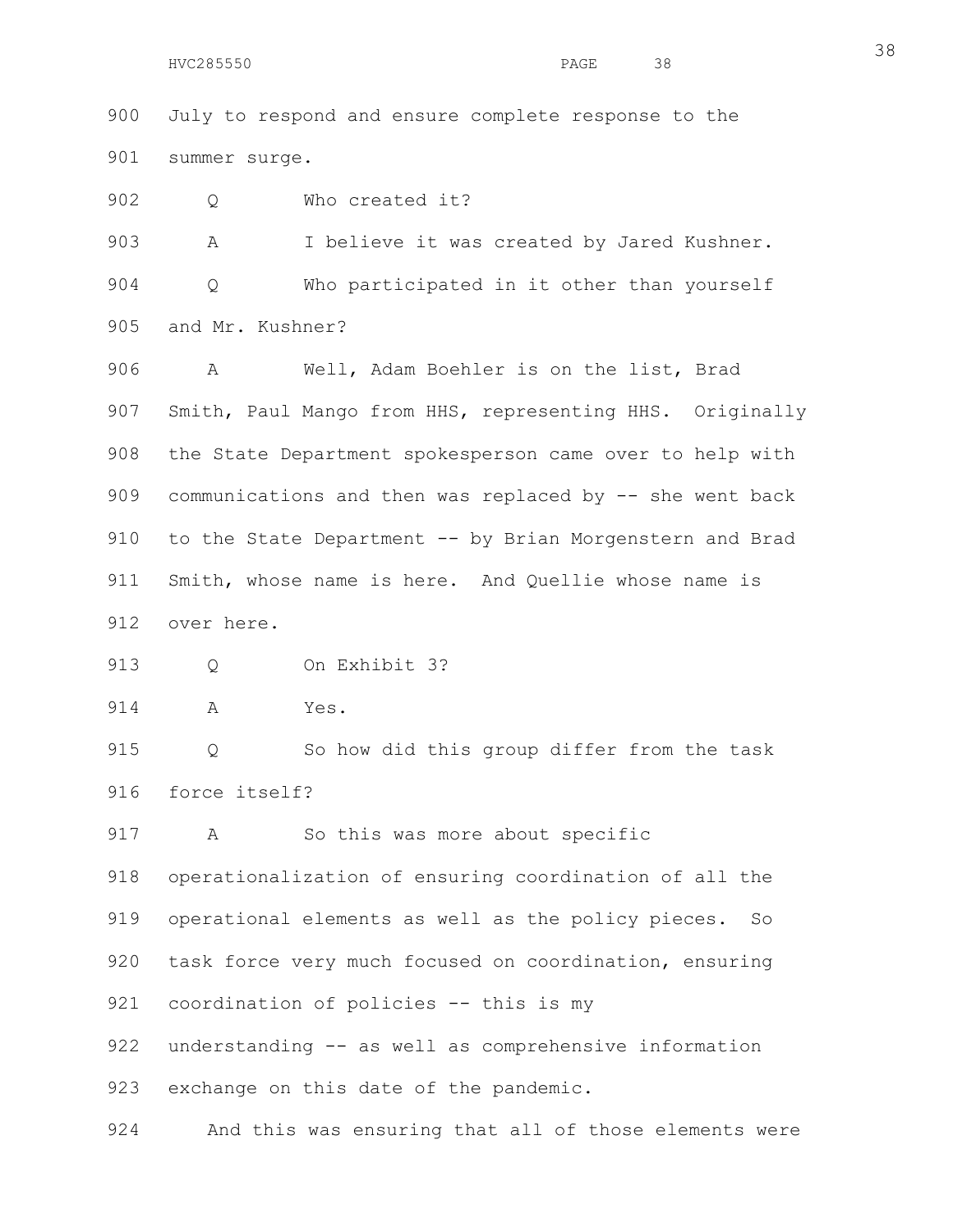925 being optimally operationalized. And you can see that 926 the topics were mostly around nursing homes because they 927 were often ground zero; therapeutics, vaccines, to make 928 sure that there was response, as well as hospital 929 capacity and testing; and then ensuring communications. 930 Q What do you mean by ensuring communication? 931 A Ensuring that we had a group of individuals 932 who agreed on the state of the pandemic and were 933 communicating those specific elements. 934 Q Communicating to who? 935 A There was a series -- and you don't have it 936 here, but out of this came the ember strategy to ensure

937 that we could communicate effectively prior to a state 938 and counties becoming a red zone. So proactive 939 mitigation out to local media. In parallel, of course, 940 we were talking to mayors and governors and county 941 commissioners. And I was on the road throughout from the 942 end of June to the different states.

943 Q I see. Okay. And so did this structure 944 continue and does Exhibit 5 titled China Virus Huddle 945 refer to the same general group?

946 A I think so, but I wasn't -- I didn't pay 947 attention to the name change. But yes, these are the 948 same topical areas that were covered in the operations. 949 Q The July 20th document refers to a 30-day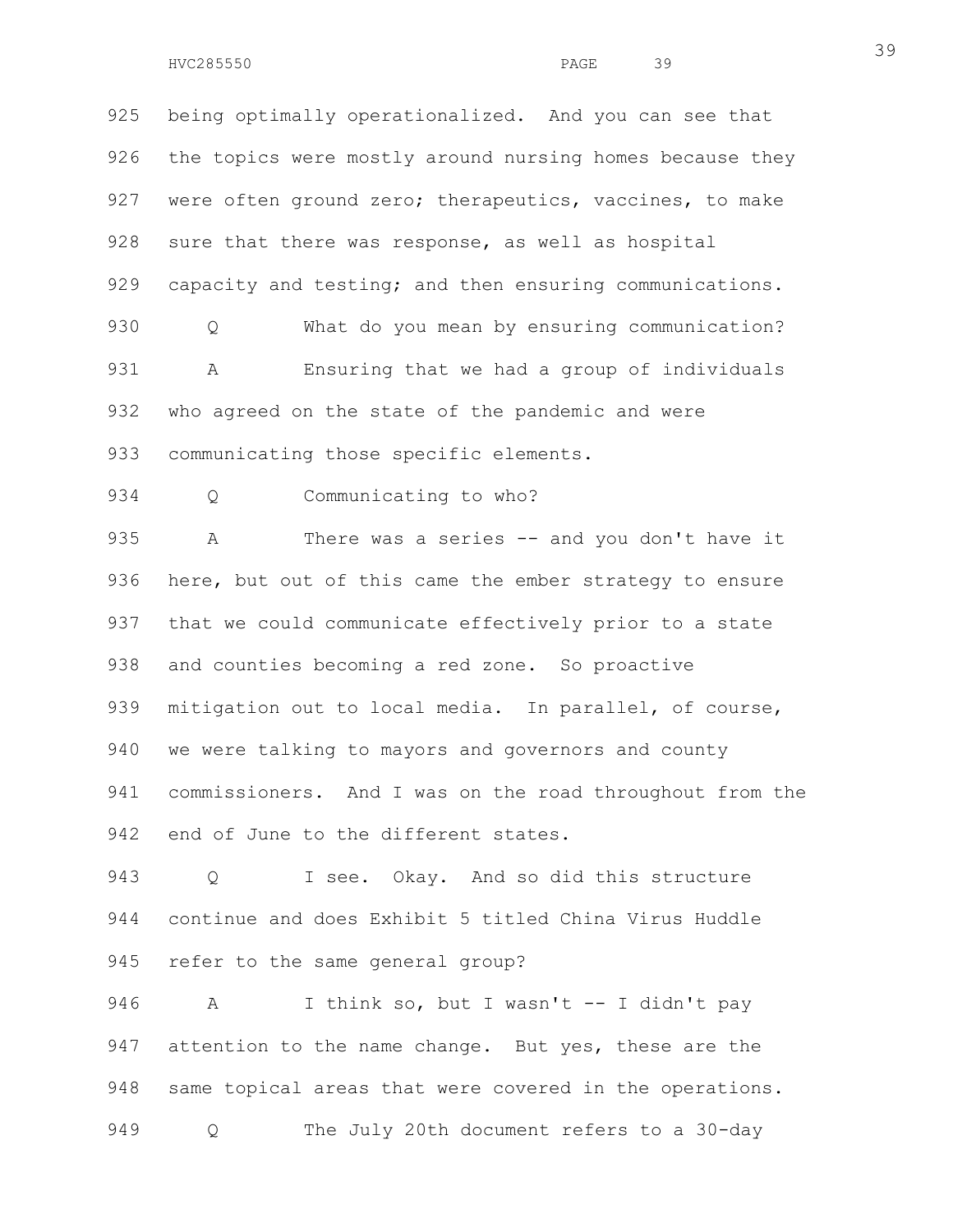950 strategy and then the January 4th document refers to a 951 45-day strategy. What was sort of the thinking behind 952 that strategy, having a strategy in that respect? How 953 did that work?

954 A This was to ensure that the operational 955 elements for which the federal government could be 956 supportive of states from CMS guidance to ensuring access 957 to remdesivir and then monoclonal antibodies, to ensure 958 access to testing and testing supplies, and the spectrum 959 of testing supplies that we had from, now, nucleic acid 960 testing all the way to antigen testing.

961 The hospital capacity was not just hospital capacity. 962 When I refer to the four-pager data daily report that is 963 what this group received on a daily basis, so they got 964 that more executive summary so that people could see 965 precisely where the pandemic was and where, which states 966 were in the red zone and may need additional support 967 within the next 30 days. And so that's why you see a 968 30-day strategy where we tracked states during their 969 surges and ensuring they had the supplies they needed. 970 Q So I'm trying to understand because these 971 functions just seem very similar to the capacities that 972 I've seen on task force agendas and then it seems like 973 the task force would handle. Why have a separate

974 structure?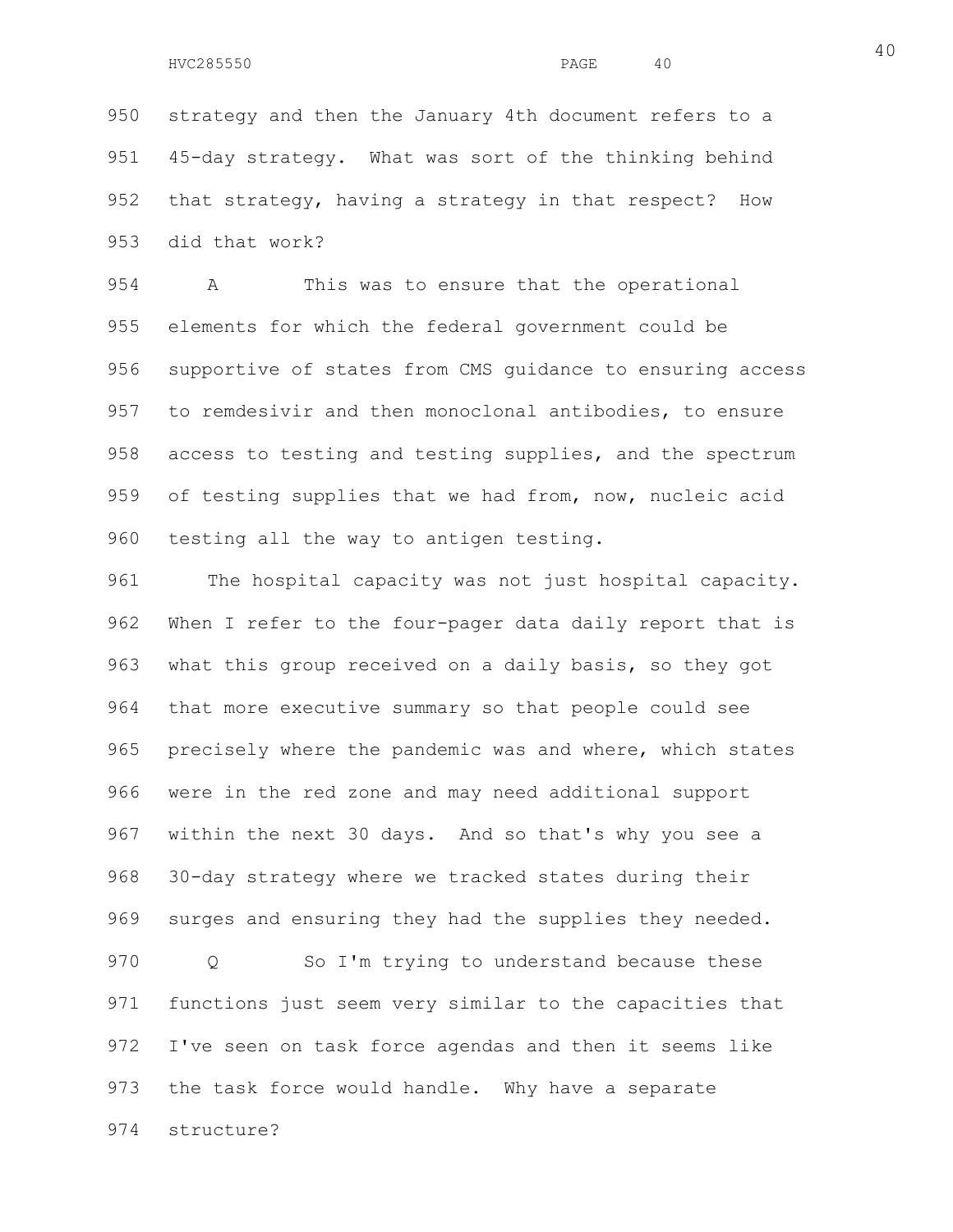975 A Well, it involved a subset of the task force 976 individuals. It was mostly -- but it was 977 exclusively -- in my personal opinion, it was much more 978 focused on operational aspects to make sure that Pete 979 Gaynor had everything that they needed to support 980 hospital and hospital capacities. That included also 981 personnel and resources from the National Guard. 982 So it was more about is the White House aware of and 983 supporting all of the state-level responses in an 984 effective way, which is different than the policy, more 985 policy-type discussions that occurred at the task force. 986 Q I see. And you recall this group being 987 created around the summer surge so it didn't exist in the 988 first few months? 989 A Correct. 990 Q So let's go back to pretty much your first 991 day. I believe you started on March 2nd, 2020; is that 992 right? 993 A Correct. 994 Q Can you actually walk us through your first 995 day to the extent you remember?

996 A So just to be clear, although I had gone to 997 the Old Executive Office Building, now the Eisenhower 998 Executive Office Building, I had not worked ever in the 999 White House in the history of my 40 years. So this is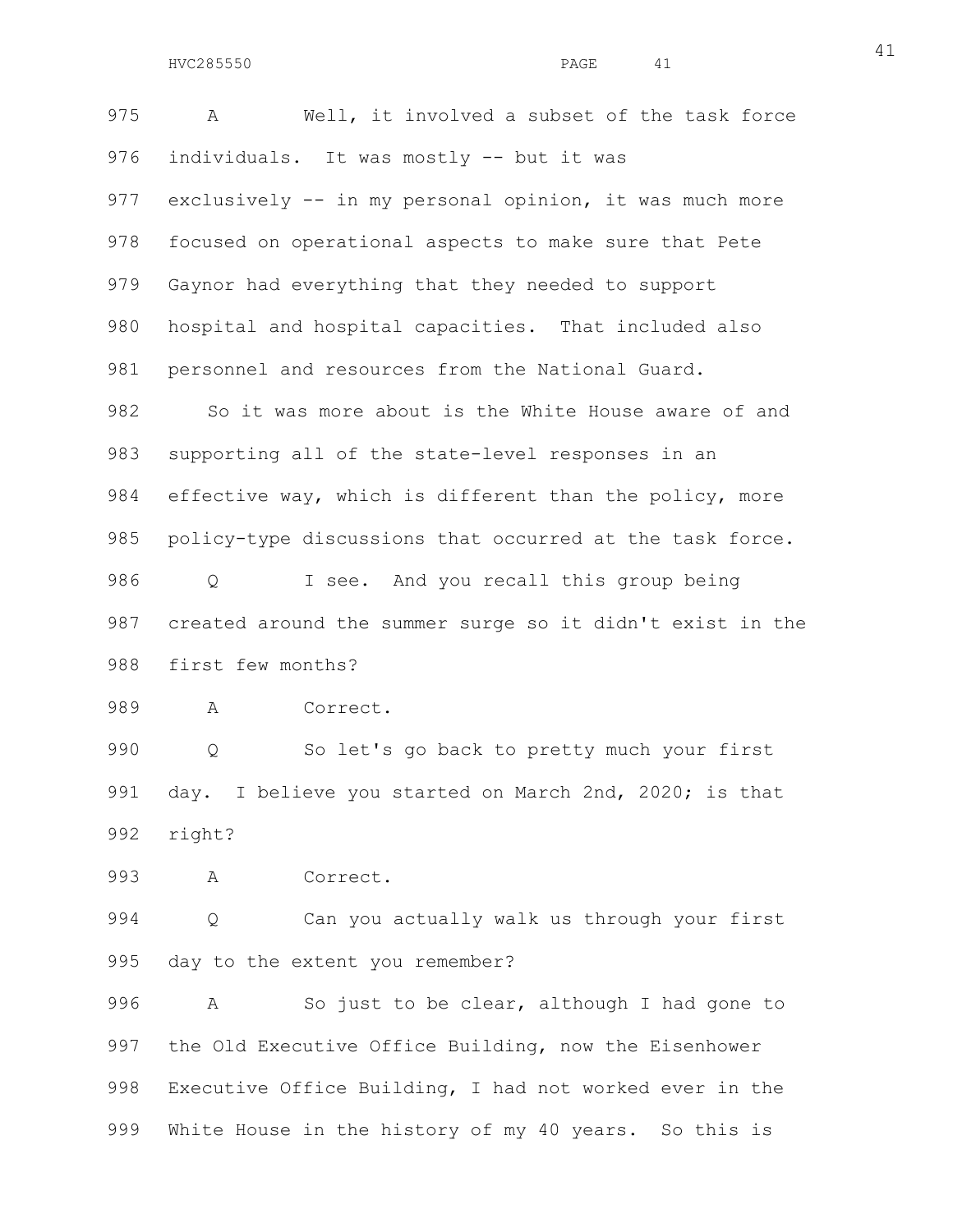1000 not an environment that I had situational awareness of. 1001 And as an ex-militarily person, that leads to a level of 1002 anxiety.

1003 So I didn't know, frankly, what to expect. I 1004 basically flew all night from South Africa, leaving 1005 Saturday night, arriving Sunday afternoon, and then 1006 arrived in the White House Monday morning. I had a list 1007 of agenda items that I believed had to be executed that 1008 week. I met with, first, Marc Short and his team, which 1009 I think involved at that time Katie Miller and Devin 1010 O'Malley as well as Olivia Troye. I met with Matt 1011 Pottinger that morning. Then I met with the Vice 1012 President to discuss what I saw were gaps in our 1013 response, and then I met with the President somewhere 1014 around 10:30.

1015 And then we went over to a vaccine and therapeutics 1016 meeting, and then task force in the afternoon. And I 1017 can't remember if there was a press briefing or not.

1018 Q You referenced bringing a list of agenda 1019 items with you. What was on your agenda that you 1020 brought?

1021 A The number one piece was laboratory testing 1022 and calling the diagnostic manufacturers who I knew from 1023 HIV. So Roche and Abbott and Thermo Fisher and Cepheid 1024 and Becton Dickinson and a few others to the table that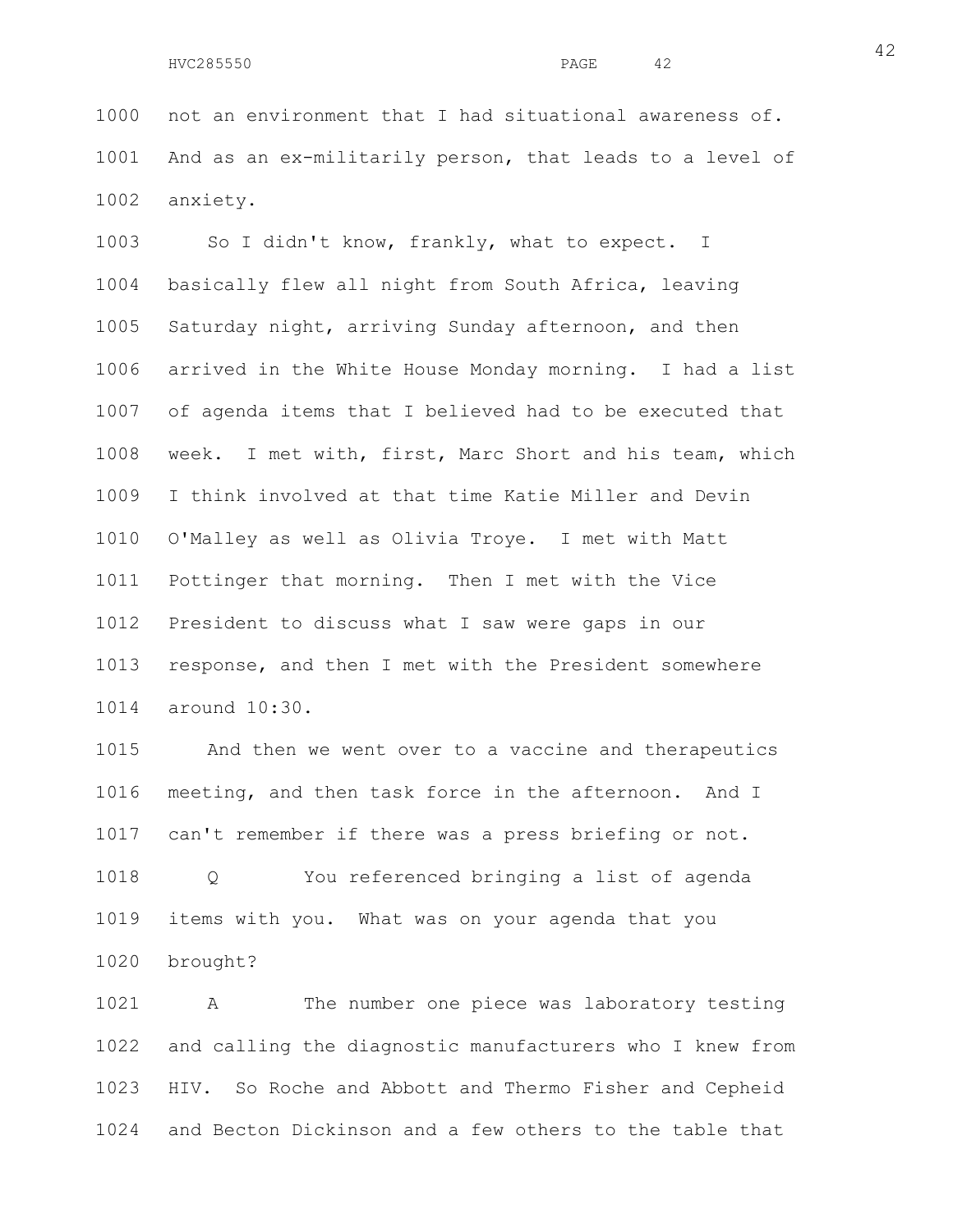1025 week to immediately expand our private sector engagement 1026 and testing.

1027 The second piece was about communication and setting 1028 up regular press conferences to communicate to the 1029 American people about what we knew and what we didn't 1030 know and what precautions they needed to take.

1031 The third item was asymptomatic spread and getting 1032 media messengers from the media engaged in this. That 1033 was the other thing I had learned from being overseas 1034 that you really need to ensure that the media is seeing 1035 what you're seeing so they're carrying those same 1036 messages out. It's one thing to do press conferences, 1037 but you want the media.

1038 So we had a meeting set up -- I asked for a meeting 1039 with medical correspondents from some of the large 1040 outlets. And I asked for a briefing on vaccines and 1041 therapeutics, but that was already planned for that day, 1042 so I was able to attend that briefing.

1043 Q So focusing on your first agenda item, the 1044 testing. What was your assessment when you arrived of 1045 where we were in terms of testing and what needed to be 1046 done?

1047 The Witness. Can I be completely expansive in my 1048 answer on testing?

1049 Mr. Trout. What did you think should be done? Put it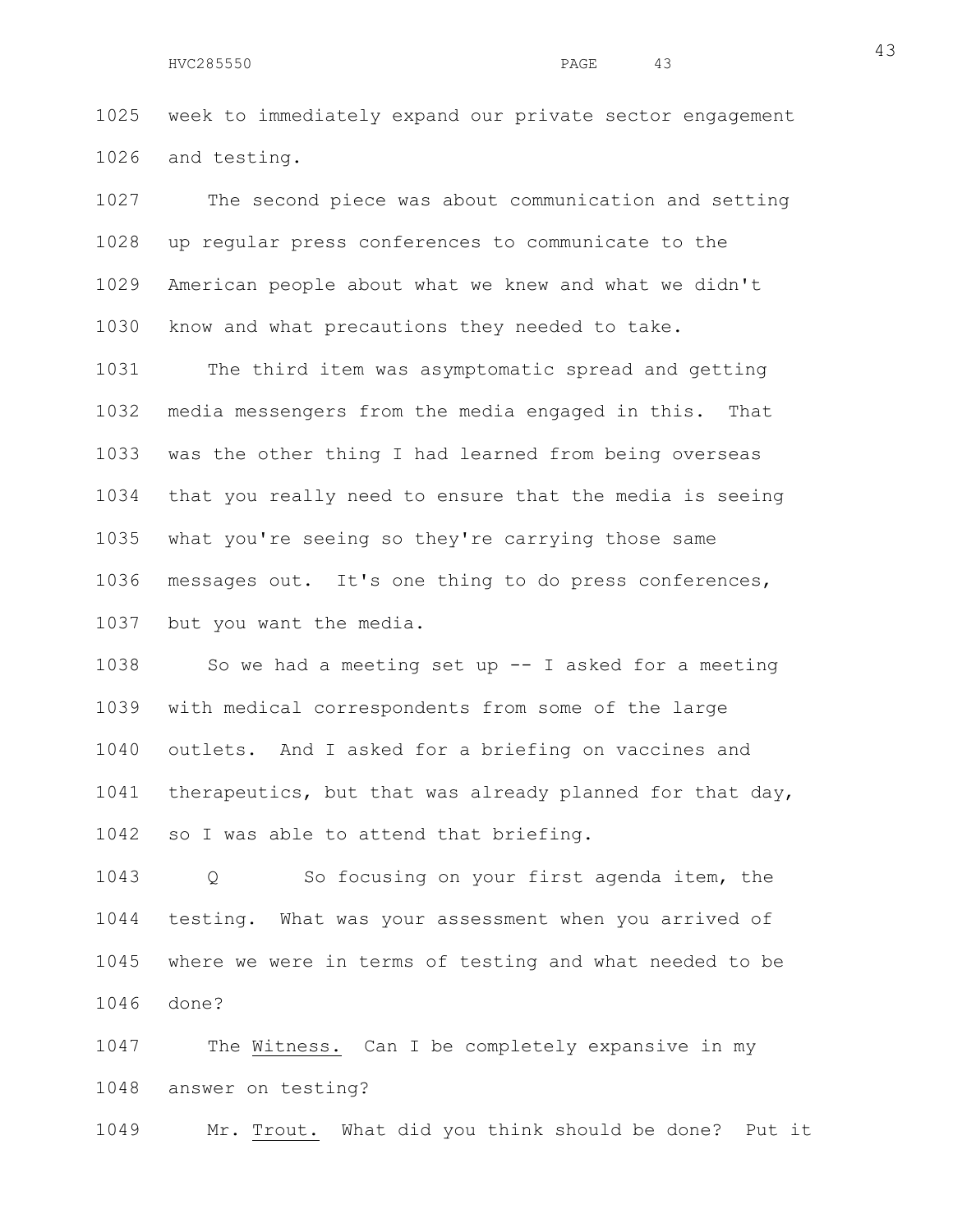44

1050 that way.

1051 The Witness. And this gets back to a fundamental -- I 1052 won't say flaw, but a fundamental misperception that I 1053 think led to a fundamental flaw.

1054 So the entire pandemic preparedness was based on 1055 symptoms. In fact, our entire flu tracking is based on 1056 symptoms with rare confirmation from the public health 1057 laboratories of the actual strains of virus circulating 1058 in that community. I would say less than 1 percent of 1059 the strains are ever tested.

1060 So there's never definitively -- the majority of the 1061 cases of flu are diagnosed syndromically rather than 1062 laboratorily. This was difficult for me personally 1063 because I had spent the last several decades ensuring 1064 that every child with malaria and every person with TB 1065 and every person with HIV was definitively diagnosed and 1066 we had moved from syndromic evidence base to actual, 1067 definitive laboratory diagnosis.

1068 So I could tell by the way the tests had rolled out 1069 that the approach was that laboratory tests would be done 1070 in the public health facilities to confirm the rare 1071 strain rather than definitive laboratory diagnosis of 1072 individuals presenting with symptoms.

1073 Now, if you believe that asymptomatic spread is a 1074 significant component of the community spread, that means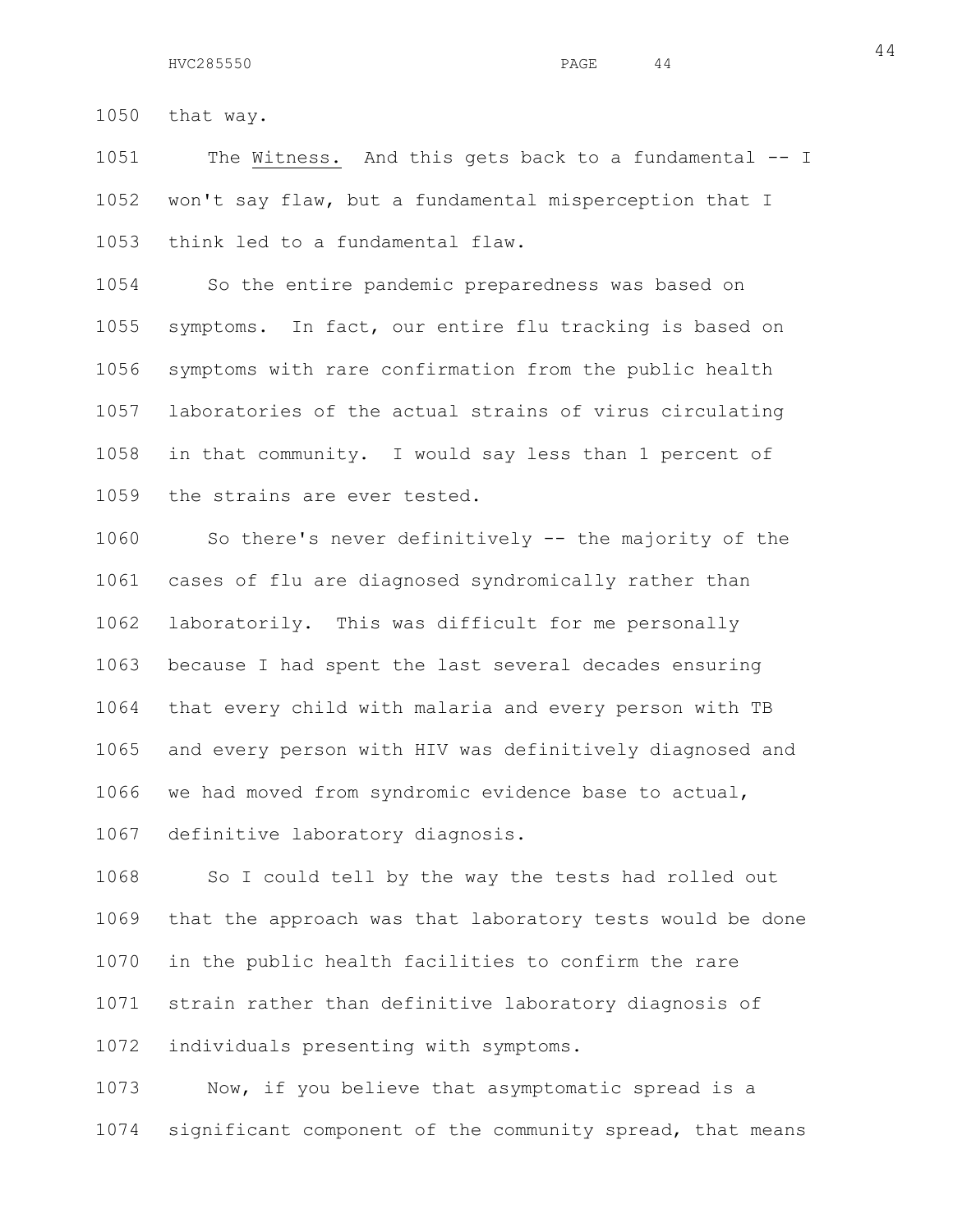1075 that you are not seeing that virus that's circulating in 1076 the community and you're only seeing those with symptoms. 1077 And with this kind of virus that showed this spectrum of 1078 disease, from asymptomatic disease to death very much 1079 allocated within specific risk groups and ages and 1080 comorbidities, that there had to be another group over 1081 here without any of those medical conditions who most 1082 likely were infected and transmitting virus to others 1083 unknowingly as happens in many viral diseases.

1084 Yet our approach was very much around tracking the 1085 disease through the eyes of the individuals with symptoms 1086 rather than definitive laboratory diagnosis. So I knew 1087 if we didn't involve the private sector and the 1088 commercial ability to rapidly expand tests, not on the 1089 flu platforms, but now on the HIV, RNA, nucleic acid 1090 platforms that were used for HIV and in some cases HPV, 1091 that we wouldn't have adequate capacity.

1092 I felt we needed millions of tests a day, not a 1093 thousand tests a day. A thousand tests a day, I believe 1094 people thought because they were approaching this as a 1095 flu model, that they believed that that was going to be 1096 adequate.

1097 Q Was there someone actually setting a goal of 1098 a thousand tests a day?

1099 A Well, that's what I think the U.S. was doing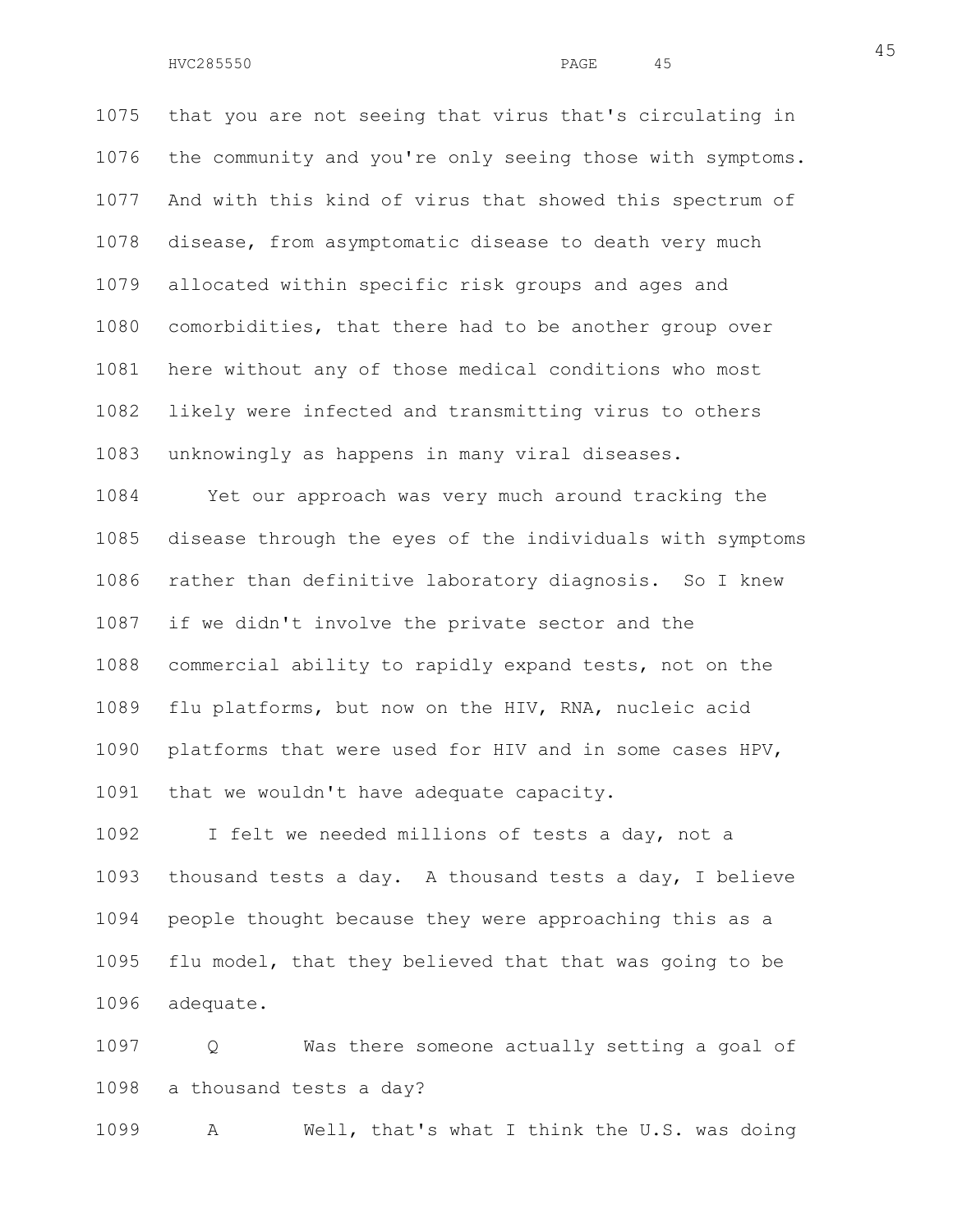1100 at that point. I can't remember precisely, but I think 1101 what people were doing is trying to turn public health 1102 laboratories that are not part of our clinical care 1103 laboratories system. They're there for -- often with flu 1104 to confirm the strains and that it matches the vaccines, 1105 but not used for your personal diagnosis of your disease. 1106 They are brought in during outbreaks and 1107 rare -- rickettsial or other diseases are diagnosed there 1108 because most hospitals don't have that capacity at times. 1109 But our backbone of laboratory diagnosis resides in our 1110 clinics our hospitals and our commercial laboratory 1111 space, and those tests had not been developed or 1112 available to the American people.

1113 Q So I guess I'm asking maybe a slightly 1114 different question, which is, I understand that the 1115 practical reality may have been -- and maybe it's not 1116 exactly 1,000 -- but that there actually were only 1,000 1117 tests a day. Was -- within the task force role that you 1118 were entering, was there anyone who was setting any kind 1119 of benchmark, whether it was 1,000, 100,000?

1120 A Not that I knew of. But it could have 1121 existed, because I was not present for any of those 1122 original task forces at HHS.

1123 Q Okay. How about with supplies. Like 1124 anything from masks, ventilators, other PPE? Was there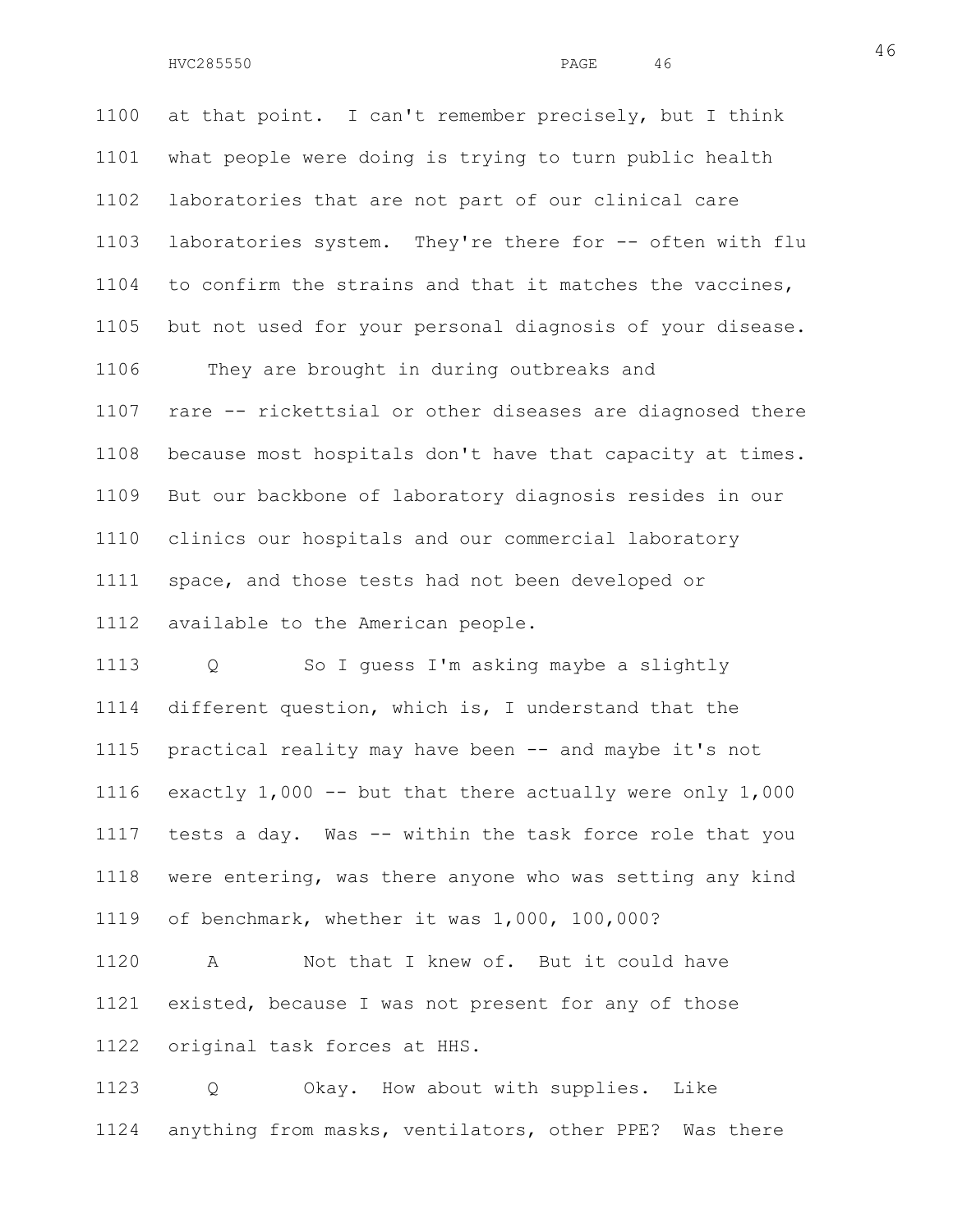1125 anyone setting benchmarks of what we needed versus what 1126 we had?

1127 A I do believe that Bob Kadlec had analyzed the 1128 situation and sometime during March was putting in orders 1129 for gloves and gowns and masks. But the orders were for 1130 June, not for March and April. And so that was also a 1131 point of that first week was to get to 3M. And we went 1132 to 3M on Thursday to really engage the private sector and 1133 expanding the domestic mask capacity.

1134 And I think those kinds of trips and that knowledge 1135 was really critical because that's when we found out that 1136 90 percent of the masks are really made for construction, 1137 but they're made identically. And so FDA was able to 1138 work to qualify those masks because they had the same 1139 protective elements except for blood spatter. And blood 1140 spatter was not a specific concern for protecting our 1141 health care. So I would say that there were goals that a 1142 lot more was needed, but I don't know precisely what the 1143 orders were that were slated to come in for June.

1144 Ms. Gaspar. Okay. So we are just at about an hour. 1145 So let's go off the record.

1146 (Recess.)

1147 BY MR. DAVIS.

1148 Q Hi, Dr. Birx. My name is Carlton Davis. I 1149 work for the Republican committee. I'm not going to take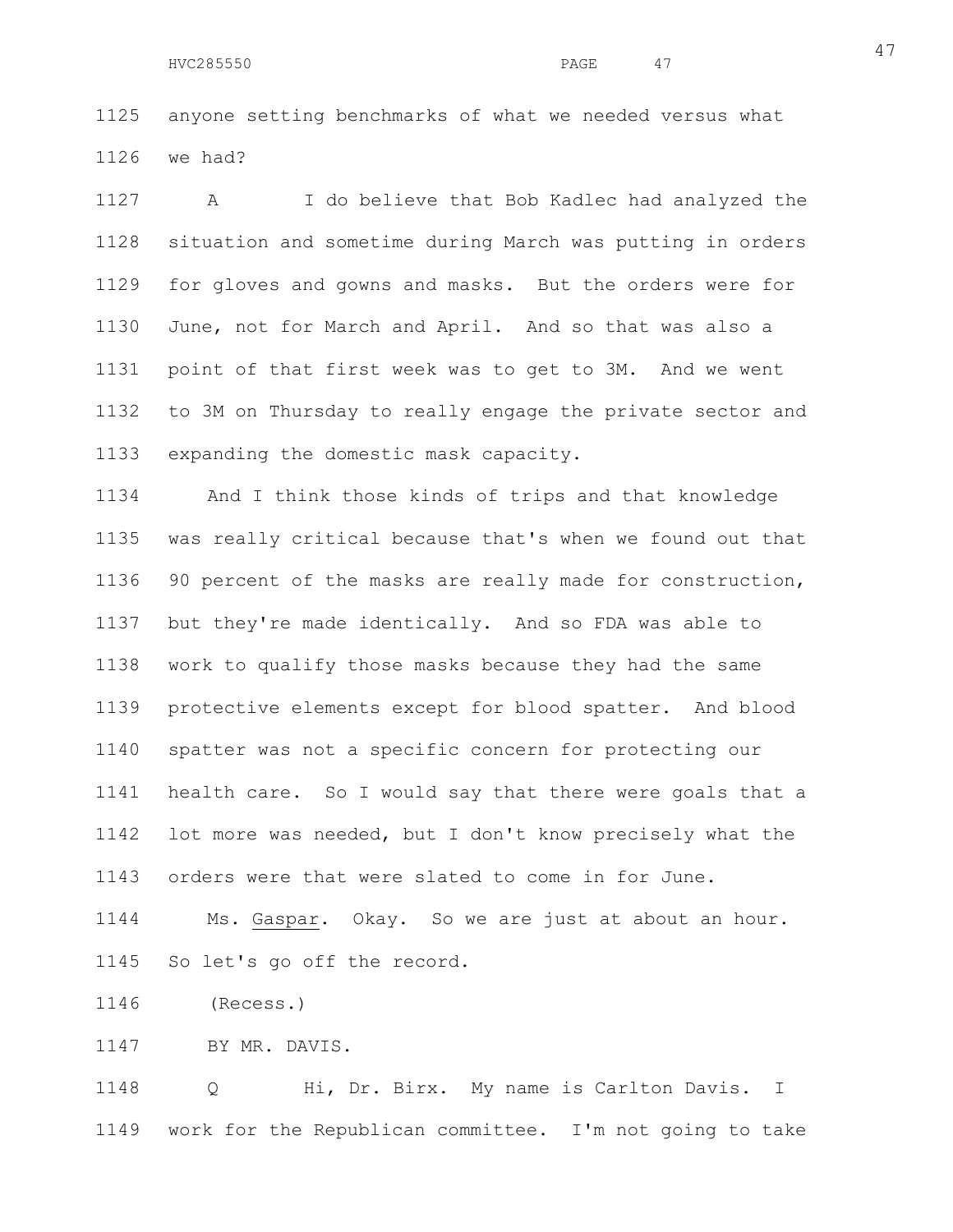1150 up too much of your time. These two guys are a lot more 1151 effective at this than I am. So just a couple questions 1152 for you to start off. 1153 In January, I believe after you left the federal 1154 government, you had an interview with CBS, maybe Margaret 1155 Bennett, and you said that you, quote, wouldn't -- you 1156 knew that you wouldn't be allowed to continue 1157 successfully within the federal government after leaving 1158 the COVID-19 task force. 1159 Do you remember saying that? 1160 A Yes. 1161 Q And that working on the task force would be 1162 a, quote, terminable event for your career with the 1163 federal government"; is that right? 1164 A Correct. 1165 Q You talked earlier about the career you had 1166 in the federal government, 29 years in the army, 11 years 1167 as a civil servant. You talked about how security 1168 adviser Pottinger repeatedly asked you to come serve. 1169 You kept saying no. And then eventually the 1170 pressure became -- and you did it anyway and you did it 1171 because you knew the country needed you again. You did 1172 it because you -- frankly you knew the world needed you. 1173 And you stepped up knowing that you'd probably would be

1174 criticized, knowing that it would probably be a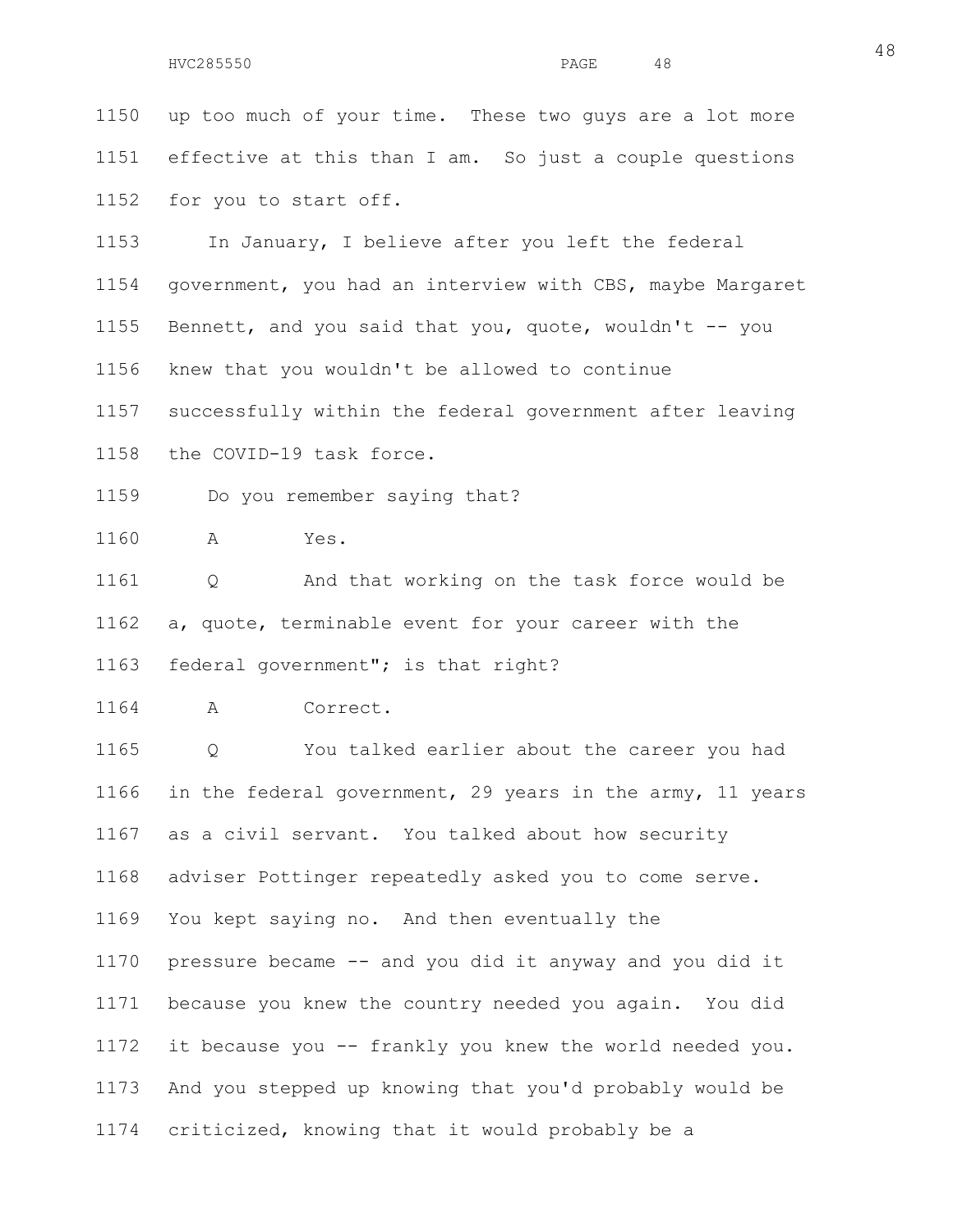HVC285550 PAGE 49

1175 controversial move.

1176 You've single handedly saved more lives in your 1177 lifetime, more than any of us sitting around the room in 1178 our lives ever will. I think that's unquestionable. I'm 1179 not talking about just the work you've done with 1180 coronavirus, but the work that you have done with your 1181 three decades with AIDS and HIV vaccine research, 1182 obviously culminating as the global AIDS coordinator. 1183 I was lucky enough several years ago to live in 1184 Geneva. I was working here on the Hill, left my job and 1185 my wife moved overseas to work in a mission there. She 1186 was working at the UN, but she was a State Department 1187 employee. And I became acquainted with a lady by the 1188 name of Julia Martin.

1189 A Yes.

1190 Q And Julia was a neighbor of ours. We both 1191 lived outside Geneva in the Canton of Vaud, and she was 1192 in your office, the office of the global coordinator? 1193 A Correct.

1194 Q But she also served as liaison to Global 1195 Fund. I had a series of meetings at the Global Fund and 1196 she served as a great sounding board for me and was 1197 instrumental in telling me how they thought and how I 1198 could potentially help them out.

1199 And in talking with Julia, who's wonderful as you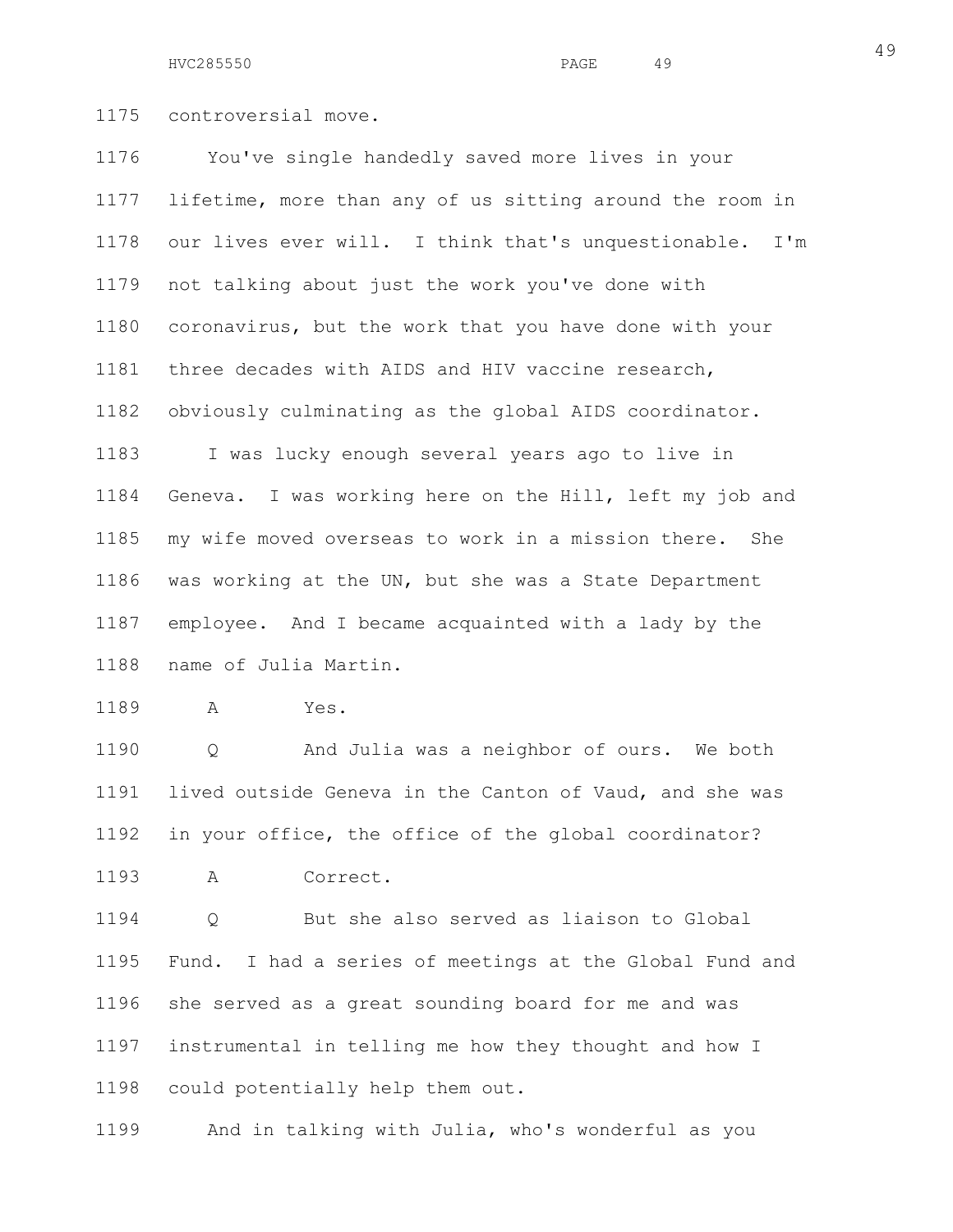1200 know, made me realize that Congress is a bubble. I had 1201 been working here for six years at that point and I 1202 thought a lot of the things that I had done here during 1203 my six years were very important. And that's just how 1204 everybody thinks, that what they do here in Congress is 1205 the most important thing in the world.

1206 I know the Democrats probably think that this 1207 investigation is going to solve the problem on how to 1208 better respond to the next global pandemic. It won't. 1209 What we do here in Congress can be important from time to 1210 time. Frankly nothing I do will be that important. 1211 We're all just paid bureaucrats. But getting to know 1212 Julia a little bit and talking to her and folks with 1213 Global Fund made me realize what actually is important 1214 and that's frankly saving lives at the end of the day. 1215 Something you've been doing for your entire career. None 1216 of us here will ever hold a candle to that or even come 1217 close.

1218 We owe you a great deal of gratitude for everything 1219 that you've done during your 40-year federal career, and 1220 sorry that you have to spend the next two days here 1221 answering questions from us. So that's all I have for 1222 now before turning it over to these guys.

1223 BY MR. BENZINE.

1224 Q Thank you. My name is Mitch Benzine. I'm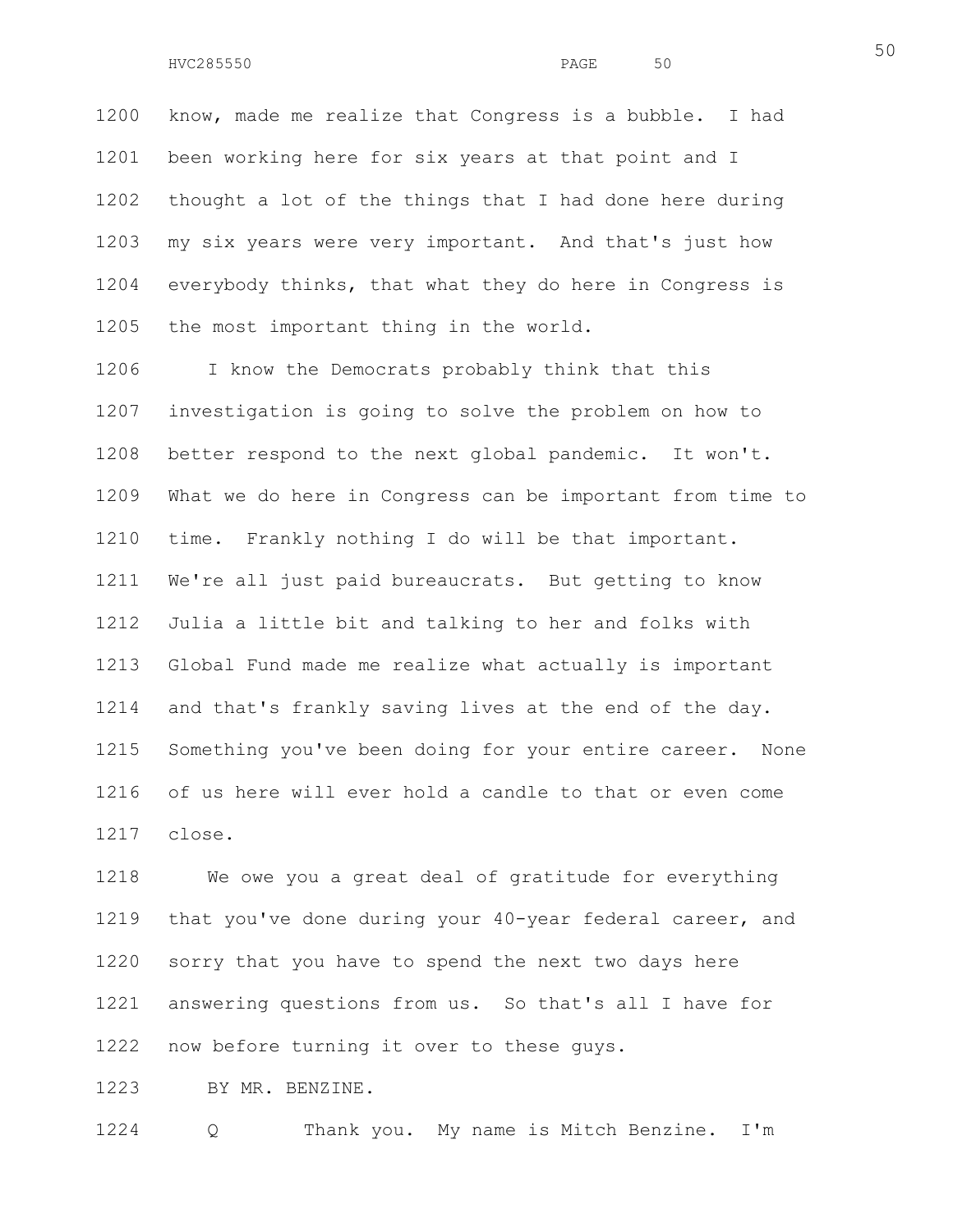1225 also on the Republican staff.

1226 Carlton -- can't say it much better than Carlton, but 1227 thank you for your decades of service.

1228 I just have a few questions about kind of what your 1229 previous work has, how it relates to the work around 1230 coronavirus. Can you explain other endemics, pandemics, 1231 various things that you've worked on throughout your 1232 career?

1233 A So I think that that's really a critical 1234 question. Because when you work on pandemics globally, 1235 you understand that intersection between science, data, 1236 and community. And you could have all of the best 1237 science and all of the best data, but if you don't have a 1238 way to build trust and communicate directly to community 1239 and listen to community, and understand where their 1240 starting point is, you are not successful in combating 1241 pandemics.

1242 Because in the end, all new viruses require 1243 communities to make behavioral changes to protect 1244 themselves and to protect their family and friends. And 1245 so when you've learned that over the years, I think 1246 that's why -- I'm just subjectively saying probably why 1247 Matt wanted me to come because I understood that 1248 intersection between people, data, and science. And the 1249 importance of bringing all of that to the table.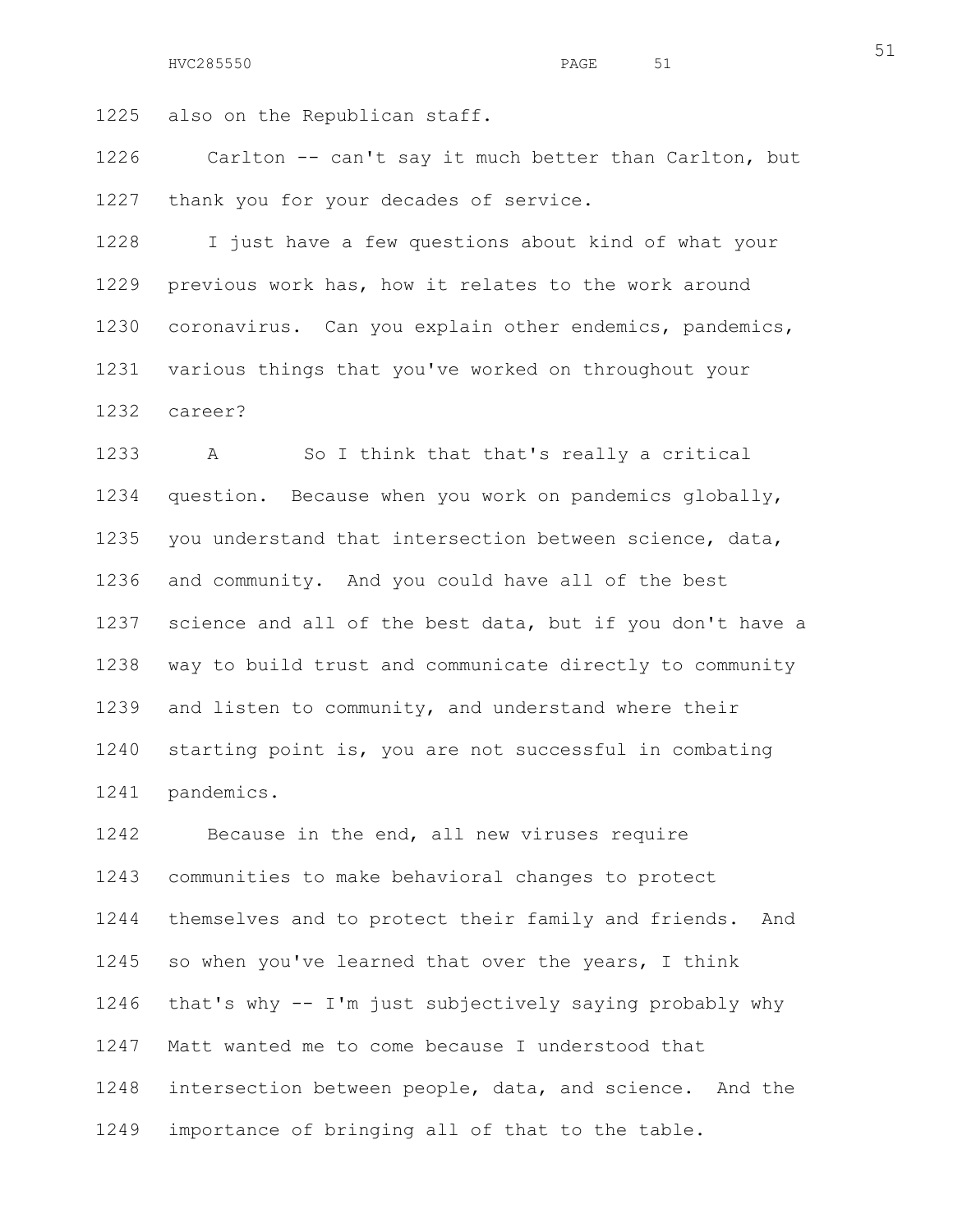1250 And, frankly, that's why I went out to the states 1251 because there's only a certain amount of stuff that can 1252 be done at the level of the federal government. There's 1253 a lot of supplies and things we do.

1254 But governors were having to interpret very complex 1255 data and science, and these are governors that never have 1256 had to deal with an infectious disease. And so figuring 1257 out how to really effectively communicate state by state, 1258 community by community. And I think what I learned from 1259 HIV, TB, and malaria is basically two fundamental 1260 principles. Communities are not monolithic pieces, that 1261 people of different ages, people in different areas, 1262 people that are in this case, in the United States, urban 1263 versus rural, very different way to interpret health care 1264 and access to health care, and have a different idea 1265 about the role of the federal government and the role of 1266 policies.

1267 And so I think all of that knowledge from the level of 1268 working on the ground with HIV, TB, and malaria, and 1269 understanding that intersection of policy and science and 1270 data, community, I think those were the skills that I 1271 really focused on in my role because many of the 1272 individuals around the table haven't been -- really had 1273 the privilege of working directly with communities. And 1274 I think that piece was really critically important and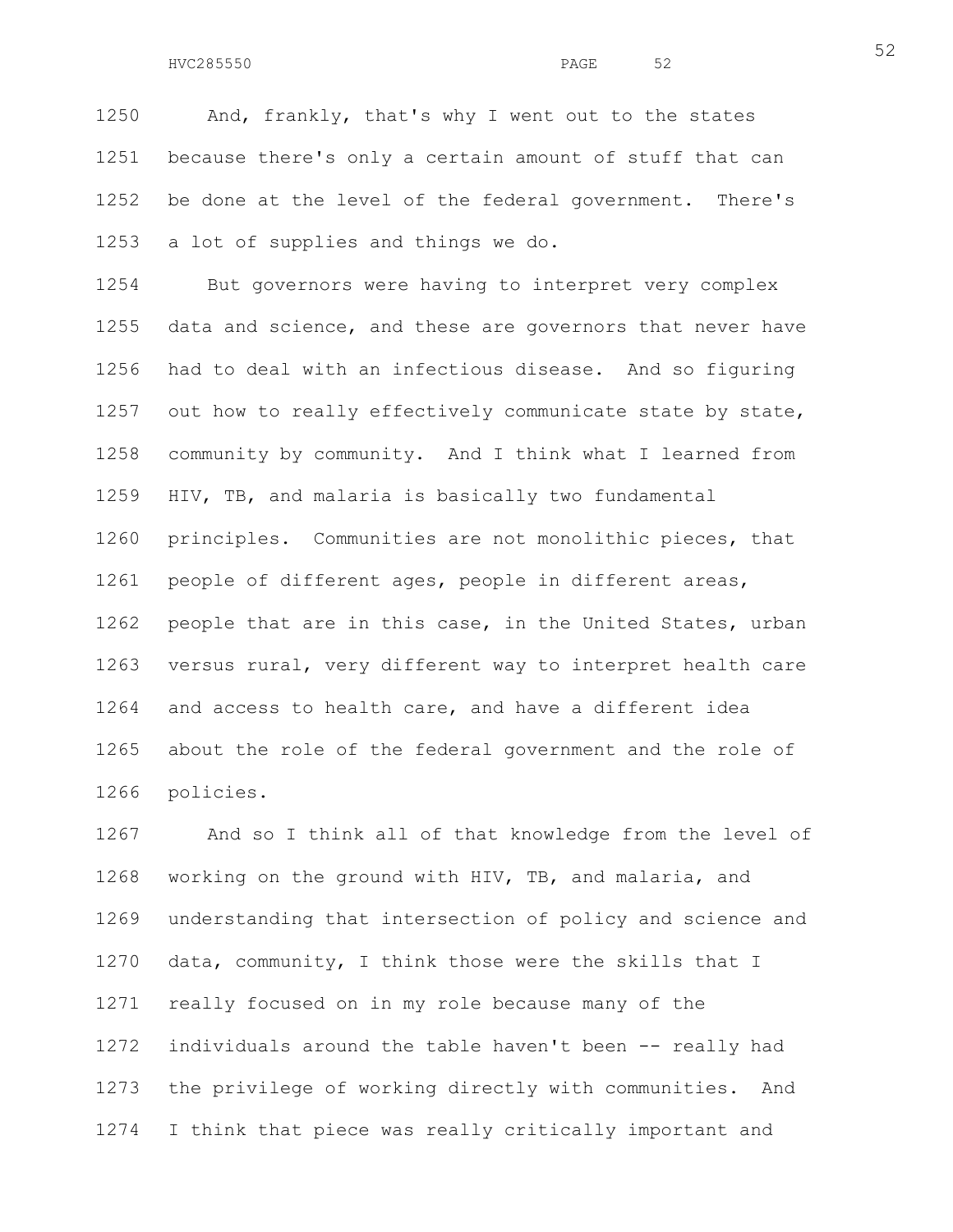HVC285550 PAGE 53

1275 it's important in HIV.

1276 Just to give you a quick example what that looks like, 1277 we were making great progress among women of the ages of 1278 25 to 55 in Sub-Saharan Africa with most of them being 1279 diagnosed and treated that needed treatment because of 1280 the early PMTCT program. And that's a program to test 1281 pregnant women, all pregnant women, and get them onto 1282 treatment, to both protect their babies but also to 1283 protect the mothers so that they can live and raise their 1284 children.

1285 And so we learned that that was a great way to get the 1286 moms, but that was not a great way to get the dads. And 1287 so we called in the private sector to help us understand 1288 the motivation of young men between 20 and 40 and who 1289 were their influencers. It's a very different thing than 1290 how to reach women. They are not completely connected to 1291 the healthcare delivery system, but we learned from the 1292 focus groups -- and you men will probably nod your head 1293 and say of course -- that men trust one person in their 1294 lives and that's their mothers. So if we could 1295 communicate with the mothers the importance of their sons 1296 getting tested independent of their age, that the mothers 1297 then became that critical linchpin in us getting and 1298 saving men's lives.

1299 Young people were totally different, and so we also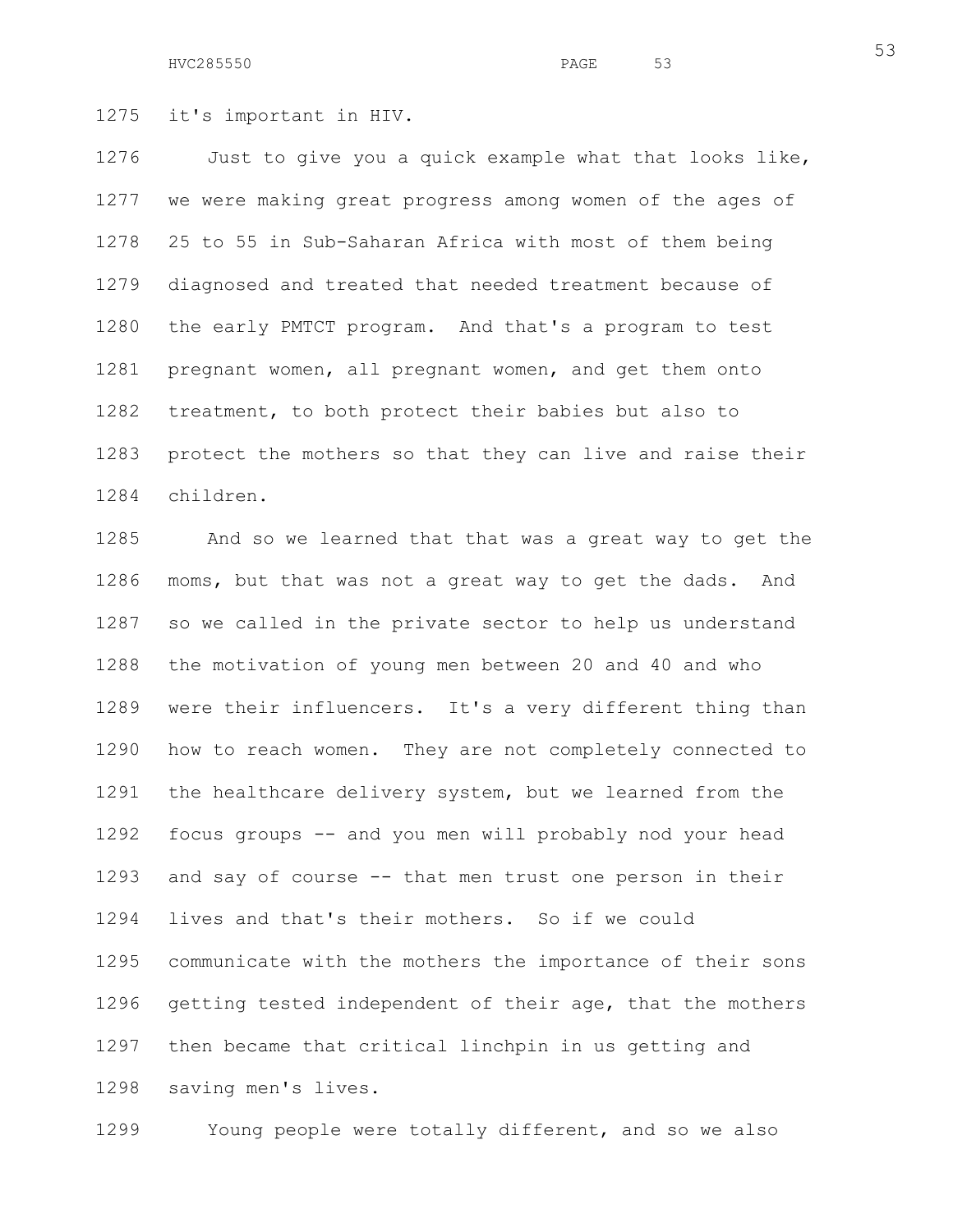1300 brought the private sector to help us with messaging to 1301 young women. And that taught me a lot over the last 1302 decade that public health messages need to be age and sex 1303 and culturally appropriate. You can't just keep saying 1304 the same thing over and over again and expect everyone to 1305 hear you in the same way.

1306 And so that was kind of the knowledge base that I 1307 brought to this, as well as I think the laboratory skills 1308 that understood what we needed for definitive diagnosis 1309 of COVID-19 disease, as well as asymptomatic SARS-CoV-2 1310 infection.

1311 Q Do you feel that you were successful in 1312 bringing that experience and extensive knowledge into 1313 defending and beating back this outbreak?

1314 A You know, I think because of the way the 1315 United States -- and just to step back for a minute, I 1316 had been gone from domestic work since I left the 1317 military. So when I was in the military, I was taking 1318 care of soldiers and their families all the time, so I 1319 was connected into the community. Then I started working 1320 only globally, so I hadn't really been in the United 1321 States working domestically for over a decade. 1322 And I think it was a bit of a surprise to me, although

1323 I remember high school civics, that -- how federalism 1324 really worked. And I think once I realized how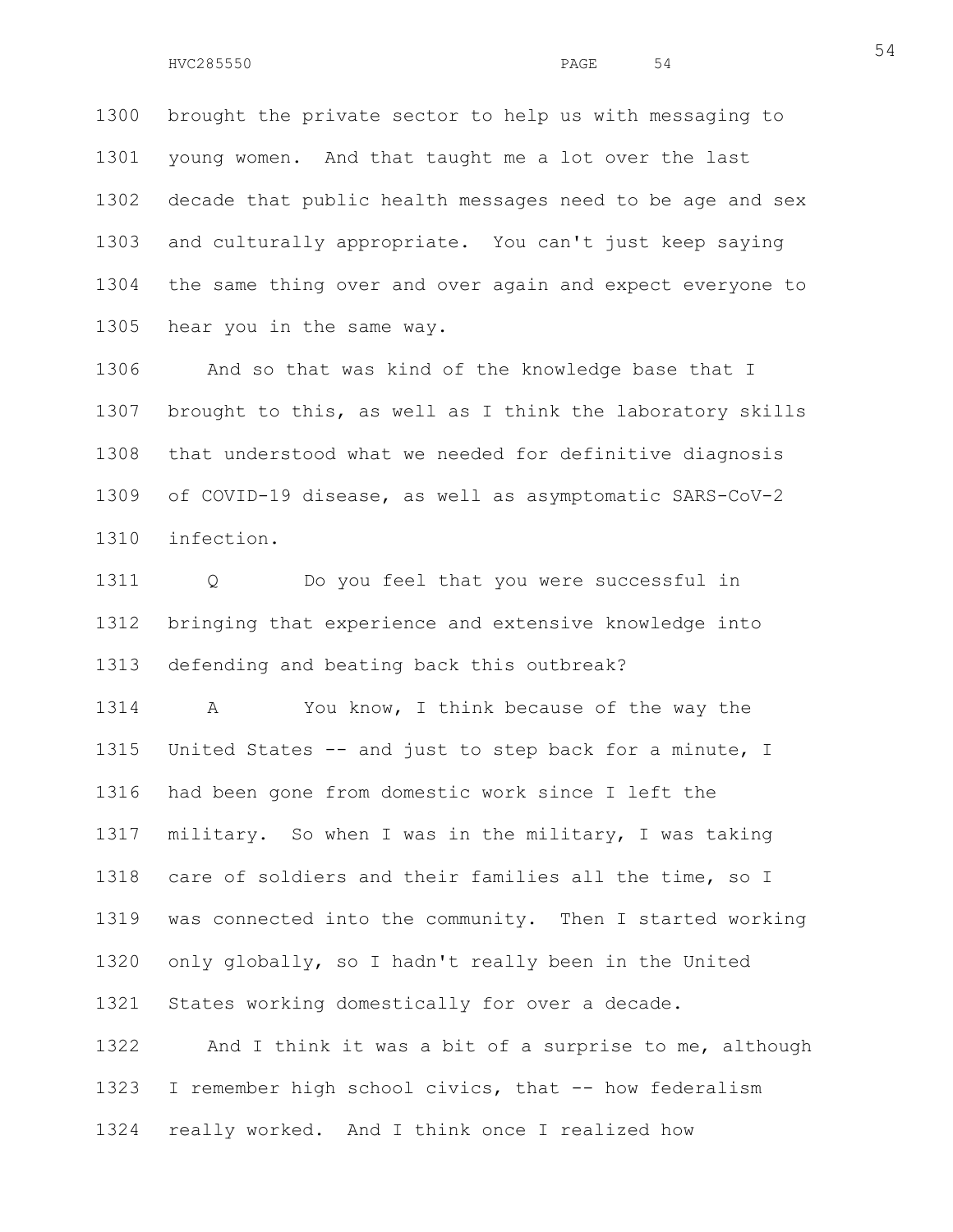1325 federalism worked, is that's when I realized that the 1326 governors were a key, and the mayors and, frankly, county 1327 commissioners in rural areas, were absolutely key to the 1328 response. That's why I went in the field and that part 1329 that I brought -- I brought technical pieces but I think 1330 that on the ground, the need to really understand where 1331 governors were and what their citizens and where their 1332 citizens were was really critically important.

1333 I think it helped also that my uncle's a farmer and I 1334 understood our agricultural communities.

1335 Q Can you talk a little bit about that direct 1336 community outreach? It sounds like you feel it was a 1337 little bit better than standing behind a podium and 1338 talking about data, but just elaborate on it.

1339 A I believe it was critically important for 1340 three reasons. One, governors really know their states. 1341 I'm sure congressmen know their states well, too, but I 1342 didn't have a direct relationship with the Congress in 1343 the same way I could develop a direct relationship with 1344 the governors, because the Vice President, having been a 1345 governor, was very much wanted to support the governors 1346 and the states through the governors.

1347 And so getting on the ground and being able to hear 1348 what the governors' concerns were and being able to hear 1349 how we could better support them, and then hearing from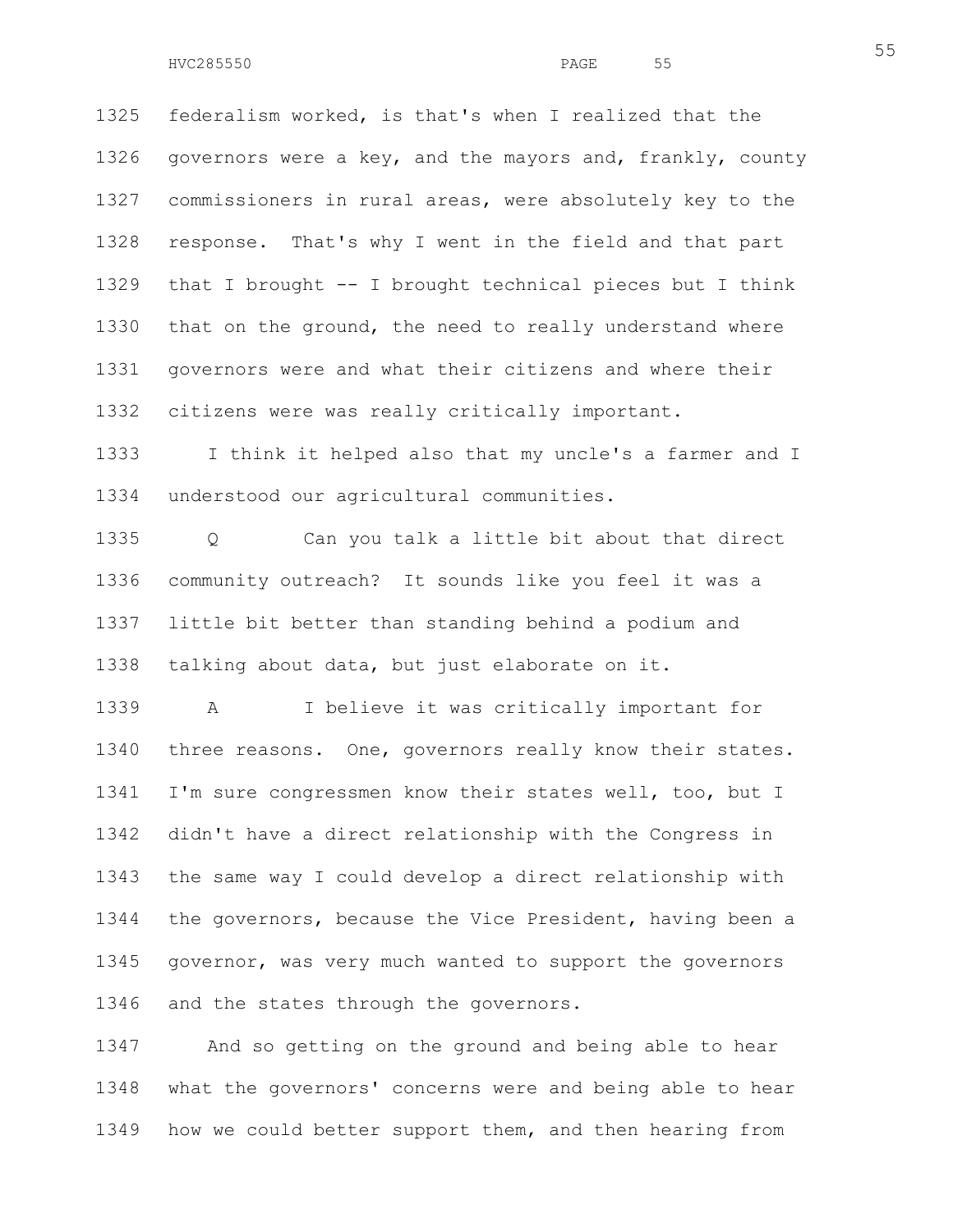1350 the community of what they were hearing. When we're 1351 saying Y, what are they hearing? Are they hearing X or 1352 are they hearing Z? That was really important.

1353 And then IGA helped set up comprehensive meetings with 1354 of our tribal nations and our tribal chairmen. And that 1355 was really important as well as all the governors 1356 community that they brought in from -- just to give you a 1357 quick example. When I was in Missouri in the late 1358 summer, I think, there was a representative there from 1359 Lincoln University. And it was a historically black 1360 college and University. And she said to me, we don't 1361 have access to testing. We're too far away from the high 1362 through-puts testing and the drive-throughs. Our 1363 students don't have cars. Yet many of the students lived 1364 in multi-generational households so I was deeply 1365 concerned.

1366 It was hearing that, of the real on-the-ground need, 1367 that allowed me then to write to Brett Giroir to say we 1368 need testing available not only to the tribal nations, 1369 but our Hispanic community colleges, our historic black 1370 colleges and universities, so that they have the same 1371 testing access as many of our big universities who may 1372 have these high through-put nucleic acid testing.

1373 So it was finding that on-the-ground reality that I 1374 think was helpful in directing supplies and tests and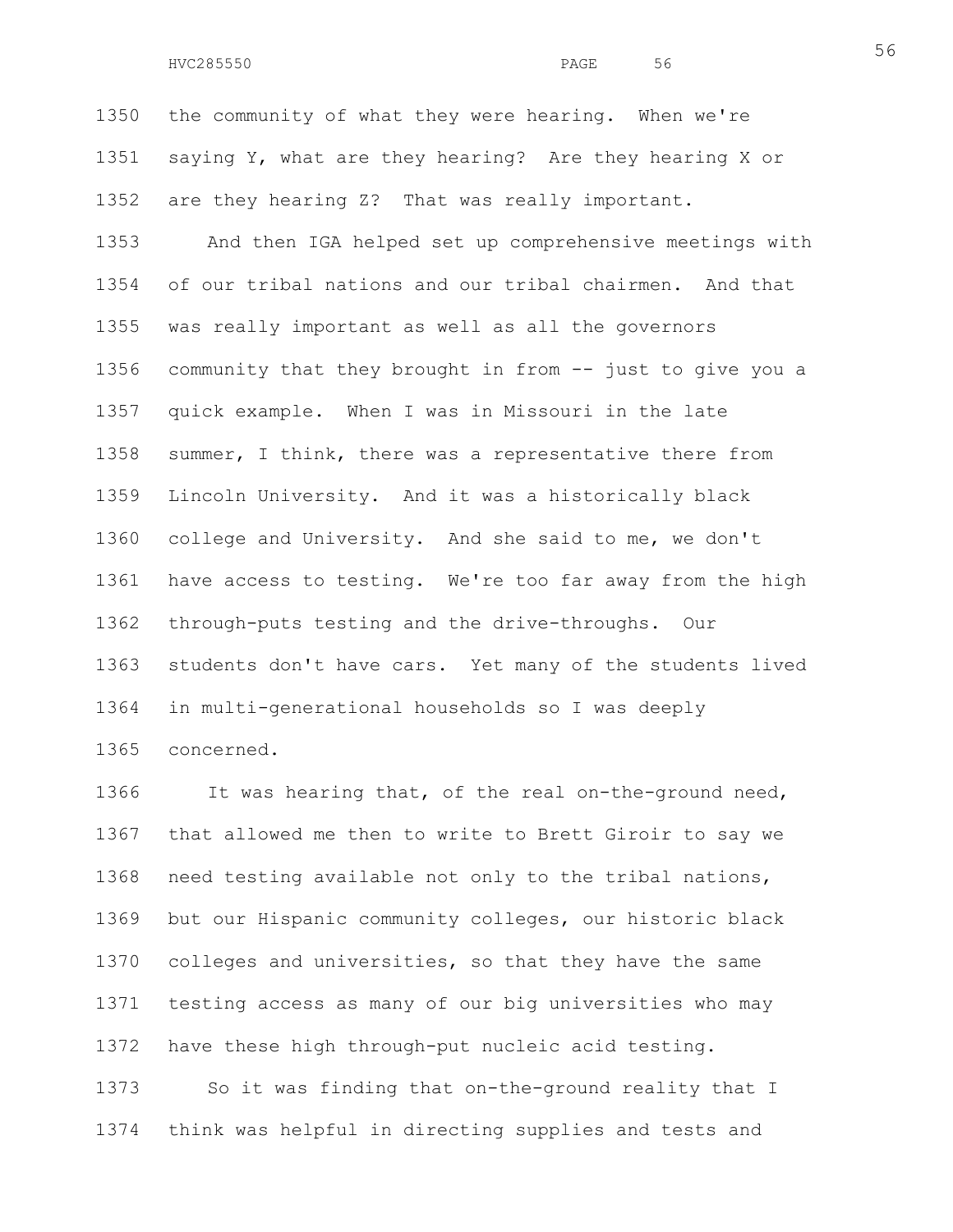1375 things to the right people who needed the stuff. 1376 Q You said Vice President Pence, being a former 1377 governor, wanted to make sure the states and the 1378 governors were involved. Was he supportive of your 1379 mission when you went out to inform the states? 1380 A He was very supportive of two of those 1381 missions, both writing the governors report. And the 1382 governors report was really a summary of what we're 1383 seeing in your state. And the reason that is important 1384 is you want the state and the federal government to be 1385 seeing the epidemic in the same way and trusting each 1386 other's data. So part of that was to really get 1387 consensus on the state of the epidemic in their state as 1388 well as make specific recommendations.

1389 We started that the middle of June and I think we 1390 wrote about 33 of those. He -- I said to him then I 1391 think, you know it's great to write a report and 1392 recommendations, but we need to really go on the ground 1393 and hear from the governors about what they're seeing and 1394 what their reality is on the ground.

1395 And at the same time, we had a group working at the 1396 University of Pennsylvania who had created this model 1397 that we had asked them to create on what is the -- what 1398 constellation of interventions can you do at the 1399 community level that has the same impact of, quote,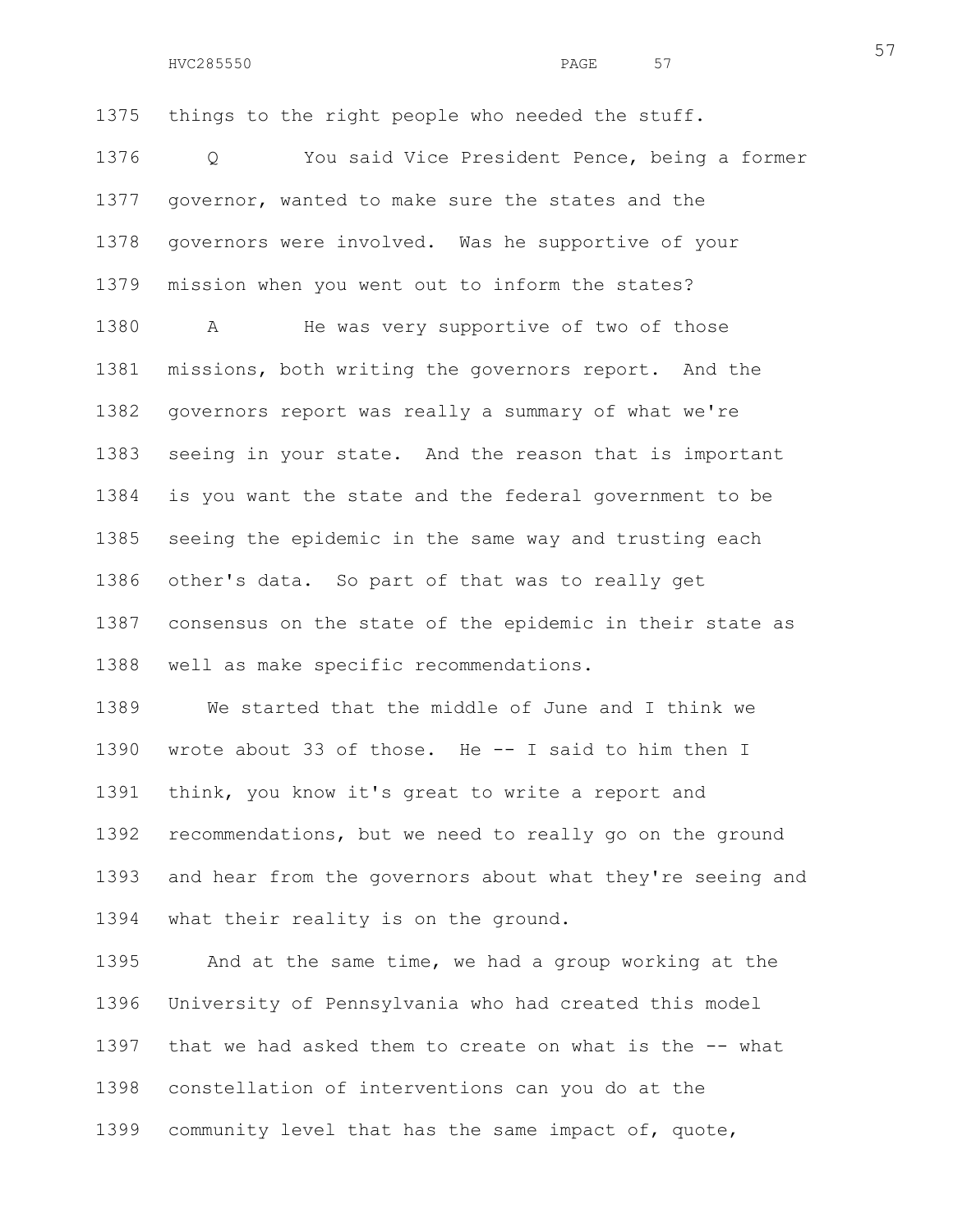1400 shutting down the country? And they modeled this, which 1401 was a reduction in indoor dining, expansion of outdoor 1402 dining, mask requirements. And the Vice President said 1403 that we could take that also to the governors and see if 1404 they would be willing to -- because what works on paper 1405 and in a model may not work in reality of implementation. 1406 I learned that in the military. So plans don't always 1407 work exactly as you have predicted. And so the governors 1408 across the south, we were able to take that into Texas 1409 and then into Arizona and discuss that. And then have 1410 them move to that, those interventions and show their 1411 impact. And that allowed us then to take it to other 1412 governors.

1413 So governors were really the point of the spear in 1414 this response, and that feedback of information both to 1415 governors and from governors, to states and from states, 1416 allowed us to constantly change how we were supporting 1417 the states. And without that on the ground -- and so 1418 when you said did the Vice President support it, yes, he 1419 supported the governors' report.

1420 But he also supported us going into every hot zone. 1421 So he would drop us, we would rent a car, and then we 1422 would drive the surrounding states so that we could see 1423 how communities were handling COVID-19 -- SARS CoV-2. So 1424 we would go into grocery stores and Chick-fil-As and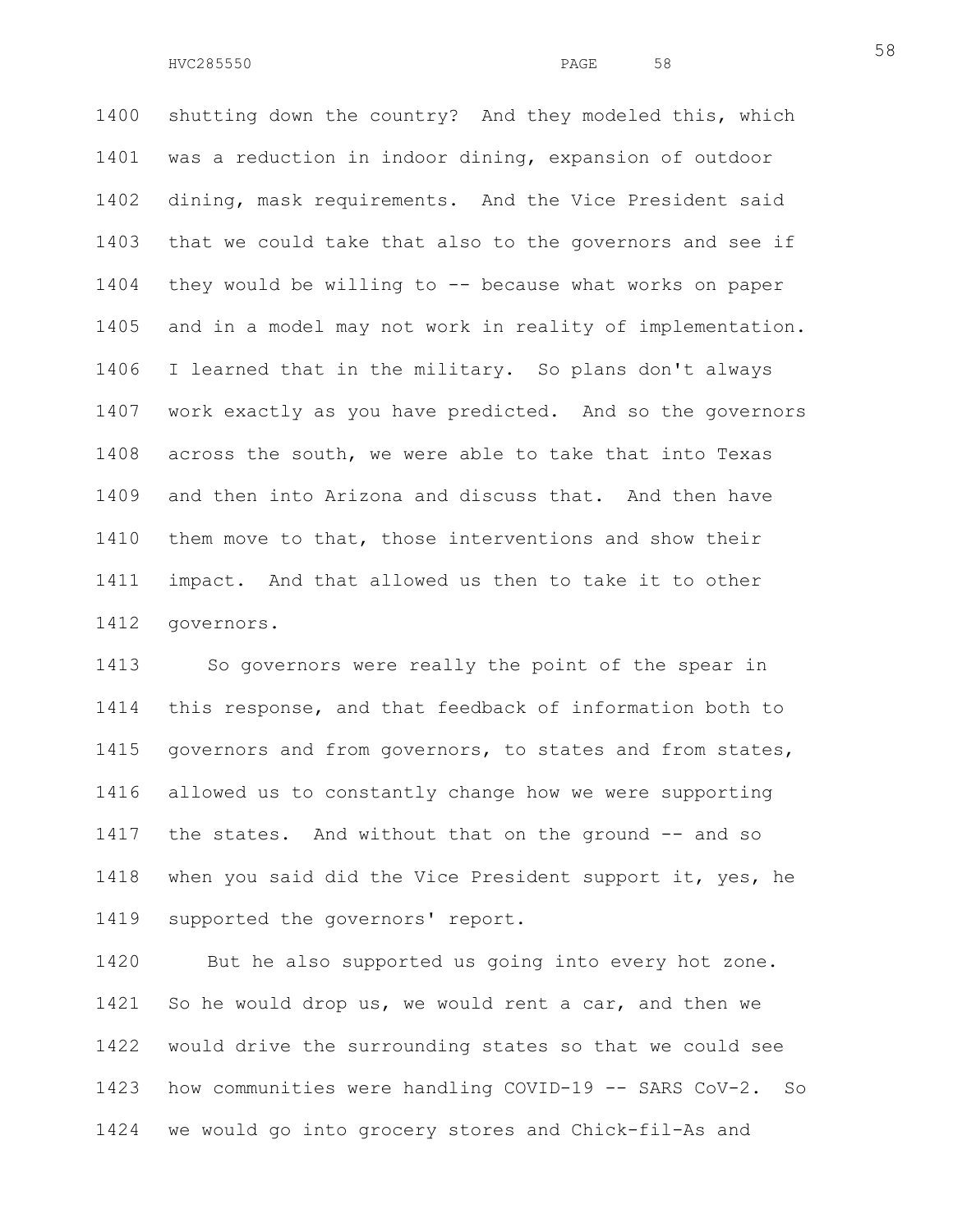1425 McDonald's and CVSs to really understand what was 1426 happening on the ground and what was -- so that we could 1427 actually see what was happening and take that back to the 1428 task force.

1429 Q Do you think, bringing all those experiences 1430 together, that those kinds of efforts, explaining federal 1431 guidance, explaining what the technical expertise is to 1432 the governors, helping them implement it, can prove more 1433 fruitful than top-down approaches?

1434 A What was really important is our agencies had 1435 really terrific guidance. But when you're a governor or 1436 a state health official, you really can't read 30 pages 1437 of guidance and caveats. And what I heard on the ground 1438 was can we get simplified, like three to five bullets of 1439 what the most critical things are to do so that we can 1440 implement those. Because we can't implement 30 things in 1441 a crisis but we can implement what you think are the top 1442 three or the top four or the top five.

1443 And I think that was really helpful. So we would take 1444 the CDC guidance and distill it into one or two bullet 1445 points that then the governors could discuss with their 1446 teams and decide whether to implement or not. And I 1447 think that was really crucial. When people are in 1448 crisis, giving them too much paper doesn't result in a 1449 better response. Giving them highly prioritized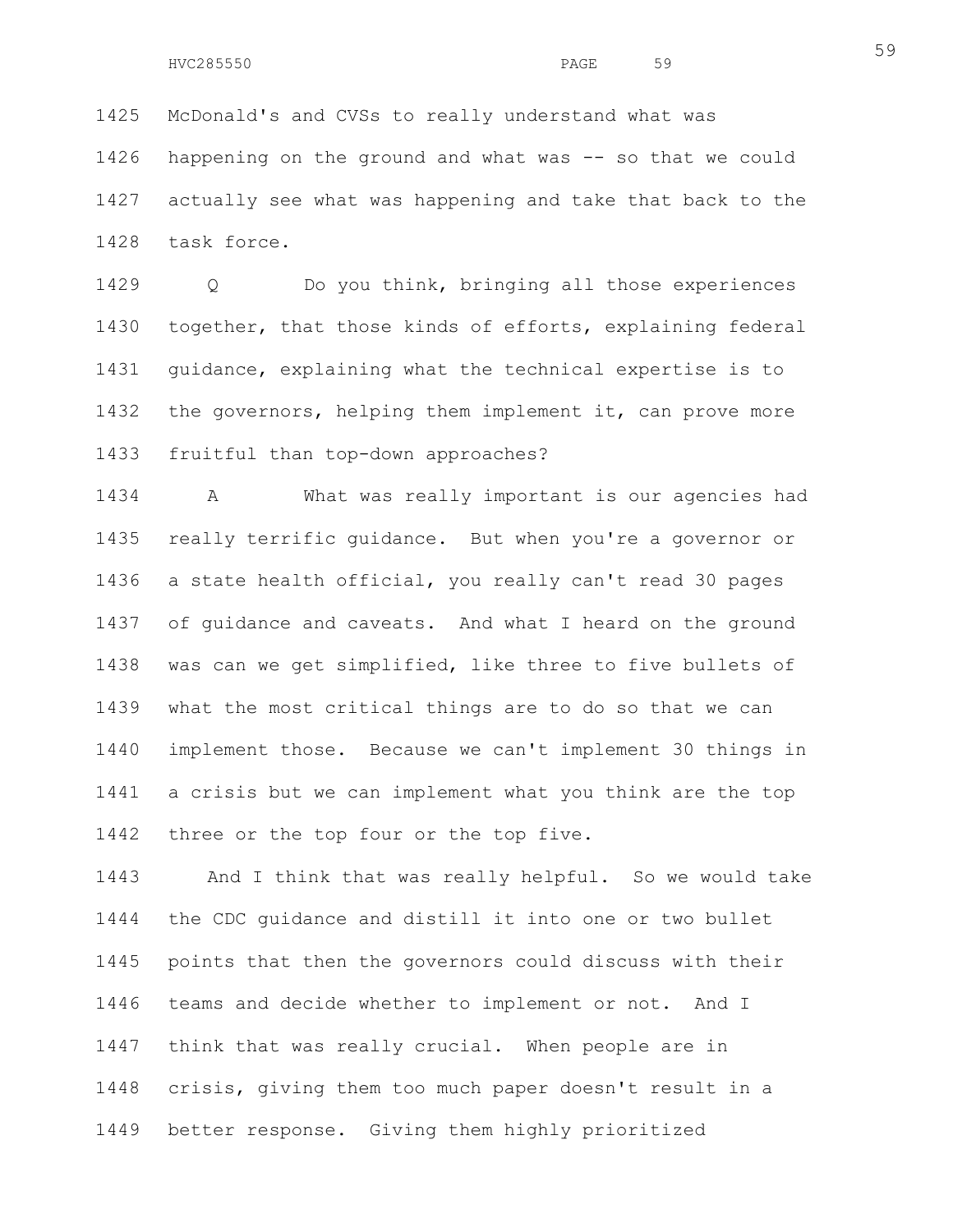1450 information and the potential and the impact that you 1451 have evidence base for on the ground, because sometimes 1452 our work is so abstract it can't be translated into an 1453 absolute implementation. And that's what I've learned 1454 from 20 or 30 years on the ground, that you have to 1455 constantly be modifying your plans and your policies 1456 based on what is possible and what actually can be done. 1457 Recommending things that cannot be done or cannot be 1458 executed is not helpful in the middle of a pandemic. 1459 Q Do you have an example of a recommendation

1460 that can't be done or the cost benefit of executing it is 1461 too high?

1462 A It gets into the cultural piece. So I 1463 remember when I was in Utah and we were talking about 1464 family gatherings over the holidays, and I was talking to 1465 the governor and I was like really, it really needs to be 1466 just the immediate family, really from the household. 1467 And he said, you know, in Utah there is no such thing. 1468 There are our families are -- that family is this big. 1469 And so then you have to -- so that's not implementable to 1470 say five people for Thanksgiving or Christmas.

1471 So we went through about how to recommend them to look 1472 at the composition of their family and perhaps ensure any 1473 that are in the vulnerable category, that they visit from 1474 the outside, or mask in their presence, and then go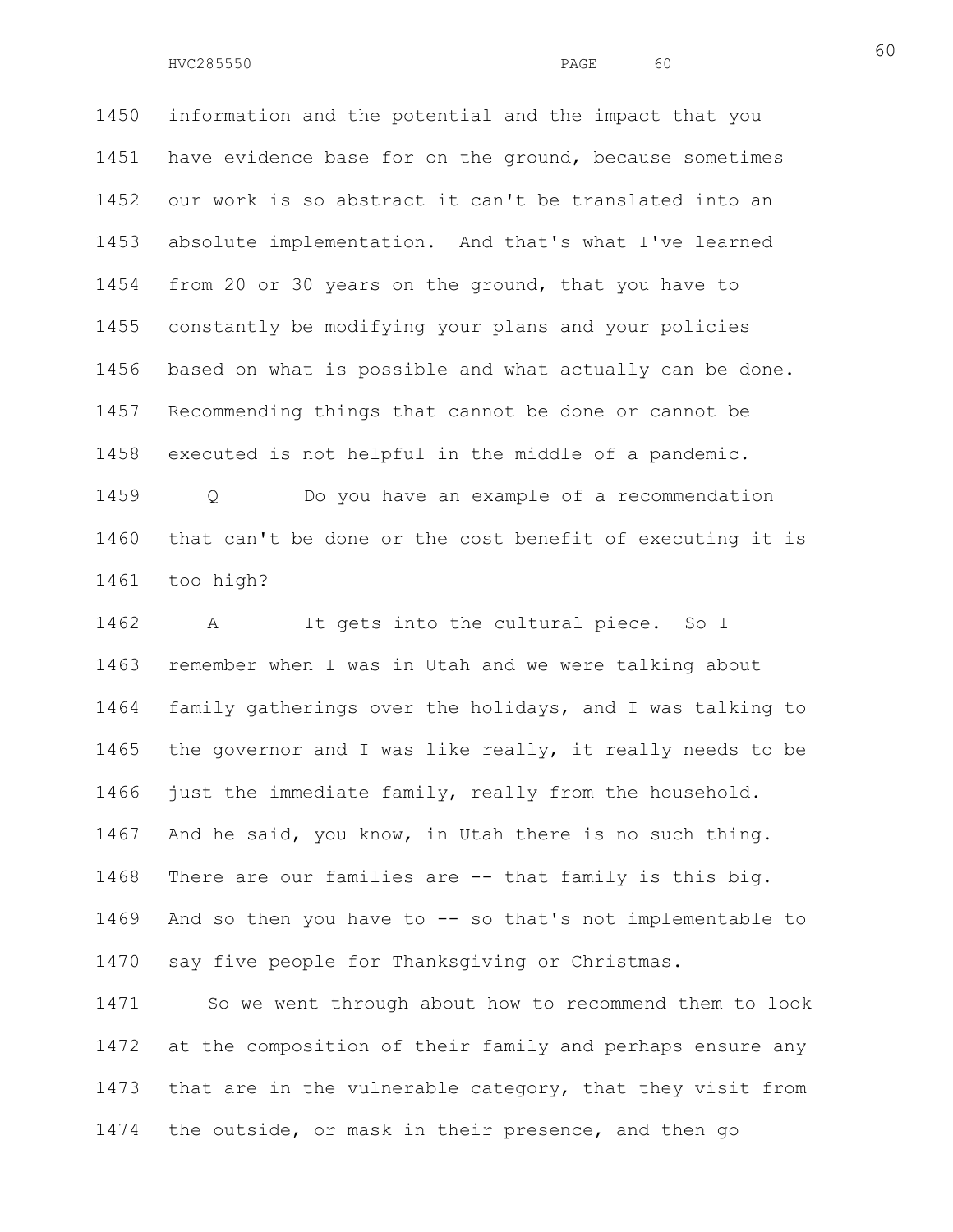1475 somewhere else to eat so that you're still socially 1476 engaged but not physically engaged in a way that you can 1477 transmit the virus, as well as increase testing. 1478 So he went out with a message about testing and 1479 protecting the vulnerable individuals in your family, 1480 rather than say your gathering can't be more than ten. 1481 And so I would say your gathering can't be more than ten. 1482 In other states governors, so it's no -- I mean, it's 1483 no mystery I put out a lot of recommendations about 1484 closing bars, bars as I understood them. Bars where 1485 people would be standing, unmasked, and congregate. But 1486 in Texas they have roadhouses that are seated like 1487 restaurants, and so they understood -- so people would 1488 think of those as bars but they're not -- they're seated 1489 in the way indoor dining was seated. So they could 1490 restrict occupancy in the same way as a restaurant. 1491 In South Carolina, governor understood -- he had been 1492 out to his bars and he said people are seated until 10:00 1493 when the 25-somethings come. And so what he did is close 1494 bars at 10:00 or 10:30 so that there wasn't that en masse

1495 gathering.

1496 So that's what you learn when you're in states and 1497 that's when you can go to the governors and say this is 1498 what they're doing in South Carolina and it's working, 1499 they didn't close their bars, they instead closed them at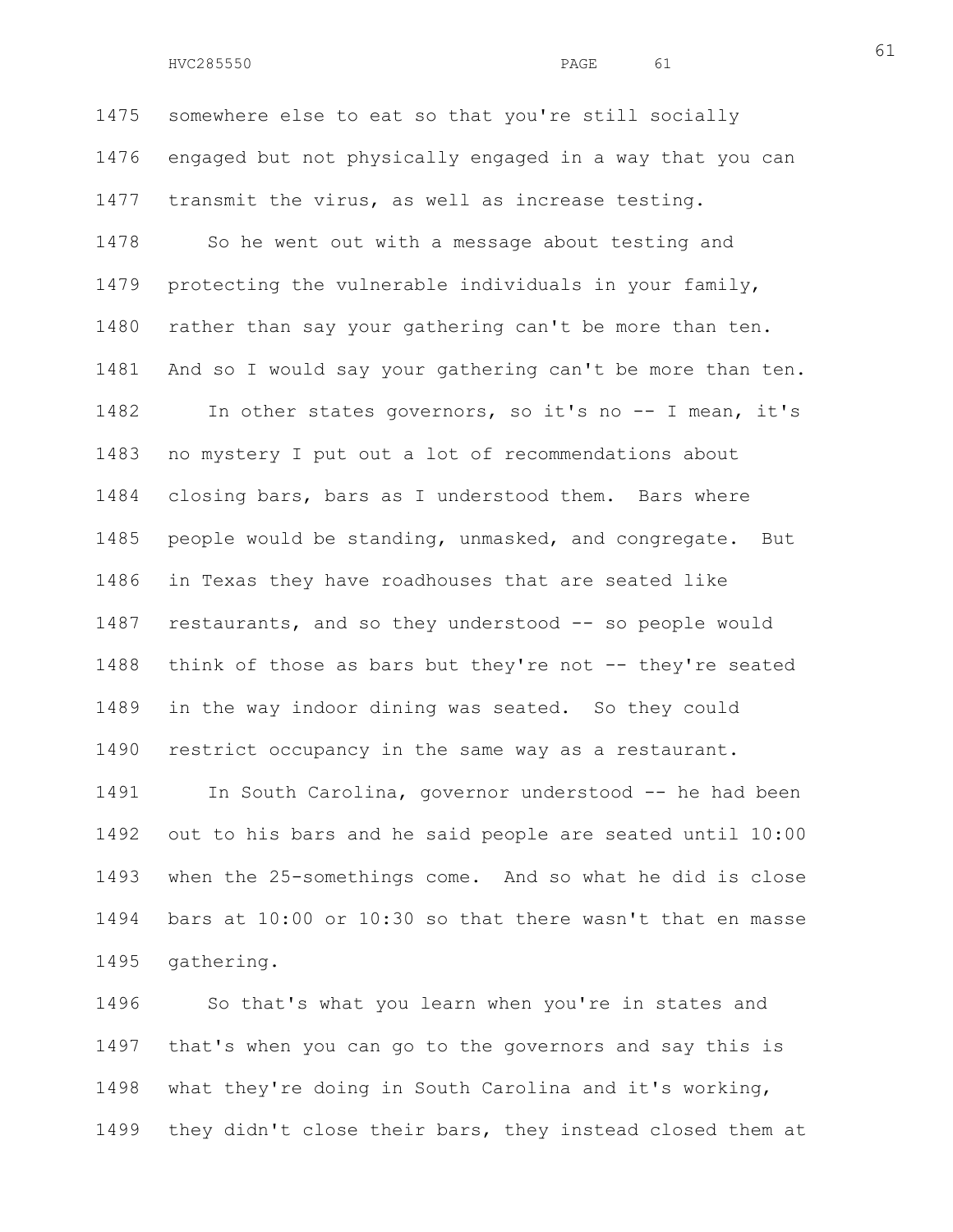1500 10:30. So it gave governors options and an evidence base 1501 from what other governors had done.

1502 Q Thank you. I want to switch gears a little 1503 bit back to Mr. Pottinger, and you said he came to you a 1504 few times and said he really didn't want to do it.

1505 Why do you think it was Mr. Pottinger that was the one 1506 to approach you?

1507 A I don't know. I've known him through his 1508 wife. I really knew his wife. I worked with her at the 1509 CDC. They had done some really brilliant laboratory work 1510 in HIV talking about the importance of definitive 1511 diagnosis. They were working on an assay where not only 1512 you could diagnose HIV but you could tell whether the 1513 person was infected within the last four months. And 1514 that really became critical because you could then inform 1515 them that they were only recently infected, and there 1516 would be an isolated number of individuals that they 1517 would have to contact about for their contact tracing and 1518 really ensuring that those individuals were tested.

1519 And so it was a really critical assay and you could 1520 also then tell whether you were improving, because that's 1521 something that was very important to me. It's not just 1522 about numbers, it was about outcomes and impact. And 1523 through these assays we were able to see whether the rate 1524 of new infections were going down or not and we obviously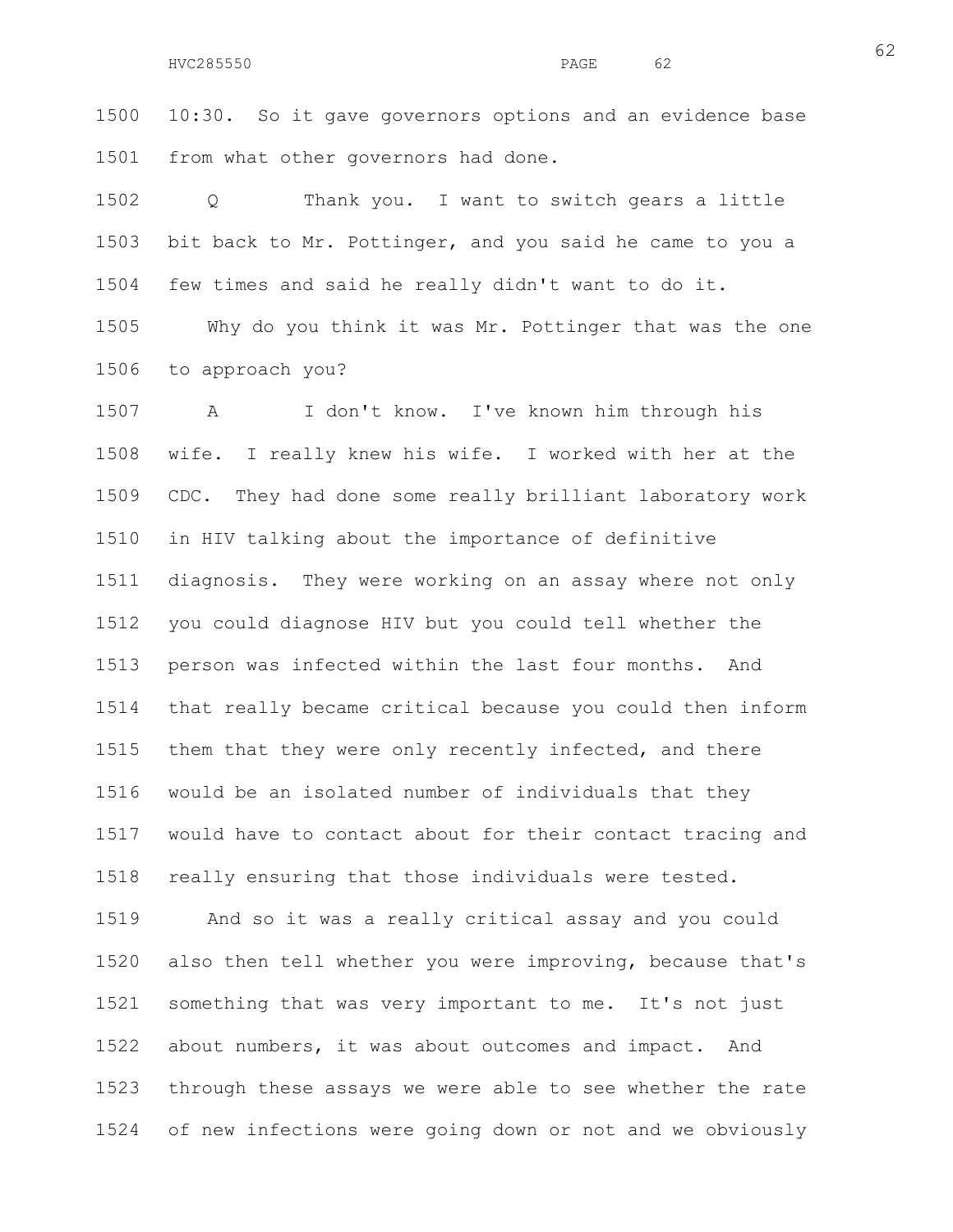1525 did a lot of other validation.

1526 And so I knew his wife, so we had talked about -- we 1527 had been talking about the CDC lab tests, and so we were 1528 in a back and forth. But I had known Matt through her 1529 eyes for the last three or four years.

1530 Q Do you know Mr. Pottinger's role on the 1531 National Security Council?

1532 A I don't know what his day job was.

1533 Q Okay. In the early days of January, where 1534 was a lot of the data coming from prior to us having 1535 cases, prior to a lot of spread, where were you getting a 1536 lot of your data from?

1537 A So early on I was getting data from social 1538 media. And I -- I guess I had a different view of this 1539 very similar as to Matt's because I was in Asia during 1540 SARS. So when you were in Asia during SARS and you saw 1541 the devastation that that caused, both the level of fear, 1542 the economic impact, SARS was also very deadly, and there 1543 was lack of transparency from China about SARS. In fact, 1544 it was much more widespread by the time there was any 1545 clarity on that.

1546 So when we saw the reports early on from BBC and other 1547 places about a mysterious illness in China, my radar 1548 always go up because it's a highly populous nation, but 1549 compared to SARS, I knew that they were also traveling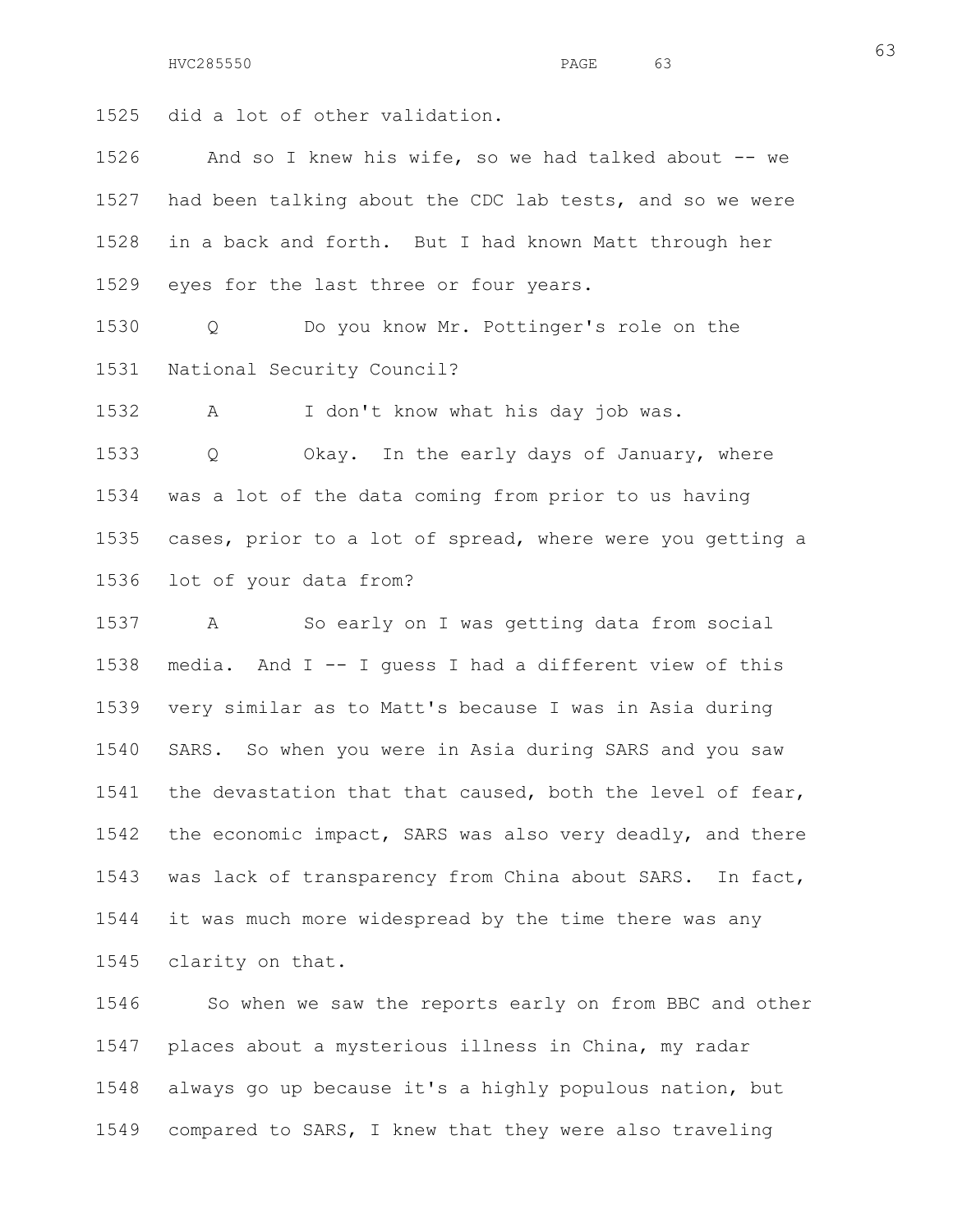1550 probably at two to three logs. So maybe if there was one 1551 Chinese national traveling in 2002 and 2003, there would 1552 be a thousand now. So there would be no -- if this virus 1553 was spreading before anyone was notified, my assumption 1554 was it was everywhere.

1555 And so that is why one of the individuals in the NSC 1556 that was over the Africa region convened all the African 1557 diplomats for me the end of January, so that I could warn 1558 the African diplomats about how serious this was. And so 1559 I believed that I saw enough data in January to want to 1560 convene the African diplomats in the United States and 1561 get the message out. Even though I was going to Africa 1562 in two weeks to hold all of these PEPFAR conferences I 1563 really felt that they needed to know two things, that I 1564 thought that this was quite serious and that they could 1565 use PEPFAR money to respond because I felt that the HIV 1566 clients would be most susceptible.

1567 Q You said your experience in SARS, China 1568 wasn't very forthcoming or transparent. Did that follow 1569 through to SARS-CoV-2?

1570 A Well, the only way I could speak to that, and 1571 I had no direct knowledge because I only have the reports 1572 of the cases they officially reported.

1573 But what I do know is you don't build thousand person 1574 hospitals in a couple of weeks if you don't have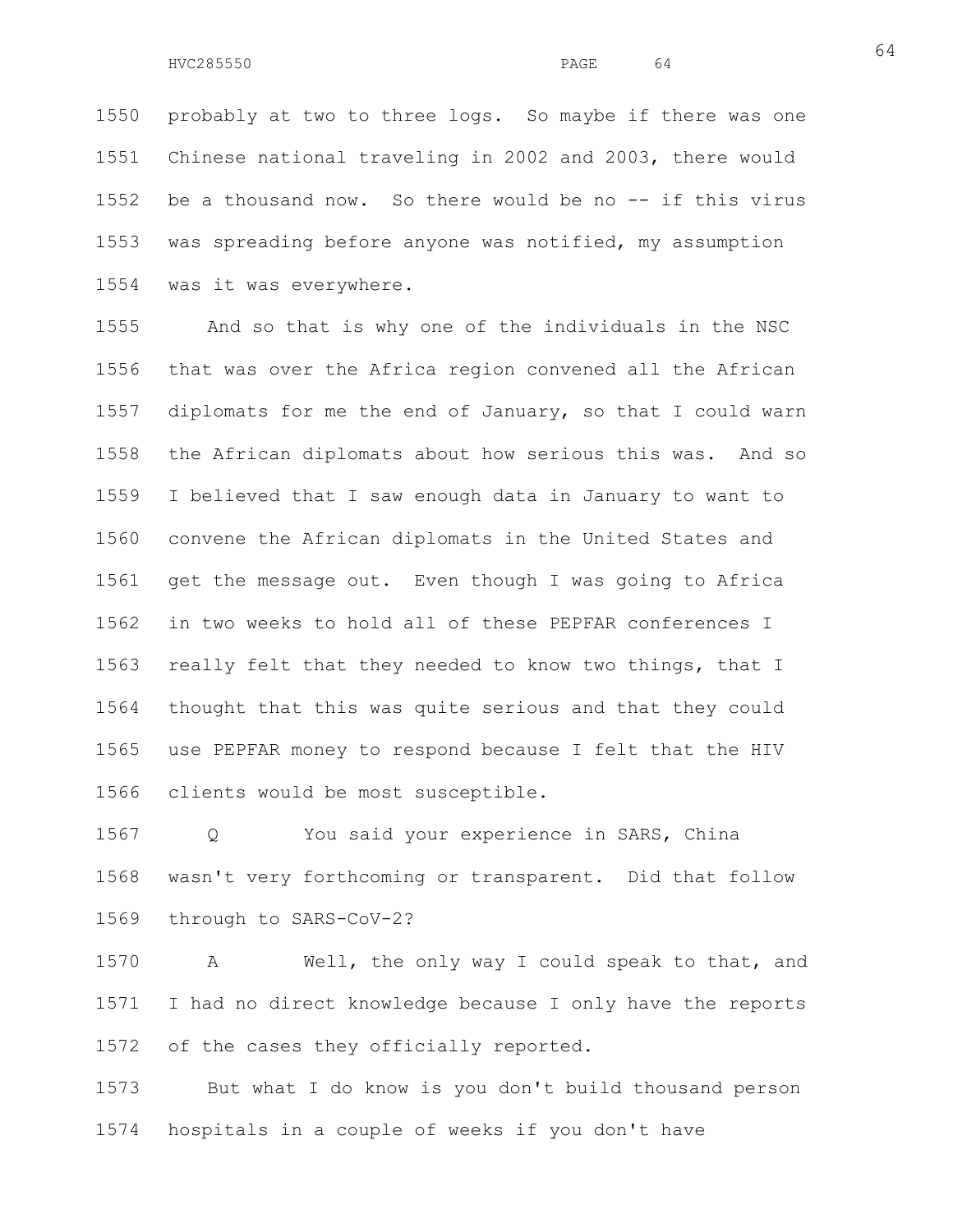1575 unbelievable community spread. And I think the timing 1576 between we think that we've identified a new virus, we 1577 don't think there's human-to-human transmission, that 1578 delay of even two to three weeks allowed the virus to 1579 move around the globe because people were making the 1580 assumption.

1581 Now, the first time a virus comes from an animal into 1582 a human, it often isn't well-adapted. So that first 1583 round often doesn't span past those original infections 1584 until it can adapt to those humans and then become 1585 transmissible and adapt.

1586 So just like HIV, very much a chimpanzee virus that 1587 probably, through bush meat harvesting, adapted to humans 1588 and then became a human virus, that kind of spread tells 1589 me that if there was a zoonotic event, it had to be weeks 1590 and weeks earlier because you don't go from a zoonotic 1591 event to building a thousand-bed hospital in a matter of 1592 weeks.

1593 So I believed that the virus was widespread in 1594 January, and that's why I alerted Africa. And that's why 1595 I think -- I don't know when things first started in 1596 China, but I know that if they were depending on 1597 symptomatic cases, they were probably missing the 1598 majority of community spread.

1599 Mr. Jordan. What's your gut saying? Did China lie to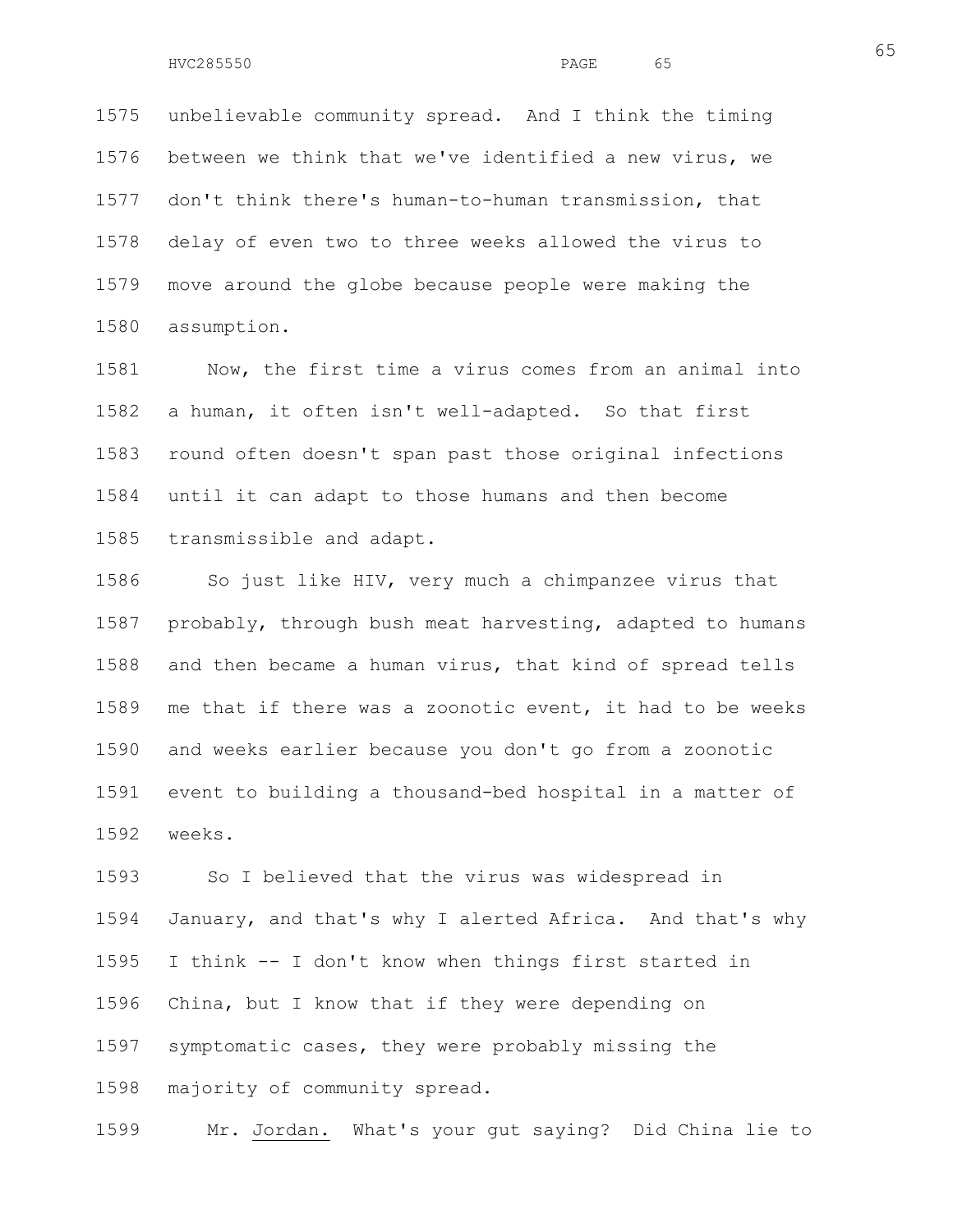1601 The Witness. I don't think it was any really 1602 different than what I saw during SARS, in which the 1603 response was incredibly -- the reporting was incredibly 1604 delayed.

1605 BY MR. BENZINE.

1606 Q One more. Dr. Fauci last spring said that 1607 China's delay probably hampered the U.S. response. Would 1608 you agree with that assessment?

1609 A I absolutely agree, because when you imply 1610 that there's not human-to-human transmission, and it 1611 wasn't just China. WHO also took weeks to say that there 1612 was human-to-human transmission. People think of that 1613 zoonotic virus that isn't spreading well very differently 1614 than they would have thought of a virus that went from 1615 infecting 1,000 to 10,000 to 100,000 and overrunning 1616 hospitals. That's a very different pandemic scenario. 1617 That is the one we ended up with. We didn't end up 1618 with a poorly transmittable virus like SARS or MERS. We 1619 ended up with a catastrophic virus that was highly 1620 transmissible and significant asymptomatic spread. 1621 Mr. Benzine. Thank you.

1622 BY MR. JORDAN.

1623 Q Dr. Birx, thank you for your service to our 1624 country. You said Mr. Pottinger is the individual who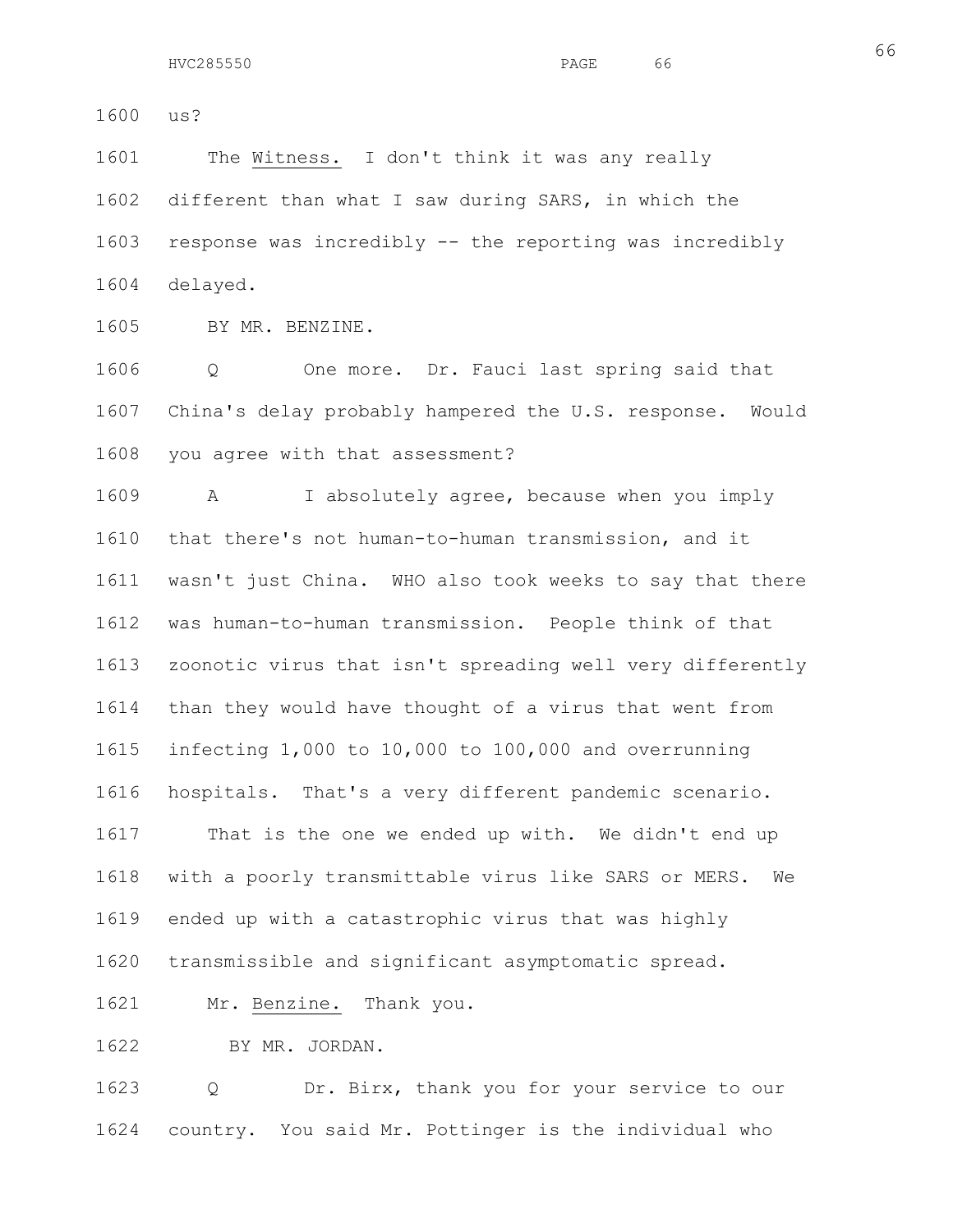1625 recruited you. Do you happen to have a guess as to what 1626 he thought? Did he think China lied to us about this 1627 from the get-go? 1628 A He had been in China during SARS and he felt 1629 that China was being as nontransparent as they were 1630 during SARS. 1631 Q Is nontransparency lying to us? 1632 A Well, certainly misleading. 1633 Q So you would agree? 1634 A That we were misled early on? Correct. 1635 Q And do you think they continued to mislead 1636 us? 1637 A I don't know. 1638 Q Okay. How exactly did they mislead us? How 1639 exactly were they not transparent? Give me some 1640 specifics. 1641 A I think number one, I mean, I saw the social 1642 media posts from physicians and the number of people who 1643 were in the hospital. And you just don't overrun 1644 hospitals with a lot -- without a lot of community 1645 spread. 1646 Q Okay. 1647 A And so I believe that there had to be 1648 evidence of human-to-human transmission weeks before WHO 1649 or the world was notified.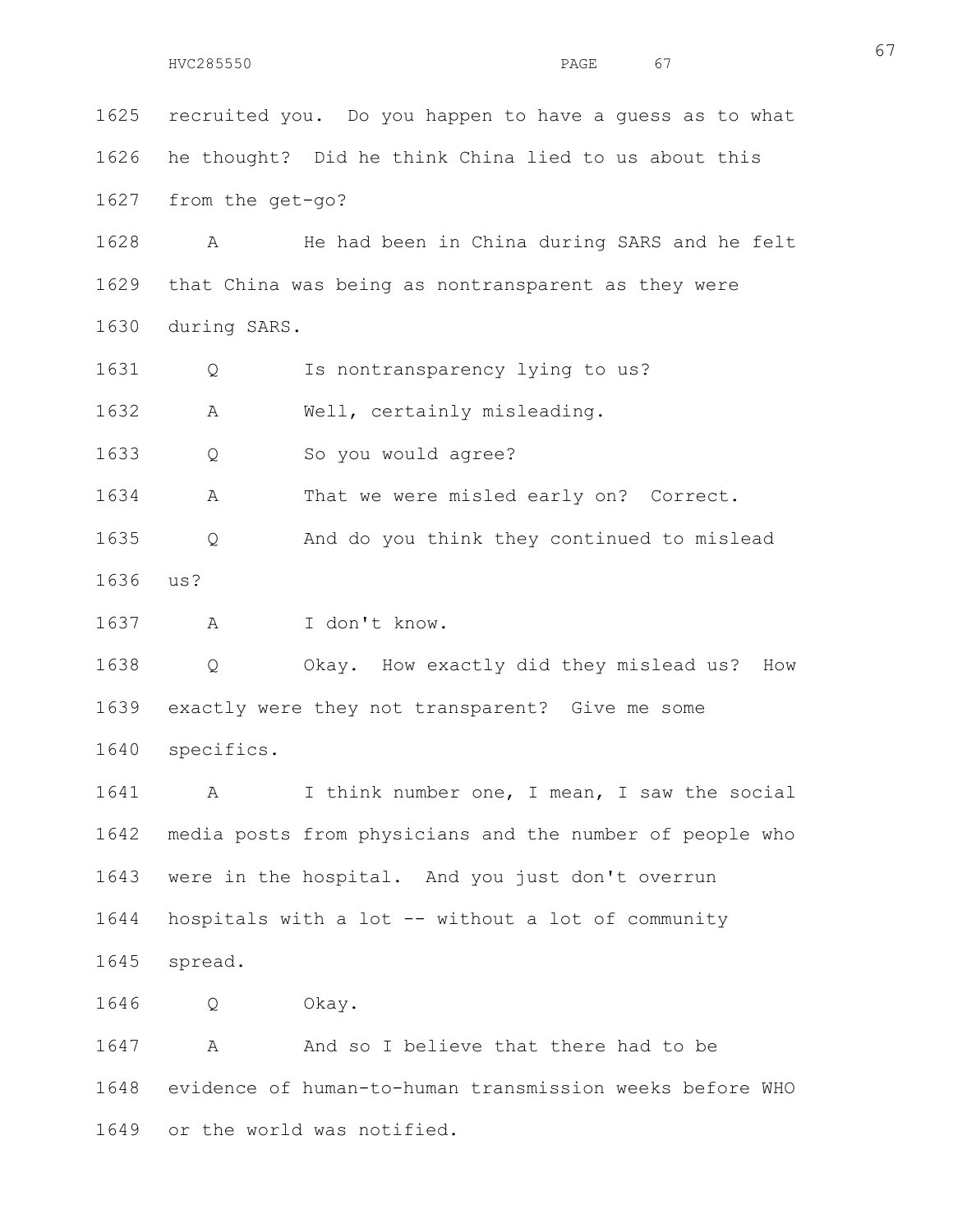1650 Q And you think they lied to us by also not 1651 being square with the World Health Organization? 1652 A I think they told the same thing to the World 1653 Health Organization that they told to us. 1654 Q Should we be funding research in China? 1655 A I don't know what research we fund in China, 1656 so that's a really difficult question for me to answer. 1657 Q There's been widespread reports that American 1658 tax dollars went to the Wuhan Institute of Virology 1659 through EcoHealth at a minimum of \$600,000. Were you 1660 aware of that? Or when did you become aware of that? 1661 A I was not aware of that. I became aware of 1662 that at the same time that the media talked about it. 1663 And the reason I'm hesitant is because the research that 1664 we collaborated with in China on HIV was critical 1665 research on understanding the epidemiology, tracking 1666 people who inject drugs and how transmittable that virus 1667 is.

1668 Those collaborations were very helpful to us who were 1669 working in Asia and trying to prevent the spread that was 1670 going along the drug routes. So that transparency that 1671 we saw in HIV was helpful. That transparency did not 1672 seem to go in the same way with SARS-CoV-2.

1673 Q Are you involved in -- when our government 1674 approves grant proposals for research, are you involved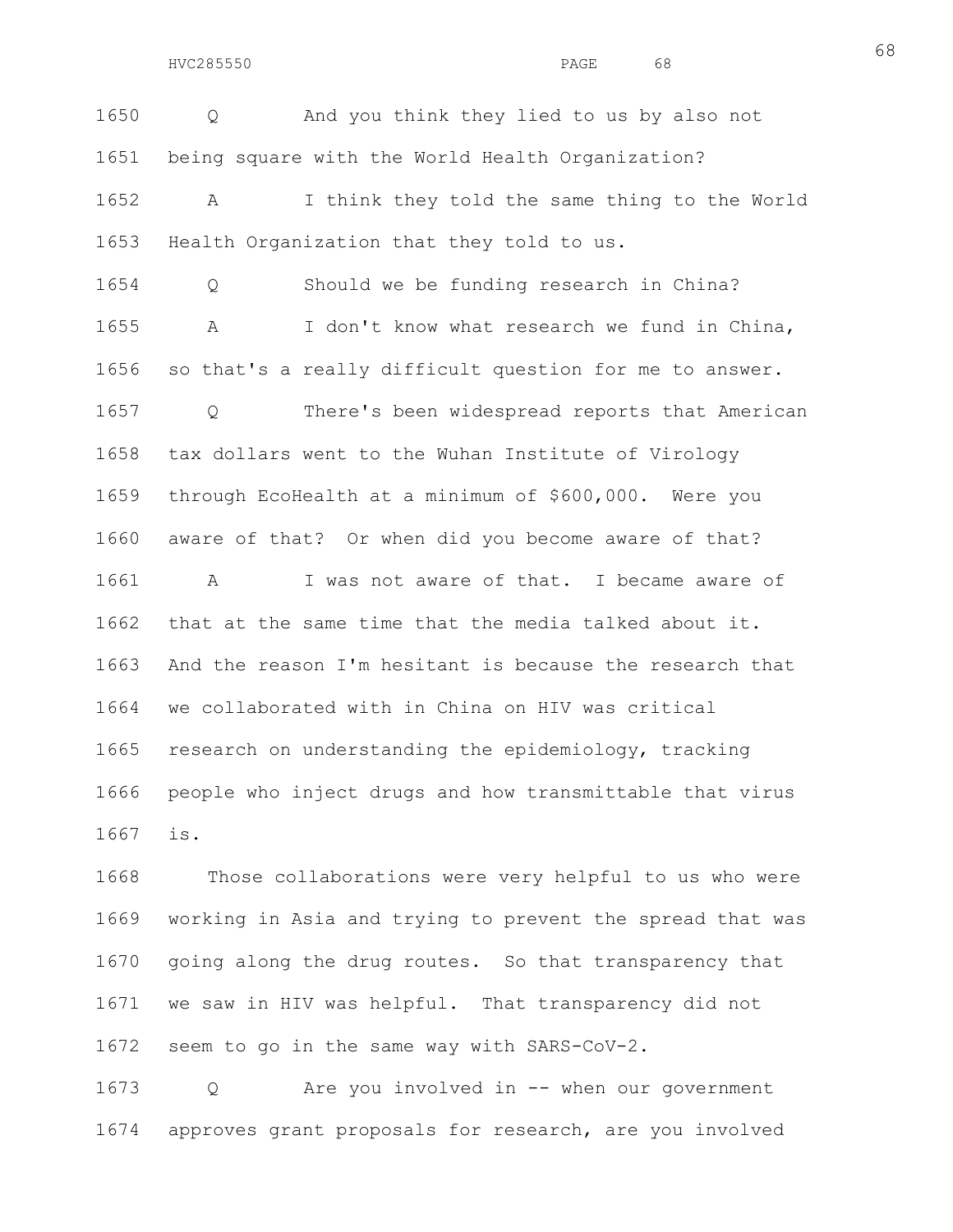HVC285550 PAGE 69

1675 in that process?

1676 A No, I haven't been involved in that process 1677 for 20 years.

1678 O But 20 years ago, you were?

1679 A Twenty years ago, I would be on some study 1680 sections for HIV, mostly around CFARS. Not grants. Not 1681 RO1s.

1682 Q And do you think this virus came from a lab 1683 leak in China or do you think it was a bat to a pangolin 1684 to a hippopotamus to a Joe Rogan to the people? How do 1685 you think it happened?

1686 A I don't know. And I say that very clearly 1687 that I don't know because I know both sides of the 1688 equation. We had lab accidents with HIV in this country. 1689 It happens. Not intentionally, but it happens. People 1690 get exposed and --

1691 Q I'm not insinuating it was intentional. I'm 1692 just saying do you think the most likely scenario is from 1693 a lab or back to a pangolin to people?

1694 A I don't know, but I know we will know. And 1695 the reason I know we will know is these viruses carry 1696 signatures and the rate of evolution is very well 1697 defined. And it's the way we were able to track HIV back 1698 to its origin.

1699 So I think once our molecular virologists get access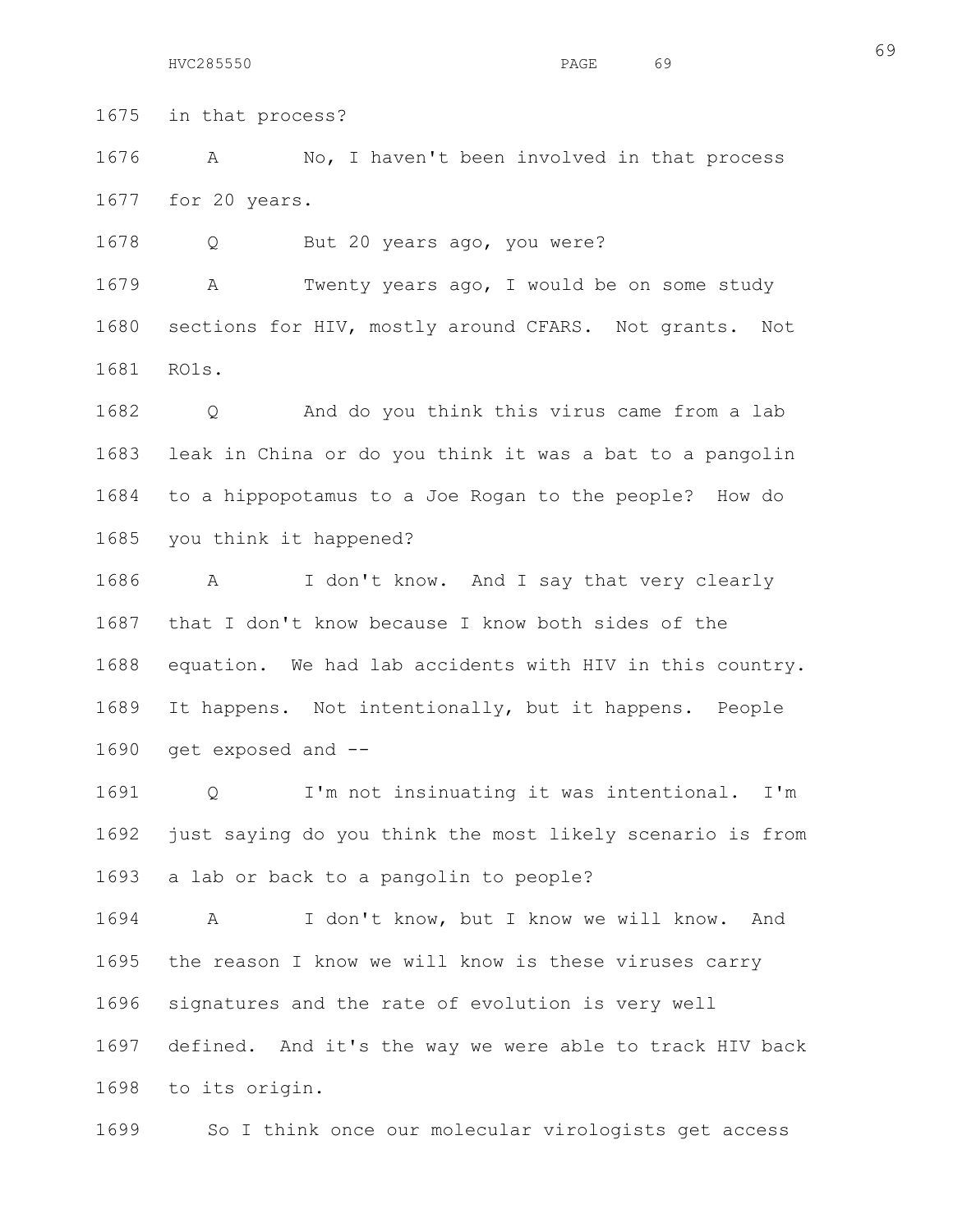1700 to sequences, if they can get access to all the 1701 sequences, they will be able to determine the precise 1702 site of origin and they will also be able to determine if 1703 there was a multiple introduction site of origin. 1704 Q Okay. Here's -- you know Dr. Giroir, right? 1705 You've worked with him? 1706 A Yes. 1707 Q Here's what he said when he testified in 1708 front of Congress. "I believe it's just too much of a 1709 coincidence that worldwide pandemic caused by a novel bat 1710 coronavirus that cannot be found in nature started just a

1711 few miles away from a secretive laboratory dealing in

1712 dangerous research on bat coronaviruses."

1713 Do you agree with that statement?

1714 A I can't agree precisely with that statement 1715 because I think there are a lot of labs working on 1716 coronavirus in China. Even multiple labs within Wuhan. 1717 So I wouldn't --

1718 Q Wouldn't that -- wouldn't multiple labs 1719 increase the likelihood that it came from a lab? 1720 A It depends what the lab was doing as

1721 precautions.

1722 Q Okay. Well, we know the one was at level 2 1723 when it should have been at level 4.

1724 Should U.S. taxpayers fund gain-of-function research?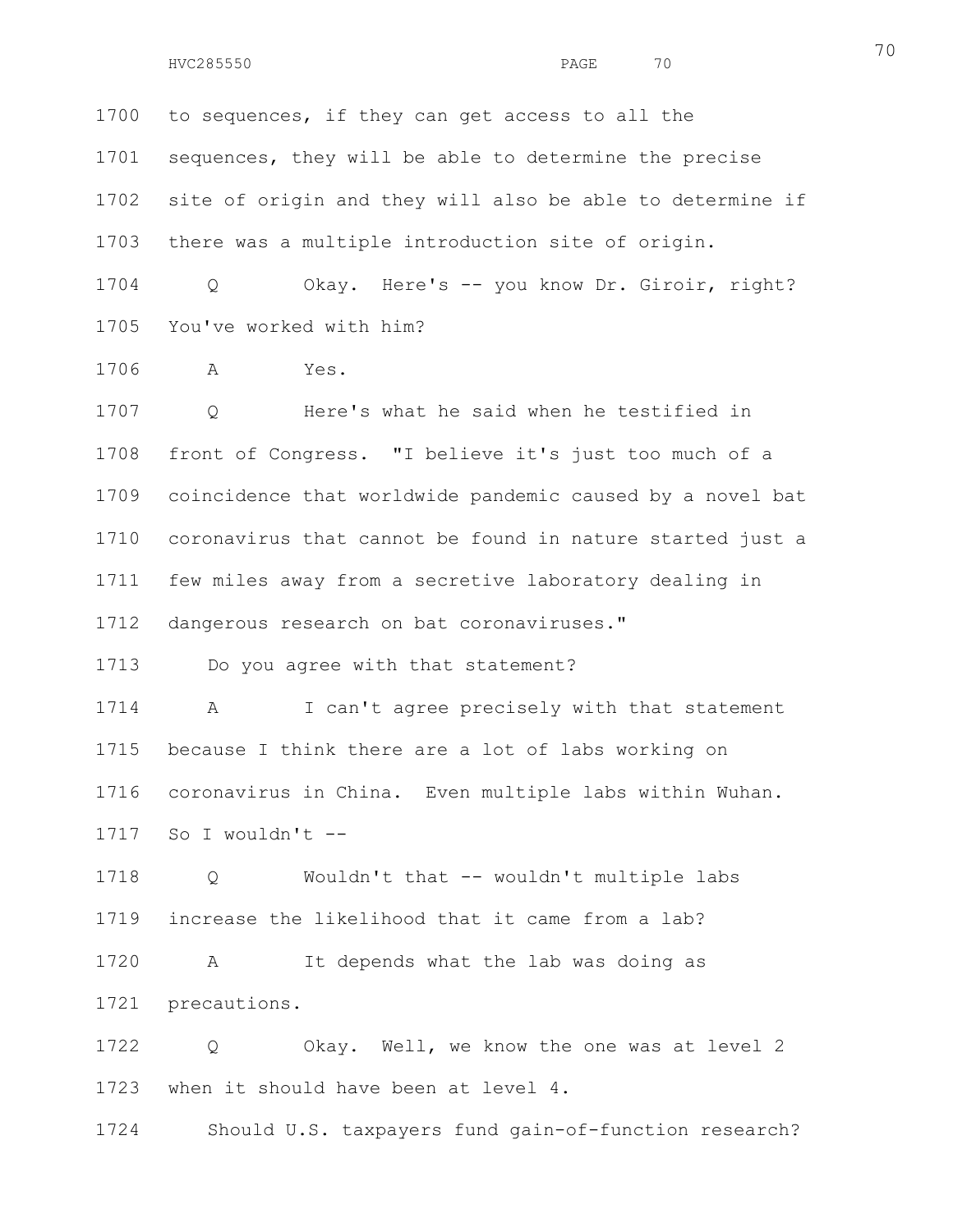HVC285550 PAGE 71

1725 A Well, I think that was a decision that was 1726 made way above my pay grade.

1727 Q I'm not asking the decision. I'm asking you 1728 as Dr. Birx who was head of the response -- coronavirus 1729 response team at the White House who has given, I think 1730 you said 30-some, 40 years of service in the military and 1731 government to our country.

1732 What do you think? Should the U.S. taxpayer be

1733 funding gain-of-function research?

1734 A Because of the work that I was done in the 1735 military with very serious pathogens, I could not support 1736 that because I understand the depth and breadth of

1737 serious infectious diseases out there.

1738 Q Do you believe it was gain-of-function 1739 research being done in the Wuhan lab?

1740 A I don't know.

1741 Q What can you tell me about the P oversight 1742 framework in government that is supposed to examine when 1743 there's a grant proposal that potentially involves 1744 gain-of-function research? Do you know anything about 1745 that?

1746 A I do not.

1747 Q You don't sit on the board?

1748 A No.

1749 Q Do you know who does sit on the board?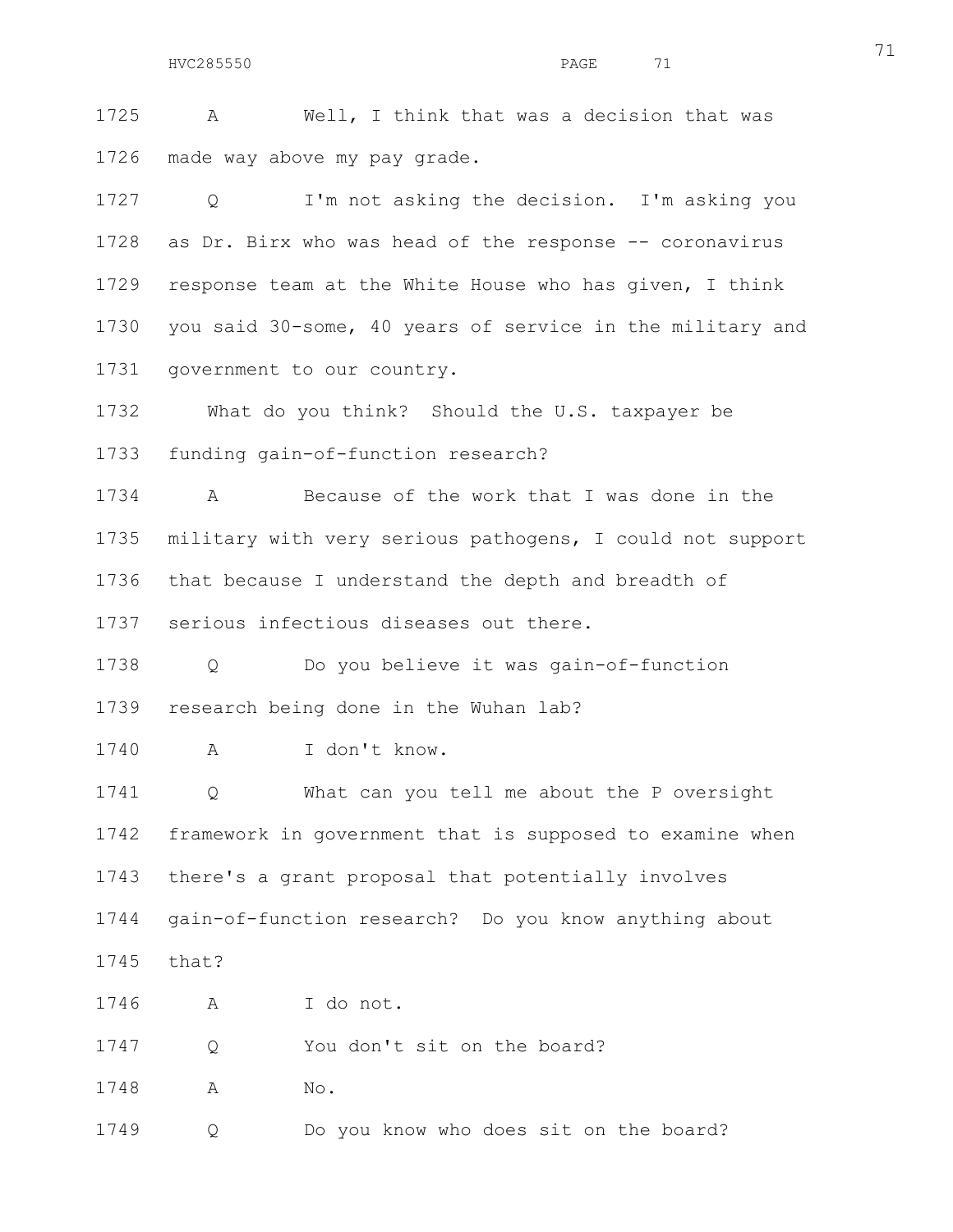| 1750 | I do not.<br>Α                                             |
|------|------------------------------------------------------------|
| 1751 | What do you know about Dr. Chris Hassell?<br>Q             |
| 1752 | Α<br>I don't know the name.                                |
| 1753 | Okay. He's the chairman of that board. You<br>Q            |
|      | 1754 came on March 2nd I think you said in the first hour? |
| 1755 | Correct.<br>A                                              |
| 1756 | And before that you were where again? You<br>Q             |
|      | 1757 were in South Africa?                                 |
| 1758 | Yes, I was in South Africa working on PEPFAR.<br>A         |
| 1759 | And Mr. Pottinger recruited you from South<br>Q            |
| 1760 | Africa to come back and work with Vice President Pence to  |
| 1761 | deal with the coronavirus?                                 |
| 1762 | Α<br>Correct.                                              |
| 1763 | Do you know Kristian Andersen? Dr. Kristian<br>Q           |
| 1764 | Andersen?                                                  |
| 1765 | A<br>No.                                                   |
| 1766 | I want to give you an email that he sent to<br>Q           |
|      | 1767 Dr. Fauci. I just put a number 3 on there.            |
| 1768 | [Exhibit No. A was identified                              |
| 1769 | for the record.]                                           |
| 1770 | BY MR. JORDAN.                                             |
| 1771 | I'm going to direct you to the email starting<br>Q         |
| 1772 | January 31, 2020 from Dr. Andersen to Dr. Fauci, cc'd      |
| 1773 | Mr. Farrar, Jeremy Farrar.                                 |
| 1774 | Do you know Jeremy Farrar, by the way?                     |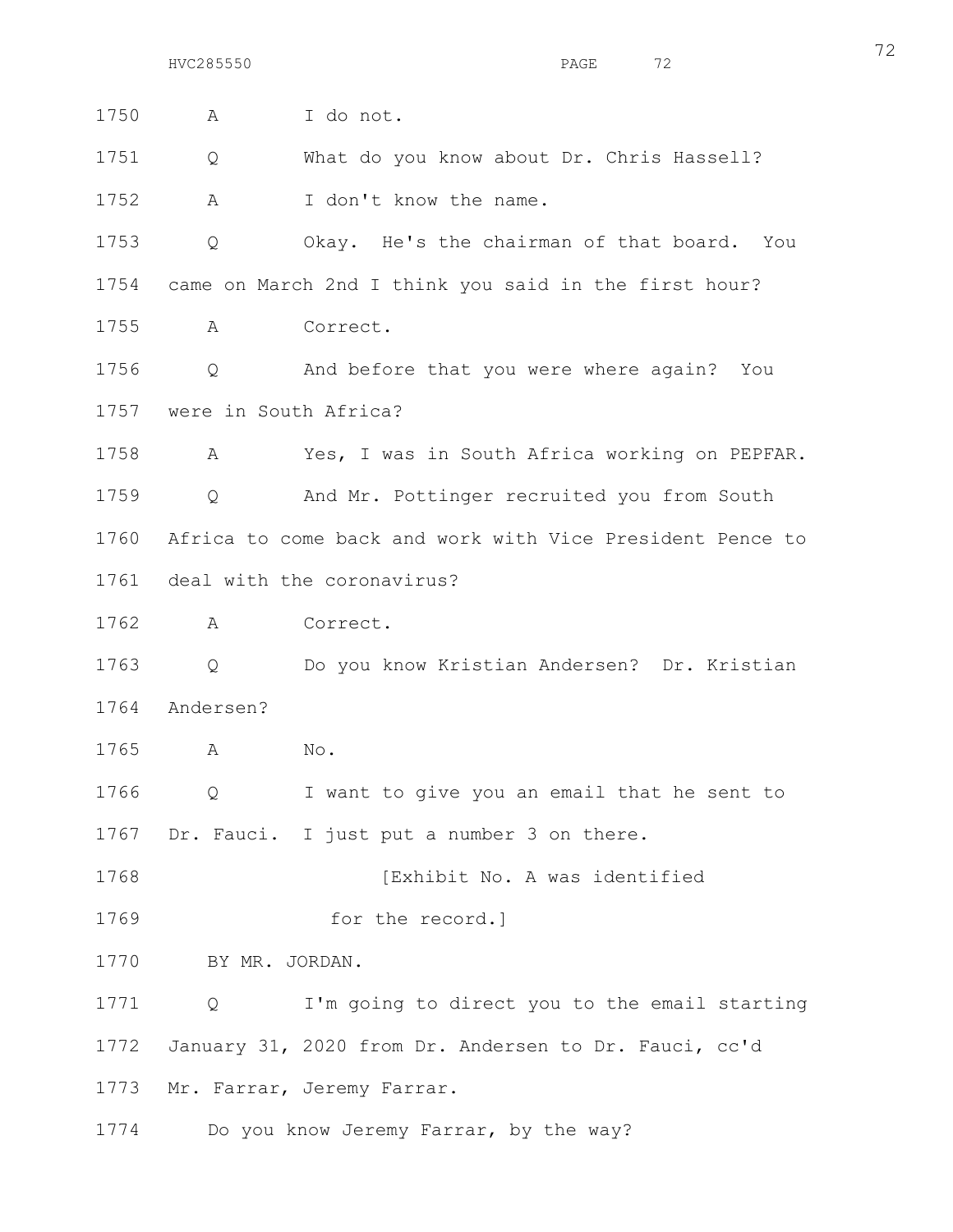1775 A I do not. 1776 Q Down at the bottom the first paragraph last 1777 sentence, "The unusual features of the virus make up a 1778 really small part of the genome, less than point 1 1779 percent, so one has to look really closely at the 1780 sequence to see that some of the features look 1781 engineered." 1782 Do you see that? 1783 A I do. 1784 Q Okay. And then the second sentence in the 1785 second paragraph, "I should mention that after 1786 discussions earlier today, Eddie, Bob, Mike and myself 1787 all find the genome inconsistent with expectations from 1788 evolutionary theory." 1789 So this is early on. This is about as early as you 1790 can get. This is January 31st, about a month before you 1791 came on board at the White House. January 31st, 2020. 1792 And right from the get-go, Dr. Andersen is emailing 1793 Dr. Fauci saying this thing looks like it came not from a 1794 bat to a pangolin to a person. 1795 Do you agree that's what he's saying? 1796 A I believe that's what he's saying. I'm 1797 not -- having done a lot of molecular virology, I

1798 don't  $-$  you know, if he's basing that on a few

1799 sequences, that is hard --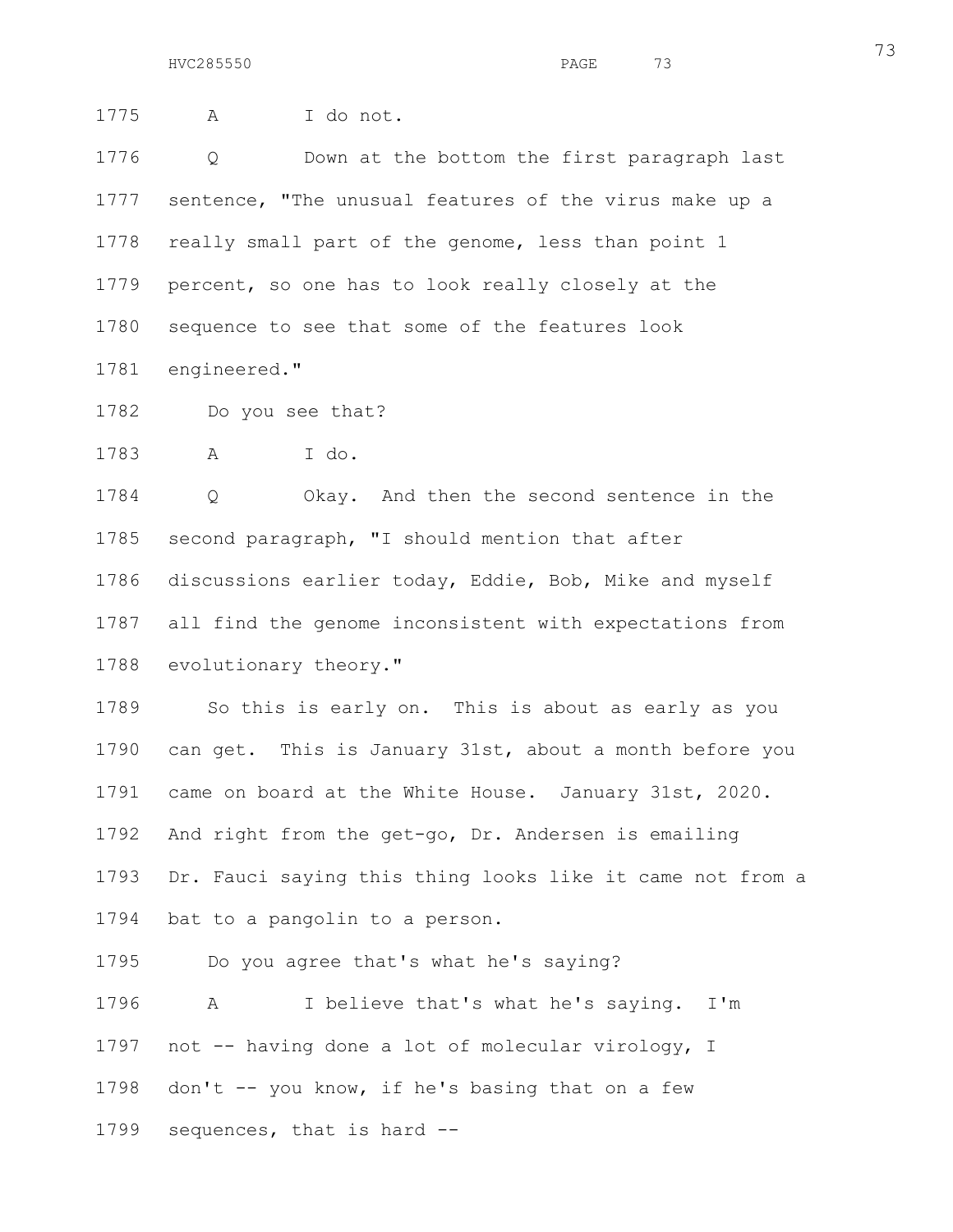1800 Q Okay.

1801 A -- hard to make that determination, unless I 1802 know he looked at a thousand sequences, understood the 1803 rate of evolution, understood what sequences were most 1804 susceptible to evolution. I mean, there's certain 1805 sequences -- and that's why I'm saying to you this will 1806 be discoverable because there's certain mutations that 1807 viruses can't make. Because it so limits their fitness, 1808 they can't replicate any further or they're not highly 1809 transmissible. And that happens with viruses all the 1810 time.

1811 So I'd have to know where these were. Is it a 1812 preserved reason -- is it a preserved region that is 1813 critical for its replication or its ability to bind to 1814 cells? And so there's certain places where viruses can't 1815 mutate. So if you see mutations in a nonmutation zone, 1816 that could impact viral fitness one way or the other. 1817 Q How long do you think it will take? 1818 A It all depends on the number of sequences 1819 that they can get from China. Because you have to get 1820 the sequences from the origin to be able. But as I say 1821 that, remember, there were a lot of early infections 1822 probably that occurred with business people who went to 1823 China. So it may be possible that there are individuals 1824 who were in China in November and December who had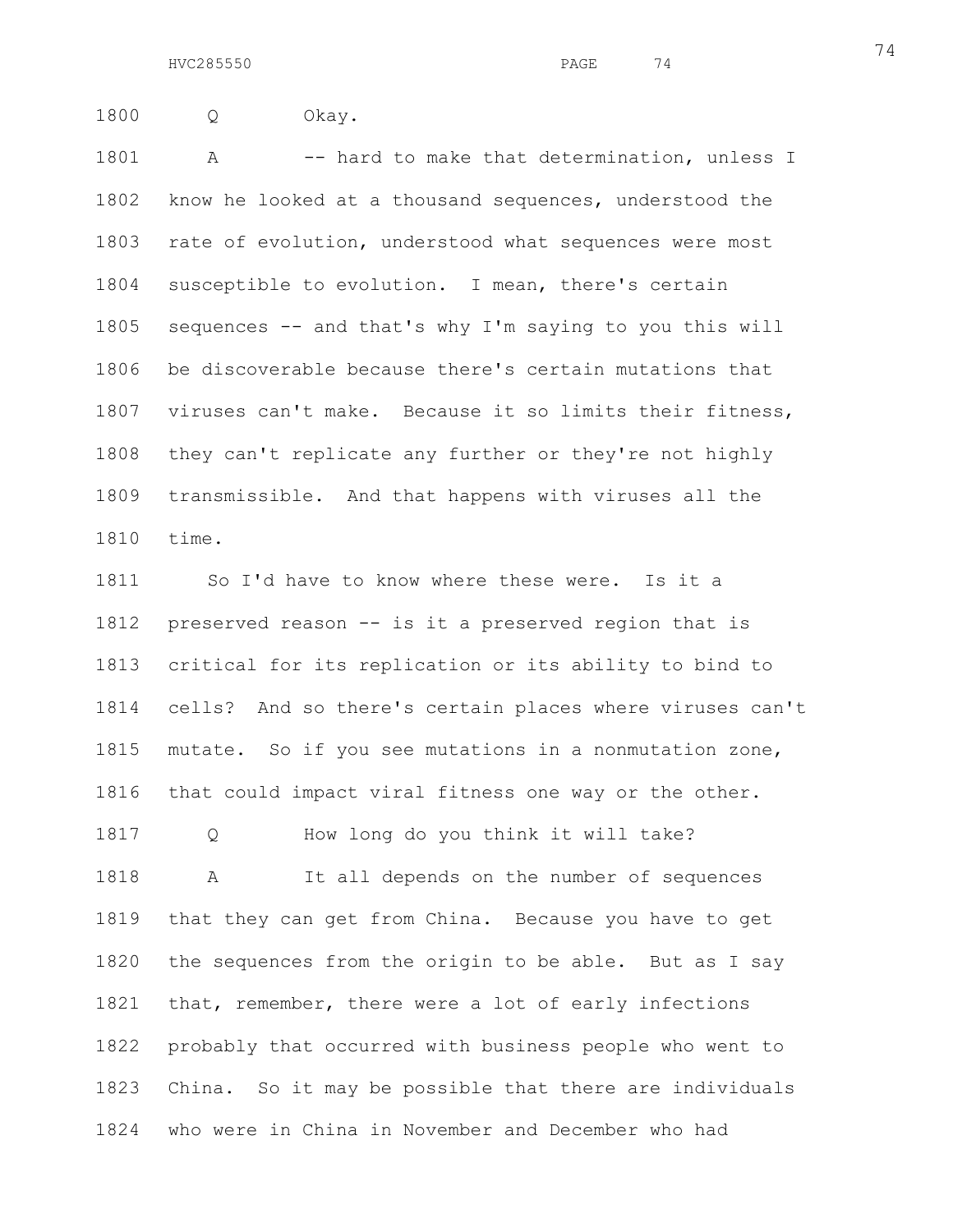1825 samples taken that could be sequenced.

1826 Q I mean, you've said now a couple times it's 1827 going to take a while to figure it out. Has that always 1828 been your belief?

1829 A That has always been my belief. Correct.

1830 Q So then why was everyone so quick to dismiss 1831 the lab leak theory from the get-go? I mean, the very 1832 guy who sent this email to Dr. Fauci four days later says 1833 you're crazy if you think -- you're a conspiracy theorist 1834 if you think it came from a lab. I mean, he changed his 1835 mind in four days. But you said from the get-go you 1836 didn't know and you say it's going to take time. But the 1837 whole scientific community seems to say, but -- except 1838 for Dr. Birx -- seemed to say no, this thing had to come 1839 from a bat to a pangolin to a person. Why did that 1840 happen?

1841 A I don't know. But I'm a very -- I have to 1842 see convincing data, not data that people have 1843 interpreted, but data that actually proves the point. 1844 That may sound like a fine line, but in my mind it isn't. 1845 There is a number of robustness that you need in the data 1846 that you analyze to come to a conclusion.

1847 You know how we have like 95 percent confidence 1848 intervals and all of that kind of pieces? I like to get 1849 into the 95 to 99 percent confidence intervals. So I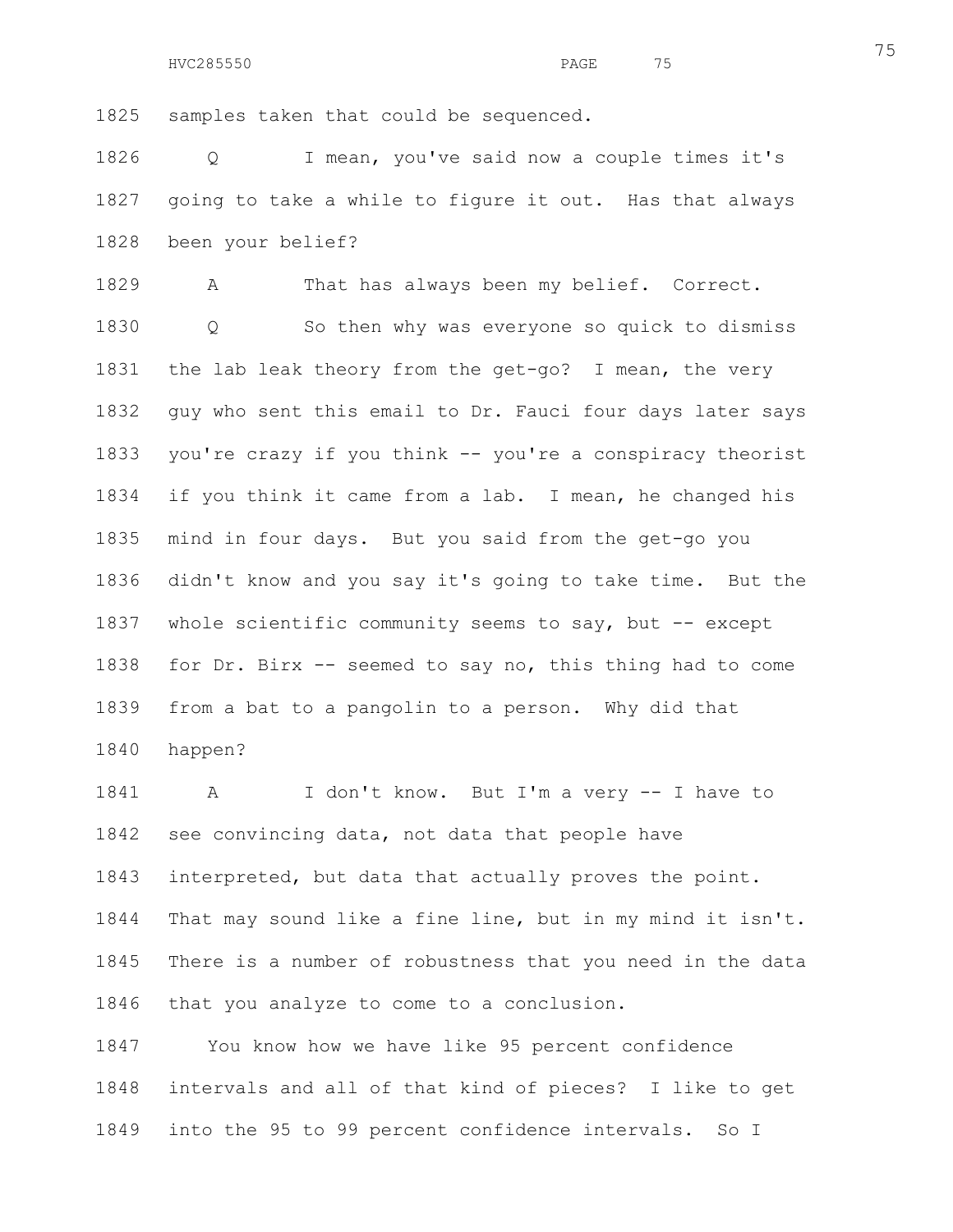1850 don't make decisions based on a single data point or even 1851 ten data points.

1852 I need to see -- that's why I believe it's going to 1853 take -- if you want a definitive answer, I believe it's 1854 going to take a number of years and putting together 1855 these sequences and the evolution that the virus has 1856 gone -- undergone since then to really understand the 1857 origin and the time of that origin.

1858 Q Dr. Giroir indicated and testified in front 1859 of Congress that if we would have known that this came 1860 from a lab that could have changed our response and 1861 potentially, in his mind, saved lives. Do you agree with 1862 that?

1863 A I think the thing that would have changed our 1864 response the most is clarity on the asymptomatic spread 1865 and the vastness of the community spread that China was 1866 experiencing independent of where it came from.

1867 Q Okay. That's fine. I appreciate your 1868 professional opinion but that's not what I asked.

1869 Do you think if we would have known or taken much more 1870 seriously the idea this came from the lab, that that 1871 would have saved lives? That's what Dr. Giroir said. 1872 A I don't know. I don't mean to be splitting 1873 hairs, but a virus escapes from a lab that is not fit, 1874 has a very short timeline of expansion in the community.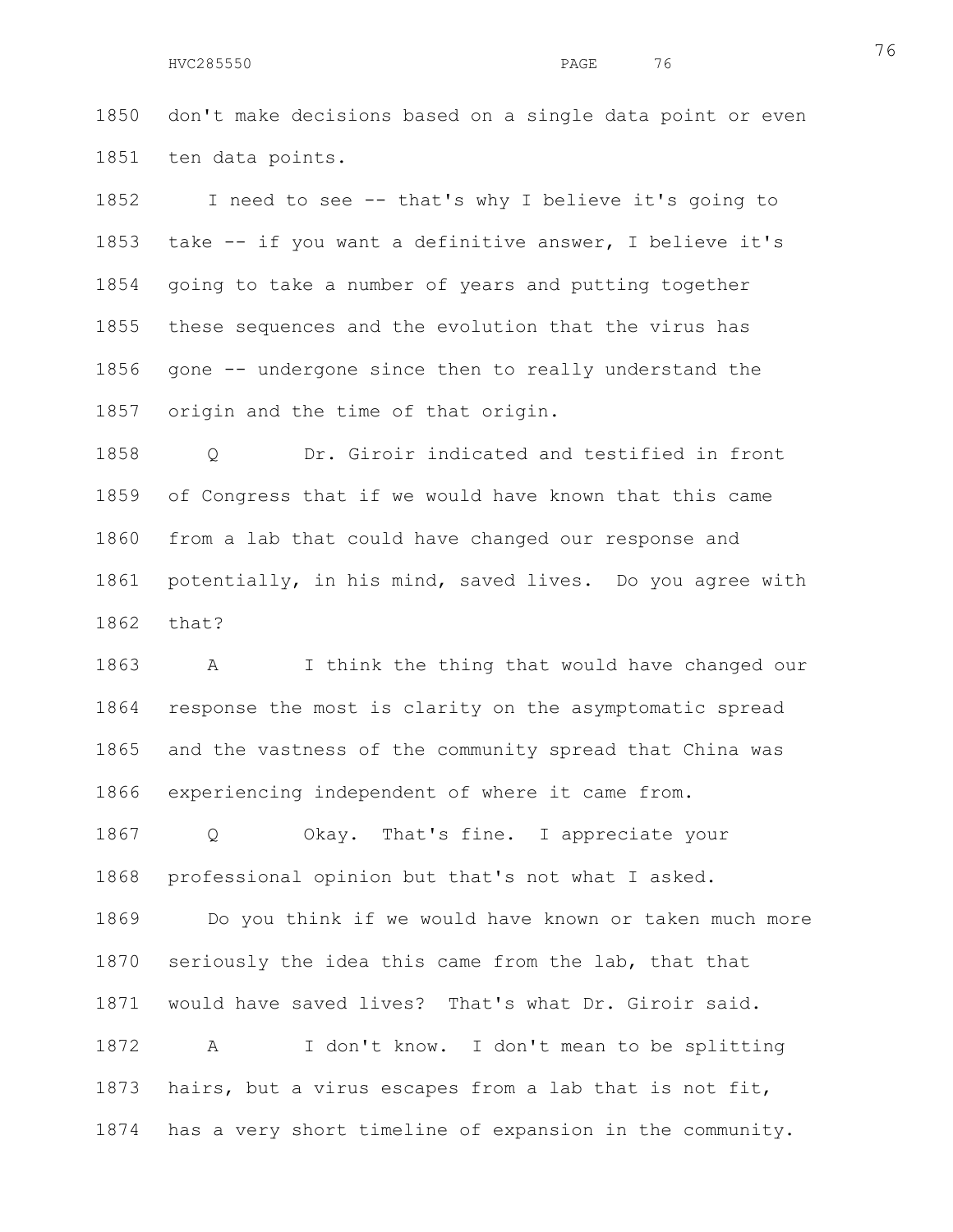1875 A virus that does a zoonotic jump becomes immediately fit 1876 to that human, can do much more damage, and so until we 1877 track this back it's impossible to answer that question. 1878 Q Maybe you've answered this already but if you 1879 had to guess today, where do you think it came from? 1880 A I think it came from China. 1881 Q No, I know that. From the lab or from the 1882 zoonotic -- 1883 A I do not know. And I won't answer without 1884 data. 1885 Q You -- 1886 A I am very, very picky about my data and my 1887 data analysis. 1888 Q There was a conference call the next day 1889 after that email that I just sent you. You don't know 1890 anything about that conference call, do you? 1891 A I do not. 1892 Q Conference call that Dr. Fauci had with 11 1893 virologists around the world who receive American tax 1894 dollars. You don't know anything about that? 1895 A I do not. 1896 Q The Lancet published a piece just a month 1897 later, March 7, 2020, we stand together -- number of 1898 scientists, Mr. Daszak, Mr. Farrar, a bunch of 1899 others -- we stand together to strongly condemn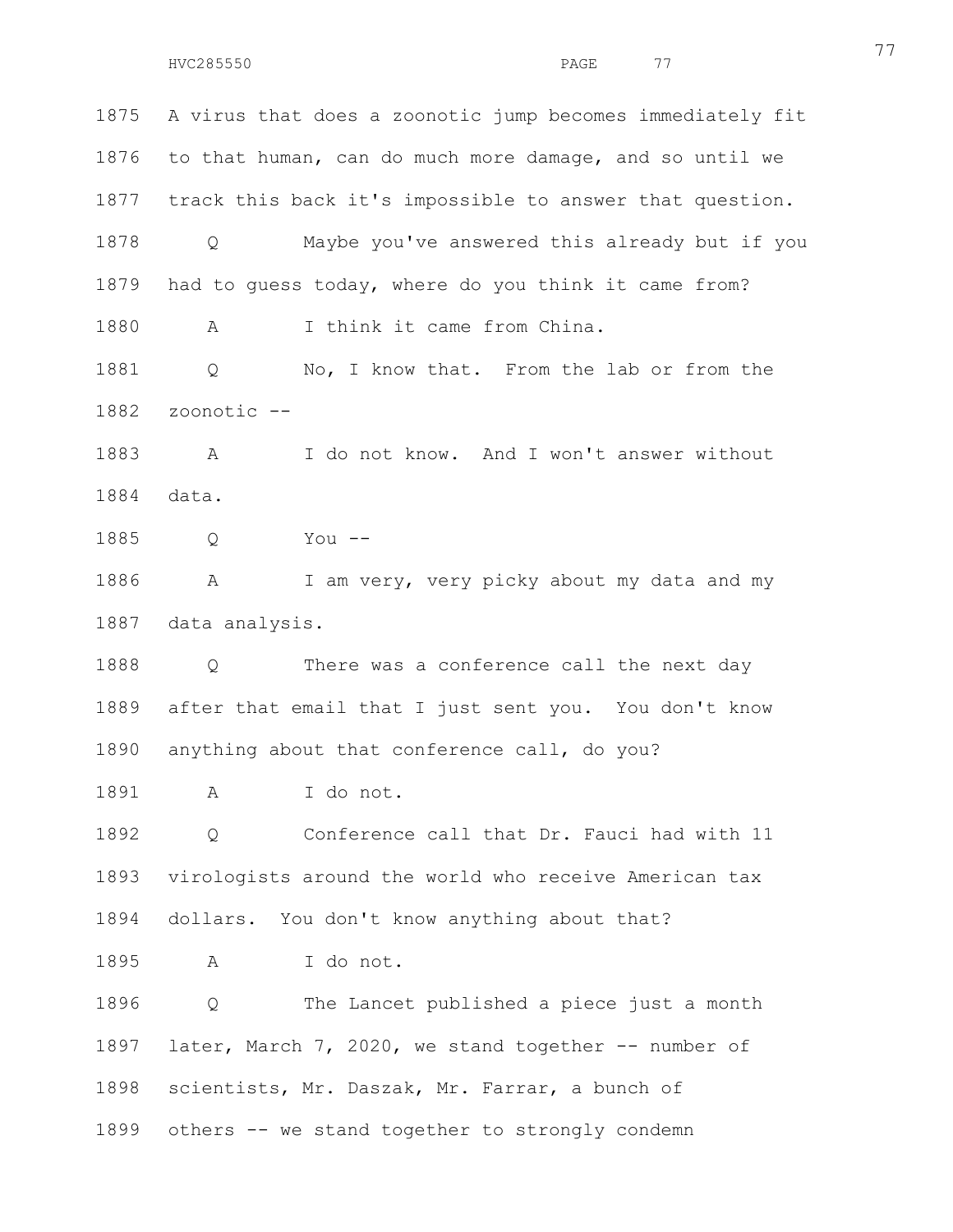1900 conspiracy theories suggesting COVID-19 does not have a 1901 natural origin.

1902 Do you agree with that statement?

1903 A I believe that they couldn't have known the 1904 final answer to that when that was written.

1905 Q So that was, at a minimum, premature 1906 statement?

1907 A I believe you need much more data.

1908 Q Okay. You -- what's your opinion

1909 on -- what's your belief on vaccine mandates?

1910 A So as someone who has had vaccines mandated 1911 to me, remember, I was in the military and --

1912 Q I know --

1913 A -- all my vaccinations were mandated. And 1914 then globally, in order to travel, I have vaccines 1915 mandated like yellow fever. So I look at vaccine 1916 requirements as a very consistent global approach.

1917 Now, those are approved vaccines, and I think that's 1918 when you're getting into the questions about approval 1919 versus emergency use. But I have received many required 1920 vaccines.

1921 Q Okay. Your thoughts on natural immunity? 1922 A Natural immunity. Against COVID? 1923 Q People who have had COVID, have the 1924 antibodies. Tested positive. People who now have what I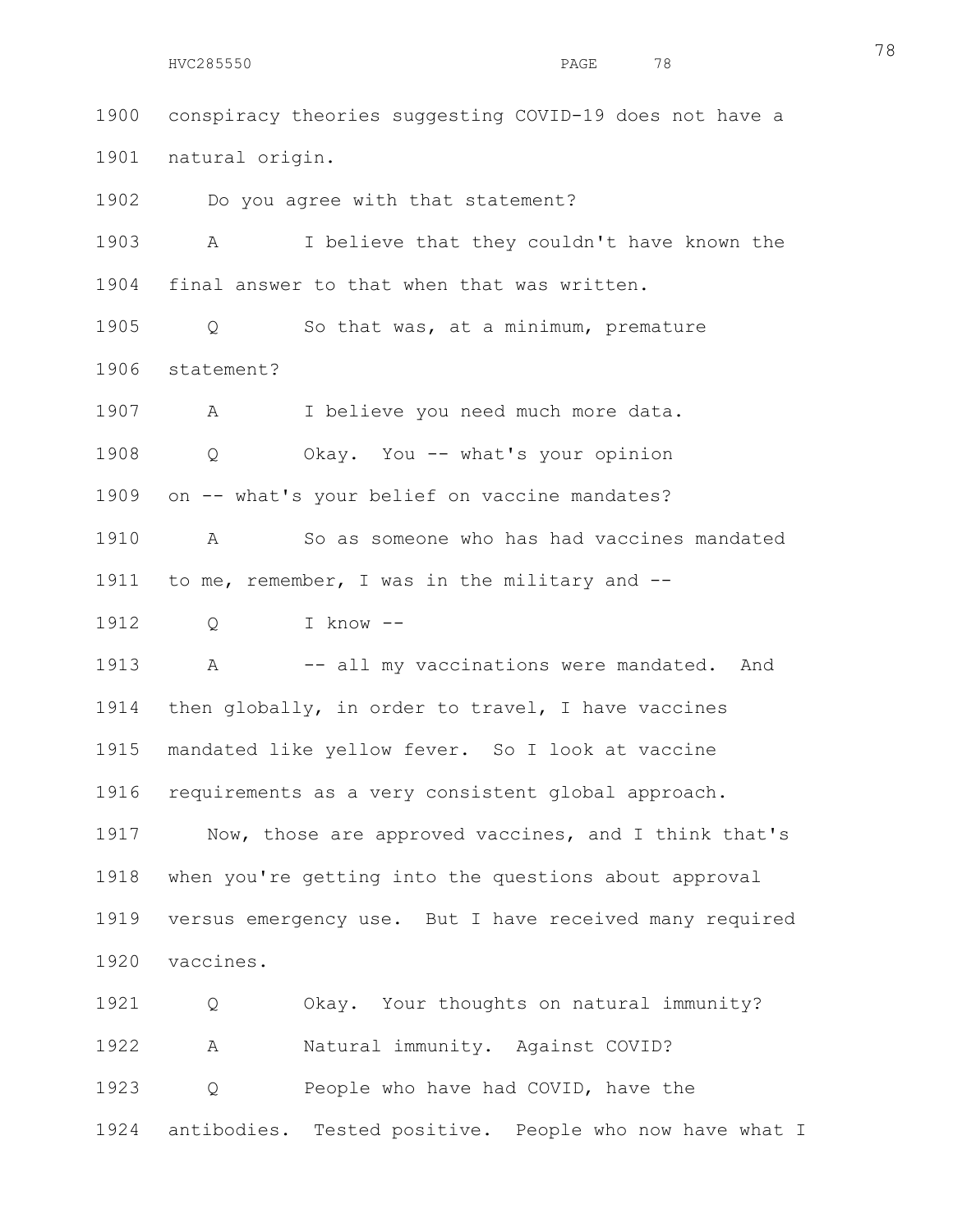1925 think is commonly called natural immunity. Your thoughts 1926 on that.

1927 A So this is this gets complicated, so I'll try 1928 to answer in a succinct way. I believe that there is 1929 very strong evidence from now Brazil, India, South 1930 Africa, and Peru that the original and natural immunity 1931 that people had to the original variant did not protect 1932 them from subsequent infections and/or generation of the 1933 delta variant, the mu variant, the lambda variant, the 1934 beta variant or the alpha variant.

1935 And you might say, well, how do you know that? And I 1936 can say that from reports in the field, South Africa, 1937 through antibody testing, had about 40 to 50 percent of 1938 some of their provinces having natural immunity. And 1939 still, there was community spread and reinfection of 1940 those groups with the new variant.

1941 So natural immunity when you have evolution of 1942 variants is different than natural immunity where the 1943 virus is not driven like this RNA virus is to continuous 1944 mutation. So it makes a difference which variant you 1945 were infected with.

1946 Q Okay.

1947 A And what that immunity looks like. And as we 1948 all know, antibodies mature, and the reason that is 1949 important is antibodies become what we call more -- have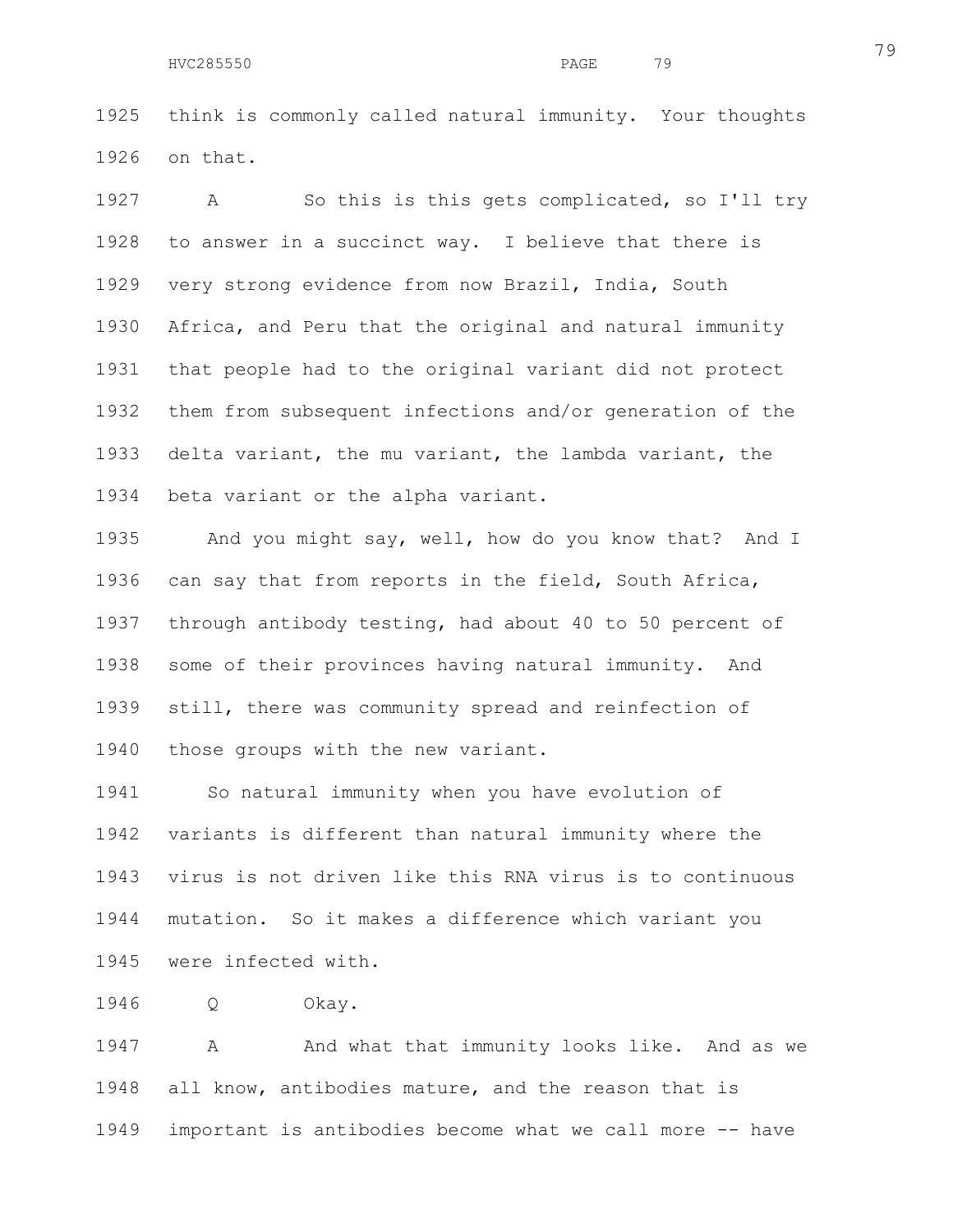1950 increase avidity, and why is that important? Because 1951 they bind -- these are these KDs and dissociations. So 1952 the more your antibody matures, it selects for often the 1953 antibodies that more rapidly bind to the virus. And 1954 so -- 1955 Q Does the same phenomena exist for the vaccine 1956 relative to the variant?

1957 A So that happens with the second and third 1958 shot. So you develop avidity over time and usually 1959 through a second or third shot.

1960 Q You mentioned earlier when Mr. Davis asked 1961 you I think the initial question about your interview on 1962 CBS, you used the term terminal event or described the 1963 terminal event working on the task force.

1964 Why was it a terminal event?

1965 A I knew if I went into this White House, that 1966 it would be the end of my federal career.

1967 Q Into the Biden White House?

1968 A No, into the Trump White House.

1969 Q Why?

1970 A Because I was -- again, I was not domestic. 1971 I was not following domestic politics per se. The 1972 military takes the Hatch Act very seriously, so we don't 1973 engage in anything political. So I'm about as apolitical 1974 as they come and I've worked both for Democrats and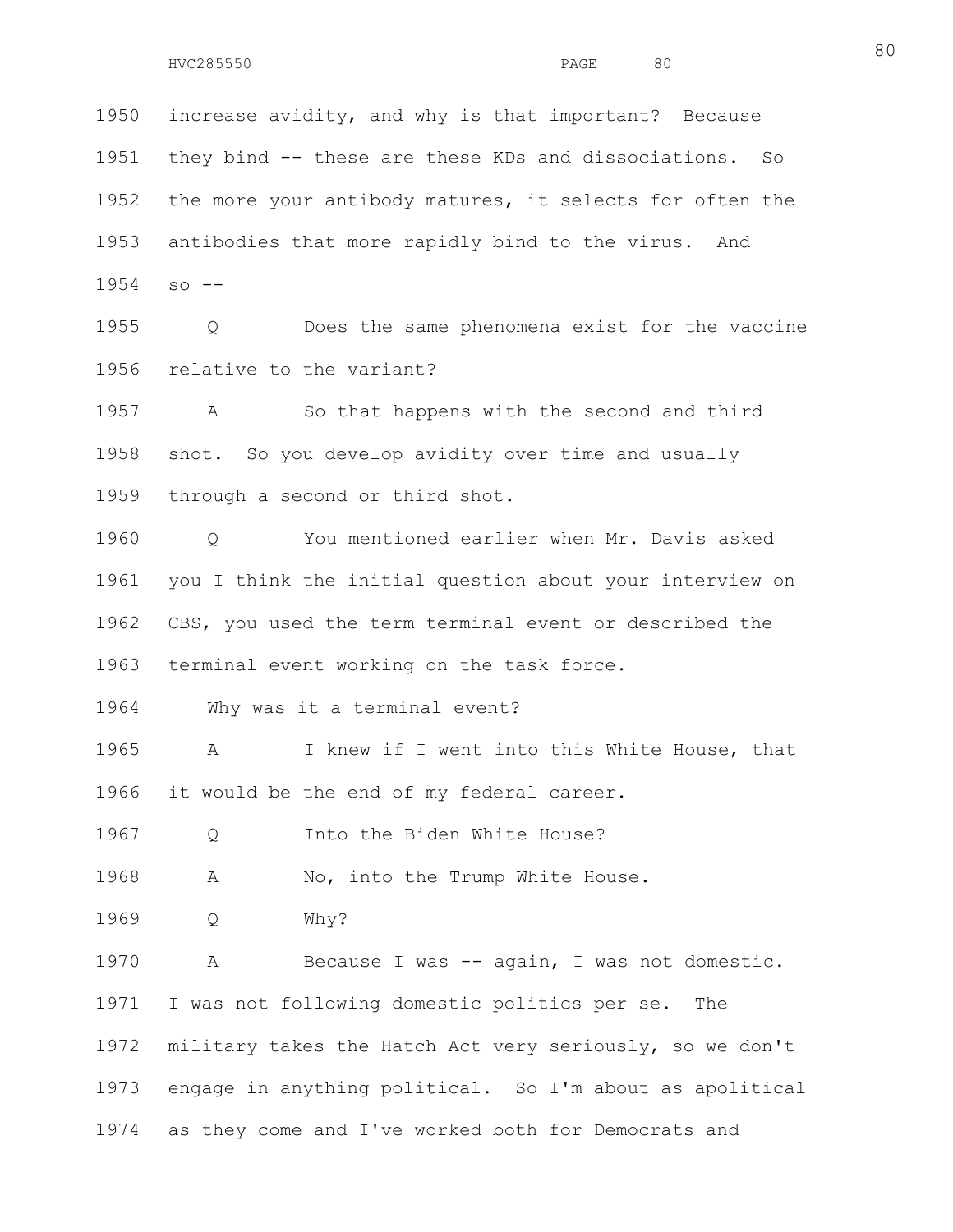1975 Republicans.

1976 But I knew how this White House was perceived and I 1977 knew the place where I worked, which was primarily HIV 1978 and AIDS, TB, and malaria, that there would be 1979 individuals that would look at this as a betrayal to 1980 them. I don't know why. It is exactly what happened. 1981 Not that I watch Facebook or Instagram but the personal 1982 attacks -- I knew it would happen. I knew that there 1983 would be significant personal attacks directed at me, 1984 even as a civil servant going into this Republican White 1985 House, that would result in me not being able to continue 1986 my federal career.

1987 Q I look at the numbers though, and you compare 1988 what you did in your time in the Trump administration 1989 compared to where we are today, I mean, we just ran the 1990 numbers in October, October 12, 2020, cases per day 1991 51,000, deaths 702, hospitalizations 40,000; October 12, 1992 2021, cases per day, 96,000, deaths 2,000,

1993 hospitalizations, 67,000.

1994 And of course, in October of 2020, we didn't have a 1995 vaccine. Today we have 187 million people, almost 1996 60 percent of the country is vaccinated and a whole bunch 1997 of other people, millions of others probably with some 1998 kind of natural immunity. So just looking at the 1999 numbers, it's phenomenal to me that this, how bad this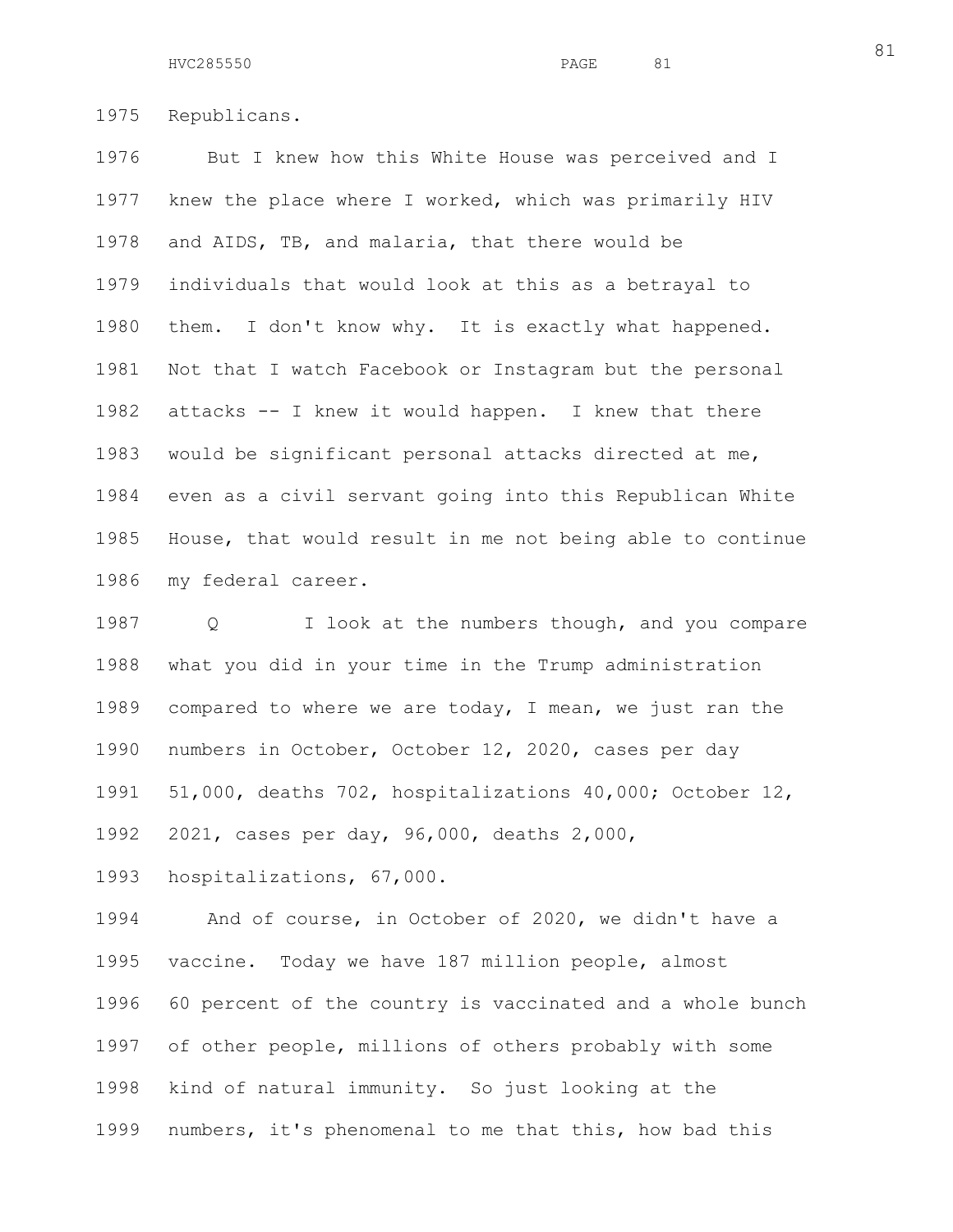2000 administration is. Any reason why that's the case? 2001 A So it didn't matter who is in the White House 2002 from the perspective of this virus is looking for 2003 vulnerable individuals to infect. We know that the 2004 vaccine is clearly effective against severe disease, 2005 hospitalization and deaths. That is what the vaccine was 2006 tested to do.

2007 The vaccine was not tested to prevent infection. We 2008 already knew and from my perspective --

2009 Q But just to interrupt for a second if I 2010 could, I get all that. What I'm saying is if the vaccine 2011 is effective against hospitalization, death, and cases, 2012 why are hospitalizations, death, and cases higher today 2013 than they were a year ago when today 60 percent of the 2014 country is vaccinated, millions of others have natural 2015 immunity? Why is that the case?

2016 A Because one of your hypotheses about natural 2017 immunity goes back to the individuals who were infected 2018 last year. That was probably with the original variant 2019 across the south. First and foremost, there's a seasonal 2020 reality to this virus regionally in that when it gets too 2021 hot, and I learned this from being in the road. I had 2022 never been in Phoenix, Arizona, in the summer, but when 2023 it's 120, people do not go outside.

2024 So in the south, people gather indoors during the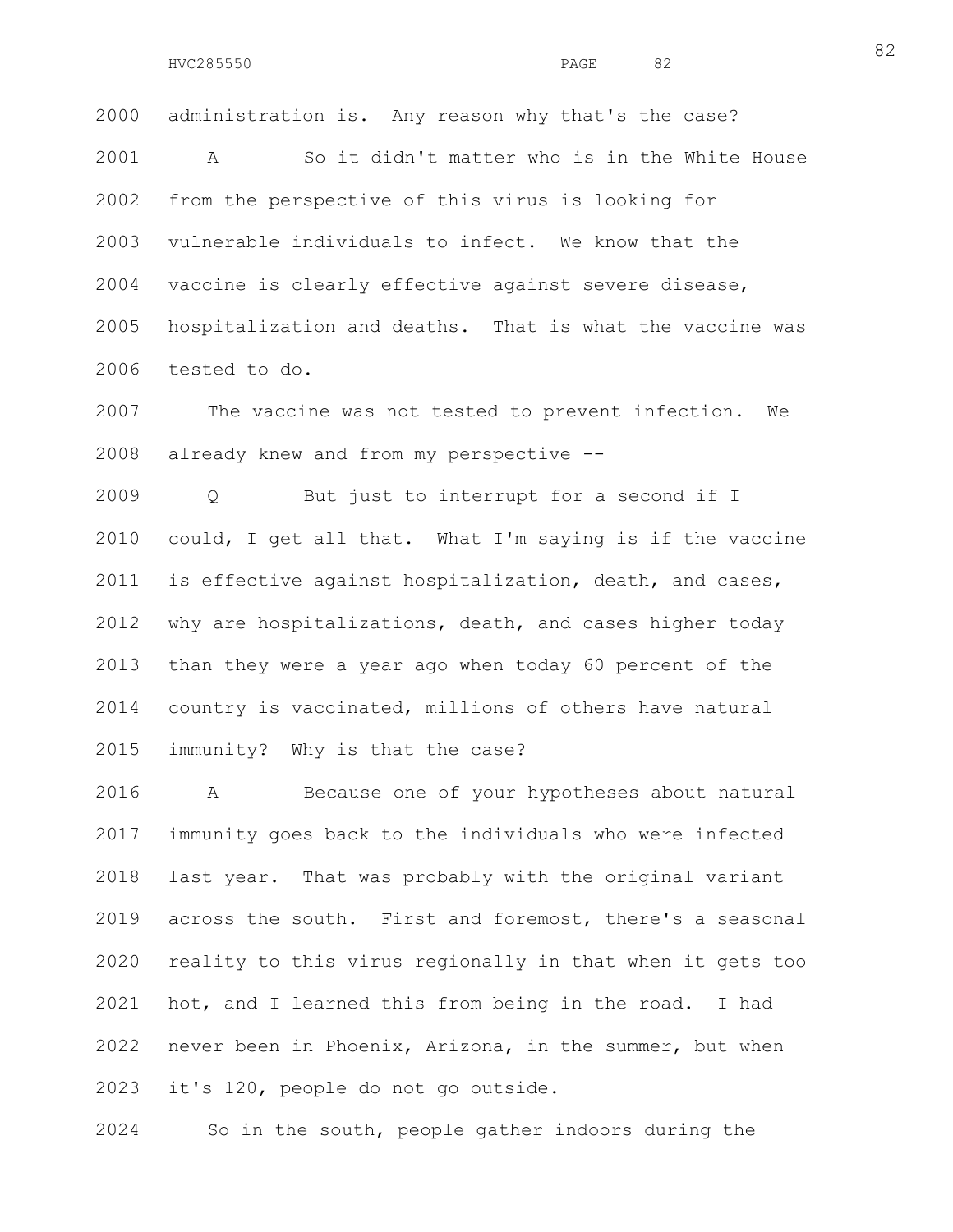2025 summer; in the winter, people gather indoors in the 2026 northeast. We know from other countries that natural 2027 infections with the original variant may have protected 2028 you against disease and hospitalization, but not 2029 community spread. In other words, vaccinated individuals 2030 and unvaccinated individuals and people who have been 2031 previously infected probably were susceptible to the 2032 delta variant.

2033 When you have that much community spread and you 2034 decrease the amount of testing that you're doing that you 2035 don't see that community spread early enough, by the time 2036 you get hospitalizations, you are already past the 2037 ability to control the community spread and now it is 2038 only about flattening the curve.

2039 And when I said to Sanjay about how American lives 2040 could have been saved, it all came down to mitigating 2041 early. But when you give the implication that vaccinated 2042 individuals are no longer susceptible to infection, they 2043 are no longer mitigating. And so I have gotten more 2044 aggressive in my mitigation personally because I have a 2045 92-year-old mother and my father succumbed to another 2046 illness, not COVID -- no one in our family has gotten 2047 COVID -- but there are still vulnerable individuals out 2048 there, and potentially vulnerable individuals who are 2049 vaccinated that didn't develop an effective immune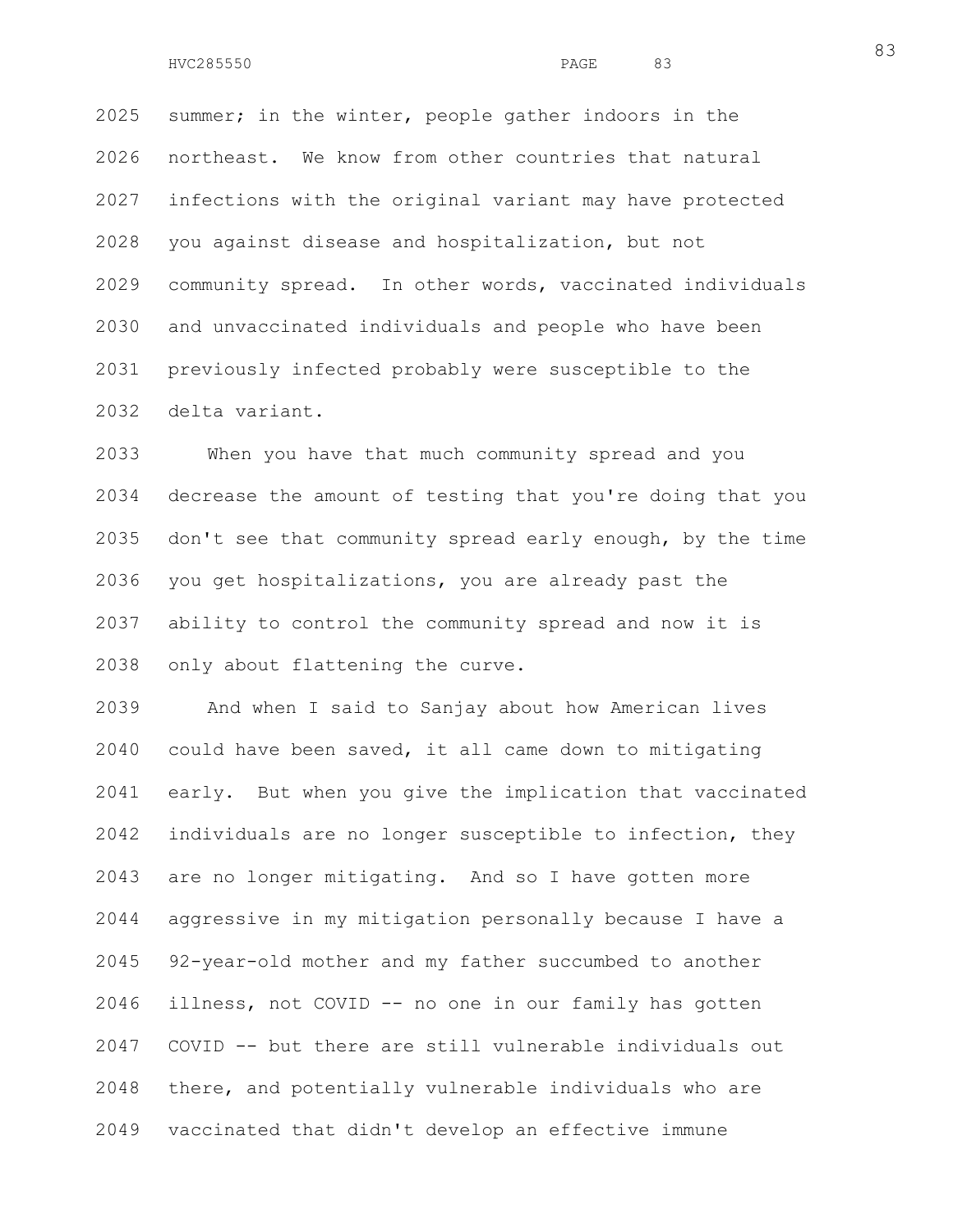2050 response. 2051 So I believe that what happened across the south that

2052 you're referring to, that is still the lingering cases, 2053 hospitalizations, and deaths across the south, was 2054 missing the early community spread through active testing 2055 and mitigation. And that has happened multiple times in 2056 this pandemic.

2057 Q I don't know, maybe I asked you this earlier 2058 when we were talking about gain of function. Do you 2059 believe it was -- gain of function research was being 2060 done in the lab in China?

2061 A I don't know because I have not looked into 2062 any of that laboratory research to be able to answer 2063 that.

2064 Q Do you know Dr. Francis Collins? 2065 A I do.

2066 Q How long have you worked -- tell me your 2067 relationship with him over time.

2068 A I have worked with him since he became the 2069 director of the NIH.

2070 Q Okay. And how about Dr. Fauci?

2071 A I have worked with Dr. Fauci since 1982, 2072 1983.

2073 Q So you've known Dr. Fauci since the early 2074 '80s and worked with him over the years.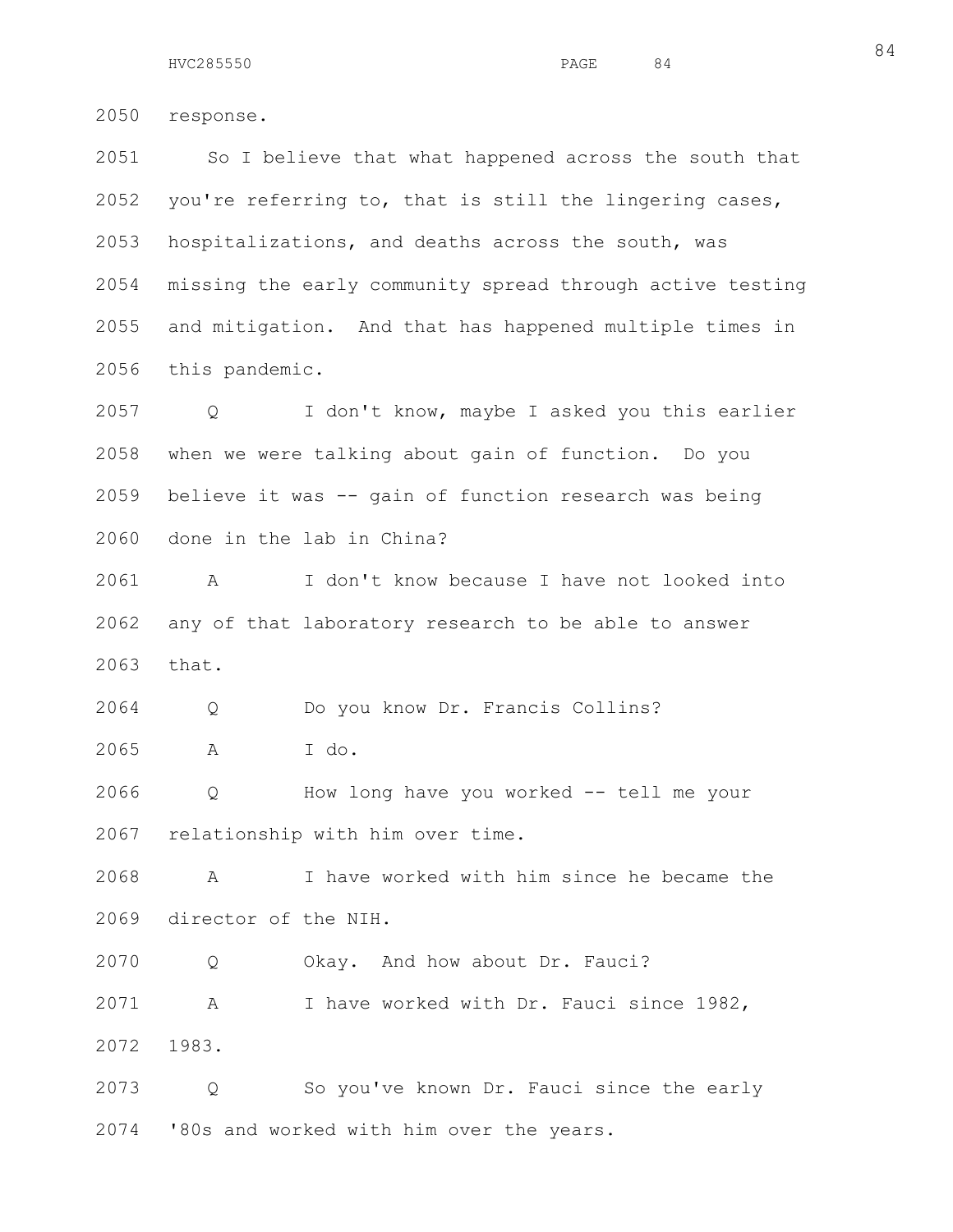HVC285550 **PAGE** 85

2075 How about Dr. Redfield?

2076 A I've known Dr. Redfield since February of 2077 1980 when we met at the military at Walter Reed. He was 2078 my resident. I was his intern.

2079 Q Are we worse off now than we were a year ago? 2080 A There's two ways to answer that. This summer 2081 surge that we have just moved through and when you talked 2082 about the cases, hospitalizations, and deaths, were 2083 higher number of cases, higher number of 2084 hospitalizations, and higher number of deaths in the

2085 summer surge last year.

2086 Q Those are the numbers I just went through. 2087 A The question will be what will the winter 2088 surge look like? And so I can't answer that question 2089 until cooling. The northern plains cooled late this 2090 year. I know I've learned a lot about the U.S. weather. 2091 I still track the epidemic on a daily basis. The HH 2092 community profile that we put up in December is still up 2093 and available and refreshed about every other day. 2094 The cases are rising in Minnesota, North Dakota,

2095 northern Michigan, and the question is what will happen 2096 over the next three weeks, and will that move in the same 2097 way as the winter surge?

2098 Q What do you expect?

2099 A It could very well happen unless we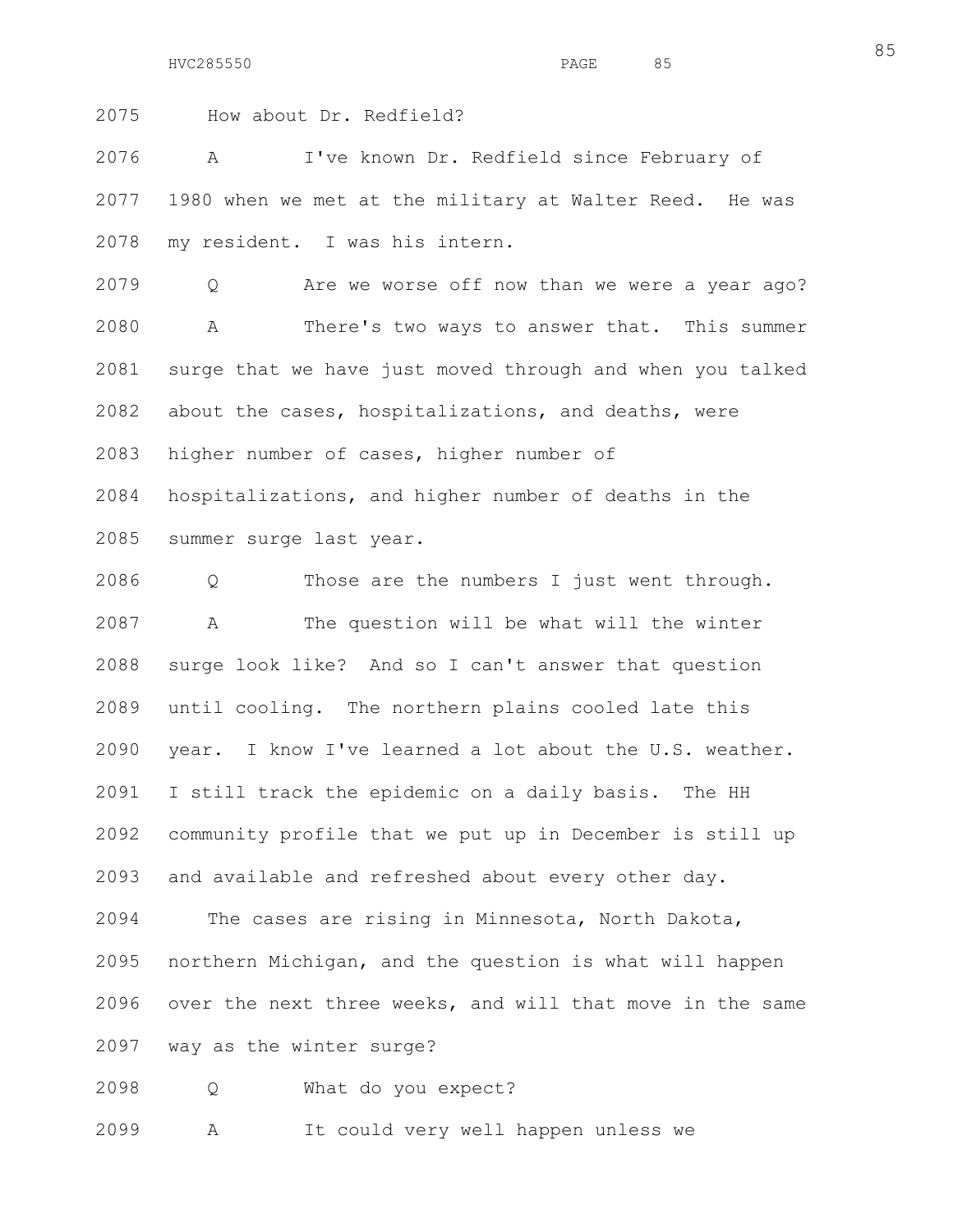2100 dramatically increase testing, unless we dramatically 2101 tell people their potential both as prior infections and 2102 vaccinated that they may be responsible for asymptomatic 2103 silent transmission to others.

2104 I came through Chicago. Chicago was always very good 2105 about mitigating. I was in O'Hare and you know I like to 2106 do on-the-ground research, so I walked all of the 2107 terminals and every food court, and the food courts were 2108 jammed with people completely unmasked and gathered 2109 within inches of each other. That's how this virus 2110 spreads.

2111 And I don't know what is going to happen on the 2112 backbone of what you just described, but the same 2113 background existed in the south with prior infections and 2114 vaccinations and resulted in a pretty significant summer 2115 surge. I don't want that to happen this winter, and I 2116 think we have to be very aggressive about testing because 2117 many more people will be asymptomatic.

2118 Q Just clarification. You said Dr. Redfield 2119 was -- you were an intern for him?

2120 A In the -- sometime that first year of 1980. 2121 BY MR. BENZINE.

2122 Q We're getting close to our hour. I have one 2123 clarifying question based on one of your answers. You 2124 said there are spots in the virus that can't mutate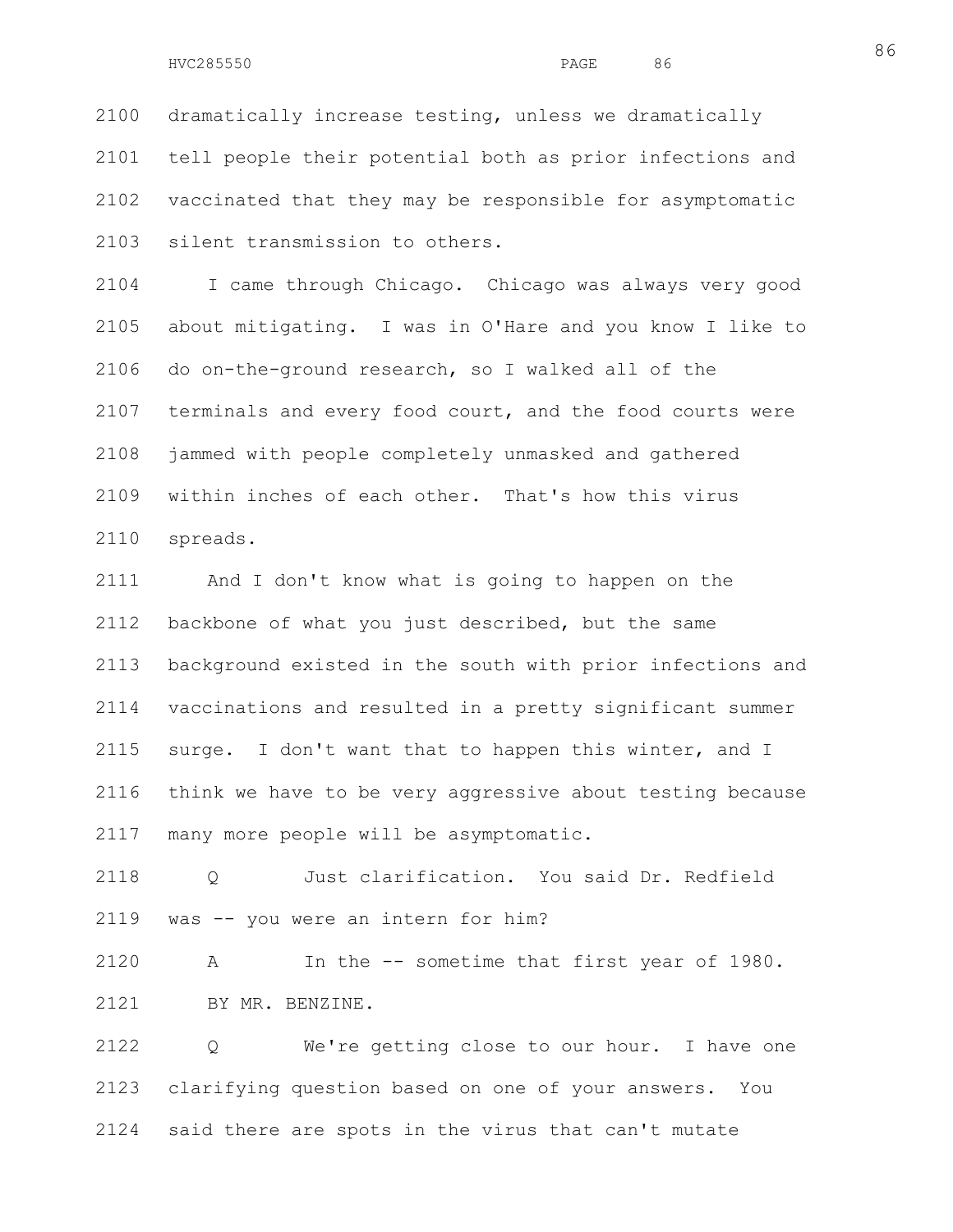2125 naturally. Did I hear that right?

2126 A If it mutates in that area, it compromises 2127 its ability to either replicate or infect.

2128 Q Okay.

2129 A And I don't know what those regions are 2130 particularly in this virus, but you can find those 2131 regions pretty straightforwardly. Those are considered 2132 the highly conserved areas. And so tracking those over 2133 time becomes really critical.

2134 And the more highly conserved areas you have, the more 2135 you can get an idea of whether anything was inserted 2136 intentionally and in any way, or unintentionally. In 2137 other words, you could have a lab experiment where you 2138 were working on two or three different coronaviruses and 2139 coronaviruses being an RNA virus like HIV, they can 2140 recombine if they get close to one another and infect 2141 someone. So if you had someone infected with two or 2142 three coronaviruses simultaneously in the lab because 2143 that's what individuals were working at -- on those can 2144 recombine during your cellular replication.

2145 Q That sounds fun. Do you think -- so the 2146 recombination viruses in chimeras, do you think that 2147 falls under gain of function? Do you think creating a 2148 new virus --

2149 A That happens in nature also. It's happened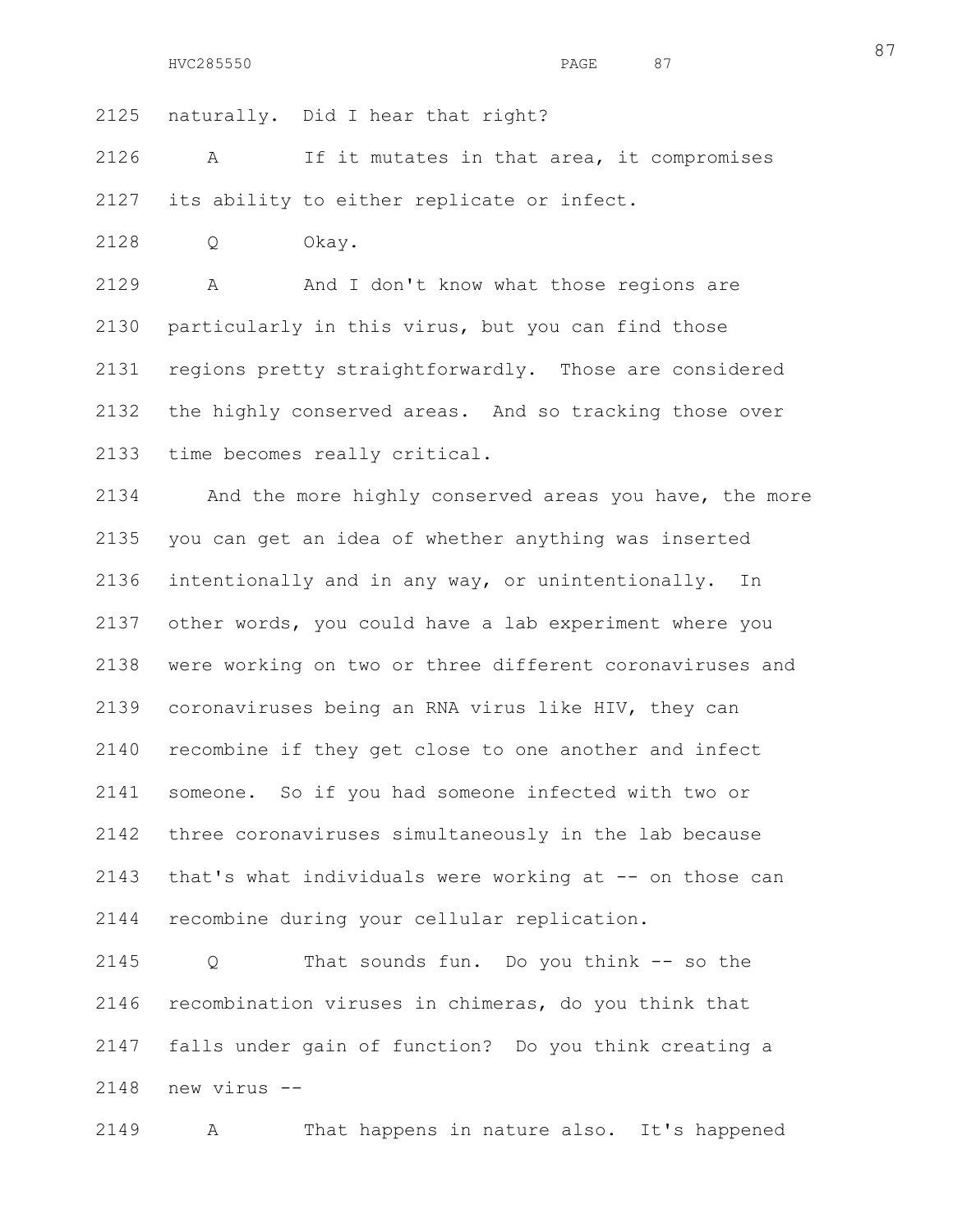2150 in HIV multiple times where people were coinfected with 2151 two different strains and they create this -- what we 2152 call unique recombinant form.

2153 Q But if -- making it in a lab. Combining 2154 viruses in a lab intentionally for research, do you 2155 consider that to be a gain of function?

2156 A Yes. Intentionally recombining.

2157 BY MR. DAVIS.

2158 Q And then one last question. You seem very 2159 optimistic that we will at some point find out the origin 2160 of the virus, which is wonderful. But I believe you said 2161 that ultimately that depends on how many sequences we can 2162 get from China.

2163 A It depends on how many sequences you can get 2164 from that original primordial infections. Because the 2165 more that you have from that original point -- you can 2166 infer, but if you want a definitive answer, the more 2167 sequences you have at the beginning, the more you can get 2168 an evolutionary pinpoint.

2169 Mr. Benzine. I think that's all we have. We can go 2170 off the record and take our five-minute break. Thank you 2171 very much.

2172 (Recess.)

2173 BY MS. GASPAR.

2174 Q Back on the record. I'd like to turn to some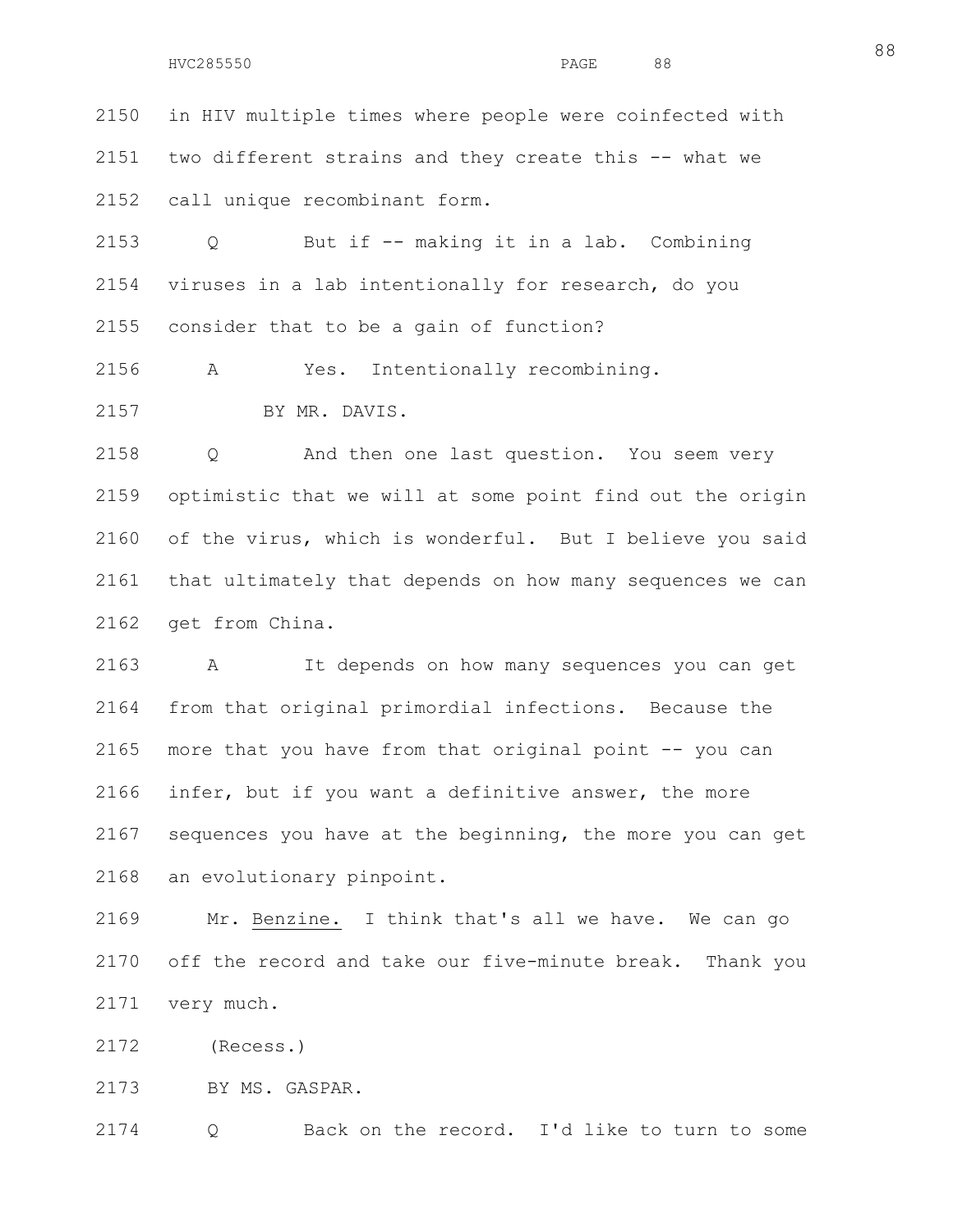2175 more specifics. In our previous hour we spoke generally 2176 about some of your work on the task force and its 2177 operations, again, looking back at that early period. If 2178 you turn back to Exhibit 2, which is the large collection 2179 of agendas.

2180 A Yep.

2181 Q You have on page -- turn to pages 5 and 6, so 2182 there are two agendas here that are dated March 3rd and 2183 4th. March 3rd has an entry travel advisory discussion; 2184 March 4th has an entry Europe travel advisory.

2185 So just stepping back. Travel restrictions were, I 2186 believe, among the mitigation measures in effect at the 2187 time that you joined the task force. Specifically there 2188 was an ongoing restriction from China; is that right? 2189 A That's correct.

2190 Q What was your perspective at the time when 2191 you joined -- or around these dates about what travel 2192 advisories or restrictions should be in effect?

2193 A I didn't really have an opinion one way or 2194 the other. It was my belief that the virus was already 2195 wildly circulating across the globe and this was an 2196 approach that the agencies and the workgroups approved 2197 and came up through the standard procedures.

2198 Q Got it. Were the possibility of adding new 2199 travel advisories or restrictions travel discussed at the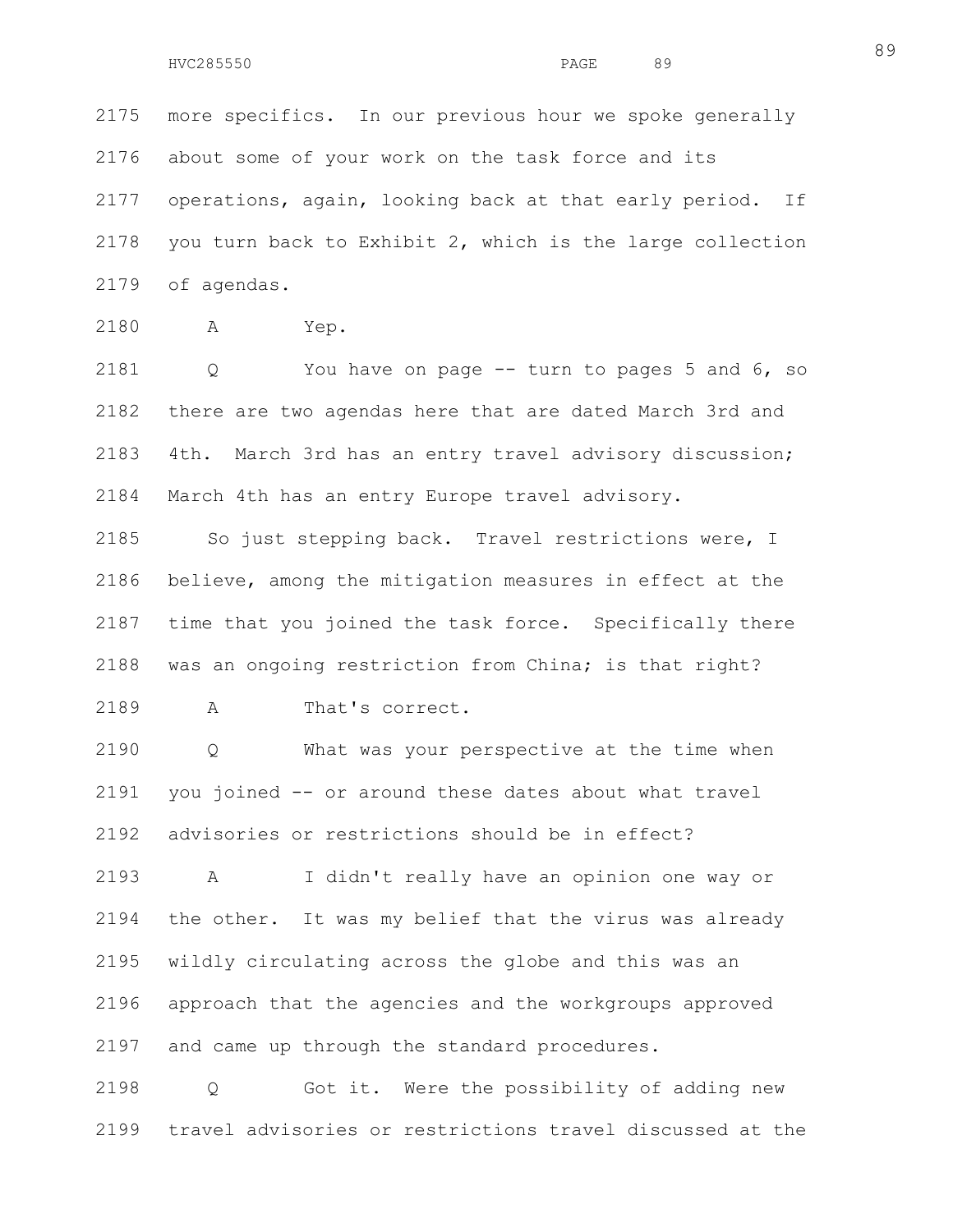HVC285550 PAGE 90

2200 early task force meetings you attended?

2201 A China was already in place. When it was 2202 asked my personal opinion of the travel advisory, I put 2203 together the data of where China was in case numbers and 2204 where Europe was in case numbers. Europe had far 2205 exceeded what was reported from China. So for 2206 consistency, if we were going to use this as a mitigation 2207 strategy by cases we had already passed that trip wire 2208 for Europe.

2209 Q By the time you joined the task force in 2210 fact?

2211 A Yes.

2212 Q Did you recommend adding travel restrictions 2213 for Europe?

2214 A Yes, if it was for consistency and it felt 2215 that the CDC had done the analysis for China that the 2216 same -- in my mind, Europe had the same number of cases 2217 and the same level as community spread as when they did 2218 the China advisory.

2219 Q So you advocated for that?

2220 A Yes.

2221 Q The travel restriction for Europe is not 2222 imposed until March 11th, I believe; is that correct? 2223 A Yes. Because the standard procedures -- I 2224 forget what they're called now -- but maybe IPCs and the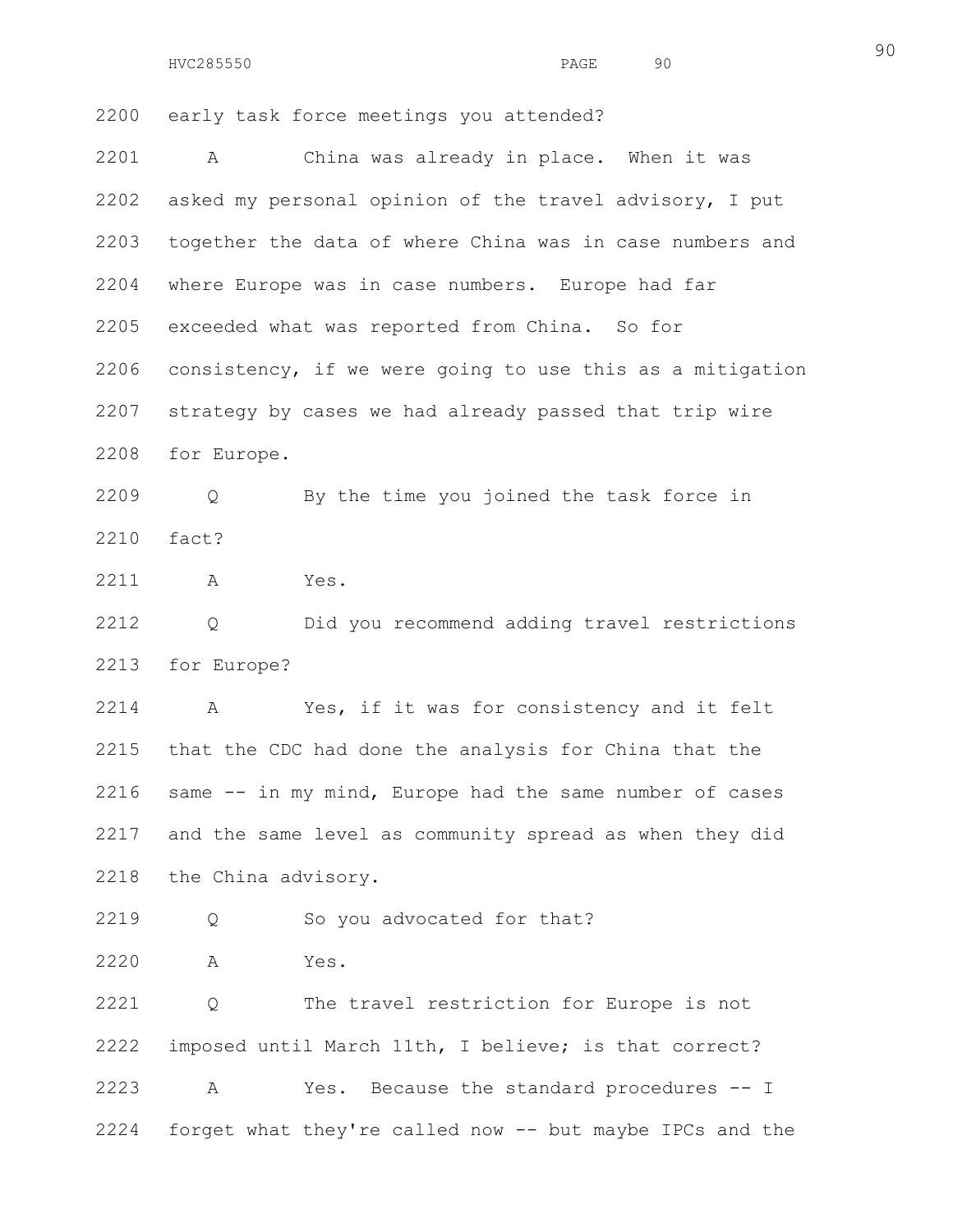2225 internal working group would have met, provided advice up 2226 to the task force through Olivia and then it would have 2227 come to the task force for discussion. And then the 2228 discussion would have been about implementation. And the 2229 ability to implement the agencies would have weighed in 2230 and then the decision would have gone to the President. 2231 Q At those task force meetings, so focusing on 2232 these items on March 3rd and 4th -- also, there's 2233 actually a second agenda for March 4th. It seems like 2234 there were two meetings that day if you turn to page 7. 2235 Did anyone advocate against imposing European travel

2236 restrictions?

2237 A Not in the task force meeting.

2238 Q Did anyone advocate outside of the task force 2239 meeting?

2240 (Pause.)

2241 The Witness. We're going to have to decide if there's 2242 executive privilege or not.

2243 Mr. Trout. Yeah. So I think the answer may involve 2244 issues of executive privilege and on that basis and given 2245 the guidance that we've received from the White House, we 2246 would ask to defer that and ask that she not answer that 2247 question at this time.

2248 BY MS. GASPAR.

2249 Q Just a couple questions around that, not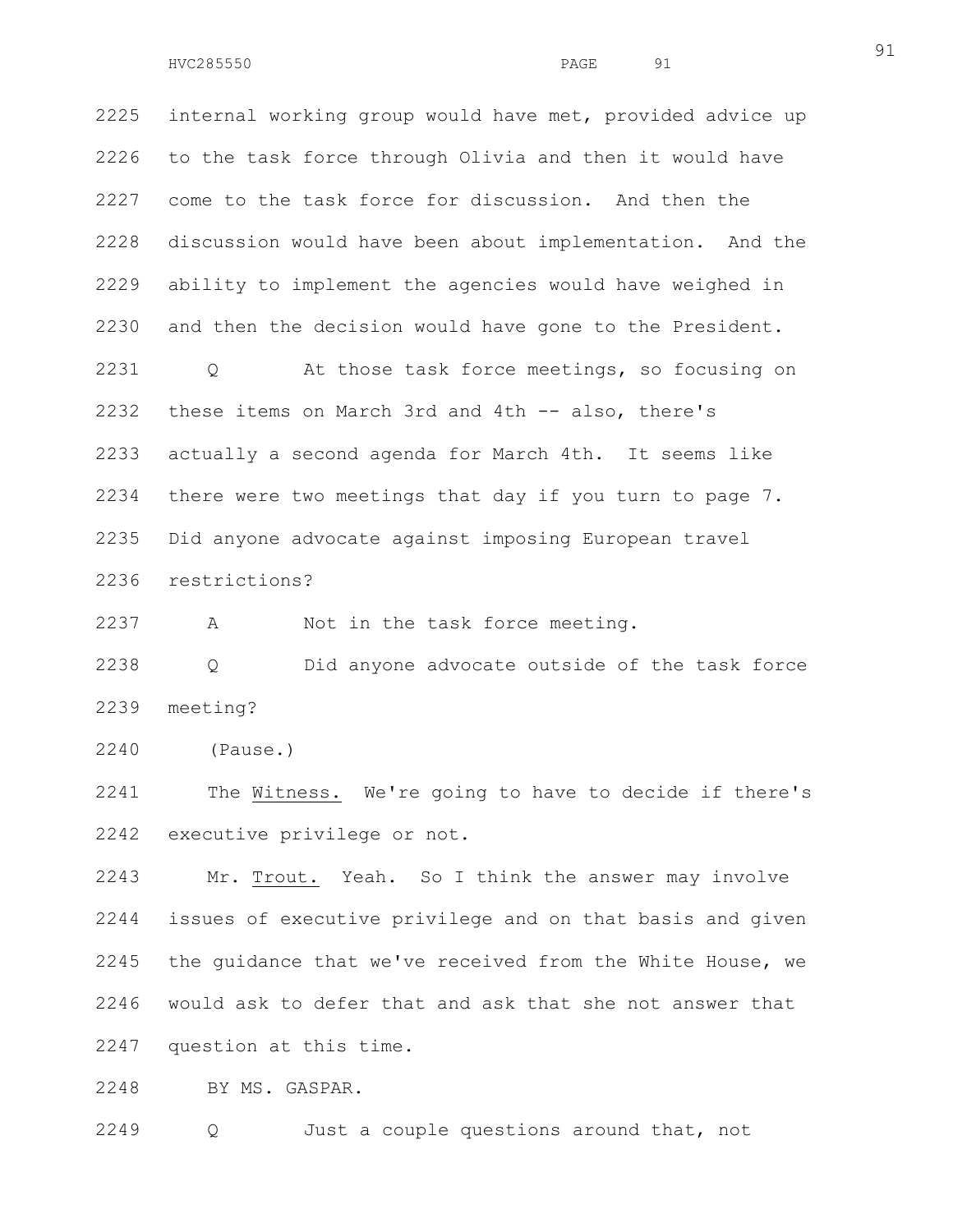2250 going to the substance. Do you recall, were you 2251 personally involved in conversations where somebody 2252 advocated against imposing European travel restrictions 2253 or did you hear about it thirdhand? 2254 A Yes, the first. 2255 Q How many -- approximately how many 2256 conversations or meetings did you have along those lines? 2257 A Well, it wasn't the number as per se as there 2258 was a lengthy discussion about this particular travel 2259 restriction. 2260 Q When you say "lengthy discussion," does that 2261 mean that there was one meeting where this was -- 2262 A One long meeting. 2263 Q Okay. And -- but it was outside of the task 2264 force meeting? 2265 A Correct. The task force made a 2266 recommendation -- 2267 Q I see. 2268 A -- and then there was further discussion. 2269 Q The task force made the recommendation in 2270 favor? 2271 A Correct. 2272 Q So without specifying who was advocating for 2273 what -- well, first let me ask. How many people attended 2274 that meeting, the lengthy meeting, approximately?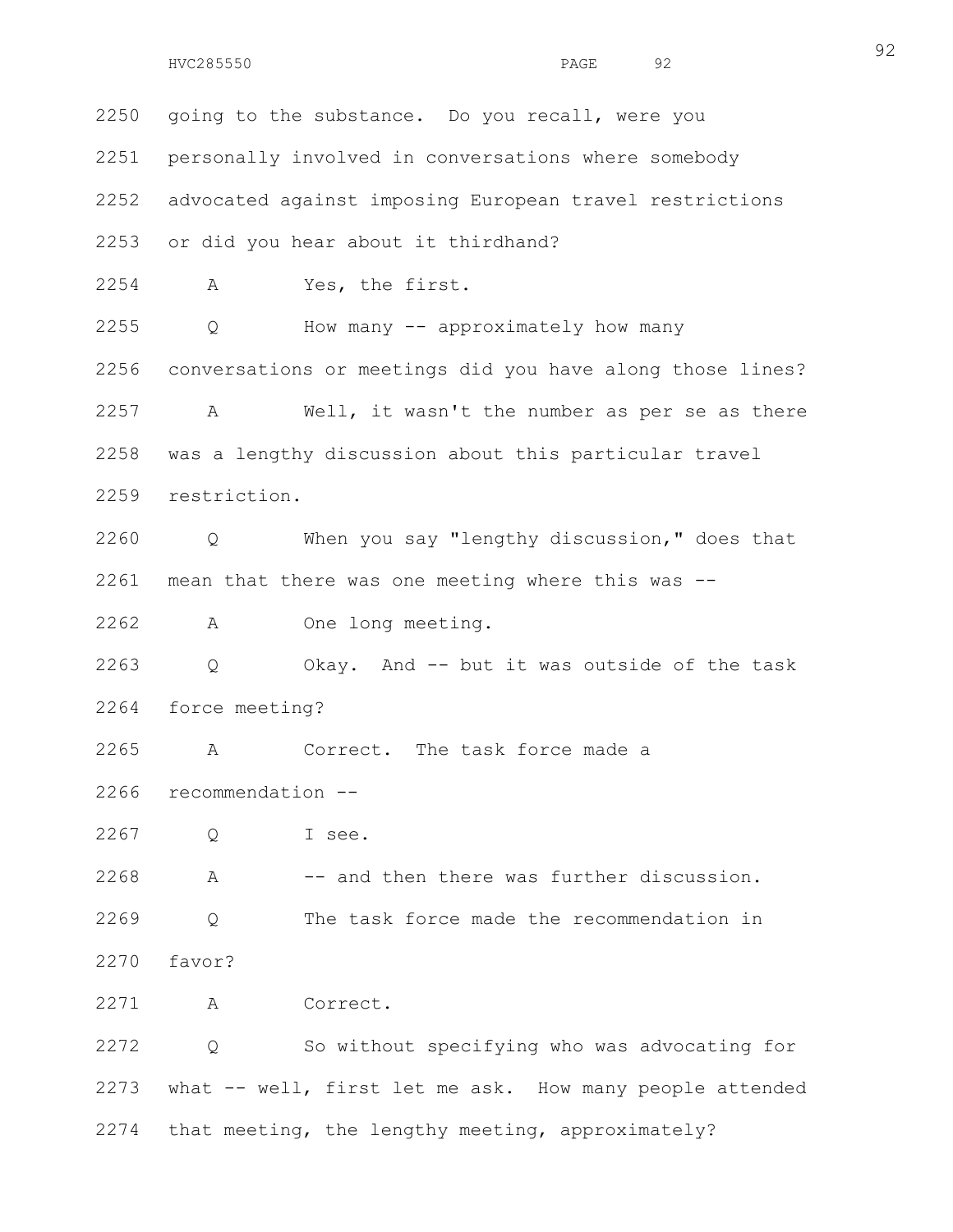HVC285550 PAGE 93

2275 A Fifteen. 2276 Q Was the President there? 2277 A During part of it. 2278 Q Was the Vice President there? 2279 A During part of it. 2280 Q Do you recall who else was in attendance? 2281 A Steve Mnuchin, Derek Lyons, Matt Pottinger, 2282 Chad Wolf, Dr. Fauci, and myself, Dr. Redfield, Jared 2283 Kushner. Those are the ones I can remember. 2284 Q So there are, I think, a couple separate 2285 issues involving travel restrictions. On the one hand, 2286 CDC gives travel advisories, correct? 2287 A (Nodding head). 2288 Q On the other hand, the State Department can 2289 actually impose restrictions. Is that how you understand 2290 it as well? 2291 A (Nodding head). 2292 Q Was this meeting -- for the record, you're 2293 nodding? 2294 A Yes. 2295 Q Was this -- 2296 A That's my understanding, although getting 2297 them to both in sync on the numbers was always difficult. 2298 But yes. Because one may call it a 1 and really -- the 2299 other one calls it a 2. Yes.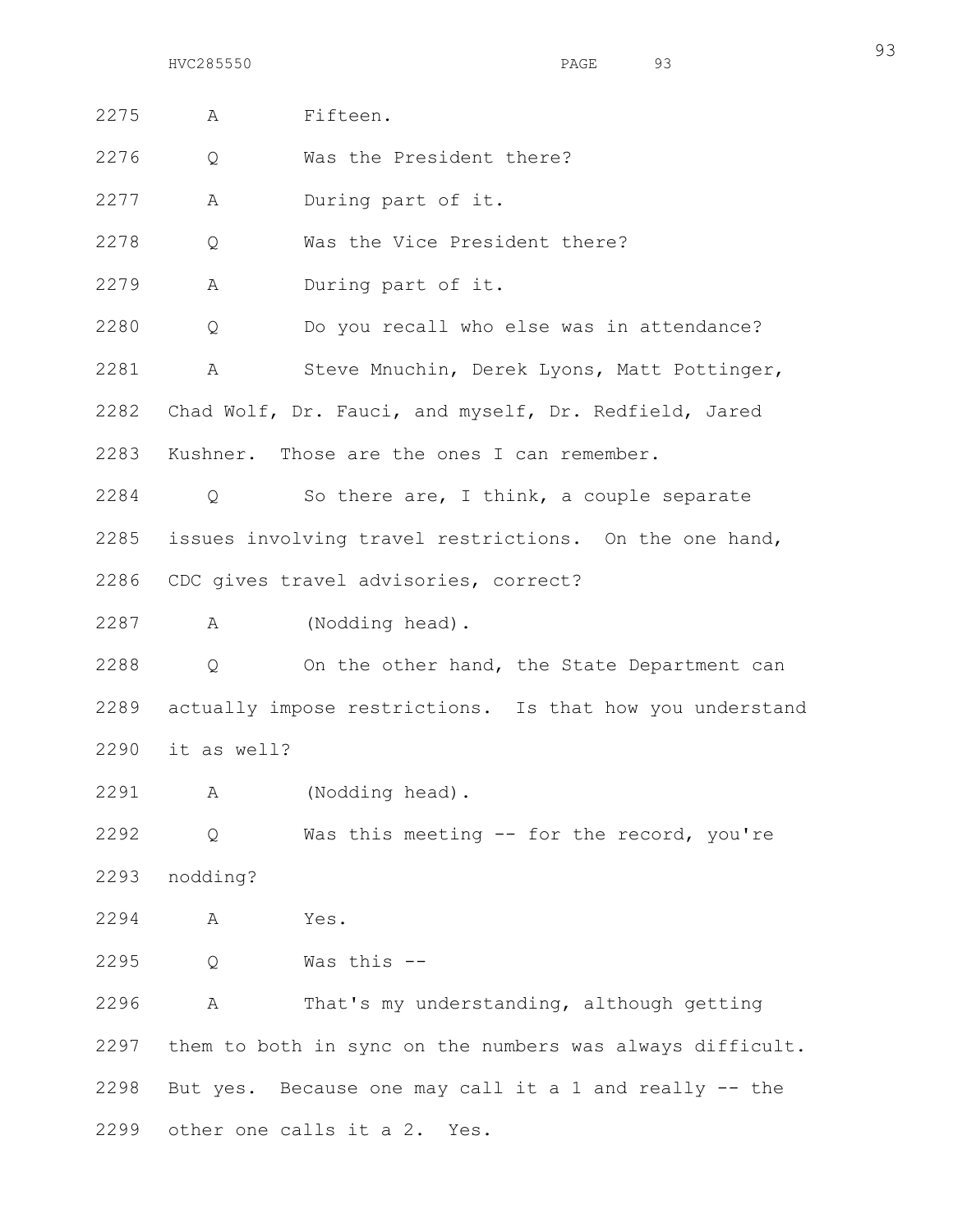2300 Q Correct. I believe the CDC's level is 3 and 2301 the State Department's is 4.

2302 A Correct. Or vice versa. I can't remember. 2303 Q So was this meeting specific to State 2304 Department restriction or was it also about a CDC travel 2305 advisory?

2306 A They moved in -- there was agreement that 2307 those would move in parallel.

2308 Q I see. It's been reported that CDC was going 2309 to issue a global travel advisory that was supposed to be 2310 released on the evening of March 5th, but did not come 2311 out. Are you familiar with that?

2312 A It was never presented to task force.

2313 Q The CDC advisory?

2314 A Correct.

2315 Q So the item that we are looking at on these 2316 various agendas, does that specifically pertain to State 2317 Department level restrictions?

2318 A No. What I'm saying -- I'm sorry, I was 2319 unclear.

2320 Q Okay.

2321 A The CDC never presented a task force, a 2322 request for a global travel advisory.

2323 Q I see. Okay. But -- so when we're looking 2324 at these entries, what was -- at the task force, not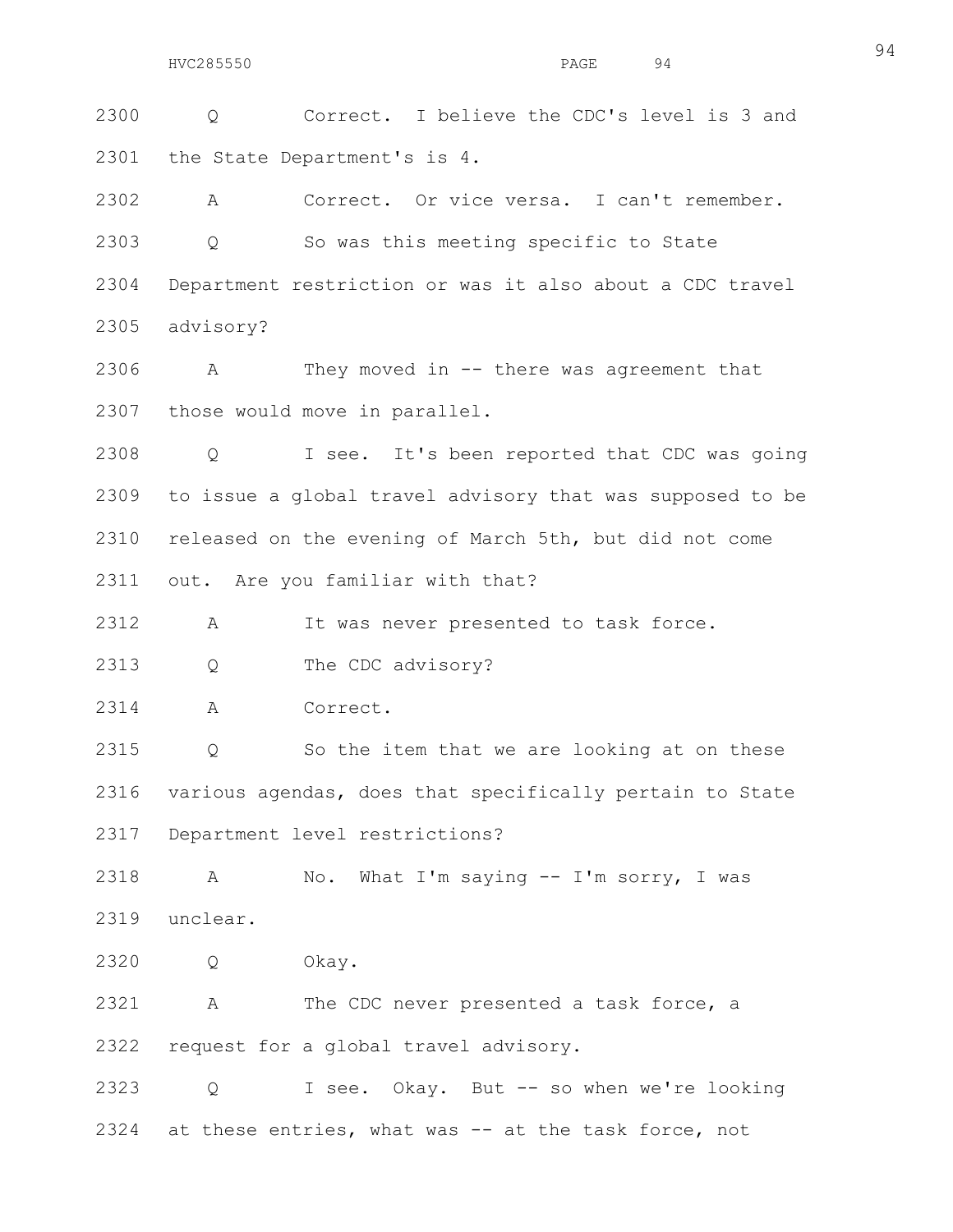2325 focusing on that larger meeting, what was the substance 2326 of the discussion? Was it about a CDC advisory or was it 2327 about State Department restrictions?

2328 A I remember it as a discussion as a European 2329 travel advisory.

2330 Q I see.

2331 A And that the reason the CDC is part and 2332 parcel to that is because they have to be part of the 2333 implementation. And so the CDC was actively engaged in 2334 those discussions because they have to  $-$ - they are the 2335 public health screening at the airports for any entry of 2336 individuals that are waived through the travel advisory. 2337 Q I see. Just going back to that larger 2338 meeting, do you recall what day it took place on? 2339 A We traveled Thursday, so I think it was into 2340 the next week.

2341 Q Okay. So moving on, there are also quite a 2342 few entries in these early agendas about cruise ships, 2343 both the specific cruise ships in question and then 2344 turning to cruise ship advisories, which you can see on 2345 March 6th, page 9, March 7th, page 10, and going forward. 2346 What was your perspective around this time about what 2347 should be done about cruise ships?

2348 A I think the framing is important. Prior to 2349 this, this was the Diamond Princess and getting Americans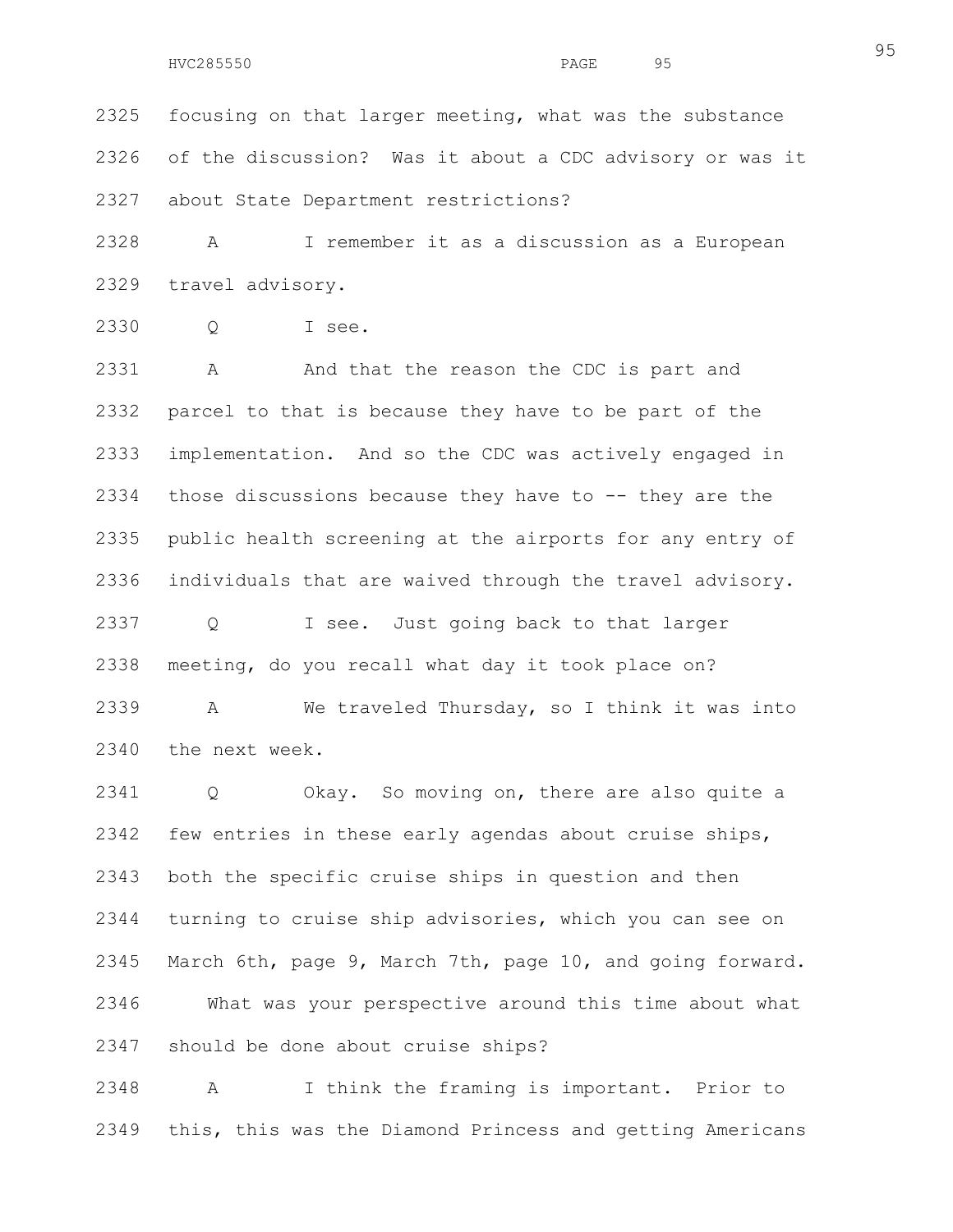2350 home from Japan. There was a series of cruise ships with 2351 identified outbreaks and a lot of reticence for them 2352 being able to dock in other countries to disembark the 2353 passengers.

2354 I had no idea that at any one time there are about 109 2355 or 110 cruise ships at any one time and over somewhere 2356 between 100,000 and 200,000 Americans on cruise ships 2357 weekly. The sheer volume of ensuring that all of those 2358 individuals were protected or could be tested and treated 2359 and gotten off of ships became, I believe, an 2360 overwhelming number of individuals.

2361 And so there was a recommendation that came both from 2362 the CDC and ASPA to have these no-sail orders based on 2363 the number of Americans that could have been exposed to 2364 and continuously exposed to coronavirus, and the ability 2365 to get them off of cruise ships was becoming more and 2366 more difficult, as well as repatriating the non-Americans 2367 that were on these cruise ships.

2368 Q Were you in favor of the no-sail order? 2369 A It was presented by the CDC as critical to 2370 public health. So I concurred with Bob Redfield's 2371 position.

2372 Q So was there anyone in the task force who 2373 opposed the no-sail order?

2374 A Not that I recall.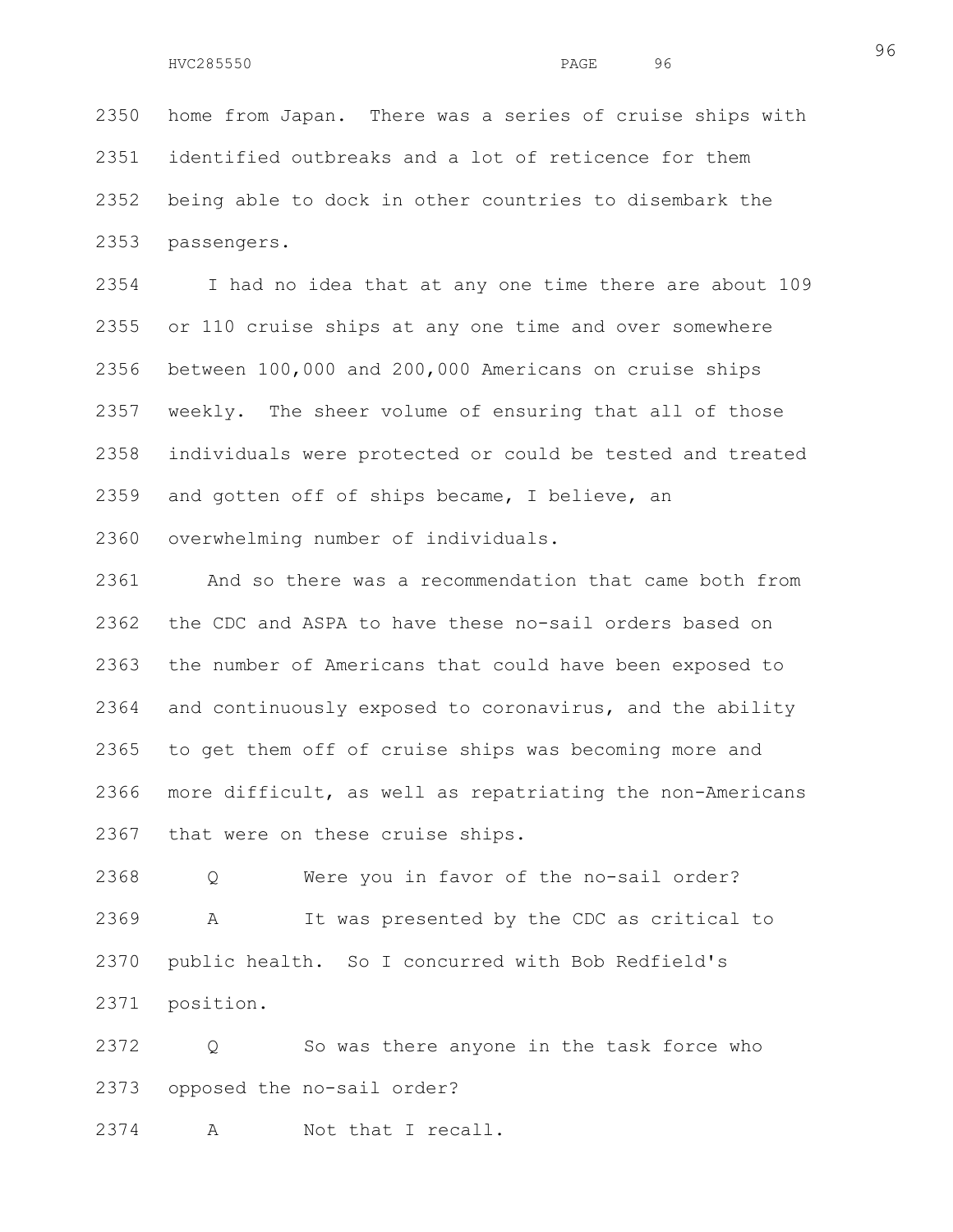2375 Q Any pushback on having it executed outside of 2376 the task force?

2377 A Not that I recall.

2378 Q Just going back quickly to the travel 2379 restrictions, was there a concern the restrictions, and 2380 this is necessary as a legal matter but the restrictions 2381 could only apply to U.S. citizens, correct? Both 2382 pertaining to China and Europe?

2383 A No, they were the exceptions.

2384 Q I'm sorry. I misstated that but I think you 2385 know what I was saying.

2386 A Yes. Permanent green card holders, family 2387 members with special visas. There were a number of 2388 exemptions. I don't recall all of them.

2389 Q But apart from U.S. citizens and other sort 2390 of excepted classes, was there a concern that there was 2391 insufficient infrastructure to safely bring Americans 2392 home or prevent Americans from coming home from spreading 2393 the virus in the United States?

2394 A I don't think that there was a uniform 2395 position on the level of concern. I had a very high 2396 level of concern because the screening was based on 2397 symptomatology, and I already had came to the White House 2398 concerned very much about asymptomatic spread and the 2399 depth and breadth of asymptomatic spread, and felt that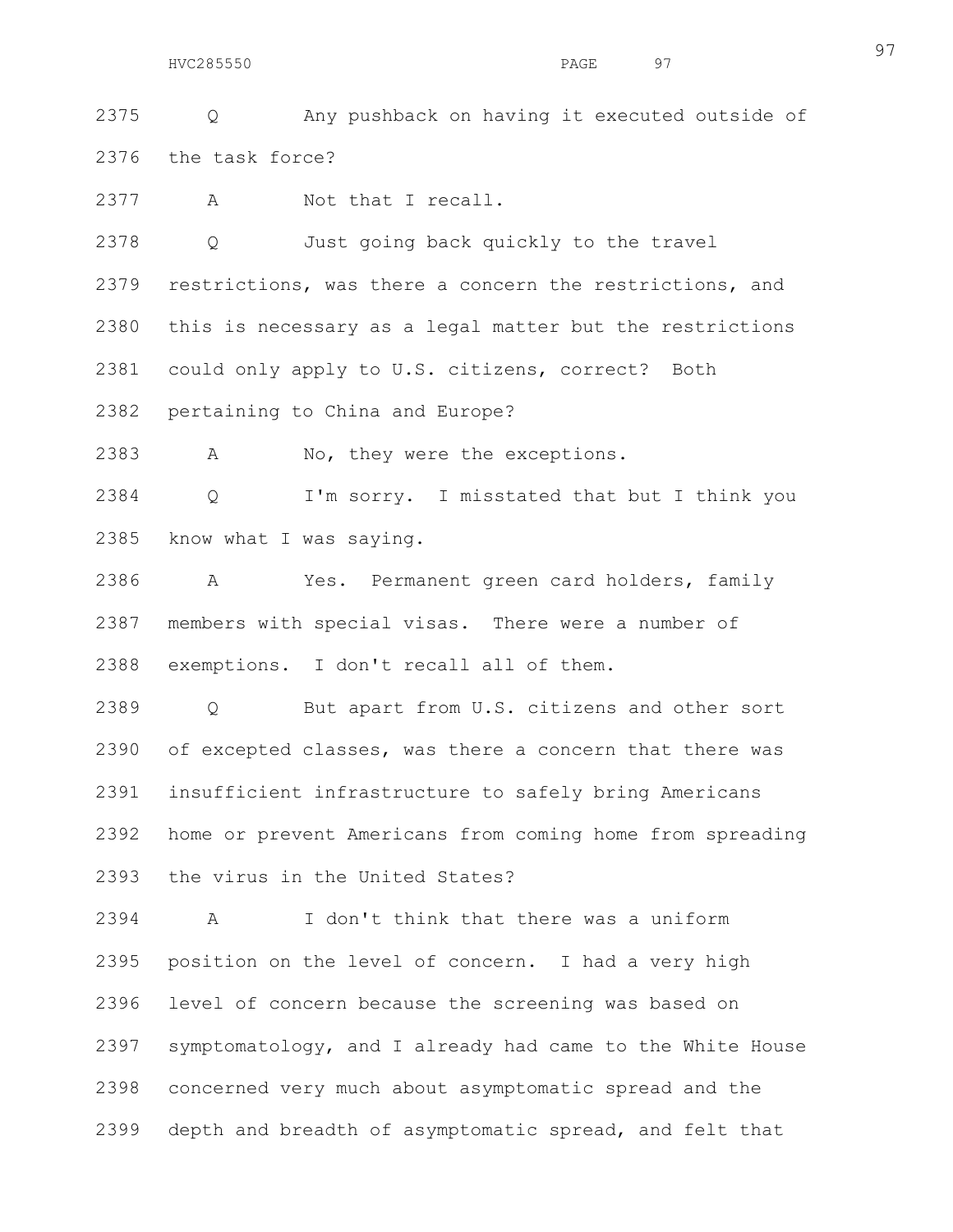2400 50 percent or more of the cases were being missed that 2401 were responsible for community transmission. So I was 2402 concerned that the screening was symptom-based and that 2403 people were relying on fever and symptoms both for 2404 screening and for reporting later.

2405 Q Was there any possibility of taking -- was 2406 there any action on the table or that you saw as feasible 2407 to mitigate that risk?

2408 A Not with the current testing capacity. And 2409 that's why I ensured we had that testing meeting on 2410 Wednesday.

2411 Q And so sort of separate from the United 2412 States citizens, do you think that imposing restrictions 2413 on European travel earlier than March 11th could have 2414 reduced the early impact of the coronavirus in the United 2415 States?

2416 A I don't know the data on how many Europeans 2417 are traveling to the United States. I mean, it would 2418 really depend on that. And I didn't model it and I 2419 didn't see a model that, when you're showing this on the 2420 task force, I didn't see a model that compared doing it 2421 on 4th of March versus the 10th of March. And so I can't 2422 really speak to that.

2423 Ms. Gaspar. Just before we move on, can the new staff 2424 who has entered the room state their name for the record.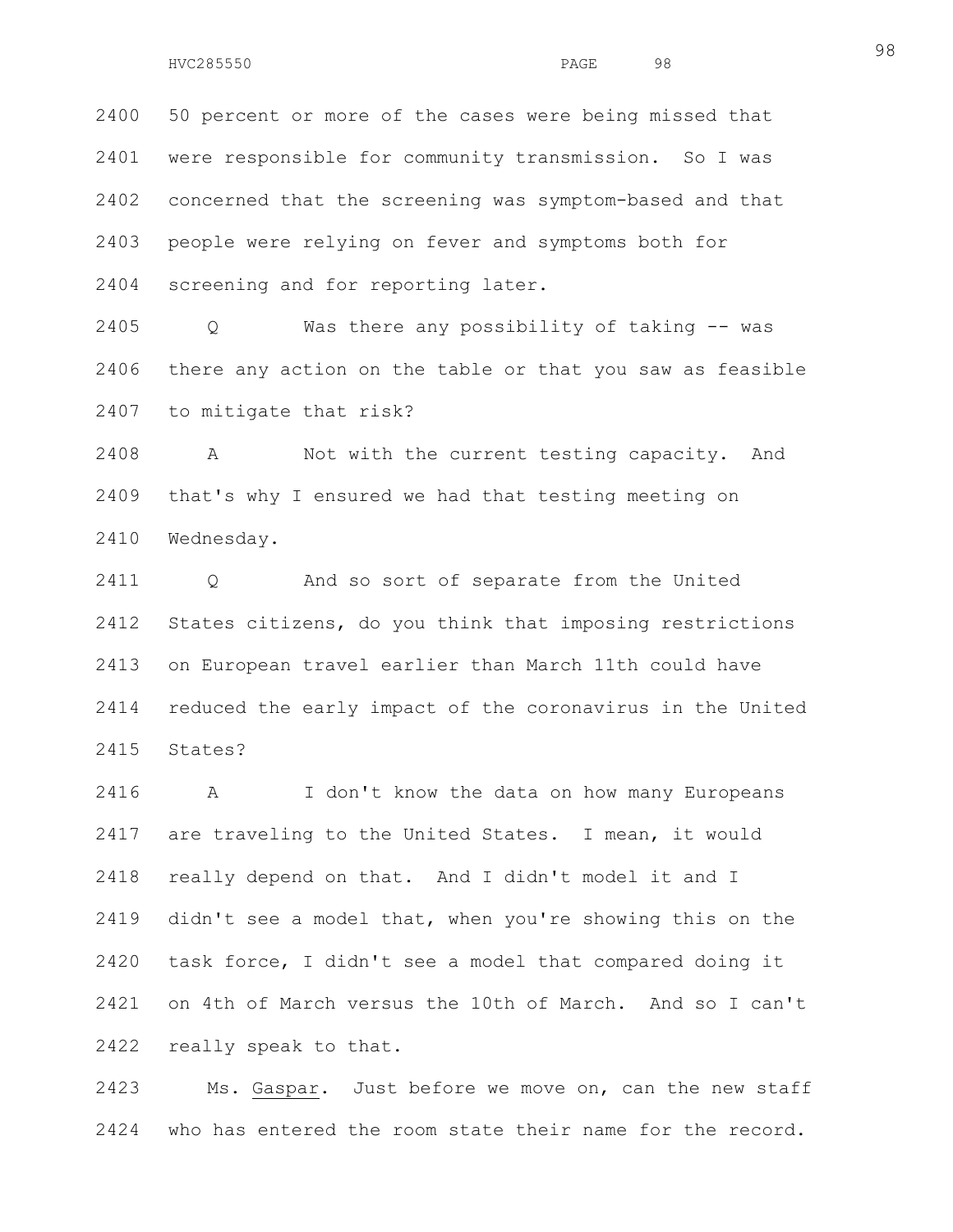2425 Mr. Ehmen. David Ehmen, law clerk.

2426 BY MS. GASPAR:

2427 Q I want to turn to the agenda on page 11, 2428 Sunday, March 8th. You have an entry item here. It's 2429 Roman numeral VI on the list, community spread 2430 discussion. Actually it's right after another entry of 2431 yours, COVID-19 required reporting discussions. So these 2432 might go together.

2433 I'm interested in learning more about what you 2434 presented at this meeting to the extent you recall. 2435 A I presented two pieces of this. One, that I 2436 felt strongly that COVID-19 disease needed to be 2437 aggressively reported from all hospitals in the United 2438 States so that we really could see the patients as they 2439 entered. That was highly dependent on testing, and so I 2440 was also advocating for immediate deployment of these 2441 tests as the private sector -- and I just want to thank 2442 the private sector because within 10 or 12 days, we had 2443 tests available to start to be run, and went from 2444 probably 2,000 a day to 20,000 to 200,000 and then 2445 eventually to 2 million.

2446 So testing was critical from my perspective because 2447 case reporting without testing was basically around those 2448 who had symptoms or exposed to those who had symptoms and 2449 got tested. I felt that, particularly in the younger age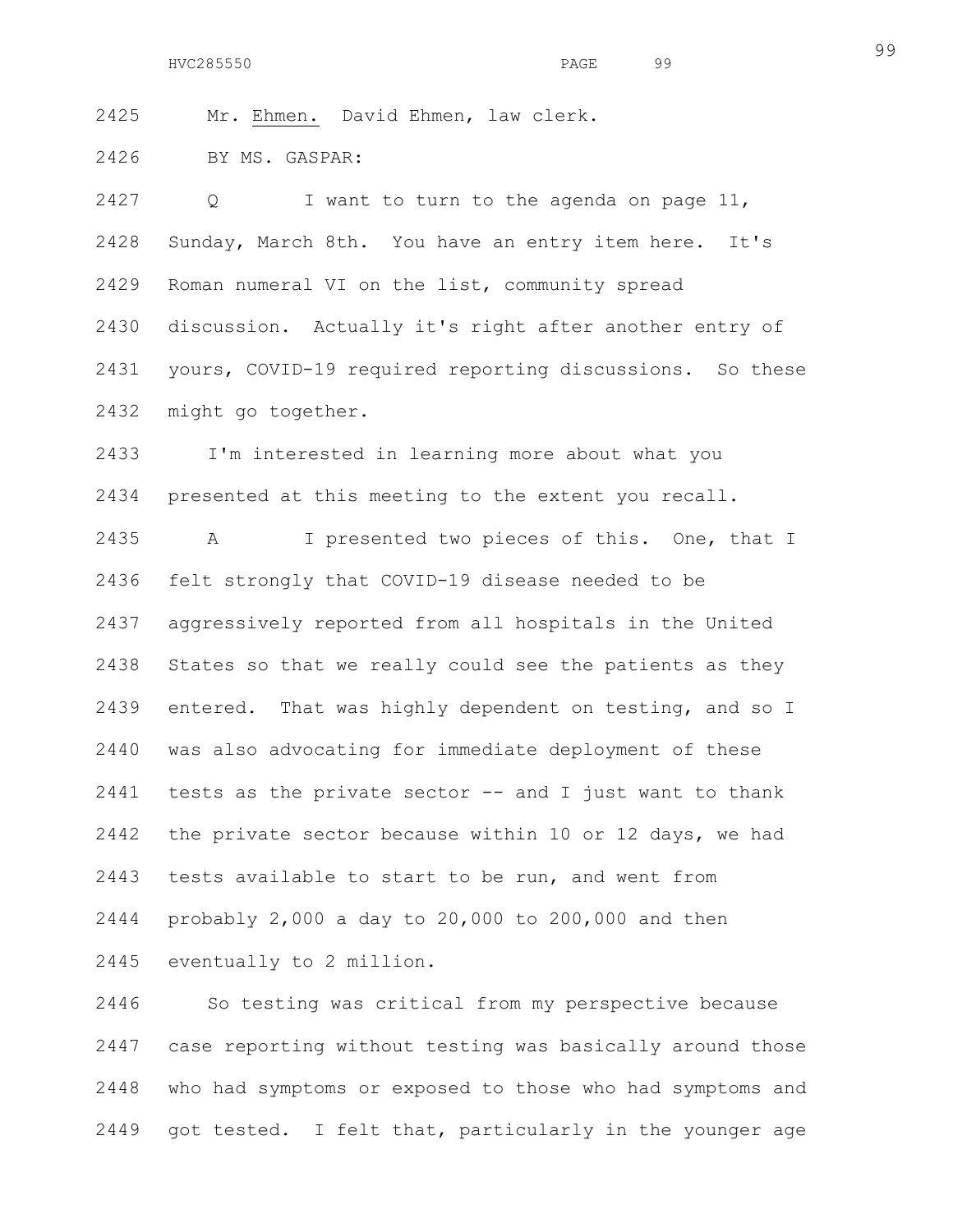2450 groups, a significant number were being missed.

2451 So that community spread discussion, I made a graphic 2452 that illustrated the age dependency of asymptomatic and 2453 mild cases. So I showed that children under 10, adults 2454 under 18, were 80 to 90 percent -- this was a cartoonish 2455 diagram -- were 80 to 90 percent asymptomatic or mild 2456 cases. That decreased to like -- think of the inflection 2457 point, maybe 50/50 in the 40-year-old age groups, and by 2458 the time you are 70, 80, 90, I felt that most of the 2459 cases would be symptomatic or moderate, significant to 2460 moderate disease. Because I wanted people to understand 2461 that this spectrum of disease impact was not the same as 2462 flu, and treating it like flu or surveilling for it like 2463 flu based on symptoms was going to disproportionately 2464 miss those particularly under 35. And I felt that the 2465 under-35 group would be critically important in community 2466 spread.

2467 And so the discussion was around that graphic that I 2468 created for the task force and that case reporting was 2469 fine but we needed tests and test reporting, both 2470 numerators and denominators. So number of tests 2471 positives and total numbers of tests done, state by 2472 state, county by county, along with case reporting. 2473 Q So you're there and you're advocating for 2474 more testing. What was sort of the follow-on action from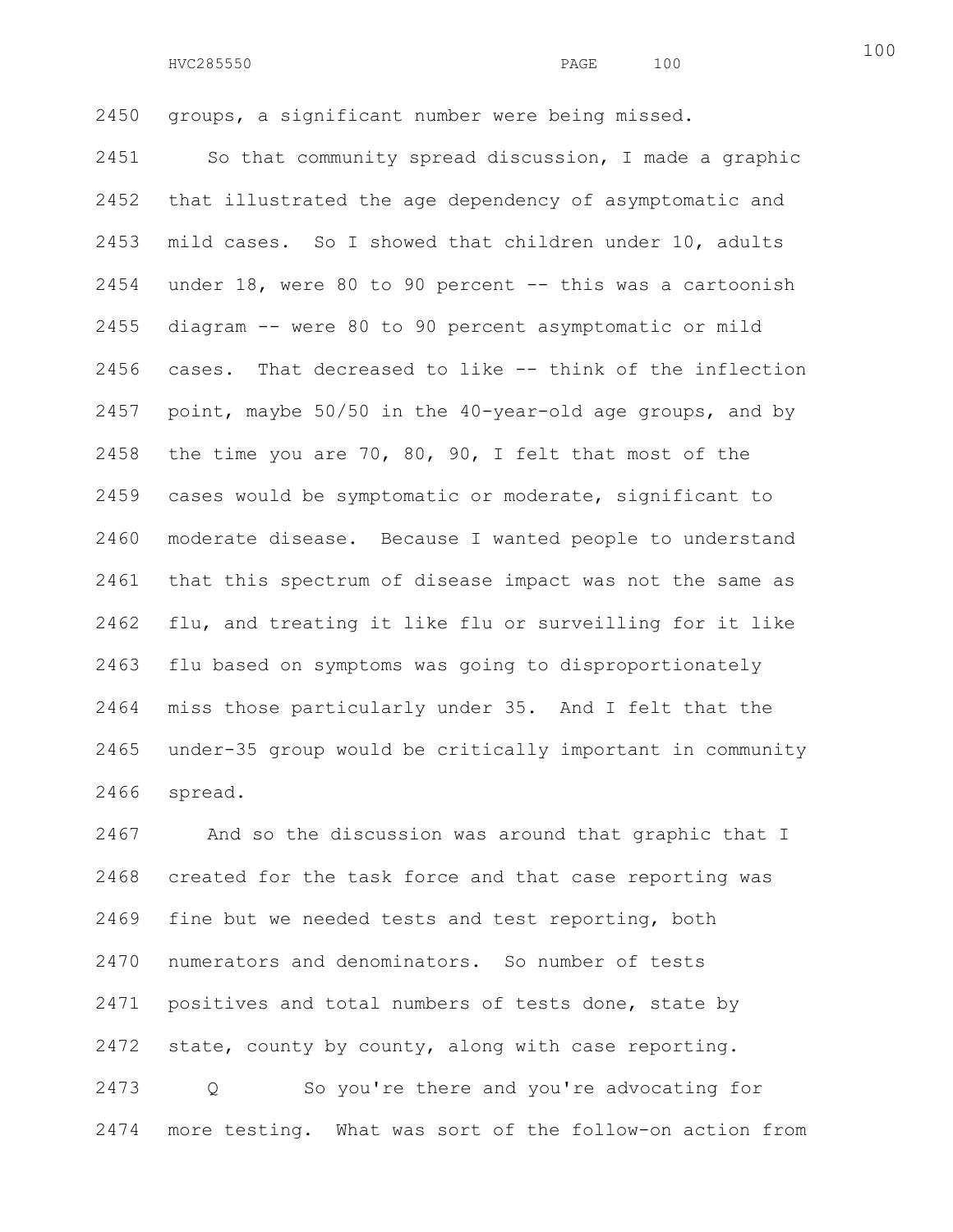HVC285550 PAGE 101

2475 that at that time?

2476 A Well, we had already had the meeting with our 2477 private sector test developers, and so when we weren't a 2478 task force, I was obviously calling Abbott and Roche and 2479 BD to see what their progress was with the test. At the 2480 same time, we were understanding where that equipment was 2481 and how much Abbott equipment had. And both Abbott and 2482 Roche from the middle of March onward provided me a daily 2483 analysis of all of their -- these instruments are in an 2484 automated reporting system to Abbott and Roche to see if 2485 there's any problem with the instrumentation. So the 2486 instruments are talking to the database.

2487 I couldn't see of course any demographics but I could 2488 see test positivity by site. That was our surrogate 2489 early on until we could get all the hospitals and 2490 laboratories reporting, is Abbott and Roche provided me 2491 with their site-level data so I could see what the test 2492 positivity was. And I had that data probably by the 2493 second to third week of March.

2494 Q Do you know if anyone from the federal 2495 government had engaged with them on a similar level 2496 before you got there?

2497 A I don't know.

2498 Q They didn't express to you that they had? 2499 A No. Indeed, they expressed the opposite.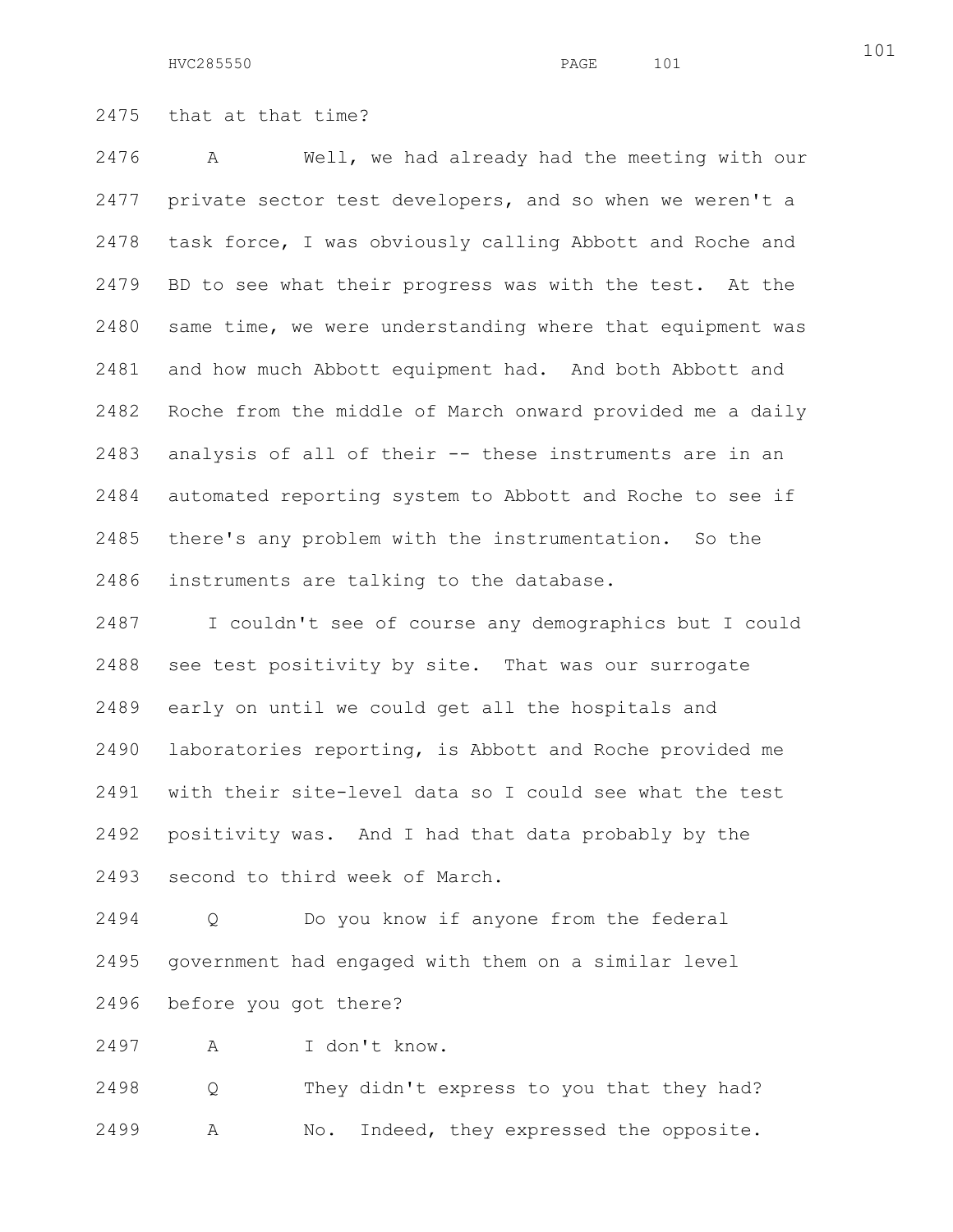2500 Q They had not heard from anyone?

2501 A (Nodding head.)

2502 Q Is that correct?

2503 A Correct.

2504 Q Okay. Those are the largest, I believe those 2505 are the largest test manufacturers or diagnostic in the 2506 country?

2507 A For nucleic acid testing, correct.

2508 Q So let's then continue, I'm going to try to 2509 mostly follow things chronologically but, as you can see 2510 we have to depart from time to time.

2511 Looking at March 10th, there's an entry item that I'm 2512 curious about. It's number 7, broader community 2513 mitigation measures. This says this is not presented by 2514 year, it says HHS rapid. What interests me is that this 2515 is the first entry that I've seen in this packet about 2516 the possibility of broader community mitigation measures. 2517 So I want to get an understanding of when those 2518 possibility of broader community mitigation entered the 2519 conversation and why.

2520 A My assessment was, before coming into the 2521 task force, that the U.S. was overly focused on 2522 containment and containment through the eyes of 2523 symptomatic infection. I felt there was broad community 2524 spread, and so being able to get people to present on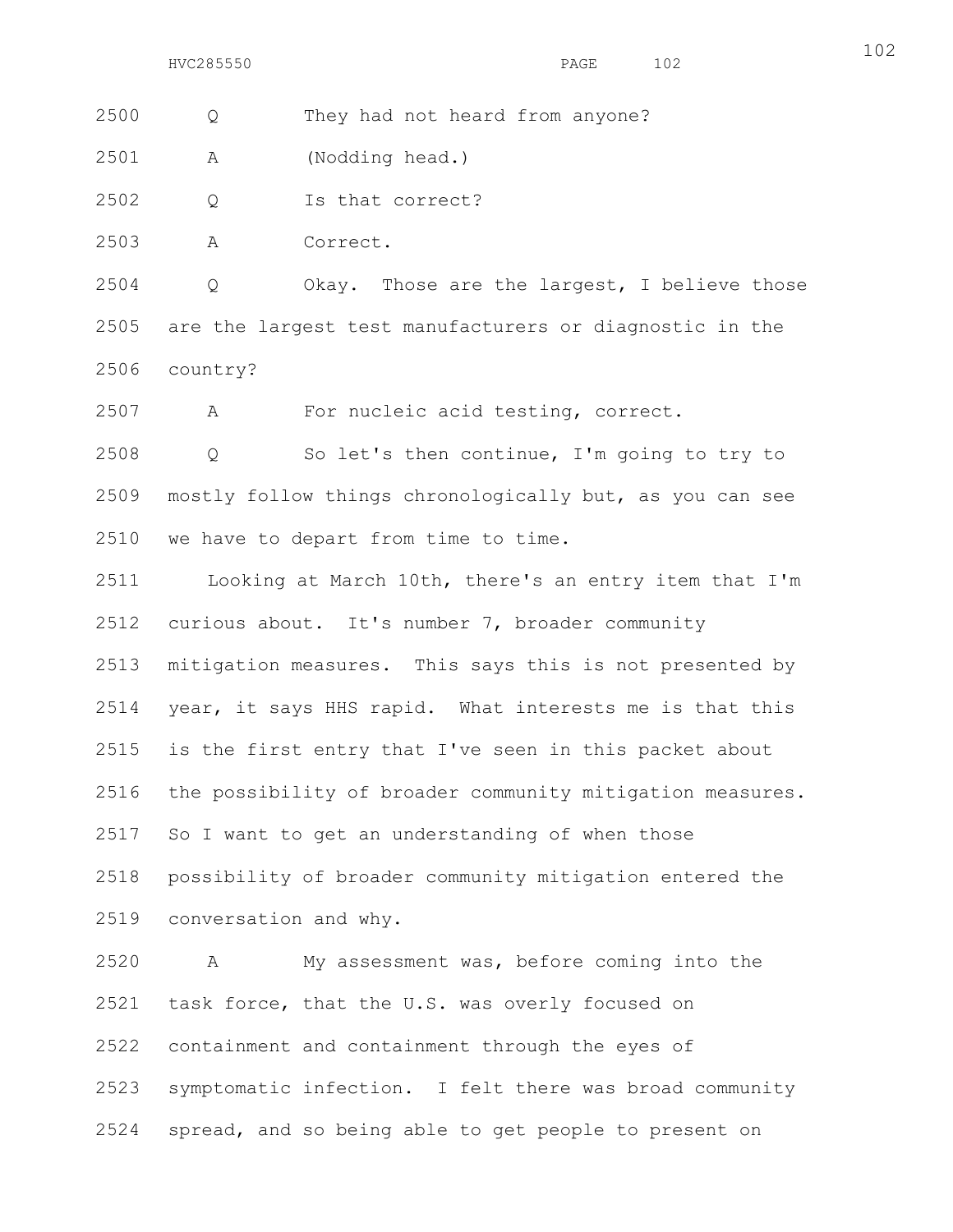2525 mitigation measures that had been studied in a model, I 2526 thought would be very helpful to the task force. From 2527 masking to school closures to -- I mean, they did a whole 2528 series of analyses, different modelers. Our modeling 2529 team was these analyses and the modelers were brought 2530 together by Irum Zaidi but this was a first discussion of 2531 a series of discussions of model mitigation.

2532 At this point also, Italy had enforced both a northern 2533 Italy shutdown I believe on March 8th and a countrywide 2534 shutdown on March 9th. And Italy, with its fairly robust 2535 public health system, could not contain the virus and had 2536 moved to flattening the curve. That's what you do when 2537 your hospitals are getting overrun. It's too late to 2538 stop community spread. Now you're just trying to 2539 preserve the hospitals. It's clear Italy had already 2540 moved to that point and it was my interpretation at that 2541 moment that we were about ten days behind Italy in 2542 reaching the same situation.

2543 Q So take me forward from there. You had this 2544 assessment. How did that turn into an action item? What 2545 happened?

2546 A So that became the genesis of the 15 days to 2547 slow the spread and then the 30 days to slow the spread. 2548 Q At what point did you actively propose the 2549 need to actually have a formal program or policy here?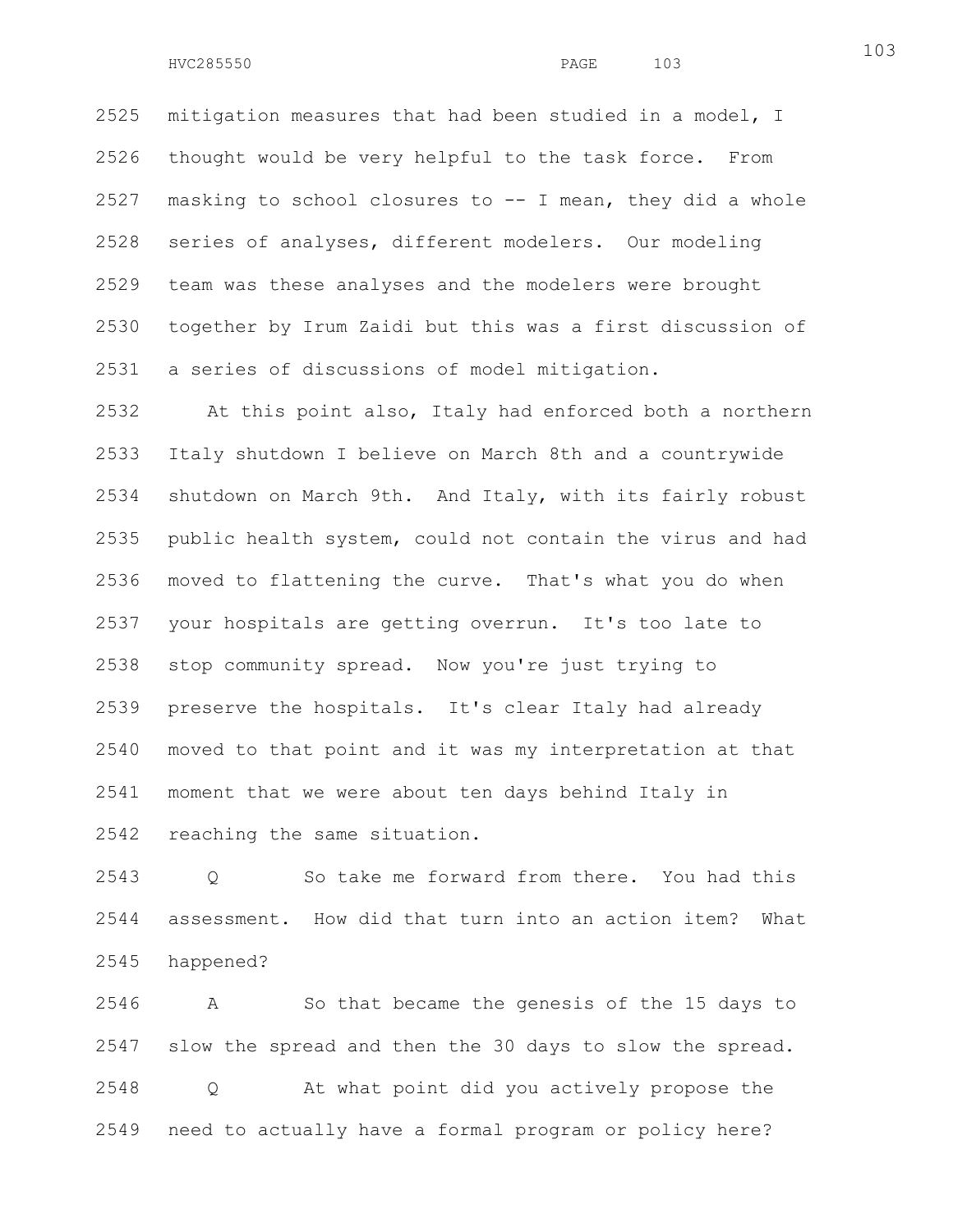2550 A Through the week -- through this week. This 2551 was the critical week to get to that point.

2552 Q And tell me about the discussions of the task 2553 force about that. Did anyone push back on the 2554 possibility of having sort of a national initiative like 2555 you were proposing?

2556 Mr. Trout. Don't name names.

2557 The Witness. So those discussions throughout this 2558 week, the week of March the 10th, were the critical four 2559 or five days that created both what other countries were 2560 doing, what the models showed the impact would be, 2561 combined with my global analysis of where we would be and 2562 what would happen. We were just starting on that because 2563 we really didn't have data like the Europeans did, but we 2564 were using the European data to give us surrogates for 2565 what was probably going to occur in the United States. 2566 And so all of that was worked on throughout the week 2567 including coming up with what every American could do, 2568 because it was about understanding that individual 2569 American behaviors were going to be critical to decrease 2570 the community spread.

2571 Q Was there ever consideration of something 2572 that went beyond what you ended up recommending in, let's 2573 start with 15 days to slow the spread and then we'll talk 2574 about 30 days?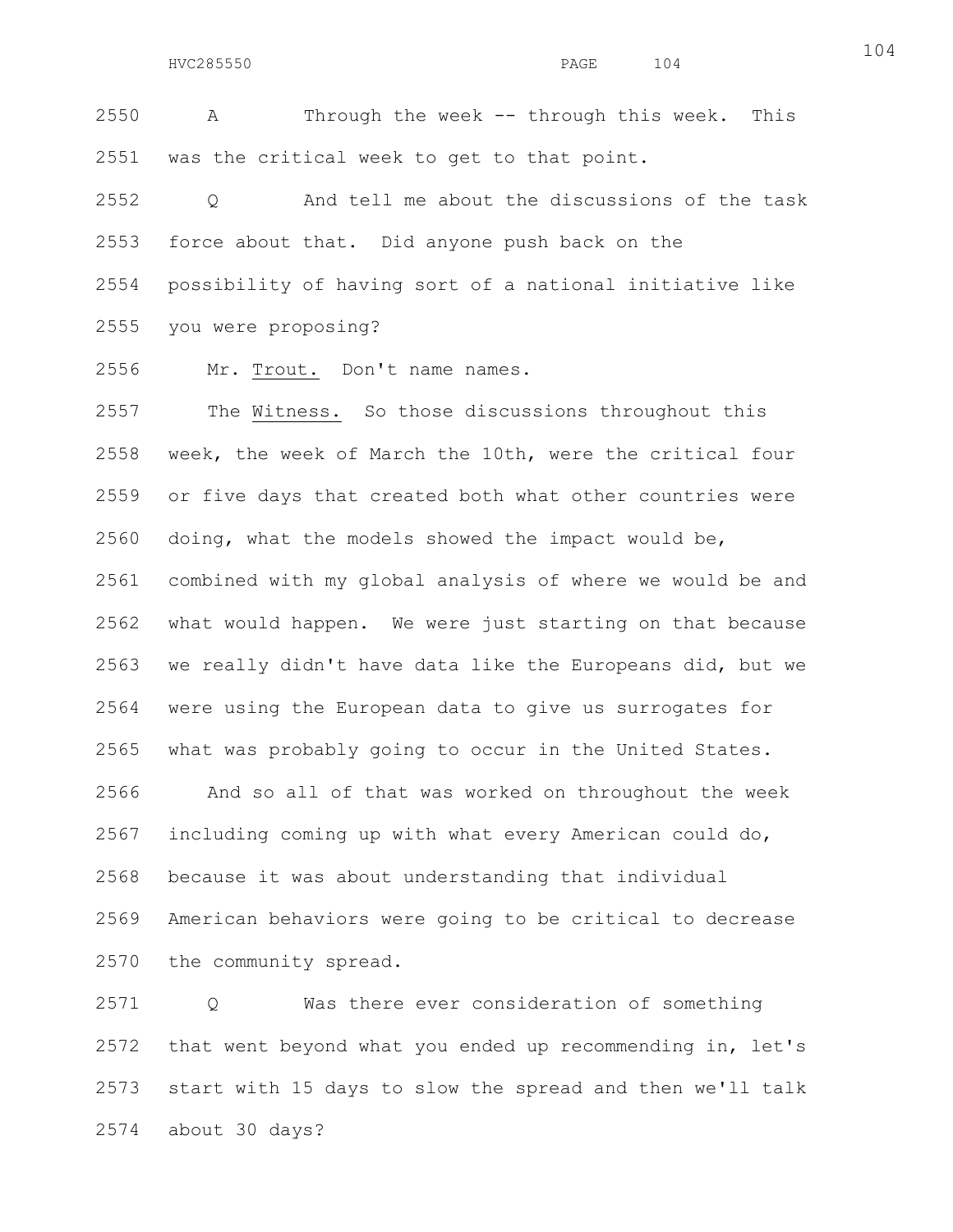2575 A By this time I was beginning to learn that 2576 the elements of the local -- the policies that we needed 2577 were held by the states. So this was, the way I looked 2578 at it, is giving the states blanket permission to move 2579 forward with aggressive mitigation. And so this came 2580 from the White House and put up on the White House 2581 website and basically said -- now, remember, at this time 2582 we wanted all the states to mitigate but the virus was at 2583 different levels across the United States. So we wanted 2584 to ensure that the governors understood that we believe 2585 that aggressive mitigation was needed at this moment, and 2586 this was the federal government saying, states, look at 2587 your state, and now act.

2588 Q And I'm just, just so we have it, I'm sure 2589 you remember it quite well, let's mark as Exhibit 6 the 2590 15 days to slow the spread document.

2591 [Exhibit No. 6 was identified

2592 for the record.]

2593 BY MS. GASPAR.

2594 Q How did you land on 15 days for that period? 2595 A And also with CDC individuals through Steve 2596 Redd about the transmission cycle. Fifteen days was one 2597 day beyond the CDC's highest estimate for transmission. 2598 So it was felt like for this first slow the spread, if we 2599 went one day beyond the outer bound of transmission, that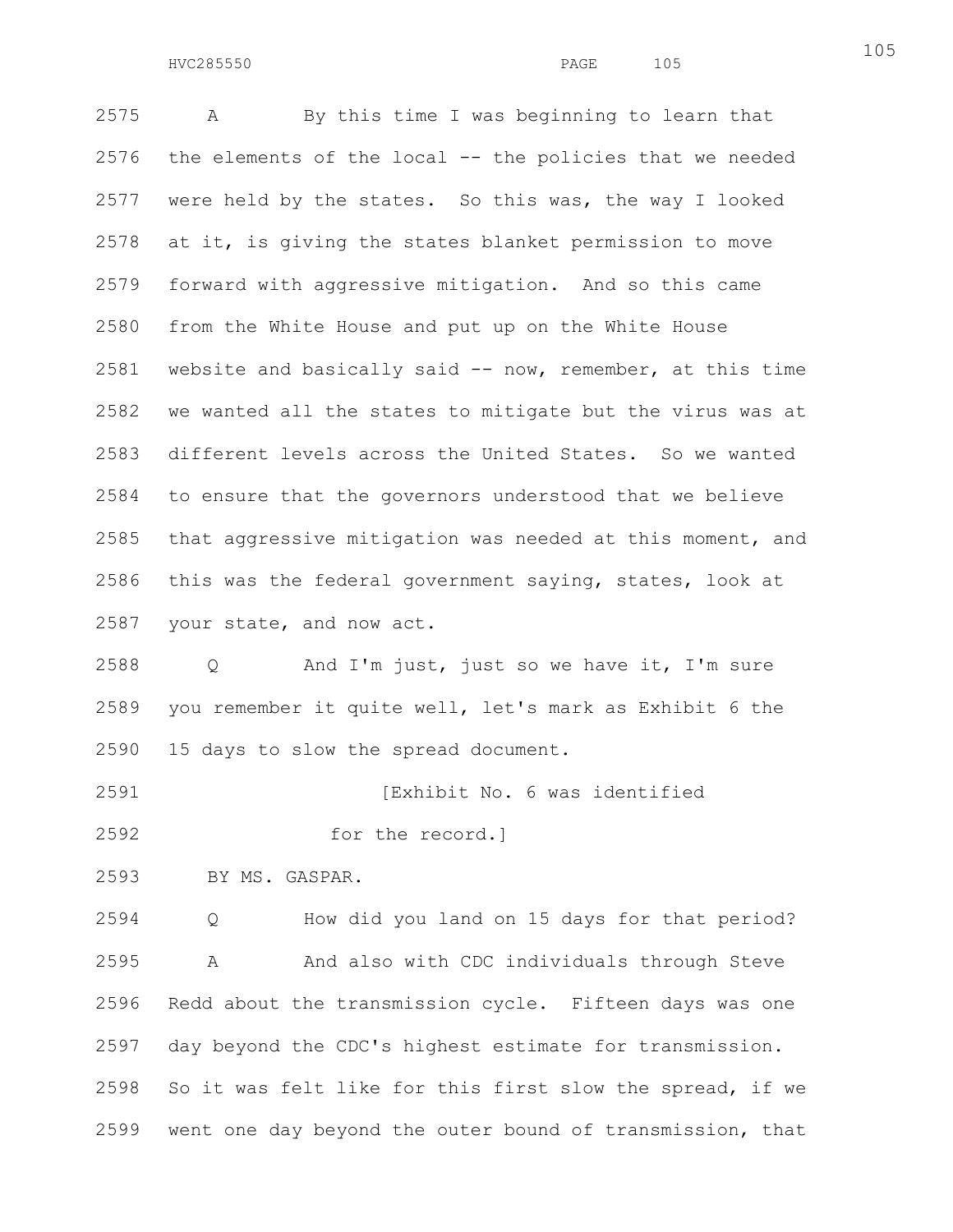HVC285550 PAGE 106

2600 we would stop the ongoing transmission from those who 2601 were currently infected.

2602 Q So was that time period pretty much agreed 2603 upon or was it negotiated?

2604 A It was presented as this is one day longer 2605 than the CDC's transmission. And at that time, I think 2606 they believed it was a median of 5, but they were basing 2607 that on that very small study where that choir in 2608 Washington state where there was one person who turned 2609 positive, there was one a day ten, I believe, if I 2610 remember correctly and one a day 14, although most of the 2611 cases were clustered between day 4 and day 8.

2612 Q So you presented this initiative publicly on 2613 March 15th, I believe; is that right?

2614 A Either the 15th or the 16th. It was that 2615 Monday.

2616 Q Maybe it was the 16th.

2617 A Yes, I think it was the 16th.

2618 Q So this seems like this was the first 2619 significant public messaging push that told the public 2620 what they could do. And earlier you talked about -- you 2621 referenced messaging and public communication being one 2622 of the items that you saw as needed when you joined the 2623 task force; is that right?

2624 A Correct.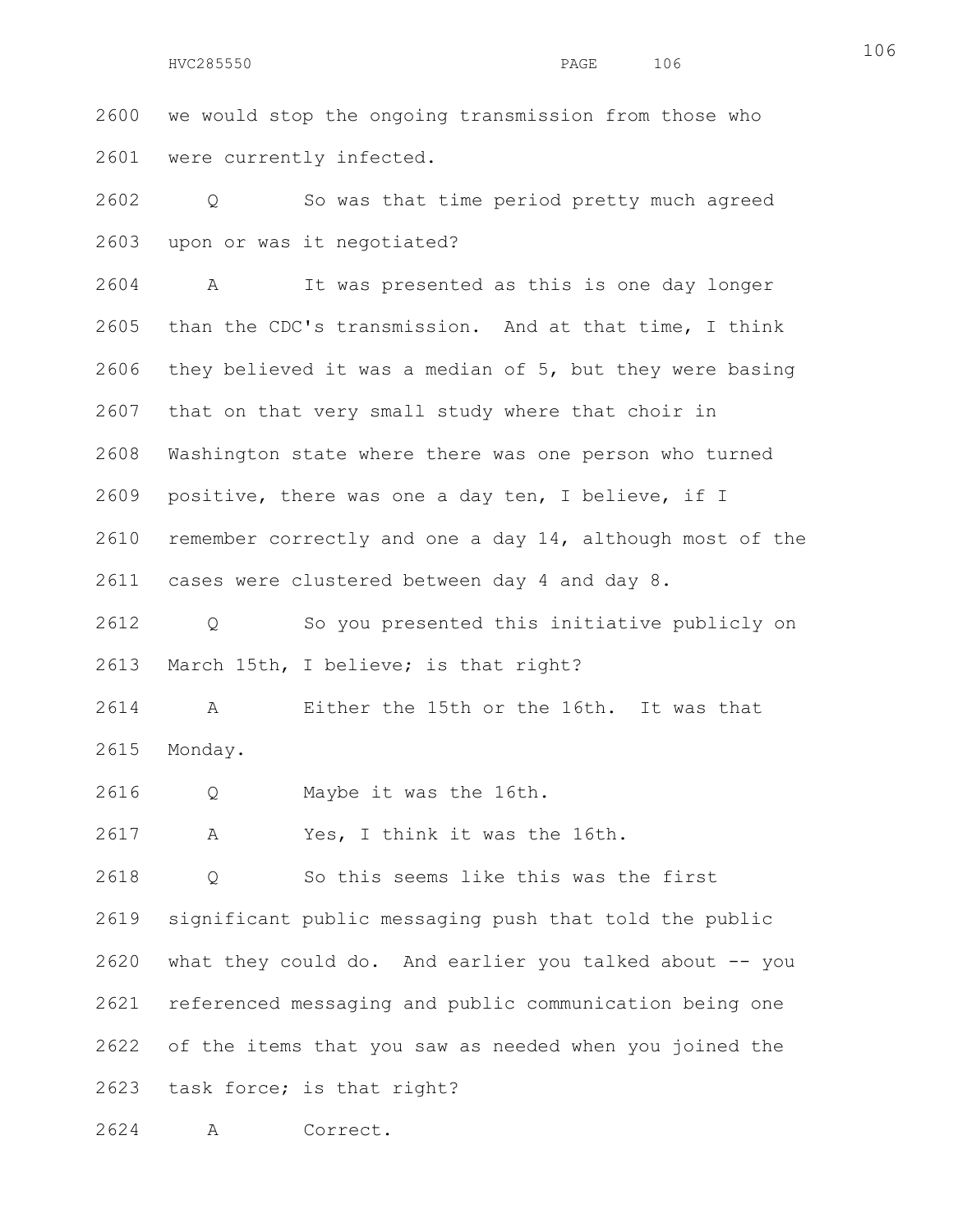2625 Q Outside of your public briefings, which were 2626 widely viewed at that time and certainly amplified in the 2627 media as well, was there any sort of discussion or 2628 organization about amplifying messaging and how did that 2629 operate?

2630 A Yeah. It was discussed about sending 2631 postcards to every American, including this in any of the 2632 farm-to-table boxes as they came forward and that 2633 initiative came forward. It was amplified through 2634 the -- and when I say amplified, it was important that 2635 the economic communicators were also carrying the same 2636 message on CNBC and other news media.

2637 So it was a comprehensive effort, but it was also 2638 taken to the governors' calls about this is step one and 2639 step two, three, and four need to be implemented at the 2640 state level in order to be effective and picked up on 2641 local media at the state level.

2642 Q Was there any advocacy at this point or 2643 anyone who believed that the federal government should be 2644 taking a more proactive role? Or was that not part of 2645 the discussion at this time?

2646 A What do you mean by more proactive? 2647 Q I guess, was there -- sort of the 2648 legal possibility -- putting the legal -- the question 2649 surrounding the possibility of say a national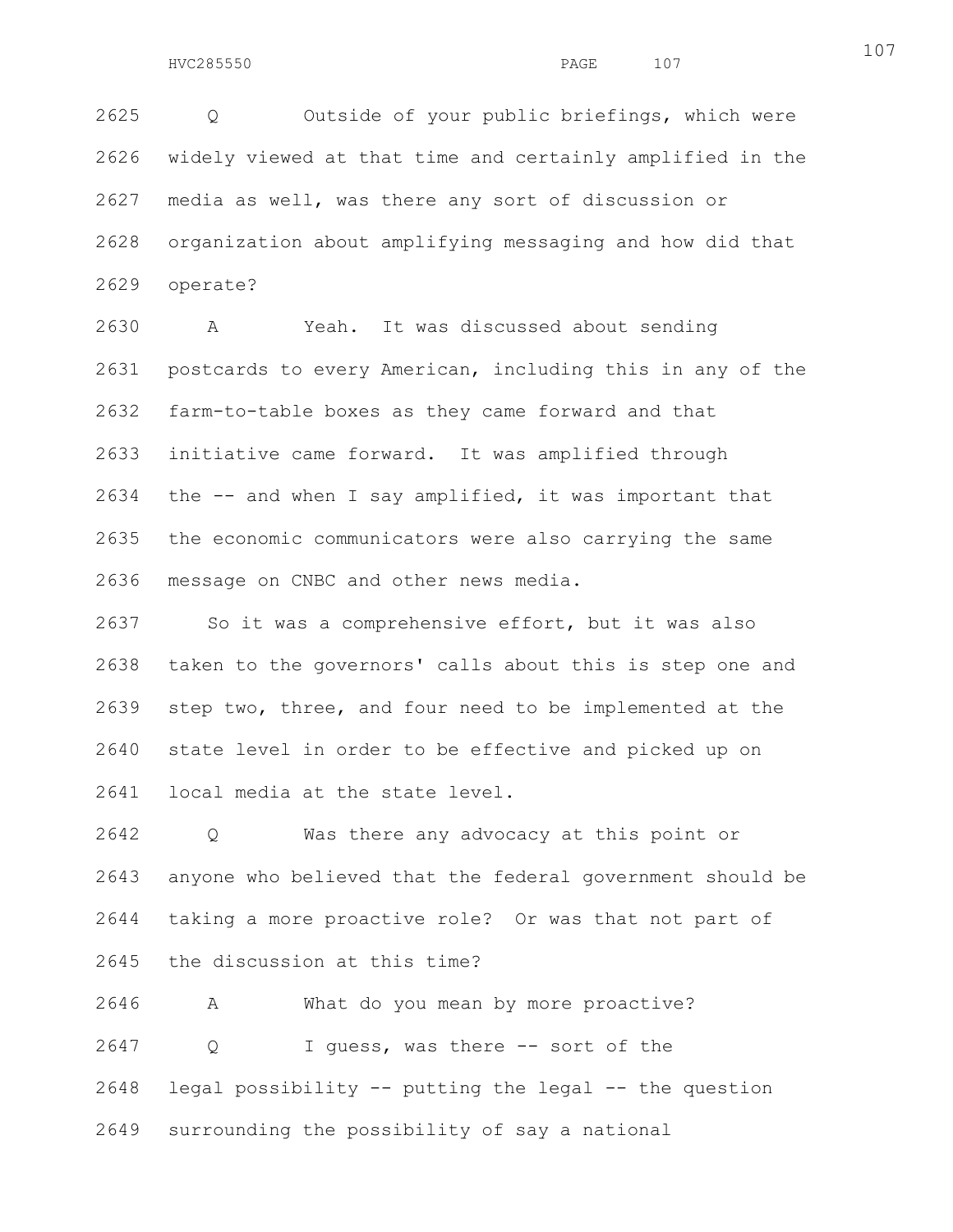2650 stay-at-home order, something like that on the table? 2651 A I believe -- I never heard it discussed 2652 specifically. But in discussions about the federal 2653 workforce and those recommendations that went out from 2654 OPM, clearly federal workforce recommendations were going 2655 out from OPM at the same time. So the areas where the 2656 task force or the federal government did have an impact, 2657 it executed it through OPM. And that was I think very 2658 important.

2659 I just want to make it clear that the series of 2660 conversations that were critical were that this was not 2661 the flu, that this was more deadly than the flu, was 2662 spreading rapidly, and these precautions needed to be 2663 taken. So it was very important to move away from 2664 people's perception of the flu and into this being 2665 different and more aggressive than Americans' historic 2666 view of flu. Because remember, the last pandemic was 2667 more than a hundred years ago, so people didn't have a 2668 frame of reference when these first recommendations went 2669 out.

2670 Q Before you went public with the 15 days to 2671 slow the spread initiative, did you present it to the 2672 President?

2673 (Pause.)

2674 Mr. Trout. I don't think she has personal knowledge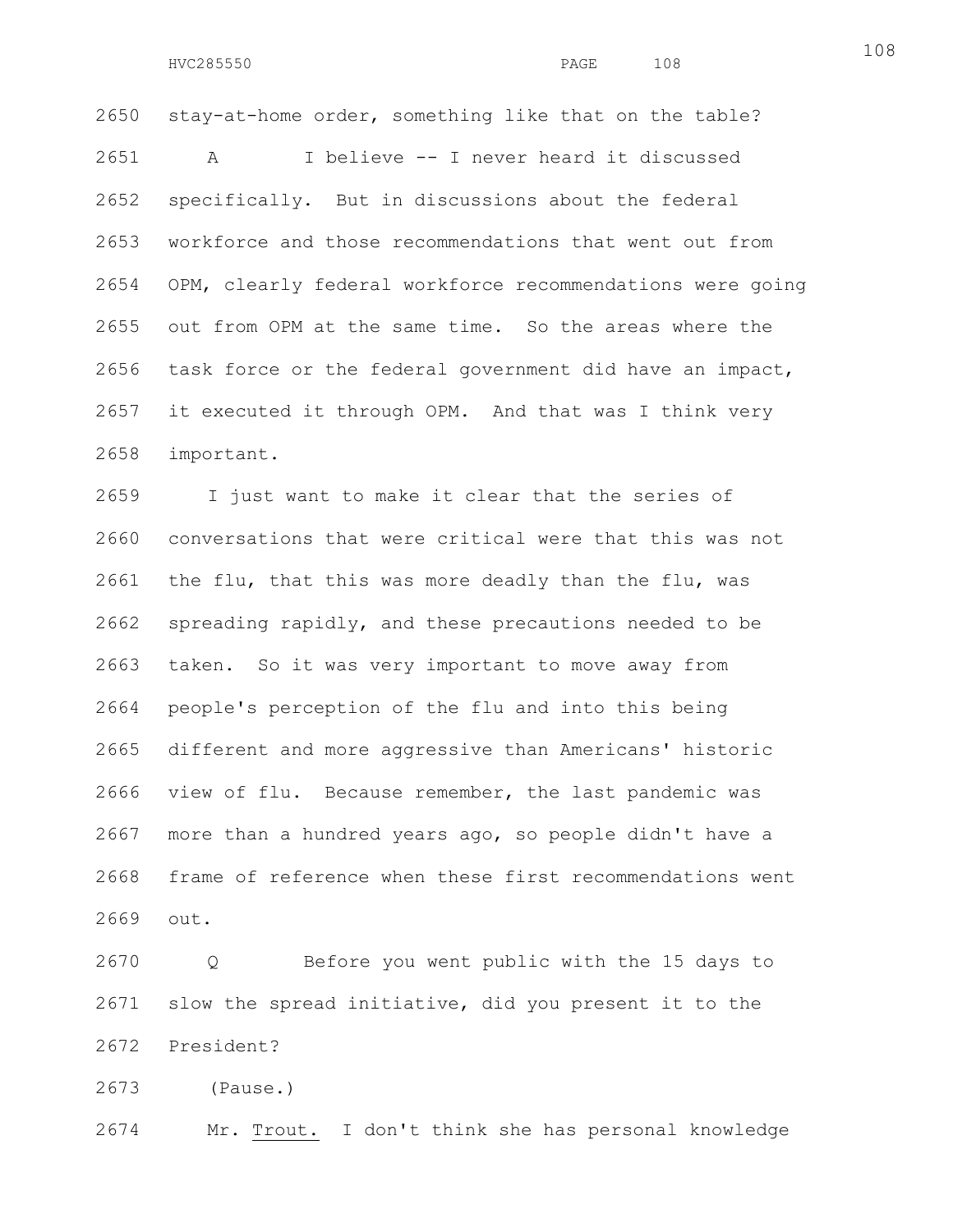HVC285550 PAGE 109

2675 on this issue, and I don't think she ought to be talking 2676 about communications that she may have heard about to the 2677 President.

2678 BY MS. GASPAR.

2679 Q I believe that he joined you when you 2680 announced it at the press briefing; is that correct?

2681 A Correct.

2682 Q But you didn't speak with him about it before 2683 that briefing?

2684 (Pause.)

2685 Mr. Trout. So let's just leave it that there were 2686 conversations in advance of press briefings that Dr. Birx 2687 was present at. And I don't think she should be talking 2688 about those conversations in the Oval Office.

2689 BY MS. GASPAR:

2690 Q So did anyone in the White House either on 2691 the task force or outside oppose going forward with this 2692 initiative at this point in time?

2693 A No.

2694 Q So before we move on to the expansion, I just 2695 want to pivot slightly and talk about -- refer back to 2696 the briefings. So you were essentially giving daily 2697 briefings at this point as I recall?

2698 A Correct.

2699 Q Often with a number of other principals. The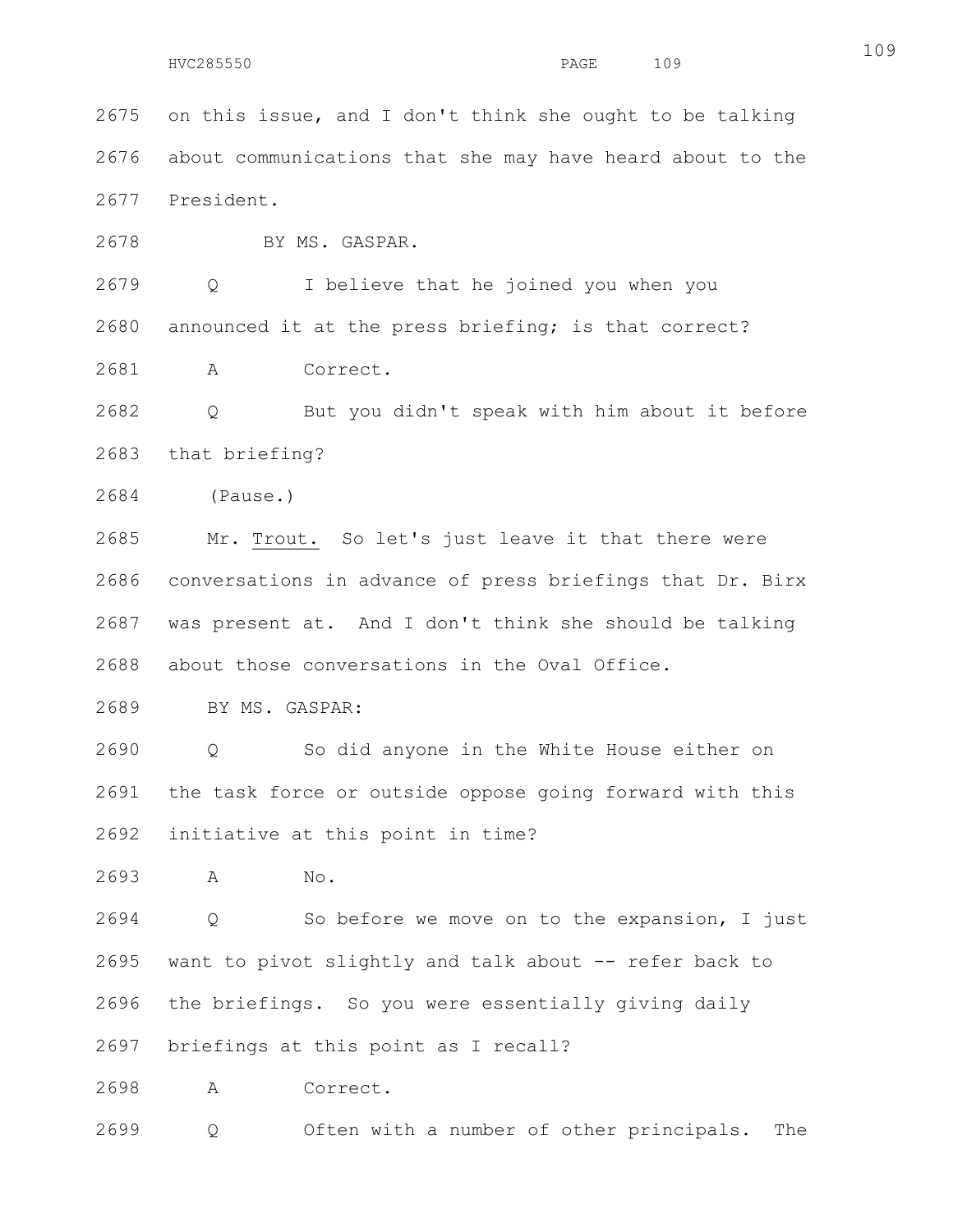2700 CDC had been providing frequent public briefings in 2701 January and February, but after a briefing on March 9th, 2702 they stopped providing briefings for almost -- or 2703 actually more than three months. 2704 Do you know why the CDC stopped giving briefings about 2705 the coronavirus after March 9th? 2706 A No. 2707 Q Do you know if anyone from the White House 2708 told them to stop giving briefings? 2709 A Not that was discussed in task force or in a

2711 Q Did you ever hear anyone expressing a concern 2712 about CDC undermining the White House message?

2713 A No.

2710 meeting where I was that I recall.

2714 Q Ever hear a concern about CDC potentially 2715 contradicting the President?

2716 A No. It says ten people in this. And if you 2717 remember, the CDC at the time had a guidance of 50. And 2718 I thought 50 was too many. So did I contradict the CDC 2719 by saying ten instead of 50? Yes, I did. Because 50 2720 indoors I knew it would result in community spread and 2721 further spread the virus. And I thought ten would limit 2722 it to a household or at the most two households. So I 2723 contradicted the CDC of the ten versus 50.

2724 Q There had been a CDC briefing before you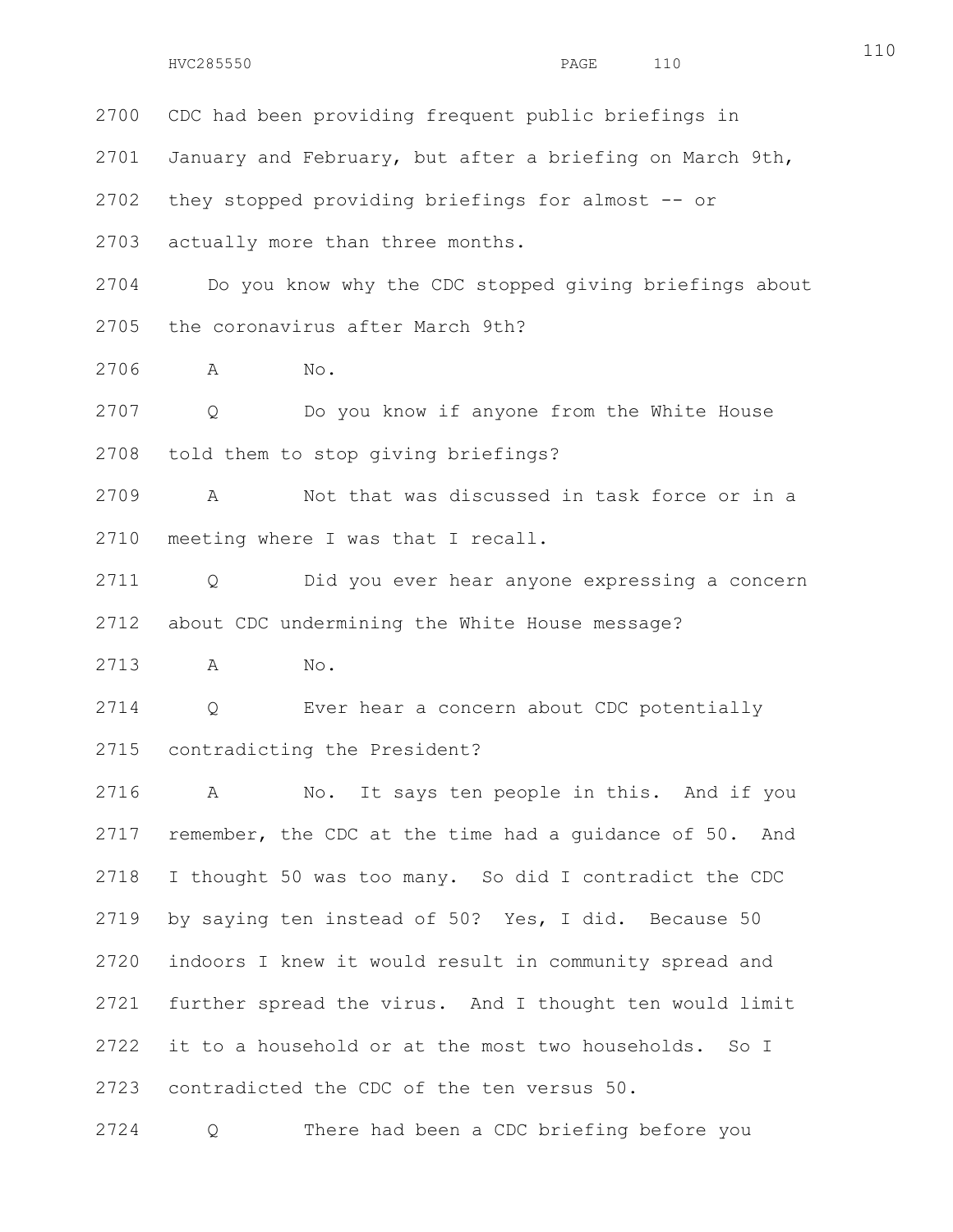2725 joined, I believe, on February 25th where Dr. Messonnier 2726 had presented information suggesting that the crisis was 2727 about to get quite serious in the U.S. Are you familiar 2728 with that briefing? 2729 A I was in South Africa. 2730 Q And it was publicly reported that 2731 afterwards -- well, first, the stock market declined, it 2732 did go down after that briefing and it was publicly 2733 reported that the President and others were upset about 2734 that. 2735 Did you ever hear any concern about the CDC being 2736 alarmist or scaring people? 2737 A Not by the time I arrived. 2738 Q Do you know if the CDC asked anyone in the 2739 White House to give briefings during this period or at 2740 all? 2741 A No. 2742 Q Moving forward, on March 20th, Dr. Redfield 2743 used the agency -- the CDC's Title 42 authority to enter 2744 an order closing U.S. borders with Mexico and Canada. Is 2745 that something that you had discussed at the task force? 2746 A March -- I'm sorry, what day did you say? 2747 Q I believe it went into effect on March 20th 2748 and there's an entry item on March 19th. We don't have 2749 an agenda item on March 20th.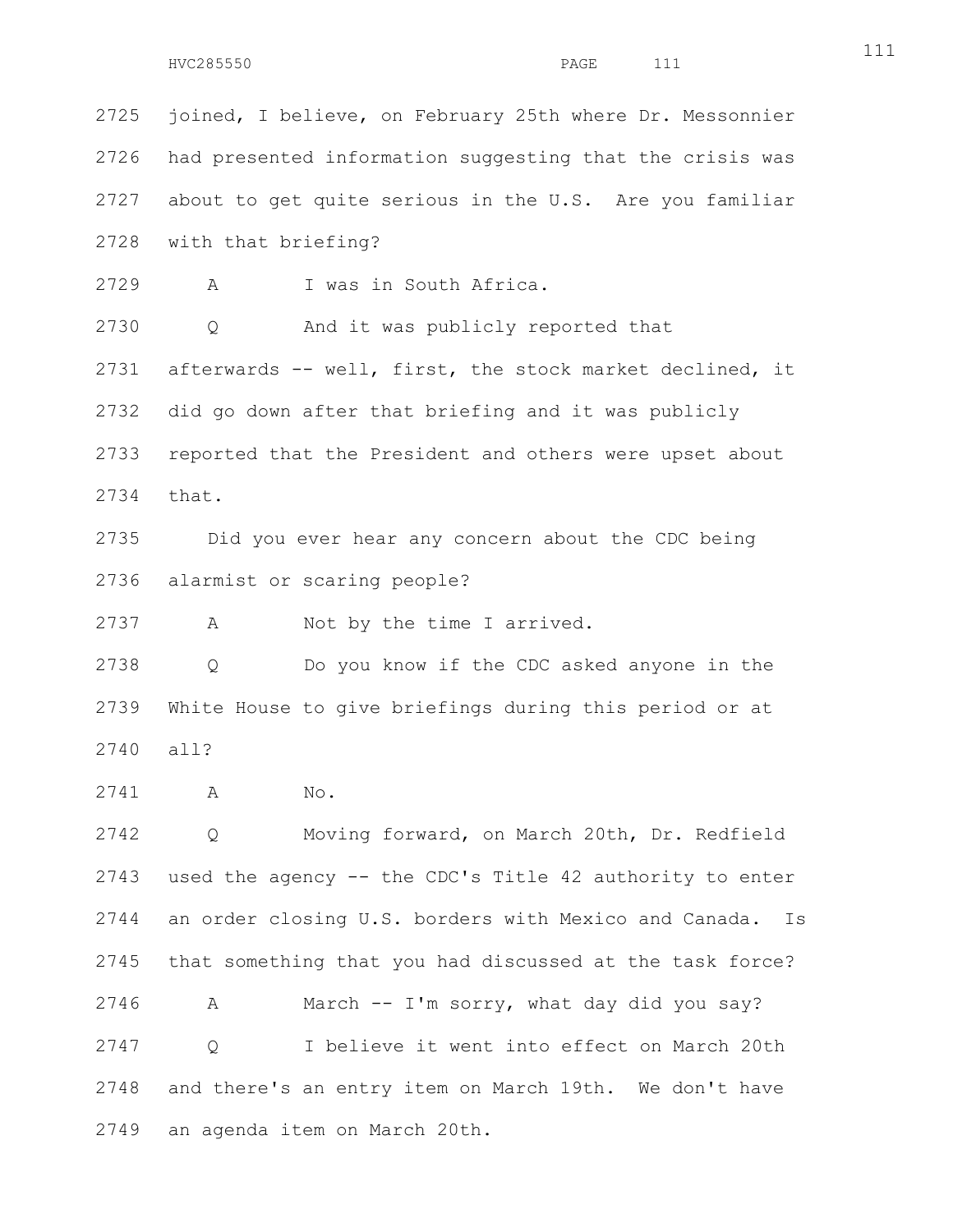2750 A The Mexico border update.

2751 Q I'm just wondering if you recall discussions 2752 about the closure of the land borders and specifically 2753 the order that was entered on March 20th.

2754 A I don't recall the specifics of the 2755 Mexico/Canada border closures, to be honest.

2756 Q Were you concerned about infected individuals 2757 crossing through from Mexico and Canada? At that moment, 2758 did you think that that was an area of concern?

2759 A Later on in our -- once we could get real 2760 tracking at the level of the county level, we could see 2761 Imperial, California, El Paso with high hospitalization 2762 or high caseloads. We did follow up on those cases and 2763 Bob reported that those were Americans who lived in 2764 Mexico or green card holders that primarily lived in 2765 Mexico that were coming across the border to get 2766 treatment because Mexico was having a significant 2767 coronavirus outbreak.

```
2768 Q When was that?
```
2769 A I don't remember. It was later on. It 2770 wasn't March.

2771 Q Later by number of months possibly? 2772 A Could have been. Yes, more in the June 2773 timeframe when we had the summer surge.

2774 Q Do you recall any discussions at the task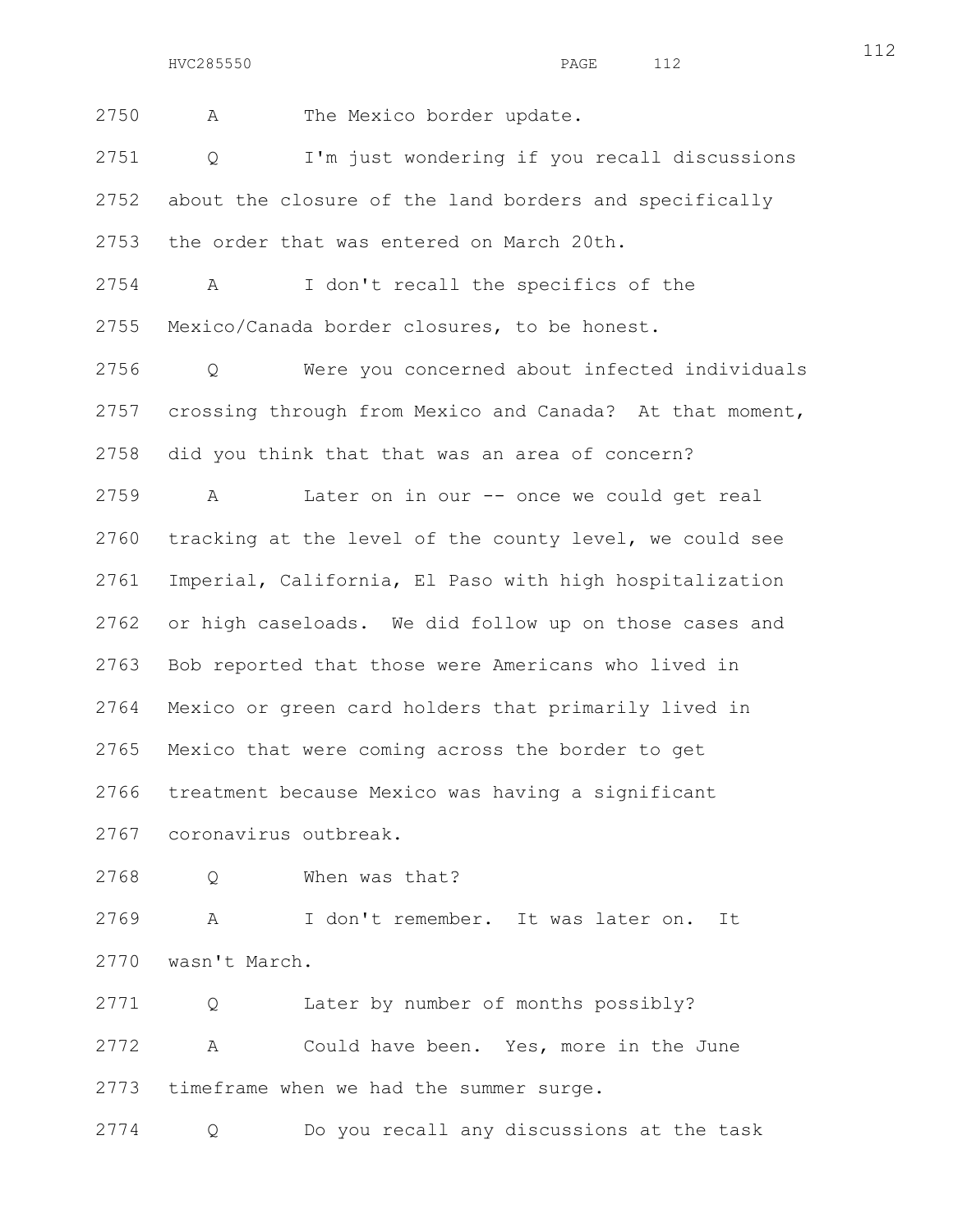2775 force or outside of it on or around March 20th about the 2776 need to close the land borders at that time? 2777 A I remember Chad -- I mean, I remember this 2778 topic area and I remember CDC concurring, but I didn't 2779 engage in the conversation. 2780 Q Did Steven Miller participate in those 2781 conversations? 2782 A I don't remember him attending task force. 2783 Q Do you remember any conversations outside of 2784 task force in which he participated? 2785 A Not that I was aware of. 2786 Q Okay. So moving forward, so if it was 2787 presented on March 16th, so 15 days to slow the spread 2788 would have expired on April 1st, I believe. 2789 A Correct. 2790 Q When did you make the determination that that 2791 initiative needed to be expanded or continued? 2792 A As soon as -- you know, it's 2793 difficult -- conceptually, it was very difficult to 2794 explain that this linear growth of cases was going to 2795 explode into an exponential growth. And so we 2796 spent -- we didn't have enough domestic data for the 15 2797 days to slow the spread. I told you we had cartoons. 2798 But we knew what was happening in Europe. And so we were 2799 able then through that week of the 20th through the 24th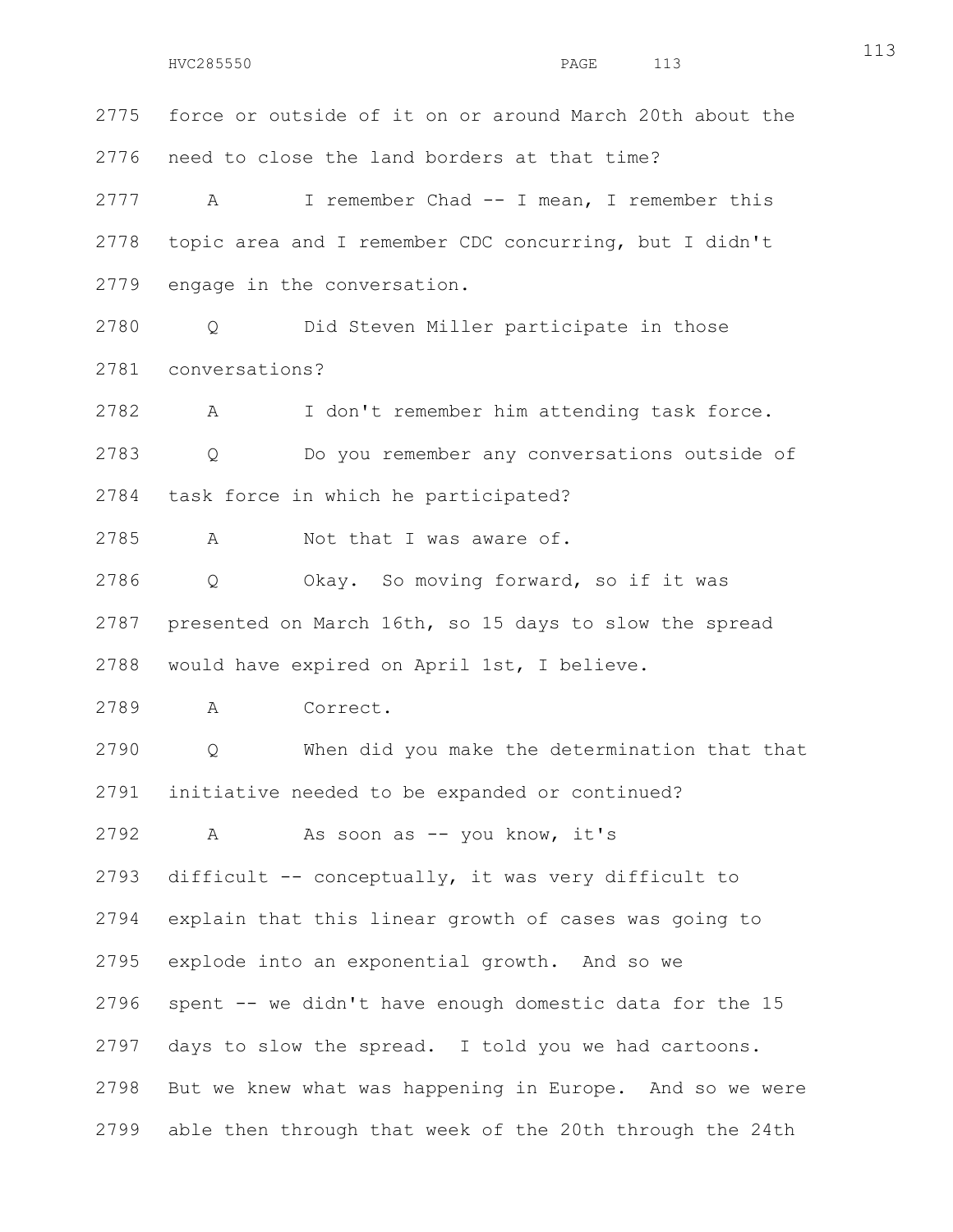2800 or 25th to get enough New York data and New Orleans data 2801 to really show what exponential growth in cases looked 2802 like even when you weren't testing. And that means 2803 you're only seeing the tip of the iceberg, those are 2804 coming to the hospitals and behind that is the huge 2805 iceberg of community spread.

2806 And so once we could explain that and see that 2807 case-to-hospitalization ratio, which was enormously high 2808 at the beginning, we were also getting the Roche and 2809 Abbott data that showed the New York hospital test 2810 positivity at 50 percent and some of the northern New 2811 Jersey hospitals at 50 percent and New Orleans hospitals 2812 at about 40 percent, that we could see by that point what 2813 was going to happen.

2814 And so we were able then to then model that week our 2815 projections of what was going to occur in the United 2816 States over the ensuing 30 days. And it was that we 2817 assembled for the extension of the 30 days, which I felt 2818 was the minimum extension.

2819 Q So how did the initiative come together? In 2820 other words, did you originally propose a longer term 2821 than 30 days?

2822 A There were some who proposed a shorter and 2823 serial 15s, which I felt like we had to be very clear 2824 that we were going to 15 to 30 for a very definitive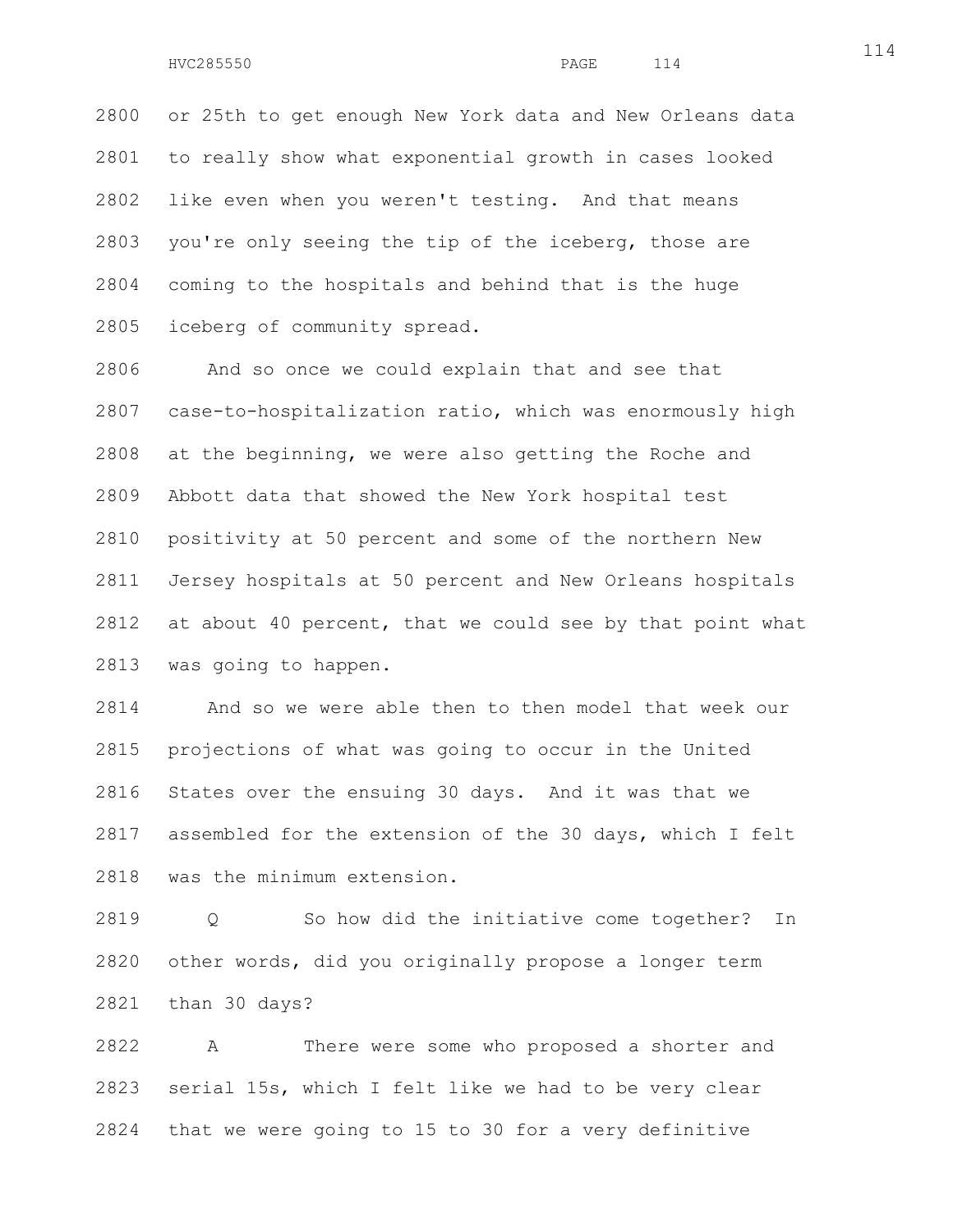2825 reason because things were going to get that bad.

2826 Q Who proposed the shorter term?

2827 (Pause.)

2828 Mr. Trout. Go ahead.

2829 The Witness. By that time I was working very closely 2830 with all of the doctors. And so there was -- we were 2831 holding doctor meetings with Steve Hahn, Bob Redfield and 2832 Tony Fauci. And there was some that thought that we 2833 should do serial 15s, and I felt that we needed to go 2834 with 30 to ensure that everyone understood how serious we 2835 felt it was.

2836 There wasn't -- it was more of a strategy than a 2837 medical or epidemiological disagreement. I think all of 2838 us agreed very clearly that 30 days was the minimum or 2839 two 15s. I just thought two 15s didn't send the right 2840 message.

2841 BY MS. GASPAR.

2842 Q Did you -- outside the doctors, did you 2843 discuss the time period or debate the time period with 2844 anyone else?

2845 A No. Not that I recall. The data group, yes, 2846 but not anyone else within the White House.

2847 Q When did you -- or how did you get approval 2848 for these initiatives? What was the process to make them 2849 the official policy that could then be announced?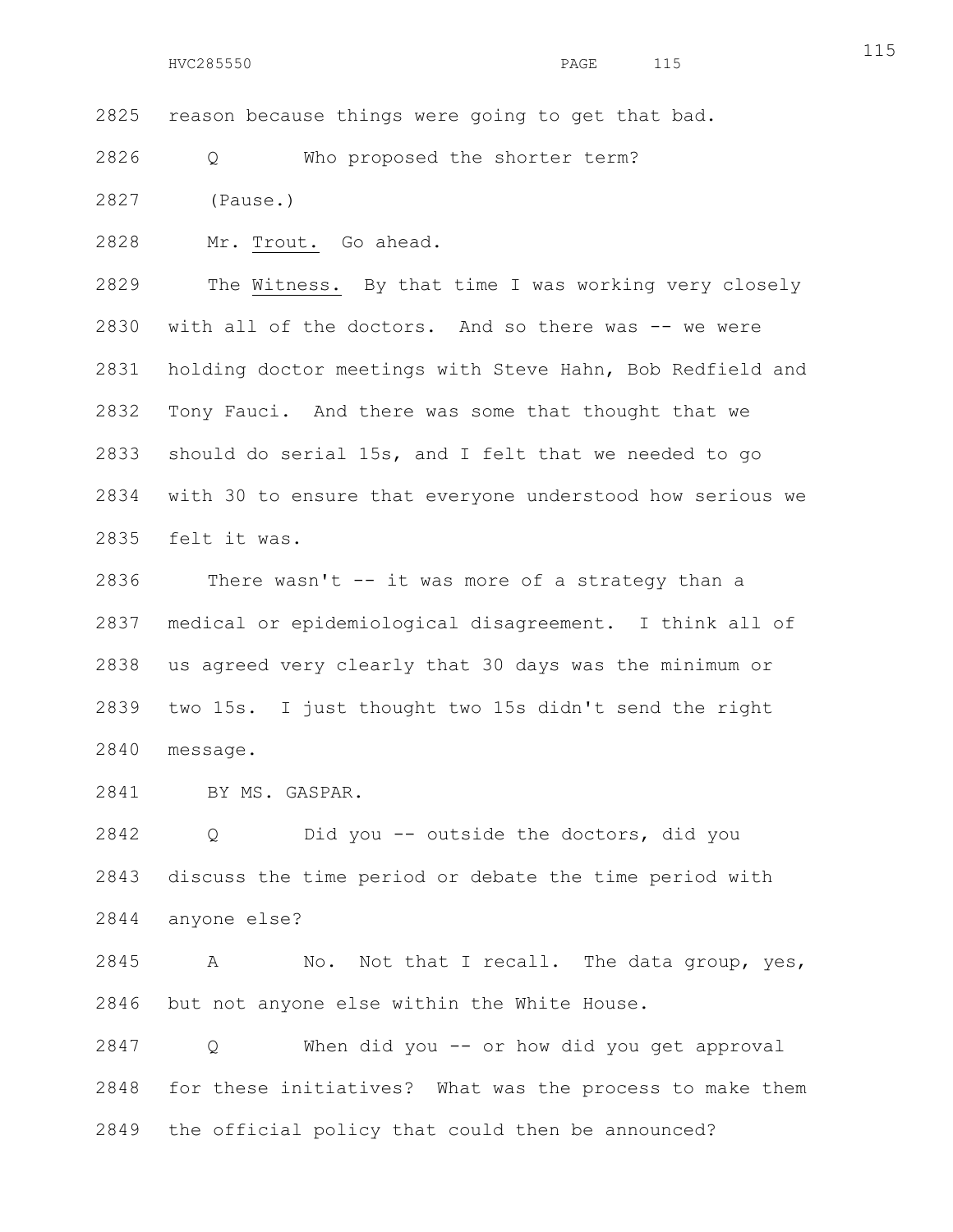2850 (Pause.)

2851 Mr. Trout. I think let's defer on that on the ground 2852 of executive privilege.

2853 Ms. Gaspar. Thank you.

2854 BY MS. GASPAR.

2855 Q Tell me then with regard to the 30 days, what 2856 was the time period where you sought approval for it 2857 without going into the process?

2858 A Over that Friday, Saturday, Sunday, the end 2859 of this week. So it would have been like the -- I don't 2860 know -- 24th, 25th, and 26th.

2861 Mr. Trout. Of March.

2862 The Witness. Of March. Let me see. No.

2863 BY MS. GASPAR.

2864 Q Just a few days before it was announced in 2865 other words?

2866 A Correct.

2867 Q Okay.

2868 A It took five to seven to ten days to assemble 2869 all the data to support the 30 days.

2870 Q Do you recall a meeting with the President 2871 and Dr. Fauci in the Oval Office on March 24th, 2020 2872 specifically? And I can tell you -- I can give you a 2873 little bit more context about that meeting. The 2874 President actually referenced it himself at a task force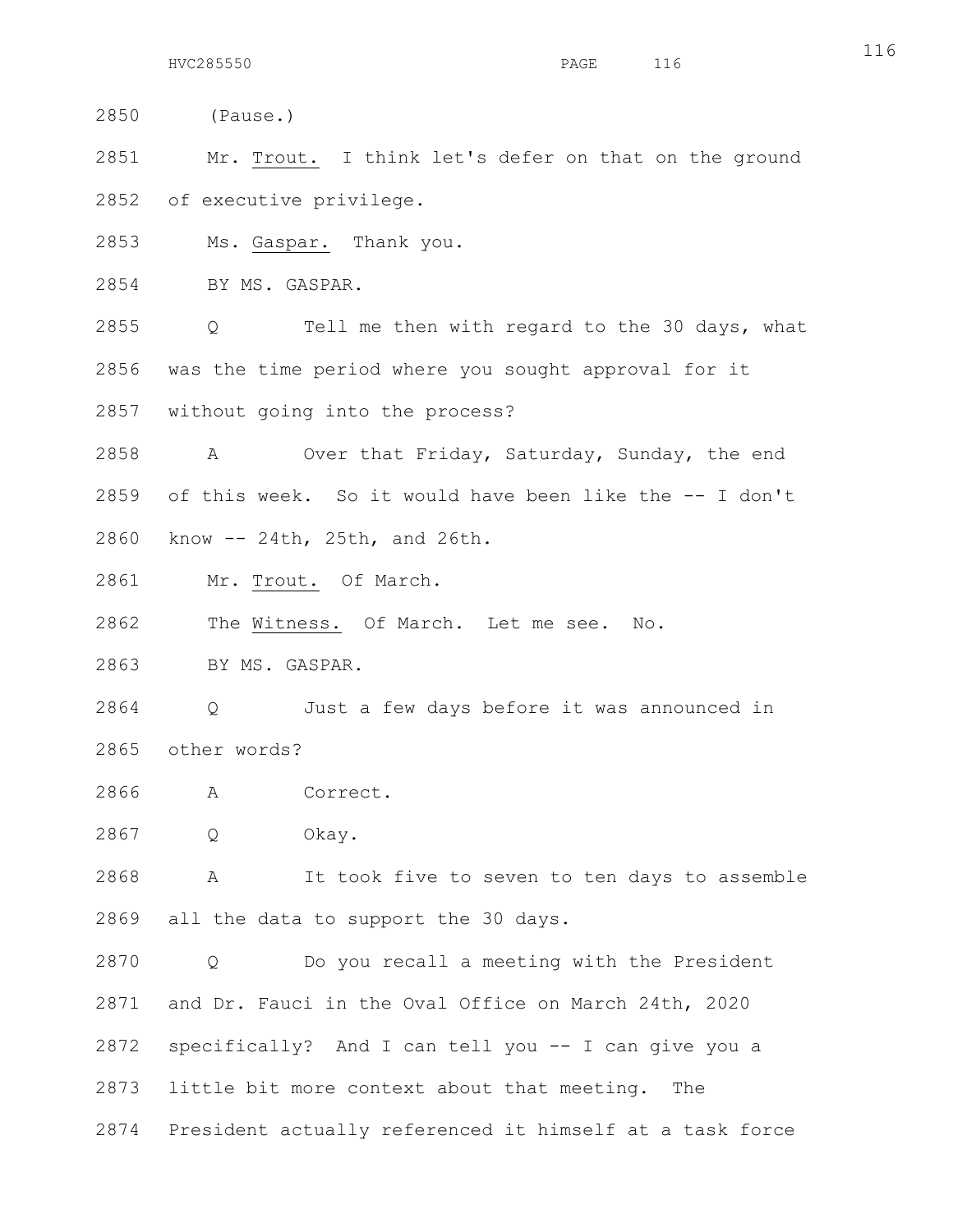2875 briefing later that day where he talked about his desire 2876 to reopen the country by Easter.

2877 Do you recall that?

2878 A I recall the President saying that.

2879 Q Did he also say it at the meeting earlier 2880 that day?

- 2881 A No.
- 2882 Mr. Trout. One second.

2883 (Pause.)

2884 The Witness. No, that wasn't said.

2885 BY MS. GASPAR.

2886 Q And just for your reference, at the task 2887 force meeting that day -- this is a quote from the 2888 transcript -- the President said, "I said earlier today 2889 that I hope we can do this by Easter. I think that would 2890 be a great thing for our country and we're all working 2891 very hard to make that a reality. We'll be meeting with 2892 a lot of people to see if it can be done. Easter is a 2893 very special day for many reasons for me, for a lot of 2894 our friends. It's a very special day and what a great 2895 timeline this would be Easter as our timeline."  $2896$  So he seems to say that he had actually said it -- he 2897 had said it earlier that day, although it's possible he 2898 didn't say it to you.

2899 A That sounds like a -- now that you're reading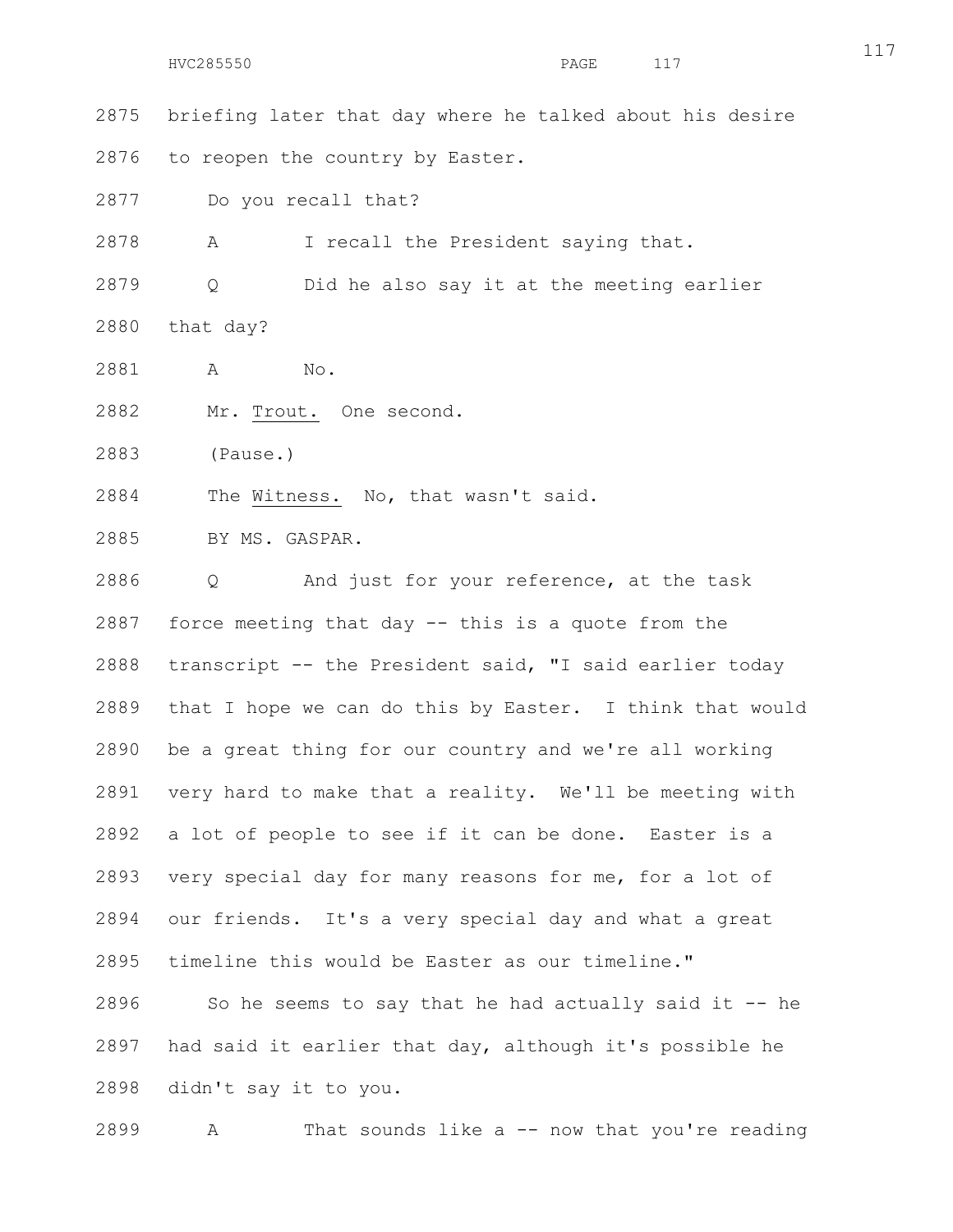2900 that, that sounds like a governors' call rather than a 2901 task force meeting.

2902 Q I see. Do you remember hearing him express 2903 the intent to open by Easter?

2904 A In that transcript at that governor's call, 2905 if that's when you're saying, I believe it was said at a 2906 governors' call if that's where your transcript is from. 2907 I don't believe it was task force.

2908 Q The transcript is from a task force briefing. 2909 A Does it say that specifically or does it say 2910 it's in the sit room? Because the governors' calls were 2911 also done in the sit room.

2912 Q The quote is from the public briefing, but it 2913 is completely possible that his reference to his own 2914 statement earlier that day is from a governors' call if 2915 that's what you're saying.

2916 A I don't remember. I thought you were reading 2917 from a sit room transcript.

2918 Q No, I'm sorry. I'm reading from a White 2919 House briefing, public briefing.

2920 A That was the first time I heard about the 2921 opening at Easter.

2922 Q I see. Okay. Did you agree with that? 2923 Well, strike that.

2924 Did you think there was a reasonable chance of opening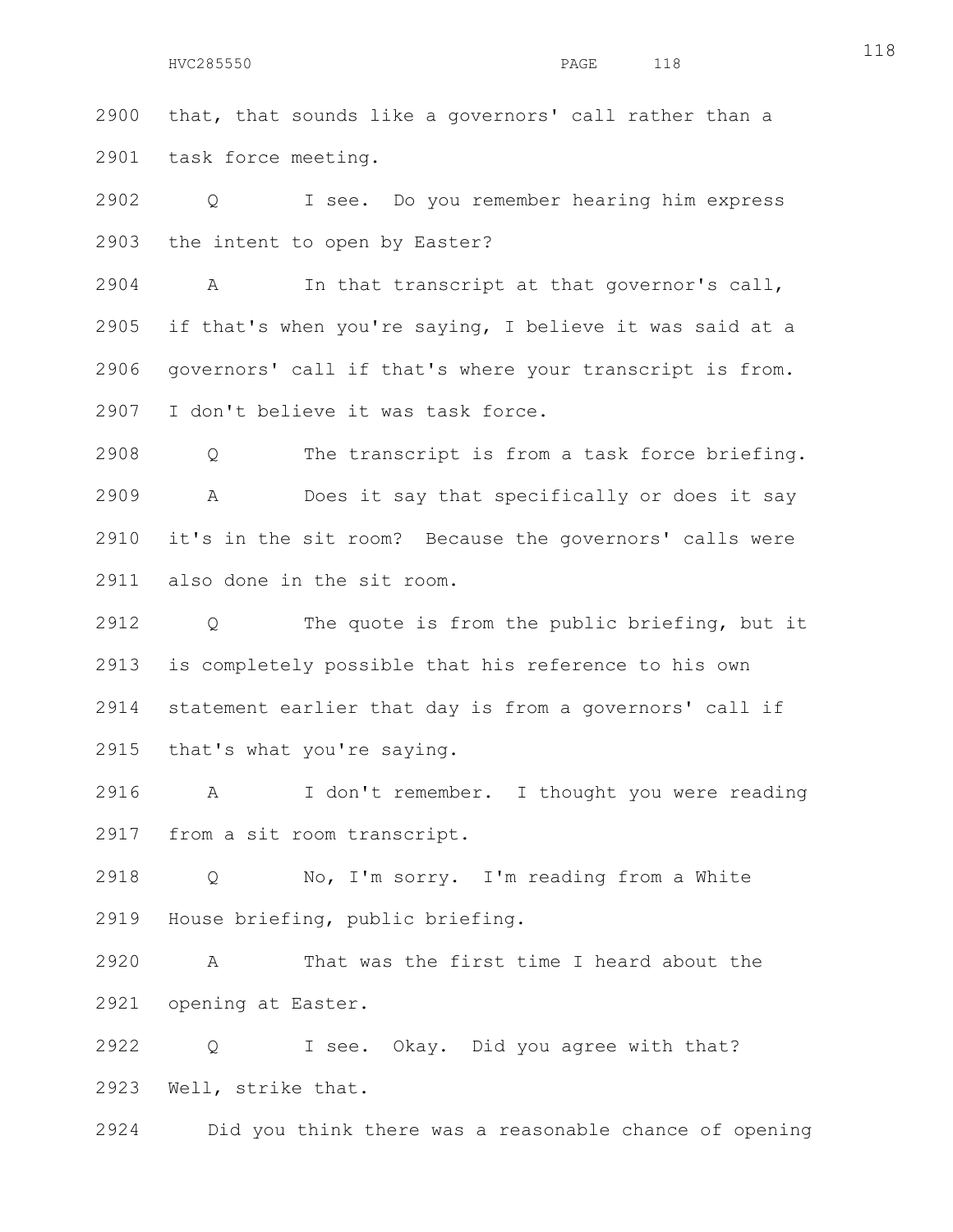HVC285550 PAGE 119

2925 by Easter at that time?

2926 A No.

2927 Q Did it concern you that the President was 2928 advocating for an Easter opening?

2929 (Pause.)

2930 A Yes.

2931 Q Can you tell me why?

2932 A Because I was watching what was happening in 2933 Italy. I believed that our hospitals were on the verge 2934 of becoming overrun, the cases were going to explode 2935 exponentially across our major metros and that we needed 2936 to be more aggressive, not less aggressive at that time. 2937 And I was assembling that data for the 30 days to slow 2938 the spread.

2939 Q The next day during an interview, you said 2940 that the President was quote, "attentive to the 2941 scientific literature and the details and the data."

2942 Do you recall that statement?

2943 A Yes.

2944 Q What was that based on?

2945 A That was based on going through the charts 2946 and graphs of the projection of exponential spread to get 2947 the 15 days to slow the spread.

2948 Q So at that point it had been several weeks 2949 earlier or at least maybe 10 days earlier? This was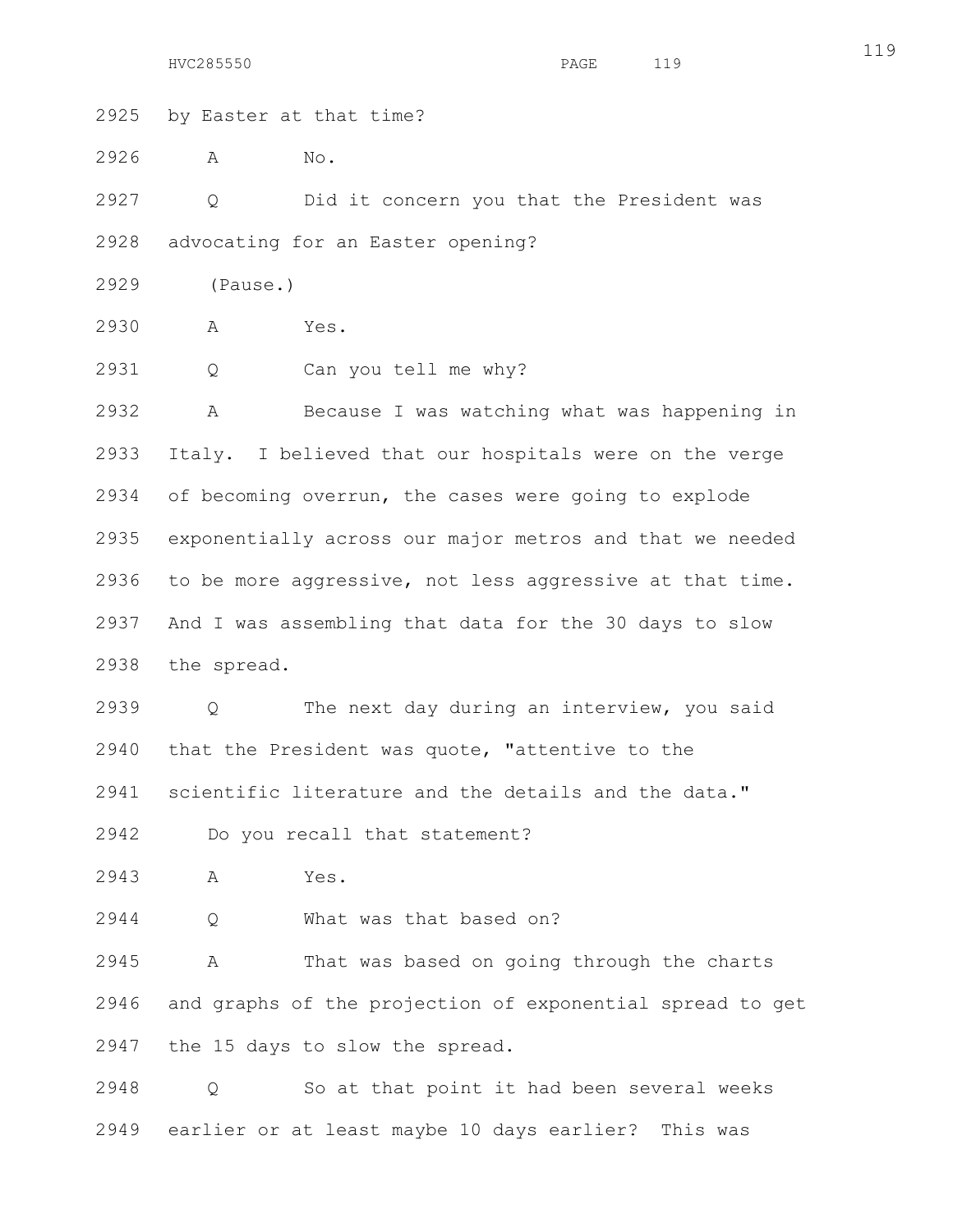2950 March 25th?

2951 A Correct. And I had assembled all the graphs 2952 for the Vice President to take it to the President. So 2953 it was a statement of both what he had done for the 15 2954 days to slow the spread and what I needed for the 30 days 2955 to slow the spread.

2956 Q And so it was based on one meeting plus just 2957 the fact that the initiative was continued?

2958 A It wasn't just one meeting. I mean, you 2959 talked about the European, the questions -- there were a 2960 series of meetings where data was utilized to -- and 2961 graphics for the position I was taking. And the 2962 President understood the graphics and asked me 2963 intelligent questions about the graphics. And that is 2964 exactly what happened and that's why I said it that way.

2965 Q Did that continue to be your impression over 2966 the course of the year?

2967 A I did not --

2968 (Pause.)

2969 The Witness. I didn't have always the same 2970 opportunities that I had in the presentations

2971 subsequently.

2972 BY MS. GASPAR:

2973 Q Let's turn to some of the charts that you 2974 displayed I believe at the March 31st briefing. So what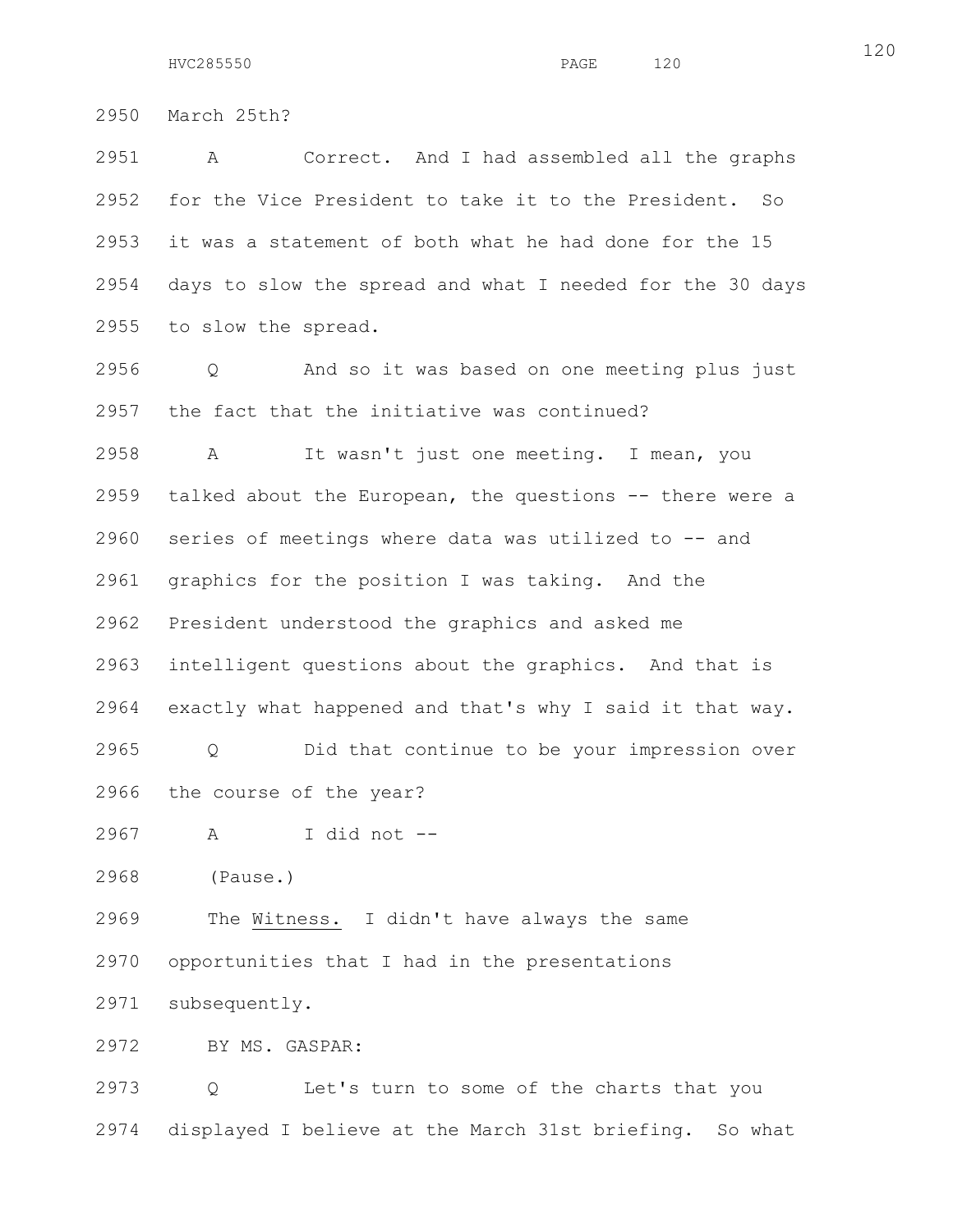2975 we have here is, I believe that there were four charts, 2976 four graphs displayed at that briefing. We took screen 2977 shots of them and unfortunately there are some words in 2978 the corner that are from the transcription of the 2979 briefing but you can ignore that. 2980 Take a look and let me know if you recognize this. 2981 This should be Exhibit 7. 2982 [Exhibit No. 7 was identified 2983 for the record.] 2984 The Witness. Yes. 2985 BY MS. GASPAR: 2986 Q Starting with the first one, I believe you 2987 actually said at that briefing that this was just 2988 a -- that these numbers didn't actually refer to specific 2989 cases, this was just a general projection. Can you tell 2990 me more about this first one and where it came from? 2991 A So this came from I believe a CDC website 2992 talking about flattening the curve or some publicly 2993 available website about what flattening the curve looks 2994 like. And that's different than slowing the spread or 2995 stopping the spread. This is about flattening the curve 2996 because the community spread is so great that you can't 2997 do the proactive mitigation that many would prefer. 2998 Q But these numbers don't actually they're not 2999 specific to where the case count was in the U.S. at that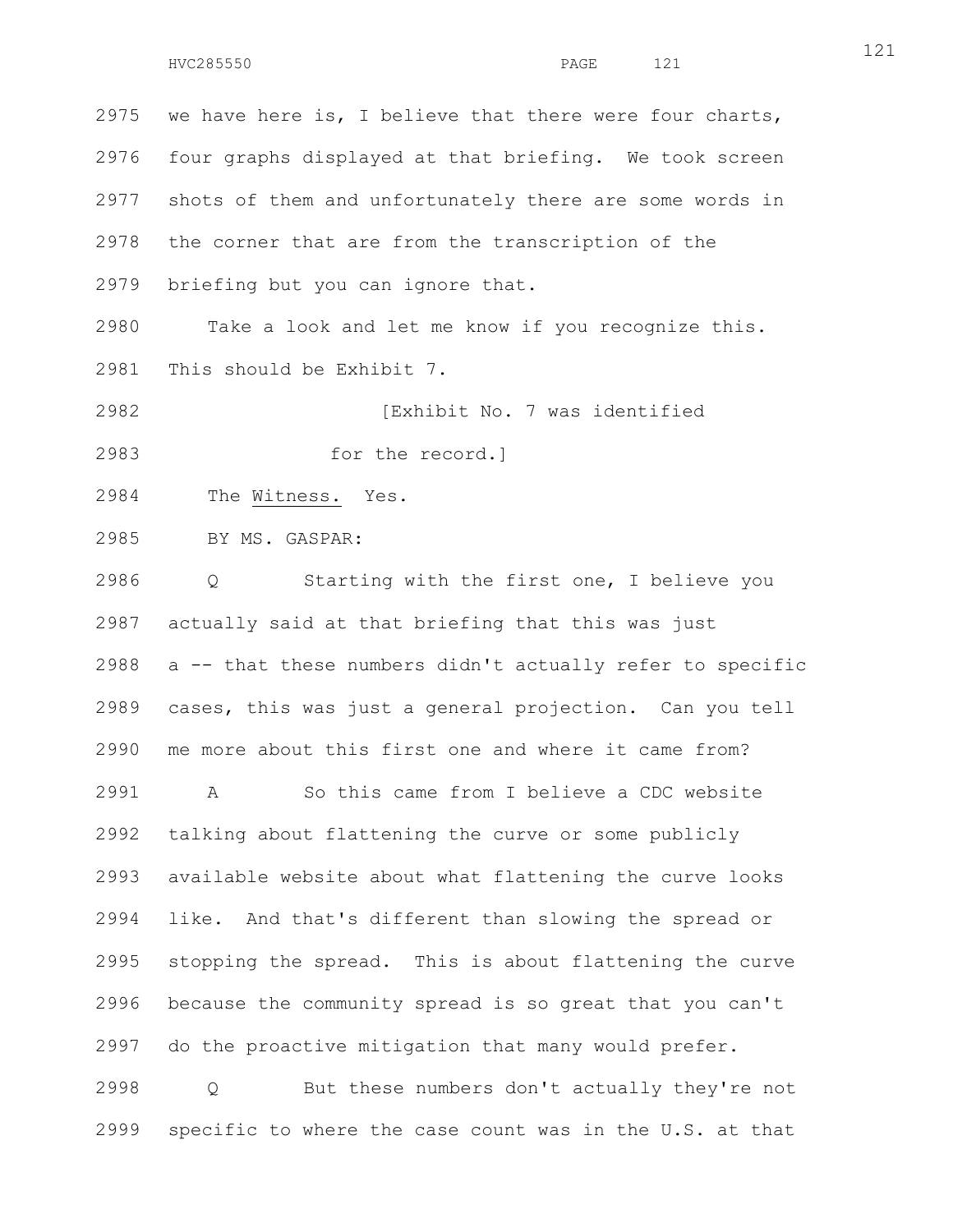3000 point, it's just more trying to illustrate that you could 3001 reduce deaths by 90 percent?

3002 A Correct.

3003 Q Okay. Then turning to the second one, the 3004 IHME model, I believe that this was an actual projection 3005 based on the current cases; is that right?

3006 A That was Chris Murray's. There were about 10 3007 or 12 modelers that were working to inform this top 3008 graph. So we had 12 or 14 different modelers that 3009 modeled both with and without mitigation through that 3010 first surge.

3011 Now, obviously, that surge would have continued in 3012 their minds without mitigation so -- and I believe the 3013 timeline for the 1.5 to 2.2 million deaths were through 3014 that fall because everyone knew that the winter surge 3015 could be worse than the current surge. And so this was 3016 their projections through the fall and potentially some 3017 of them into the winter.

3018 At the same time, they had different models of 3019 different mitigation and the potential impact and these 3020 were modelers from around the world, including several 3021 European modelers that were projecting, based on the 3022 Italian shutdown, of what is possible. So depending on 3023 the depth and breadth of the community spread, that range 3024 is based on how many of the large metros would actually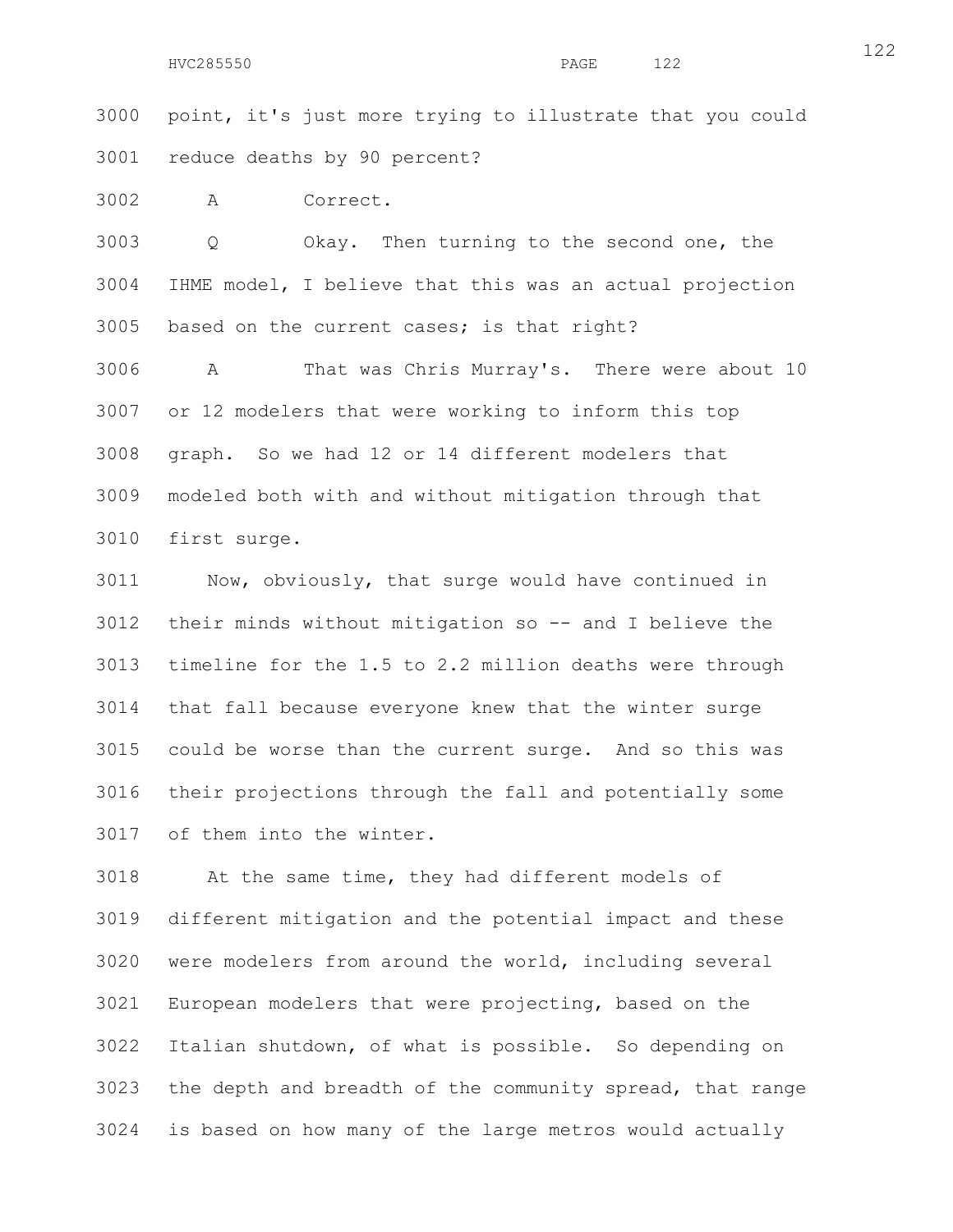3025 follow the New York course. And the New York was 3026 already -- New York City was already in what we call 3027 exponential growth as well as the bedroom communities of 3028 northern New Jersey. So using that rate of exponential 3029 growth, we utilized that to both predict the cartoon you 3030 see here of the number of fatalities as well as the 3031 cartoon of what flattening the curve would look like. 3032 Q So looking at the second -- the IHME model 3033 that's presented here, one question I have is what -- so 3034 the curve --

3035 A I guess that was my long way of saying the 3036 IHME model was not utilized in any additional way than it 3037 was added to the other 12 modelers.

3038 Q I see.

3039 A And so I used this graphic to really show 3040 their projection of what logarithmic or exponential 3041 growth looked like in fatalities so that the American 3042 people could see how significant this could become. 3043 He was the only one that had a website up at that 3044 time, and the other modelers didn't have graphics that I 3045 could utilize. So I utilized his graphic but the numbers 3046 came from all the modelers, and that's the numbers above. 3047 So there wouldn't be a direct correlation between Chris 3048 Murray's numbers and our numbers because he was one of 3049 12.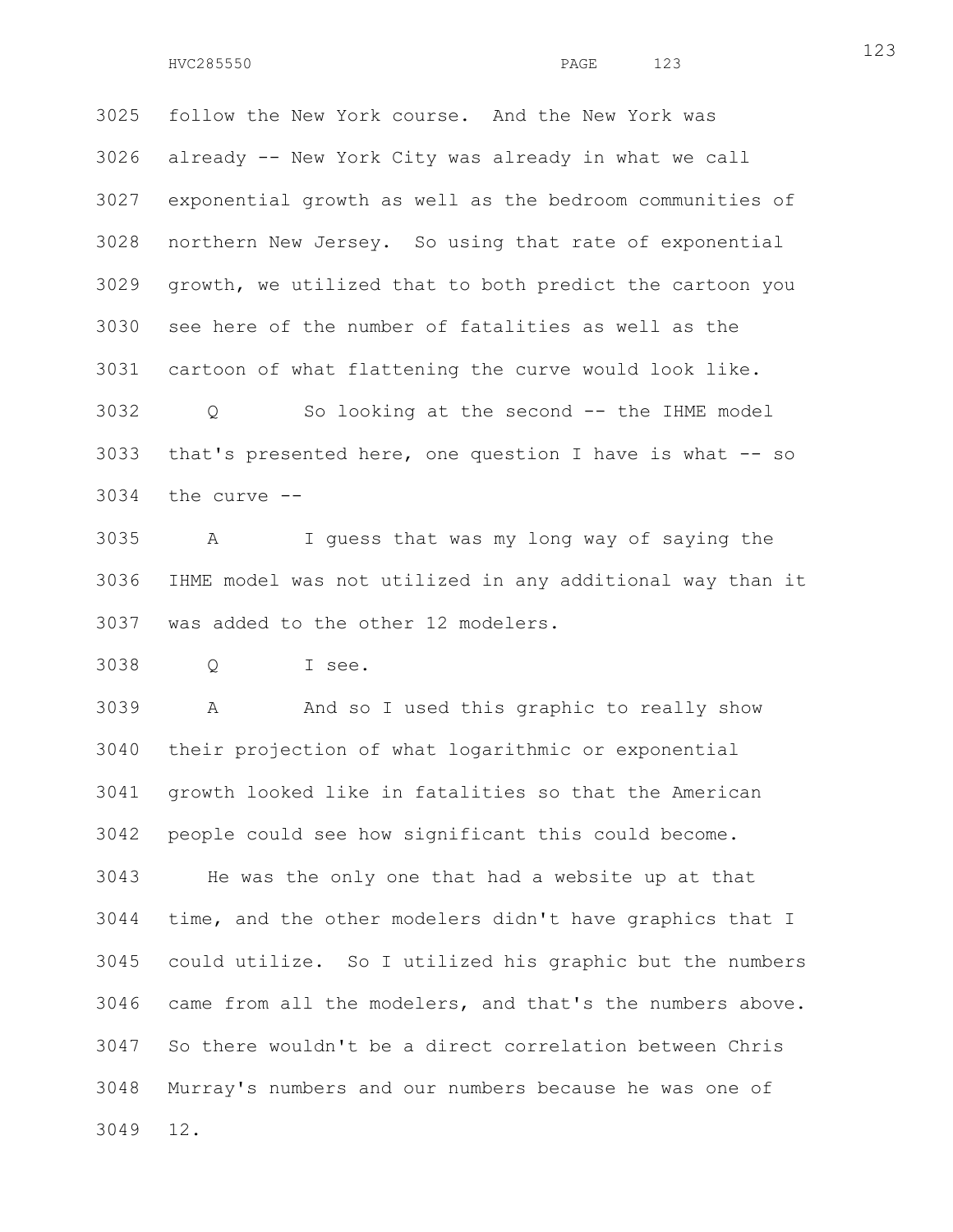3050 Q Got it. You've talked about this a little 3051 bit before. Where were you getting your numbers at that 3052 time?

3053 A So most of the numbers were coming from the 3054 modelers, the 12 or 14 modelers that the data team had 3055 brought together, all of them for more than a day or a 3056 day-and-a-half. And they discussed all their models, the 3057 assumptions that went into their models, the weaknesses 3058 of their models. I think you know Dr. Fauci does not 3059 like models, so the reason I was using the European data 3060 is because, and particularly Italy, is because it was the 3061 only actual data that we had that was far enough that we 3062 could see how this rate of rise, if other metros -- that 3063 rate of rise in Italy that was being projected was 3064 identical almost to the slope in New York City, so then 3065 we were translating that by population to the other 3066 metros in the United States, whether it was 10 metros or 3067 25 metros, based on the current spread that was occurring 3068 in New York, realizing that all we were seeing was the 3069 tip of the iceberg.

3070 Q And I noticed around this time period you had 3071 a pretty much daily entry on the task force agenda data 3072 modeling and reporting update. Is this the type of 3073 information that you were also presenting there? 3074 A Correct. And those would have been the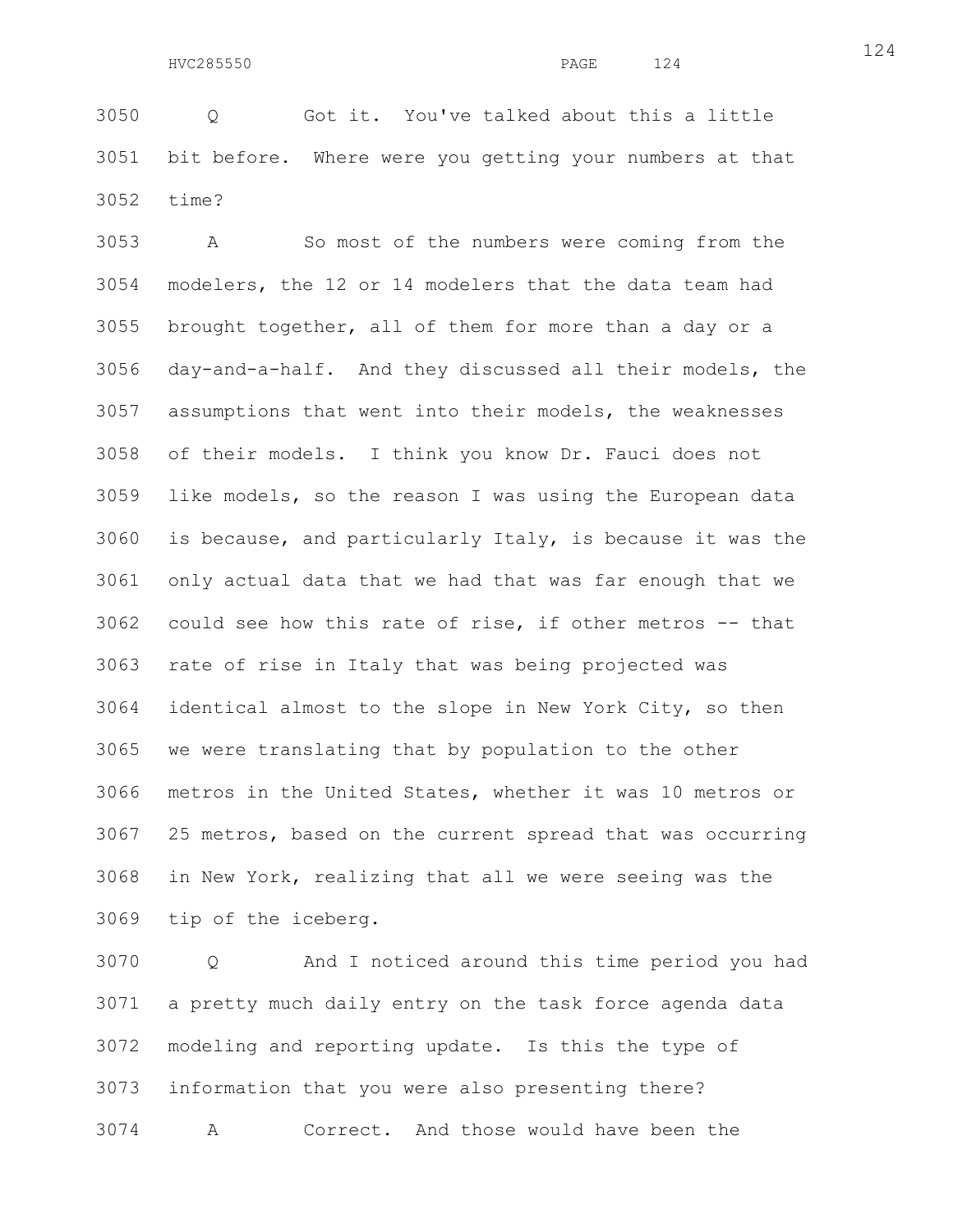3075 graphics that you were referring to that went to the task 3076 force and to the President.

3077 Q Your daily reports, as well?

3078 A Correct.

3079 Q Which we haven't seen but I assume it 3080 basically included graphics plus summaries?

3081 A Yes. So these two graphs would have been 3082 part of the daily report. And then there would have 3083 been -- because this is New York as a state, there would 3084 have been the actual case, daily cases from New York City 3085 metro by county. So you would have seen the five 3086 boroughs of Manhattan, you would have seen southern 3087 Connecticut, northern New Jersey, Bergham County. So we 3088 were tracking -- by that time we were getting 3089 county-level case reporting and sending that up also in 3090 the daily report.

3091 So state-level data, and of course, the reason I 3092 wanted to show the state-level data is because the slope 3093 of New York and New Jersey are very similar, saying that 3094 once you get into this exponential growth, independent of 3095 whether you're New York or New Jersey, it looks very 3096 similar.

3097 That was important because in my work around the globe 3098 everybody believes that they're special and it's not 3099 going to happen to them in the same way. So having two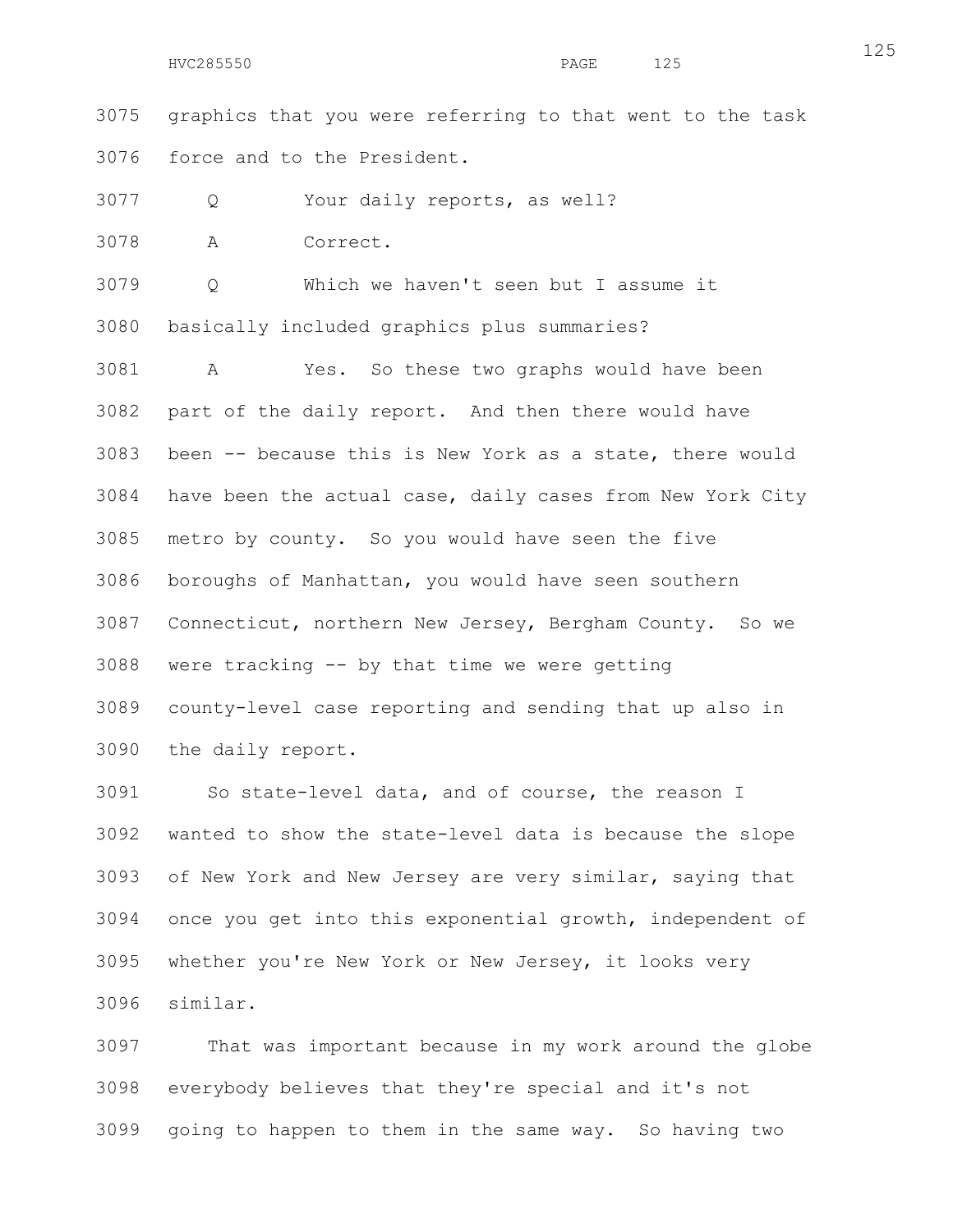3100 states that have that kind of spread and a third state 3101 behind that, which was Connecticut and just starting, was 3102 to make two points. One, that each of these outbreaks 3103 are displaced by a time, and so the United States would 3104 not go down in parallel with all of the cities at the 3105 same time, but in series, because our states were at that 3106 point then seeding other states with virus. And so 3107 whereas Italy may have been seeded in a primary manner 3108 from travel from China or some other instigating event, 3109 the United States we believed would go down in series, 3110 and that's why we believed the earlier we mitigated 3111 across the country the more impact we would have on the 3112 other states.

3113 Q And I know we're almost at our hour so I'm 3114 just going to ask a couple more questions on this topic 3115 and we'll try to wrap it up.

3116 Were you trying to obtain other data sources at this 3117 time? Did you feel like you had sufficient data?

3118 A Oh, gosh, no.

3119 Q So what were you doing to try to get there? 3120 A I was working with the CDC to expand their 3121 national hospital data from 30 percent of sites reporting 3122 to 100 percent of sites reporting because I believed we 3123 absolutely had to see the hospital actual data and not 3124 modeled data. I wanted all of the laboratory data being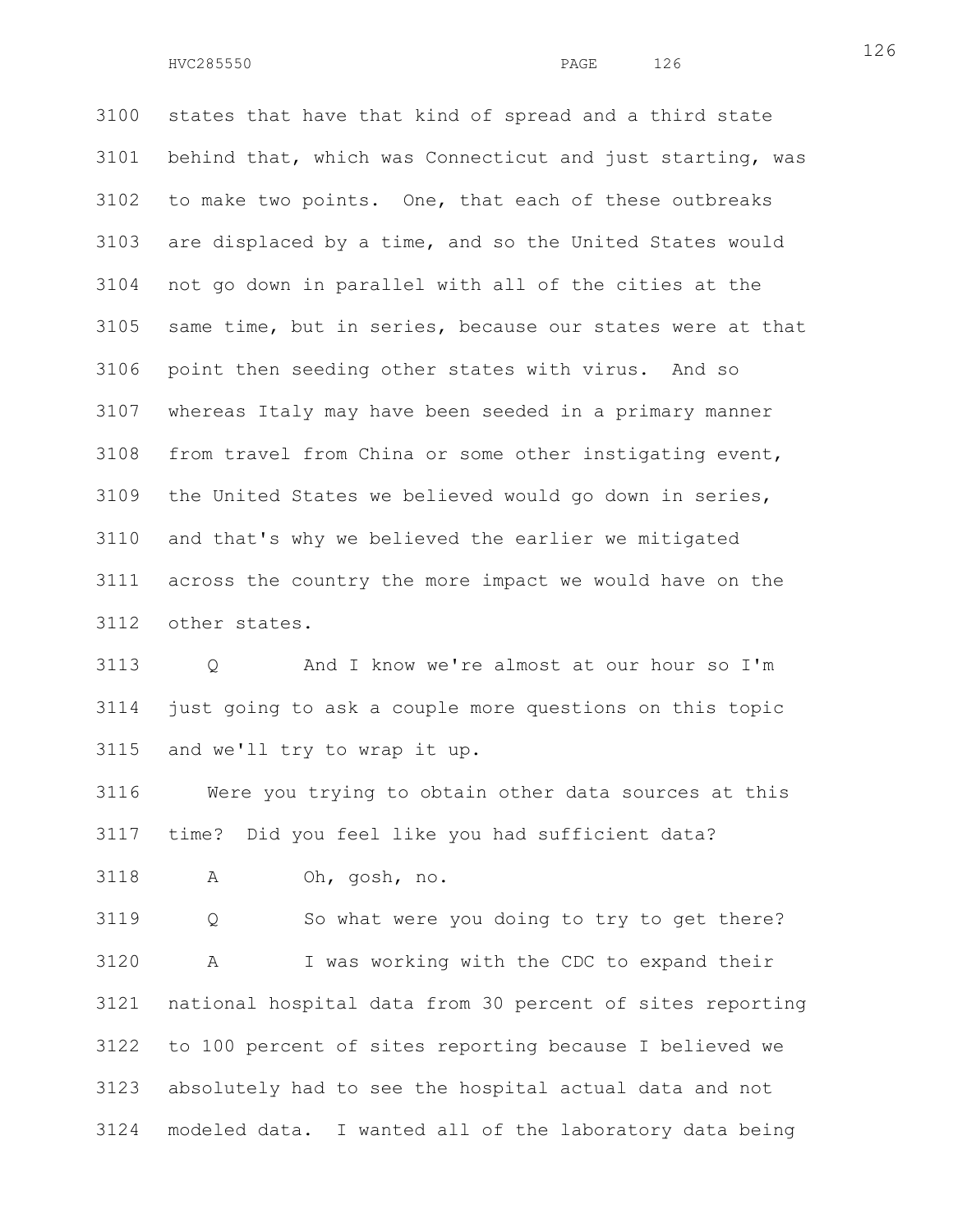3125 reported so we went to Congress and asked that it be 3126 included in the CARES Act required reporting that if you 3127 received laboratory -- if you received testing money that 3128 there was a requirement for daily reporting to the 3129 federal government, and trying to increase the speed of 3130 fatality reporting as well as the comorbidities that were 3131 occurring in the United States for which people were 3132 being hospitalized with serious COVID, as well as the 3133 cause of death, so that we could ensure that we were 3134 informing the entire country about not only mitigation to 3135 stop community spread but anything that we were learning 3136 from the Europeans about advance in treatments to save 3137 more lives.

3138 Q Were you able to improve the data situation 3139 at any point over the year?

3140 A So we were able to finally get the laboratory 3141 reporting. That took probably -- I mean it was getting 3142 Abbott and Roche's, but to get everybody online probably 3143 took until the end of March, beginning of April. The 3144 hospital reporting was a back and forth that continued 3145 until the crisis of June of where and how to send out 3146 remdesivir to the states, and that could not be given to 3147 state hospitals based on a model. We absolutely needed 3148 to know who was in that hospital bed. And so that 3149 resulted in -- and I didn't care how it was done but I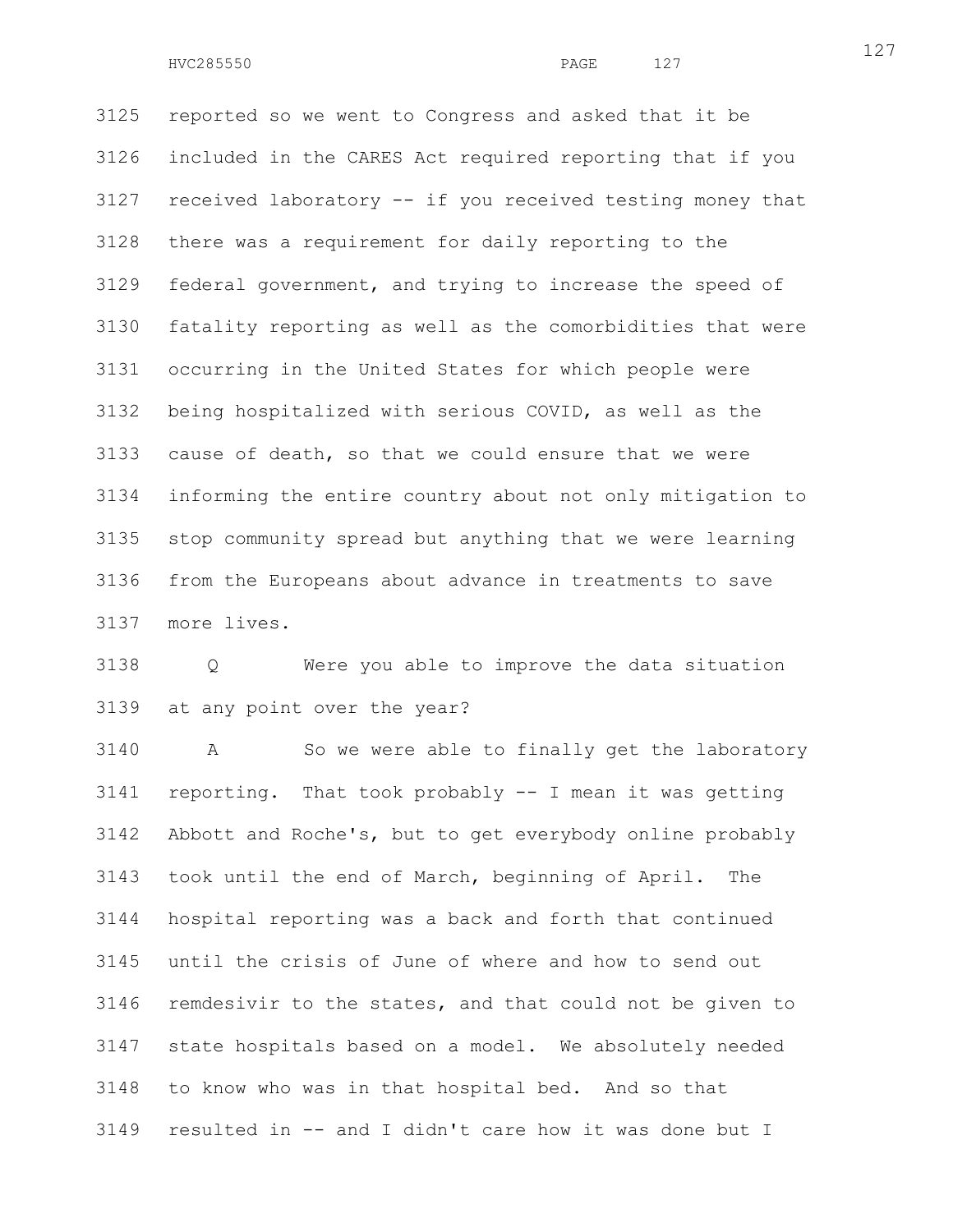HVC285550 PAGE 128

3150 talked to the hospitals and said we need 100 percent of 3151 your data on a regular basis and we need to know what 3152 your PPE status is so that we can ensure that you're 3153 getting all of the PPE that you need.

3154 Q Just one more question on this chart, on the 3155 model here. I just want to focus on the fact that the 3156 curve sort of -- I'm looking at the IHME model, I know 3157 we've talked about it basically ends in July or August. 3158 Was there -- and I fully recognize that this was a crisis 3159 moment and cases in many areas of the country including 3160 particularly in the northeast were surging.

3161 Was there talk about sort of what happens after July? 3162 What were those discussions like?

3163 A So very early on I would think at the end of 3164 April, beginning of May we were talking about how severe 3165 the fall would be and that we had to have a robust fall 3166 plan, and part of the reopening America was a whole 3167 component on what the stockpile needed to be in place for 3168 the fall, what we needed for therapeutics in the fall, 3169 how we had to accelerate monoclonal antibodies and 3170 increase the remdesivir supply chain, as well as 3171 understanding the role of convalescent plasma. So all of 3172 those streams had to come together in parallel, as well 3173 as a maximum expansion of testing because I was very 3174 concerned about the fall.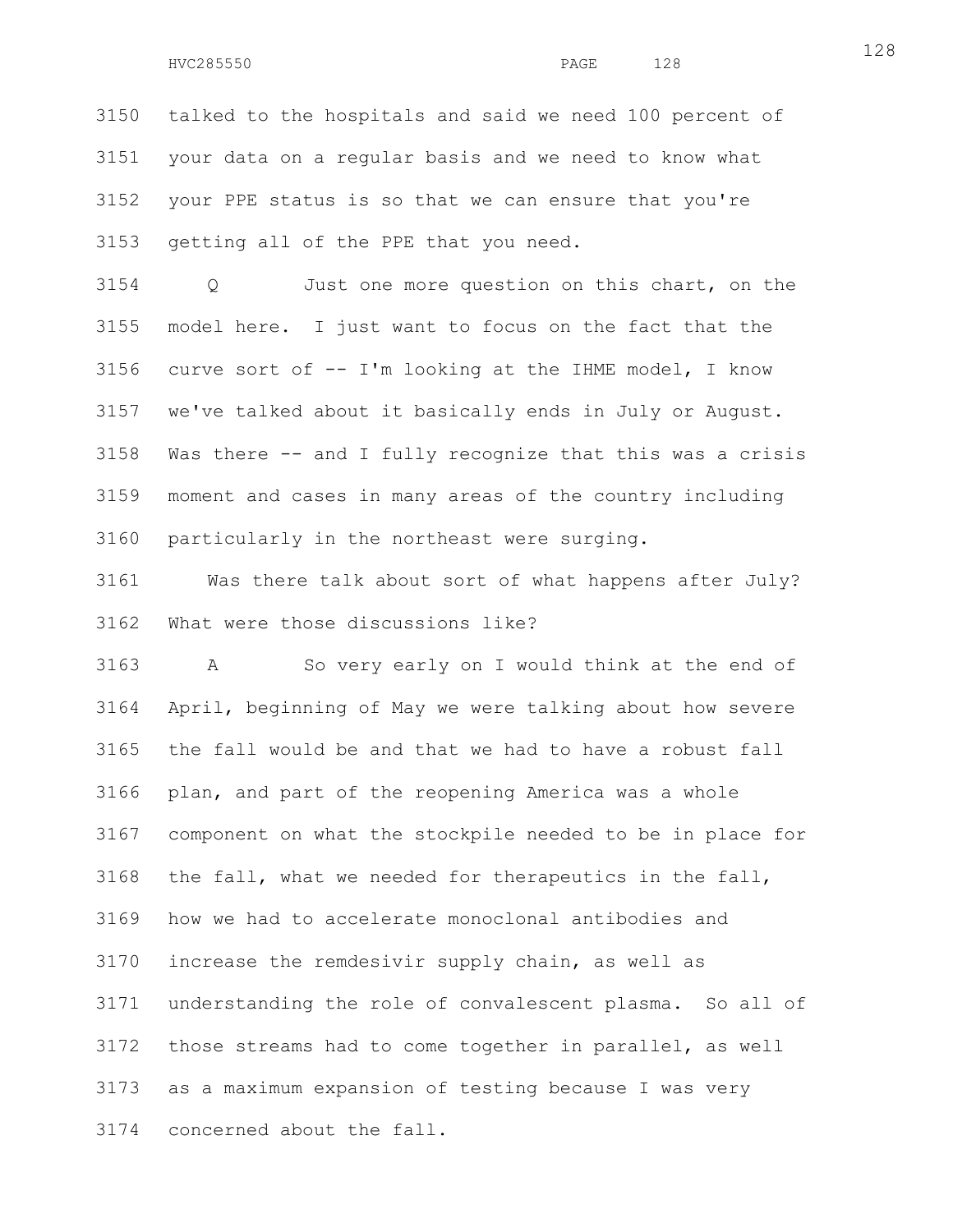3175 Q All right.

3176 Ms. Gaspar. I think that's a good place to pause. So 3177 let's go off the record.

3178 (Recess.)

3179 Mr. Benzine.

3180 Q Dr. Birx, I don't want to take up a lot of 3181 time. I only have one question this round. In your 3182 experience while you were in the government during the 3183 pandemic did the CDC operate remote or in-person?

3184 A They were remote.

3185 Q Okay. Thank you.

3186 Mr. Davis. Off the record.

3187 (Discussion off the record.)

3188 BY MS. GASPAR.

3189 Q So I want to talk a little bit about the 3190 public health guidance that CDC put out during the 3191 pandemic focusing on a few issues at first and then we 3192 might circle back to some more later.

3193 But just to start us out, what was your role in 3194 developing or approving or just generally being involved 3195 in CDC public health guidance?

3196 A I wasn't in approving authority. I would 3197 edit specific sections of their guidance.

3198 Q Would you review all guidance before it was 3199 issued?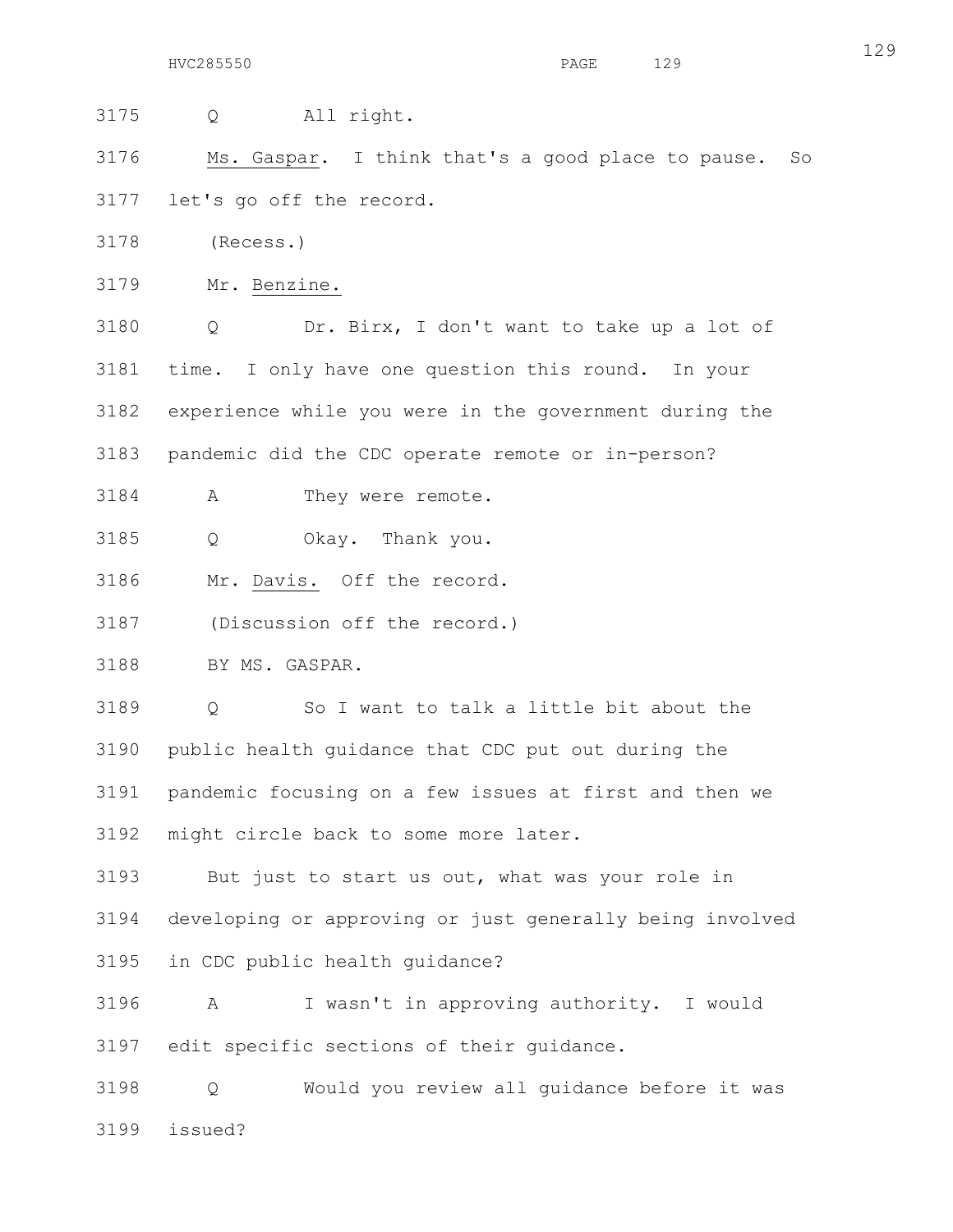3200 A I didn't have time to review all guidance. 3201 Q What kind of guidance would you review? 3202 A If they sent it to me, I reviewed it.

3203 Q So I guess I'm trying to get at, do you know 3204 if there was guidance that you didn't review, just public 3205 health guidance specifically that was framed more towards 3206 the public?

3207 A I think there was guidance that

3208 followed -- and I don't really know what it stands for.

3209 It sounded like ELIRA or LIRA or something and it went 3210 through the Office of Management and Budget, and I didn't 3211 have any transparency into that process.

3212 Q Did the task force weigh in on what guidance 3213 CDC should draft? What would be useful for the American 3214 public?

3215 A Did the task force. When I was out in the 3216 field, I would provide feedback that said they need 3217 clarity on this guidance or this kind of guidance would 3218 be helpful. I think there were members of the task force 3219 that would be, like, called from manufacturers or called 3220 from meatpacking plants saying guidance for these workers 3221 would be helpful. And then that would go directly to the 3222 CDC from those probably individuals on the task force. 3223 Q Got it. Okay. Let's just look at one early 3224 piece of guidance and then an email that accompanied it.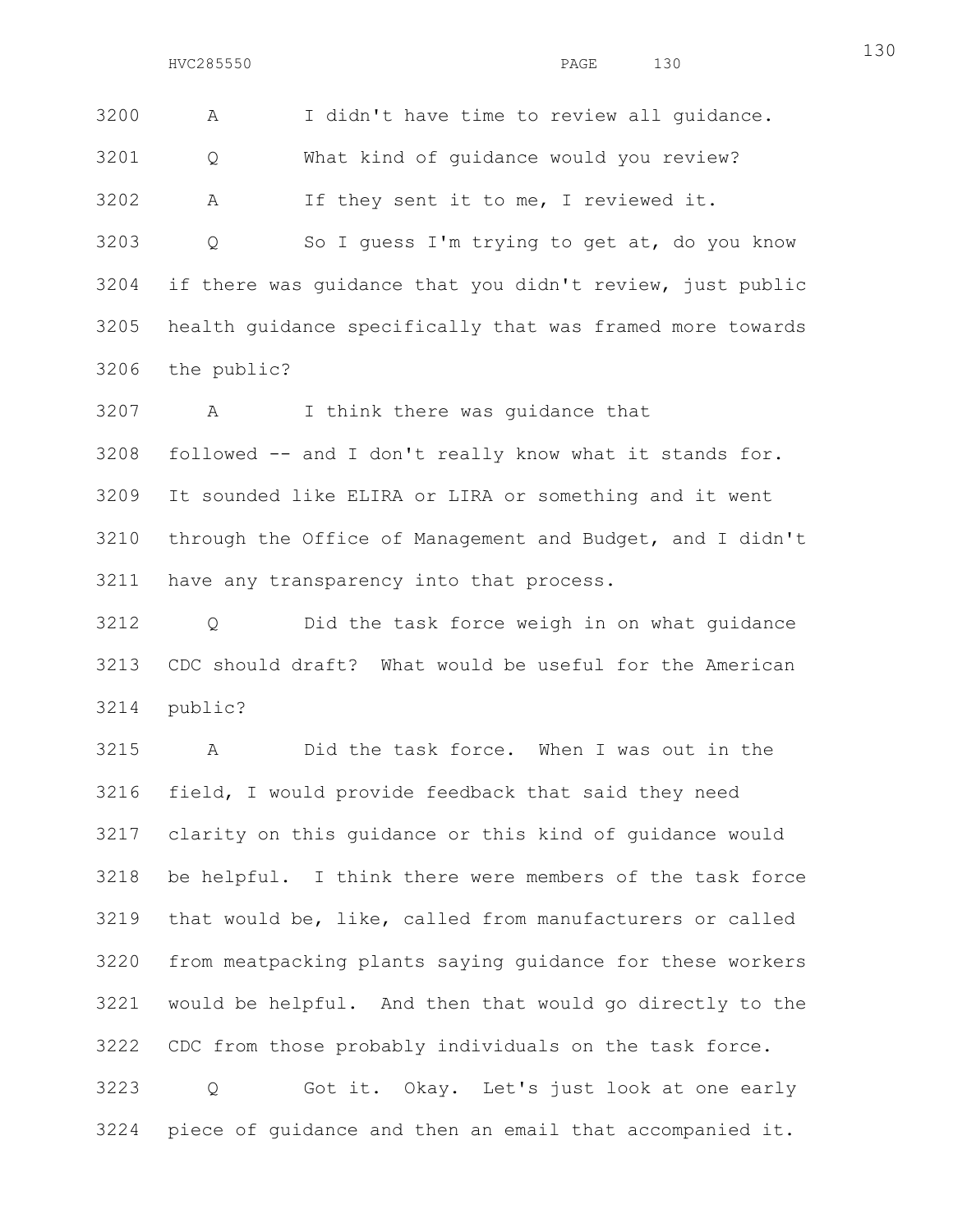131

3225 So we can mark these as 8 and 9.

3226 [Exhibit Nos. 8 and 9 were

3227 identified for the record.]

3228 BY MS. GASPAR.

3229 Q So the first is a document from the CDC

3230 website titled Recommendations regarding the use of cloth

3231 face coverage especially in areas of significant

3232 community-based transmission. This was dated April 3rd,

3233 2020?

3234 A Yes.

3235 Q You remember this?

3236 A Yes. Waited 30 days for that guidance to be 3237 posted.

3238 Q Okay. Tell me about that wait. Why did it 3239 take so long?

3240 A You may have heard that I was a strong 3241 proponent of masking because of my experience in Asia. 3242 It was very similar to Matt Pottinger's experience. We 3243 felt that there should be recommendations out on masking 3244 and their quote studies done to show the efficacy.

3245 So when I got there that first week of March, I talked 3246 to Bob about getting up masking guidance and it finally 3247 happened. I could have told you the date. All you had 3248 to say is cloth mask guidance and I would have told you 3249 the date.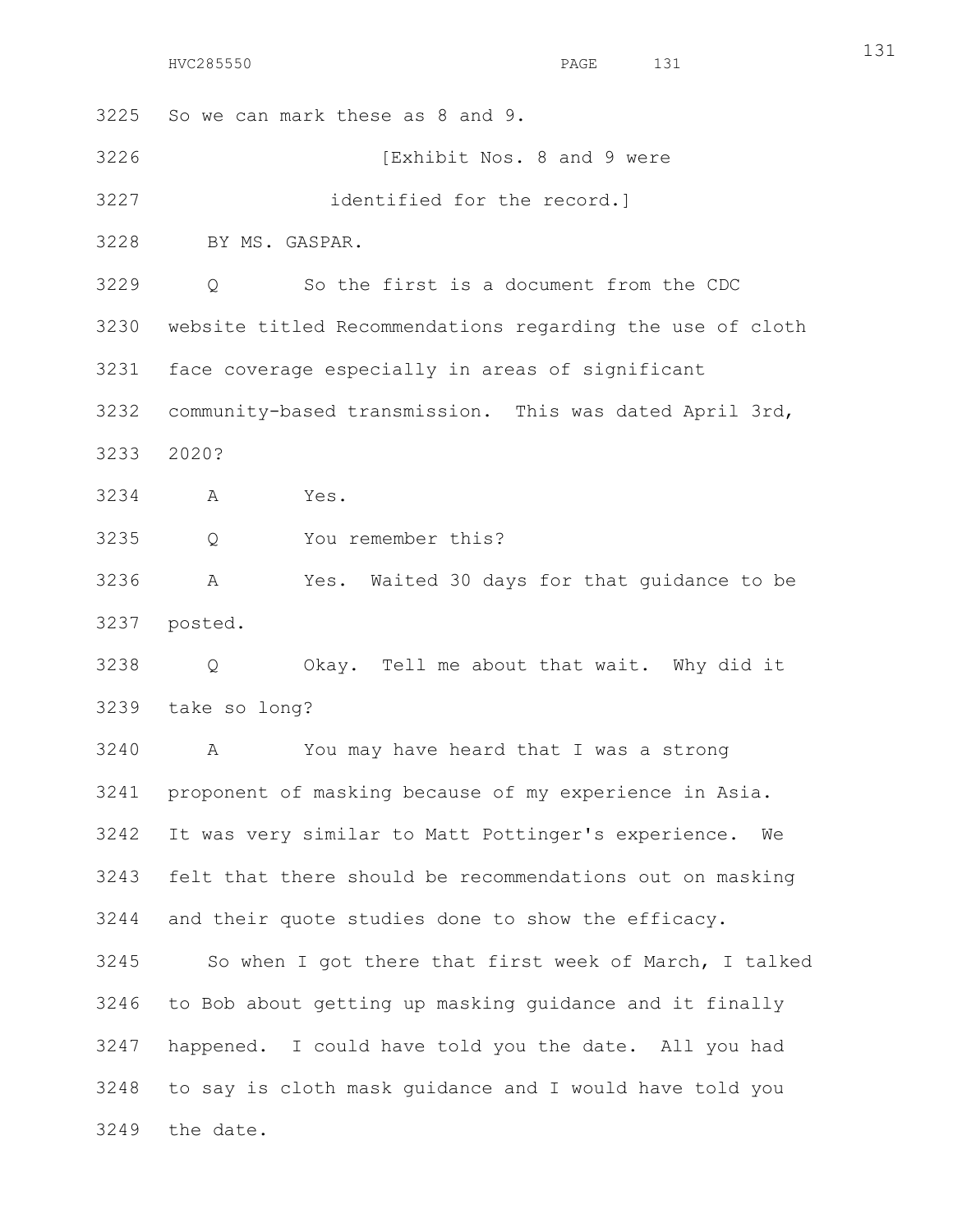132

3250 Q My understanding -- let me know if this is 3251 right -- is that the guidance was specifically cloth face 3252 covering and not masks because of concerns about 3253 shortages for healthcare workers; is that right? 3254 A That is what I heard. Those decisions were 3255 made before I got there on March 2nd.

3256 Q Well, this guidance was published April 3rd. 3257 So the decision --

3258 A But the decision about healthcare workers and 3259 the shortages were decisions that came out of the 3260 February task force.

3261 Q I see. Well, tell me more about how this 3262 guidance came together.

3263 A We'd just been asking for masking guidance to 3264 be on their website. I didn't clarify what kind of mask. 3265 I just felt there should be masking guidance. But I had 3266 asked primarily for the guidance to include efficacy 3267 analysis of all the different kinds of masks so that we 3268 could have up on the website both for healthcare workers 3269 and for the public of what the different efficacy was 3270 with one-ply, two-ply, three-ply cloth masks. And this 3271 was a very simple experiment.

3272 Finally, the Japanese published a study on the 3273 efficacy of cloth masks the end of October of 2020. And 3274 then we finally got a briefing on the efficacy of cloth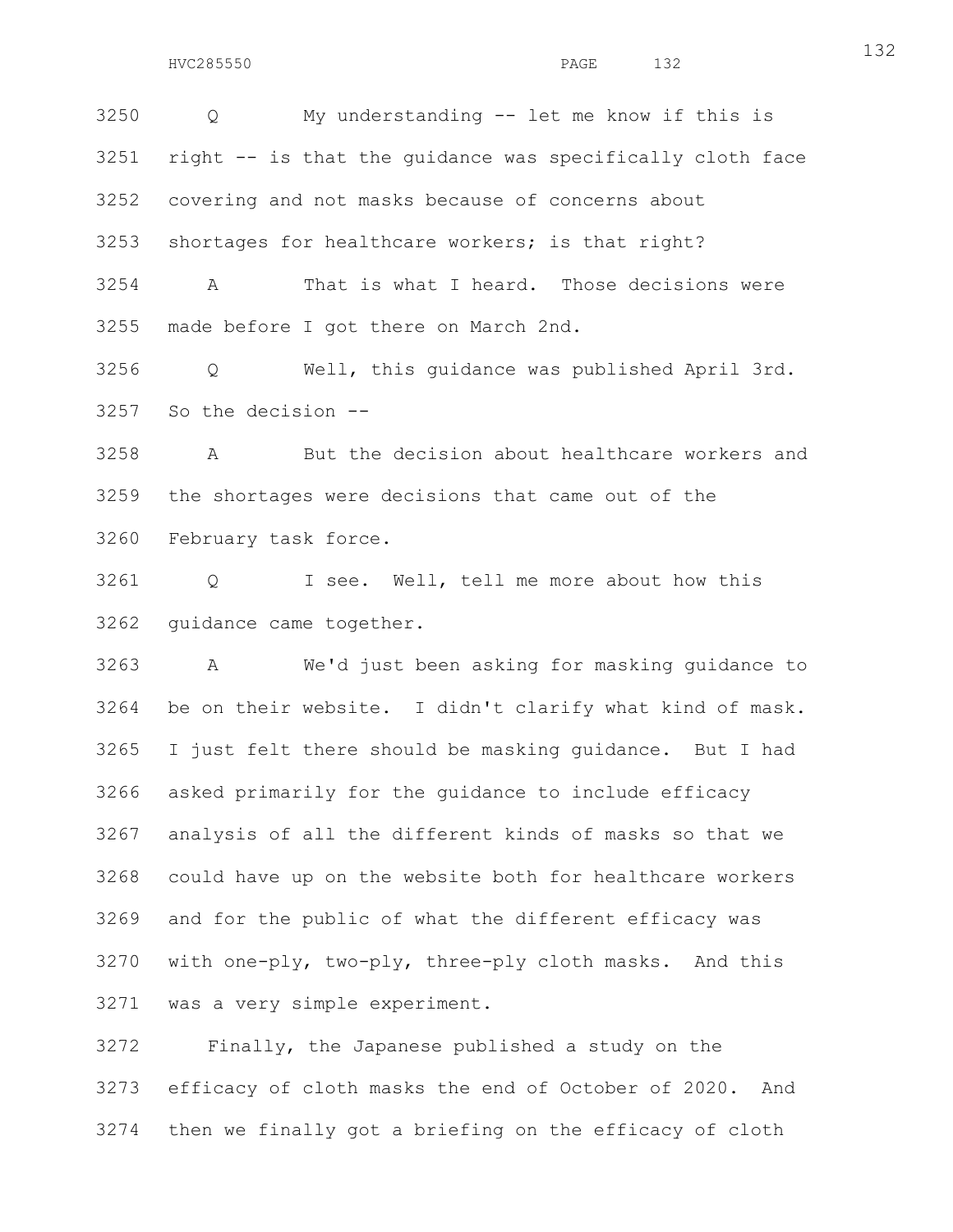3275 masks on the 3rd. But they posted this guidance 3276 recommending it before the study had been completed. 3277 Q And you, as you just said, thought it was 3278 important from a public health perspective to recommend 3279 that the public wear masks or cloth face coverings as the 3280 case may be?

3281 A Correct.

3282 Q Was anyone against this recommendation before 3283 it was published?

3284 A Not that I witnessed.

3285 Q So Exhibit 9 -- this is a very

3286 straightforward email. It seems to attach a draft of 3287 what was to be posted on CDC's website. And it makes its 3288 way from Kyle McGowan at CDC to Robert Redfield and then 3289 he sends it on to Joe Grogan, you, and Marc Short.

3290 And my question on this is only just, is this the sort 3291 of a typical distribution of draft guidance? And is this 3292 how you would receive it through CDC from Dr. Redfield?

3293 A Yeah, when it was final.

3294 Q Got it. Did you ever review drafts?

3295 A The only time I reviewed draft guidance that 3296 I can remember was the guidance associated with opening 3297 up America again. Because I was responsible for ensuring 3298 that that got coordinated across all the agencies and all 3299 the guidances.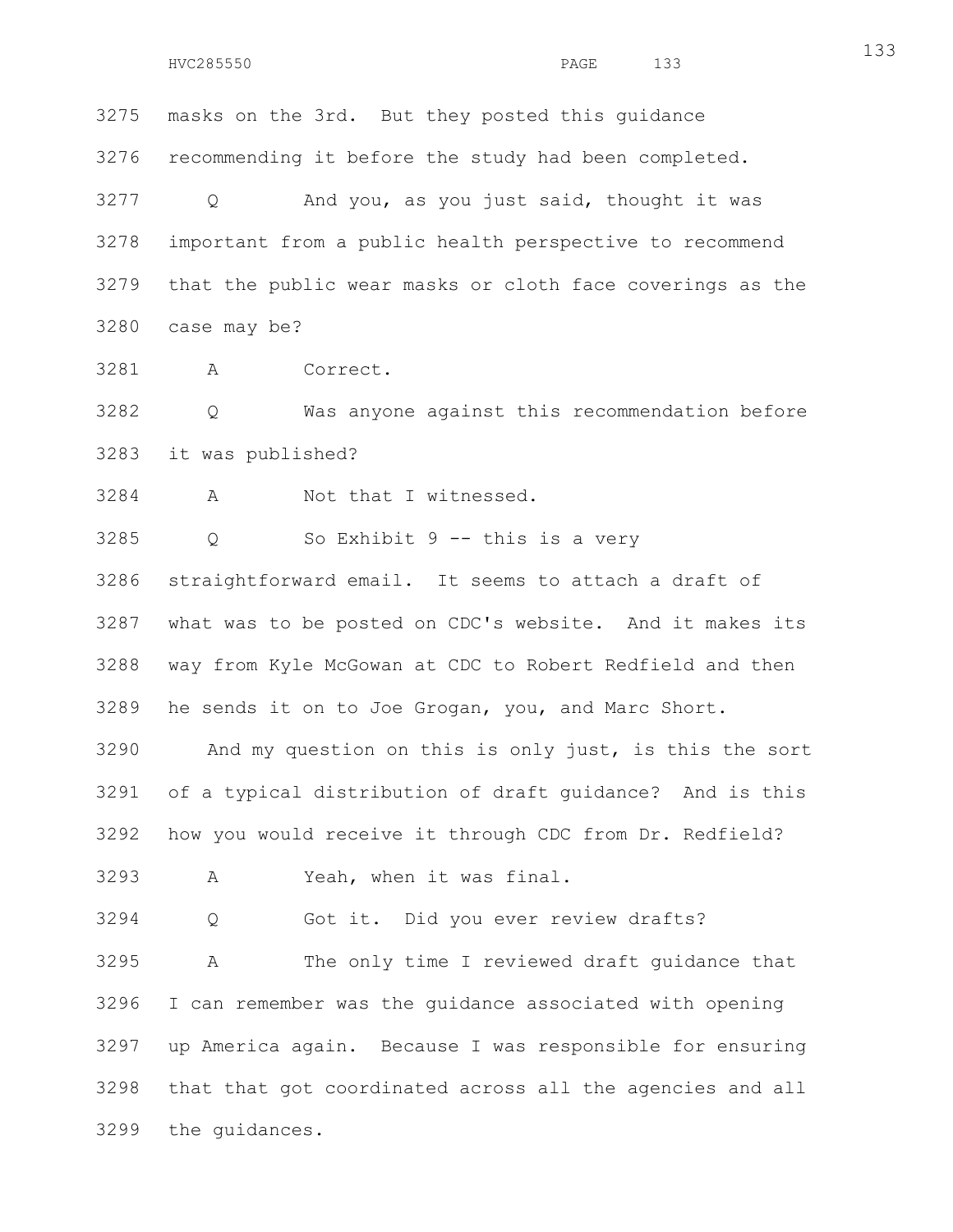3301 was a separate OMB/OIRA review process of guidance, but 3302 you weren't involved with that? 3303 A No. I just heard it in the hallways. I 3304 can't even tell you what it means to be honest. 3305 Q So on April 3rd, when there was a press 3306 conference in which this guidance was presented, do you 3307 recall that one? 3308 A Not specifically. 3309 Q So during that press conference, the 3310 President said quote, "It's a voluntary thing." 3311 Do you remember that? 3312 A Not specifically. 3313 Q He then went on to describe how he didn't 3314 plan to wear one himself. And this is the quote. He 3315 said, quote, "Well, I just don't want to wear one myself. 3316 It's a recommendation, they recommend it, I'm feeling 3317 good. I just don't want to be doing, I don't know, some 3318 house sitting in the Oval Office behind that beautiful 3319 resolute desk -- the great resolute desk. I think 3320 wearing a face mask as I greet presidents, prime 3321 ministers, dictators, kings, queens, I don't know, 3322 somehow I don't see it for myself. I just don't." 3323 Do you remember that comment? 3324 A I do.

3300 Q I see. And your understanding is that there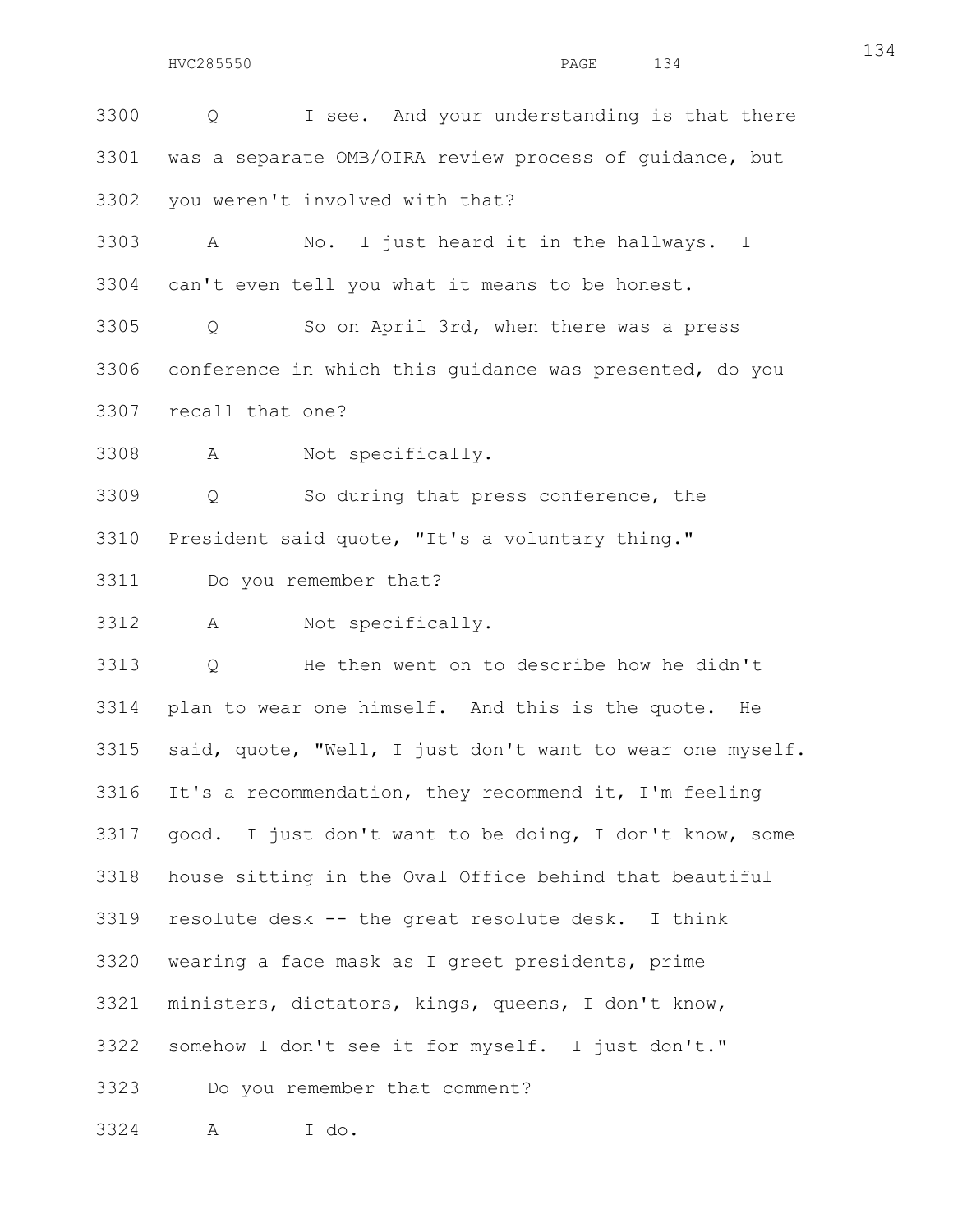3325 Q What was your reaction at that time? 3326 A I felt we needed uniform clear -- when you're 3327 asking for behavioral change with Americans or anyplace 3328 where I've worked in the world, you really need everybody 3329 on the same sheet of music making the same 3330 recommendations so that there's no ability to push one 3331 agenda over another. The more you can have consensus and 3332 ensure that all are speaking to the same importance, the 3333 more you're likely to get uniform behavioral change. 3334 Q Have you spoken with him about this

3335 recommendation before it was announced before the press 3336 conference?

3337 Mr. Trout. If the answer is no, you can answer, but 3338 don't discuss any specific conversation you had with him. 3339 The Witness. In general, everyone in the White House 3340 knew where I stood on masking and how important masking 3341 was both then and in the future.

3342 BY MS. GASPAR.

3343 Q Is that a yes or a no?

3344 Mr. Trout. I think it speaks for itself.

3345 Ms. Gaspar. Okay.

3346 BY MS GASPAR.

3347 Q So did you know before this press conference 3348 that he was going to come out and say he was not going to 3349 follow the CDC's recommendation?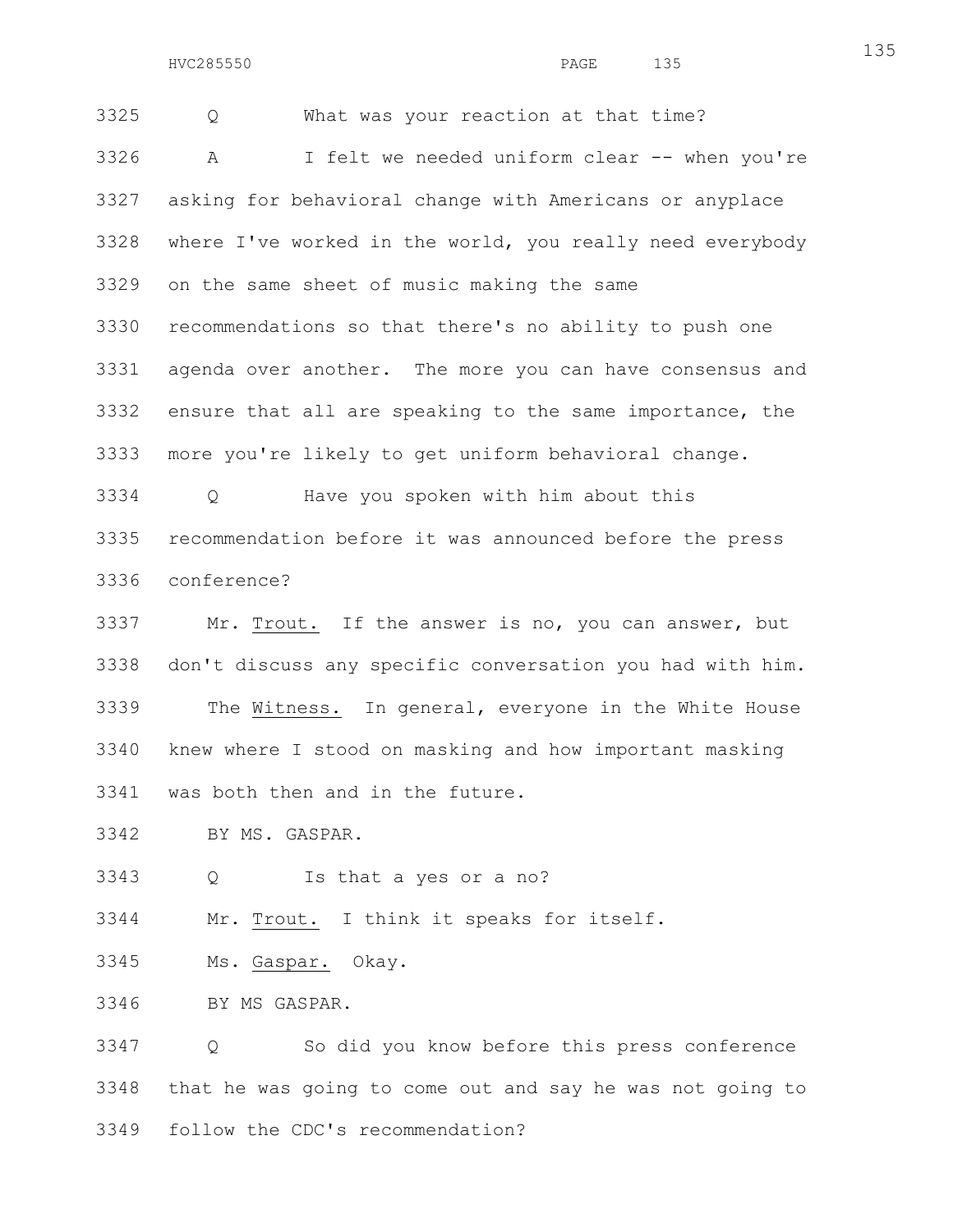3350 A No. 3351 Q After that press conference, did you take any 3352 steps to try to get the President to follow the CDC's 3353 recommendation or at least publicly support it? 3354 (Pause.) 3355 Mr. Trout. I would ask her not to discuss any 3356 conversations she had with any senior officials or senior 3357 advisers in the White House regarding this issue and we 3358 can defer on that. But -- 3359 Ms. Gaspar. Okay. So I think we'll -- so the

3360 question itself is just did you take steps? I'm going to 3361 infer from that that there were follow-up steps. We can 3362 defer the specifics of what they were.

3363 Mr. Trout. Right. I mean, to the extent that there 3364 were conversations with individuals -- senior officials 3365 in the White House, she shouldn't be discussing those 3366 conversations.

3367 Ms. Gaspar. Okay.

3368 The Witness. I think -- from personal perspective, I 3369 made it clear in any communication that I had that masks 3370 were highly effective. They were highly effective in 3371 Asia for SARS, for MERS, for this SARS-CoV-2. And I also 3372 worked hard to get it into the opening up America 3373 guidance.

3374 BY MS. GASPAR.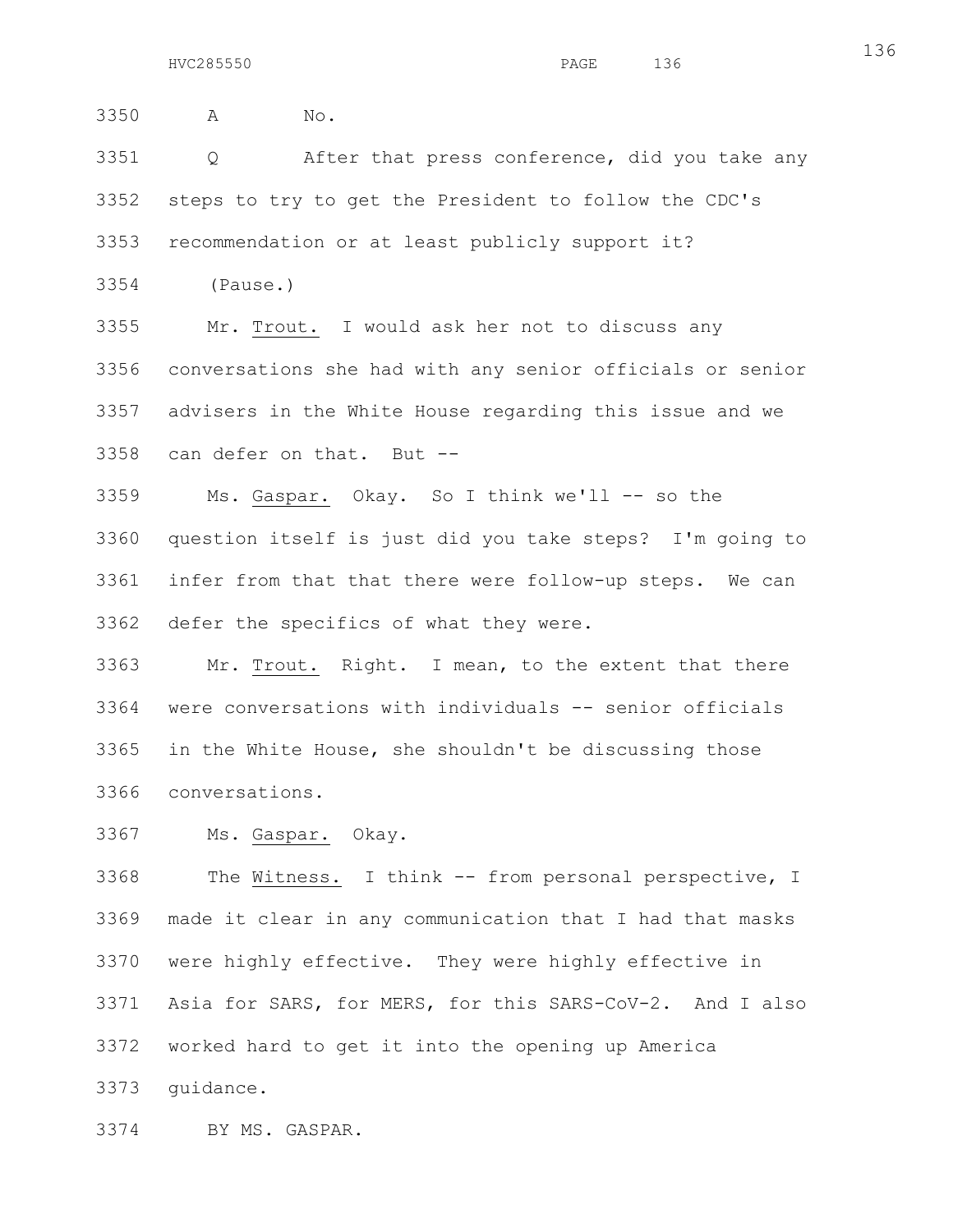3375 Q Masks have become a very divisive issue, 3376 would you agree?

3377 A Yes, I agree.

3378 Q Do you think that the former president's 3379 reluctance to endorse OR model mask usage contributed to 3380 that?

3381 A Yes. Because when I was in the states, I 3382 would hear it from both Republican and Democratic 3383 governors. But if you look at -- from June on and the 3384 state visits, you can see almost every governor, whether 3385 Republican or Democrat, did put in a statewide mask 3386 mandate through the summer and into the fall related to 3387 our visits and to the governors' reports.

3388 So I was working of course both at the White House 3389 level, but also the state level to ensure that mitigation 3390 was optimized.

3391 Q When did you start personally wearing a mask 3392 to work in the White House?

3393 A I am trying to remember. I mean, once I 3394 switched to wearing a mask, I wore it continuously both 3395 to work and at work. I would -- I can't remember. But I 3396 wore it then out to press conferences and everything. So 3397 it's somewhere in the May-June timeframe. I can't 3398 remember precisely.

3399 Q I'm not concerned about pinning you down on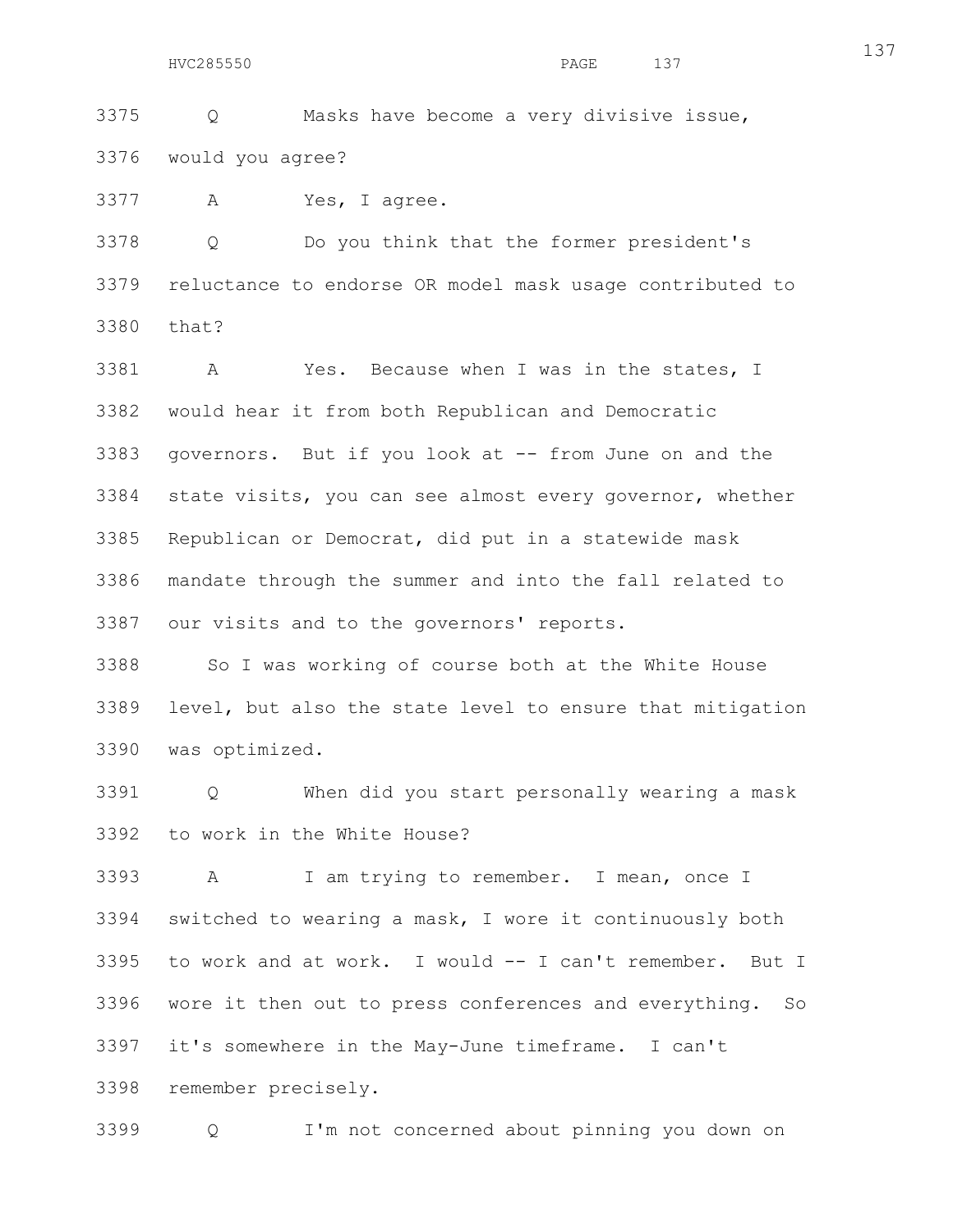3400 that specific timeframe. My question is just whether 3401 around that time did other White House staff 3402 begin -- when you started wearing a mask, did other White 3403 House staff begin a wearing mask at the same time? 3404 A I think the only consistent mask usage that I 3405 observed was Tyler Ann McGuffee and myself and all of the 3406 support staff in the White House. 3407 Q Did you try to advocate for other staff to 3408 wear masks? 3409 A I always advocated for the same mitigation of 3410 masking, testing, physical distancing. 3411 Q Did anyone ever tell you -- this does not 3412 have to focus on high-level officials -- did anyone ever 3413 tell you why they didn't want to wear a mask? 3414 A No. 3415 BY MS. MUELLER:

3416 Q When you said support staff in the White 3417 House, who were you referring to?

3418 A The uniform Secret Service, the briefers that 3419 came in from the CIA every morning, the civil servants 3420 that would come to the White House. And all of the 3421 support staff from the individuals who worked in the mess 3422 to work in the -- that work in the environmental services 3423 of the White House.

3424 Q So not political officials in the White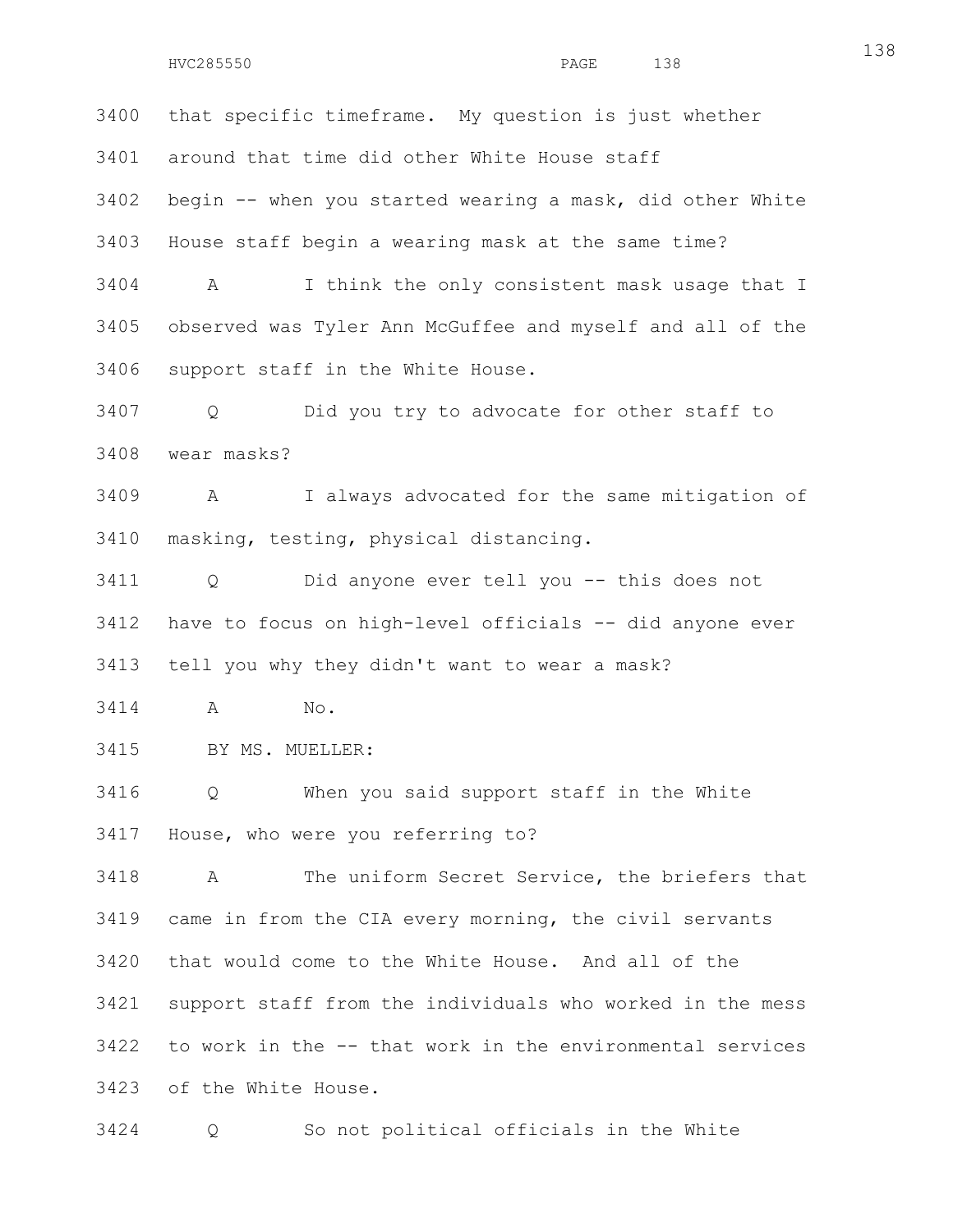3425 House? 3426 A Correct. 3427 BY MS. GASPAR. 3428 Q Okay. Well, you referenced the Guidelines 3429 for Opening Up America Again. So let's turn to that. 3430 Actually we have a copy. This, I believe, was released 3431 on April 16th.

3432 [Exhibit No. 10 was identified

3433 for the record.]

3434 BY MS. GASPAR.

3435 Q What was the goal of this guidance focus and 3436 the underlying information?

3437 A The goal was to ensure safe and slow 3438 reopening to ensure that -- remember we talked about 3439 preparing for the fall. It was about getting all of the 3440 tests and treatment and hopefully vaccines and testing 3441 available for the American people for the fall that we 3442 knew would come.

3443 So this created a very slow movement and when we 3444 modeled this throughout the ensuing weeks based on where 3445 the states were, it was estimated that it would take most 3446 states until August to make it through all of the gating 3447 criteria as stated. Because every time that there would 3448 be increase in any of these parameters, they were 3449 supposed to go back up.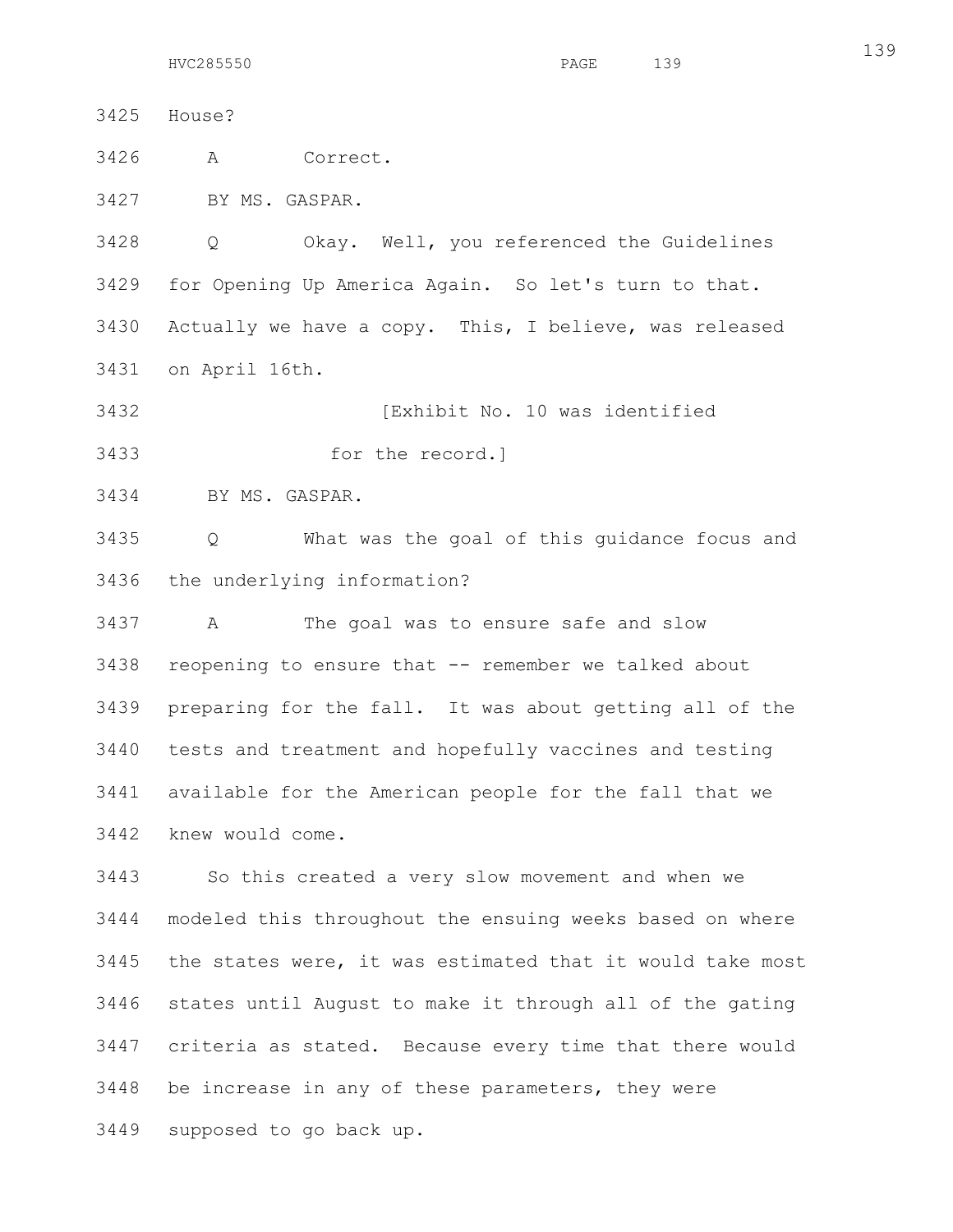3450 Q So you expected states to use it as their 3451 sort of benchmark in terms of whether and how to reopen? 3452 A Correct. Including the critical element of 3453 sentinel surveillance sites for screening for 3454 asymptomatic cases and contacts. That was an essential 3455 part of this, is to get testing for the asymptomatic 3456 silent spread available.

3457 Q Was there sufficient infrastructure for that 3458 at this point?

3459 A Yes.

3460 Q So when you introduced this on April 16th, I 3461 think you said before you didn't think that any states 3462 would be ready, and referenced that just now as well, for 3463 quite a while; is that right?

3464 A Yes. There were still states that weren't 3465 even capable of being in phase one, and I think we now 3466 know what those states were. That was the northeast, 3467 Michigan with Detroit, Illinois with Chicago, New Orleans 3468 in Louisiana were all still coming down from really a 3469 significant and overwhelming surge.

3470 There were states probably in the heartland that may 3471 have reached the phase one criteria, but remember, none 3472 of this, none of this was to start until after the 30 3473 days to slow the spread. So although it was put out on 3474 the 16th, there was still 14 days of the 30 days to slow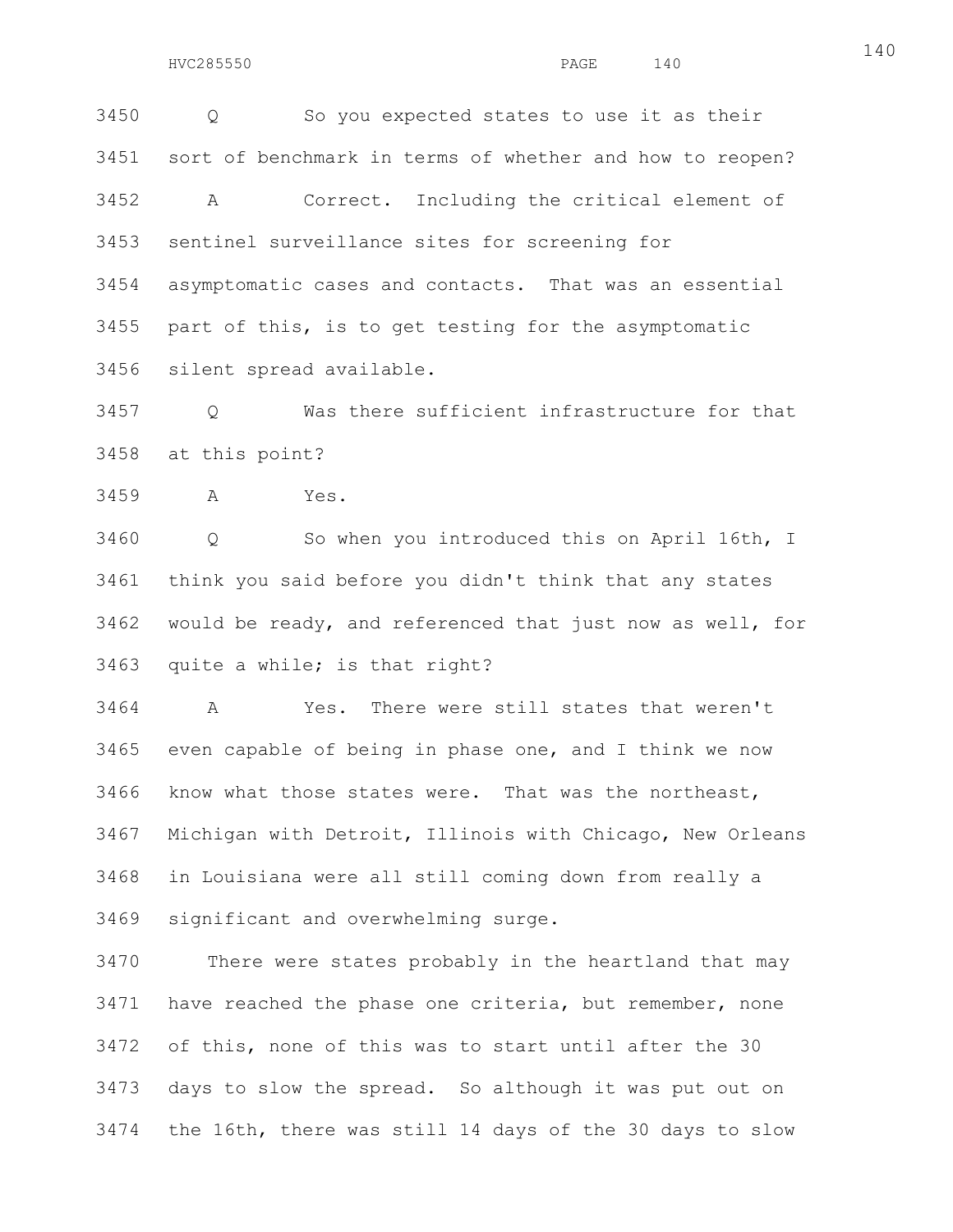3475 the spread.

3476 Q Why was it put out on the 16th? Did anyone 3477 think maybe we should put it out on May 1st to be clear? 3478 A Because states were asking on the governors' 3479 call for criteria and guidance. Because they had to 3480 translate this into individual state plans so they 3481 thought it would take at least two weeks.

3482 Q Some states opened pretty soon after that; is 3483 that right?

3484 A I know of one, Georgia.

3485 Q Were you surprised by that?

3486 A I was surprised because the states had been 3487 so clear in the 15 and then 30 days to slow the spread of 3488 really embracing the concept of mitigation, putting in 3489 place their statewide mitigation. So everybody had been 3490 following together. I felt like we were cohesively 3491 following the 15 days and 30 days, so I was surprised 3492 because all of the states were following along with the 3493 15 and 30 days to slow the spread.

3494 Q Just looking back on how this was introduced, 3495 is there anything that you would do differently or you 3496 think could have been messaged to states differently to 3497 sort of, just to change how it played out?

3498 A Well, when we talked about this on the 3499 governors' call, so we're having governors' calls weekly,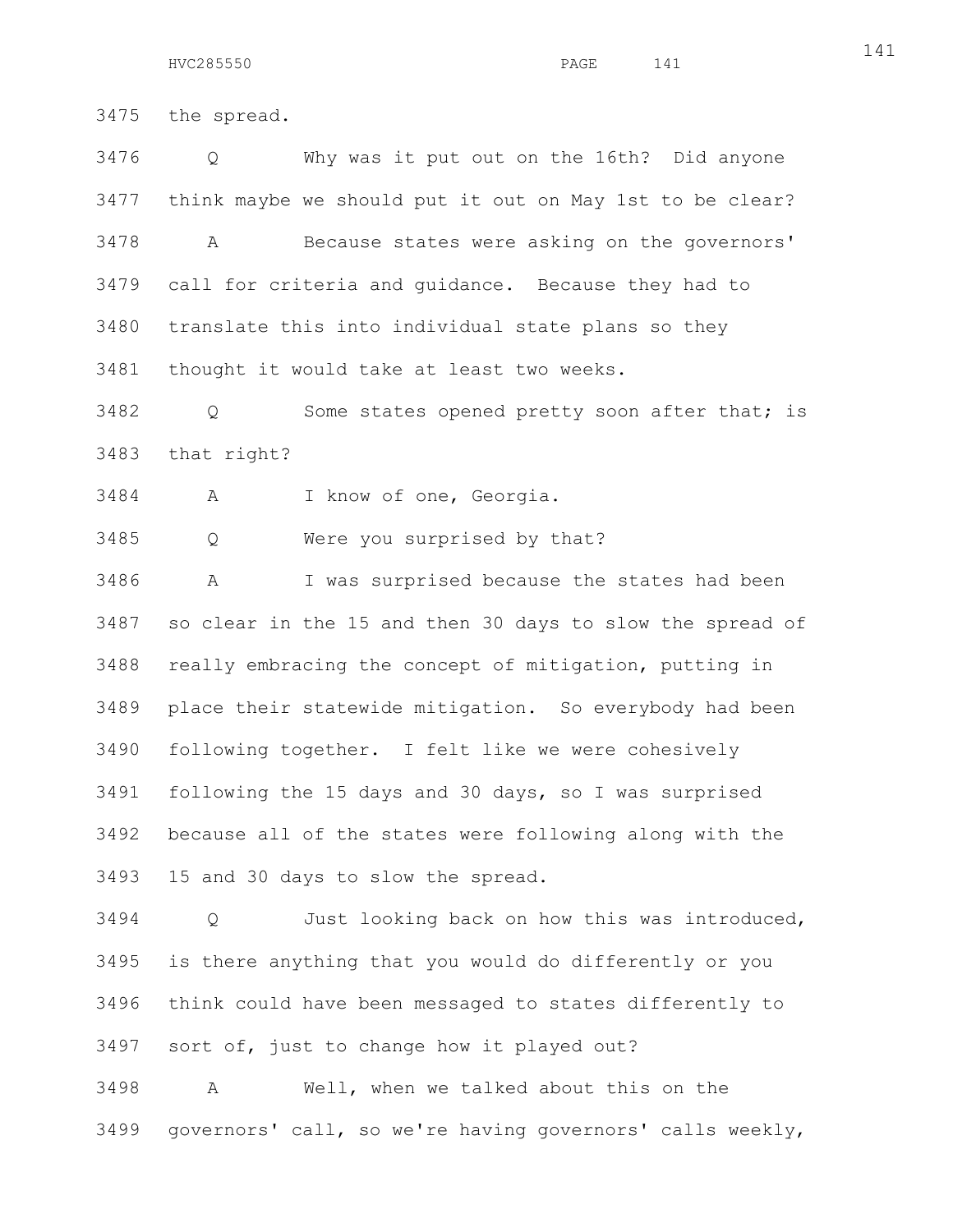HVC285550 PAGE 142

3500 the governors are saying what would be most helpful for 3501 them. They called for the criteria for reopening. I 3502 never got the sense on the governors' call that states 3503 would deviate from the recommendations because they asked 3504 for the recommendations. So it was my assumption that 3505 the recommendations would be followed because the other 3506 recommendations had been followed.

3507 So I was -- I think all of us, again, were still 3508 holding regular doctor meetings. I think all of us were 3509 surprised how some states didn't use the gating criteria. 3510 And just to be clear, and I feel it's always important to 3511 give credit to the people who influenced this. This was 3512 drawn from papers by Tom Frieden of Resolve, of Scott 3513 Gottlieb and the AEI, I think that's what it's called, 3514 and by Zeke Emanuel, who had all published their 3515 proposals for reopening. So I distilled all of those 3516 three documents into this bullet point document, of 3517 course and provided all those documents for the CDC for 3518 the expanded guidance.

3519 Q We're going to mark as Exhibit 11 and show 3520 you a series of tweets from the former President that I 3521 think were sent the day after this.

3522 [Exhibit No. 11 was identified 3523 for the record.]

3524 BY MS. GASPAR.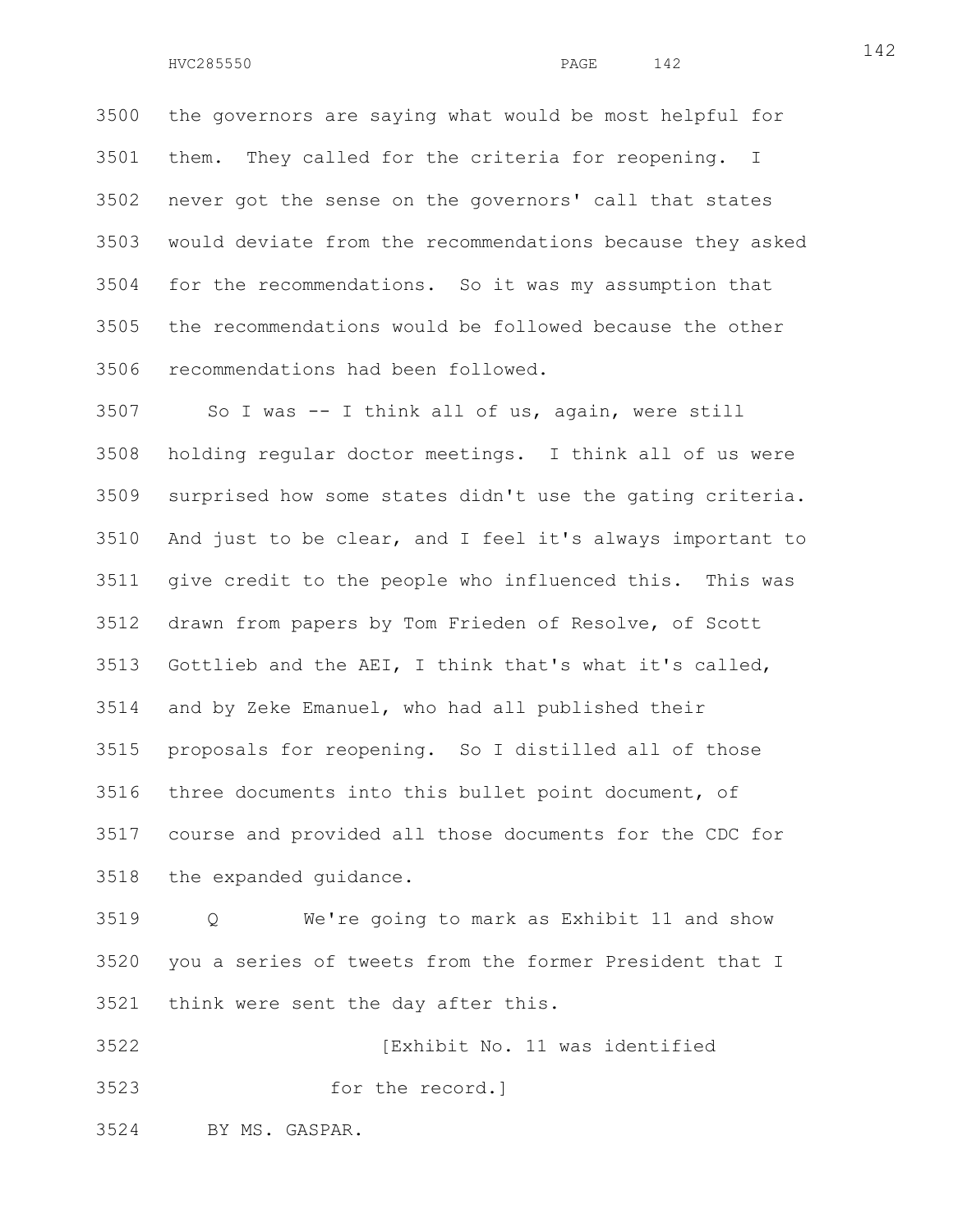3525 Q Have you seen these before? 3526 A I heard about them. I'm not on the account. 3527 Q What was your reaction when you heard about 3528 them? 3529 A Well, I was concerned because in the press 3530 conference where the opening up America again guidance 3531 were put out is the President made a statement publicly 3532 about if any state opened too quickly or moved too 3533 quickly, that he would have conversations with that 3534 state. 3535 Q He had said that? 3536 A Yes, in a press conference. 3537 Q Okay. And you understood these to refer to 3538 stay-at-home orders or lockdowns or whatever you call 3539 them? 3540 A Correct. 3541 Q So he seemed to be undermining those 3542 recommendations, do you agree? 3543 A That's how I would interpret these tweets. 3544 Q Going forward in places where you were 3545 recommending that states or at least states met 3546 the -- were at the criteria where they should have 3547 maintained their stay-at-home orders subject to the 3548 phases, did the former President support those

3549 recommendations?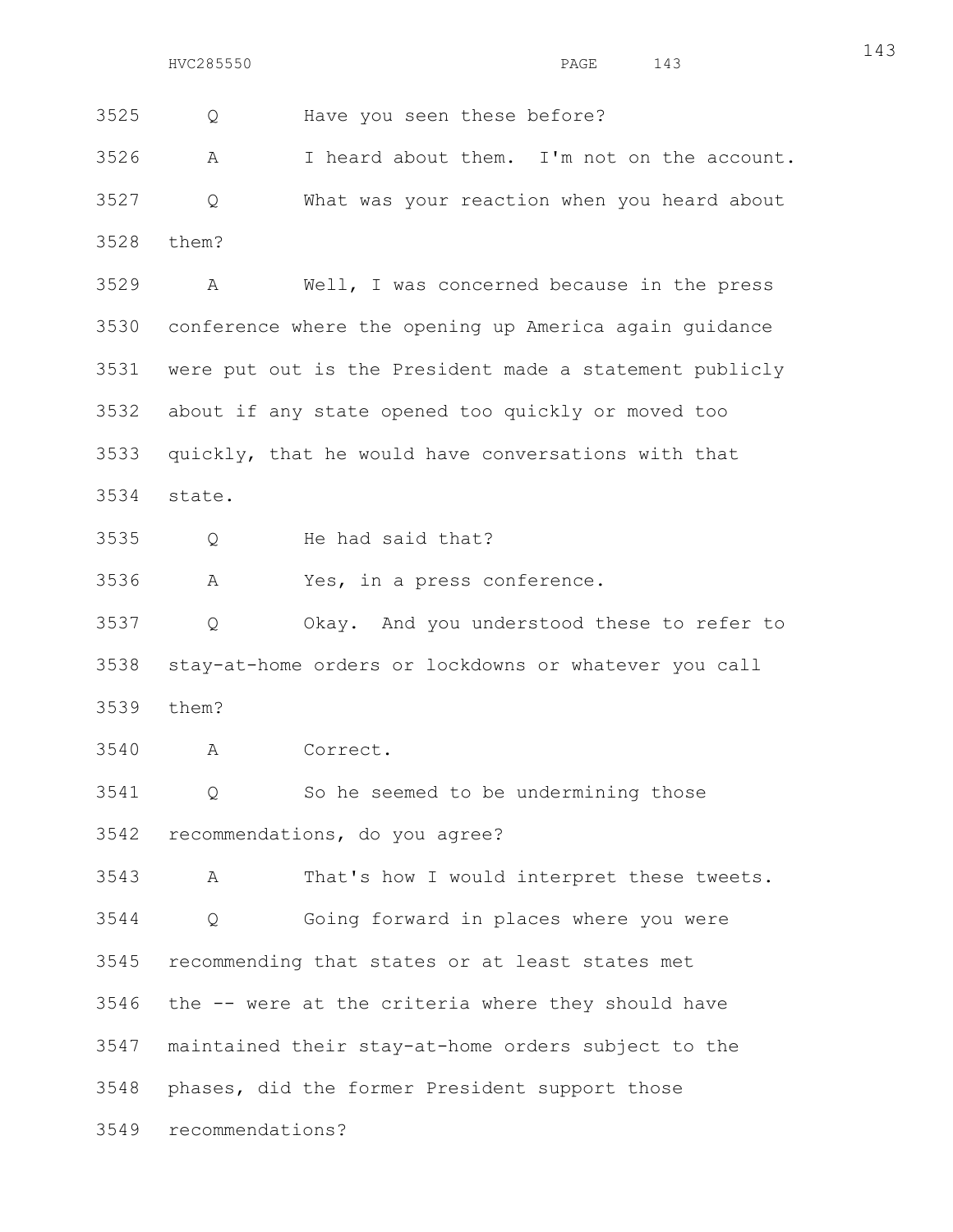3550 A My understanding is that we would not have 3551 been able to post this on the White House website with 3552 White House on it if the White House didn't fully support 3553 all of the recommendations that were in the document. 3554 Q So recognizing that it was posted on April 16 3555 after that, did you feel that the President or anyone in 3556 the White House was undermining the recommendations in 3557 it?

3558 A Unless they had done analyses that I had not 3559 seen that showed that these states had fully met the 3560 reopening criteria, but I never saw such analyses.

3561 Q Let's just look at one other document, 3562 actually two documents that relate to each other. These 3563 will be 12 and 13.

3564 [Exhibit Nos. 12 and 13 were 3565 identified for the record.]

3566 BY MS. GASPAR.

3567 Q There's an April 26 email that you are on. 3568 It's from Paul Ray to you, Joe Grogan, and a number of 3569 other people. The title is Forward: Guidance and 3570 decision trees. This will be 12.

3571 We don't have the actual attachment to this document 3572 but based on the description of the attachment below the 3573 date here, decision trees, I think it might refer to a 3574 draft of what we can mark as Exhibit 13, which is a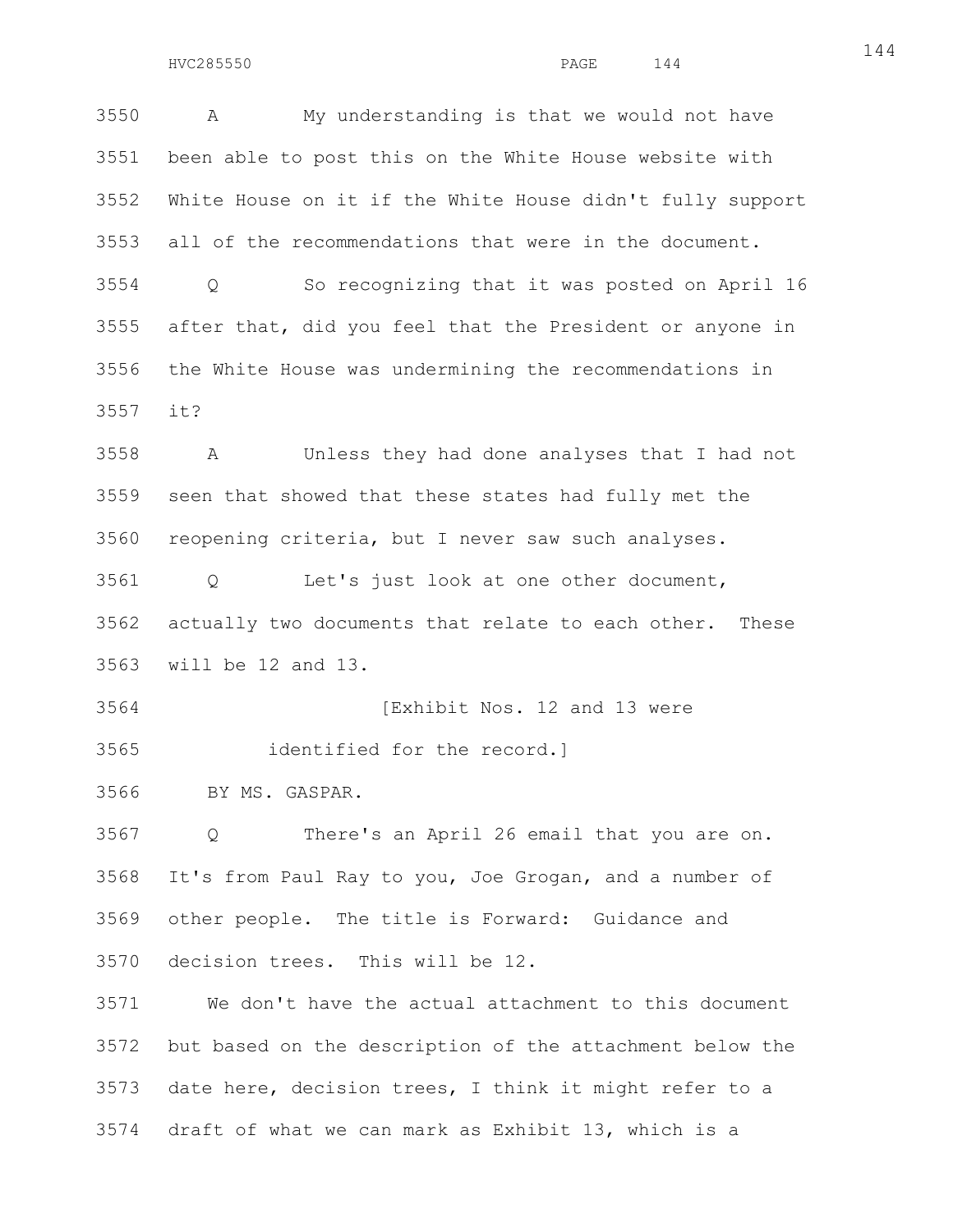HVC285550 PAGE 145

3575 series of documents that were obtained by the Associated 3576 Press that are apparently drafts of CDC guidance that was 3577 never released.

3578 Focusing actually on Exhibit 13, do you remember this? 3579 Have you seen this before?

3580 A I'm surprised that you're saying they weren't 3581 released because my understanding is the CDC did post 3582 decision trees that looked somewhat like this. I don't 3583 remember seeing these precise ones, but it was my 3584 understanding that -- so there was multi-page guidance, I 3585 think about 180 pages or 150 pages that the CDC posted in 3586 pieces. I had wanted it up in one place so the states 3587 could find it in one place. But it was my understanding 3588 that they posted both that longer guidance and this kind 3589 of straightforward decision tree so that parents and 3590 teachers could, and employers and employees could follow. 3591 I thought they were posted.

3592 Q I believe that some elements of these 3593 actually were posted. But the reporting has suggested 3594 that these were intended to be released on or around May 3595 1st and that it was never published because the White 3596 House found it overly prescriptive.

3597 A My understanding, because I followed the 3598 press on this and it was one of those occasions where I 3599 don't know where that came from because the delay in the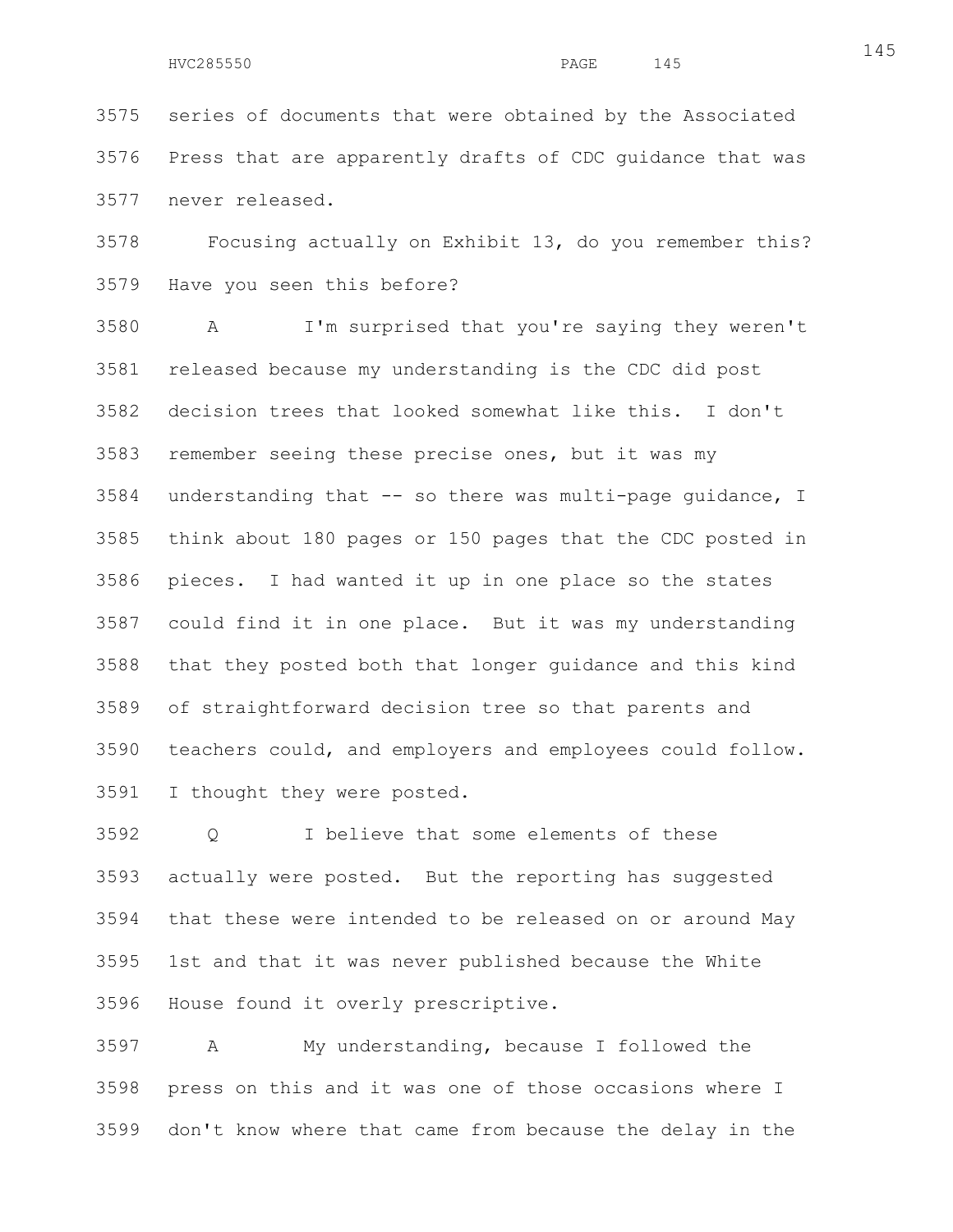3600 posting of the guidance was the editing that I kept going 3601 back to the CDC on about the asymptomatic spread. And so 3602 CDC's guidance was very much still focused on 3603 prioritizing testing of the symptomatic and following 3604 symptomatic disease. I felt that asymptomatic spread had 3605 to be prioritized along with symptomatic disease, and 3606 that was a back and forth that continued for quite some 3607 time.

3608 So my understanding is they released, I think there  $3609$  was A through F, and I thought they had posted  $-$  when 3610 the press came out and said that they were being held, 3611 all of them had been already posted except for that 3612 sentinel one on asymptomatic spread, which I think was in 3613 community surveillance and testing, or something like 3614 that. I knew it as section F.

3615 Q This email says these drafts are the product 3616 of the agency resolution processes held over the weekend. 3617 With the exception of the faith-based guidance, I am 3618 circulating the EOP version of that guidance with which 3619 CDC had maintained disagreement. Do you know what 3620 that --

3621 A Here's that initial at OIRA. So these are 3622 the people.

3623 Q Correct.

3624 A Do I know? No.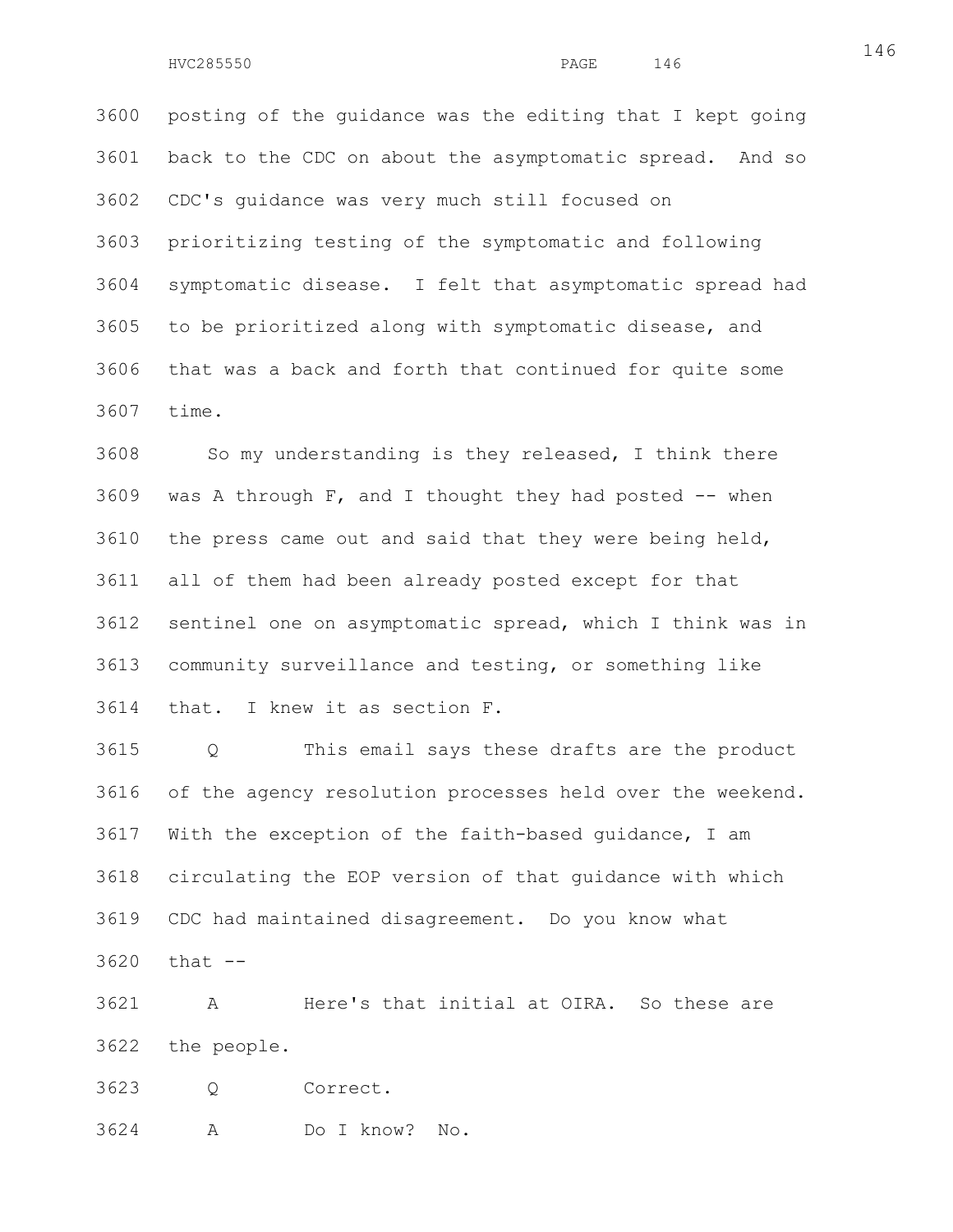3625 Q You don't know what the disagreement refers 3626 to?

3627 A No.

3628 Q Okay.

3629 A I don't remember it being discussed at task 3630 force, but I could be in a position of not recollecting. 3631 But when I saw the media, I didn't understand. Because 3632 when I wrote CDC immediately after the media posted that 3633 report, they told me that they had posted a majority of 3634 the guidance and it was just missing F.

3635 So but I think because I saw it as an A through F and 3636 it went into all different sections on their website, I 3637 think there was confusion about whether it had been 3638 posted or not. But I don't know what this is

3639 specifically referring to.

3640 Q I see. Okay. Well, let's just focus on 3641 another topic very briefly.

3642 Do you recall, there's actually an entry I believe on 3643 page 48 of the topic of agendas referencing meat packing 3644 and food supply. Do you recall discussions about meat 3645 packing and food supply around this time? This is an 3646 agenda dated April 22nd, 2020.

3647 A Yes, I do.

3648 Q What do you recall about those discussions? 3649 A Throughout for the several weeks in April, if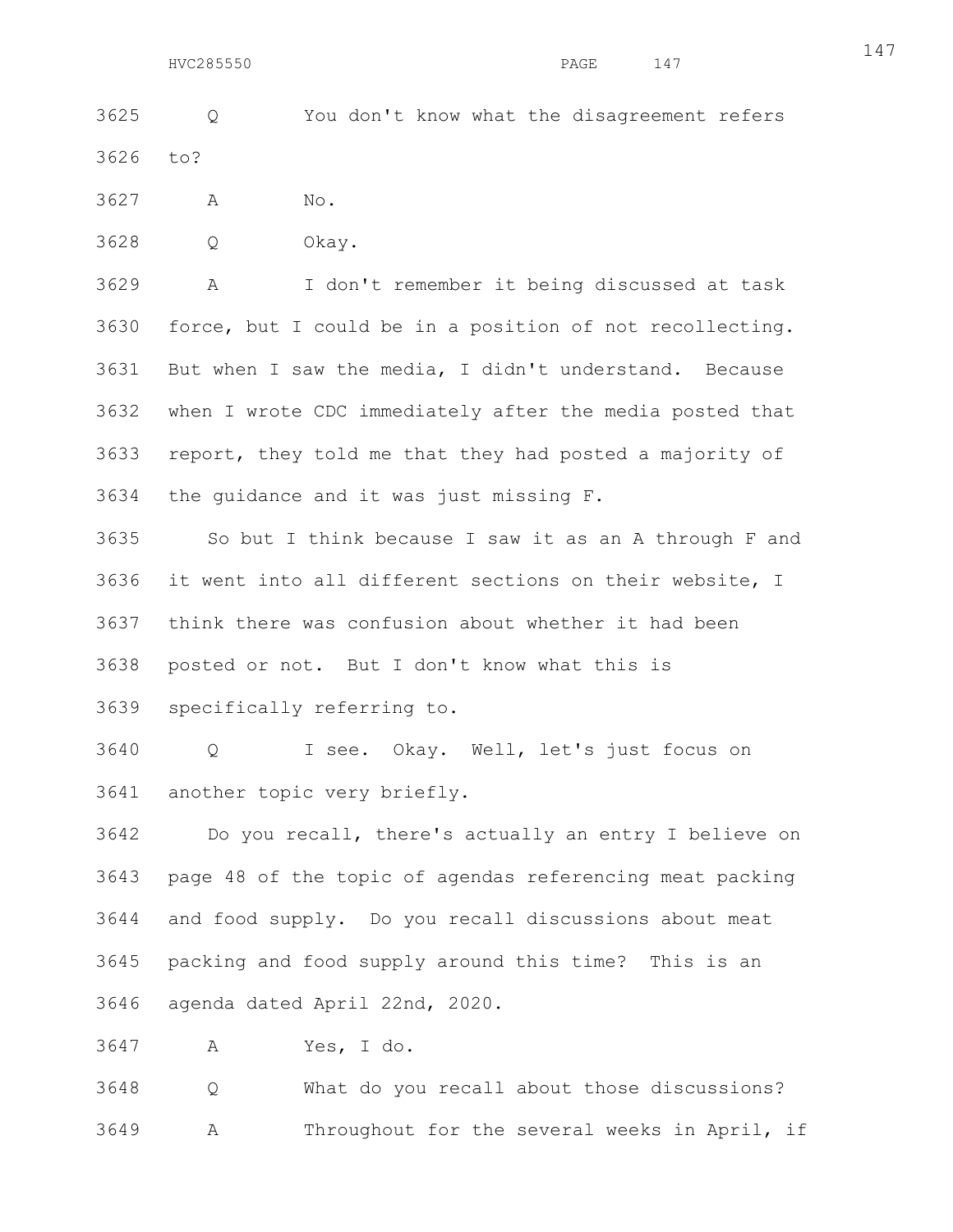3650 I'm remembering correctly, there was an alert sent to the 3651 task force that we were within days of inadequate protein 3652 supply across the country. Some of it was a combination 3653 of integrating what was commercial food supply with 3654 retail food supply and Secretary Purdue had really done a 3655 terrific job. I didn't even know there were two supply 3656 chains, one for grocery stores and one for commercial 3657 establishments but there are. And so you may have 3658 noticed your containers changed how they looked. That 3659 was when they were integrating back in -- the commercial 3660 supply chain into the retail supply chain because things 3661 are labeled differently. We were tracking throughout 3662 April and into May outbreaks that were occurring in meat 3663 packing plants, so it was a topic of discussion relevant 3664 to support to the meat packing plants as well as testing 3665 support. And PPE support.

3666 Q Do you remember that the CDC conducted a site 3667 visit at a meat packing facility at Smithfield in Sioux 3668 Falls, South Dakota, just before April 21st, 2020 or 3669 around that time?

3670 A I remember Bob talking about CDC did a very 3671 good job of outbreak investigation. Whether it was 3672 prisons or meat packing plants or long-term care 3673 facilities, they would go on site to find out what had 3674 happened.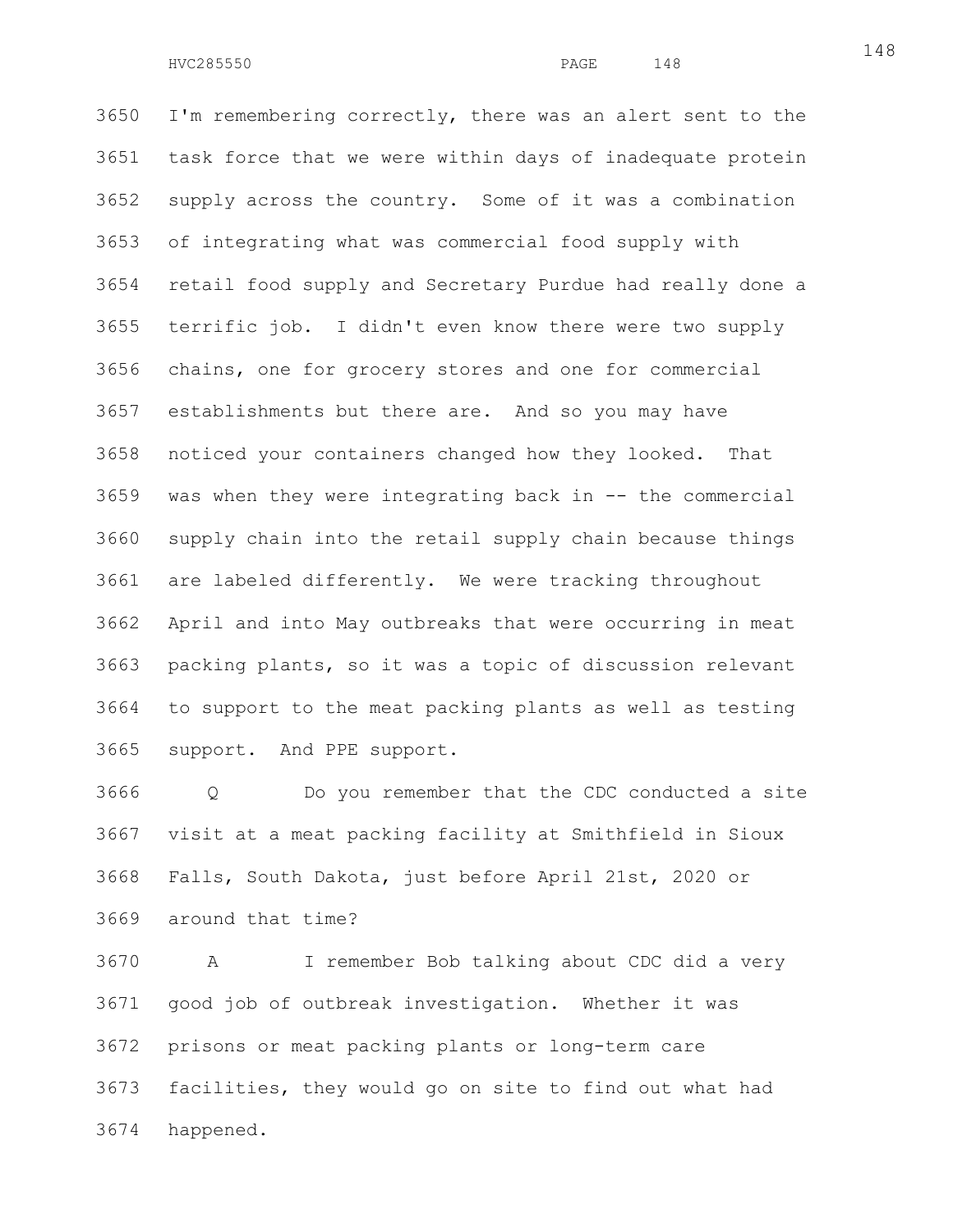3675 Q Did you review the memorandum from that site 3676 visit?

3677 A No.

3678 Q Just a few days later, the CDC published 3679 guidance from meat packing facilities. Did you review 3680 that guidance?

3681 A I may have been copied. I don't remember 3682 editing any meat packing plant guidance. I know I was 3683 involved in phone conversations about expanding testing, 3684 ensuring that people were getting serially tested 3685 because, again, the focus was on those with symptoms, and 3686 I felt we were missing all of the asymptomatic

3687 individuals that were infected.

3688 Q We're going to show you another email.

3689 [Exhibit No. 14 was identified

3690 for the record.]

3691 BY MS. GASPAR.

3692 Q If you turn back to the original email at the 3693 end at 2:07 p.m. on April 24th, it says -- this is -- he 3694 seems to be addressing Dr. Redfield because he says, 3695 "Bob, your team, Kyle McGowan is saying that they are not 3696 going to send the meatpacking guidance through the normal 3697 OIRA channel in order to serve the task force." 3698 Do you know what that might be referring to?

3699 A That's that review process.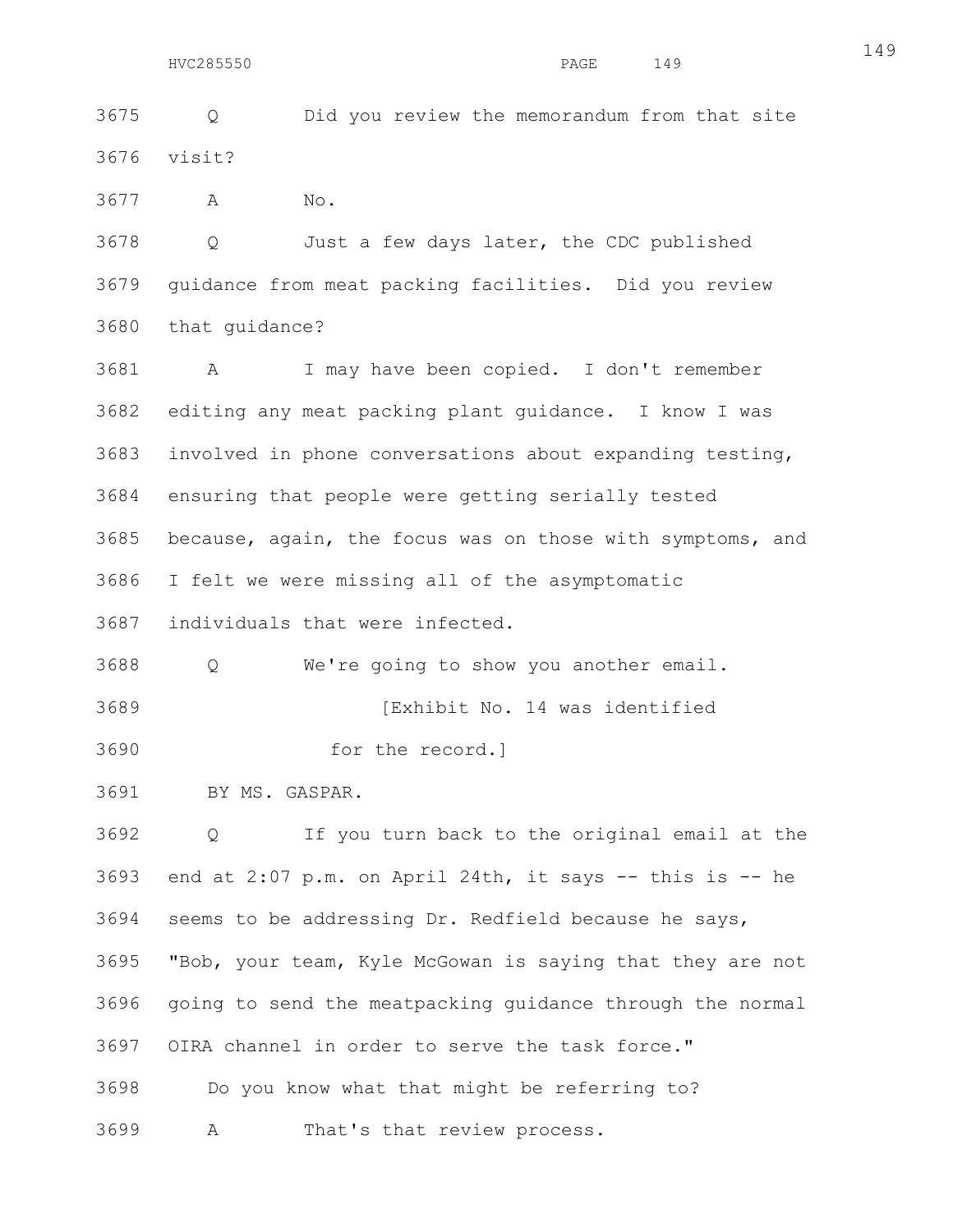3700 Q Oh, I understand that the normal OIRA channel 3701 is the review process. But do you know what the 3702 not -- his statement that they are not going to send it 3703 through that process refers to here? 3704 A I have no idea. 3705 Q There's a reference that on the next email to 3706 you -- there's a list actually of different, I presume, 3707 guidance documents that says that you had asked for the 3708 draft graphics to come up to task force for review? 3709 A That's these. 3710 Q That is those. I see. 3711 Mr. Trout. You're referring to Exhibit No. 13? 3712 The Witness. I'm referring to these kind of flow 3713 diagrams. I mean, they did the pages, but governors were 3714 saying it was hard to go through all the pages, so I 3715 asked them to simplify the graphics so that at a glance 3716 people could understand what we were asking. 3717 BY MS. GASPAR. 3718 Q Do you know if -- 3719 A And as it says, I didn't ask for meatpacking 3720 guidance. That was part of this -- whatever process that 3721 we're talking about.

- 3722 Q OIRA?
- 3723 A Yes.

3724 Q It's been reported that the Vice President's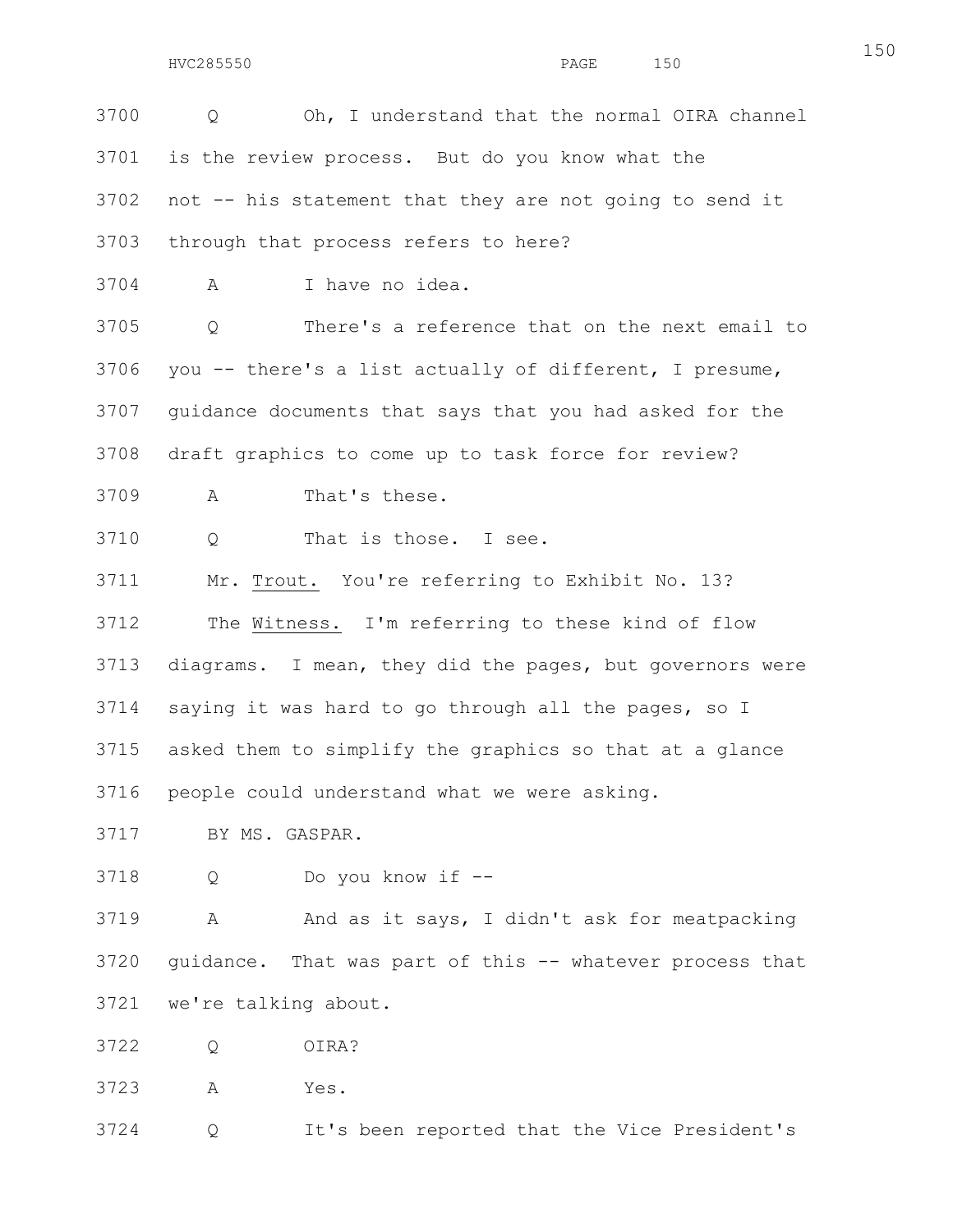3725 chief of staff Marc Short instructed Director Redfield to

3726 soften CDC's recommendations in the Smithfield memo.

3727 Are you familiar with that?

3728 A No.

3729 Q Either from the reporting or at the time?

3730 A Both. I'm unfamiliar with both.

3731 Q Do you recall any discussions with Mr. Short 3732 about the meatpacking guidance?

3733 A Not outside of what came to task force. All 3734 of the policy and guidance material would go -- at the 3735 agency level was going through Olivia Troye and Olivia 3736 Troye would have interacted directly with Marc and the 3737 team. I wasn't engaged in the discussions unless it came 3738 to task force.

3739 Q Do you know whether the Vice President or 3740 anyone in his office had a personal relationship with 3741 anyone at the Smithfield company?

3742 A Oh, no.

3743 Q Let's circle back to testing briefly. So 3744 on -- I believe it was March 13th, Admiral Giroir was 3745 named the testing czar. We talked about that very 3746 briefly. What did that role mean? What was he 3747 responsible for in that capacity?

3748 A It was never clarified at the task force and 3749 I don't know who named him in that position, whether that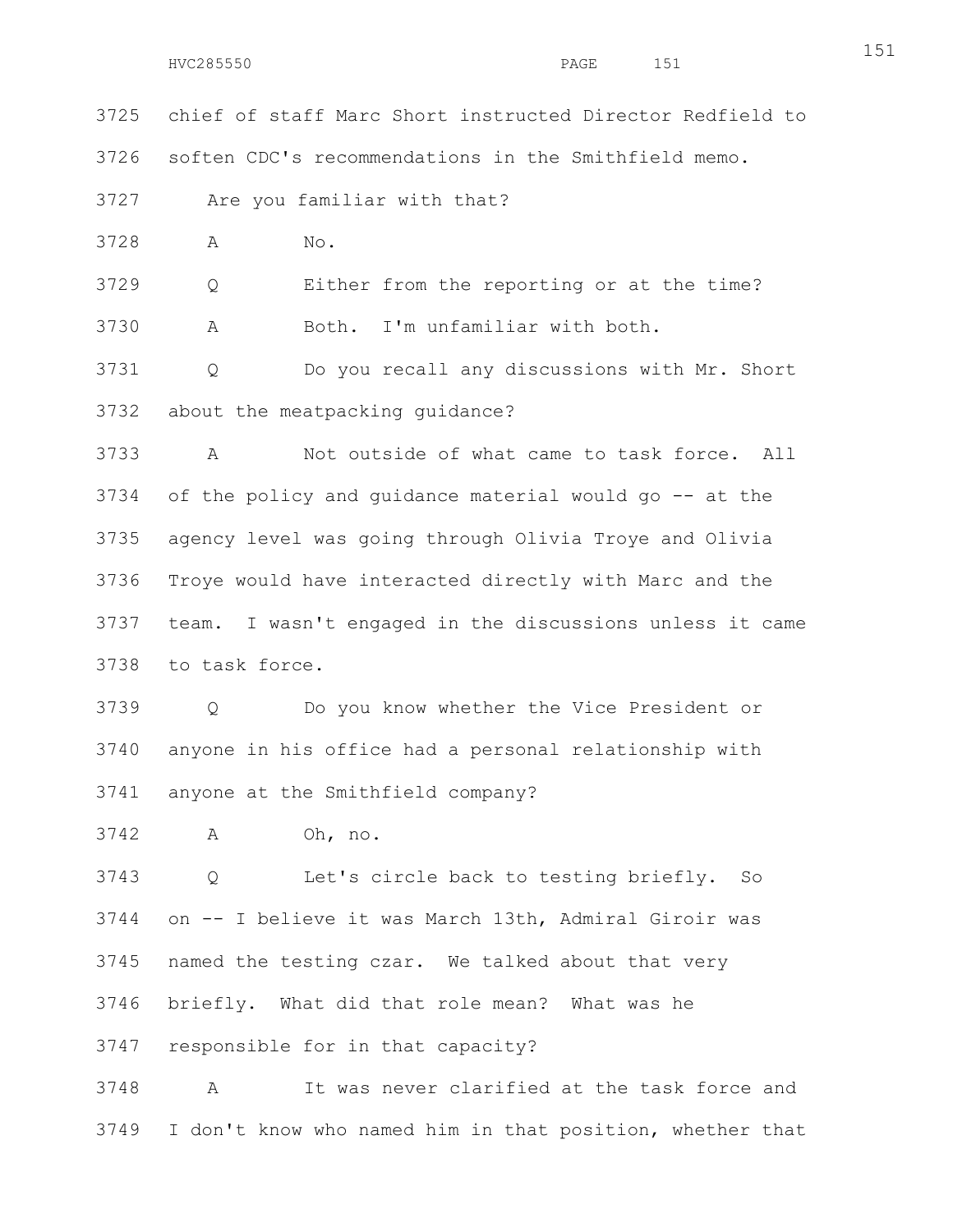3750 was Secretary Azar or the task force, but it did not come 3751 to the task force for decisionmaking.

3752 Q Did Admiral Giroir attend task force meetings 3753 regularly?

3754 A Correct. After that, he did and presented on 3755 testing, but I don't know where the decision came from.

3756 Q Did he have -- in terms of how the role 3757 functioned, did he have deliverables that you're aware 3758 of?

3759 A In what way?

3760 Q Well, did his team -- he or his team set 3761 benchmarks for testing and how to achieve those levels of 3762 testing, for example?

3763 A I was talking to the commercial suppliers 3764 about increasing their testing, their test supplies, and 3765 Admiral Giroir was working on the extraction media, the 3766 test tubes, the swabs, and his team was instrumental in 3767 organizing the test supplies.

3768 I was very much dealing with the labs and the 3769 equipment and trying to understand -- because I would get 3770 obviously the nightly report -- why all the equipment 3771 wasn't running 24/7 in all of our places so that we could 3772 continue to expand testing.

3773 So my question was more around what's the bottleneck 3774 and why do we have tests that aren't being run on pieces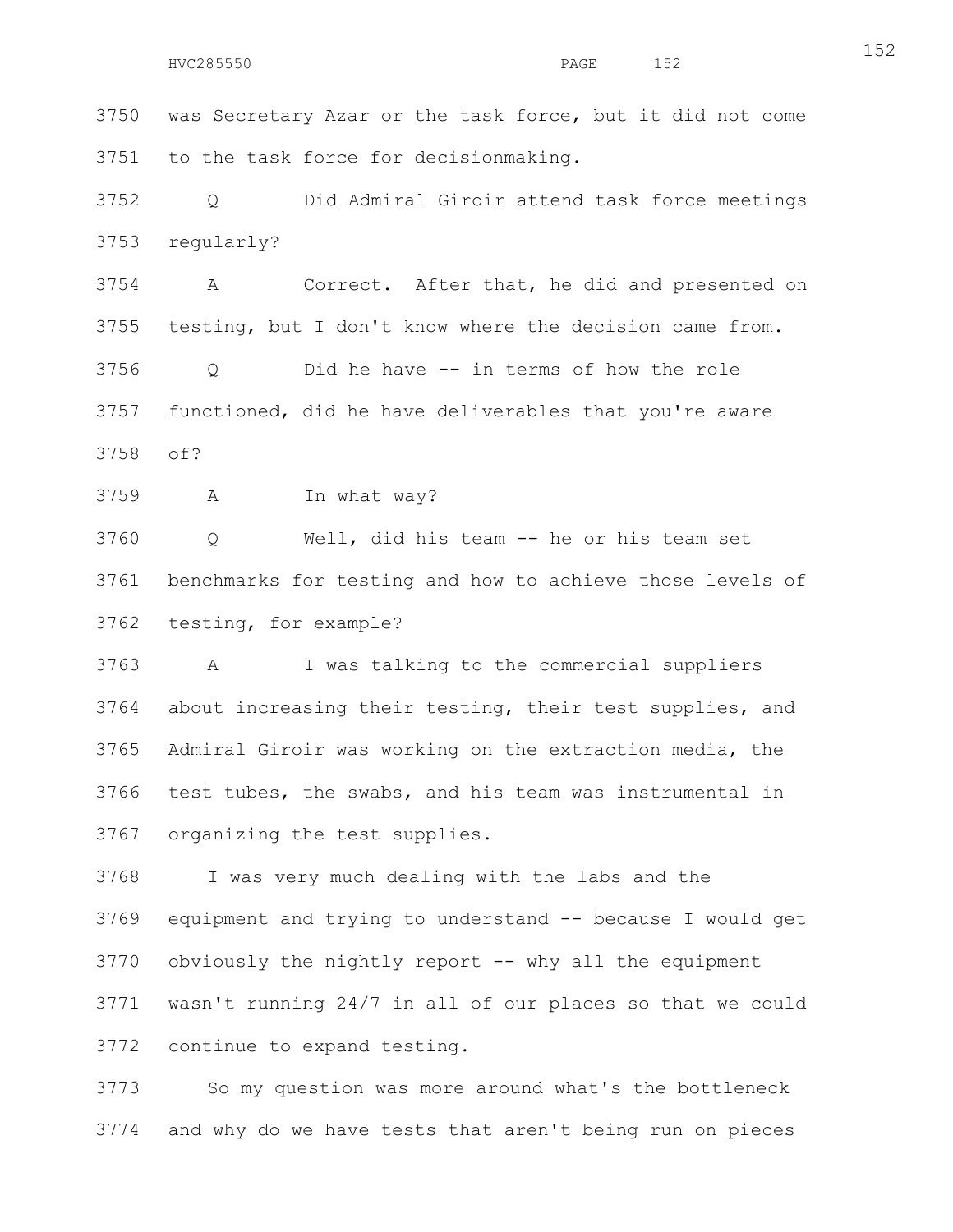3775 of equipment or why are certain pieces of equipment 3776 sitting rather than running?

3777 And sometime around March or April, I had calls with 3778 the actual labs and lab supervisors because I come from 3779 the bench, so I just wanted to hear -- I'm very on the 3780 ground trying to understand where the roadblocks are and 3781 what barriers they need to overcome. So I was talking to 3782 them directly about what they needed in order to expand 3783 testing.

3784 Q I see. Okay. So I guess I'm trying to wrap 3785 my head around -- that's very helpful -- the division of 3786 responsibilities between what you were doing and what 3787 Admiral Giroir and his team were doing. So it sounds 3788 like -- tell me if this is an oversimplification -- he 3789 was focused more on sort of the underlying supplies, 3790 supply chain issues?

3791 A And the actual just supplies to the site. 3792 And I wanted to really understand the technical barriers 3793 because it was a subject matter that I had expertise in. 3794 So he was very much managing the testing supply chain.

3795 Q There has also been reporting that Jared 3796 Kushner led a group that sought to, I guess, assist with 3797 the testing supply chain. I believe that's separate from 3798 a group that was also looking for PPE.

3799 Are you familiar with that?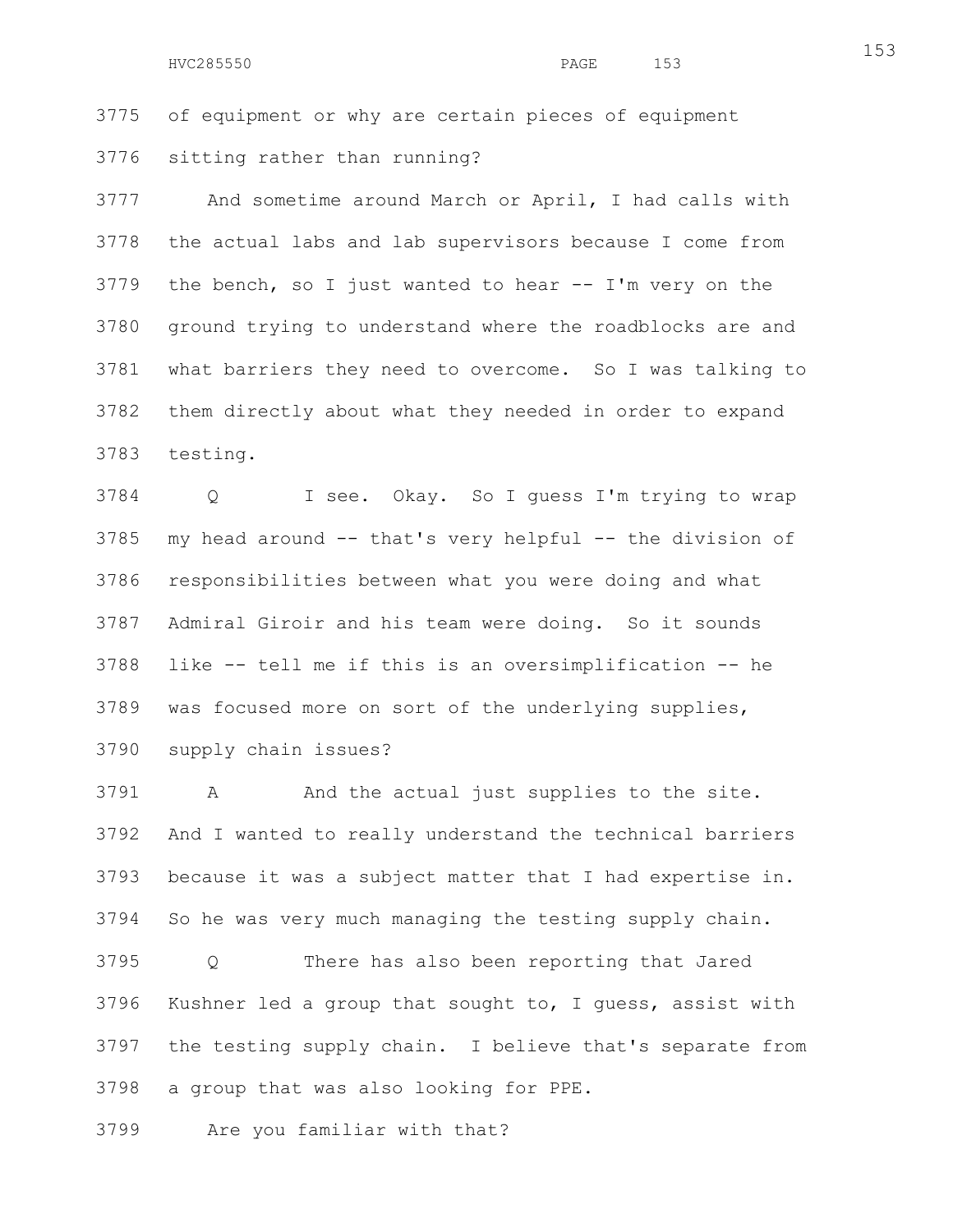3800 A I know the PPE group. I don't know the 3801 testing group.

3802 Q I want to come back to the PPE group as well, 3803 but the reporting about the testing group has stated that 3804 there was a plan that calls for the federal government to 3805 coordinate distribution of test kits so that they could 3806 be surged to heavily affected areas and oversee s 3807 national contracting infrastructure.

3808 But that plan was scrapped for a variety of reasons, 3809 including the former President being worried about high 3810 case counts as well as a perception that the virus early 3811 on was mostly affecting states led by Democratic

3812 governors.

3813 Are you familiar with any of that?

3814 A No. In fact, the -- I would say from my 3815 perspective, the opposite occurred. We were using the 3816 case data to drive supplies specifically into the most 3817 affected areas throughout. So across Chicago, Michigan, 3818 New Orleans, and across the northeast we were driving 3819 increased test supplies into those regions just like we 3820 did with PPE.

3821 So we were rearranging the supply chain based on cases 3822 and rate of rise. So it was not just the absolute 3823 number, but the trend lines that we were developing out 3824 of the data group. And it's my understanding that that's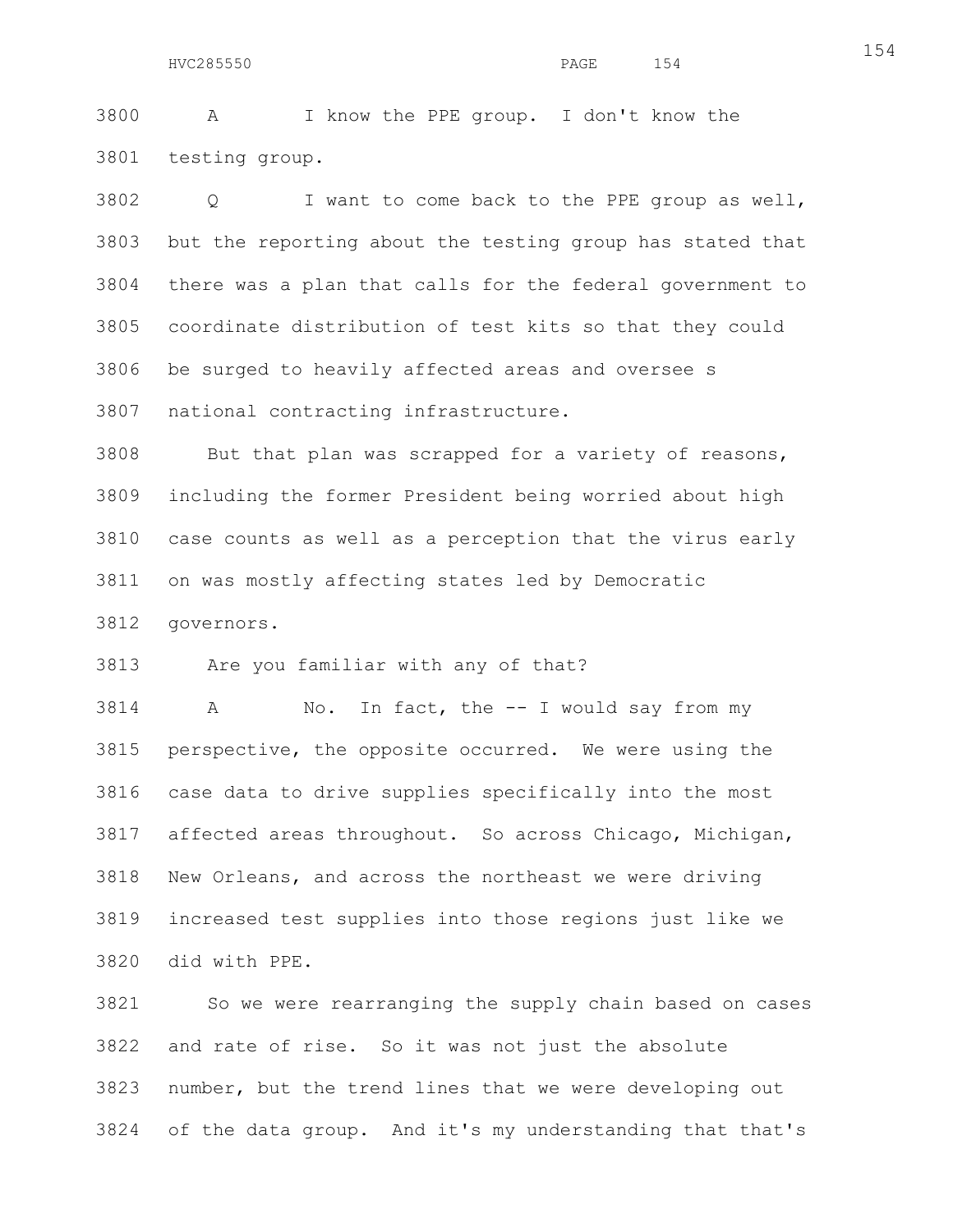HVC285550 PAGE 155

155

3825 where the tests went. 3826 Q So the reporting suggests that there was an 3827 actual plan for a national sentinel surveillance system 3828 that was a written plan that was going to be adopted and 3829 was scrapped. Have you heard anything about that? 3830 A No. It was posted. I wrote the testing 3831 guidelines, that one. 3832 Q Okay. 3833 A So -- 3834 Q Have you ever seen -- we'll distribute this. 3835 We'll mark this as Exhibit 15. 3836 A Are you saying it wasn't posted? 3837 Q No. 3838 A Oh, okay. 3839 [Exhibit No. 15 was identified 3840 for the record.] 3841 BY MS. GASPAR: 3842 Q My understanding, if the reporting is 3843 accurate, is that this refers to an entirely different 3844 plan than what you developed. 3845 A I never saw a different plan. A different 3846 plan never came to the task force. I wanted to make sure 3847 that testing was not only expanded, but was strategically 3848 utilized. And what do I mean by that? It was testing in 3849 sites where we knew there was community spread to find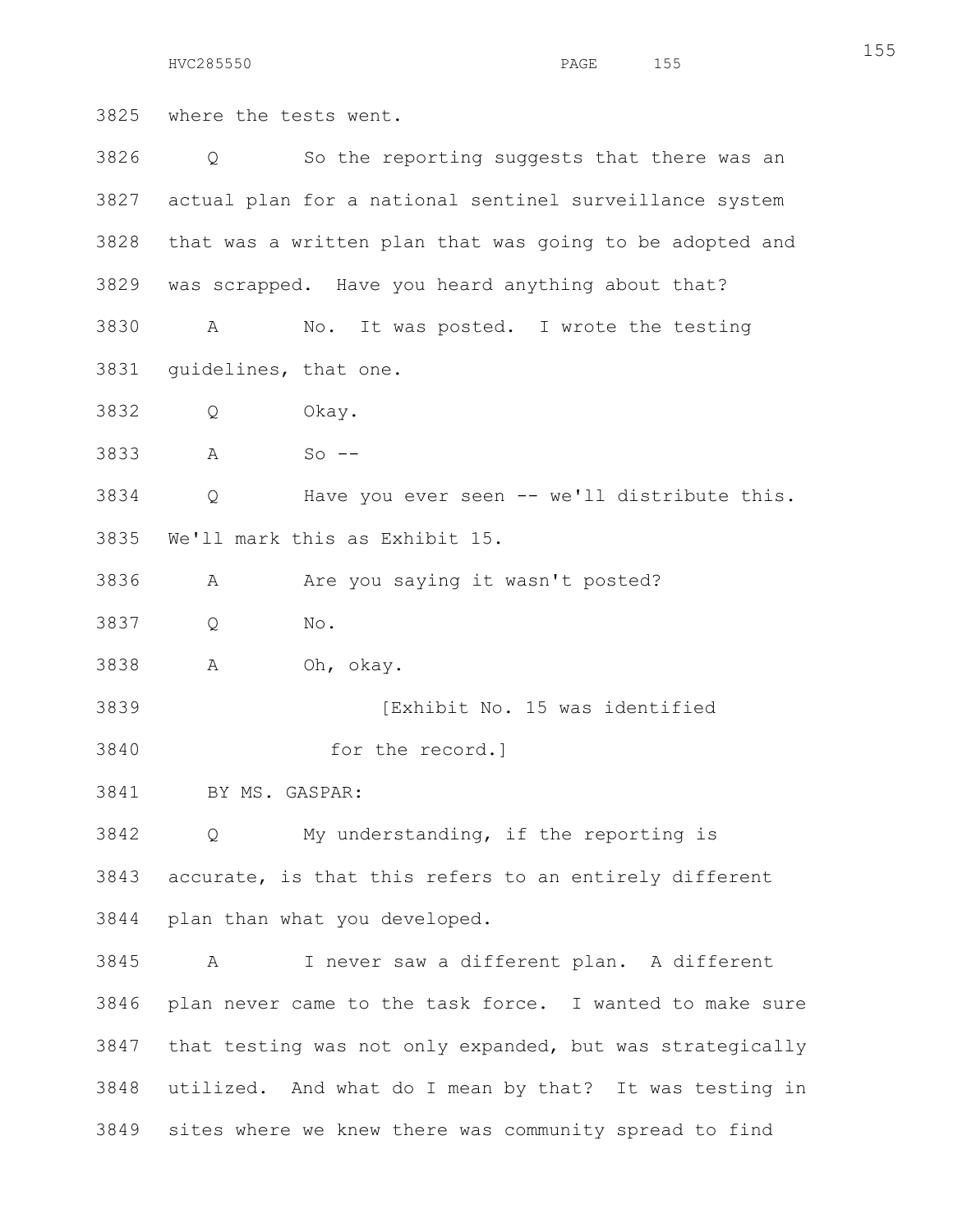## HVC285550 PAGE 156

3850 the community spread early rather than waiting till the 3851 hospitals got overwhelmed.

3852 So I think in here it was often referred to as 3853 sentinel surveillance. I think that's kind of the wrong 3854 term because it implies that you're testing just for the 3855 sake of testing. No, you were testing to make the virus 3856 visible, but you were also testing to ensure that the 3857 asymptomatic individuals isolated. So they were given a 3858 definitive diagnosis and told to isolate just like the 3859 symptomatic cases.

3860 I also wanted it to have this positive and negative 3861 predictive value in there because it really made a 3862 difference in use of the antigen tests of whether -- how 3863 you could test and line up tests to maximize your 3864 positive predictive value.

3865 And when you do repetitive testing, you 3866 dramatically -- of individuals in a community thought to 3867 be in high risk groups or high exposure groups, you can 3868 see the virus earlier. And when you do repeat testing, 3869 the positive and negative predictive value becomes 3870 greater in those individuals. So I wanted states to not 3871 only understand testing, but understand the strategic use 3872 of tests.

3873 Q Did you ever -- so one of the things that I 3874 think has been commented on about this plan is that it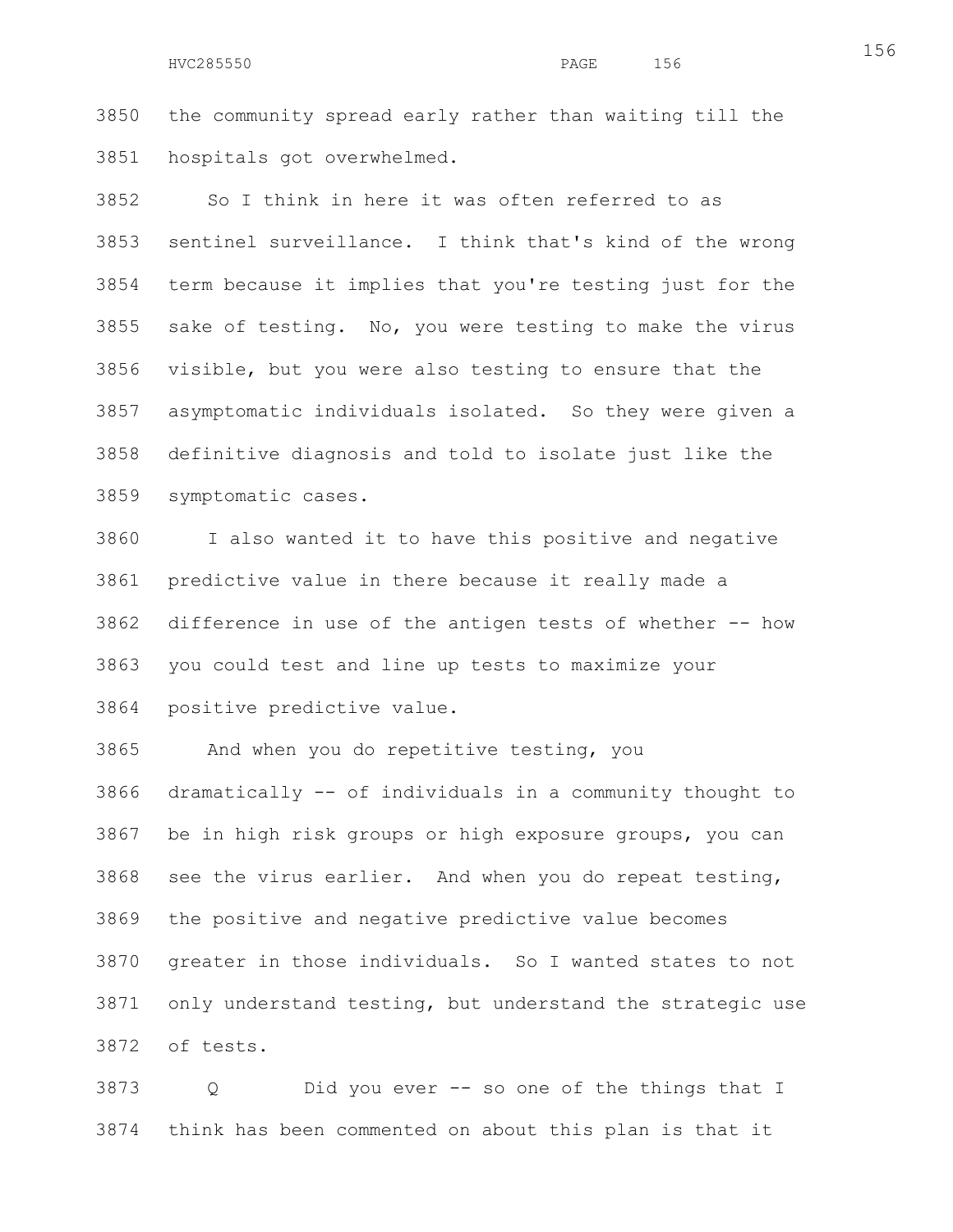3875 says, for example, this is on the second page, "Testing 3876 plans and rapid response programs will be federally 3877 supported, state managed and locally executed." 3878 I'd like to understand more about how that federal

3879 support and state managed statement came to be. Was 3880 there ever a discussion about the federal government 3881 taking a more proactive role?

3882 A So now you're at the crux of my difficulty as 3883 American federalism. So this comes from FEMA and how our 3884 federal money flows to states. And so states are given 3885 money and their only requirement is to submit a plan. 3886 They never have to -- there's no validation of them 3887 following the plan, there's no reporting requirements, 3888 there's no outcome, their impact measurements along with 3889 that money.

3890 CDC gives its monies to state as block grants without 3891 any reporting requirements beyond the submission of a 3892 plan. I had come from the last -- I guess at that point 3893 17 years of not sending out a dollar of American taxpayer 3894 money without requiring not only a plan, but evidence 3895 that that plan was executed and full reporting on the 3896 execution of that plan along with the outcomes and impact 3897 that were in the plan itself as requirements.

3898 So I think this is -- you're at the very crux of how 3899 federal funding and federal support goes to states. And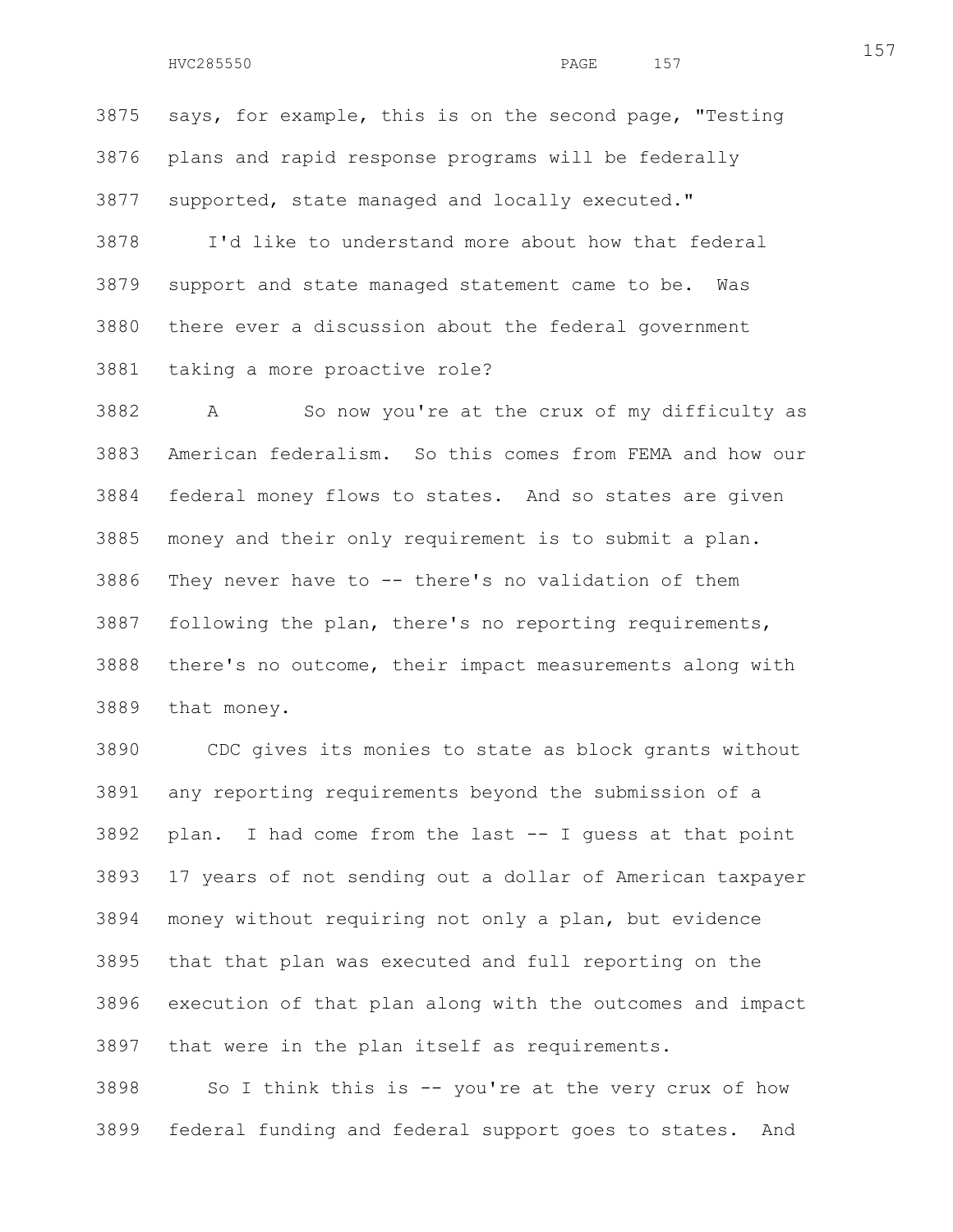3900 so they manage 100 percent of those resources with no 3901 strings attached.

3902 Q So let's move -- are you familiar with a 3903 company called Cogna Technology Solutions?

3904 A Hologic? Panther equipment?

3905 Q No, the only name that I have is Cognitive 3906 Technology Solutions?

3907 A No.

3908 Q It's been reported that there was a plan to 3909 order 3.5 million tests from them for \$52 million.

3910 Are you familiar with that?

3911 A No.

3912 Q Let's move on. You said you are familiar 3913 with the group that Jared Kushner coordinated or managed 3914 that sought to fill holes in the supply chain. Tell me 3915 what you know about that.

3916 A There was an issue very early on when I came 3917 in and asked that first week for a report on the supply 3918 chain quantities. And 50 percent of the supply 3919 chain -- this gets into the once again federally 3920 supported -- 50 percent of the supply chain gowns, 3921 gloves, and masks had been distributed to states on a per 3922 capita basis, not a viral or a need basis. And so every 3923 state got an equal number rather than equity based on the 3924 need of that state to confront the epidemic. You can see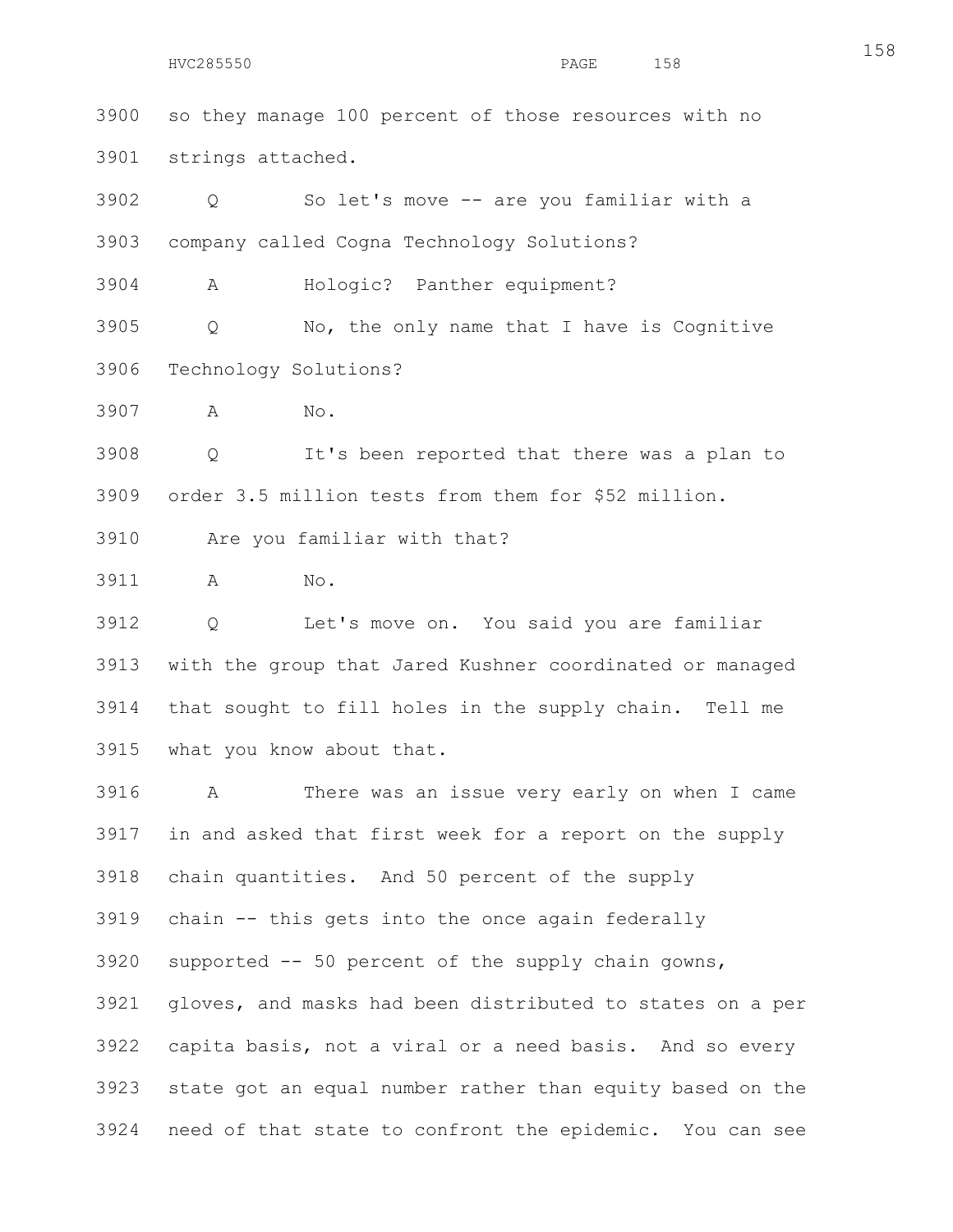3925 in March and April that the virus was very isolated to 3926 specific states, yet every state got the same amount of 3927 PPE and emptied 50 percent of the stockpile.

3928 So when I came in in March, the stockpile was already 3929 substantially depleted and no state was going to send 3930 their masks, gowns, and gloves back. So it was clear 3931 that, based on projections, the PPE available, the orders 3932 that BARDA ASPR had submitted would not meet the March, 3933 April, or May needs based on what we were seeing in 3934 Italy.

3935 At that time, that's when we went to the 3M plant but 3936 I think in parallel, Jared got a team together to find 3937 out who made PPE and where it could be acquired. And 3938 that was the start of the air bridge that General 3939 Polowczyk oversaw, which I think involved about 150 to 3940 160 flights over the next two to three months to bring 3941 PPE directly off of the production line to the United 3942 States.

3943 Q The team that Jared Kushner coordinated was 3944 reportedly mostly a variety of people in the private 3945 sector, some from banking, just --

3946 A I never met any of those individuals. All I 3947 know is the outcome was the establishment of this air 3948 bridge.

3949 Q Project Airbridge ran from April through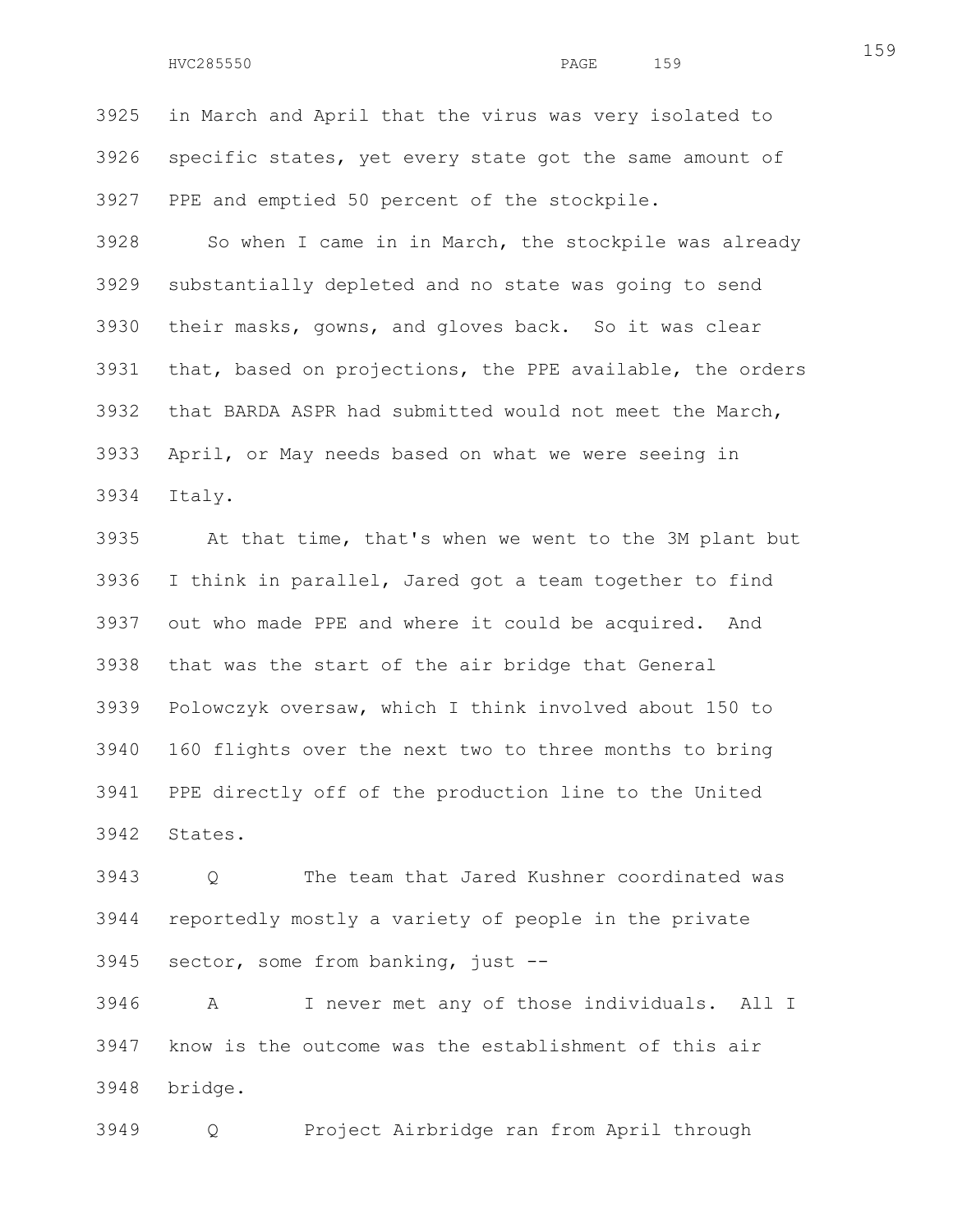3950 July. Was there any long-term plan to extend it? 3951 A The long-term plan was to get ahead of the 3952 supply needs throughout the summer so that we would have 3953 adequate fall supply and build the next generation 3954 stockpile. 3955 Q Going back to the Kushner group, do you know 3956 the names of any of the volunteer participants? 3957 A I do not. 3958 Q Did you know -- did you work with Peter 3959 Navarro at all? 3960 A He was in the West Wing, yes. 3961 Q He appears to have been involved in efforts 3962 to procure supplies. What was his role? 3963 A I didn't know he was in the business of 3964 procuring supplies. 3965 Q He had sent some memos. These have all been 3966 released publicly as early as January and February about 3967 the need to stock up supplies. Do you recall seeing any 3968 of those? 3969 A I recall Peter leading a task force. 3970 (Pause.) 3971 Mr. Trout. Can we go back and get the question read 3972 back? 3973 (The reporter read the requested portion of the 3974 record.)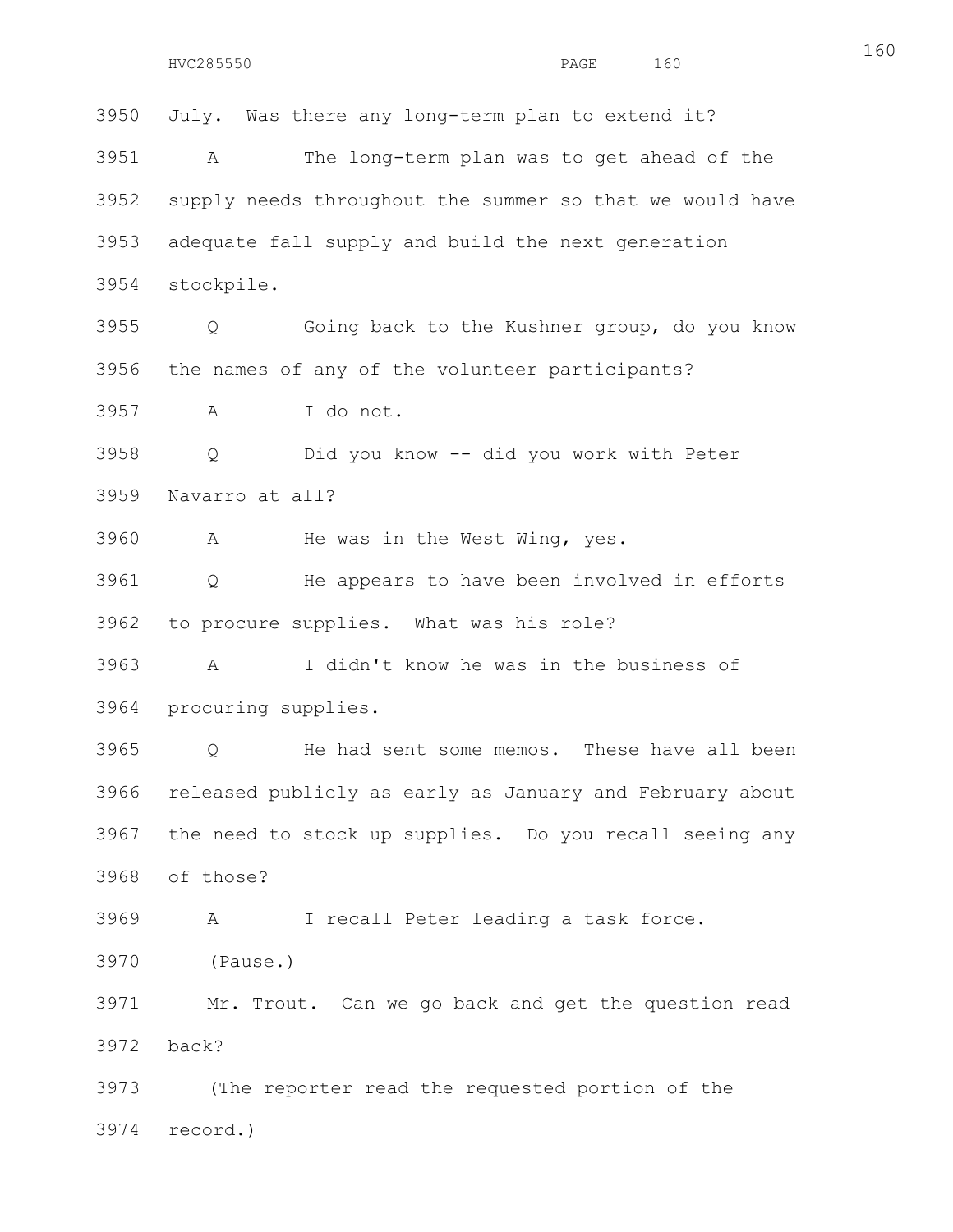3975 The Witness. I don't know what memos of Peter that I 3976 saw or not. Generically there were individuals in the 3977 White House very concerned about the fact that we did not 3978 make any of our essential medicine or any of the gowns, 3979 gloves, outside of N95 in this country, and that we were 3980 dependent completely on other sovereign nations for acute 3981 medical supplies including the supplies needed in the 3982 pandemic. 3983 BY MS. GASPAR. 3984 Q Did you say you recall you said Peter leading

3985 a task force or being at --

3986 A He was at task force being. Yeah, not 3987 leading. Being.

3988 Q Are you familiar with somebody named Steven 3989 Hatfell?

3990 A No.

3991 Q How often did you see Peter Navarro or speak 3992 with him apart from task force?

3993 (Pause.)

3994 Mr. Trout. Just how often, not what.

3995 The Witness. Okay. Probably four or five times total 3996 outside of a formal meeting.

3997 BY MS. GASPAR.

3998 Q How often did he come to task force meetings? 3999 A Early on he was frequently in task force.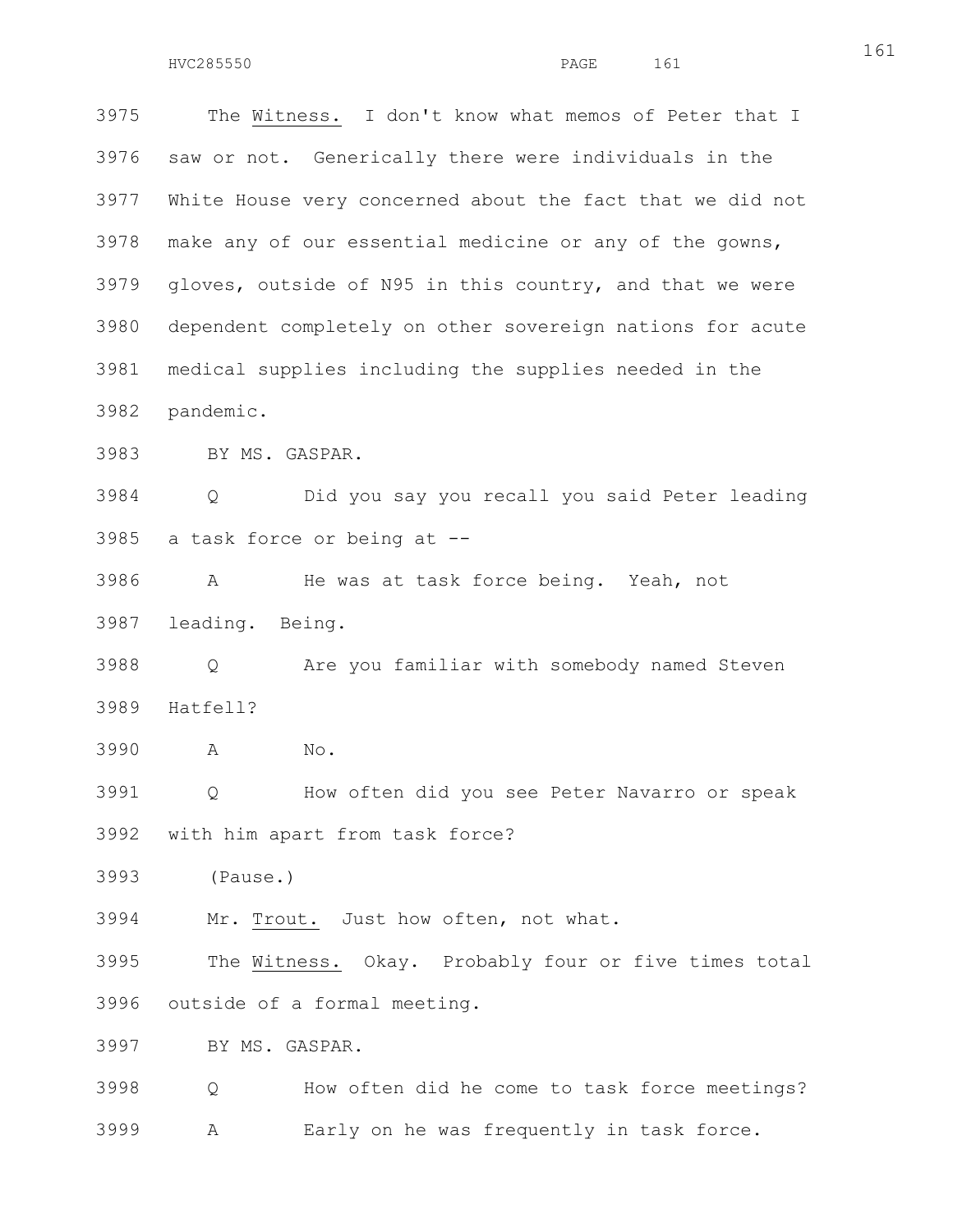4000 Q Did that change over time?

4001 A I think over the summer his participation was 4002 less.

4003 Q I want to circle back to one other issue 4004 involving masks. There has also been public reporting of 4005 a plan, possibly out of HHS and coordinated with the 4006 Postal Service, to mail 650 million masks to Americans. 4007 Was that a proposal that came up at task force meetings? 4008 (Pause.)

4009 The Witness. These are rules that I don't know 4010 anything about so I'm just trying to stay on the straight 4011 and narrow.

4012 Bob Kadlec from ASPR came and presented to task force 4013 that he was going to get masks made by Hanes, cloth masks 4014 made by Hanes for distribution. I never -- he came back 4015 then maybe two or three, maybe two months later to talk 4016 about distribution. It was discussed in task force -- 4017 (Pause.)

4018 Mr. Trout. I think she should not be talking about 4019 specific comments made by any member of the task force. 4020 The Witness. I think I can make a generic comment. 4021 But there was active discussion about the best 4022 distribution of those masks and recommendations made to 4023 serve in an equity way those who needed them the most. 4024 BY MS. GASPAR.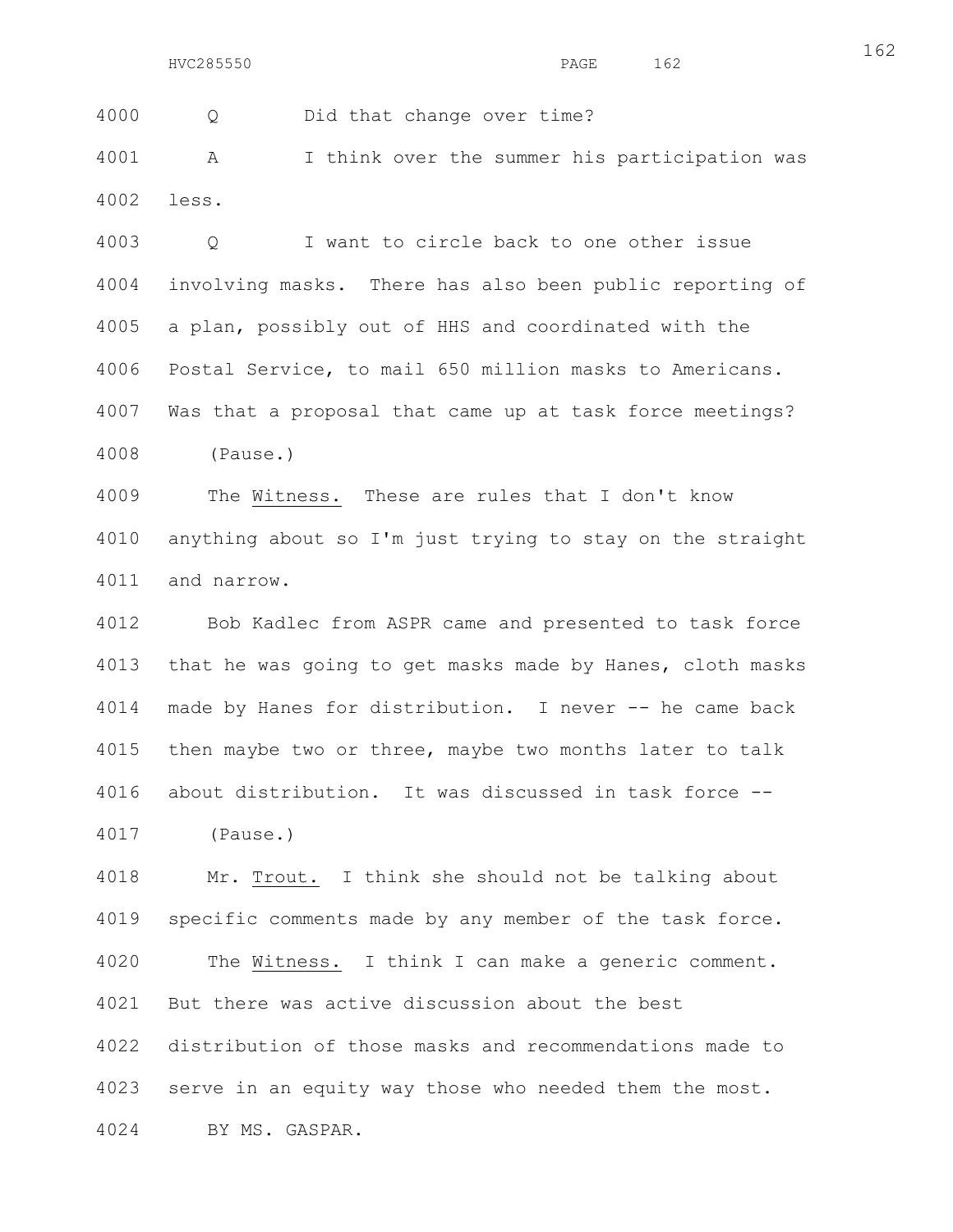4025 Q Do you recall one or more discussions about 4026 that plan?

4027 A Just that one time that I remember.

4028 Q Did anyone express concern that sending out 4029 the masks would scare, frighten the public?

4030 A No. I read that in the media, and again, 4031 it's one of those pieces that never -- I never heard that 4032 in task force.

4033 Q But -- and just to clarify.

4034 A In fact, it was not that discussion at all. 4035 It was how those masks can be optimally utilized by which 4036 group of Americans. In other words, what group of 4037 Americans needed the masks the most, not about not 4038 sending them out.

4039 So it was a question of generic versus focused. Equal 4040 versus equity. And so that was the discussion but not 4041 about -- I never heard someone say -- in fact, the masks 4042 went out in the equity way.

4043 Q Was Dr. Kadlec's original plan to send them 4044 to all households?

4045 A That was his original plan that he brought to 4046 task force.

4047 Ms. Gaspar. We have five minutes left, but I think 4048 this is probably a good stopping point. So why don't we 4049 go off the record and we can turn it over.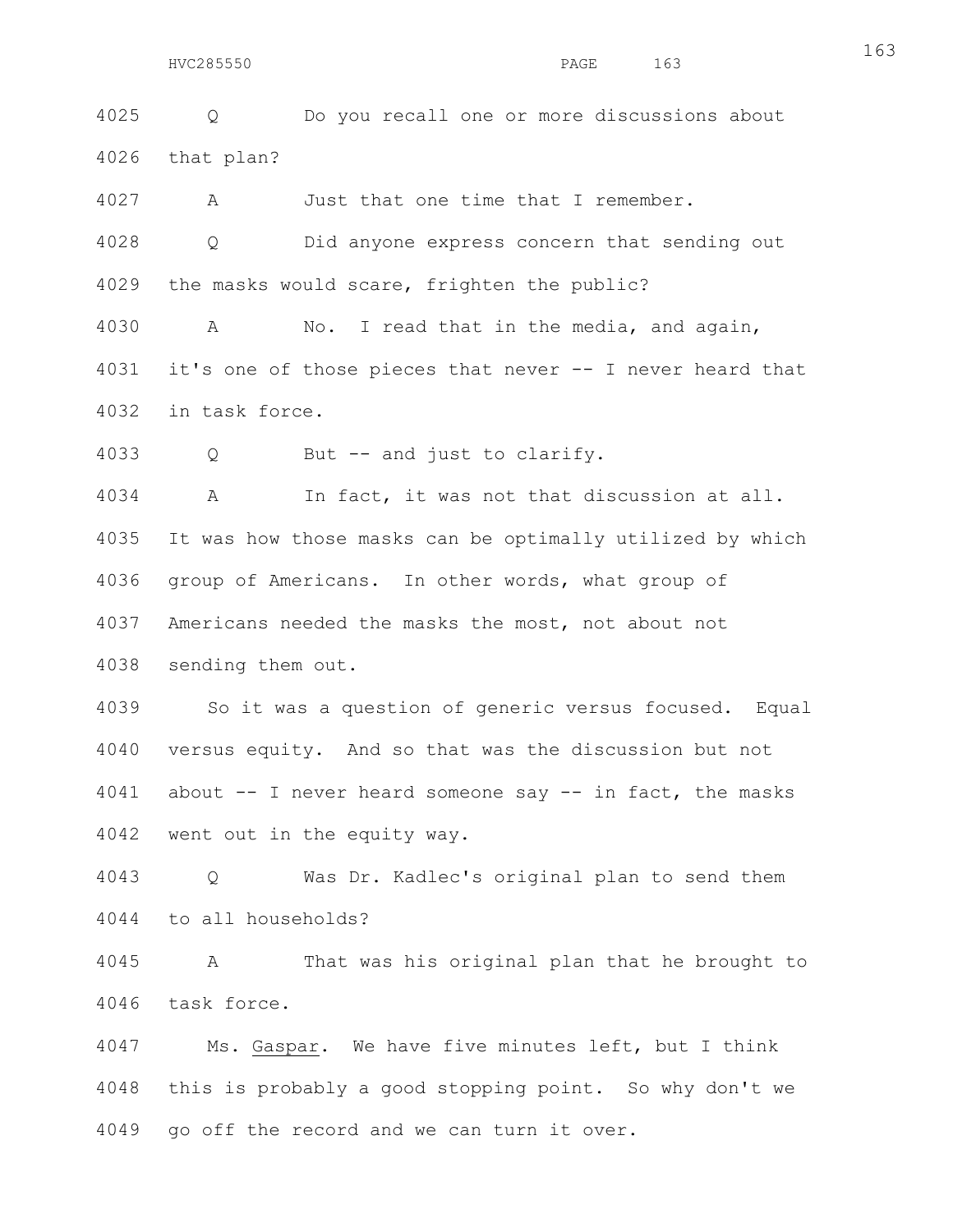4051 BY MR. BENZINE.

4052 Q So we talked about PPE and there was 4053 obviously a struggle early on and had multitude of issues 4054 to it. What was the status of the stockpile entering 4055 into the pandemic and/or the status of U.S. 4056 government/state government-controlled PPE generally? 4057 A So that's a very interesting question, and 4058 there's two parts of it. So to be clear, by the time I 4059 got here on the 2nd of March there were about I would say 4060 a number between 10,000 and 20,000 ventilators, I won't 4061 give you the precise number, but limited ventilators and 4062 very limited N95, surgical masks, gloves, and gowns. 4063 Interestingly enough, certain states who had been 4064 receiving global health security money since Ebola 4065 did -- so CDC was sending out money every year for states 4066 to utilize for global health security. There were states 4067 or cities that actually used that money to stockpile PPE, 4068 and those cities actually had PPE in March and April and 4069 May. All of the other cities and states did not have, as 4070 far as I know, a vibrant stockpile and neither was the 4071 national stockpile vibrant. So replenishing that was a 4072 key goal, both reopening America and getting ready for 4073 the fall.

4074 Q Have you, prior to coming on as the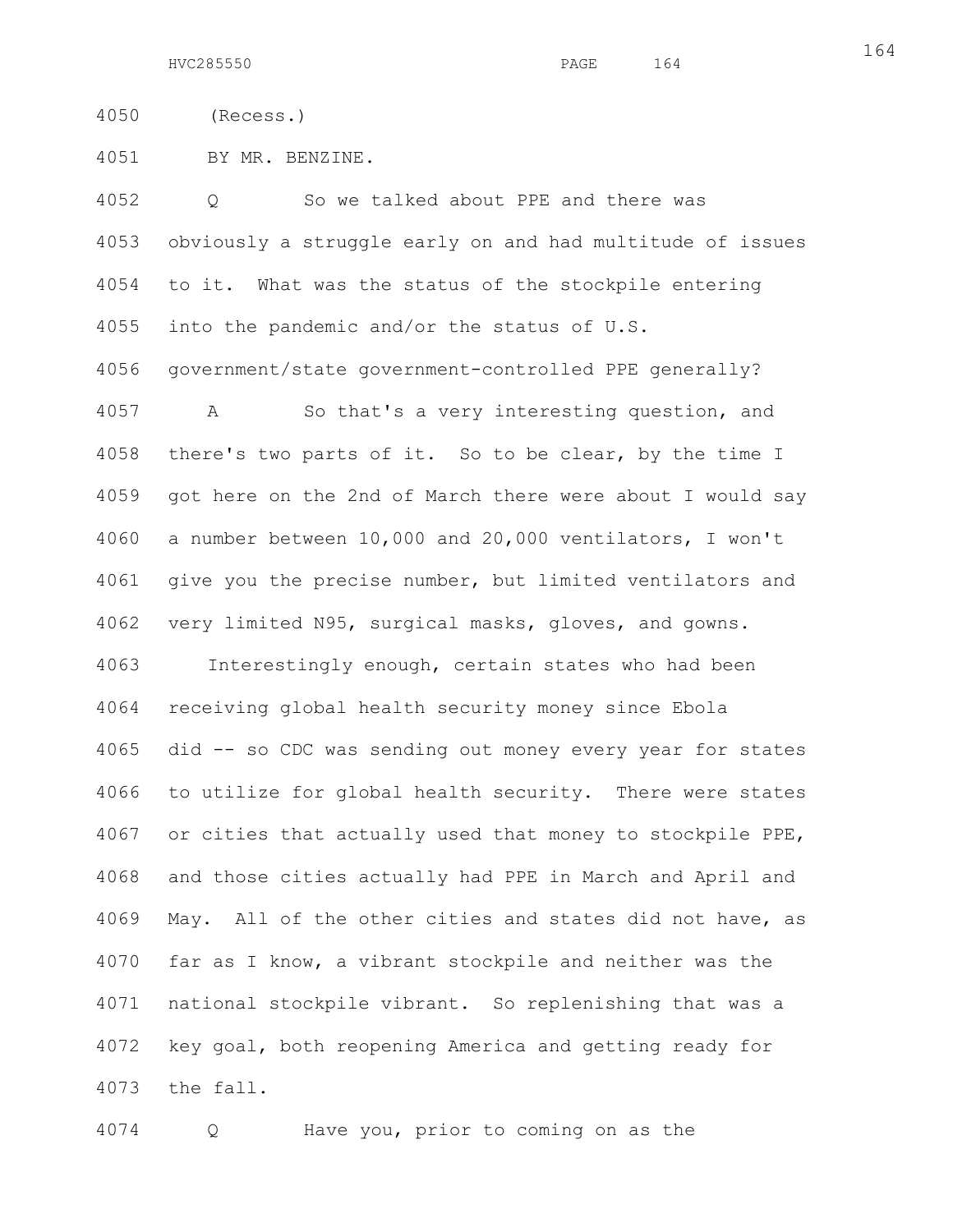4075 coordinator, I understand you were the South Africa so 4076 the DC grapevine might not have traveled all the way over 4077 there, but had you heard any issues about securing PPE 4078 between January and March?

4079 A No.

4080 Q No?

4081 A Not until I got here and found out that all 4082 of the orders that had been placed were for delivery in 4083 June, or most of the order were for delivery in June.

4084 Q Are you aware of a homeland security report 4085 that talked about how the Chinese government stockpiled 4086 PPE early in 2019 and --

4087 A No.

4088 Q Or December 2019 and January of 2020? 4089 A No, but that would have made sense that they 4090 would have had it because they were also building 4091 hospitals at that time.

4092 Q So it says they increased imports of surgical 4093 masks 278 percent, gowns 72 percent, and gloves 32 4094 percent, slashed their global exports of surgical gloves 4095 by 48 percent, gowns by 71 percent, masks by 48 percent, 4096 ventilators by 45 percent, intubater kits by 56 percent, 4097 thermometers by 53 percent, and cotton balls and cotton 4098 swabs by 58 percent in January of 2020.

4099 Are those actions with your experience with the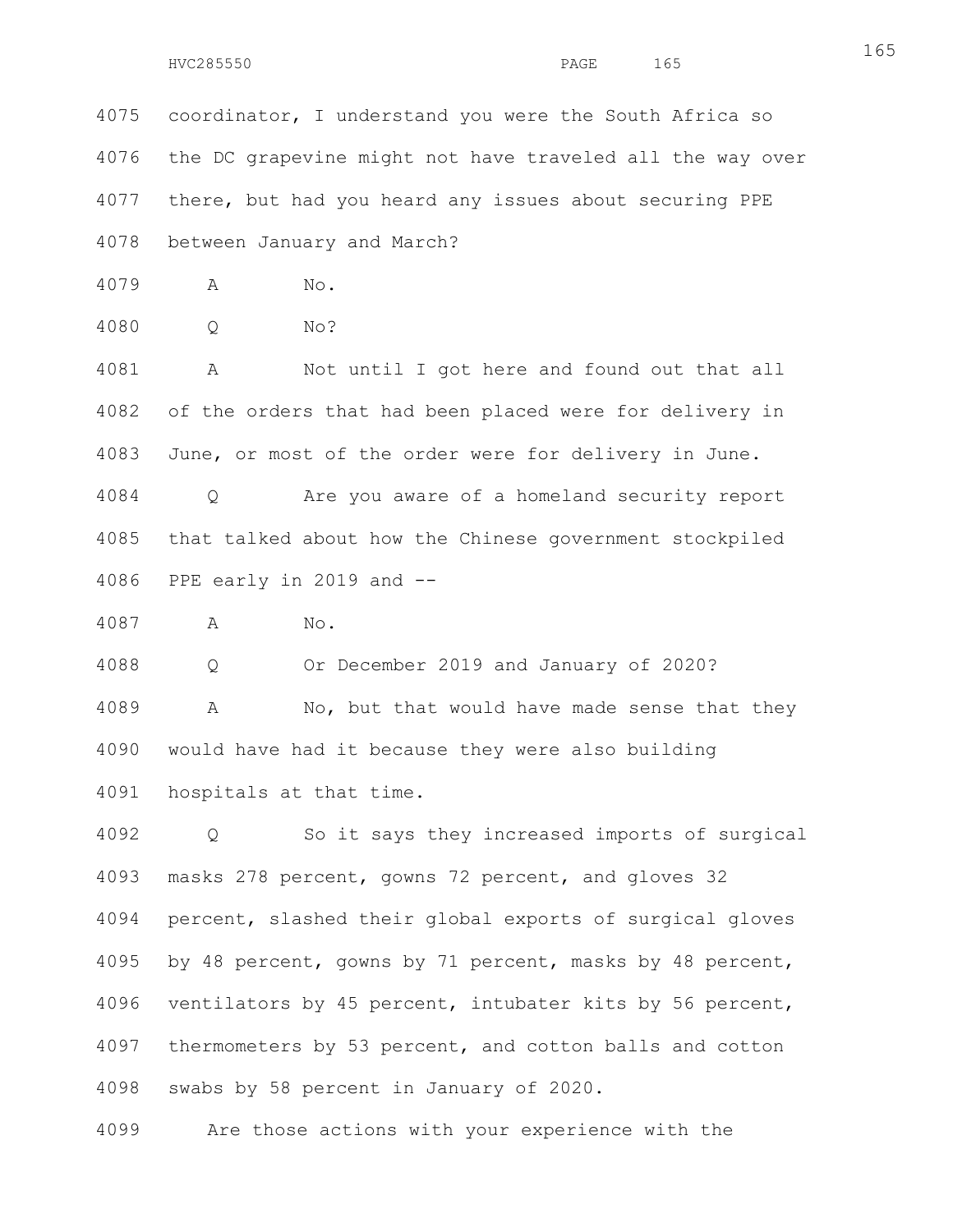HVC285550 PAGE 166

166

4100 Chinese government in past outbreaks?

4101 A I don't know what they did during SARS. 4102 Certainly if we had, as a government, if we had -- I 4103 mean, I'm hoping we would have also procured PPE if we 4104 were the first ones with a significant outbreak, as well 4105 as alerting the rest of the world. But I think even 4106 Europe, because they experienced their cases two weeks 4107 before us, we were really at the bottom of the line in 4108 the PPE procurement by the time I got here. 4109 Q Do you think that massive increase in 4110 procurement would have hurt the global supply chain? 4111 A Well, they are the prime manufacturers of 4112 this material, that is nonspun cotton. Another thing for 4113 the Congress to work on. Because there's only a limited

4114 supply and it goes into masks and gowns. And so there 4115 wasn't enough nonspun cotton for the rest of whatever 4116 this material is, I don't know. Nonwoven, whatever this 4117 material is called that is in our masks and gowns, there 4118 wasn't enough to meet the global supply needs of mask or 4119 gowns.

4120 Q All right.

4121 A Through the entire spring.

4122 Q You had said you worked with Admiral 4123 Polowczyk a lot on Project Airbridge. Can you explain 4124 what Project Airbridge did and how working for Admiral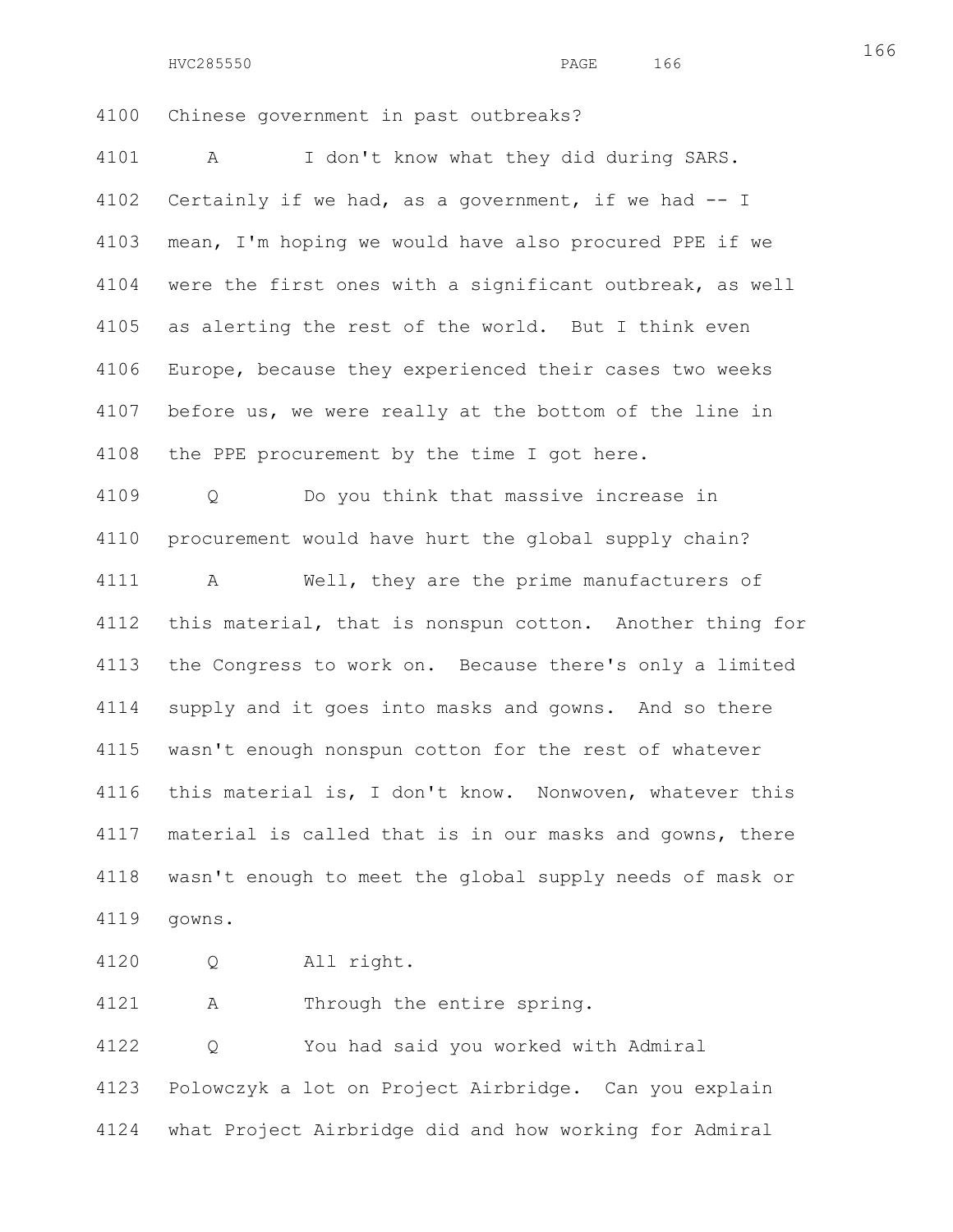HVC285550 PAGE 167

4125 Polowczyk was working with?

4126 A Admiral Polowczyk and I shared a deep 4127 commitment for data and data-driven decisionmaking. You 4128 can hear that I don't like equal decisionmaking, I like 4129 equity in the decisionmaking, informed by data. So 4130 Admiral Polowczyk worked with those 150 flights or so to 4131 really bring gowns and gloves and masks to the United 4132 States to meet the needs of the hospitals, acute needs. 4133 At the same time, the two of us worked on and worked 4134 with the hospital associations to get weekly reports of 4135 everything that the hospital had, so that we could see 4136 all 6,000 hospitals across the United States and see 4137 where they were coded by do they have a three to 4138 seven-day supply, do they have a two-week supply, do they 4139 have a month supply of each of these core categories so 4140 that we could rearrange the major suppliers in the United 4141 States.

4142 And I think that is something that is not often 4143 discussed. But our private sector suppliers that 4144 distribute the supplies that are coming in from around 4145 the globe rearranged their supply chains to hospitals 4146 that we both showed had acute need, but also predicted 4147 would have acute need for supplies based on the rate of 4148 hospitalizations over the next two to three weeks. 4149 I think that's why you can see that despite the surge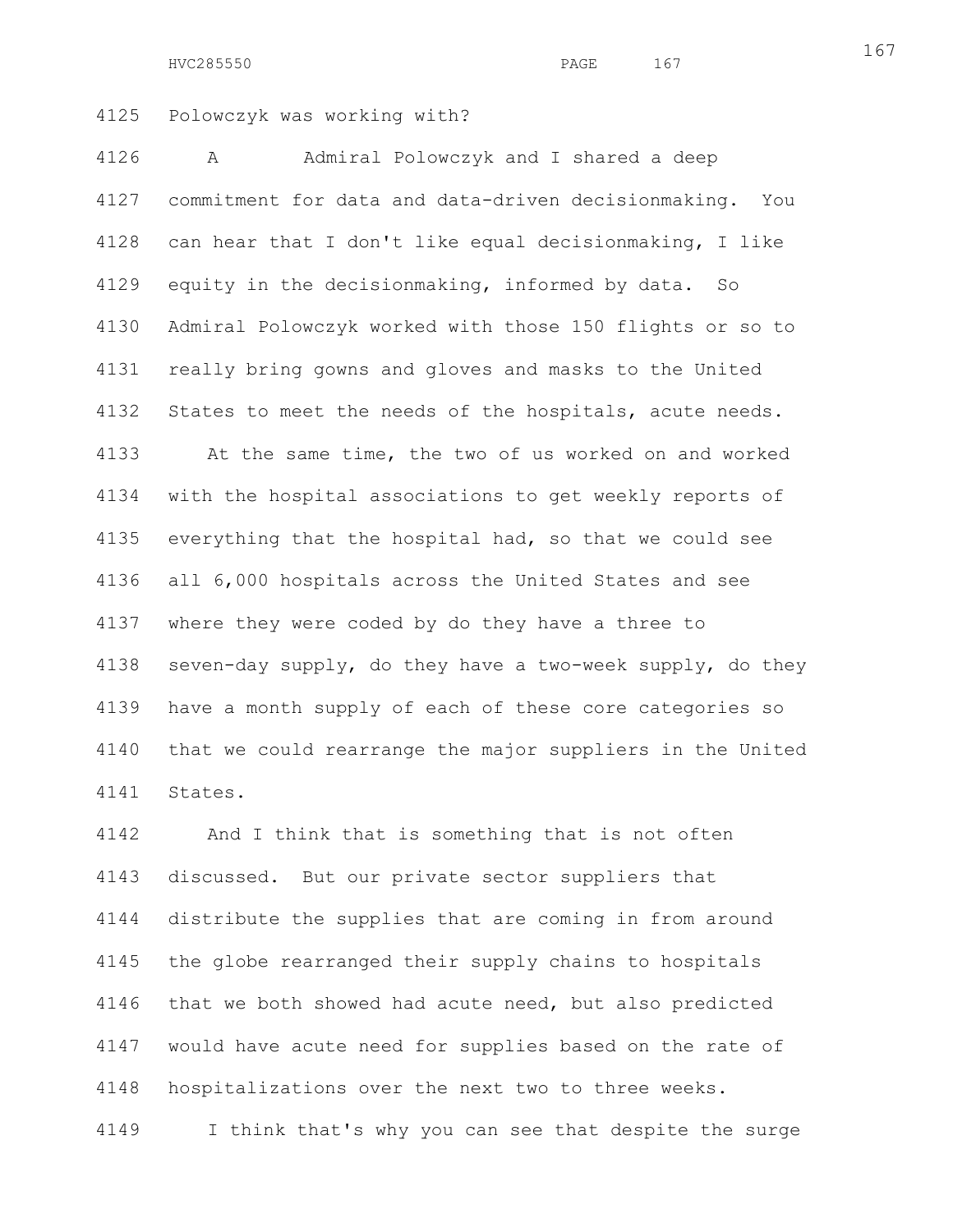4150 was quite substantial in the fall, we were able to meet 4151 most of the hospital needs because we did it as a 4152 data-driven decisionmaking. That was -- General 4153 Polowczyk really wanted, like I did, to have data-driven 4154 decisionmaking rather than hospitals saying they didn't 4155 have something to be able to see it before they had to 4156 report that they didn't have it. By the time they 4157 reported they didn't have it, it was really too late for 4158 the nurses and doctors and support staff. So we wanted 4159 to be proactive rather than reactive. 4160 Q Was Project Airbridge successful? 4161 A Yes. If we hadn't had Project Airbridge, we 4162 would not have had masks, gowns, or gloves until June. 4163 Q And then you talked about Dr. Kadlec had 4164 brought the idea to the task force to send masks out. 4165 And the reporting that the Majority cited said that that

4166 never happened, but I think you said that masks did go 4167 out?

4168 A Yes, they did.

4169 Q Were masks sent out to people?

4170 A Yes. Masks went to low-income housing 4171 complex through the governors and to any sites that the 4172 governors felt needed additional cloth masks. So it went 4173 out on a need-based, equity-based manner.

4174 Q Thank you. And then my final one, maybe two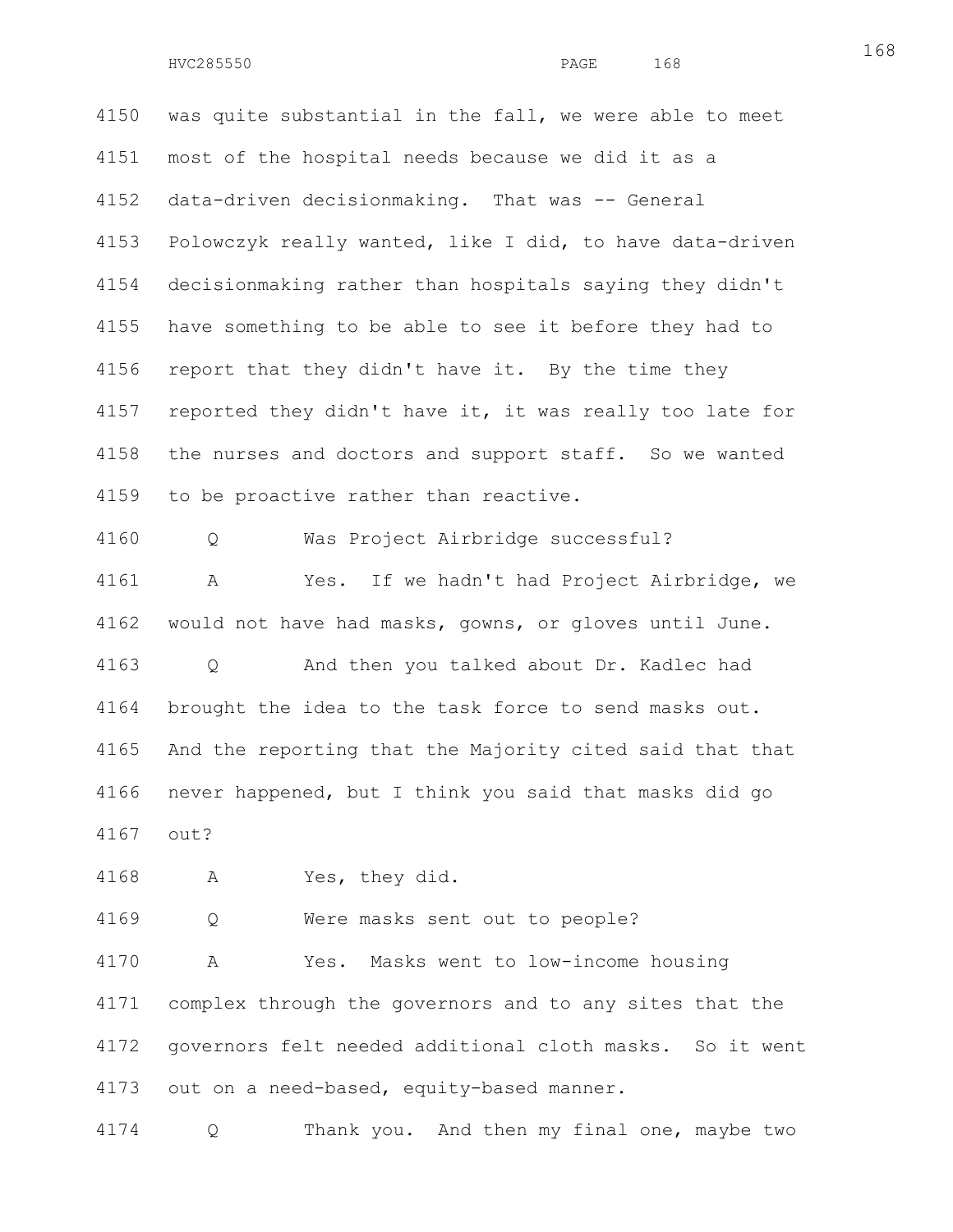4175 questions. You said that when the CDC sent you guidance, 4176 which didn't happen with every guidance, they would ask 4177 for input at its -- your thoughts. Was that common or 4178 was that like -- would you characterize it as common with 4179 the amount of times that they did that or uncommon? 4180 A I would say it was on the more uncommon side. 4181 There were certain places where I asked to see the 4182 guidance because I knew that I really wanted to assure 4183 that it talked about asymptomatic spread and prioritizing 4184 testing to find that. And so those were the guidances 4185 that I paid attention to.

4186 I might have received courtesy copies, but when you 4187 get something the night before for something they're 4188 going to post the next day, I mean, I had so much on my 4189 plate that I most likely didn't read things that I had 4190 less than 12 to 24 hours to respond to.

4191 Q In an interview on CNN with Anderson Cooper, 4192 you were asked, "What guides the edits to CDC guidance. 4193 Is it science? Because it seems like from some of the 4194 comments coming out of these guidelines that it's also 4195 political beliefs, religious beliefs. Is it scientists 4196 who are making the edits?"

4197 And you responded, "I'd like to believe that I'm a 4198 scientist and I've been working with the CDC on the 4199 edits." Do you stand by that statement?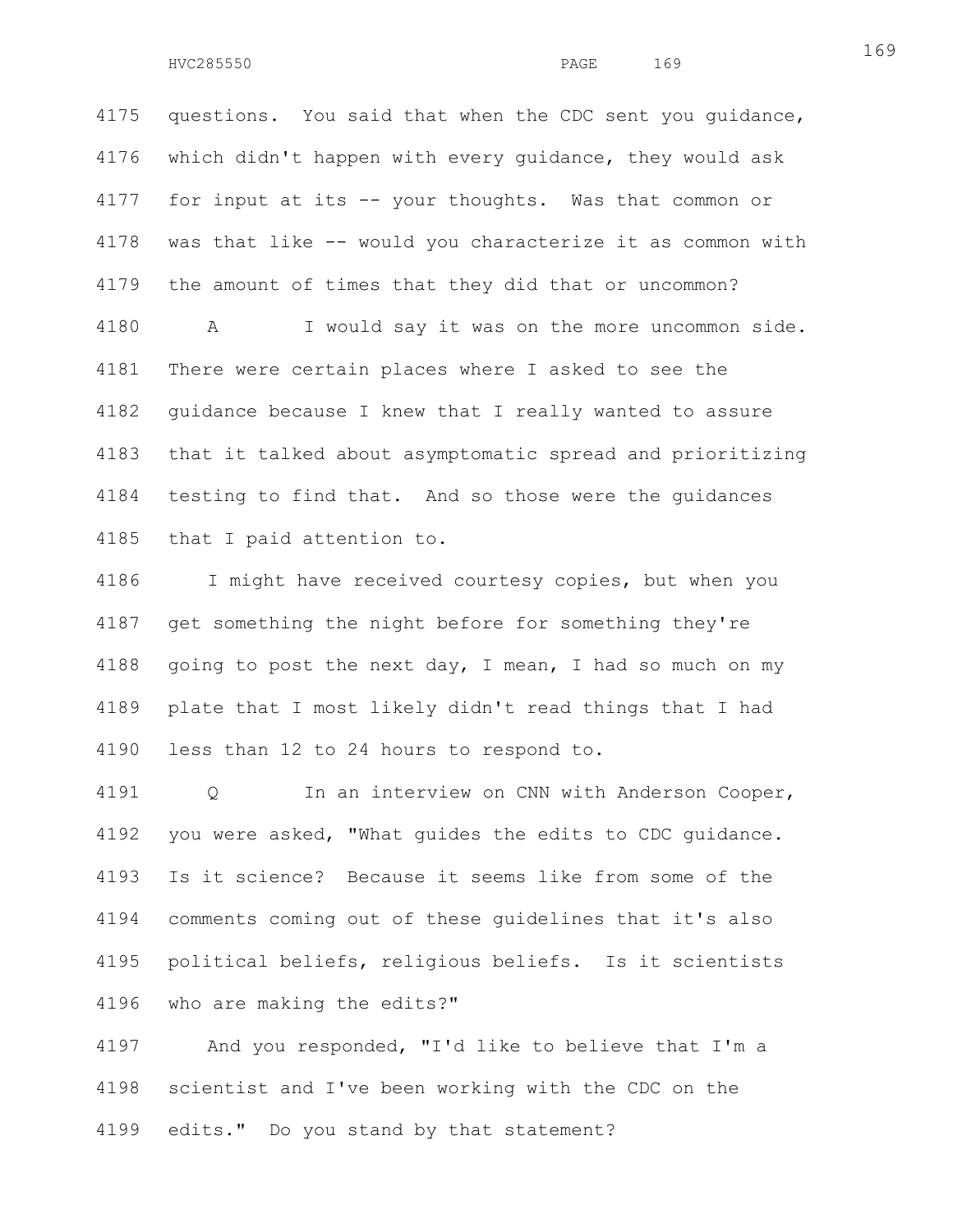4200 A Yes, I do. 4201 Q Were you interfering politically with 4202 guidance while you were making edits? 4203 A No, I'm not a political. 4204 Mr. Benzine. Thank you. 4205 Ms. Callen. I just have a few quick questions. 4206 BY MS. CALLEN: 4207 Q We talked about masks before and how 4208 unfortunate it was that they became politicized. Would 4209 you agree that sort of over the years, our view of masks 4210 has changed? And I will give you some background as to 4211 why I'm asking that before you answer. 4212 I've seen -- I've been an observer of Dr. Fauci from 4213 the Hill for years and he's had the opportunity to 4214 testify before the oversight committee many times 4215 throughout the years. Specifically, I think he testified 4216 about H1N1 and Ebola, probably SARS maybe, and maybe on 4217 hospital -- or infections like super bugs when that was a 4218 big deal in the mid-2000s, I think.

4219 And he was pretty consistent that masks didn't work 4220 and we didn't need to be masking here in America. 4221 So -- and that was back then during Ebola and SARS. So 4222 is it reasonable for highly trained qualified 4223 professionals to sort of evolve in their positions on 4224 medical guidance?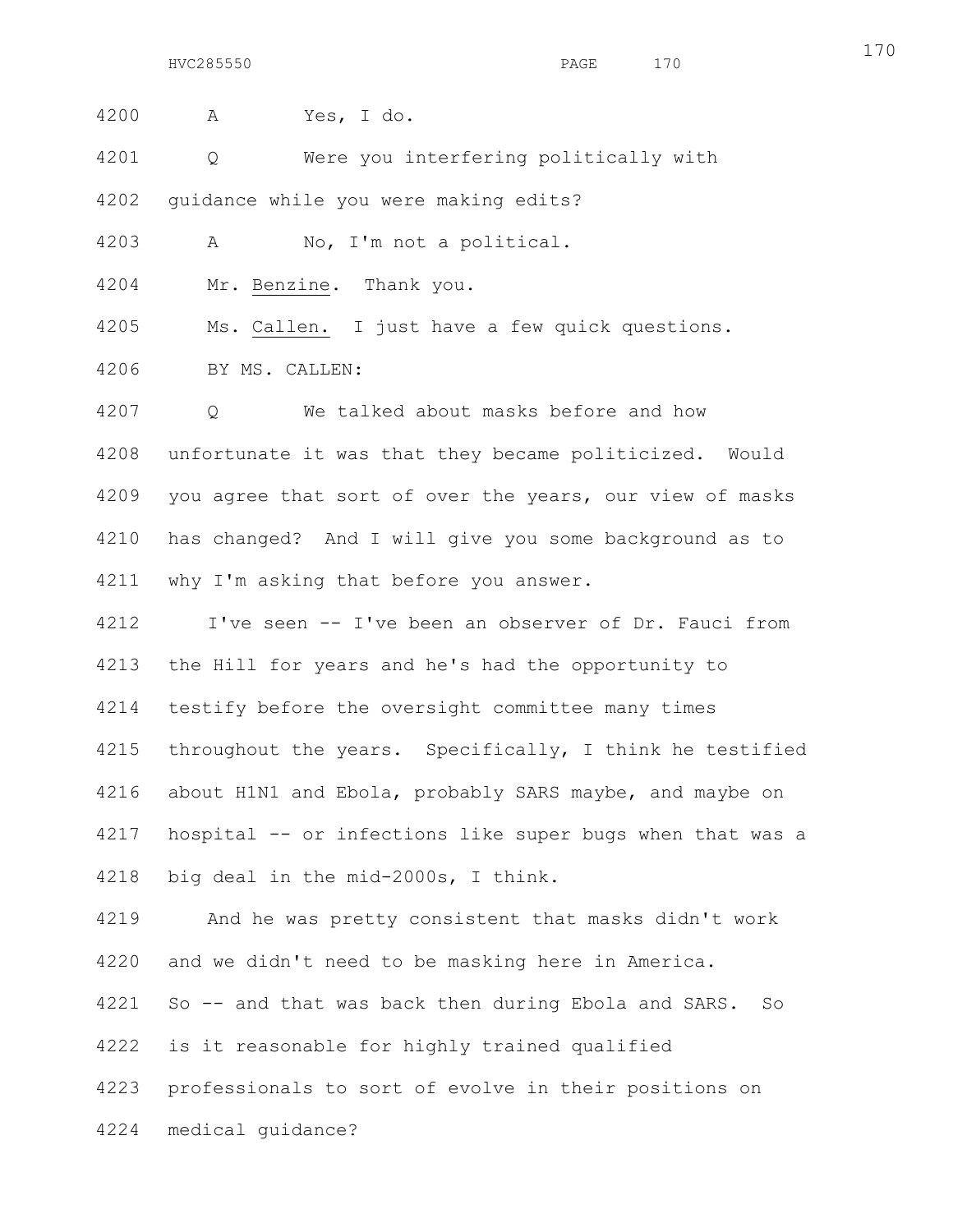HVC285550 PAGE 171

4225 A Absolutely. 4226 Q Okay. And we talked about Project Airbridge 4227 and Dr. Kadlec's efforts on Hanes and some of the 4228 different things that were going on. In your view, were 4229 all of these people working for sort of the good of 4230 America to fight the virus? 4231 A Yes. 4232 Q Okay. I want to switch gears a little bit 4233 and now talk about vaccines. Would you agree that 4234 vaccines have become somewhat politicized? 4235 A Yes. 4236 Q During the campaign, now Vice President 4237 Harris made some comments about how she wouldn't trust a 4238 vaccine developed under the Trump administration and I 4239 think Governor Cuomo, it's been widely reported, said 4240 that he would run independent testing of the vaccine, 4241 which I think people in government, the private sector in 4242 cooperation with the government developed the vaccine. 4243 Did those comments ever concern you? 4244 A Well, I knew that the private sector, because 4245 I can see how they were -- the way that they accelerated 4246 was not in any way compromising the integrity of the 4247 studies or the safety and efficacy data. And I think

4248 explaining it to the American people that we got to an 4249 answer faster because we overpowered the trials and that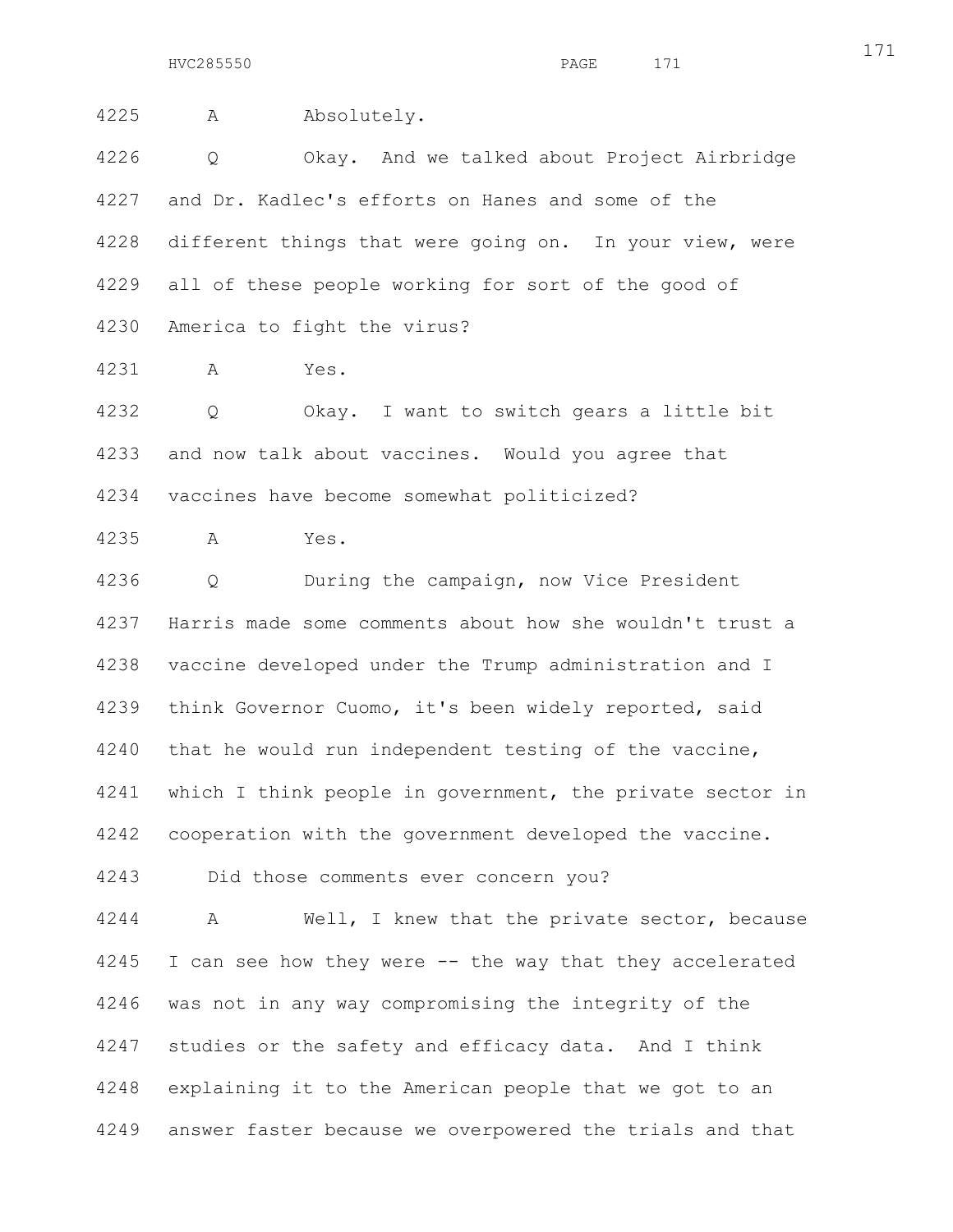4250 was because the U.S. supported companies to expand 4251 enrollment into those trials so we could get an answer 4252 quicker.

4253 Anytime someone talks about something being less than 4254 effective or someone talks about something that is not 4255 effective as effective, that confuses the American 4256 people.

4257 Q And this vaccine luckily is very effective. 4258 A Highly effective. Preventing against severe 4259 disease and hospitalization.

4260 Q And you believe that's still the case? 4261 A Yes, I do.

4262 Ms. Callen. I think that's all I have. Thank you. 4263 We can go off the record.

4264 (Recess.)

4265 BY MS. MUELLER.

4266 Q Dr. Birx, my name is Beth Mueller. Thank you 4267 again for agreeing to sit with us. I just wanted to 4268 continue where my colleague left off.

4269 During your January 24th, 2021 interview with Face the 4270 Nation, you were quoted as saying, "I think the White 4271 House personnel were very focused on the pandemic in 4272 March and April." Is that correct?

4273 A Correct.

4274 Q Did you find the White House personnel were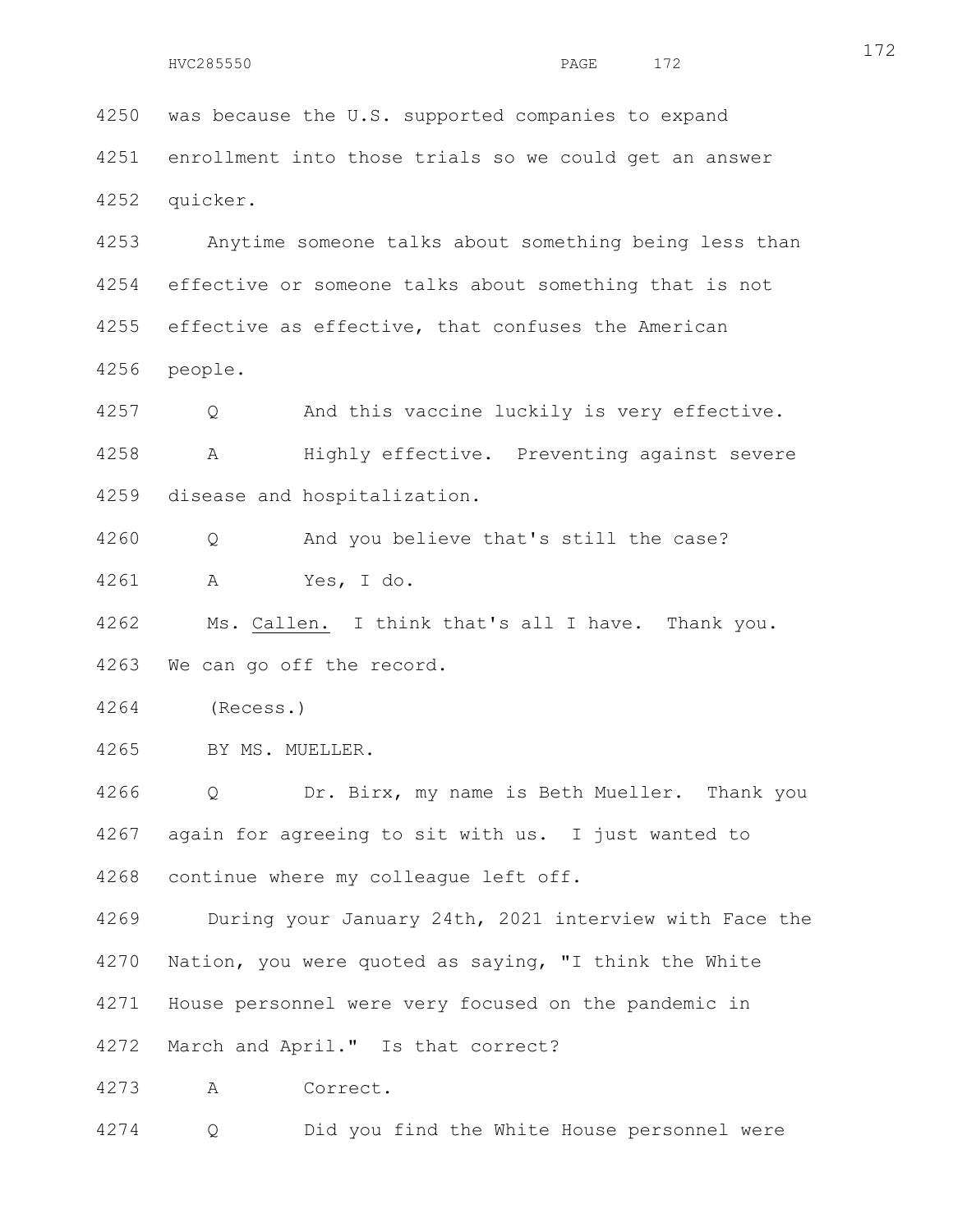4275 less focused on the pandemic later in the spring and 4276 summer of 2020?

4277 (Pause.)

4278 A So it was my impression that through the 4279 summer and into the early fall, it's as you stated, they 4280 were less focused on the pandemic.

4281 Q Can you elaborate? How would you describe 4282 the level of focus and attention by Trump, how the level 4283 of attention/focus changed during the spring and summer? 4284 A So two things happened in parallel, and I 4285 think you have brought up this operational meeting. So 4286 as -- there was a transition from FEMA to the UGC because 4287 of hurricane season. So FEMA went to work on hurricanes 4288 and Admiral Able came in from the Coast Guard to run the 4289 UGC. And task force and the UGC meetings may have 4290 decreased to two times a week or three times a week. 4291 We continued to meet as doctors independent of that 4292 and then I wanted to make sure nothing fell through the 4293 cracks with the summer surge and this operational meeting 4294 was added to make sure that in the moments that the task 4295 force wasn't meeting, that we had general understanding 4296 at the working level of the White House what was 4297 happening with the virus and what the White House needed 4298 to do to support the states in their response.

4299 Q Did President Trump appear to lose interest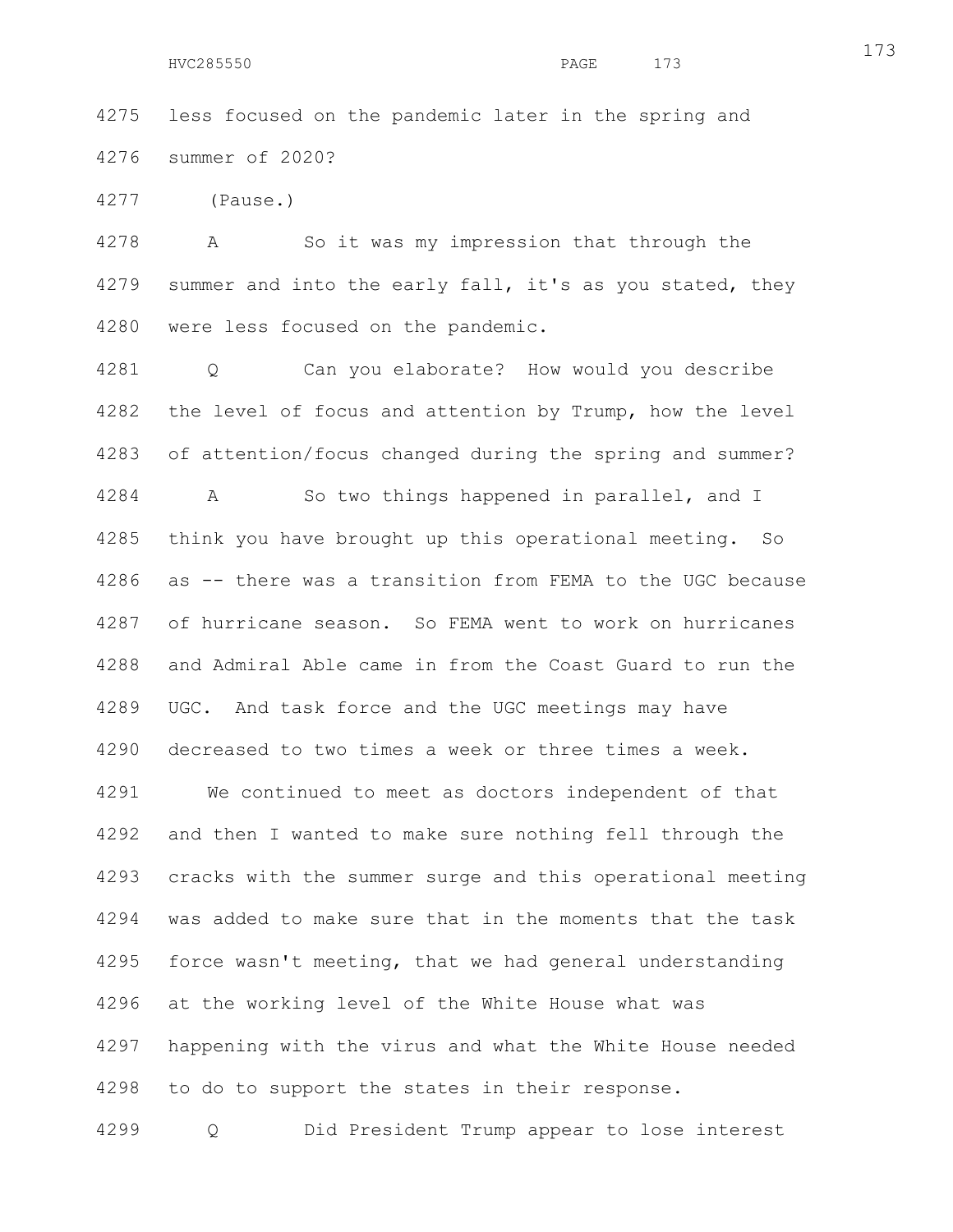4300 in the pandemic during this time?

4301 A If I measure by absolute number of meetings 4302 and contacts, I had less contact in general through the 4303 summer and fall.

4304 Q Was President Trump attending task force 4305 meetings?

4306 (Pause.)

4307 A So this is my personal recollection. I don't 4308 remember the President attending task force meetings on a 4309 regular basis after the spring.

4310 Q Did you have any discussions regarding the 4311 potential impact of less attention being paid on the 4312 coronavirus?

4313 A I mean, at that point I was working at the 4314 working level of the White House with the operations 4315 meeting, I was in the states working with the states and 4316 their responses. I don't think it attenuated the overall 4317 federal response. If anything, we had more on-the-ground 4318 information that we could share across the states, across 4319 the governors, and across the United States about best 4320 practices and what we were seeing.

4321 Q It's been reported that the doctors on the 4322 task force felt that they were increasingly being ignored 4323 by the White House during the spring and summer of 2020 4324 and looked for alternative ways to get their messages out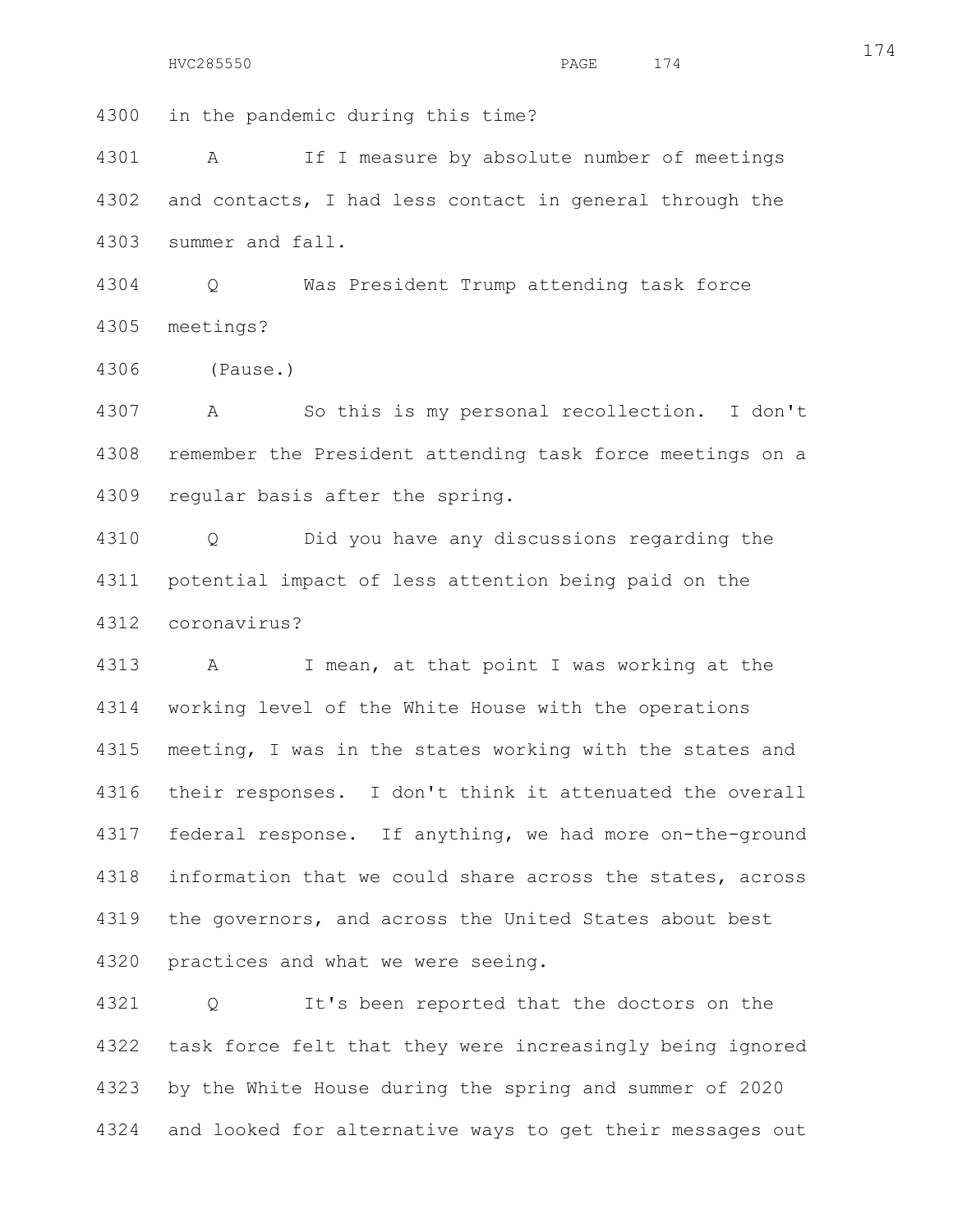4325 to the public, including through your meetings with the 4326 states.

4327 Does that -- do you agree with that assessment? 4328 (Pause.)

4329 A That was my personal impression of the 4330 situation at the time. Again, separating the formality 4331 of the meetings at the highest level of the federal 4332 government from the working level that was occurring 4333 consistently throughout that time.

4334 Q Did you discuss this with others? 4335 A We had regular discussions among the 4336 physicians.

4337 Q What did you discuss?

4338 A We discussed the -- what they were seeing, 4339 what I was seeing in the data. I wanted to make 4340 sure -- at that time, there were a lot of congressional 4341 hearings. I wanted to make sure that they had every bit 4342 of data that I was seeing. And many of the projections 4343 and the numbers that were given at the congressional 4344 hearings came from my morning daily report to the 4345 physicians and the White House.

4346 So I never changed the up tempo in my personal 4347 actions. I still was writing the -- a daily assessment 4348 of the pandemic predictions over the next two to four 4349 weeks and the next two to three months and writing the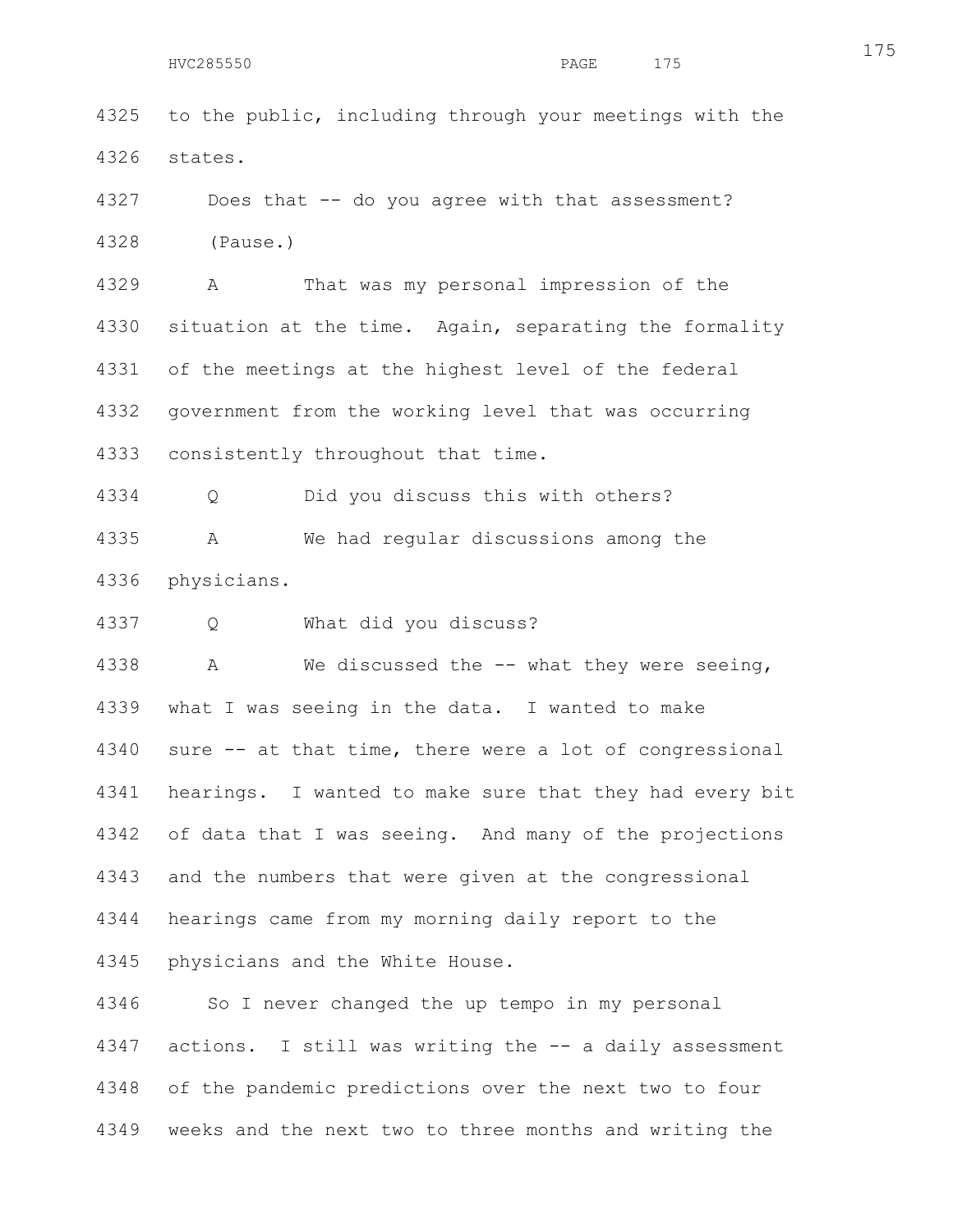4350 governors' report, the daily analysis for the operational 4351 group. And so my tempo did not change.

4352 Q So you said your tempo did not change. But 4353 did others' tempo change in the White House?

4354 A Well, as I noted, my impression is just the 4355 frequency of the high-level meetings, that there wasn't 4356 that same high-level engagement as previously in the 4357 spring.

4358 Q In May and June, were President Trump and 4359 other administration officials encouraging states to 4360 reopen?

4361 A I know they were tracking while the states 4362 were reopening. IGA, Intergovernmental Affairs, was 4363 tracking each of the states and where they were in 4364 reopening.

4365 I don't know certainly in the governors' calls and the 4366 task force, I never heard that sentence utilized as you 4367 stated it.

4368 Q So you didn't hear the word "encouragement"? 4369 Did you hear anything that would suggest encouragement? 4370 I guess I'm having a hard time given what you mean by 4371 that.

4372 A Well, I didn't hear those precise words 4373 coming from individuals at the task force.

4374 Q What did you hear with respect to reopening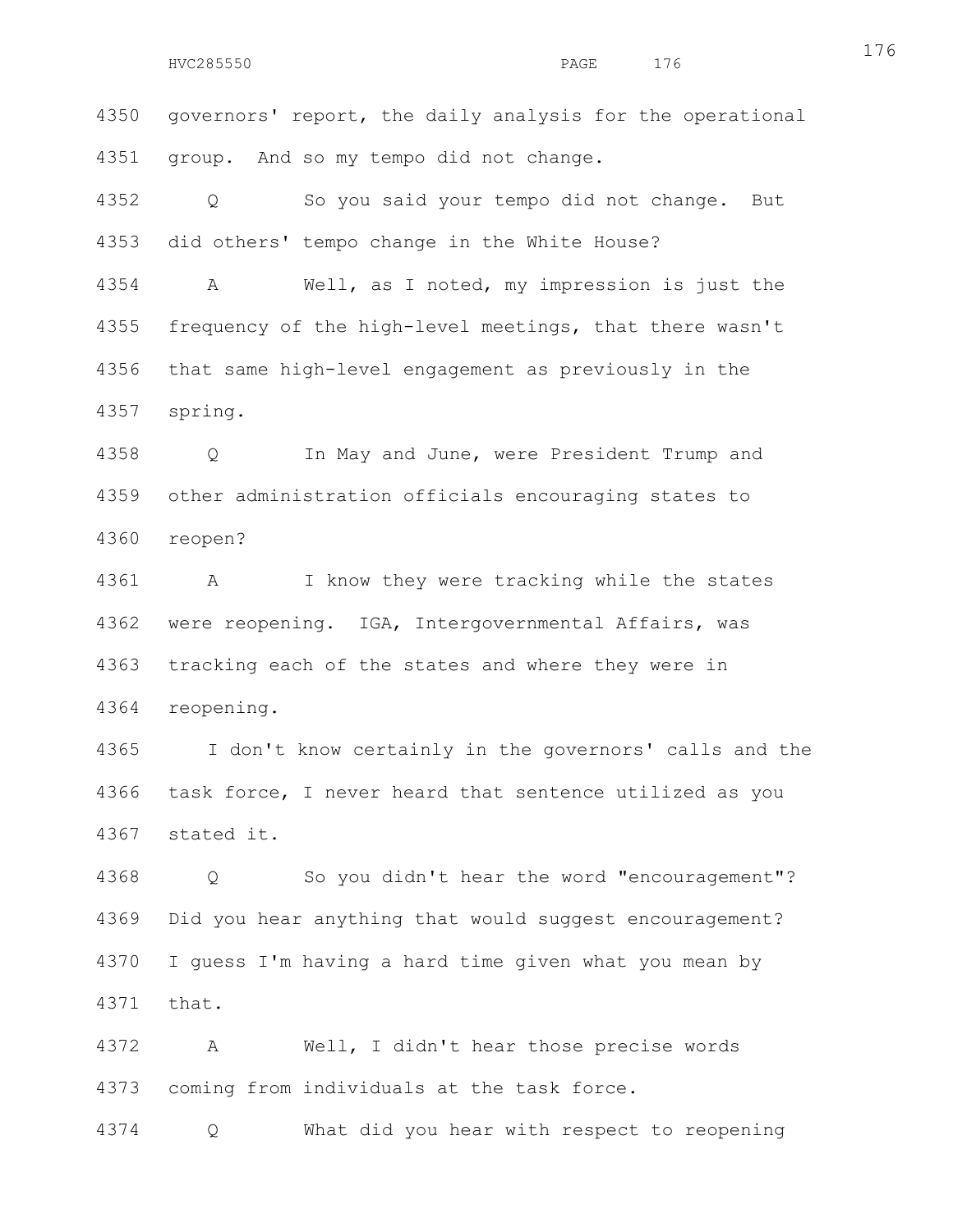HVC285550 PAGE 177

4375 the conversations with state and local officials about 4376 whether and when to reopen?

4377 A Well, I made it clear that they reopen 4378 according to the guidance. And so when states didn't 4379 open according to their guidance, I would -- or if I felt 4380 that they needed to do more mitigation, I would put it in 4381 the governor's report directly to the governor and the 4382 health staff. It went to about 35 state officials each 4383 week.

4384 Q The governors' reports went to 35 state 4385 officials?

4386 A Yes.

4387 Q Is that within each state?

4388 A Within each state.

4389 Q Okay.

4390 A So probably, I don't know, 35 times 50.

4391 Q Got it. Was the White House focused on how 4392 states should reopen safely?

4393 A Well, I was. I was part of that group, I 4394 guess, if you look at it that way. I considered myself 4395 the technical person, not a political person, so I was 4396 providing unvarnished data and unvarnished data 4397 decisionmaking.

4398 If you're asking did I ever modify my reports in any 4399 political way, no.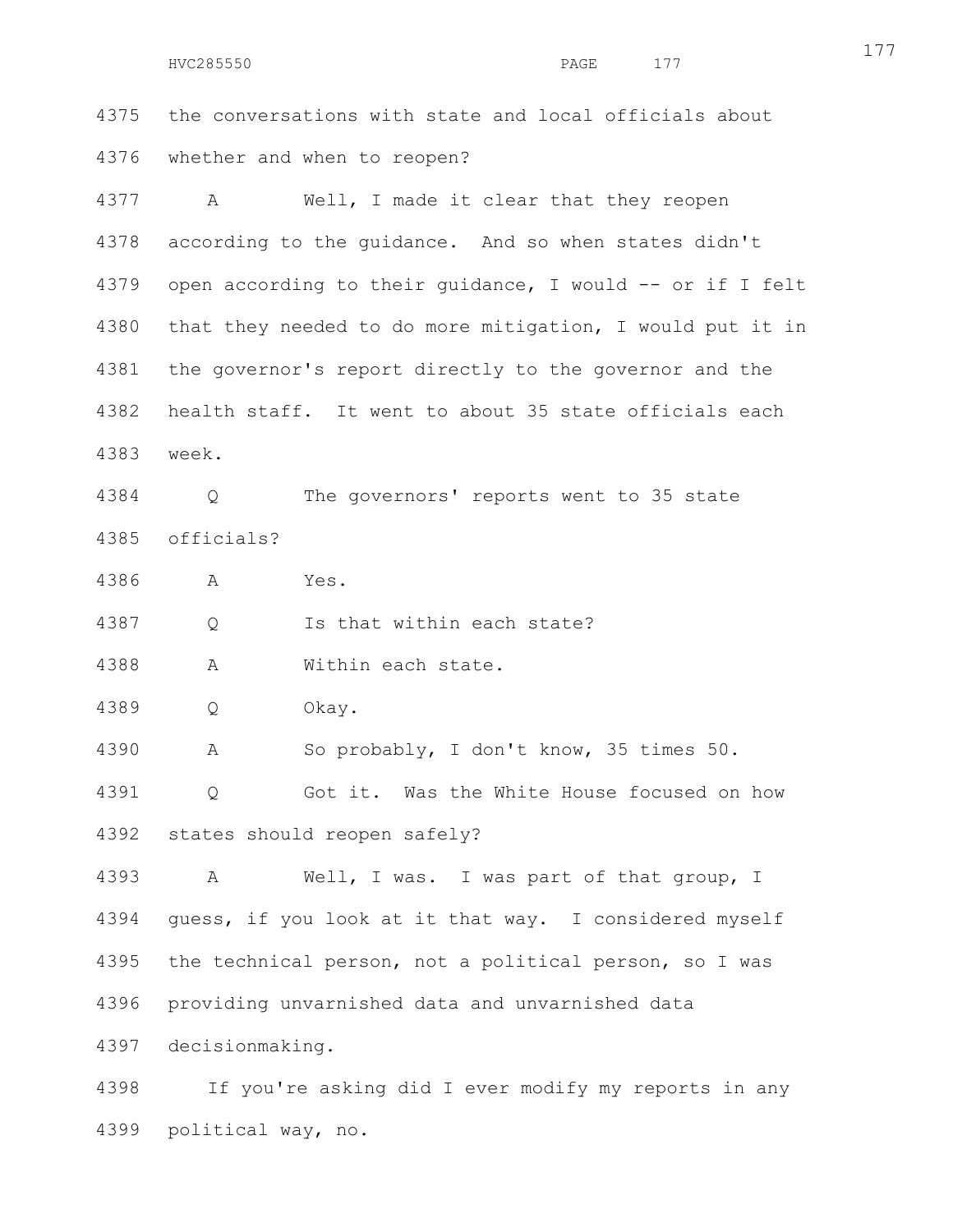4400 Q What about people other than you? Did you 4401 get the sense that other White House officials were 4402 focused on how to reopen safely?

4403 A I don't know. I mean, I really can't speak 4404 to that because  $I$  -- I think, I think what may not be 4405 understood is I was viewed as a technical person and an 4406 outsider to the operations and the political operations 4407 of the White House. So I wouldn't have been privy to any 4408 meetings outside of the task force or outside of this 4409 operational meeting because I wasn't part of that circle 4410 of politicals. I was strictly there as a technical 4411 individual.

4412 Q It's been reported that you and Vice 4413 President Pence had a call with governors on June 15th, 4414 2020 where Vice President Pence encouraged them to adopt 4415 the administration's explanation that a rise in testing 4416 helped to account for new coronavirus outbreaks and to 4417 encourage people, and I quote, to encourage people with 4418 the news that we're safely reopening the country.

4419 Do you recall participating in that call?

4420 A I was on the call but I don't remember that 4421 first part. I think the Vice President often spoke to in 4422 general and in press conferences to opening America 4423 safely. I never heard that first part. Are you saying 4424 that that's a transcript from a call?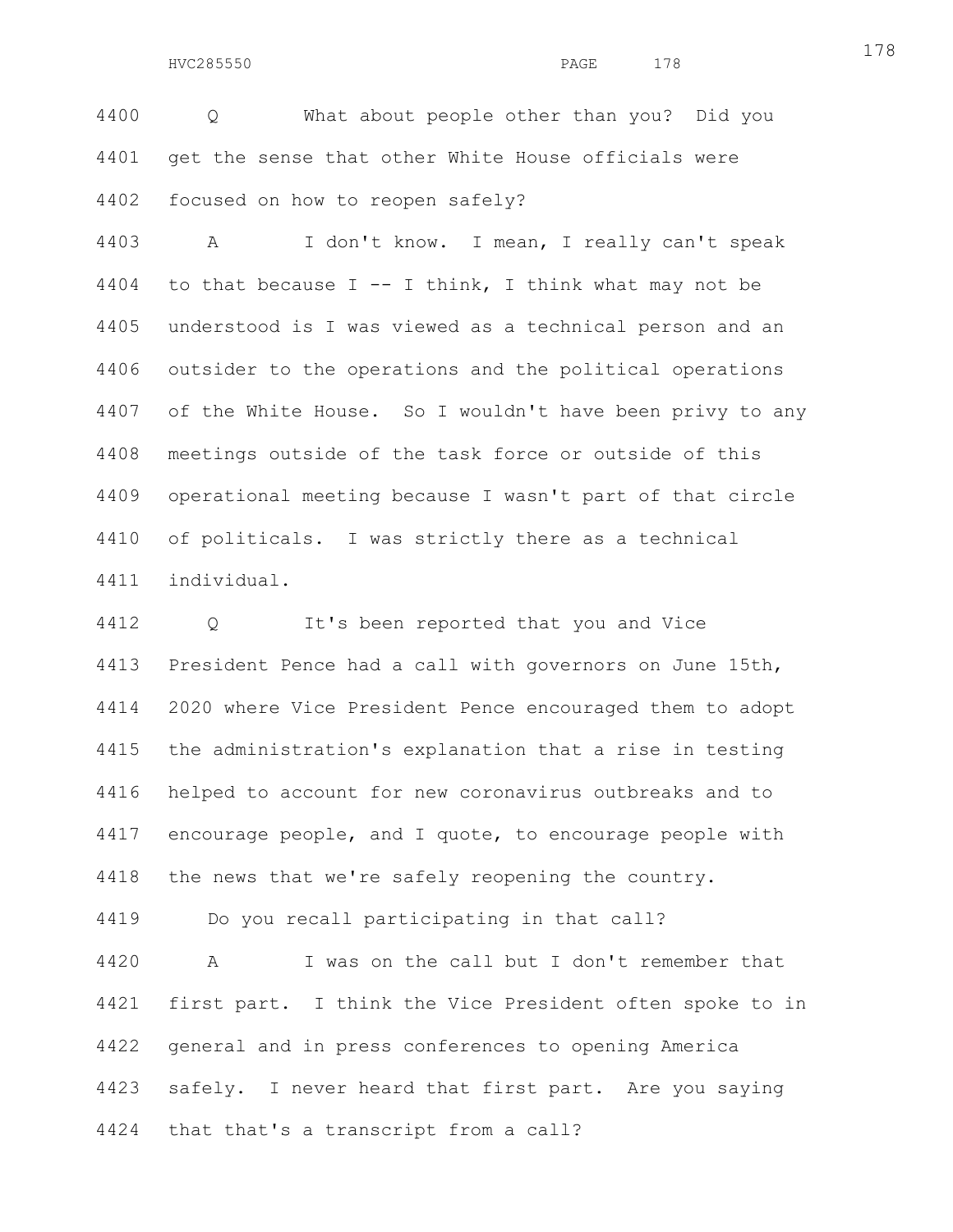4425 Q That was not a transcript. I don't have it 4426 with me. We can just move on from that.

4427 But one question I do have is did you agree with the 4428 Vice President that the country was being safely reopened 4429 on June 15th, all 50 states?

4430 A Well, by June 15th I had already had a call 4431 on the mayors' call with a group of mayors and 4432 highlighted multiple cities where I was seeing dramatic 4433 increase in cases. Some of the mayors on that call told 4434 me it was their increase in testing, and I said that's 4435 not true. If it was your increase in testing, your test 4436 positivity would have gone down and your test positivity 4437 is rising. So by June 15th, I was concerned about an 4438 already concerning picture across the south from 4439 California to Florida.

4440 Q I'm going to mark as Exhibit 16 an op-ed 4441 released by Vice President Pence entitled There isn't a 4442 coronavirus second wave, published in the Wall Street 4443 Journal on June 16, 2020.

4444 [Exhibit No. 16 was identified

4445 for the record.]

4446 BY MS. MUELLER.

4447 Q Are you familiar with this op-ed?

4448 A I saw it at the time, yes.

4449 Q In recent days the media has taken to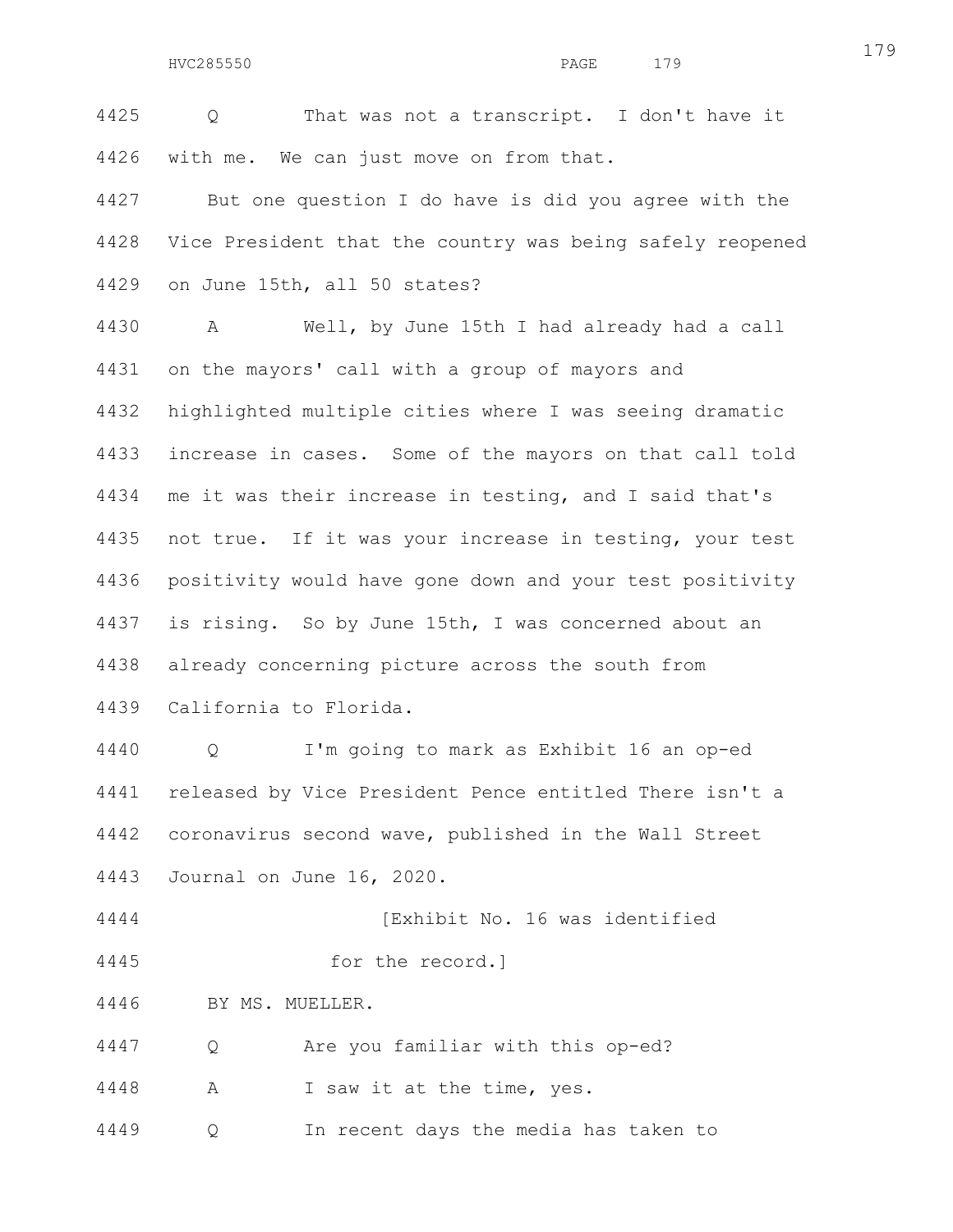| 4450 | sounding the alarm bells over a second wave of            |
|------|-----------------------------------------------------------|
|      | 4451 coronavirus infections. Such panic is overblown.     |
| 4452 | He then continued that we are winning the fight           |
| 4453 | against the invisible enemy, and claimed that, quote, all |
|      | 4454 50 states are beginning to reopen in a safe and      |
| 4455 | responsible manner.                                       |
| 4456 | Did you agree with the Vice President's statements at     |
|      | 4457 that time?                                           |
|      |                                                           |

4458 A I wasn't part of this commentary.

4459 Q After it was released, did you discuss the 4460 Vice President's claim in the op-ed?

4461 A Certainly in task force we discussed what was 4462 occurring at the pandemic level across the country.

4463 Q Did anyone express any concerns about the 4464 information in the op-ed at the time?

4465 Mr. Trout. Don't discuss any specific conversations 4466 you had with the Vice President or that were addressed to 4467 the Vice President during one of these task force 4468 meetings.

4469 The Witness. I believe I voiced concerns to Olivia 4470 Troye, and based on counsel's recommendations I won't 4471 speak further to that until we can pursue executive 4472 privilege questions.

4473 BY MS. MUELLER.

4474 Q Okay. Thank you.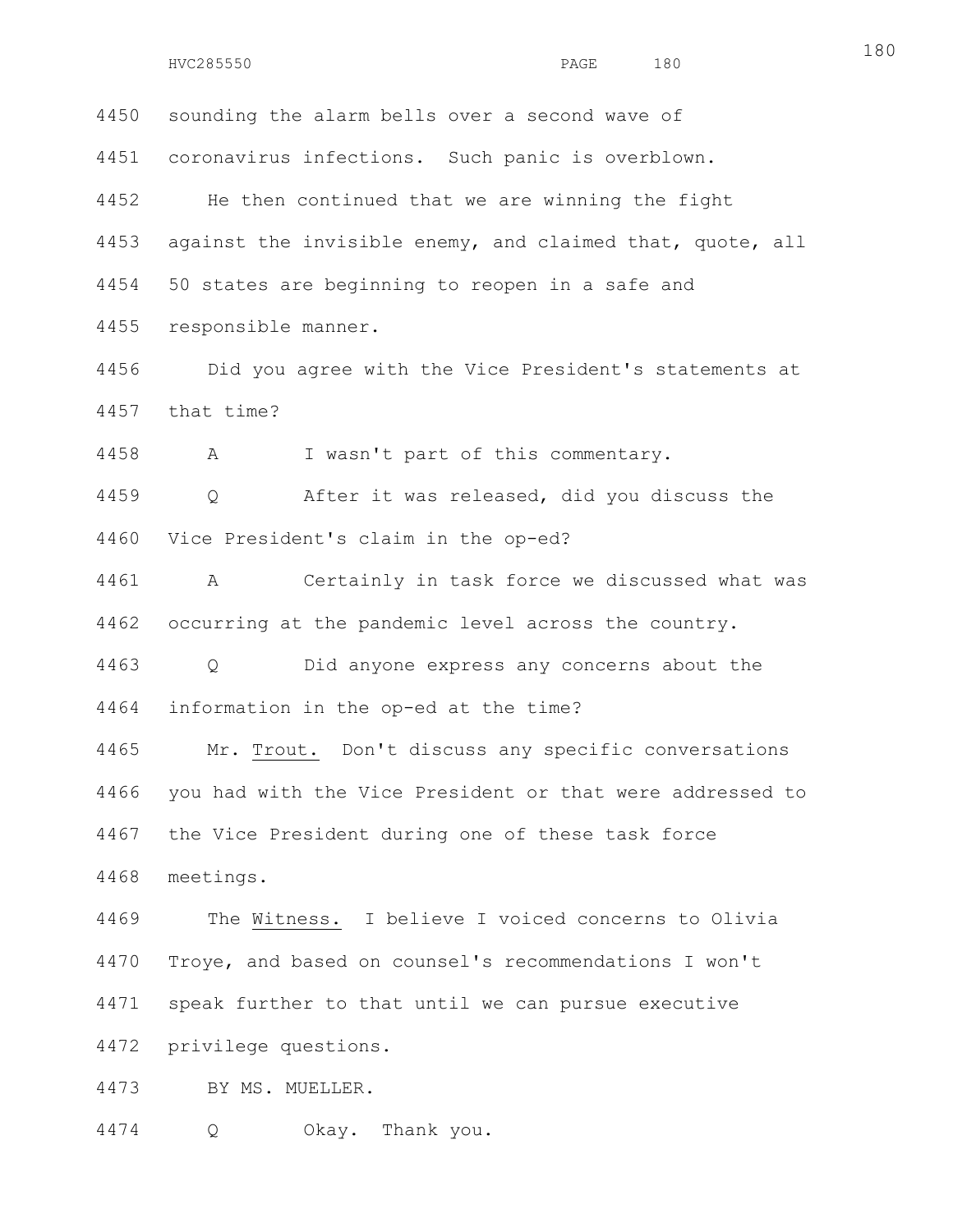4475 Were you concerned at that time that the United States 4476 was seeing the start of a second wave?

4477 A Certainly that is what I was putting in 4478 reports, that there were rising cases across the sunbelt. 4479 That was very different than what we saw in May, where we 4480 were seeing specific outbreaks in specific counties, that 4481 the CDC was actually doing quite a good job of tracking. 4482 I had them tracking every single outbreak and calling 4483 every single county, and so they were providing analysis 4484 week by week of the proportion of counties that could be 4485 identified as an outbreak and the ones at a specific 4486 institution or evidence of community spread. And over 4487 those six weeks from the beginning of May to the second 4488 week of June, there was a higher proportion of the 4489 counties where their assessment was -- they went from 4490 maybe 5 percent of the counties with evidence of 4491 community spread along with the institution with the 4492 outbreak to about a third of the counties.

4493 Now, remember these are about 147 counties that we 4494 were tracking, so that was concerning to me as early 4495 evidence base that -- and at that time it was 147 4496 counties, so a third of that is maybe 40 to 42 counties 4497 had evidence of not only institutions with outbreaks, but 4498 evidence of community spread. And then I was very 4499 concerned about Los Angeles.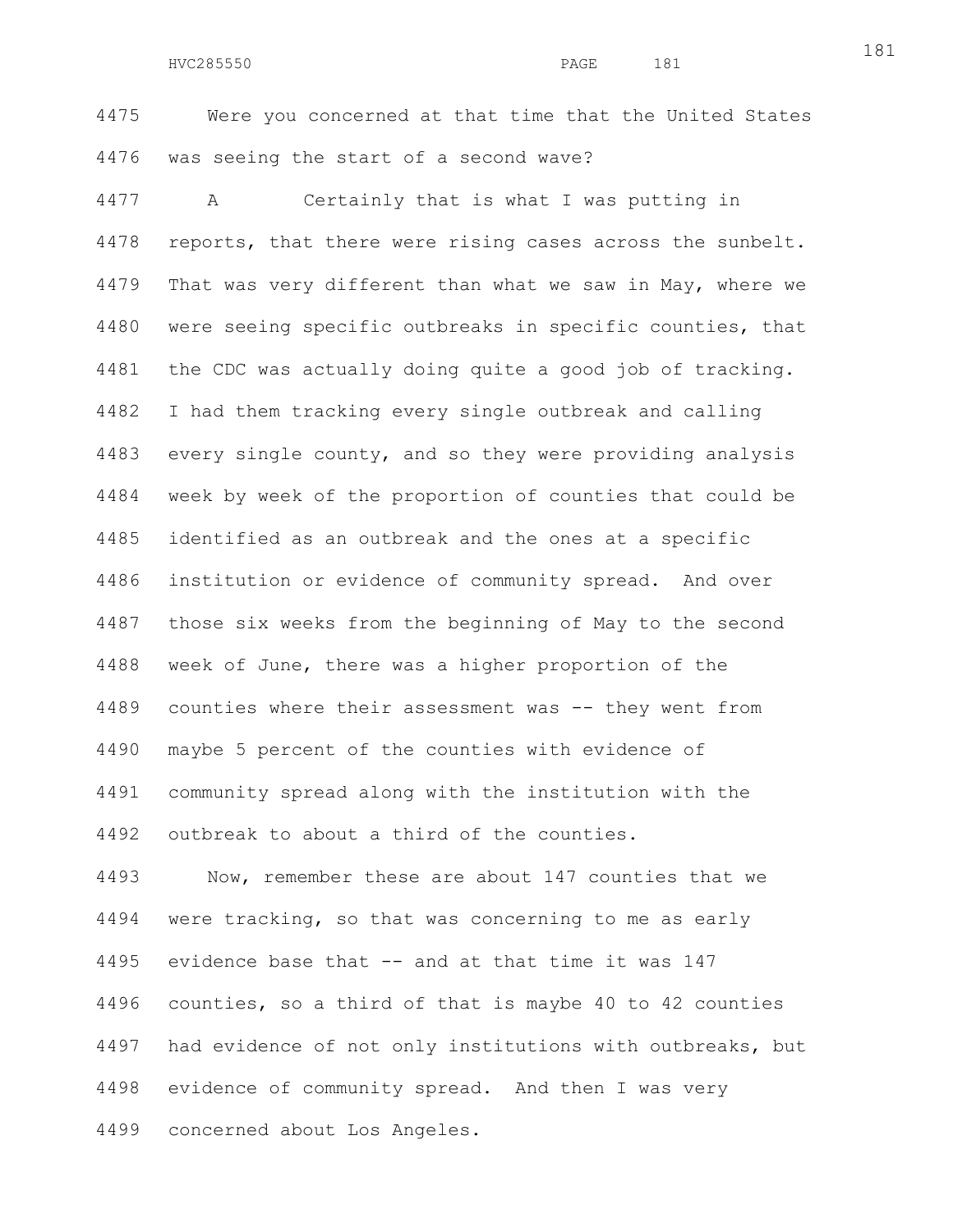4500 Q You previously mentioned that you were 4501 surprised when Georgia announced its intention to start 4502 lifting restrictions in April. Is it safe to say that 4503 you didn't believe all 50 states were opening in a safe 4504 and responsible manner at that time?

4505 A And I think the President -- because of the 4506 public, in a press conference he did call Georgia out and 4507 said that they were opening unsafely.

4508 Q As of June 16, when this was published, did 4509 you believe that all 50 states were reopening safely and 4510 responsibly?

4511 A Well, remember, most of the states opened the 4512 beginning of May, and so as I described, for those last 4513 six weeks we were tracking isolated outbreaks and then a 4514 portion of counties that were having community spread. I 4515 would say by June 15th, I was concerned, and that's just 4516 because I'm used to reading the data, that we were on the 4517 verge of having additional cases across the south.

4518 That is different than what you're asking me about 4519 reopening safely. I think if you looked at the data up 4520 and to that point, before Memorial Day it was much more 4521 of isolated outbreaks and then became something very 4522 different.

4523 Q And I believe I've seen you say that once you 4524 start seeing that evidence of increasing test positivity,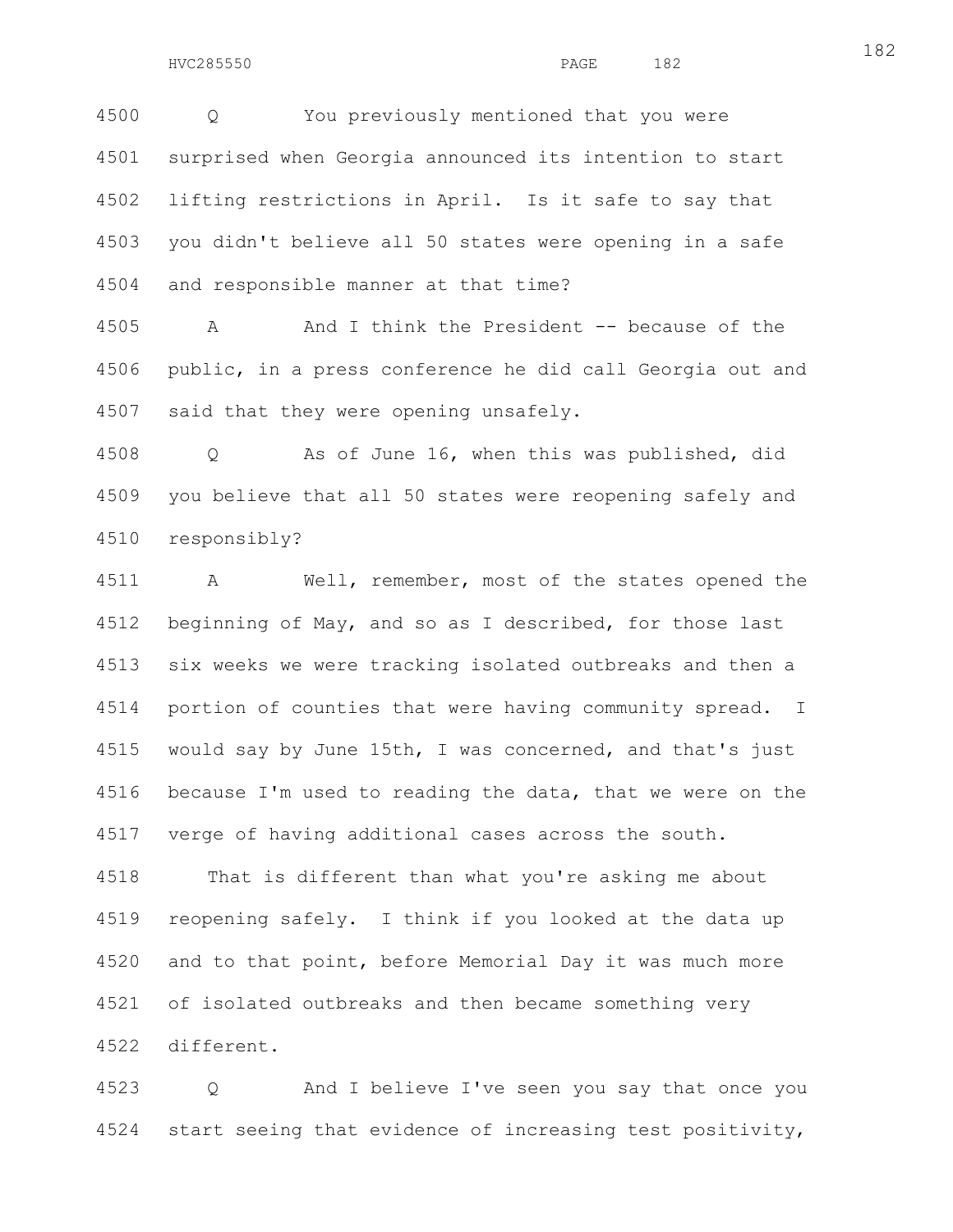4525 increasing community spread, that's when you need to 4526 increase the level of mitigation.

4527 A Correct. And that's what's in the gating 4528 criteria. So as soon as you saw the trajectory that was 4529 no longer downward, you were to move back in phases and 4530 increase mitigation and not wait for the

4531 hospitalizations.

4532 Q And was that happening in all the states 4533 where you had concerns at that time?

4534 A It wasn't happening in any of the states that 4535 I had concerns independent of their party affiliation.

4536 Q Okay. What were some of the states that you 4537 were concerned about?

4538 A I was concerned about the states in the 4539 southern -- across the south from California to Florida 4540 up to Georgia.

4541 Q On June 20, 2020, President Trump had a rally 4542 in Tulsa, Oklahoma. During that rally President Trump 4543 stated, quote, Testing is a double-edged sword. When you 4544 do testing to that extent you're going to find more 4545 people, you're going to find more cases, so I said to my 4546 people slow the testing down, please.

4547 Did you agree that testing was a double-edged sword? 4548 A That statement --

4549 (Pause.)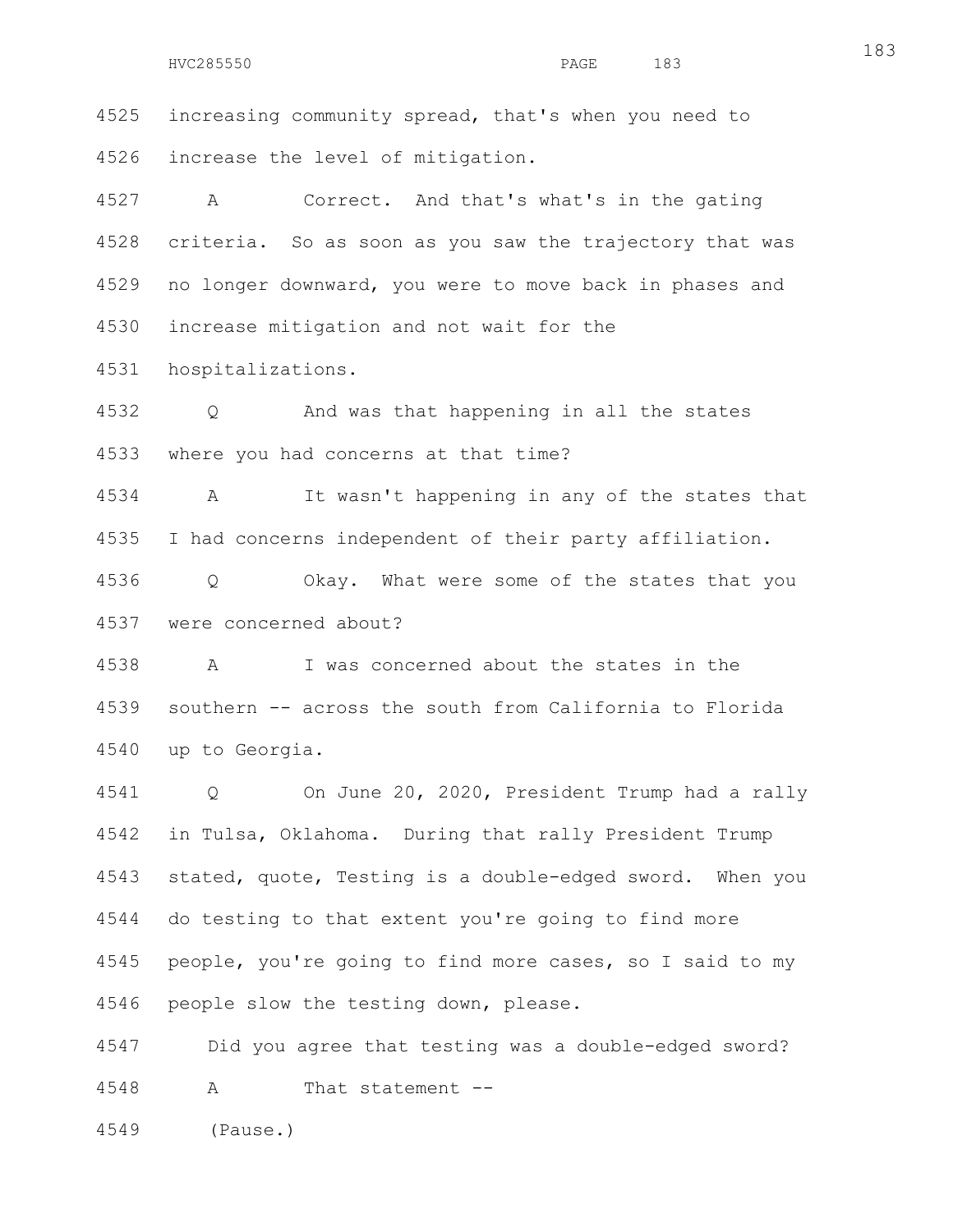4550 A So everyone in the White House, as with 4551 masking, knew my position on testing and the importance 4552 of testing to find the early community spread, including, 4553 I imagine, everyone on the task force. So I did not 4554 agree with that statement, but that statement I heard 4555 when you all heard it.

4556 Q You said during an interview with CNN, quote, 4557 People believed in the White House that testing was 4558 driving cases rather than testing as a way for us to stop 4559 cases.

4560 What did you mean by that?

4561 A So I fundamentally believed then and I 4562 believe now that if you're aggressively testing, as 4563 colleges did and still do, colleges that tested and 4564 required testing of every single person in the student 4565 body independent of being on or off campus controlled 4566 their community spread both within the college campus and 4567 in the community, and infected significantly lower 4568 because they found, remember, most of the cases, probably 4569 85 to 90 percent of their cases were asymptomatic and 4570 never developed symptoms.

4571 And so they were able to continually isolate the 4572 asymptomatics. That resulted in much less symptomatic 4573 and other spread which allowed actually less isolation 4574 and less quarantining.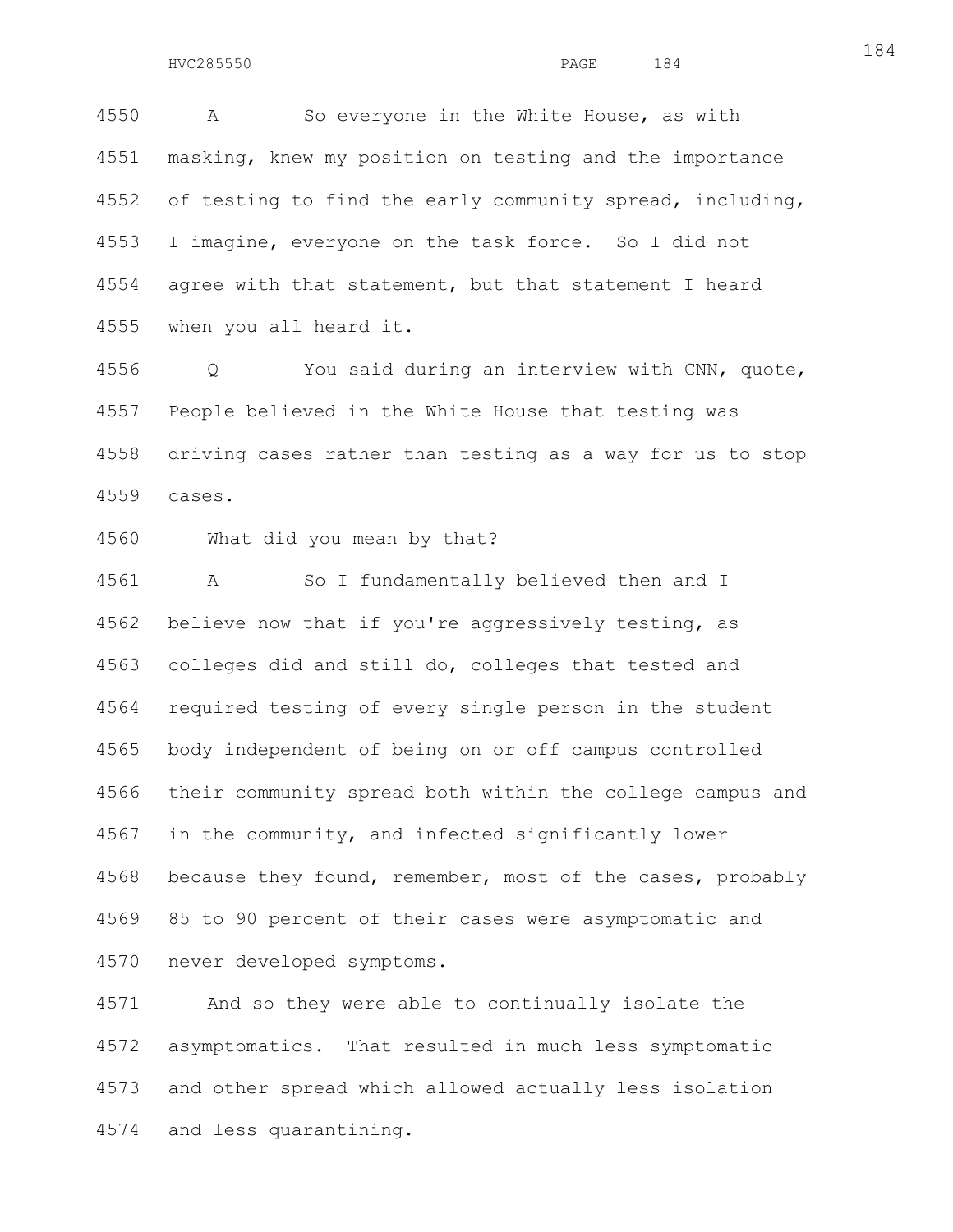4575 So I think that people looked at testing as 4576 diagnostic. I looked at testing as part and parcel of 4577 community mitigation, along with masks, physical 4578 distancing and testing. To me that was the third pillar 4579 and critical always to the response.

4580 And that's why you had to make testing -- utilize your 4581 full spectrum of testing. By this time we had nucleic 4582 acid testing done at major high throughput facilities. 4583 We had the more point-of-care nucleic acid testing, and 4584 we had antigen testing. And for the college students and 4585 the individuals under 35, they really wanted an immediate 4586 answer. They were not going to quarantine or isolate 4587 based on a theoretic of exposure. They wanted to know if 4588 they were positive or not. They were willing to test, 4589 but they wanted to know on the spot.

4590 So I was encouraging states to use their antigen and 4591 their point-of-care nucleic acid testing to test young 4592 people who would be much more amenable to that immediate 4593 answer, while others would go through the drive-through 4594 lines. So it gets into this strategic testing and the 4595 importance of strategic testing. And to this day I 4596 fundamentally believe that testing is critical to 4597 preventing community spread and identifying asymptomatic 4598 individuals, including those of us who are vaccinated and 4599 are now part of the, in many cases, asymptomatic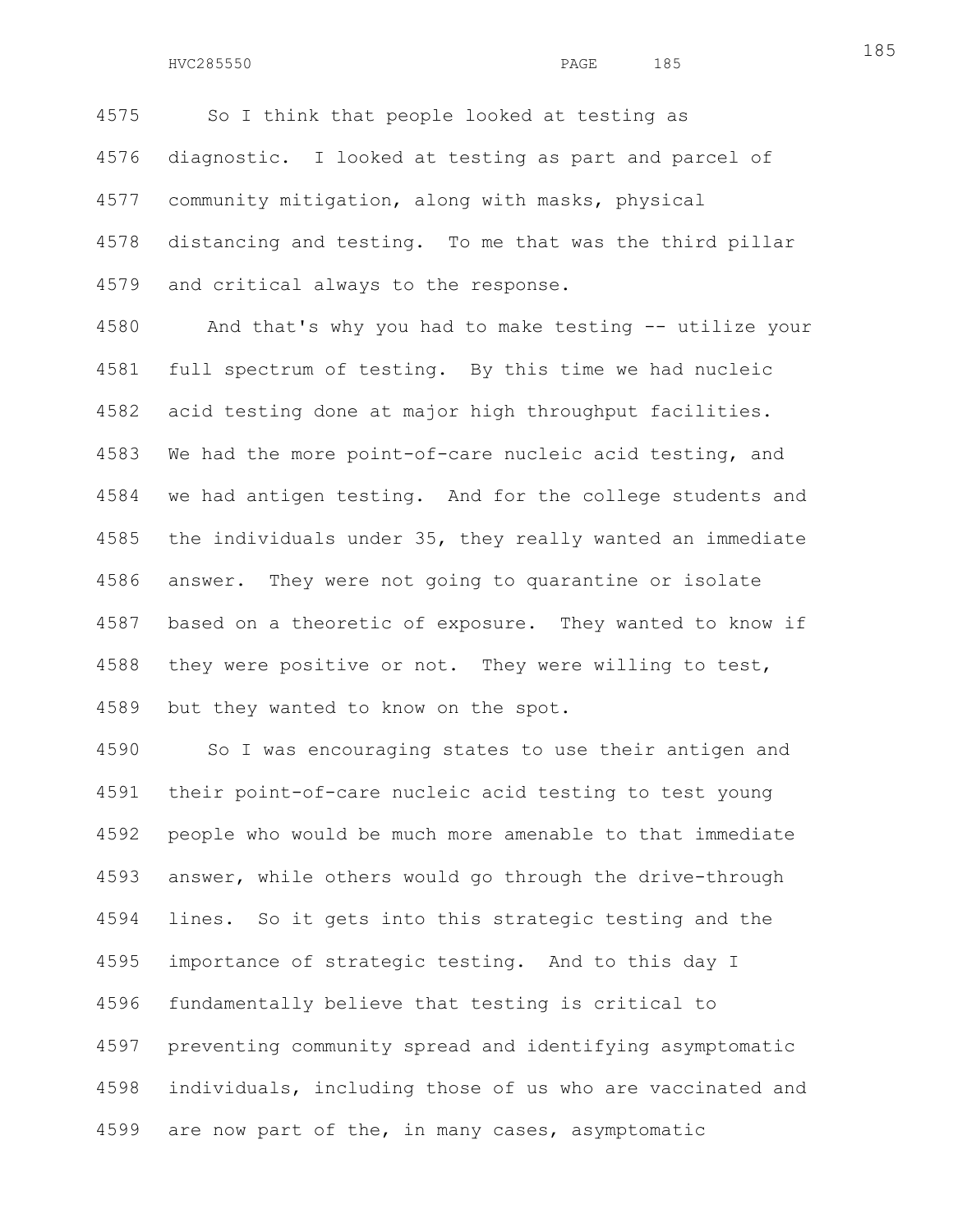4600 nonsymptomatic spread of the virus, potentially.

4601 Q So I think this may be an oversimplification 4602 but would you agree that more testing is better than 4603 less?

4604 A Absolutely. But it's not just more testing. 4605 We've learned that -- if you allow me to deviate a 4606 second -- we've learned that through control of other 4607 pandemics that when we just increase testing generically 4608 for HIV in Swaziland that had a 40 percent prevalence 4609 rate in adults, we ended up with less than 1 percent test 4610 positivity because the worried well were preferentially 4611 coming that really weren't at risk for HIV. The 4612 60-somethings were coming to get tested over and over 4613 again because they were concerned, but not really at risk 4614 for HIV.

4615 So we had to change our testing strategy to really 4616 make it appealing to 15 to 24-year-olds. That is the 4617 same thing. It's not just the absolute number of tests 4618 you do, it's who is getting tested and how they're 4619 getting tested in order to get that information rapidly 4620 to the person who needs it.

4621 And so it's just not saying I've done 2 million tests 4622 a day, but 2 million tests a day that have a real impact 4623 because they're strategically aligned in the right places 4624 with the right people to get the right answers.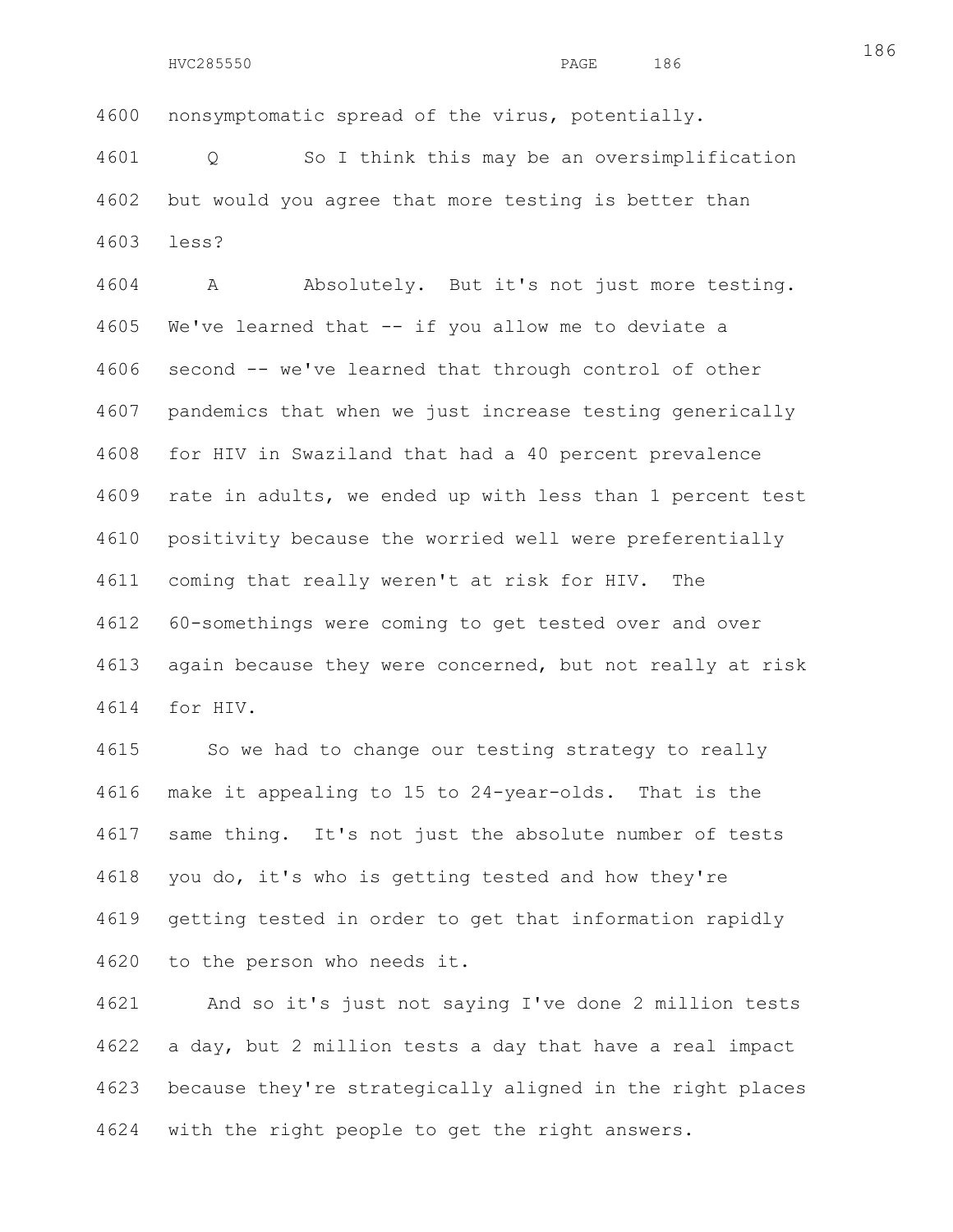4625 Q Going back to your statement on CNN that 4626 people really believed in the White House that testing 4627 was driving cases, who were you referring to?

4628 (Pause.)

4629 A So I think it's clear from the media report 4630 that you just read that the President believed that 4631 testing were driving cases rather than testing stopping 4632 cases. I believe also that others also did media similar 4633 to saying those identical pieces, including one of the 4634 senior advisers to the President that came in late to the 4635 task force.

4636 Q Who are you referring to by that?

4637 (Pause.)

4638 A Scott Atlas.

4639 Q Were you ever instructed to slow the testing 4640 down?

4641 A I was not instructed to slow the testing down 4642 and at no time did I slow the testing down.

4643 Q Are you aware whether there was any 4644 instruction to anyone else in the administration to do 4645 so?

4646 A I am not aware.

4647 Q Are you aware of whether anyone was ever 4648 instructed to take any steps that would limit the amount 4649 of coronavirus testing being performed in the United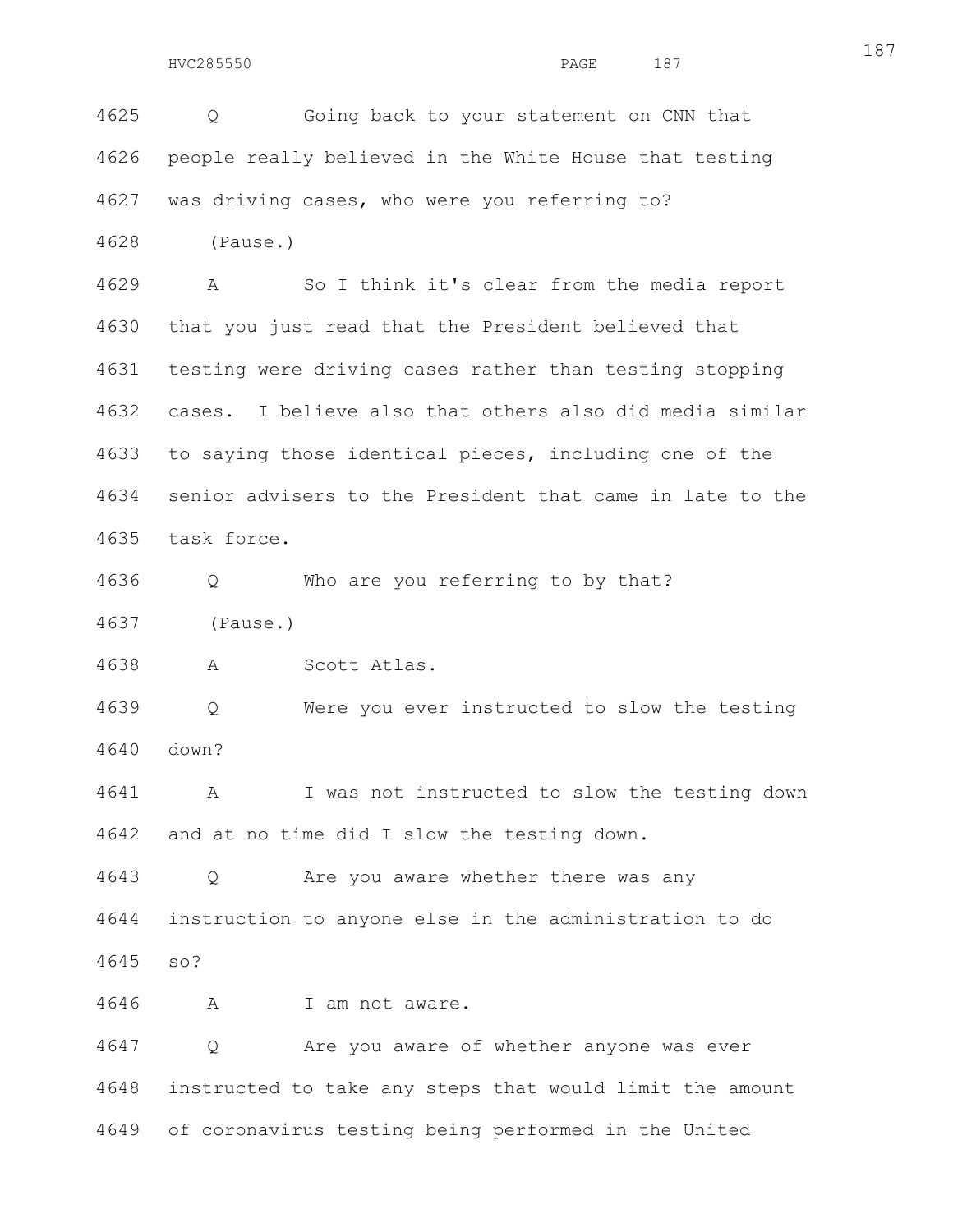| 4650 | States? |
|------|---------|
|      |         |

4651 (Pause.)

4652 A Let me see if I can thread this needle. 4653 There was a modification to the testing guidance put out 4654 by the CDC over the summer in the August timeframe -- I 4655 can't remember the precise date -- that reprioritized 4656 symptomatic testing and deprioritized testing for 4657 asymptomatic individuals.

4658 Q We will get to that in a little more detail, 4659 but I have one follow-up question, which is just was it 4660 your understanding that that change in guidance was done 4661 specifically to reduce the amount of testing that was 4662 being performed in the United States?

4663 A That was my personal interpretation of that 4664 and that's why Dr. Redfield and I and Henry Walke, we 4665 wrote that testing guidance and we posted it two weeks 4666 later.

4667 Ms. Gaspar. Can I just ask for purposes of the 4668 record, are you limiting any aspects of your answer to 4669 the question about whether there was any instruction to 4670 limit testing based on advice of counsel?

4671 Mr. Trout. No. I think she was able to answer it by 4672 reference to what was posted on CDC.

4673 Ms. Gaspar. I just want to make sure there was no 4674 part of the answer that was not disclosed.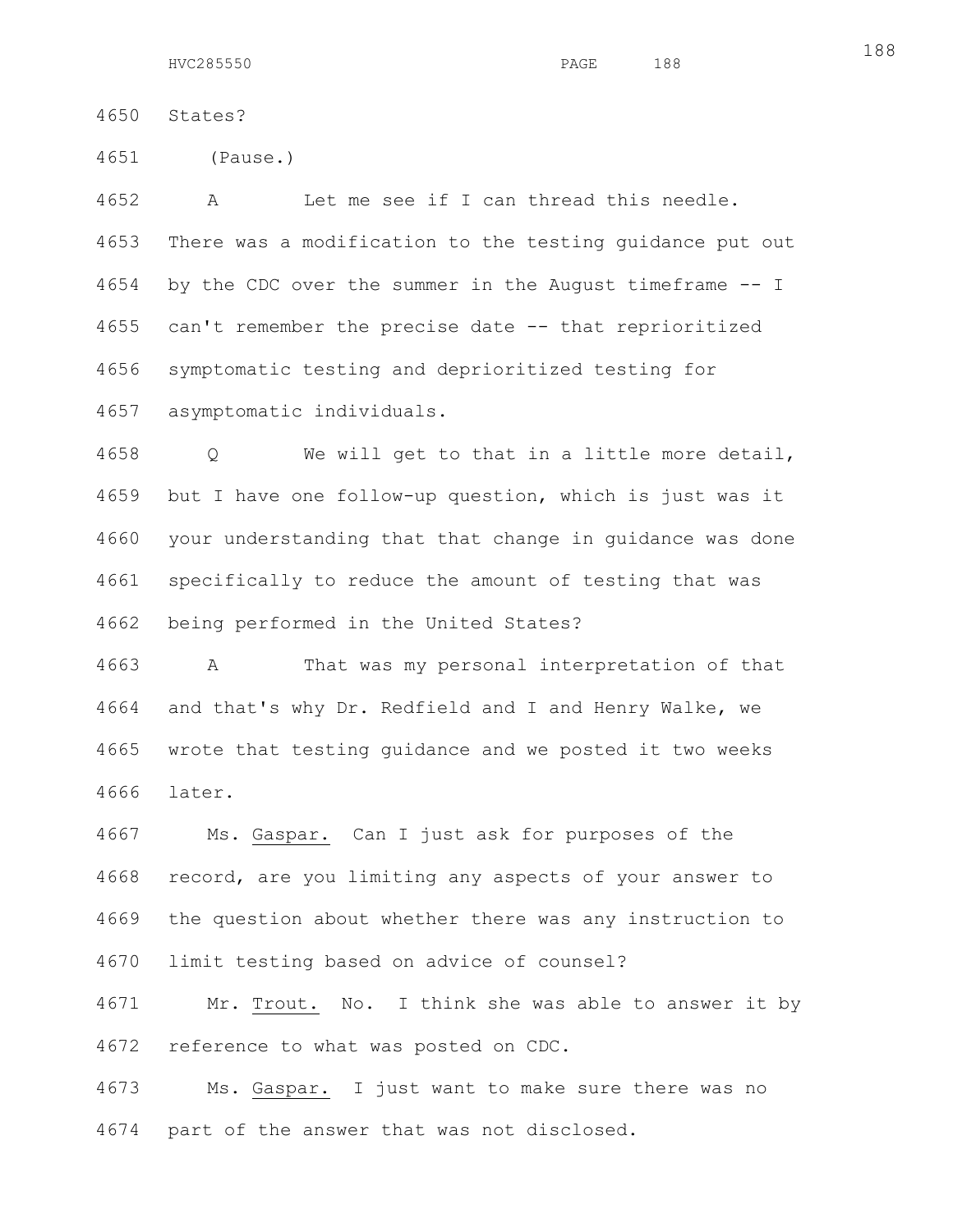4675 BY MS. MUELLER.

4676 Q I would like to direct you back to Exhibit 2, 4677 which IS the agendas, page 41, which is the agenda for 4678 test FORCE meeting on April 9, 2020. Roman V mentions 4679 community-based testing sites transition plan that was to 4680 be discussed by Admiral Giroir.

4681 Do you recall what was discussed at this meeting? 4682 (Pause.)

4683 A I can't address the specific instances 4684 because it was in a task force meeting, but my 4685 understanding of the situation, because I've talked to 4686 Admiral Giroir outside of the task force, was there were 4687 federal -- I believe they were drive-through sites, 20 of 4688 them or so, that had been set up during the acute phase 4689 of the pandemic and there was a recommendation by Admiral 4690 Giroir that these drive-through sites should be

4691 transitioned to the states.

4692 Q Why was the recommendation made -- or what's 4693 your understanding of why the recommendation was made to 4694 transition it from federal to state control?

4695 A Those community testing sites were being 4696 manned by public health service officers, I believe, and 4697 he felt that the state had the human resources to man 4698 those sites then.

4699 Q On June 22nd, 2020, the administration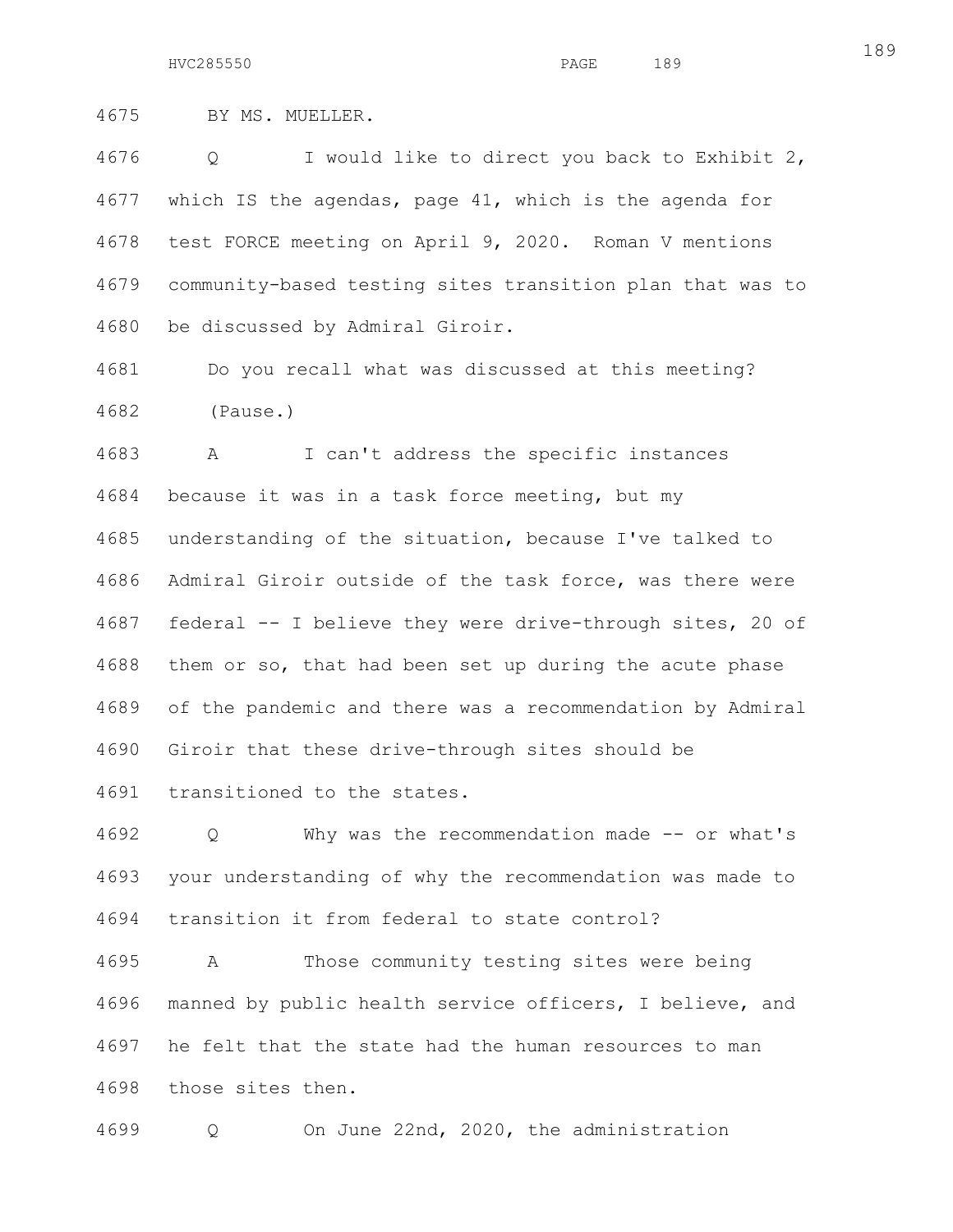4700 announced that its funding and support for 13 testing 4701 centers in Texas, Colorado, Illinois, New Jersey, and 4702 Pennsylvania would end on June 30th, which is a time when 4703 the country was seeing a surge in new cases particularly 4704 in Texas in the sunbelt, as you mentioned. 4705 Were you aware of the decision to end federal funding 4706 and support for testing sites at that time?

4707 A I believe these are those same sites, these 4708 community testing sites. I think that my understanding 4709 is, although I don't have the specific data, is those 4710 community-based testing sites were then continued until 4711 June and then transitioned.

4712 Q There were also reportedly localities that 4713 were requesting federal supported testing sites to be 4714 opened to help acute testing shortages during surges that 4715 were denied. Were you involved in discussions about 4716 those requests?

4717 A No. I referred requests also to Admiral 4718 Giroir based on my travels in the United States for 4719 additional federal supported sites within specific 4720 states.

4721 Q I would like to talk in a little bit more 4722 detail about the documents you've referred to as the 4723 governors' reports. I'm going to circulate a compilation 4724 of a few task force reports for the State of Georgia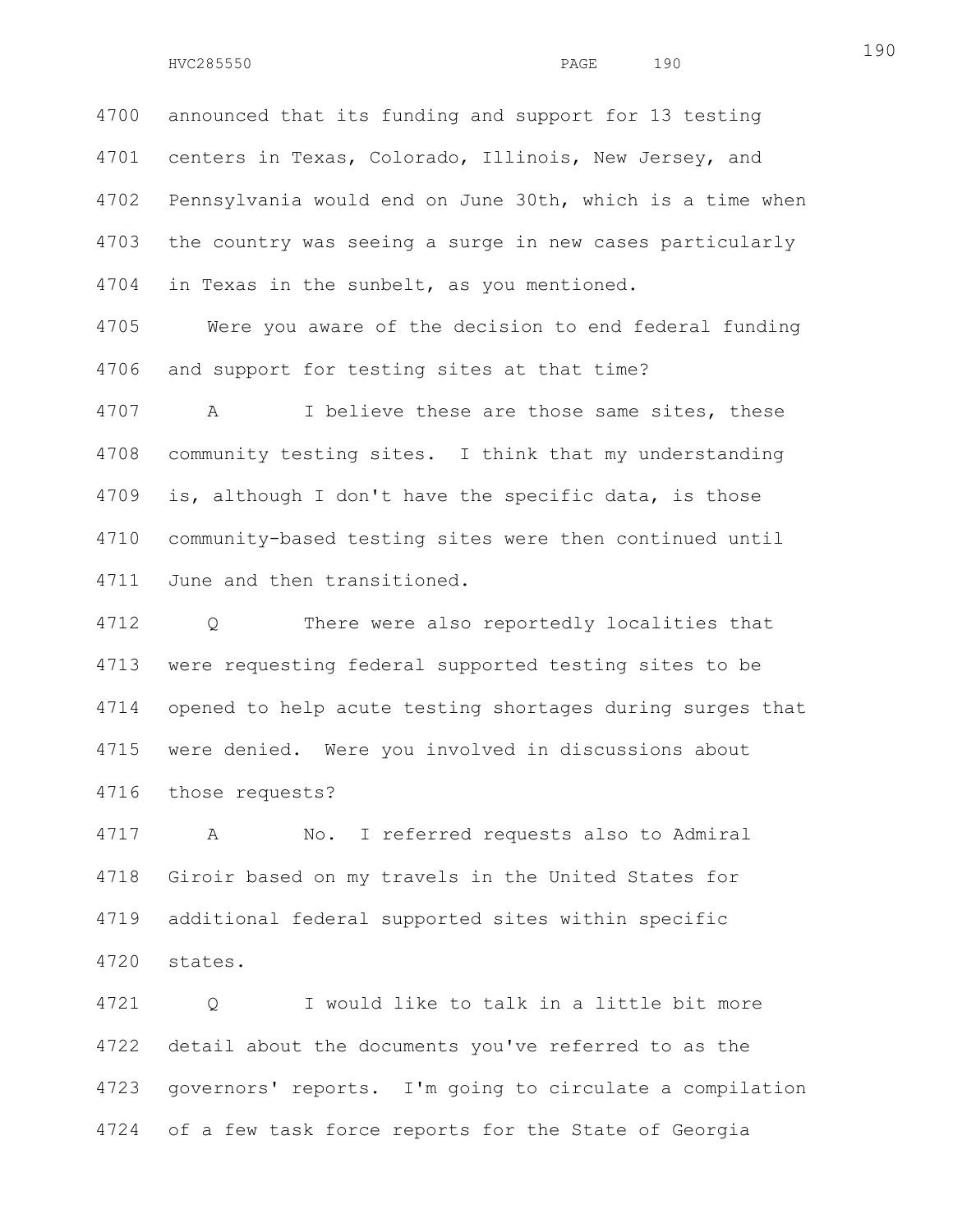4725 between June 23rd, 2020 and January 17, 2021.

4726 [Exhibit No. 17 was identified

4727 for the record.]

4728 BY MS. MUELLER:

4729 Q While they're being handed out, I think my 4730 first question doesn't rely on the reports. My question 4731 is, why did you decide to issue the first report on June 4732 23rd, 2020?

4733 A I wanted to ensure that the governors were 4734 seeing what I was seeing at both the county level and at 4735 the state level. In talking to several governors, I felt 4736 that they needed a summary of what was occurring at the 4737 most local levels so that they could prioritize resources 4738 as we were prioritizing resources.

4739 I also wanted them to have a national picture over 4740 time so that they could clearly understand how this 4741 pandemic moves regionally and where it was in the country 4742 at that time.

4743 Q Was the timing related to the start of the 4744 second wave of the pandemic?

4745 A The timing was related to trying to get 4746 states through utilizing data for decisionmaking to be 4747 proactive in their mitigation before hospitalizations 4748 occurred.

4749 Q So as you'll see from the exhibit, the first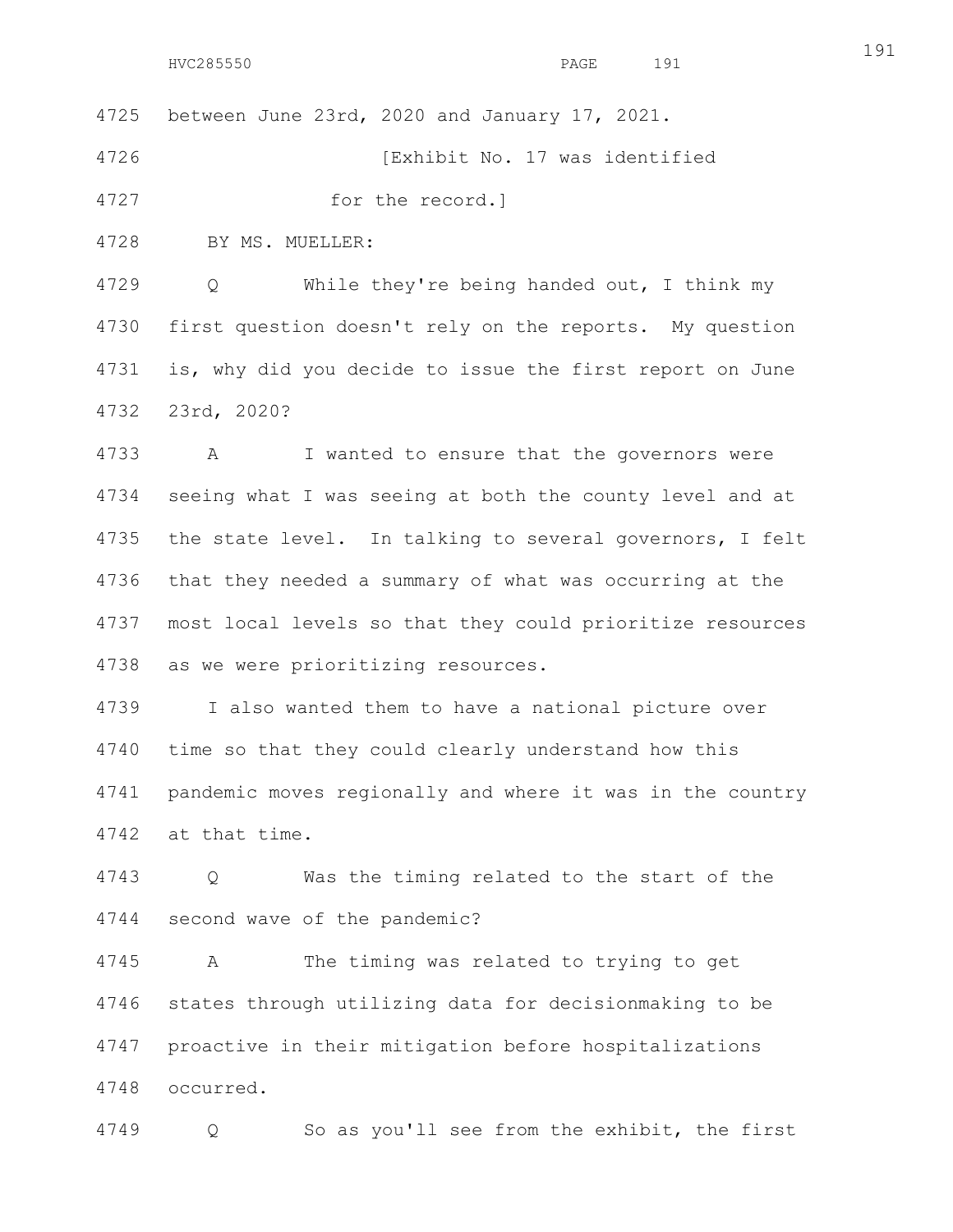4750 report is dated June 23rd. That report did not include

4751 any recommendations in it; is that correct?

4752 A That's correct.

4753 Q But you started providing targeted 4754 recommendations the following week?

4755 A That's correct.

4756 Q Can you please take us through the process of 4757 preparing these reports.

4758 A So the data team would pull these 4759 consolidated -- so we had a discussion with states about 4760 what would be most helpful for them to see. And they 4761 wanted to see not only the absolute numbers, but the rate 4762 of change in a clear way and that's that first page. 4763 We added mobility so that they could see that when you 4764 talk about states being fully opened, you can see that 4765 Georgia reached its nadir in mobility around the middle 4766 of April and was increasing first through early May up to 4767 60 percent and then got up to 80 percent by June. 4768 So we wanted them to have that connection 4769 between -- this is a surrogate for reopening, it's a 4770 surrogate for human behavior of how people moving around. 4771 We also wanted them to see, yes, tests were increasing, 4772 but when your percentage of test positivity goes up, that 4773 that's an expansion of your pandemic, not expansion of 4774 test.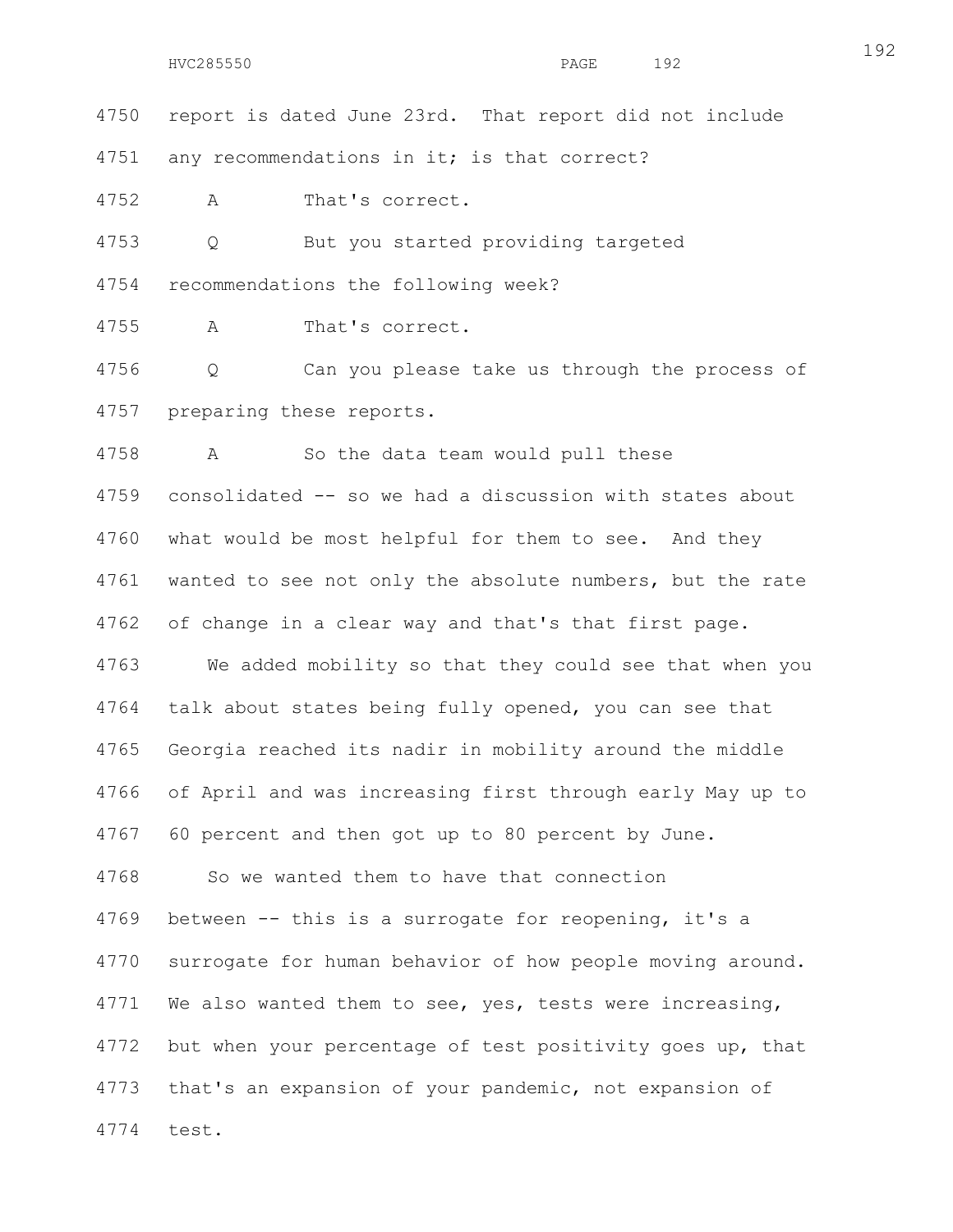4775 And so the graphics then, we wanted them to be able 4776 to -- some people like to see the actual daily cases at 4777 the county level, so we did that. But we also wanted 4778 them to have a quick picture to just -- to both say where 4779 are cases, where are increasing test positivity, and what 4780 is the percent change so they can see the relative 4781 differences.

4782 We also wanted them to see of course what was 4783 happening across the country because the virus doesn't 4784 stop at the borders of individual states, and we wanted 4785 them to be able to see that states were increasing around 4786 them as well as in their state proper.

4787 Q How did you determine what recommendations to 4788 make in each state at any particular time?

4789 A So we had -- as we talked about earlier, we 4790 had been working with University of Pennsylvania and 4791 David Ruben on a series of mitigation efforts that we had 4792 then taken to scale in both Arizona and Texas in that 4793 first trip. And we could see that within two weeks of a 4794 mask mandate decreasing indoor dining in their case. In 4795 Arizona's cases, they closed the bars and in Texas's case 4796 they dramatically decreased occupancy and they were 4797 increasing testing. They saw -- all the rest of retail 4798 was fully open like the malls were open.

4799 They saw a dramatic decline in cases and test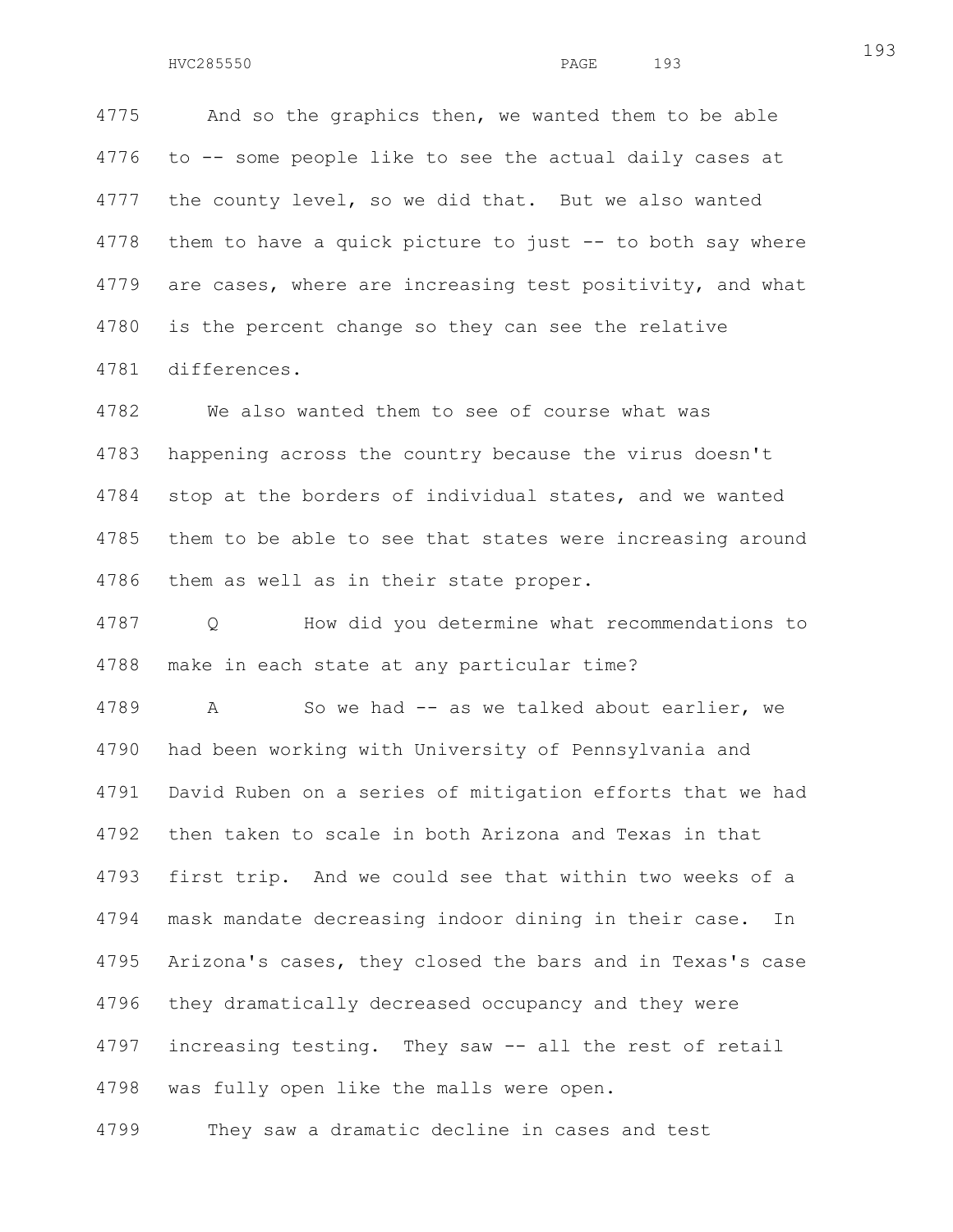4800 positivity followed by hospitalizations and deaths. So 4801 we wanted all of the governors -- and that was another 4802 impetus for the report is to say there is a path forward. 4803 Two or three other states have utilized this path forward 4804 and you can control the spread of this virus with even 4805 earlier mitigation, but at least do the mitigation that 4806 Arizona and Texas were doing. Both Texas and Arizona had 4807 put in a statewide mask mandate. Governor Abbott's mask 4808 mandate only excluded counties with extraordinarily low 4809 case numbers.

4810 Q Were recommendations standardized such that 4811 you would make the same recommendations to states that 4812 were facing similar outbreaks at the same time? 4813 A Yes. And to answer that clearly, because of 4814 my depth of concern for the -- there were four people 4815 writing the governors' reports. I was one of the four. 4816 So I took the southern states because I was most worried 4817 about them and the surge and we divided up the rest of 4818 the states geographically.

4819 Q Was there a review and approval process? 4820 A We sent it -- it took us -- we wanted to 4821 include all of the data through the previous week. So 4822 that the data was assembled late Friday night, early 4823 Saturday morning. The bullets were written 4824 throughout -- and all of the data reviewed and the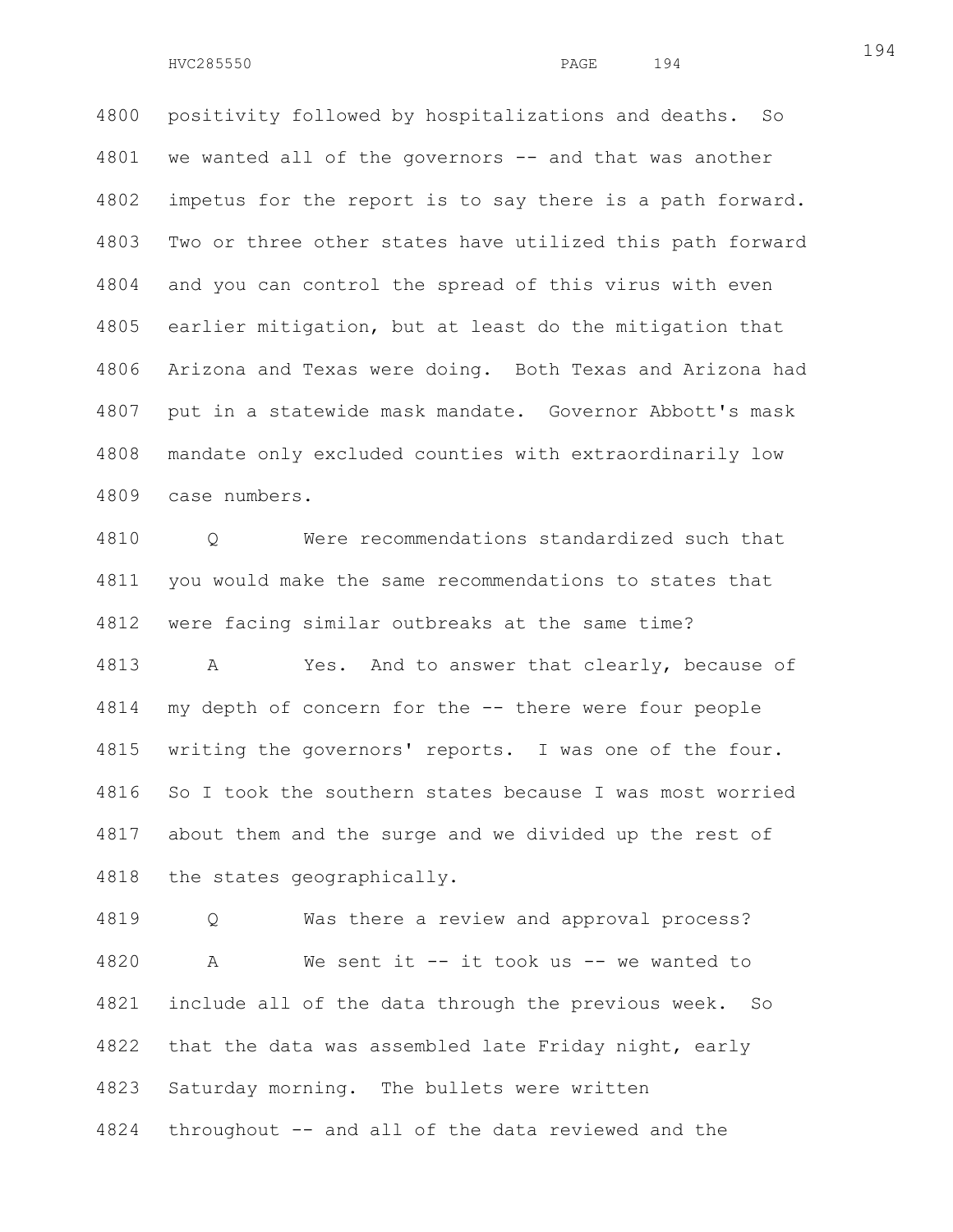4825 bullets written through Saturday. Early Sunday they went 4826 to the CDC and several people on FEMA to review the 4827 recommendations.

4828 And then subsequently, we included a link to all of 4829 the CDC's formal recommendations to ensure that they had 4830 that longer recommendation. But this was to be concise 4831 and give them a quick look of where our concerns are and 4832 the solutions related to those concerns.

4833 Q Did anyone ever seek to make changes to the 4834 governors' reports that you disagreed with?

4835 (Pause.)

4836 A So originally they went out as written. I 4837 would say a third to halfway through the process changes 4838 were asked for.

4839 Q Were those changes made to those governors' 4840 reports?

4841 A I would say 75 percent of the time changes 4842 were not made.

4843 Q But 25 percent of the time the changes were 4844 made?

4845 A That's correct.

4846 Q Who made those changes?

4847 (Pause.)

4848 A A list beginning, I think, in the late fall, 4849 a list of changes were provided to me Monday mornings.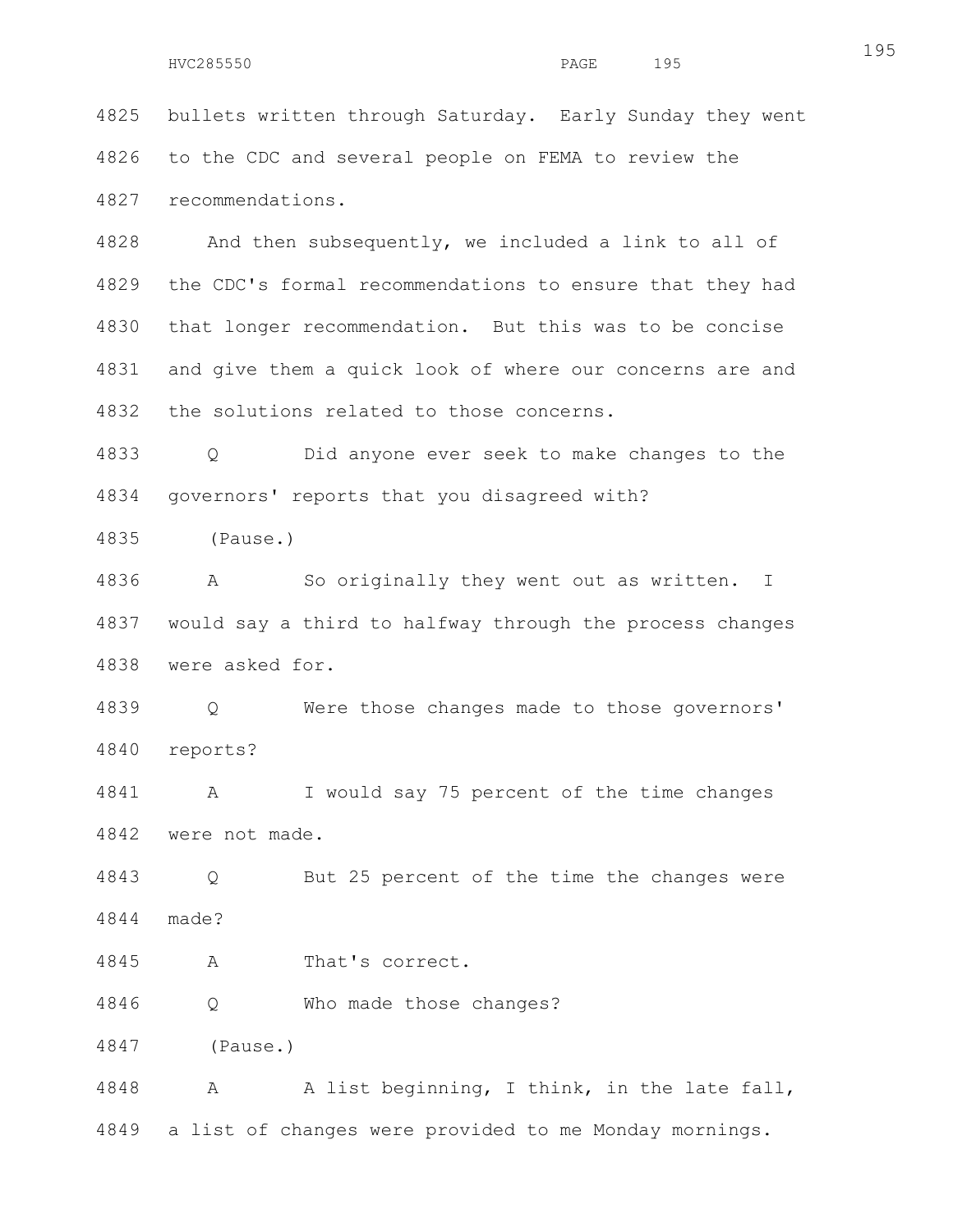4850 It was my job to refute them and that's where we got to 4851 the 25/75. And then if the changes weren't -- had been 4852 made, the governor's reports would not have gone out.

4853 Q Sorry who gave you the changes?

4854 Mr. Trout. Probably best not to answer that at this 4855 time.

4856 BY MS. MUELLER.

4857 Q I just want to make sure I'm understanding 4858 what you were saying before correctly. So 25 percent of 4859 the time changes -- you did agree to make the changes 4860 that were provided to you; is that correct?

4861 A Correct. But remember, let's go back. So 4862 this was written for 50 states and the District of 4863 Columbia, not the territories. Out of 50 states and the 4864 District of Columbia, I may have received a list of 4865 changes for three or four states. And of those three or 4866 four states, about 75 percent of those changes weren't 4867 made, 25 percent for those three or four states were 4868 made. The majority of states no changes were made. 4869 Q So for the changes that were made, did you 4870 ever disagree with those changes, with what was being 4871 suggested to be put in the reports?

4872 A Yes.

4873 Q But you still allowed them to go out, despite 4874 your disagreement?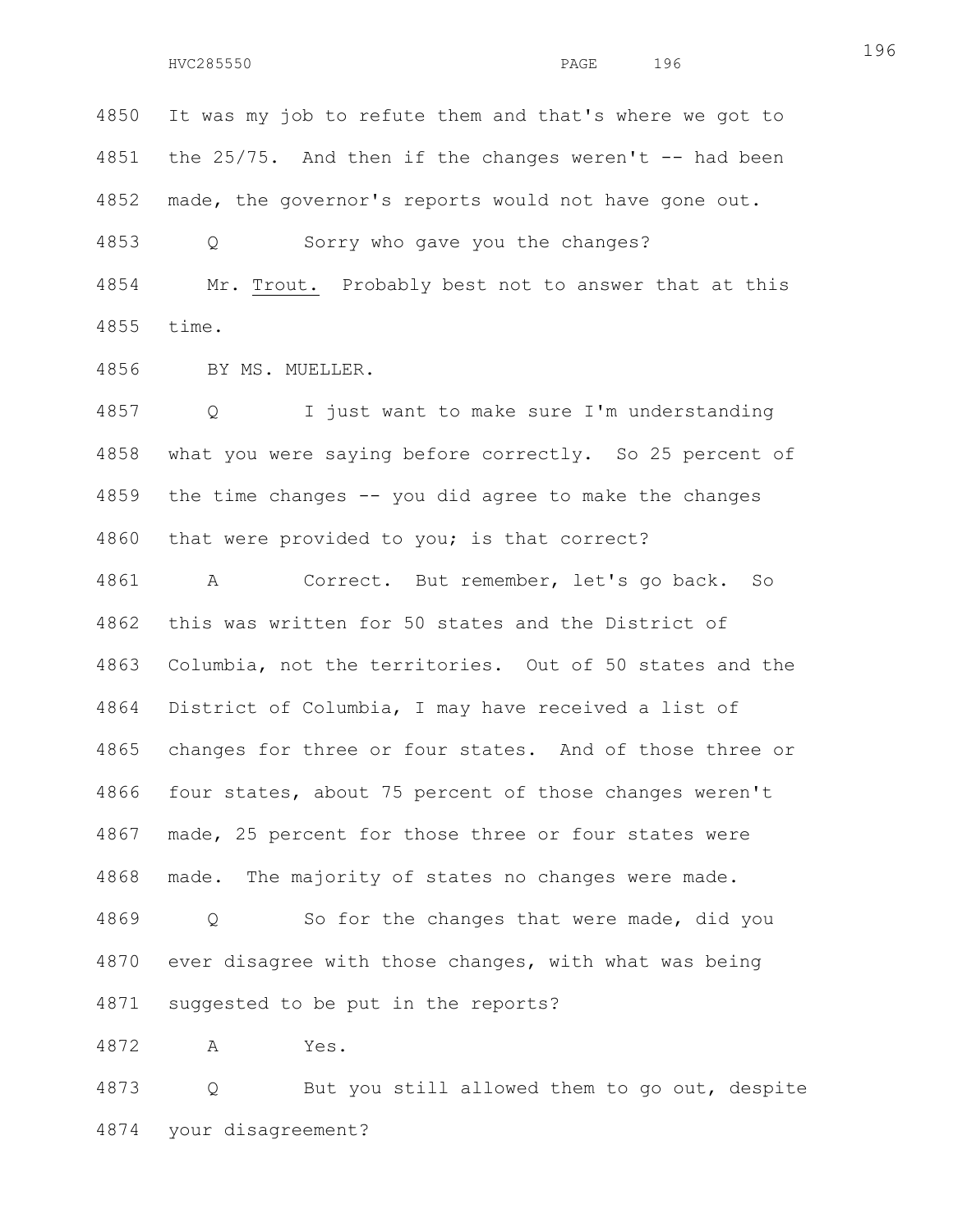4875 A So, have you read the Georgia

4876 recommendations?

4877 Q Yes.

4878 A Okay.

4879 Q Just for the record, what's the date of the 4880 report that you're looking at now?

4881 A January.

4882 Q January 17, 2021?

4883 A Yes.

4884 Q Okay. Thank you.

4885 A See where it says mask mandates where 4886 community spread, all of that?

4887 Q Yes.

4888 A Do you see the bullet after mask mandates 4889 work, where it says: During increased community spread 4890 any space where masks cannot be continuously worn must be 4891 substantially curtailed or closed. This includes bars 4892 and/or dining, gym, as well as any unmasked, indoor areas 4893 which are viral-spreading events?

4894 Q Yes.

4895 A So I learned to put the things that there 4896 were issues with into the second part of a sentence.

4897 Q And why did you do that?

4898 A So that they would go through unchanged. And 4899 they did.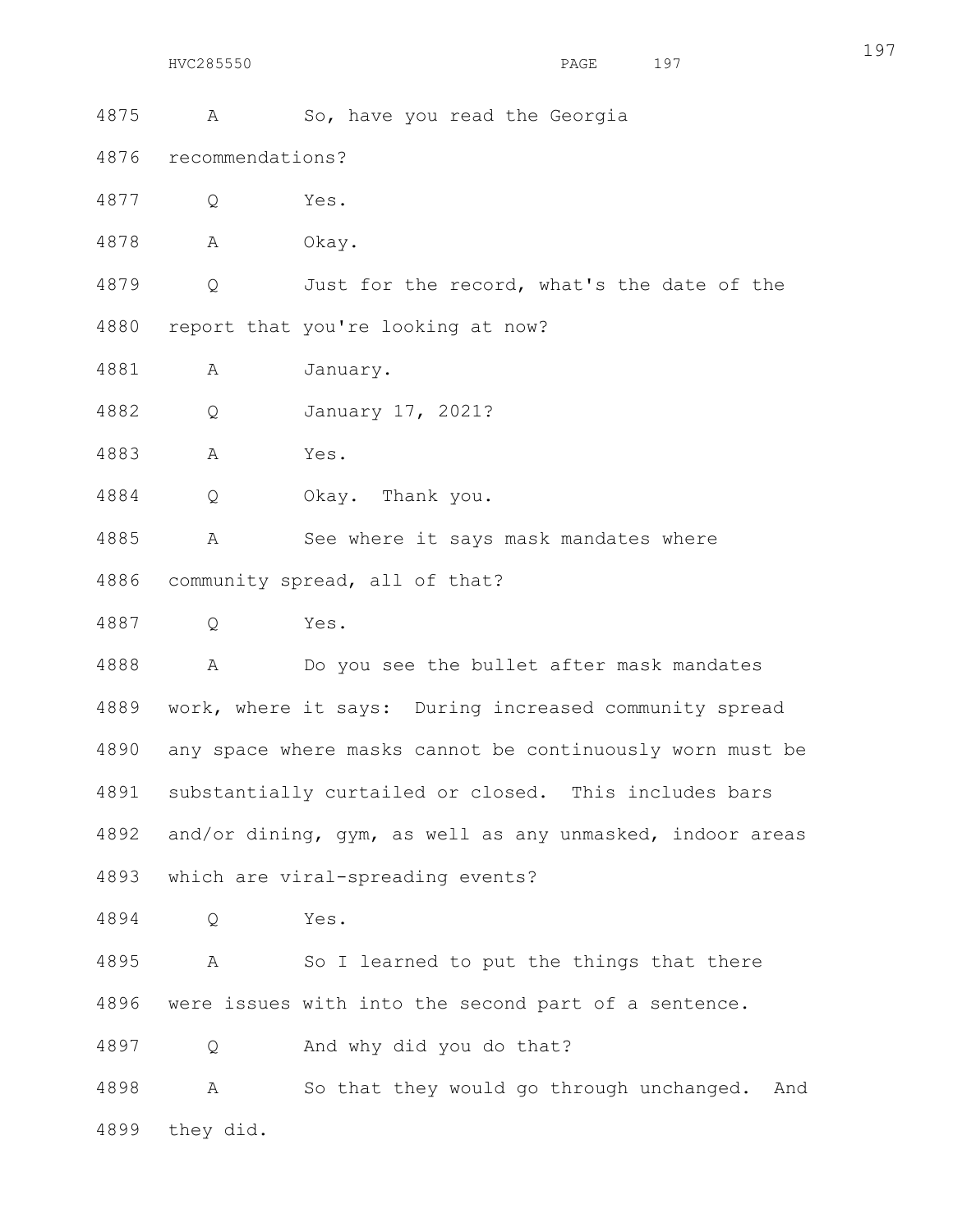198

4900 Q It was your perception that if you started a 4901 bullet with what you wanted to say that it would be -- 4902 A Those were the changes that I had received 4903 for other people's states, so my advice to them was to do 4904 what I was doing, is put it midway into a sentence so 4905 that the public health recommendations were complete 4906 without changes. 4907 Q What recommendations specifically were being 4908 objected to? 4909 A What I just read. 4910 Q So closing bars, indoor dining, gyms, 4911 et cetera? 4912 A Correct. 4913 Q Did you receive objections to recommendations 4914 to impose mask mandates? 4915 A That was part of the 75 that was not -- 75 4916 percent that was not altered. 4917 Q Okay. I would like to give you another 4918 compilation of governors reports for the State of South 4919 Dakota. 4920 [Exhibit No. 18 was identified 4921 for the record.] 4922 Ms. Mueller. For the record, handing another 4923 compilation of governors' reports for the State of South 4924 Dakota.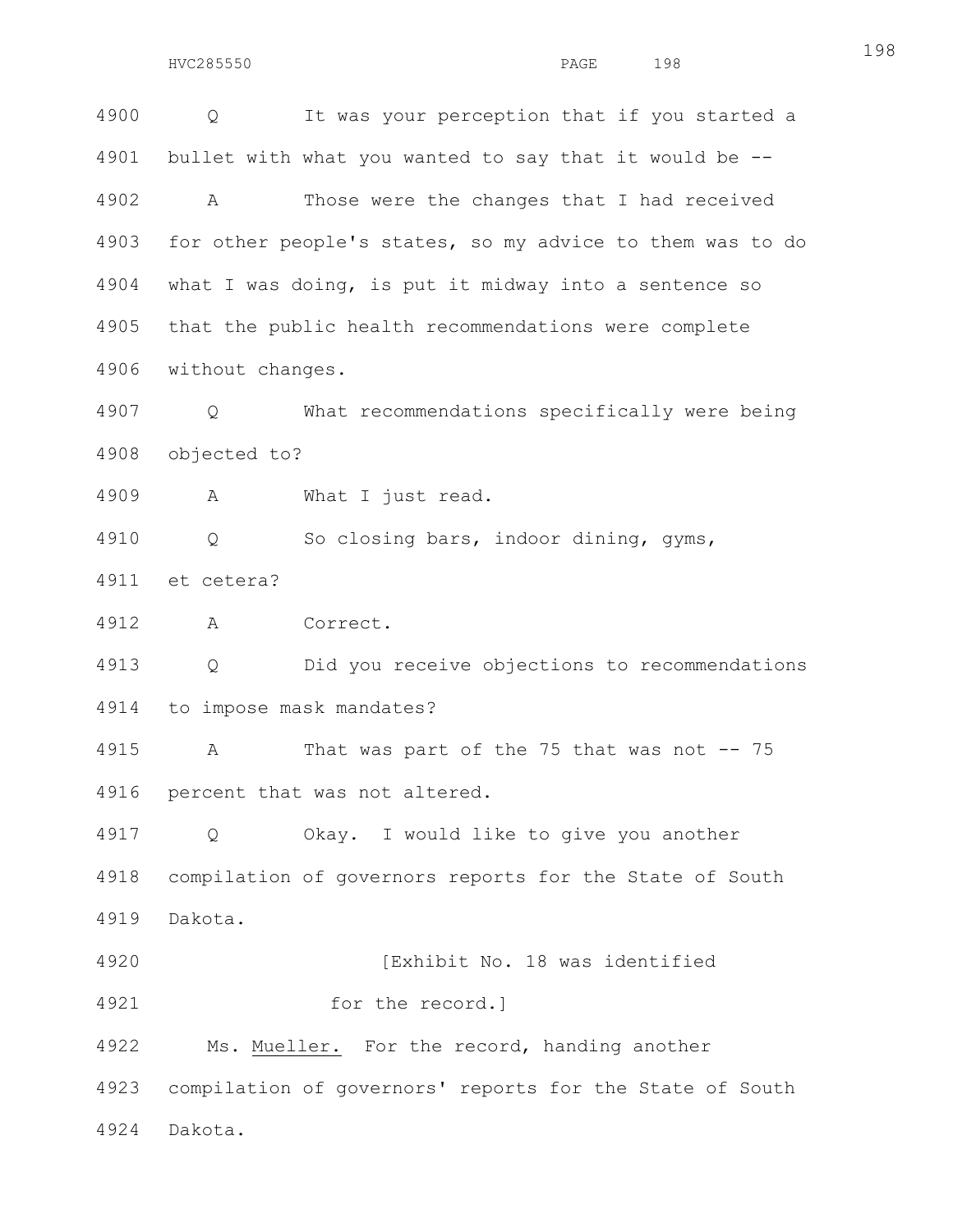4925 BY MS. MUELLER.

4926 Q Just go in order, so starting with the August 4927 2nd, 2020 reports.

4928 A Yes.

4929 Q First who was responsible for preparing the 4930 South Dakota report?

4931 A One of the four on my team.

4932 Q And who specifically?

4933 A I'm trying to remember who had South Dakota. 4934 I am not sure. It was either Chuck Vitek, Sean 4935 Cavanaugh, or Irum Zaidi.

4936 Q If you look at the recommendations, the first 4937 bullet says recommend implementing community mitigation 4938 efforts to all yellow and red zone areas as described 4939 below and require face masks in indoor public settings.

4940 Do you recall if South Dakota implemented a mask 4941 mandate following this recommendation?

4942 A They did not.

4943 Q So at this time, South Dakota was in the 4944 yellow zone for cases as well as test positivity,

4945 correct?

4946 A Correct.

4947 Q I would like to direct you to the next report 4948 which is dated September 6, 2020. It's on page 10.

4949 A Yes.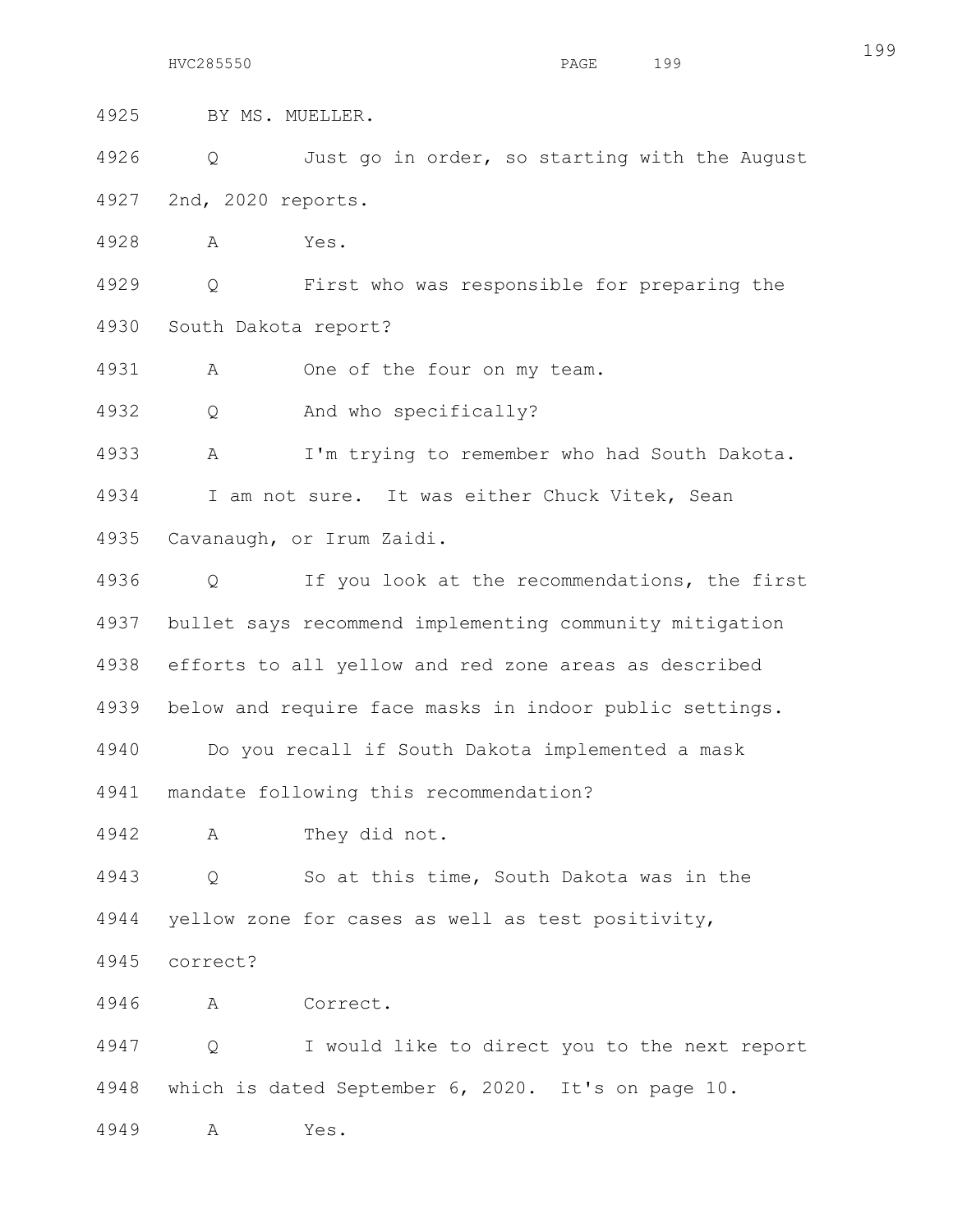4950 Q At that time South Dakota was in the red zone 4951 for cases with the second highest rate in the country. 4952 It was also in the red zone for test positivity, also 4953 with the second highest rate in the country. The report 4954 recommends at that time, quote, aggressively promote 4955 social distancing and use of face coverings.

4956 South Dakota had a worsening outbreak at that time, 4957 correct?

4958 A Correct.

4959 Q Do you know why the report appeared to tone 4960 down the language for recommending masks at that time? 4961 A This was one of the reports identified for 4962 changes.

4963 Q So to be clear, you were instructed to tone 4964 down the language in the report in this particular report 4965 to remove a more direct recommendation for masks and 4966 other mitigation measures?

4967 A Correct.

4968 Q And who gave that instruction?

4969 (Pause.)

4970 Mr. Trout. So we're going to have to defer on that 4971 one as well.

4972 Ms. Mueller. Okay.

4973 BY MS. MUELLER.

4974 Q Direct your attention to the next report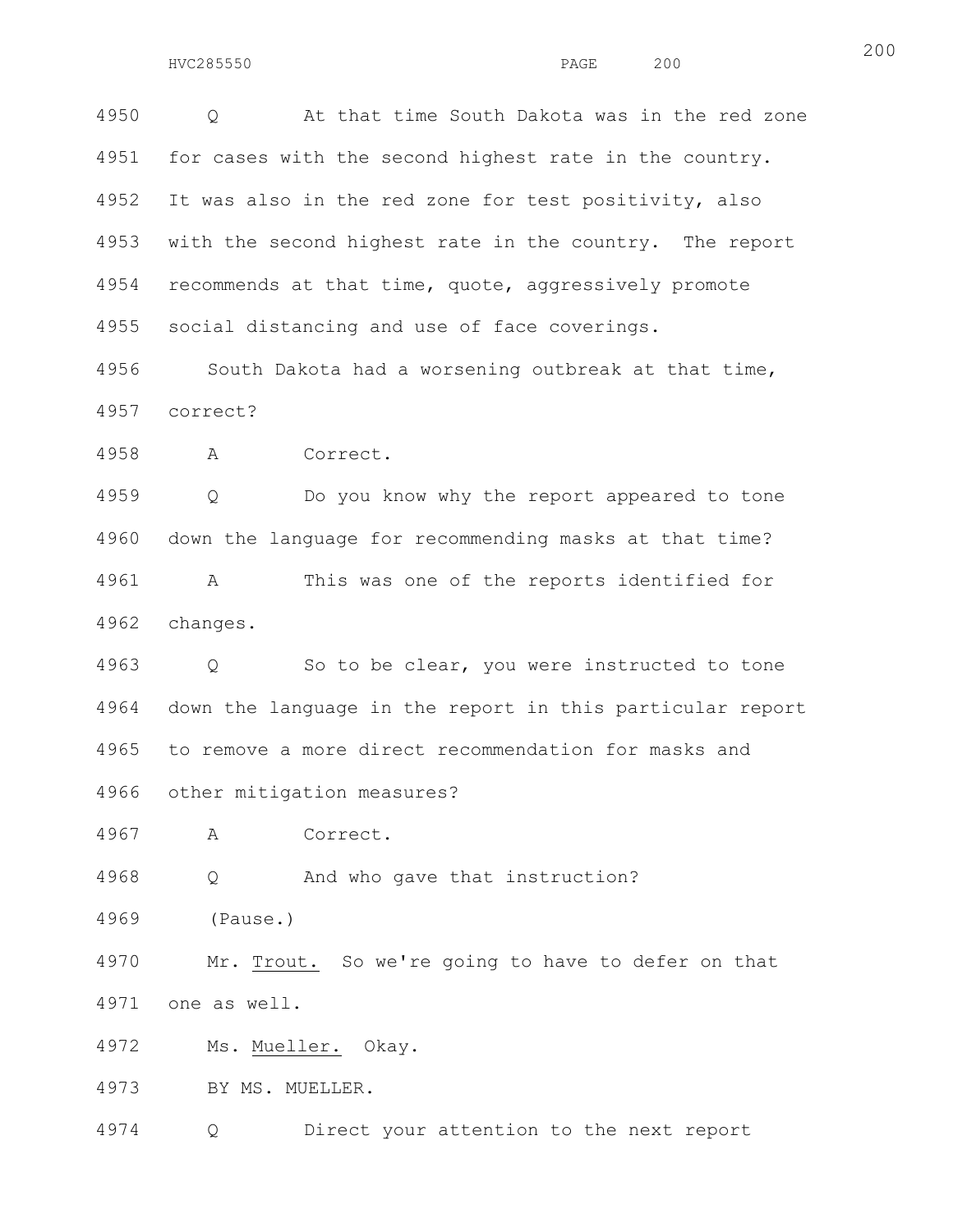4975 dated September 13, 2020, page 16.

4976 A Which date?

4977 Q September 13, 2020.

4978 A Yes.

4979 Q In this report you'll see that South Dakota 4980 was still in the red zone for cases but has gone to the 4981 yellow zone for test positivity?

4982 A Mm-hmm.

4983 Q If you look at the recommendation, it doesn't 4984 appear that there's any recommendations for masks except 4985 for on campus and tribal nations. Do you see that?

4986 A Yes.

4987 Q Was this another report where you were 4988 instructed to remove a mask recommendation?

4989 A Yes.

4990 Q Were you also instructed to remove other more 4991 aggressive recommendations -- strike that.

4992 Were you also instructed to remove other more

4993 aggressive mitigation measure recommendations?

4994 A Yes.

4995 Q Did you speak with South Dakota officials 4996 about mitigation measures that could help them keep their 4997 residents safe during the pandemic?

4998 (Pause.)

4999 A I had deep concerns about South Dakota. They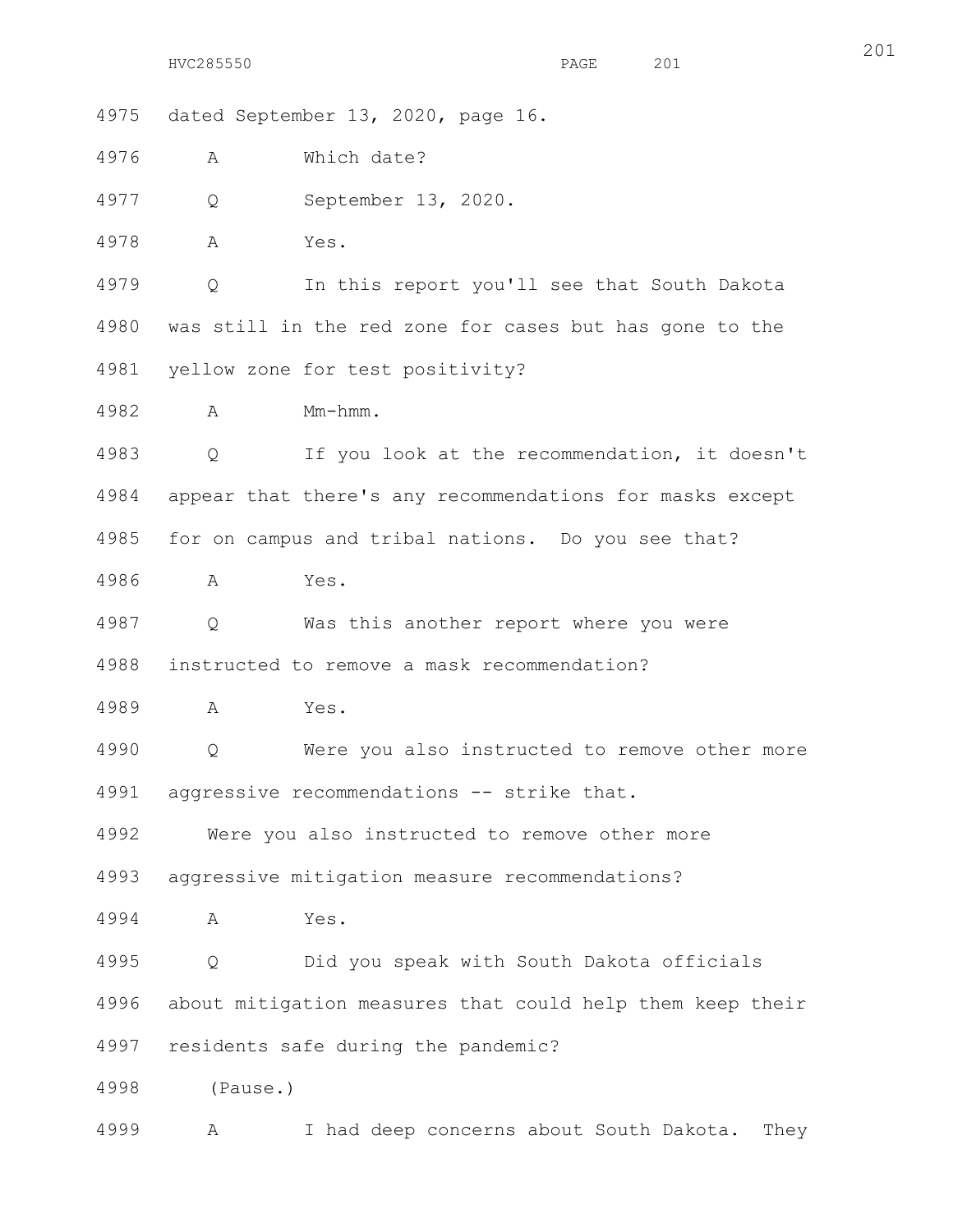5000 were on our state visit list, our visit was denied.

5001 Q Who denied it?

5002 A Several times.

5003 Q Who denied those requests?

5004 A The governor of the state.

5005 Q And is that Governor Kristi Noem?

5006 A Yes.

5007 Q Do you know why she denied the request?

5008 A I believe that she told IGA, and admittedly I 5009 did not make the request, they came out from the White 5010 House IGA. She denied the request because it wasn't good 5011 timing for her. We also tried to go also two months 5012 later and it was also not good timing for her.

5013 Q You said you had concerns about South Dakota. 5014 Can you elaborate why you had those concerns?

5015 A Well, because I had concerns about North 5016 Dakota and I could see what was happening in North 5017 Dakota. So the first time we wanted to go it was to be 5018 pre-active for the fall. We went back to the Dakotas in 5019 the fall when they were in the midst of their surge. I 5020 wanted to make sure that they had all the supplies that 5021 they needed because it's states without a broad community 5022 hospital or regional hospital base. They have some 5023 excellent hospitals, Sanford Health and others in North 5024 Dakota, but I didn't really know the -- and I had been to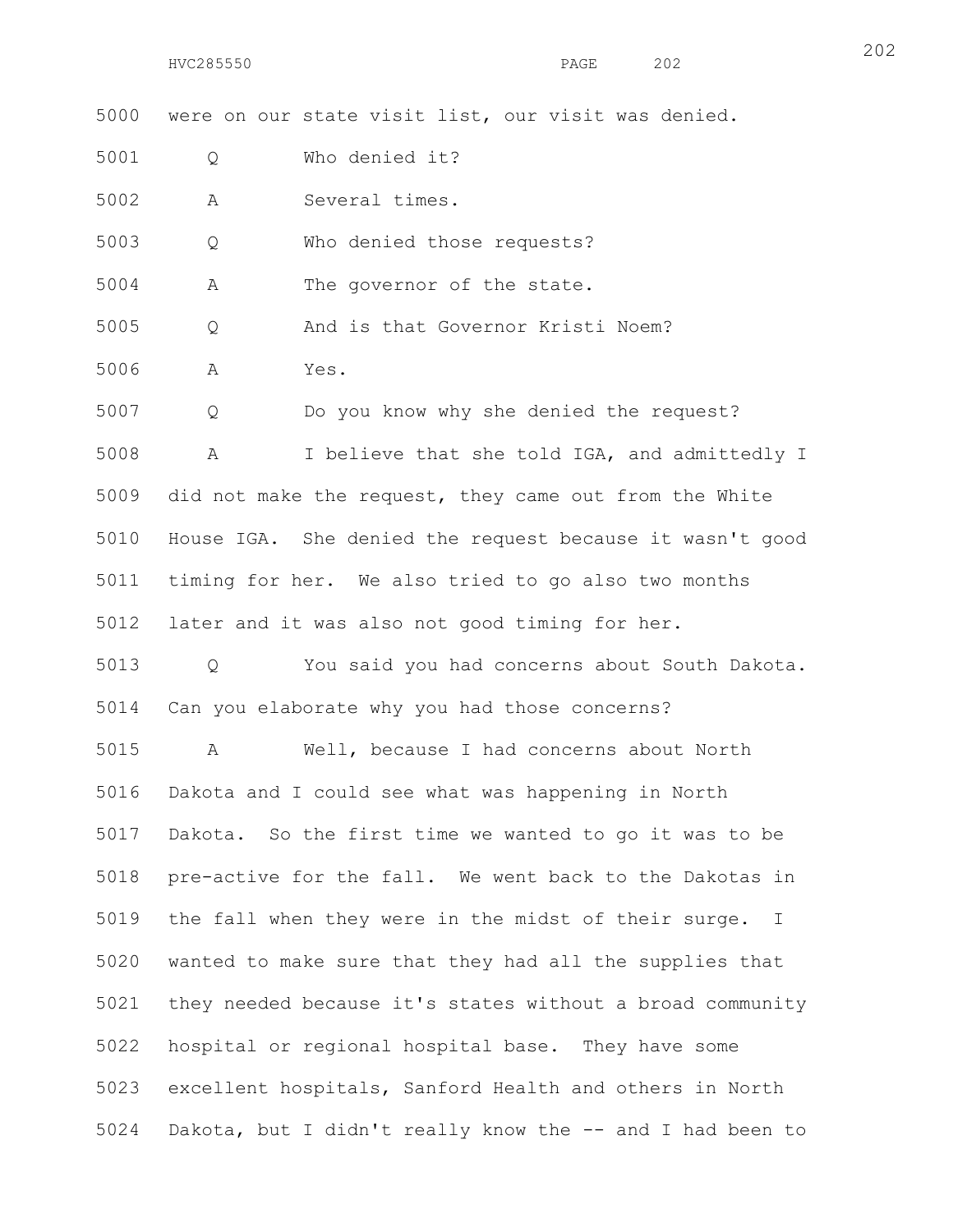5025 North Dakota already. I met with Governor Bergham. I 5026 wanted to make sure that South Dakota -- one, that I 5027 understood South Dakota and that they had what they 5028 needed. But even the second visit was denied.

5029 Q As cases surged in South Dakota late in the 5030 fall and later in the fall and winter, reaching 988 cases 5031 and 19.6 deaths per 100,000 population on November 22nd, 5032 2020, were you able to meet or speak with Governor Noem 5033 at that time about the measures that would help to keep 5034 South Dakota residents safe?

5035 A Yes. And you can see in the November report 5036 that we were back to very direct recommendations, again, 5037 in the second sentence of the bullets. So it says very 5038 clearly ensure mask in public at all times, reduce 5039 capacity in public and private indoor spaces, and that 5040 every American understands the clear risk to any family 5041 or friend interaction outside of their immediate 5042 households without masks.

5043 So we reverted to our prior language. By that time we 5044 understood how to insert it in a different sentence.

5045 Q Did Governor Noem implement the mitigation 5046 measures that you recommended in this report?

5047 A I don't believe so.

5048 Q On Face the Nation, you were asked how much 5049 responsibility lies on the shoulders of governors running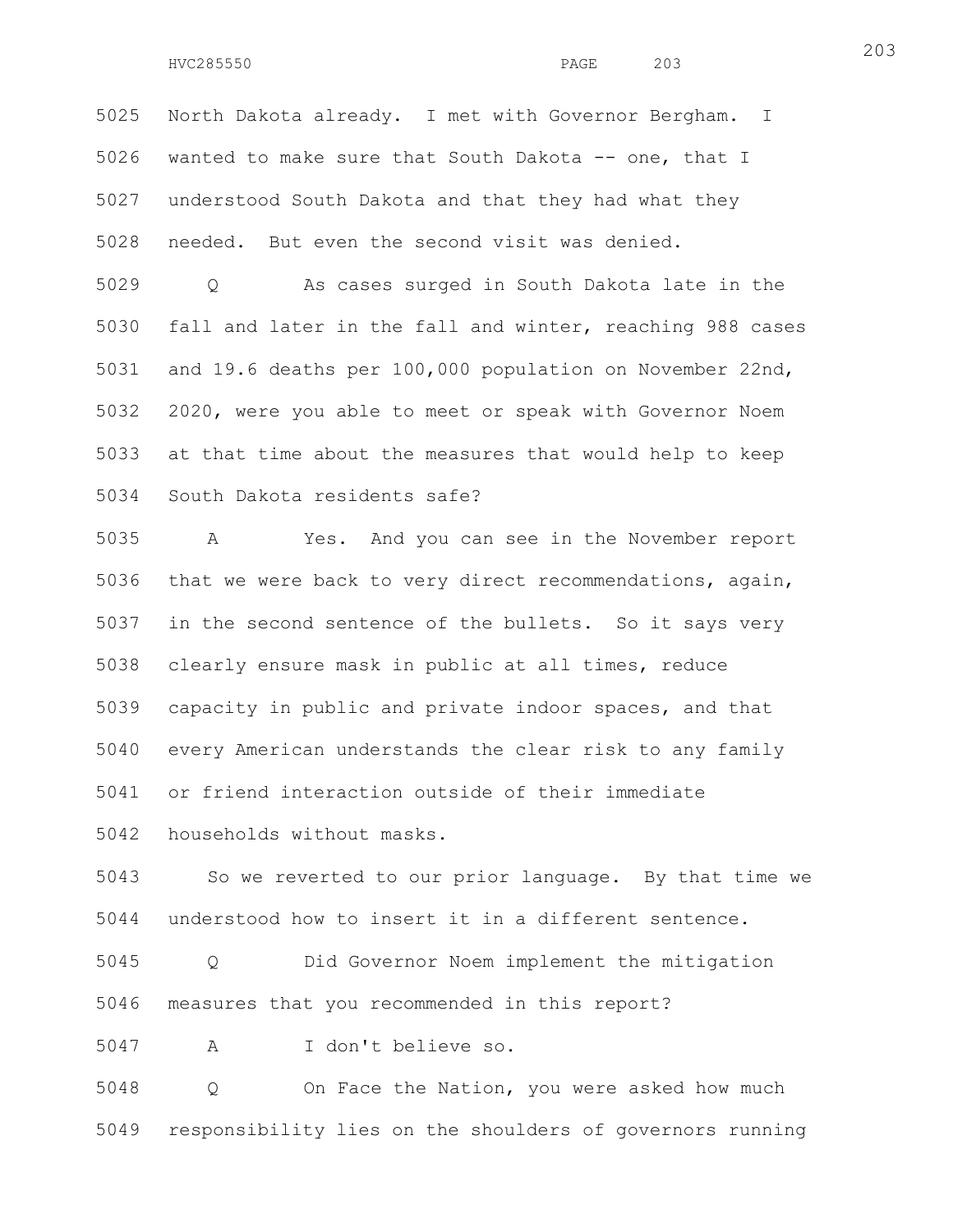5050 states like that in South Dakota, and you answered, "A 5051 lot. A lot." Is that correct?

5052 A That's correct.

5053 Q What did you mean by that?

5054 A By the fall and certainly in early summer we 5055 understood the sequence of events related to community 5056 spread. In March we didn't, because the first thing we 5057 saw were hospitals being overwhelmed. But we learned 5058 that the first indication is increasing test positivity 5059 followed by increasing cases, hospitalizations about ten 5060 days later, and fatalities about three weeks later from 5061 that initial increase in test positivity.

5062 We strongly believed that the mitigation that we had 5063 taken to Arizona and Texas and was being fully 5064 implemented now completely across the south with mask 5065 mandates and reduced occupancy from Mississippi to 5066 Louisiana to Alabama was highly effective and showing 5067 impact. We wrote those into the governors' report and 5068 talked about that on all the governors' and mayors' calls 5069 about the effectiveness of curtailing the spread.

5070 We had also learned from Miami because they agreed to 5071 do weekly calls with us because we couldn't understand, 5072 Miami still had persistent high transmission into the 5073 late summer. The mayors there were very proactive, they 5074 were very aggressive mitigators and were still having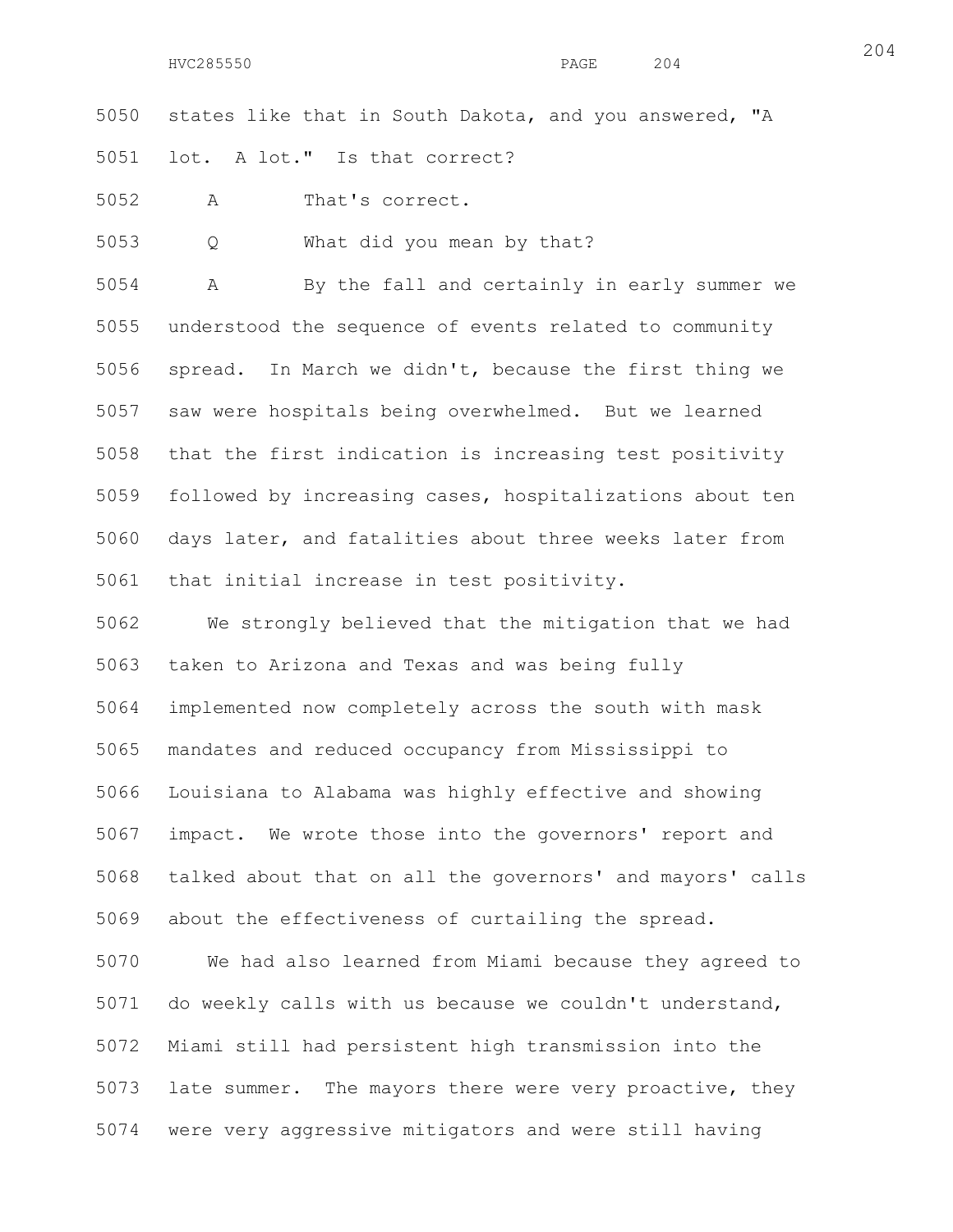5075 spread. We had multiple calls with them and they 5076 investigated in the communities and found that 5077 significant spread was happening on Saturdays and Sundays 5078 when families got together. Even if they were outdoors, 5079 they went indoors to use the same indoor facility at the 5080 home, and that was resulting in spread. So then we 5081 became very clear about family and friends gatherings 5082 that were leading to significant spread.

5083 I believe that those mitigations had been followed in 5084 all the states in the time that they saw the first 5085 positivity. Now, this is not -- you have to do this 5086 24/7. You have to do it when you see that first rise in 5087 the test positivity, that that would have altered the 5088 trajectory of the fatalities and the hospitalizations in 5089 that state. Not 100 percent, not probably even 50 5090 percent, but we think that as a layered protection, I 5091 heard someone talk about it as Swiss cheese, that none of 5092 these are perfect but if you layer three pieces of Swiss 5093 cheese, you clog all the holes.

5094 So between testing, masking, and reducing indoor 5095 unmasked exposure we felt that those combined could have 5096 a significant impact of decreasing hospitalizations and 5097 deaths into the 30 to 40 percent range based on the data 5098 we were getting from states and counties that were 5099 executing those mitigations.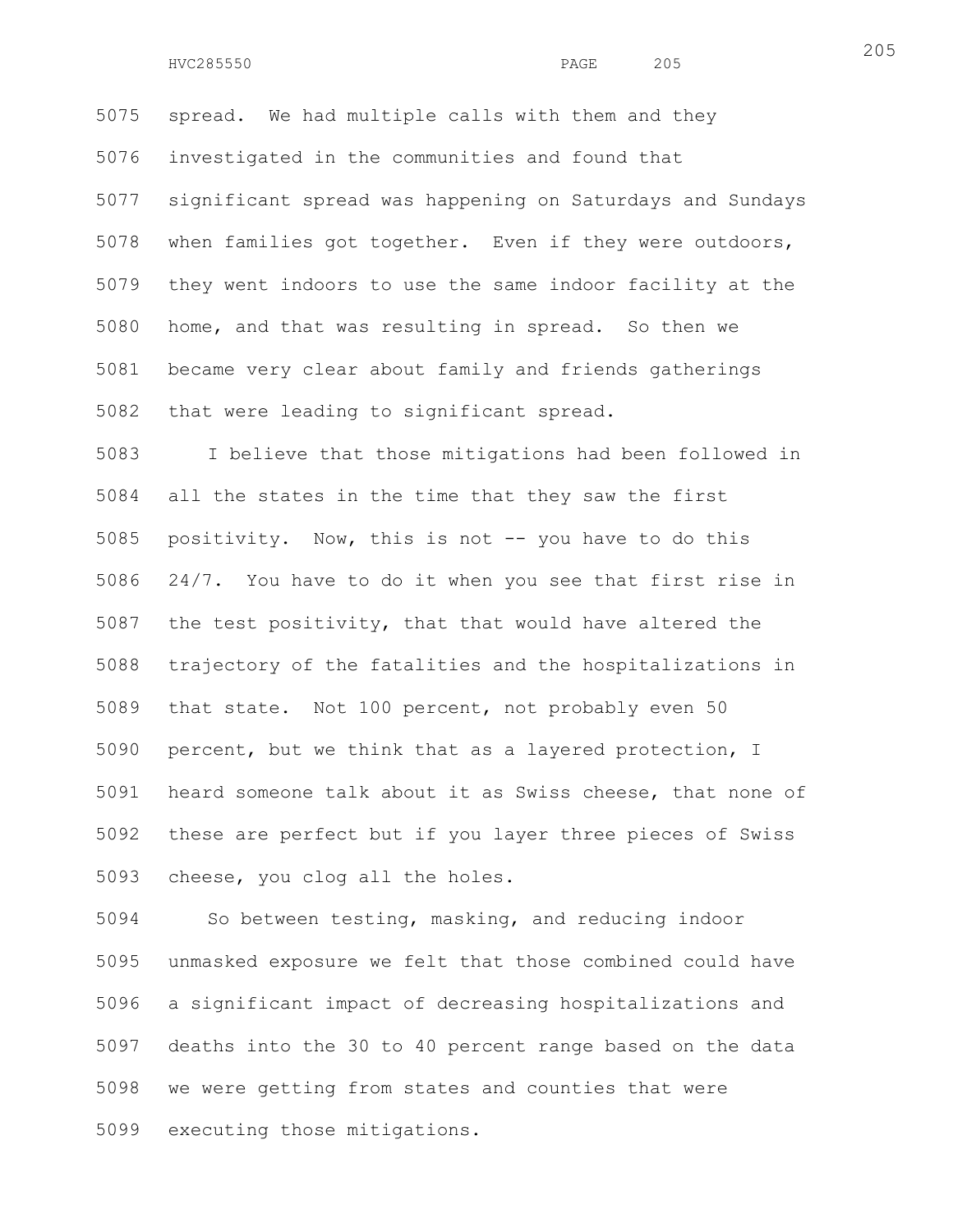206

5100 Q Walking back a little bit, the reports -- you 5101 started sending them out in June. They were sent to the 5102 governors and other state officials privately; is that 5103 correct? 5104 A They were sent to the FEMA, the regional FEMA 5105 leads, all of the health leads in the state and the 5106 governors because that -- it went from the White House, 5107 so that's who the White House has the ability to send it 5108 to. They don't have the ability to send it to -- that's 5109 their list of individuals who are serving on the 5110 emergency response for that state. 5111 Q So the White House didn't really send 5112 publicly at that time, did they? 5113 A Excuse me. 5114 Q They didn't really send to the broader 5115 members of the public, did they? 5116 A That request had been made of the White 5117 House. 5118 Q Who made the request? 5119 A I did. 5120 Q And what was the result or the decision? 5121 A They felt sending it to the state officials 5122 because that was who the intended audience, that that was 5123 adequate. Some of the governors, like Governor Beshear 5124 did post his. We brought that up to governors as a best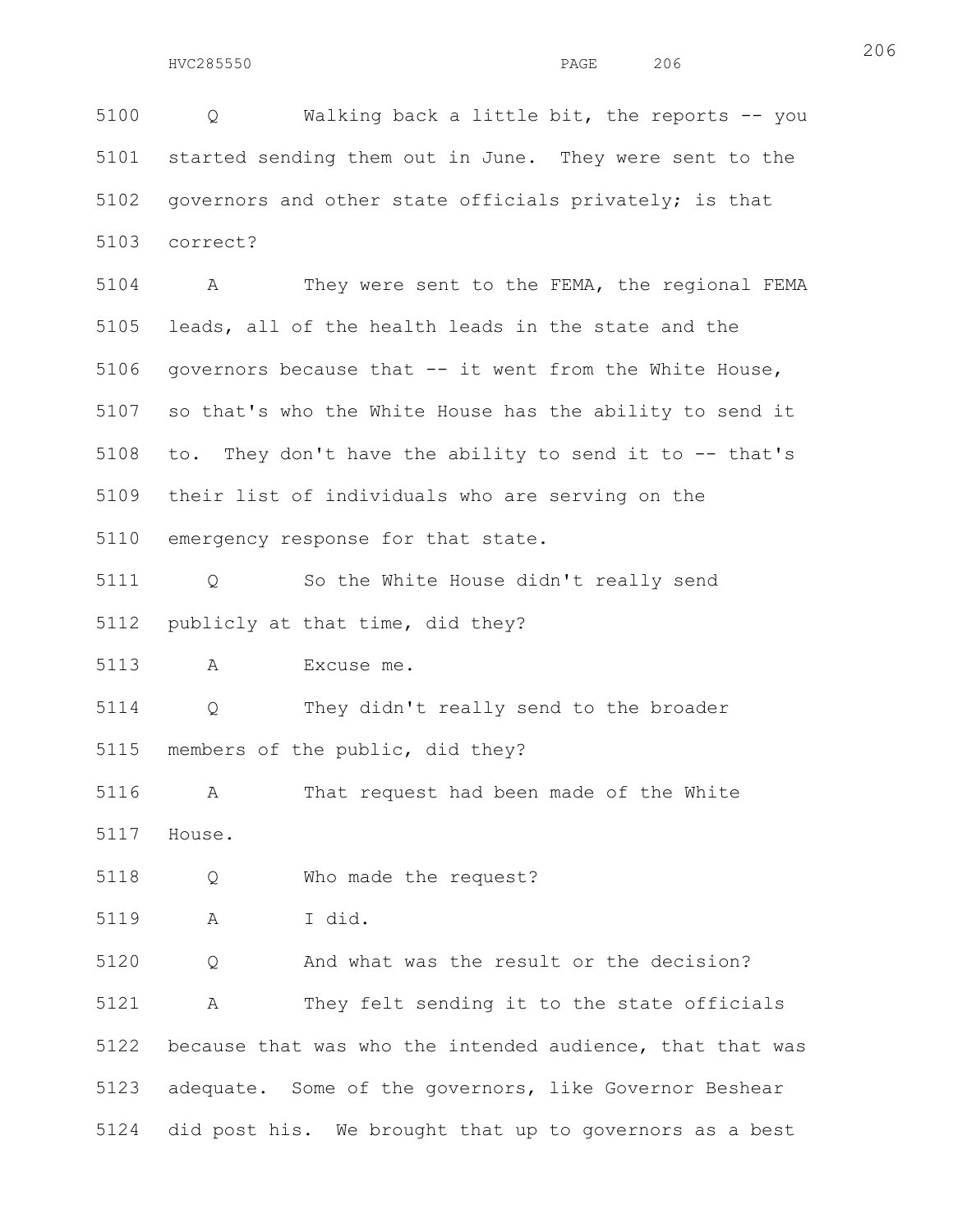5125 practice. He posted 100 percent of his reports.

5126 Q Who denied your request to make them public? 5127 (Pause.)

5128 Mr. Trout. We're going to be guided by executive 5129 privilege and defer on that.

5130 BY MS. MUELLER.

5131 Q Did you have any concern that keeping the 5132 reports private may impair the public access to 5133 information about outbreaks in their communities and the 5134 measures they needed to protect themselves? 5135 A Yes. And I certainly went on the record in 5136 multiple press interviews saying that very thing, that 5137 the more you inform your public and the more you let them 5138 know about where the virus is and where the virus is

5139 spreading, people can make intelligent decisions about 5140 risk mitigation.

5141 I have always found that engaging the community is the 5142 optimal way to combat pandemics on the ground. I think 5143 we were able to get a very similar report up on a public 5144 website in December, and that is the HHS community 5145 profile which looks remarkably like the governors' 5146 report. And so everyone in the United States could see 5147 what was happening exactly the way it was in the 5148 governors' report with every county by case, test 5149 positivity, rate of hospitalization, rate of ICU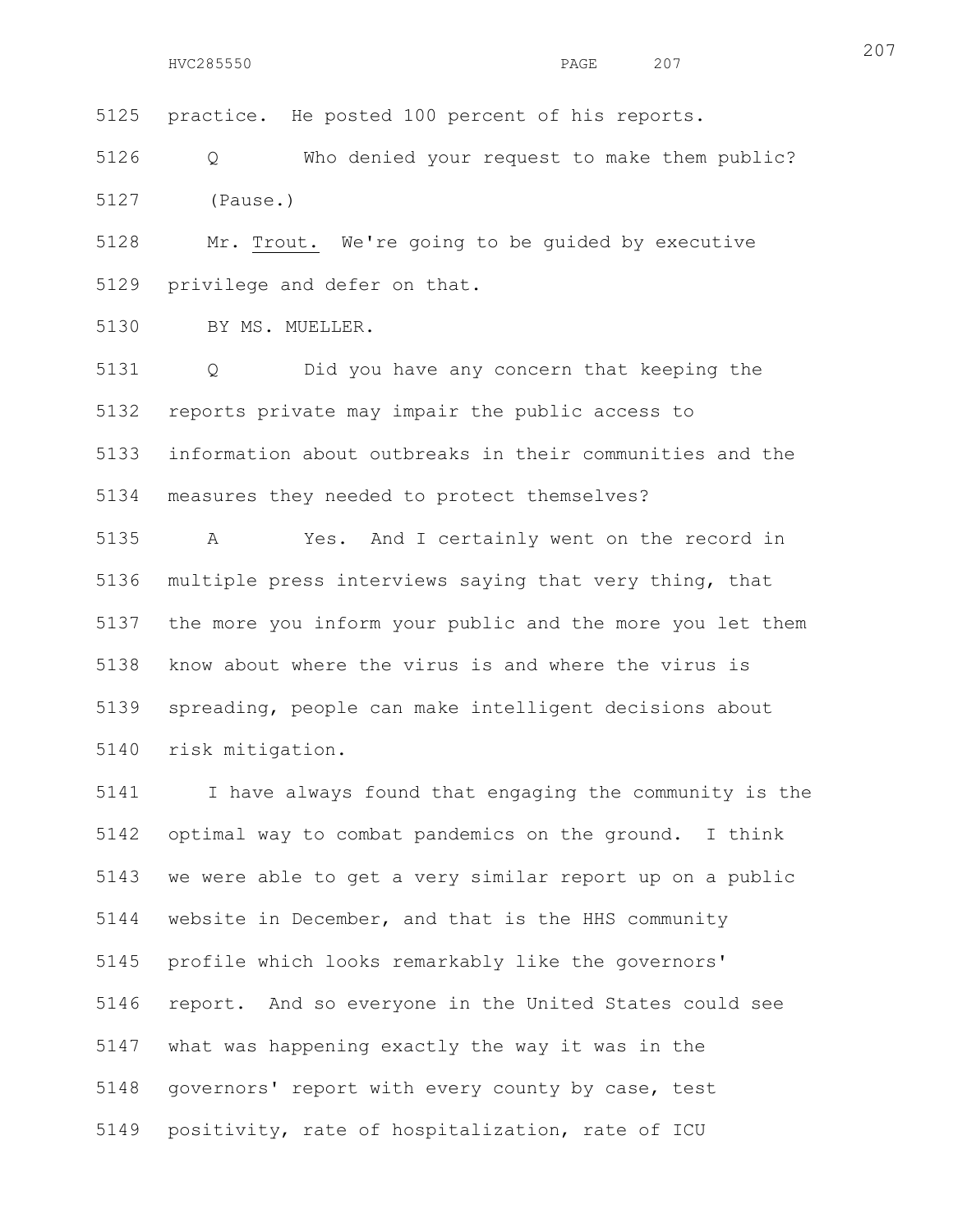5150 admissions and rate of ICU capacities. And that has been 5151 up since December of 2020. 5152 Q It's been reported that the White House 5153 stopped proactively sending the governors' reports to 5154 state and local officials in mid-December 2020 and 5155 instead required officials to request a copy each week; 5156 is that correct? 5157 A That is correct. 5158 Q Why did that change happen? 5159 (Pause.) 5160 A I don't know why it happened. I was just 5161 told of the change. 5162 Q Do you know who made the decision? 5163 A Yes. 5164 (Pause.) 5165 Ms. Mueller. So are you objecting? 5166 Mr. Trout. Yeah. We're going to decline to answer 5167 that on the grounds of executive privilege at least for 5168 the present. 5169 BY MS. MUELLER: 5170 Q So in mid-December when that decision was 5171 made to stop proactively sending the reports, we were in 5172 one of the worst times in the pandemic, correct? 5173 A Yes. 5174 Q Did anyone raise any concern about the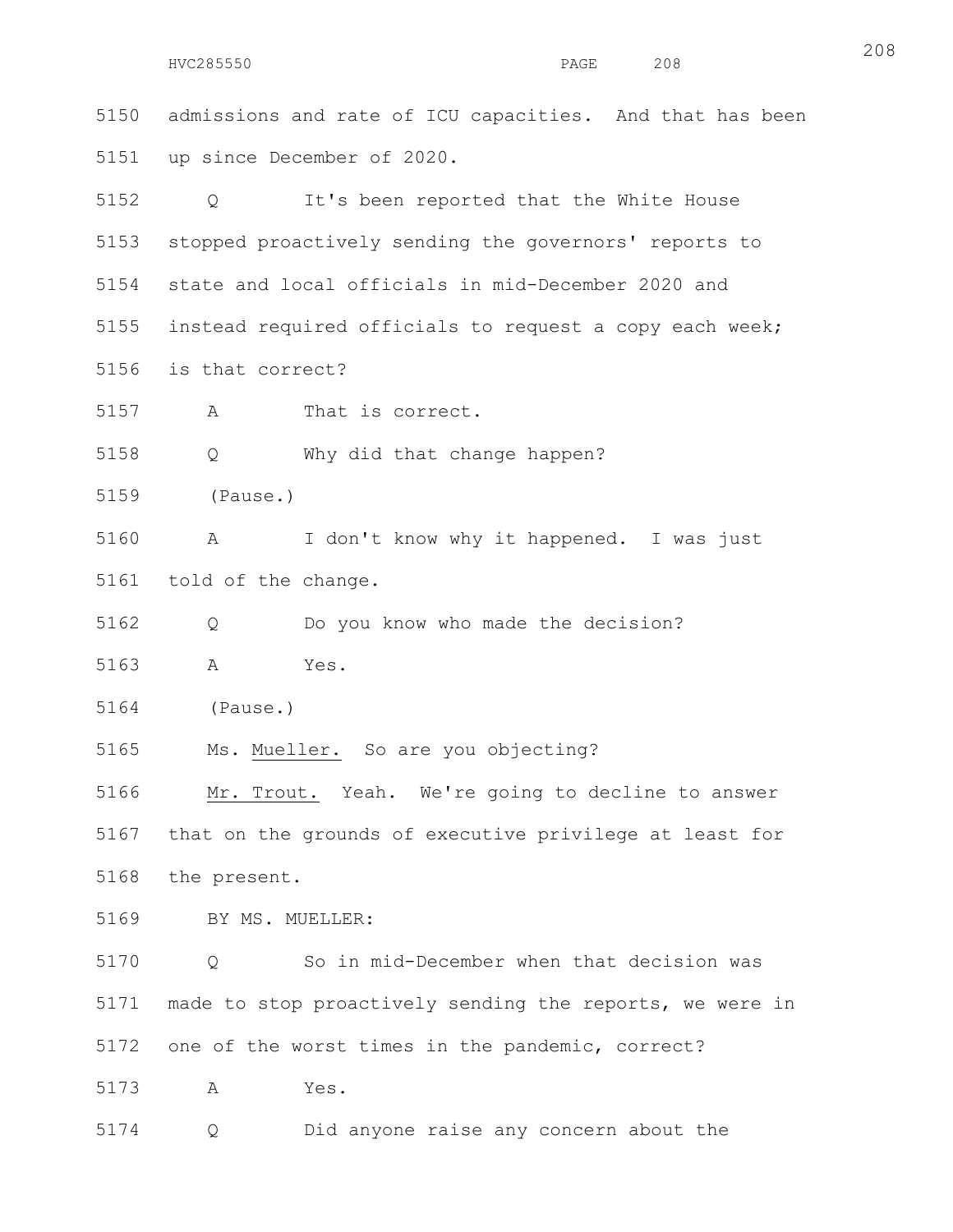```
HVC285550 PAGE 209
```
5175 potential impact of stopping sending this vital 5176 information to state and local officials during that 5177 point in the pandemic? 5178 A Yes. And that is why the HHS community 5179 profile was put up. 5180 Q I think -- 5181 Ms. Mueller. We can go off the record at this time. 5182 (Discussion off the record.) 5183 BY MS. GASPAR. 5184 Q Back on the record. I just want to talk very 5185 quickly about devices. What devices did you use to 5186 communicate regarding official business while working for 5187 the task force? 5188 A Only the White House computer and the White 5189 House phone given me. 5190 Q Did you use any personal cell phones? 5191 A I did not. 5192 Q Did you ever hear of other White House aides 5193 would communicate with other White House aides on their 5194 personal cell phones or email? 5195 A I have no idea. 5196 Q Did you ever hear about anyone using 5197 ProtonMail? 5198 A What? 5199 Q I'll take that as a no. Did you ever hear of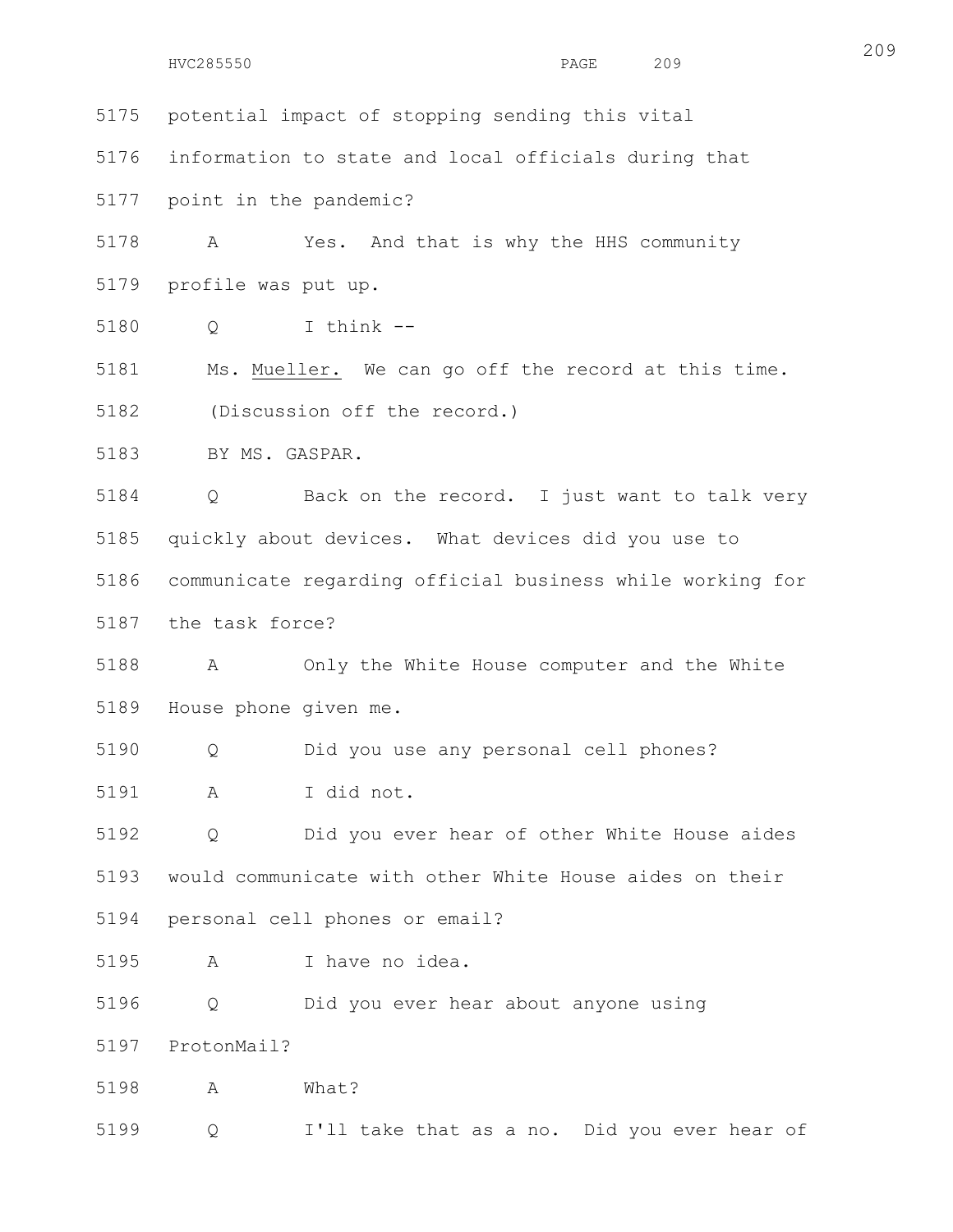5200 anyone communicating using Signal? 5201 A Did you say ProtonMail? 5202 Q I did. 5203 A There was only one person in the White House 5204 that I saw it come through as ProtonMail. 5205 Q Who was that? 5206 (Pause.) 5207 A Kevin Haslett. 5208 Q Did you ever hear of anyone using Signal? 5209 A No. 5210 Q Did anyone -- 5211 A I don't think we even have Signal on our 5212 White House phones. 5213 Q Well, either on your White House phone or on 5214 a personal device. 5215 A I never used my personal device. 5216 Q I'm asking just if you heard of others. 5217 A I would have not been privy to any internal 5218 communications among the political individuals in the 5219 White House. 5220 Q So did you ever hear about anyone advocating 5221 for using nonofficial devices to communicate about 5222 official business? 5223 A I only used my official devices to 5224 communicate with personnel in the White House. I don't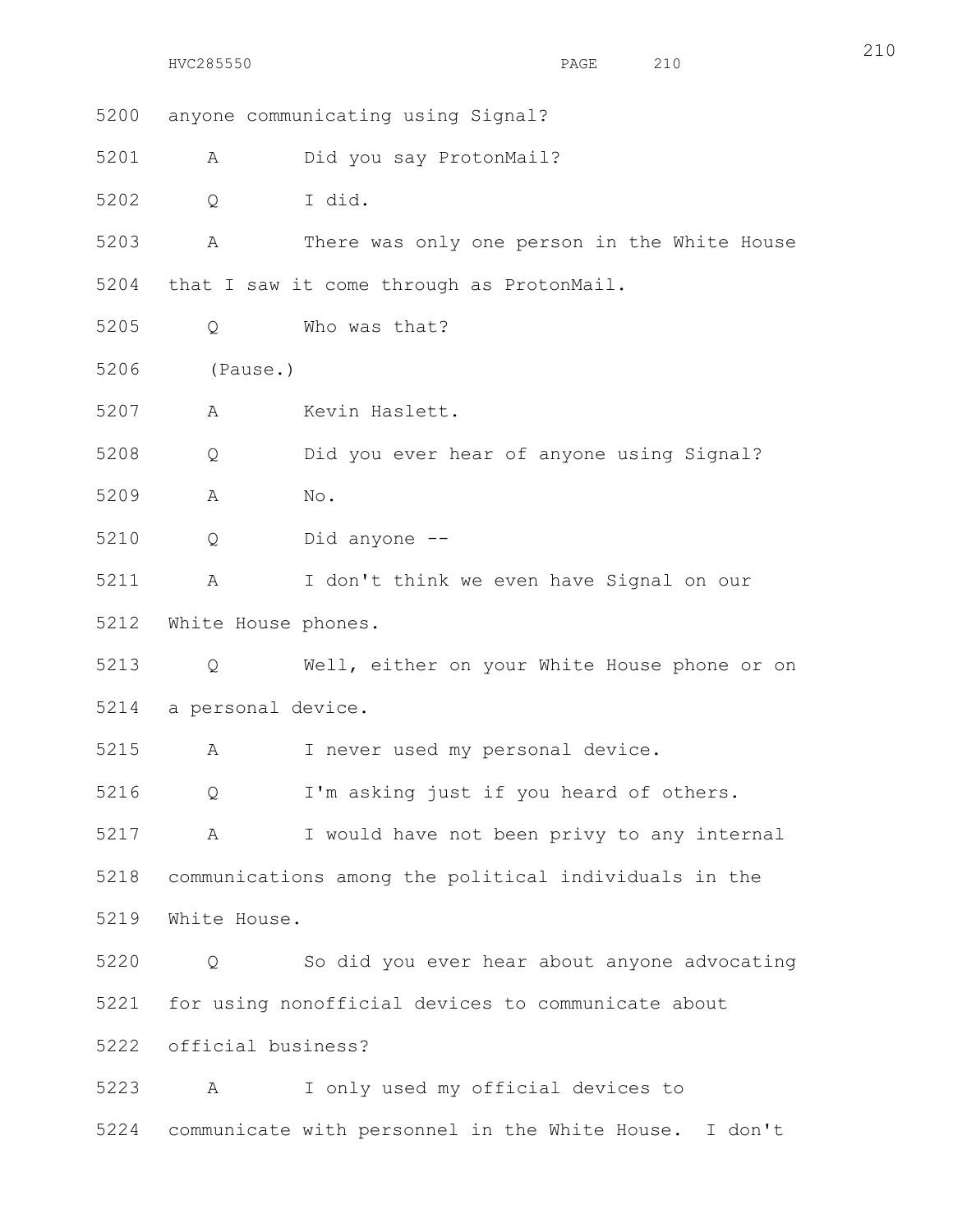HVC285550 PAGE 211

5225 know what others used.

5226 Q Okay.

5227 Ms. GASPAR. Those are all my questions for now.

5228 BY MS. MUELLER.

5229 Q Thank you Dr. Birx. On August 2, 2020 you 5230 gave an interview on CNN about the state of the 5231 coronavirus pandemic. During the interview, you stated, 5232 quote, "that the virus is extraordinarily widespread." 5233 You also noted that the virus was in both urban and rural 5234 areas across the country and warned that Americans should 5235 take more precautions such as wearing masks. 5236 Do you recall that interview? 5237 A Oh, yes. 5238 Q Did you believe that your remarks were 5239 accurate based on the best-known information at that 5240 time? 5241 A Yes. 5242 Q After the interview, was there any reaction 5243 from Trump administration officials to your statements on 5244 CNN?

- 
- 5245 (Pause.)

5246 A It's been publicly reported that one White 5247 House personnel contacted me about the interview. Just 5248 one.

5249 Q And who was that person?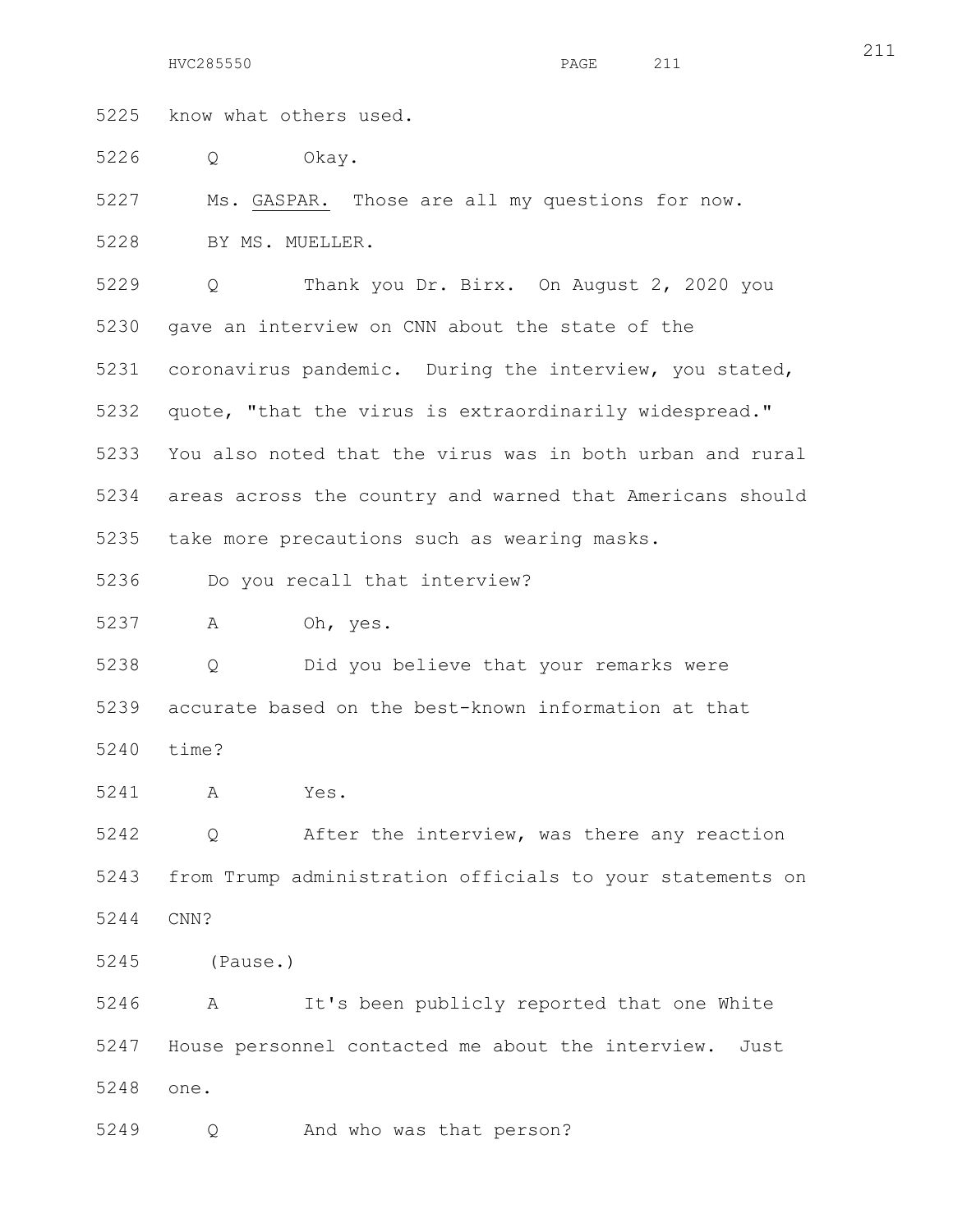| 5250 | A                                                         | The President.                                   |
|------|-----------------------------------------------------------|--------------------------------------------------|
| 5251 | Q                                                         | What did he say to you?                          |
| 5252 | A                                                         | He said what I reported on Face the Nation,      |
| 5253 | but it was an uncomfortable conversation.                 |                                                  |
| 5254 | Q                                                         | To be clear --                                   |
| 5255 | Mr. Trout. To be clear, it was uncomfortable to her.      |                                                  |
| 5256 |                                                           | She has not disclosed any further details of the |
| 5257 | conversation and I think on grounds of privilege she's    |                                                  |
| 5258 | not going to today.                                       |                                                  |
| 5259 | BY MS. GASPAR.                                            |                                                  |
| 5260 | $Q \qquad \qquad$                                         | How long did the conversation last?              |
| 5261 | A                                                         | I don't know. Minutes, not hours. Minutes.       |
| 5262 | BY MS. MUELLER.                                           |                                                  |
| 5263 | $Q \qquad \qquad$                                         | Did he yell at you?                              |
| 5264 | A                                                         | I said it was an uncomfortable conversation.     |
| 5265 | You can demise what that would mean.                      |                                                  |
| 5266 | Q                                                         | Did he use harsh language with you?              |
| 5267 | A                                                         | It was uncomfortable.                            |
| 5268 | Q                                                         | You said during the CNN special that he felt     |
| 5269 | very strongly that you misrepresented the pandemic in the |                                                  |
| 5270 | United States and that you made it out to be much worse   |                                                  |
| 5271 |                                                           | than it is; is that correct?                     |
| 5272 | A                                                         | That's correct.                                  |
| 5273 | Q                                                         | Did you say anything in response to the          |
| 5274 | President?                                                |                                                  |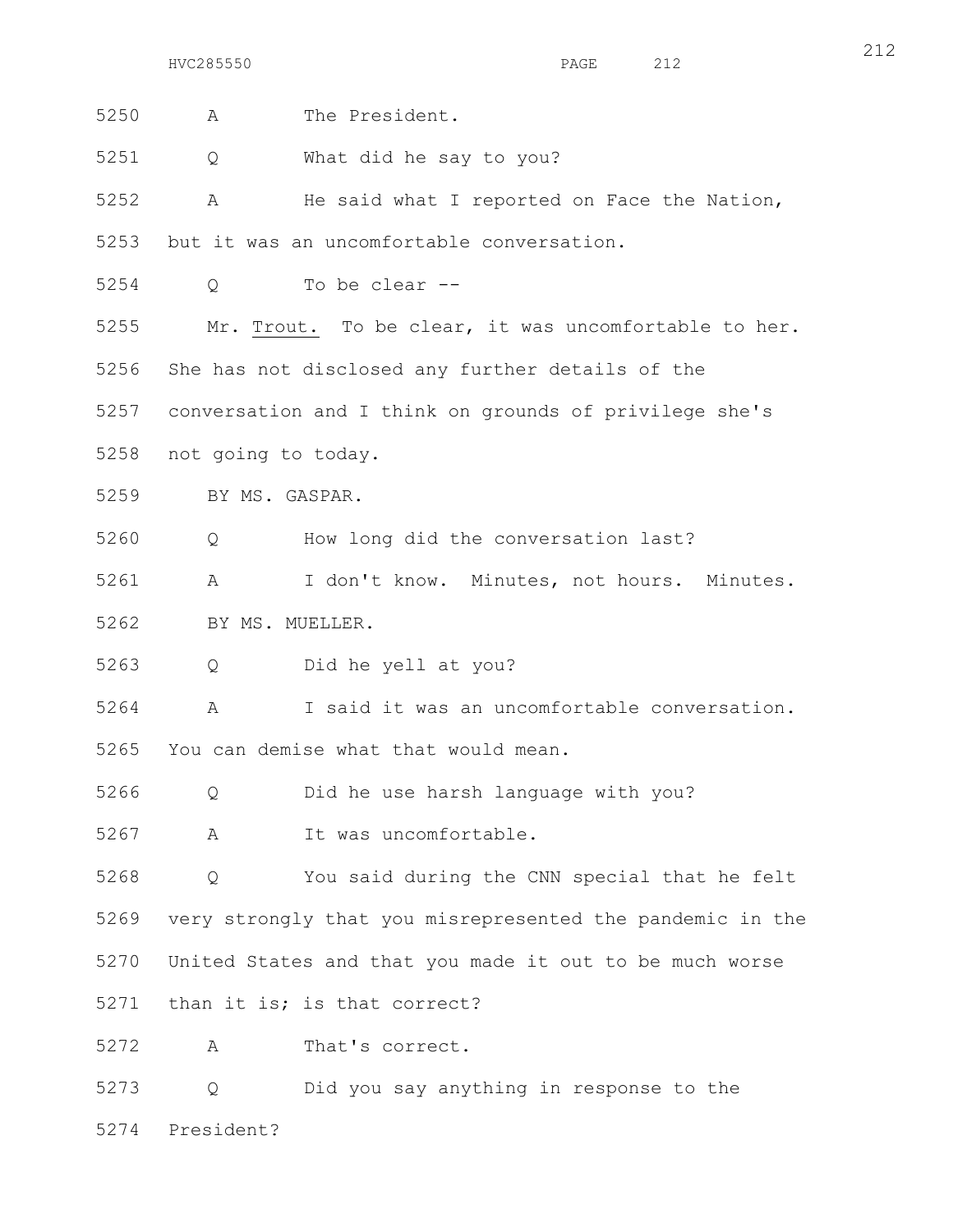5275 A Yes. 5276 Q Did he give you any directions or orders on 5277 the call? 5278 (Pause.) 5279 A No. 5280 Q Did he make any threats on the call? 5281 A No. 5282 Q Was anyone else on the phone? 5283 A Not that I know of. 5284 Q Did you discuss the phone call with anyone 5285 afterwards? 5286 A I don't think so. I don't remember that, if 5287 I did. 5288 Q After the CNN interview on August 2nd, 2020, 5289 are you aware of whether the President or any other 5290 administration official took any action against you? 5291 A I'm unaware. 5292 Q Did any of your responsibilities or roles 5293 change after the interview? 5294 A From what they were, no. Just to be very 5295 clear about that interview and why I was very clear about 5296 urban versus rural, because in my travels, it was very 5297 clear to me that the many parts of this rural country 5298 really believed because they were sometimes naturally 5299 physically distant that they would not have a severe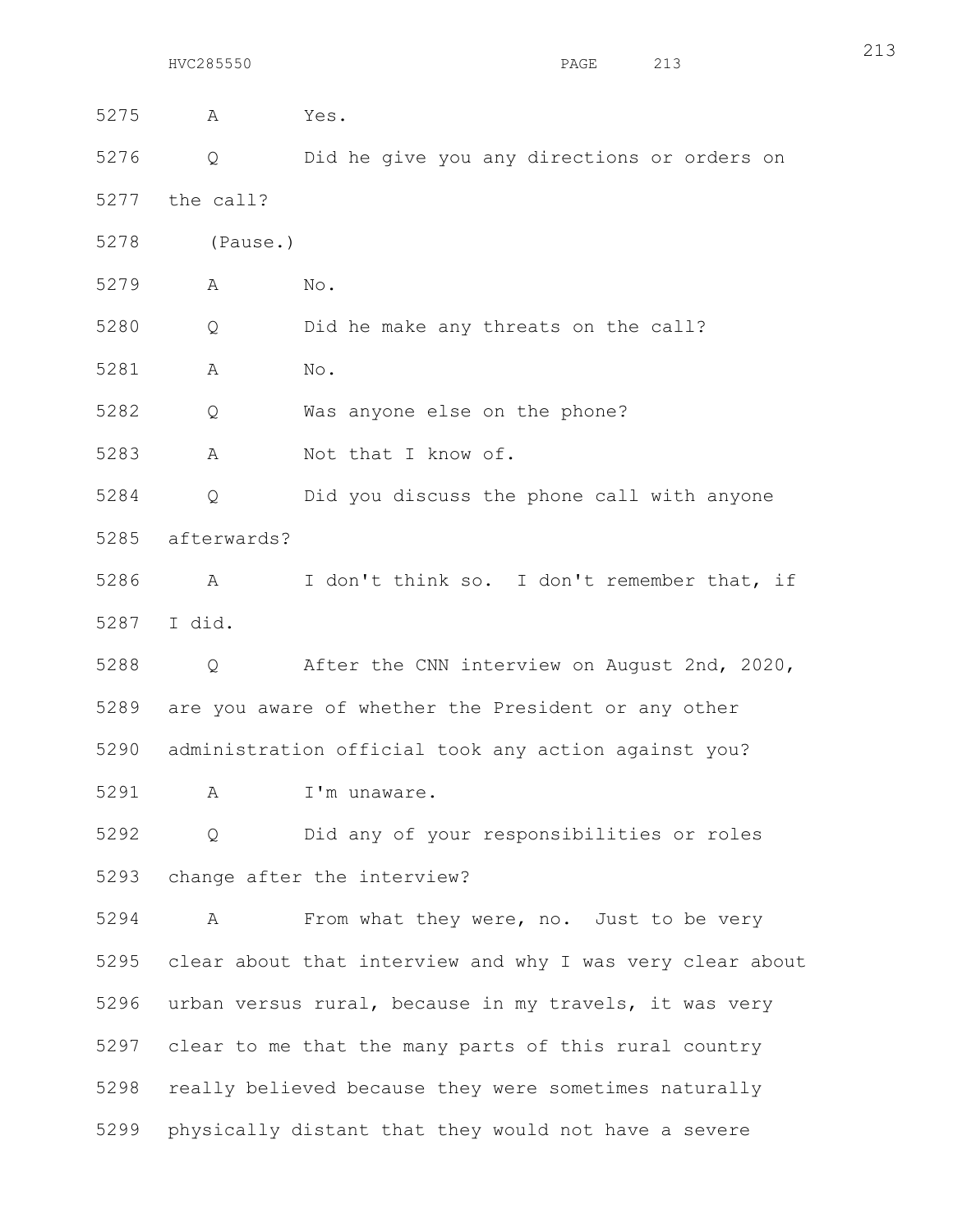5300 outcome with COVID.

5301 And I wanted them aware that what I was seeing across 5302 the south was the rural areas were equally impacted to 5303 the urban areas. And this was different than March and 5304 April and I wanted to make sure that they were completely 5305 aware of that reality.

5306 Q Were you censored or blocked from national 5307 media appearances following the CNN interview?

5308 A Both before and after.

5309 Q You said on the CNN special that someone was 5310 blocking you from doing national press and that your 5311 understanding was you could not do national press because 5312 the President might see it; is that correct?

5313 A That was the impression I received, yes. 5314 Q Who was involved in those discussions? 5315 (Pause.)

5316 A I'm not sure if those direct sentences were 5317 utilized. What was clear to me is the White House comms 5318 team was facilitating multiple interviews per day on 5319 local press based on the list of cities that I gave them, 5320 that I had concerns about, and they would book probably 5321 100 media hits a week for Jerome Adams, myself, Bob 5322 Redfield and Steve Hahn to conduct what we called the 5323 ember strategy to really highlight -- it started out as 5324 trying to get proactively ahead and then certainly as the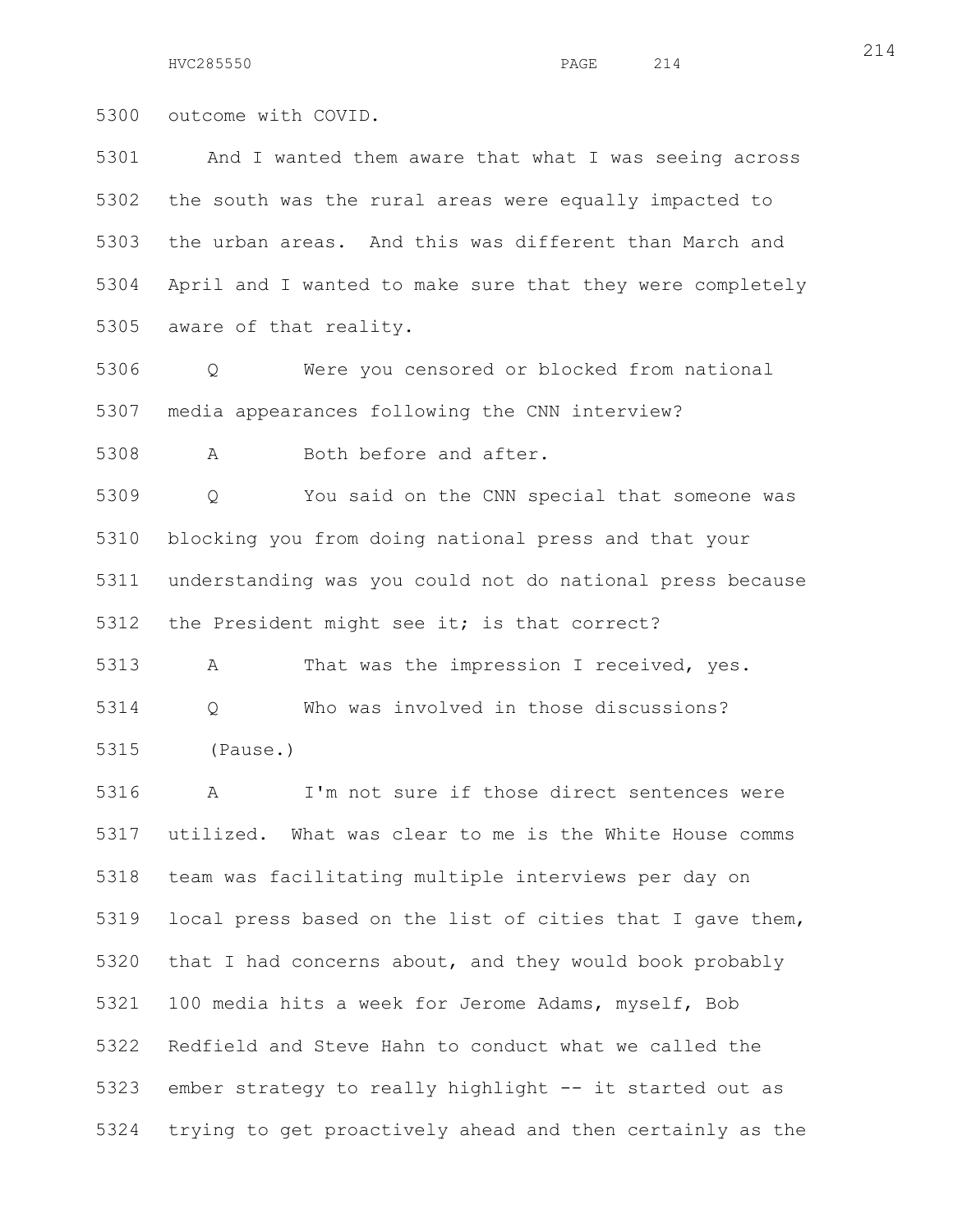5325 country deteriorated in the fall became very proactive 5326 both ahead and during the significant outbreaks.

5327 Up until the time I left on January 19th, the 5328 communication team continued to book local media and 5329 continued to facilitate me doing local press when I was 5330 in the states.

5331 Q Would -- what led you to have the impression 5332 that you were blocked from national press specifically? 5333 A Because I was hearing through the grapevine 5334 that I was being requested but I was not hearing of any 5335 of those requests. So there was something that occurred 5336 between the media's request and my awareness of being 5337 able to do national media.

5338 Q How did you learn through the grapevine that 5339 these requests were being made?

5340 A The reporters would see me in and out of the 5341 White House and say, oh, we asked for you for the Sunday 5342 shows. And I would just say, well, you have to go 5343 through White House comms.

5344 Q Do you think your inability to speak to the 5345 national press -- strike that.

5346 Do you think it would have been helpful for you to be 5347 able to speak to the national press and provide your 5348 expertise to the American people during this time period. 5349 A I take a very find-a-way-or-make-one kind of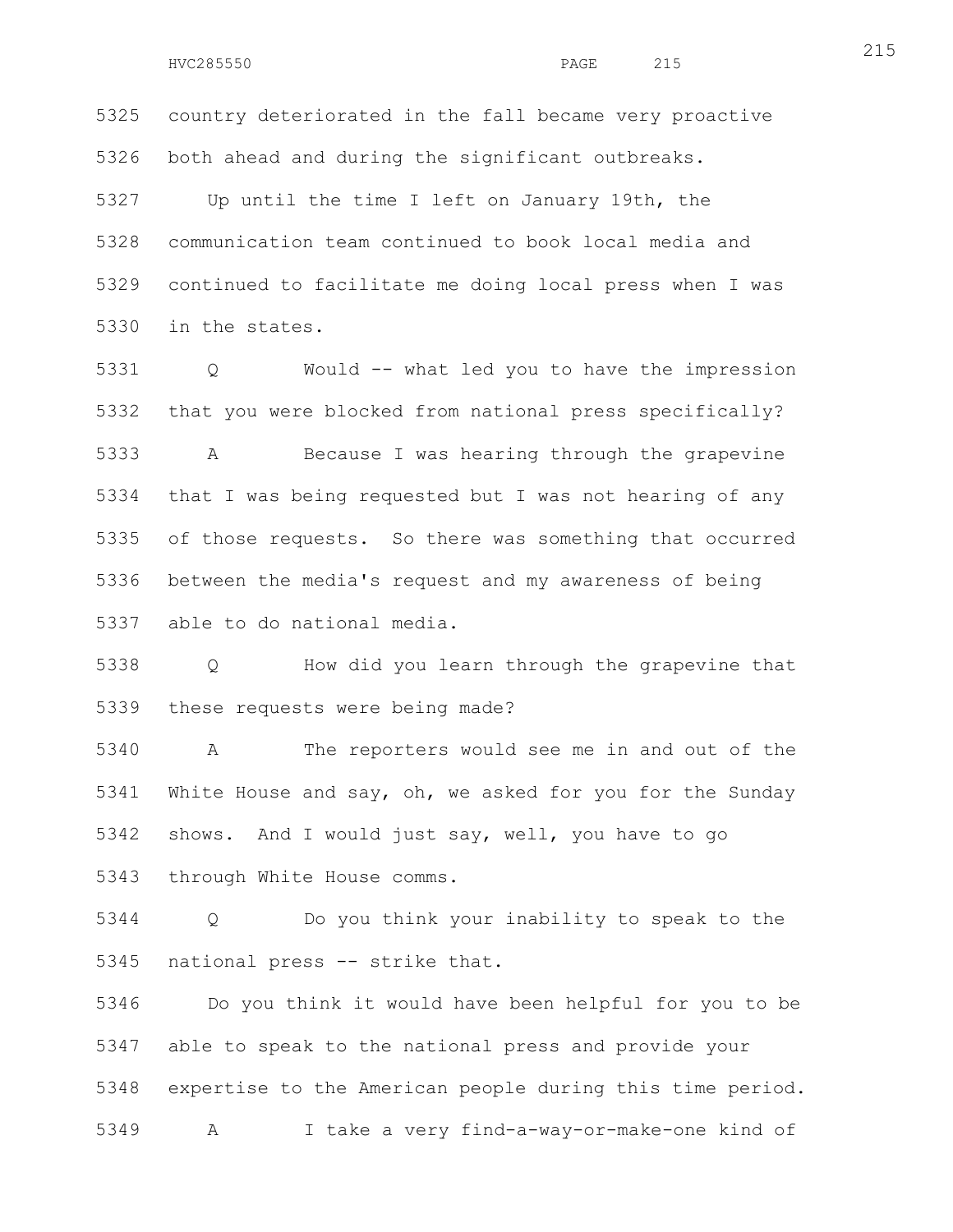5350 approach to pieces. I don't ever let those kind of 5351 structural barriers impede my ability to reach Americans. 5352 So I just redoubled my trips and I redoubled the amount 5353 of local media that I did.

5354 Q Just briefly, we were talking about the South 5355 Dakota governor's reports. Did you have similar 5356 difficulties with providing the recommendations you 5357 thought were needed in other states?

5358 A Not in the states that I had because I 5359 learned how to -- it was clear to me that word searches 5360 were not being utilized, that they were reading the 5361 report rather than doing a word search. So I just made 5362 it less obvious.

5363 But the reason those recommendations were critically 5364 important, because in some cases Democratic governors had 5365 Republican legislatures and this very much helped them to 5366 be able to say this came from the White House as 5367 recommendations. And so I would hear that out in the 5368 states. It also helped Republican governors with 5369 Republican legislatures to be able to say that these 5370 recommendations came from the White House. It allowed 5371 them to move to nationwide -- I mean to statewide mask 5372 mandates and decreasing occupancy in indoor spaces. 5373 Q You mentioned in interviews that there were 5374 some states you were not allowed to speak to or that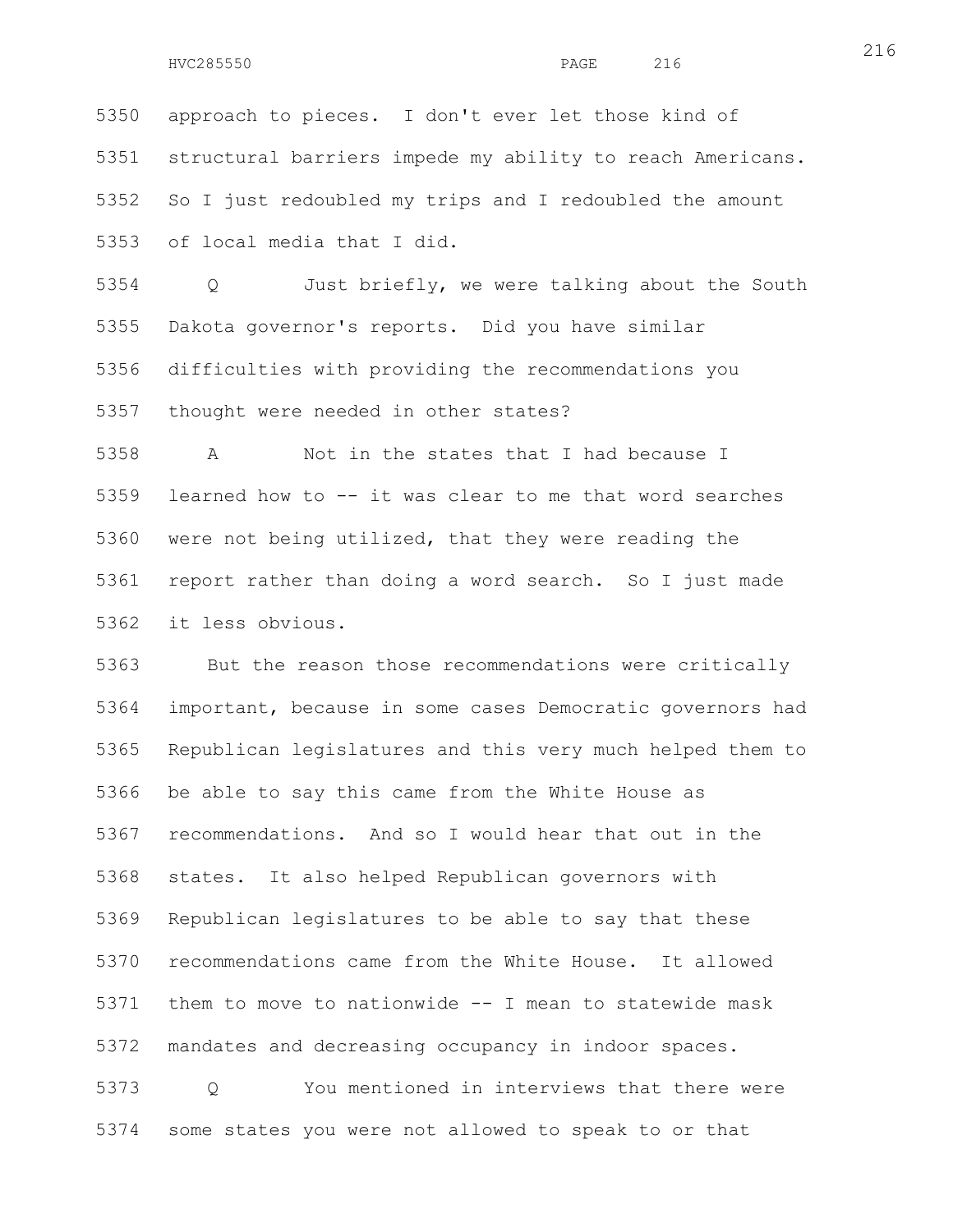5375 rejected your requests for meetings. You said South 5376 Dakota was one example.

5377 What other examples were there?

5378 A It was inconvenient in I think the second or 5379 third trip to Florida for me to go to Florida and to 5380 Georgia. But they both -- I had met with both of them in 5381 state previously.

5382 Q In the fall of 2020, Governor DeSantis made 5383 orders lifting statewide mandates and in some cases, 5384 prohibiting localities from instituting mask and other 5385 mandates.

5386 Did you agree with that decision at the time?

5387 A No.

5388 Q Why not?

5389 A Because I knew the impact that they were 5390 having on mitigation, so I talked to his senior health 5391 officer.

5392 Q What impact did it have on mitigation? 5393 A Well, fortunately some of the mayors were 5394 able to do curfews. That was the one thing left to them, 5395 so I talked to many of the local mayors and county 5396 officials about doing curfews because that was the one 5397 piece that they could still do. And many of them did 5398 8:00 p.m. curfews at the height of their outbreak. 5399 That was a definitive change over the summer surge

217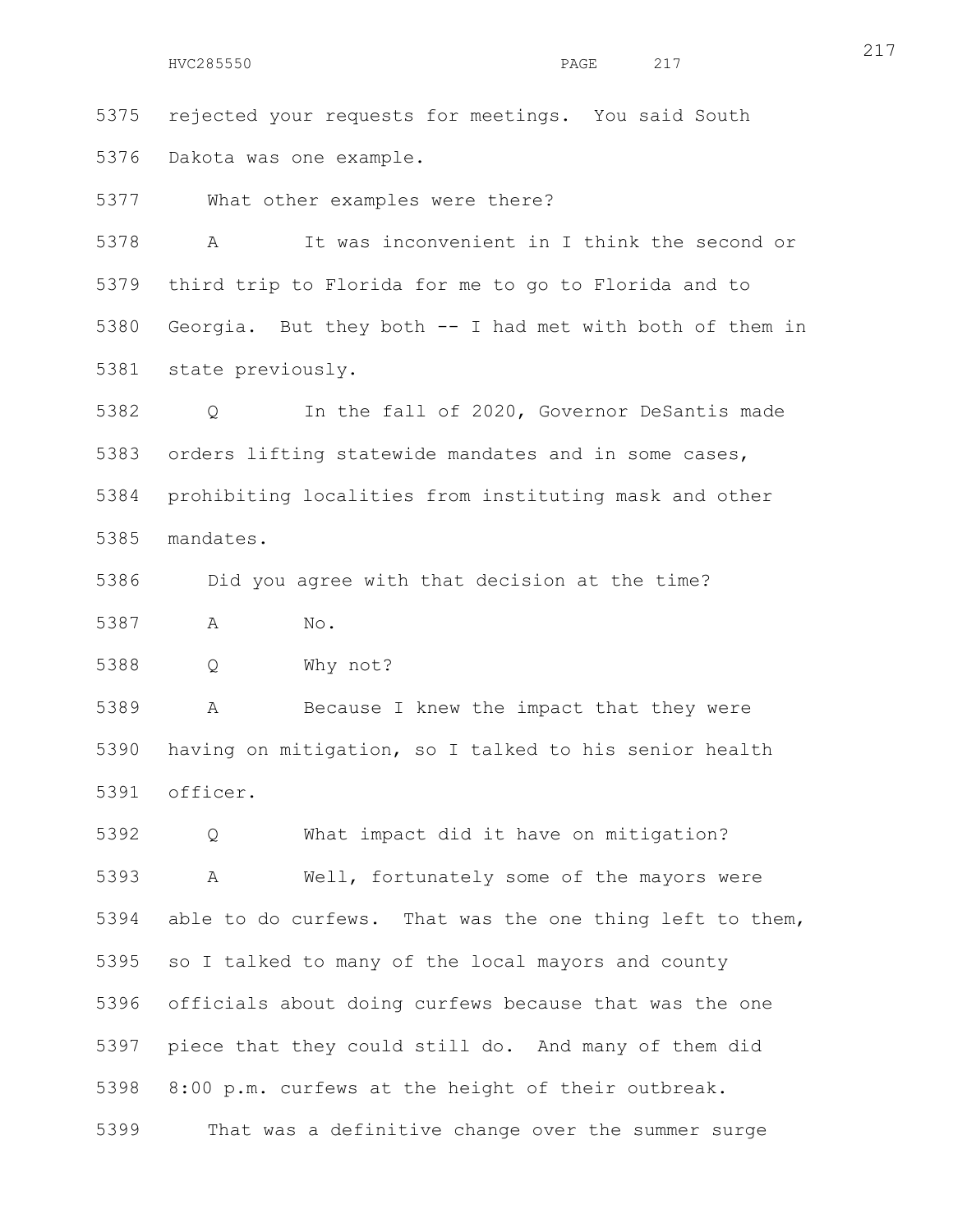HVC285550 PAGE 218

5400 that Florida experienced. Throughout the summer surge, 5401 Governor DeSantis allowed the local mayors and county 5402 officials to implement whatever mitigation they thought 5403 was necessary to combat the epidemic.

5404 Q During an interview with the Center For 5405 Strategic and International Studies, you spoke in detail 5406 about your outreach to state and local officials and said 5407 that you found evidence that states that opened more 5408 slowly, quote, did about 20 to 25 percent better in their 5409 fatalities, unquote, than the states that opened more 5410 quickly and didn't mitigate more optimally. You also 5411 found that states that had a mask mandate did better in 5412 fatalities than those without mask mandates; is that 5413 correct?

5414 A That's correct.

5415 Q So states that implemented your

5416 recommendations did better than the states that did not?

- 5417 A That's correct.
- 5418 Q Okay.

5419 Ms. Gaspar. I think we can go off the record.

5420 [Whereupon, at 4:52 p.m., the taking of the instance 5421 interview ceased.]

218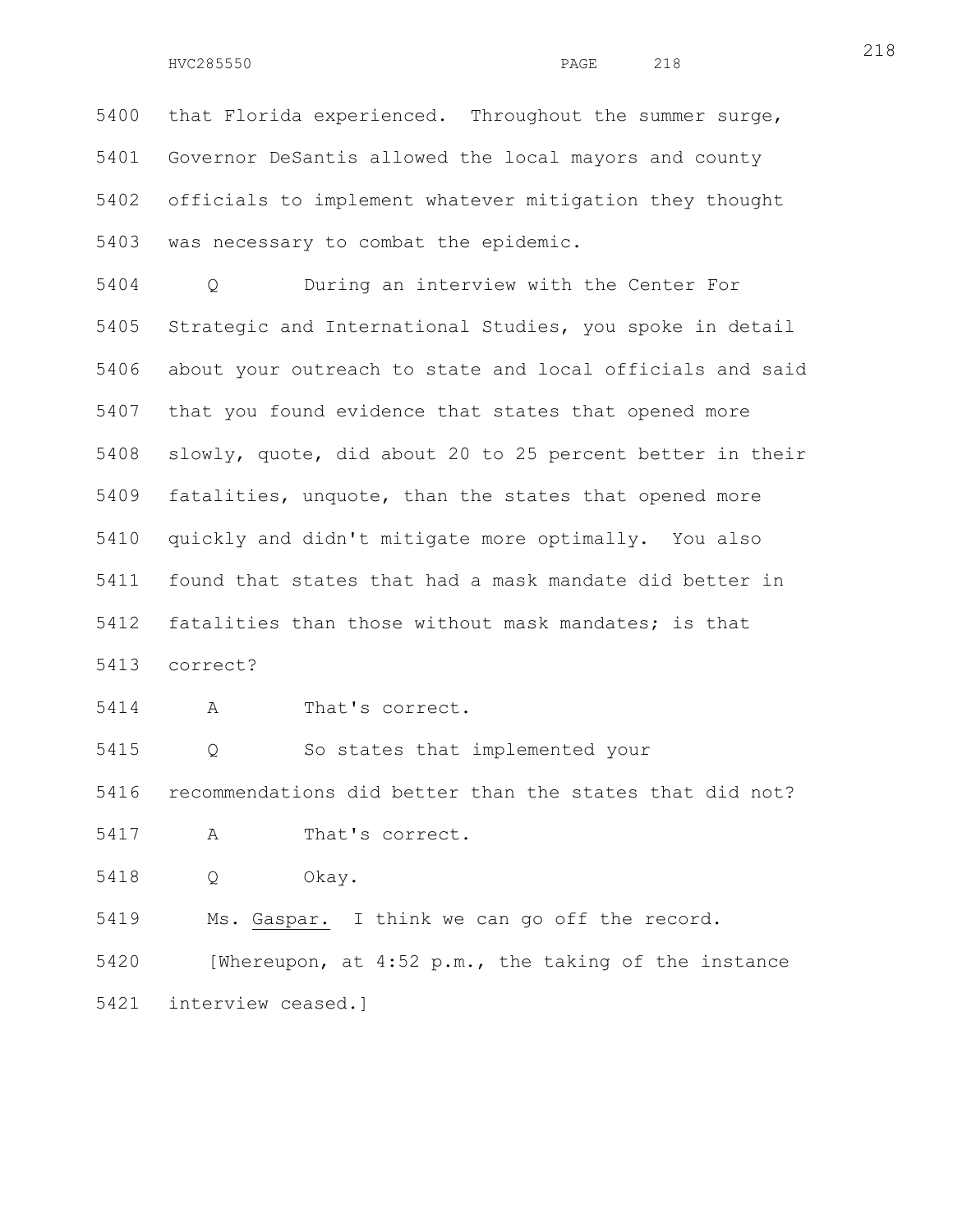| Dr. Birx Witness Errata (October 12, 2021) |                                                                                          |
|--------------------------------------------|------------------------------------------------------------------------------------------|
| Location                                   | <b>Proposed Change</b>                                                                   |
|                                            |                                                                                          |
|                                            | provided a alist of immediate actions to the VP - testing, better and more comprehensive |
|                                            | data, comprehensive communication plan to support the behavioral change across           |
|                                            | America that was need, asymptomatic spread, not flu and not risk to infeciton low,       |
| first week                                 | acceleration of therapeutic and vaccine development                                      |
|                                            | ensure whole of government approach and increase coordination within HHS and among       |
|                                            | all Federal Agencies, improve data streams and analysis of the data with better          |
|                                            | predictions and more granular, more recent and including age, race and ethnicity -       |
|                                            | assmebling and communicating data focused on actions, expanded use of all laboratory     |
| role on test force                         | platforms and capacity                                                                   |
| Task force members                         | Add Seema Verma                                                                          |
|                                            | 575 sp Daniel Gastfriend                                                                 |
|                                            | 648 change to I USED not I saw                                                           |
|                                            | 691 and then ITEMS                                                                       |
|                                            | 751 Admiral John Polowczyk                                                               |
|                                            |                                                                                          |
|                                            | 1054 There was never DEFINITIVE LABORATORY DIAGNOSIS OF VIRAL RESPIRATORY DISEASE        |
|                                            | 1061 add throughout the correct PEPFAR                                                   |
|                                            | 1062 add in JAN-FEB 2020                                                                 |
|                                            | 1095 trying TO UTILIZE dh                                                                |
|                                            | 1098 matches or doesn't match                                                            |
|                                            | 1321 on the ground listening, not the but YOU                                            |
|                                            | hearing - and how they were interpreting what we were syaing and what they were          |
|                                            | 1341 hearing                                                                             |
|                                            | 1371 both, the physical visits and                                                       |
|                                            | 1380 I said to the - take our He                                                         |
|                                            | 1385 add - we were working with a group at the                                           |
|                                            | 1387 create a model of the impact on R1                                                  |
|                                            | 1471 In the reports - I would say your                                                   |
|                                            | 1570 WRONG assumption                                                                    |
|                                            | 2072 in the summer surge THAN last year<br>2078 HHS not HH                               |
|                                            | 2113 if it mutates in AN area THAT                                                       |
|                                            | 2348 CDC and ASPR not ASPA                                                               |
|                                            | 2767 I don't remember him attending THAT task force meeting                              |
|                                            | 2844 I don't know 27/28/29 not 24/25/26                                                  |
|                                            | 3024 I mean                                                                              |
|                                            | 3029 and that Remesivir could not                                                        |
|                                            | 3192 and that Remesivir could not                                                        |
|                                            | 3253 cloth mask and surgical masks as well as KN95 aand N95                              |
|                                            | 3424 for the fall SURGE that we                                                          |
|                                            | 3848 dramatically INCREASE THE SENSITIVITY AND SPECIFICITY OF THE INDIVIDUAL TESTS       |
|                                            | 3967 He was t the task force MEETING not being                                           |
|                                            | 3990 Executive privilege : these                                                         |
|                                            | 4754 to have the compiuled graphs and data in a manner that resonated with them          |
|                                            |                                                                                          |